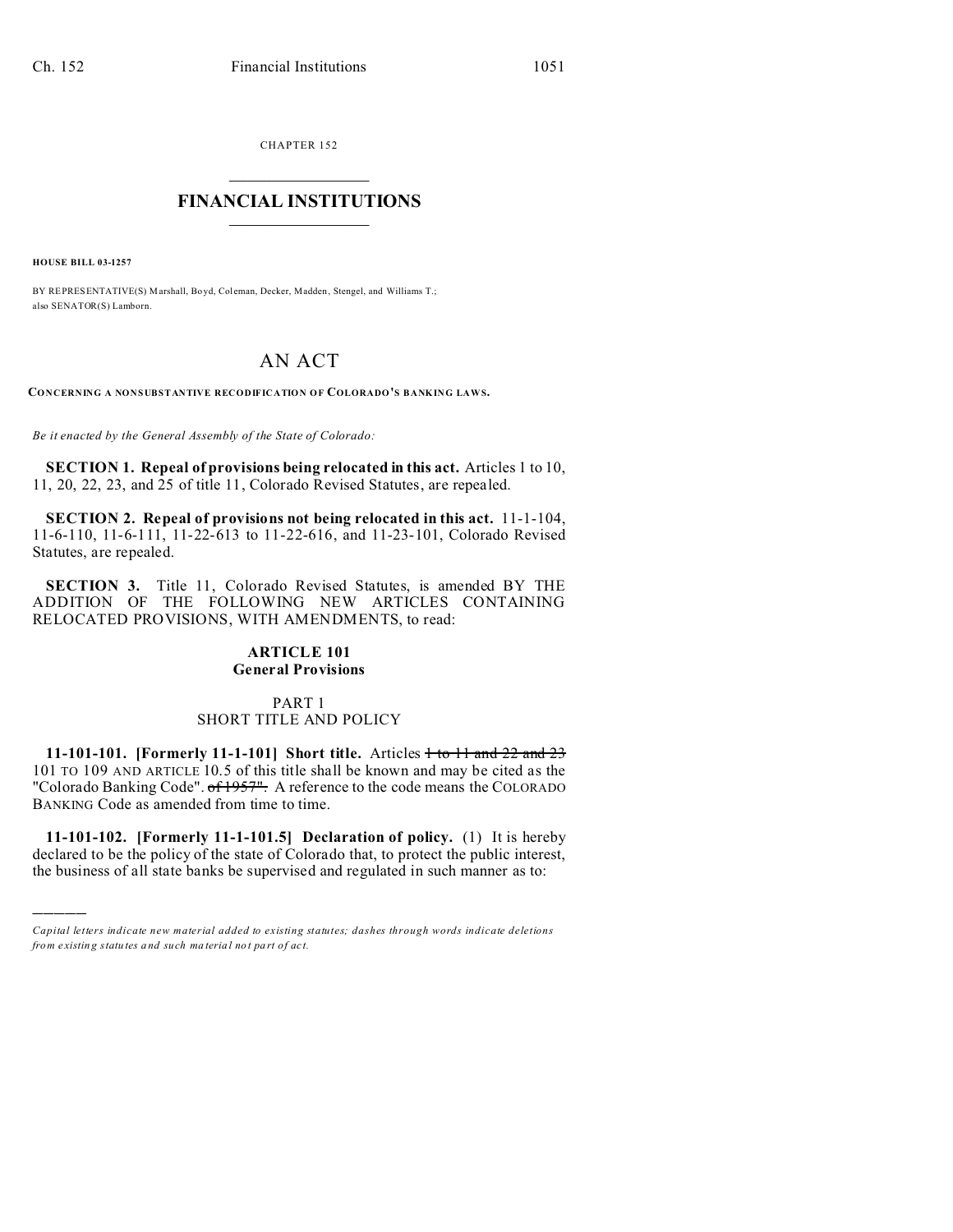- (a) Preserve and promote:
- (I) Sound and constructive competition among financial services institutions;
- (II) A dual federal and state banking system;
- (III) The security of deposits;
- (IV) The safe and sound conduct of the business of state banks; and
- (V) A statewide safe and sound banking system;
- (b) Seek:
- (I) Regulatory coordination and cooperation; and
- (II) Regulatory parity among financial services institutions; and
- (c) Encourage diversity in financial products and services.

## PART 2 EFFECT ON EXISTING BANKS

**11-101-201. [Formerly 11-1-103] Effect on existing banks.** The charters of the state banks organized and existing prior to July 1,  $\frac{1957}{2003}$ , under the laws of this state shall continue in full force and effect. All such state banks, and, to the extent applicable, all national banks doing business in this state on or after July 1, 1957 2003, shall, from that date, be subject to the provisions of this article. Any such state bank, by filing an application under this code for an amendment of its charter or for a merger, consolidation, or sale of all, or substantially all, of its assets, or the assets of any department of such bank, shall be deemed to have expressly recognized that it is so subject.

#### PART 3 APPLICATION

**11-101-301. [Formerly 11-1-105] Application of code.** (1) The provisions of this code shall govern the incorporation, organization, corporate functions, merger, consolidation, sale of assets, liquidation, dissolution, and reorganization procedures of corporations operating as banks (whether or not, as a part of and in conjunction with such operations, they engage in the trust or safe deposit business) in the state of Colorado; but the provisions of articles  $\frac{1}{10}$  to  $\frac{11}{10}$ . AND 101 TO 107 of this title only apply to industrial banks and trust companies organized and operating under the provisions of articles  $22$  and  $23$  108 AND 109 of this title when specifically provided in said articles  $\frac{1}{10}$  to  $\frac{11}{22}$ , or  $\frac{23}{21}$  10.5 AND 101 TO 109 of this title, and articles  $\frac{22}{21}$  $\frac{\text{and } 23}{\text{108}}$  AND 109 of this title shall otherwise govern exclusively industrial banks and trust companies.

(2) (a) (I) The regulation of banking is a matter of statewide concern, and in order to maintain a uniform statewide system of banking and bank regulatory policy in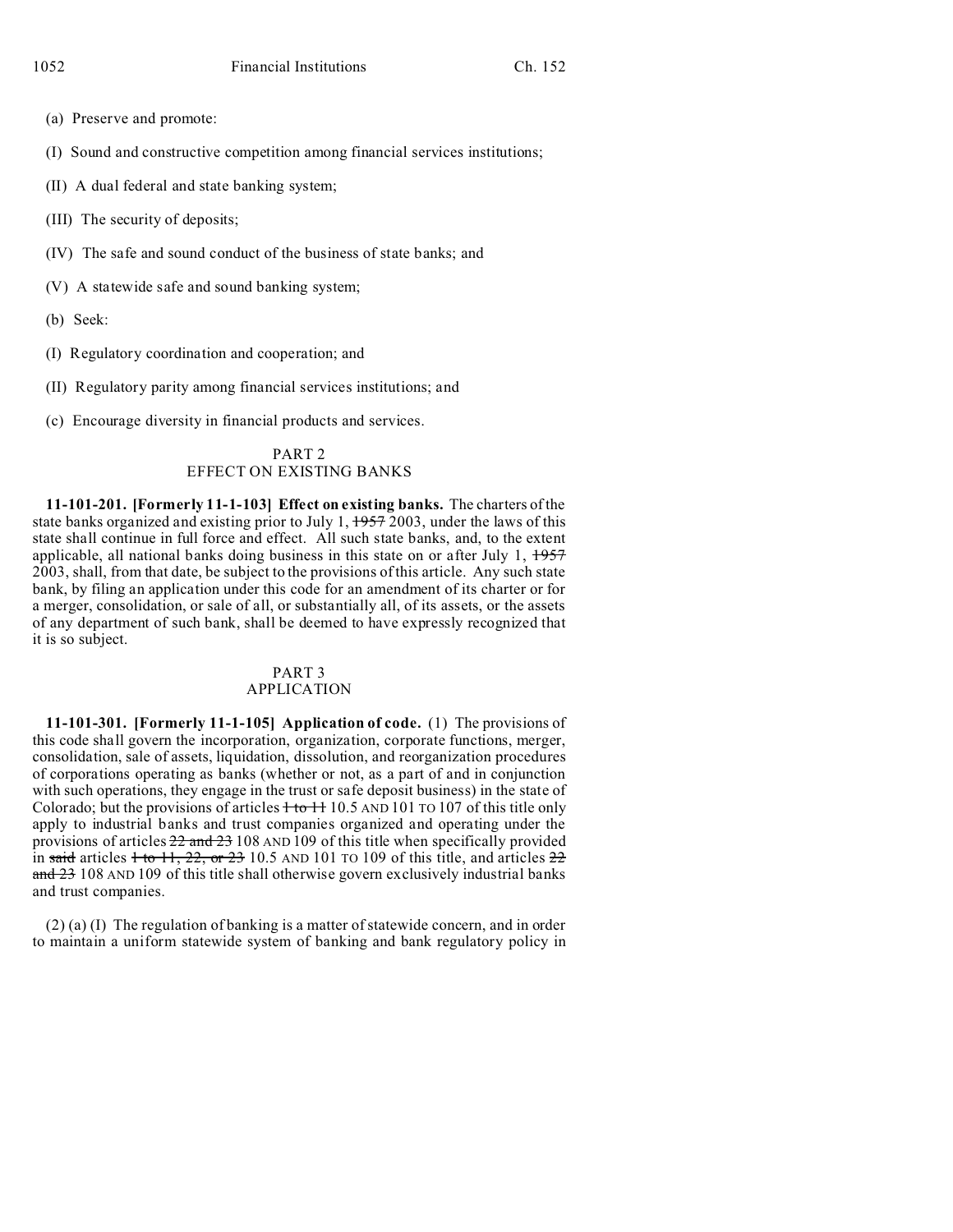Colorado, the regulation by a political subdivision of deposits, lending, or other services or products provided by banks in accordance with applicable state or federal law shall be prohibited EXCEPT TO THE EXTENT EXPRESSLY PERMITTED UNDER ARTICLE 10.5 OF THIS TITLE.

(II) Nothing in this subsection (2) shall preclude a political subdivision from enacting and enforcing laws or rules of general applicability concerning public health, safety, or welfare.

(b) For the purposes of this section, "political subdivision" means and includes every county, city and county, city, town, school district, special district, and housing authority within the state.

**11-101-302. [Formerly 11-1-106] No private right of action.** Except as expressly provided in this code, no person, other than the banking board, shall have the right to bring or maintain any private action, at law or in equity, for a violation of or enforcement of this code.

#### PART 4 DEFINITIONS

**11-101-401. [Formerly 11-1-102, 11-4-101, 11-6.3-101 (1), 11-6.4-102, 11-6.5-103, 11-7-100.3, 11-9-101, 11-25-102, and 11-10-105] Definitions.** As used in this code, unless the context otherwise requires:

(1) "Account holder" means a person having an established demand, savings, or loan account at a Colorado bank.

(2) "Account overline" means a banking transaction pursuant to which an account holder debits his existing demand or savings account even though such debit may create or extend a negative balance to be covered by an extension of credit, or would create a negative balance but for an extension of credit to such account by the Colorado bank.

 $(1)$  (3) "Action", in the sense of a judicial proceeding, includes MEANS A recoupment, counterclaim, third party claims, cross-claims THIRD-PARTY CLAIM, CROSS-CLAIM, setoff, suit in equity, arbitration, and any other proceedings PROCEEDING in which rights are determined.

 $(1)$  (4) "Affiliate financial institution" means any bank, industrial bank, or savings and loan association which THAT has its principal place of business in Colorado and which THAT is controlled by a financial institution.

 $(2)(5)$  "Bank" means a state bank (other than an industrial bank) or bank and trust company, chartered by this state or a national bank; EXCEPT THAT, FOR THE PURPOSE OF PART 2 OF ARTICLE 104 OF THIS TITLE, "bank" means any bank organized or chartered under articles  $+$  to  $+$  10.5 AND 101 TO 109 of this title, any bank organized or chartered as a bank under the laws of any other jurisdiction, or any bank organized or chartered under chapter 2 of Title 12 of the United States Code. The singular "bank" includes the plural "banks".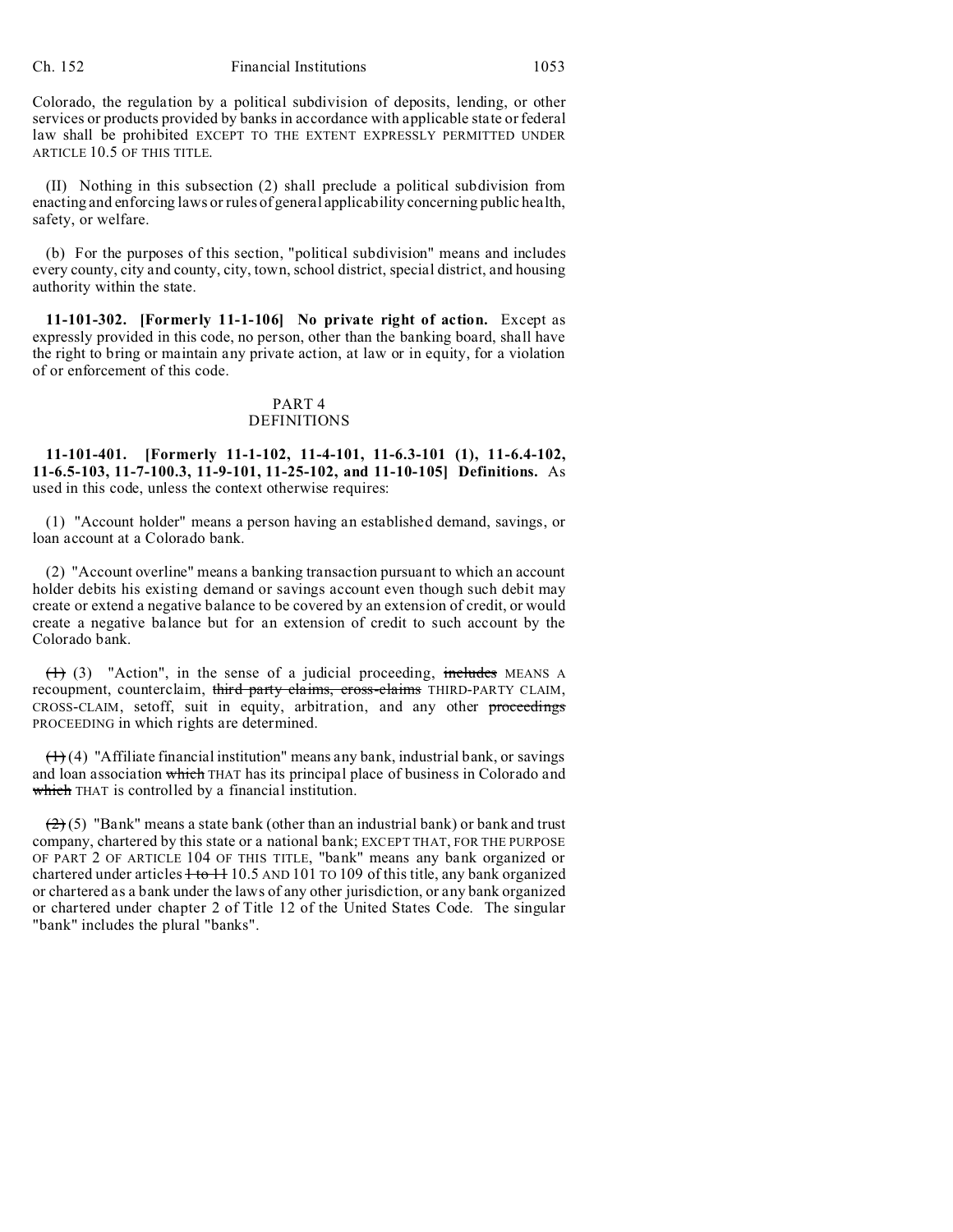$(2)$  (6) "Bank holding company" means any company which THAT has direct or indirect control over any **bank** BANKING INSTITUTION.

 $(4)$  (7) "BANKING board" means the banking board WITHIN THE DIVISION ESTABLISHED PURSUANT TO SECTION 11-102-103.

 $(b)$  (8) "Banking institution" means any institution organized or chartered under this code or under chapter 2 of Title 12 of the United States Code, but does not include a credit card national bank.

 $(3)$  (9) "Banking transactions" means cash withdrawals, deposits, account transfers, payments from bank accounts, disbursements under a preauthorized credit agreement, and loan payments initiated by an account holder at a communications facility and accessing his OR HER account at a Colorado bank.

 $(2)$  (10) "Branch" means any branch bank, branch office, branch agency, additional office, or any branch place of business of a financial institution located in this state at which deposits are received, or checks ARE paid, or money IS lent, or trust powers ARE exercised.

 $(1)$  (11) "Capital and surplus" or "capital stock and unimpaired surplus fund" means paid-in capital stock plus surplus, undivided profits, subordinated notes and debentures, reserves for contingencies and other capital reserves, and the reserve for possible loan losses.

 $(1)$  (12) "Colorado affiliate", with respect to a Colorado bank or Colorado trust company, means:

(a) Any company which THAT is controlled by a bank holding company which THAT controls a Colorado bank or Colorado trust company; or

(b) Any company which THAT is controlled by or which THAT controls a Colorado bank or Colorado trust company.

 $(3)$  (13) "Colorado bank" means a bank having its principal place of business in Colorado.

(4) (14) "Colorado bank holding company" means a registered bank holding company the operations of which are principally conducted in Colorado. "Colorado bank holding company" does not include an out-of-state bank holding company that acquires control of one or more Colorado bank holding companies or Colorado banks, whether or not its operations are principally conducted in Colorado subsequent to AFTER such acquisition, or any Colorado bank holding company the control of which or as to which a majority nonvoting equity interest is first acquired by an out-of-state bank holding company on or after July 1, 1988.

 $(4.5)$  (15) "Colorado financial institution" means a financial institution having its principal place of business in Colorado.

 $(3)$  (16) "Colorado trust company" means: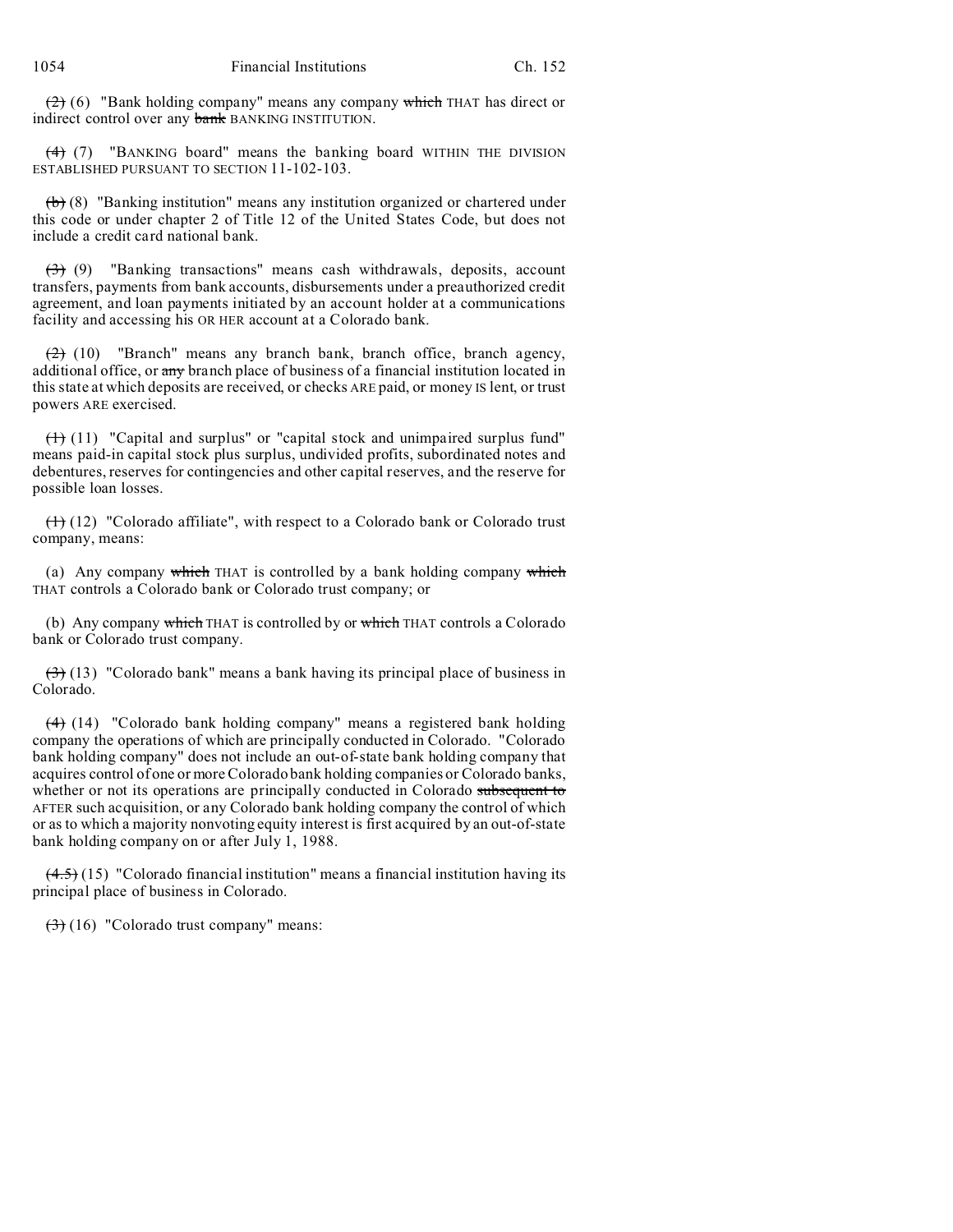(a) A national banking association which THAT has its principal office in Colorado and to which the comptroller of the currency has issued a certificate authorizing the commencement of business and which THAT is required by said comptroller to limit its operations to those of a trust company and any activities related thereto; or

(b) A trust company organized under article  $23$  109 of this title, which trust company has its principal office in Colorado.

(3) (17) "Commissioner" means the state bank commissioner appointed and serving pursuant to section  $11-2-101$   $(2)$  11-102-101  $(2)$ , who shall be the commissioner of banking referred to in articles  $+$  to  $+$  101 TO 109 of this title.

 $(6)$  (18) "Communications facility" means an attended or unattended electronic information processing device, other than an ordinary telephone instrument, located in this state separate and apart from a Colorado bank or detached facility and through which account holders and Colorado banks may engage in banking transactions by means of either the instant transmission (on-line) of electronic impulses to and from the Colorado bank or its data processing agent or the recording of electronic impulses or other indicia of a banking transaction for delayed transmission (off-line) to a Colorado bank or its data processing agent. Such a device located on the premises of a Colorado bank or its detached facility shall be a communications facility if such device is utilized by the account holders of other Colorado banks.

 $(4)$  (19) "Community" means a city, town, or incorporated village of this state, or a trade area in this state in unincorporated territory.

(5) (20) "Company" means any corporation, partnership, business trust, association, or similar organization; EXCEPT THAT, FOR THE PURPOSE OF ARTICLE 106 OF THIS TITLE, "company" means a bank or trust company that is authorized by the division of banking or the comptroller of the currency to conduct fiduciary business in Colorado.

 $(2)$  (21) "Constituent bank" means a party to a merger.

 $(5)$  (22) "Continuing bank" means a merging bank the charter of which becomes the charter of the resulting bank.

 $(5)(23)(a)$  EXCEPT AS OTHERWISE PROVIDED IN PARAGRAPHS (b) AND (c) OF THIS SUBSECTION (23), A COMPANY WITH "control" means:

 $(a)$  (I) A company which THAT, either directly, indirectly, or acting through one or more persons, owns, controls, or has the power to vote twenty-five percent or more of the voting securities of another company; or

 $\left(\mathbf{b}\right)$  (II) A company which THAT controls in any manner the election of a majority of the directors, managers, or trustees of another company.

(6) (b) FOR THE PURPOSE OF PART 2 OF ARTICLE 104 OF THIS TITLE, "control" means that:

 $(a)$  (I) A company, either directly, indirectly, or acting through one or more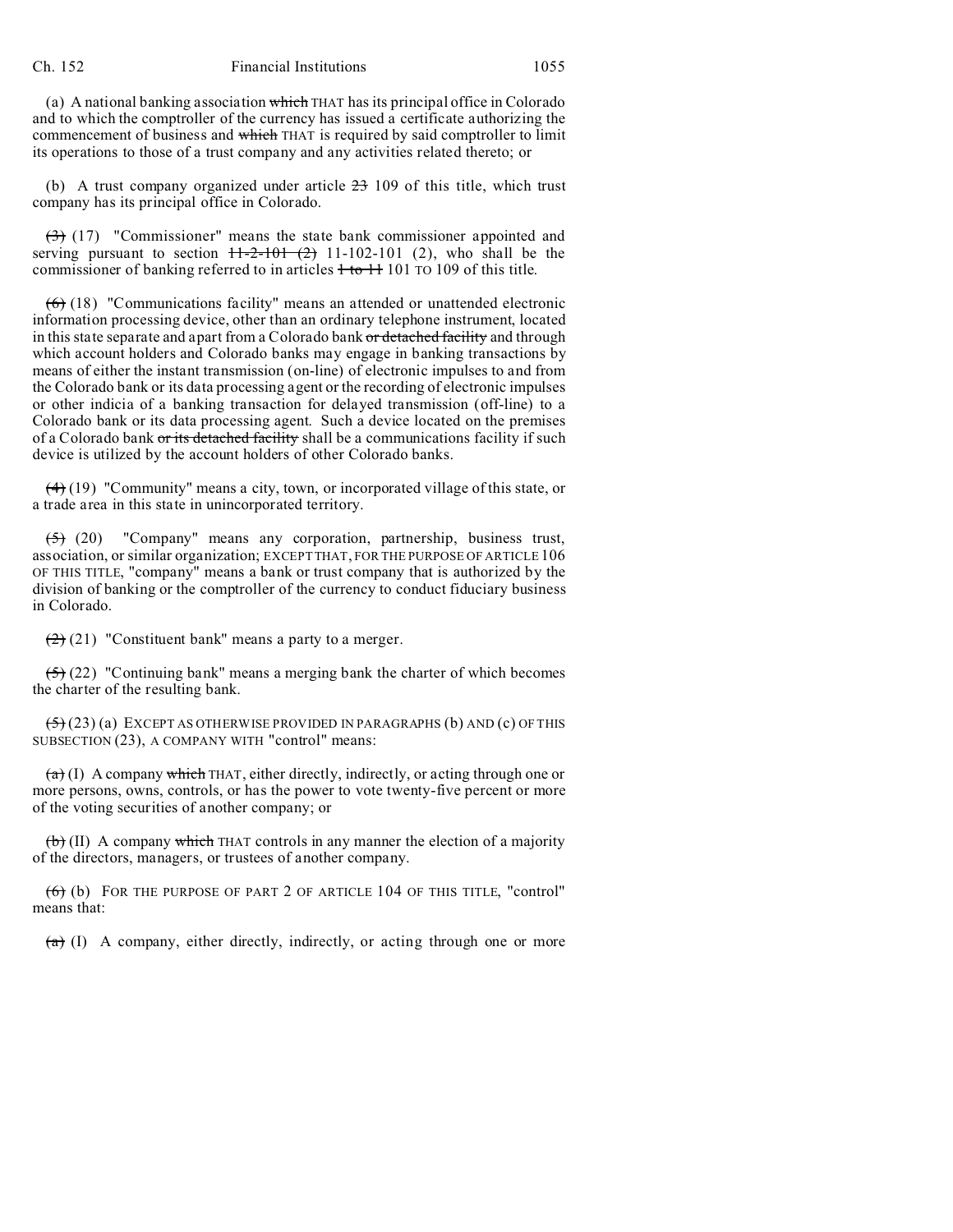persons, owns, controls, or has power to vote twenty-five percent or more of the voting securities of a bank holding company or of a bank; or

 $\left(\frac{b}{b}\right)$  (II) A company controls in any manner the election of a majority of the directors, managers, or trustees of a bank holding company or of a bank.

(d) (c) FOR THE PURPOSE OF SECTION  $11-104-101$ , "control" means that:

(I) Any company directly or indirectly or acting through one or more persons owns, controls, or has power to vote twenty-five percent or more of the voting securities of the banking institution; or

(II) The company controls in any manner the election of a majority of the directors, managers, or trustees of the banking institution.

 $\left(\frac{3}{2}\right)$  (24) "Converted bank" means the same bank after the conversion.

 $(6)$  (25) "Converting bank" means a bank converting from a state to a national bank, or the reverse.

 $(7)$  (26) "Court" means a court of competent jurisdiction.

 $(e)$  (27) "Credit card national bank" means an institution which THAT is organized or chartered as a national bank under chapter 2 of Title 12 of the United States Code, which THAT engages only in credit card operations, and which THAT qualifies for exception from the definition of a "bank" under section 2 (c) (2) (F) of the federal "Bank Holding Company Act of 1956", Public Law 84-511, 12 U.S.C. sec. 1841 (c) (2) (F).

 $(6.5)$  (28) "De novo branch" means a branch of a financial institution which THAT:

(a) Is originally established by the financial institution as a branch; and

(b) Does not become a branch of such financial institution as a result of:

(I) The acquisition by the financial institution of a depository institution or a branch of a depository institution; or

(II) The conversion, merger, or consolidation of any such institution or branch.

 $(6.7)$  (29) "Deposit production office" means an office or branch used primarily for the purpose of deposit production.

 $(1)$  (30) "Depositor" means a person delivering property or documents to a lessor for safekeeping.

 $(8)(31)$  "Division" means the division of banking of this state created by this code.

 $(9)$  (32) "Executive officer", when referring to a bank, means a person who participates or has authority to participate, other than in the capacity of a director, in major policy-making functions of the bank, whether or not the officer has an official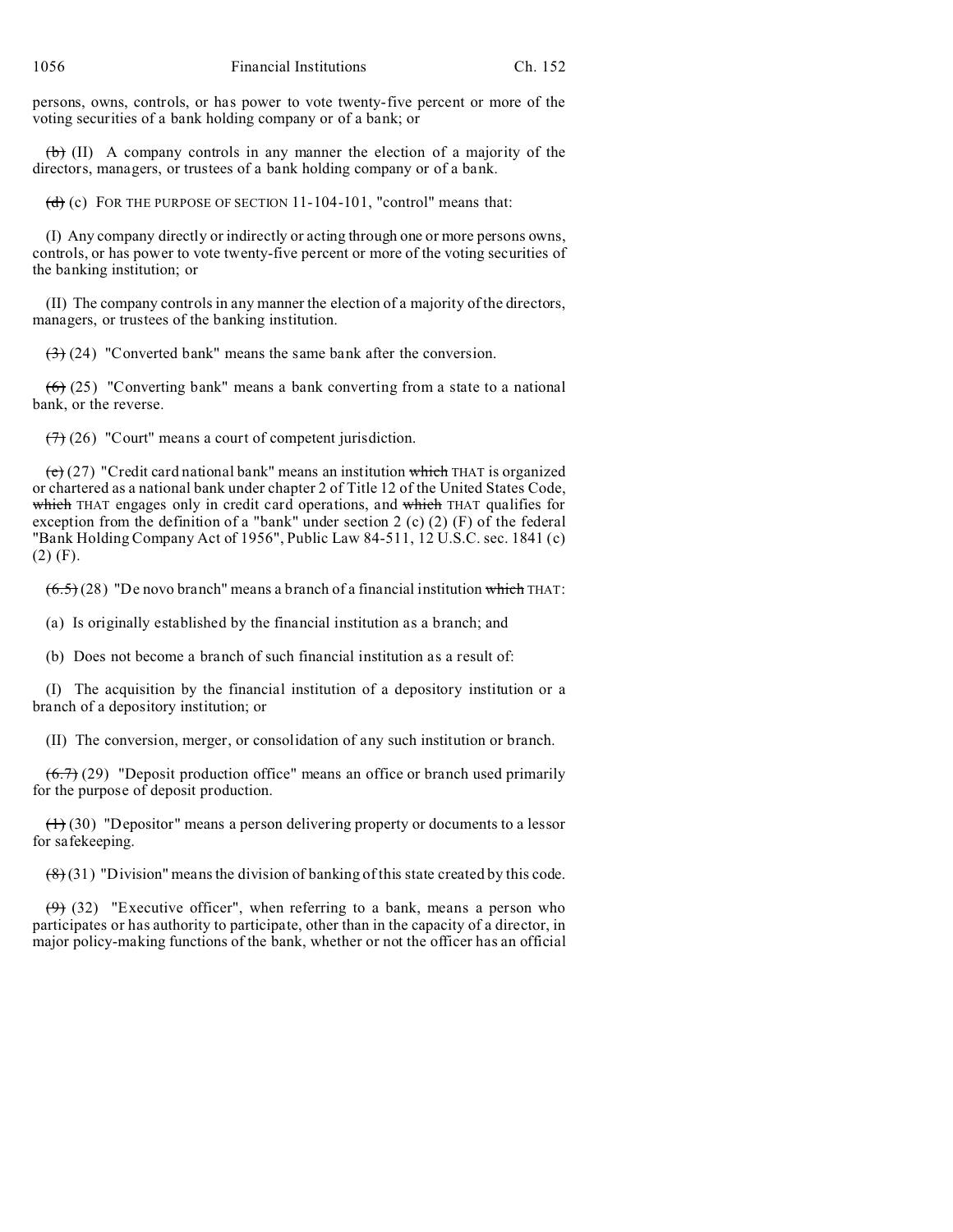#### Ch. 152 Financial Institutions 1057

title, the title designates the officer as an assistant, or the officer is serving without salary or other compensation. "Executive officer" includes the chairman of the board of directors and the president, every vice-president, and the cashier of a bank, unless any such officer is excluded by resolution of the board of directors or by the bylaws of the bank from participation, other than in the capacity of a director, in major policy-making functions of the bank and such officer does not actually participate therein.

 $(7)$  (33) "Federal bank holding company act" means the federal "Bank Holding Company Act of 1956", Public Law 84-511, 12 U.S.C. sec. 1841, et seq., as amended.

 $(10)$  (34) "Fiduciary" means original or successor trustee of an expressed or implied trust, including but not limited to a resulting or constructive trust, special administrator, executor, administrator,administrator c.t.a., guardian, guardian-trustee or conservator for a minor or other incompetent person, receiver, trustee in bankruptcy, assignee for creditors, or any holder of a similar position of trust acting alone or with others.

(6) (35) "Fiduciary business" means estate and trust administration, conservatorship, agency, escrow, and custodian business and any other fiduciary business.

 $(7.1)$  (36) "Financial institution" means any bank, bank holding company, industrial bank, industrial bank holding company, savings and loan association, federal savings bank, or thrift holding company.

 $(7.3)$  (37) (a) "Foreign bank" means any bank, including any commercial bank, merchant bank, or other institution that engages in banking activities which THAT are usual in connection with the business of banking in the nations where such institution is organized or operating, other than a bank which THAT is organized under the laws of a state of the United States or a national bank which THAT maintains its head office in a state of the United States.

(b) As used in this subsection  $(7.3)$  (37), "foreign nation" means any nation other than the United States, including any subdivision, territory, trust territory, dependency, or possession of any such nation. "Foreign nation" includes Puerto Rico, Guam, American Samoa, the Virgin Islands, and any territory, trust territory, dependency, or insular possession of the United States.

 $(11)$  (38) "Good faith" means honesty in fact in the transaction and some reasonable ground for belief that the transaction is rightful or authorized.

 $(7.5)$  (39) "Home state" means:

(a) In the case of a national bank, the state in which the main office of the bank is located; and

(b) In the case of a state bank, the state in which the bank is chartered.

 $(7)$  (40) "Interested party" means, with respect to the fiduciary business of a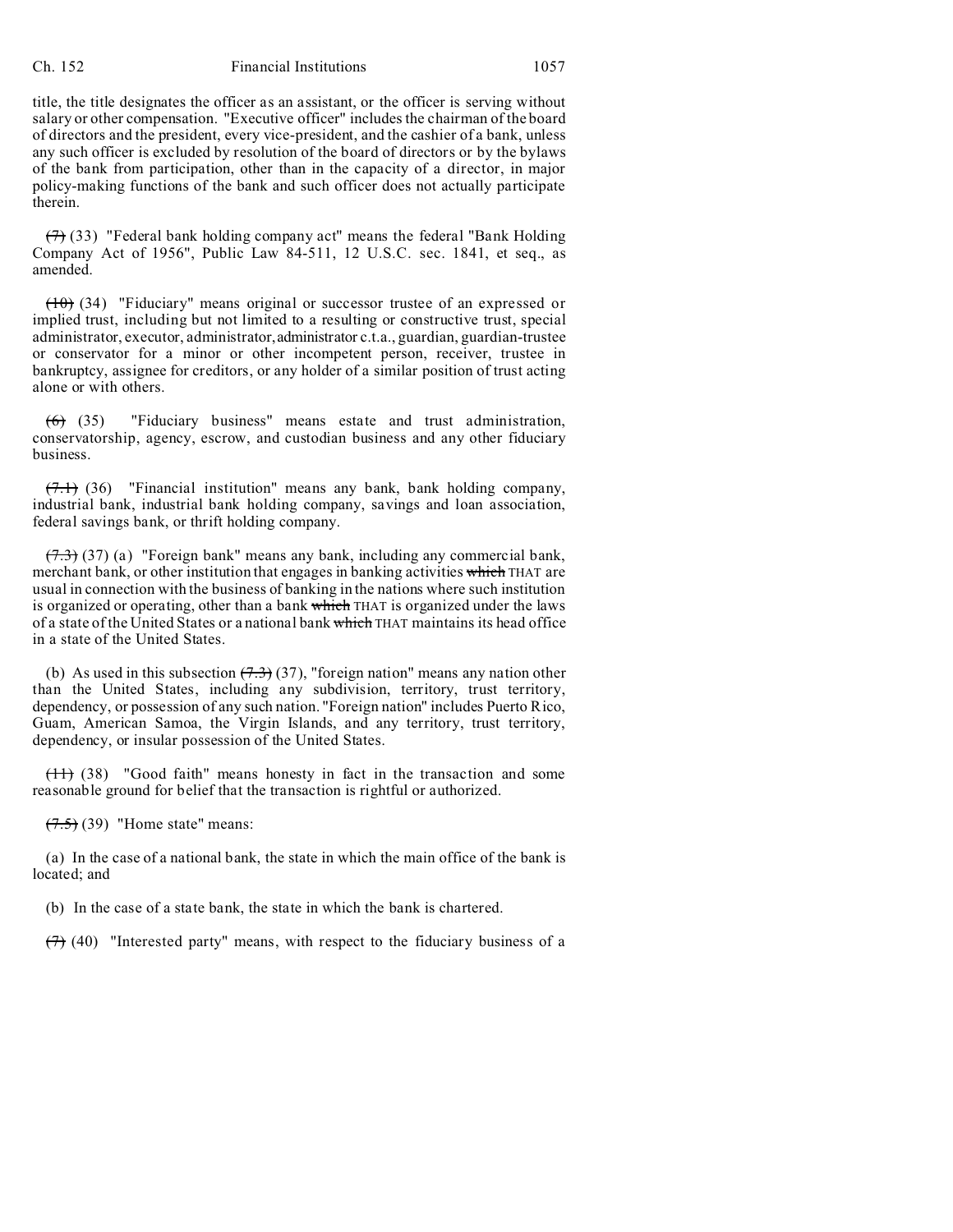transferor for which a successor is substituted:

(a) Each person who is readily identifiable as a beneficiary or devisee because of such person's receipt of statements of account;

(b) A parent, custodian, conservator, or guardian who receives statements of account on behalf of a minor beneficiary or devisee;

(c) Each cofiduciary;

(d) Each surviving settlor of a trust;

(e) Each issuer of a security for which the transferor acts as a fiduciary;

(f) The plan sponsor for every employee benefit plan;

(g) The principal of every agency account; and

(h) The guardian or conservator of the person under guardianship.

 $(13)$  (41) "Item" means any instrument for the payment of money even though not negotiable, but does not include money.

 $(2)$  (42) "Lessee" means a person contracting with a lessor for the use of a safe deposit box.

 $(3)$  (43) "Lessor" means a bank, as defined in section 11-1-102 (2) SUBSECTION (5) OF THIS SECTION, or subsidiary thereof, including any company operating pursuant to section 11-9-102 11-105-501, or any other person or persons renting or maintaining safe deposit facilities. "Lessor" includes any company organized and operating on July 1, 1957, under the jurisdiction of the division solely for the purpose of leasing safe deposit facilities. "Lessor" does not include any financial institutions regulated by article 22, 23, 30, or 46 of this title or a credit union chartered under the laws of the United States.

 $(14)$  (44) "Merger" includes consolidation.

 $(15)$  (45) "Merging bank" means a party to a merger.

(16) (46) "National bank" means a national banking association.

 $(17)$  (47) "Officer", when referring to a bank, means any person designated as such in the bylaws and includes, whether or not so designated, any executive officer, the chairman of the board of directors, the chairman of the executive committee, and any trust officer, assistant trust officer, assistant vice-president, assistant treasurer, assistant cashier, assistant comptroller, assistant secretary, auditor, or any person who performs the duties appropriate to those offices.

 $(8)$  (48) The state where "operations are principally conducted" means that state where the largest percentage of the aggregate deposits of all bank subsidiaries of the bank holding company are held.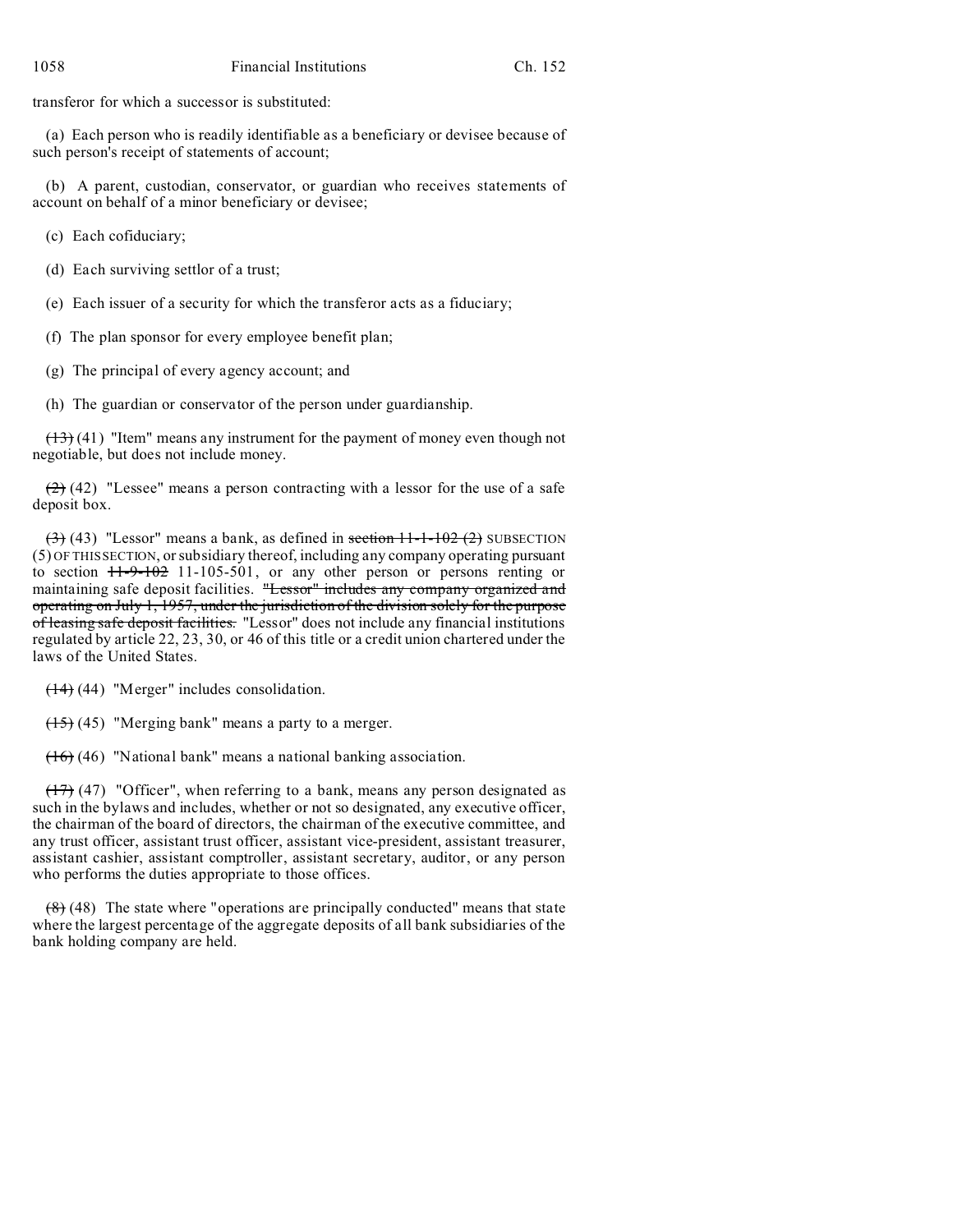(18) (49) "Order" means all or any part of the final disposition, whether affirmative, negative, injunctive, or declaratory in form, by the commissioner or the banking board of any matter other than the making of regulations RULES of general application.

 $(9)(50)$  "Out-of-state bank" means a bank the home state of which is another state. The term "out-of-state bank" includes a foreign bank.

 $(10)$  (51) "Out-of-state bank holding company" means a registered bank holding company the operations of which are principally conducted outside of Colorado.

 $(19)$  (52) "Person" means an individual, corporation, partnership, joint venture, trust estate, unincorporated association, or any other legal or commercial entity.

(14) (53) "Registered bank holding company" means a bank holding company registered with the federal reserve board pursuant to the federal "Bank Holding Company Act".

 $(20)$  (54) "Resulting bank" means the combined banks and trust companies carrying on business upon completion of a merger.

 $(7)$  (55) "Retailer" means a person primarily engaged in the business of selling or leasing goods or services to consumers.

 $(8)$  (56) "Retail location" means a location where the primary business is selling or leasing goods or services to consumers. The term includes only that portion of the building or structure in which such goods or services are offered for sale or lease, but it does not include a wholesale or manufacturing business.

 $(4)$  (57) "Safe deposit box" means a safe deposit box, vault, or other safe deposit receptacle maintained by a lessor.

 $(21)$  (58) "State bank" means a bank (other than an industrial bank), or bank and trust company, chartered by this state.

 $(8)$  (59) "Successor" means a company which THAT replaces the transferor as fiduciary for all or part of the fiduciary business of the transferor.

 $(9)$  (60) "Transferor" means a company which THAT is replaced as fiduciary by a successor for all or part of the ITS fiduciary business. of the transferor.

#### **ARTICLE 102 Division of Banking**

# PART 1 COMMISSIONER AND BANKING BOARD

**11-102-101. [Formerly 11-2-101] Division of banking - creation - subject to termination - repeal of article.** (1) There is hereby created a division of banking within the department of regulatory agencies. The division shall be charged with functions provided by law. Whenever any law of this state refers to the banking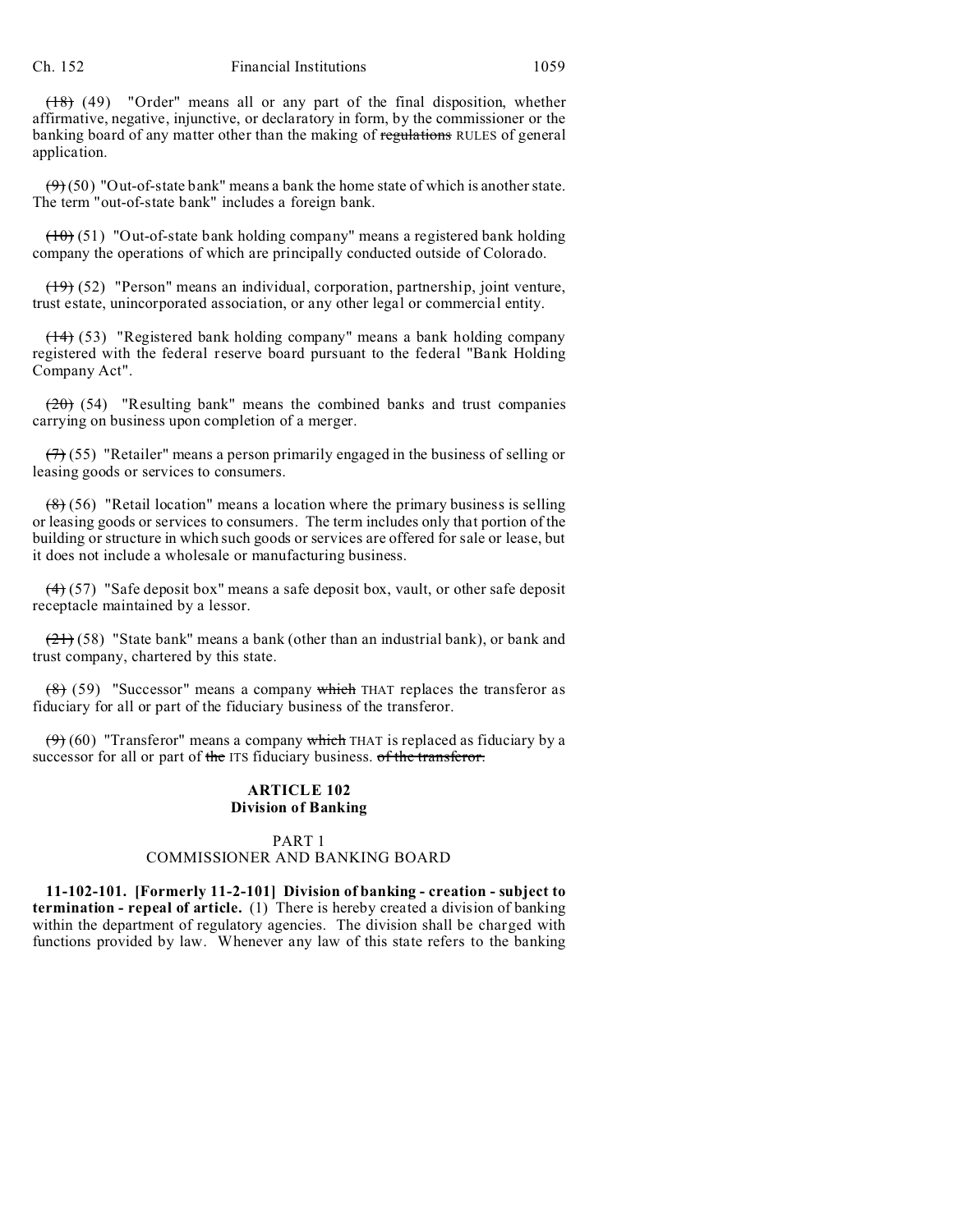department, said law shall be construed as referring to the division of banking.

(2) The administrative head of the division shall be the commissioner of banking, who shall be the state bank commissioner appointed and serving as provided by law, and the deputies and employees of the commissioner shall also be deputies and employees of the division of banking hereby created. The bank commissioner, at the time of his OR HER appointment, shall be experienced in the theory and practice of the business and regulation of financial services institutions under the jurisdiction of the banking board.

(3) to (9) Repealed.

 $(10)$  (3) (a) The provisions of section 24-34-104, C.R.S., concerning the termination schedule for regulatory bodies of the state unless extended as provided in that section, are applicable to the division of banking created by this section.

(b) This article is repealed, effective July 1, 2004.

**11-102-102. [Formerly 11-2-106] Powers of commissioner.** (1) The commissioner shall be the administrative head of the division, and shall set administrative policy therefor, and shall be responsible for the internal administration thereof, including personnel matters, records, reports, systems, and procedures.

(2) The commissioner shall be the appointing authority for employees of the division under the state personnel system.

(3) The bank commissioner shall be responsible for all examination and enforcement functions of the division of banking subject to the policy-making and rule-making authority of the banking board. In carrying out the responsibilities for examinations and enforcement, in addition to other powers conferred by this code and delegated by the BANKING board, the commissioner has the power to require a bank to:

(a) Comply with the standards which THAT the BANKING board may prescribe for determining the value of various types of assets;

(b) Charge off the whole or any part of an asset which THAT, at the time of the commissioner's action, could not lawfully be acquired;

(c) Write down an asset to its market value;

(d) File, record, or otherwise make effective liens and other interests in property;

(e) Obtain a financial statement from a person with present or prospective liability to the bank to the extent that the bank can do so;

(f) Obtain insurance against damage to real estate taken as security;

(g) Obtain title insurance for real estate taken as security;

(h) Maintain adequate insurance against such other risks as the commissioner or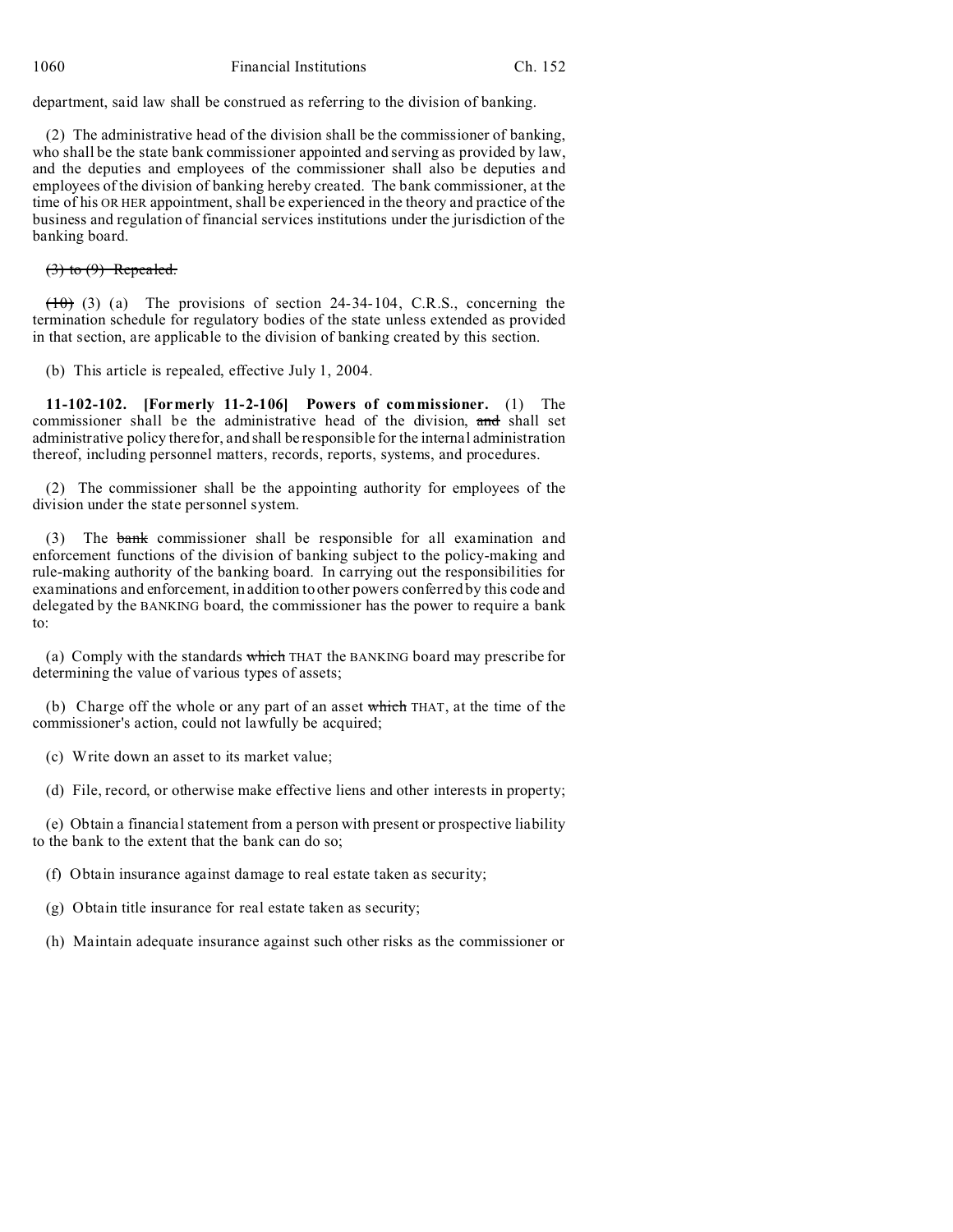the BANKING board may determine to be necessary and appropriate for the protection of depositors and the public.

(4) The commissioner shall have primary responsibility for the preparation of the preliminary budget draft for the division for review and comment by the banking board prior to its submission to the department of regulatory agencies.

(5) The commissioner shall have the power to perform any acts and to make any decisions incidental to or necessary for carrying out any functions specified by this code or delegated by the banking board pursuant to this code.

(6) The commissioner has the power, subject to the approval of the banking board and subject to the laws and state constitution, to appoint a chief deputy commissioner and such other deputy commissioners as shall be necessary to efficiently perform the duties of the commissioner. All such officers and employees shall receive such compensation for their services as shall be fixed under general provisions of law relating to the compensation of state officers and employees.

(7) The commissioner, the deputies, and all other employees of the division shall, before entering upon the discharge of their duties, in addition to any oath required by the state constitution, take and subscribe an oath to keep secret all information acquired by them in the discharge of their duties, except as may be otherwise required by this code or by law. Willful violation of this oath is declared to be a criminal offense. The commissioner, all deputies, and all other employees of the division shall be subject to article 18 of title 24, C.R.S.

(8) The commissioner may delegate to any officer or employee of the division any of the commissioner's powers and may designate any officer or employee of the division to perform any of the commissioner's duties.

(9) The commissioner, and such other officers and employees handling money or securities in the course of their duties as the banking board may determine, shall be bonded in such amount as the banking board may fix. The cost thereof shall be charged as an expense of the division.

(10) The commissioner, all deputies, and all the employees, except special deputies and assistants employed in liquidating failed banks, shall devote their entire time and attention to the duties of their several positions and shall not, during their term TERMS of service, receive any salary or compensation whatsoever from any bank.

(11) In the case of a vacancy in the office of the commissioner for any cause, and until such vacancy is filled, the chief deputy commissioner shall have and exercise all the powers and duties conferred by law or by the BANKING board upon the commissioner, with the same authority as if those powers and duties were exercised and performed by the commissioner. If there is no chief deputy at the time of such vacancy, a chief deputy shall be appointed.

(12) The commissioner shall have a seal of office containing the words "Commissioner of Banking of Colorado" in the form of a circle and the word "seal" within the circle.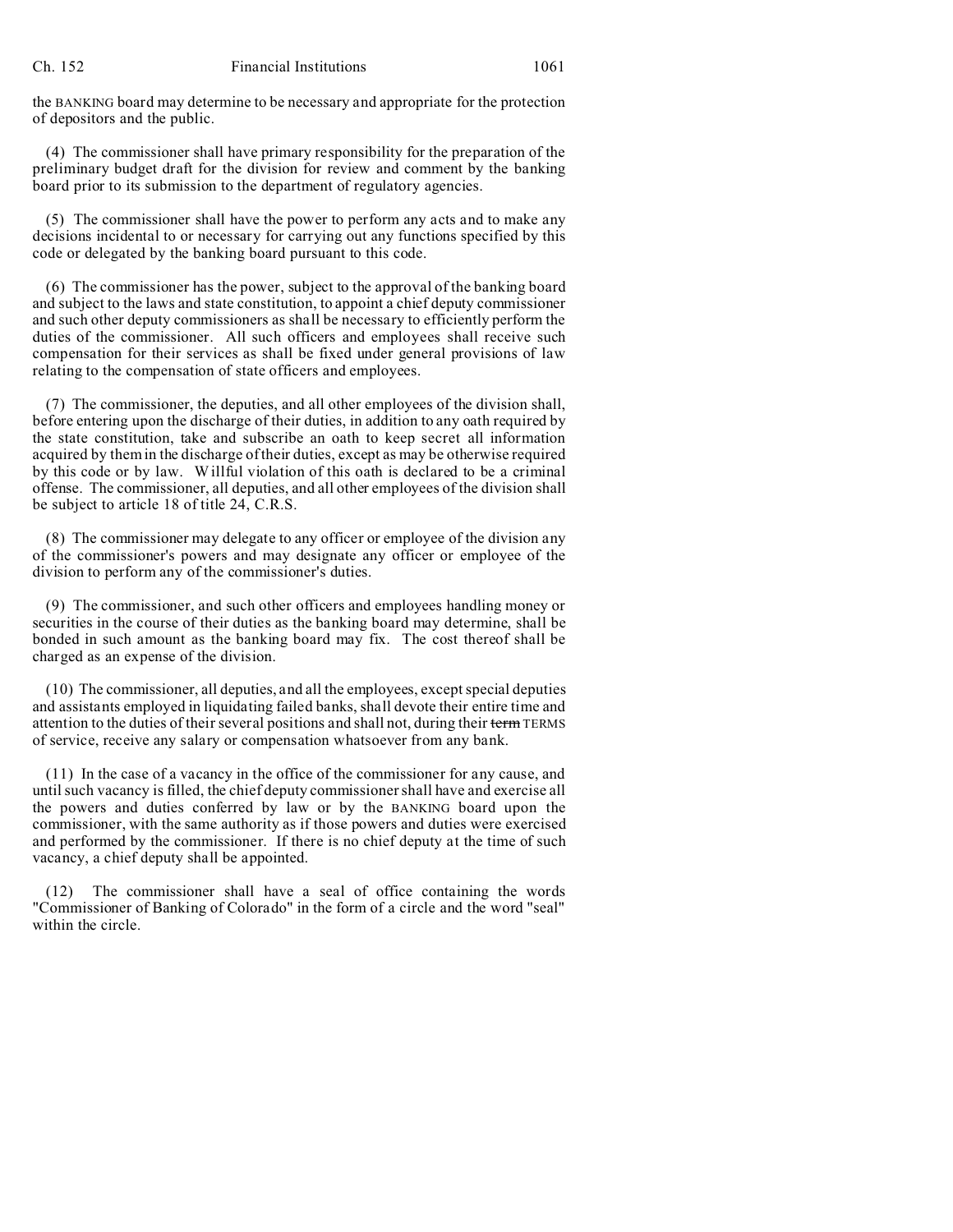#### (13) Repealed.

**11-102-103. [Formerly 11-2-102] Banking board.** (1) (a) There is hereby established in the division a banking board, which shall consist of eight members AS FURTHER SPECIFIED IN THIS SECTION.

(b) THE MEMBERS OF THE BANKING BOARD SERVING ON JUNE 30, 2003, SHALL CONTINUE TO SERVE UNTIL THE EXPIRATION OF THEIR TERMS OF OFFICE IN ACCORDANCE WITH THE PROVISIONS OF THIS SECTION.

(2) (a) There shall be four members who during their tenure are, and shall remain, executive officers of state banks, and EACH OF WHOM shall have not less than five years' practical experience as an active executive officer of a bank.

 $(a,1)$  (b) There shall be one member who during his or her tenure is, and shall remain, the executive officer of an industrial bank.

 $(a,2)$  (c) There shall be one member who during his or her tenure is, and shall remain, the executive officer of a trust company.

 $(b)$  (d) There shall also be two members to serve as public members of the banking board who shall have expertise in finance through their current experience in business, industry, agriculture, or education.

 $\left(\frac{c}{c}\right)$  (3) No member of the banking board shall have any interest, direct or indirect, in a bank in which another member of the banking board has any such interest. Not more than one of the members shall be an executive officer or employee of any one bank holding company or affiliate thereof.

 $(d)$  (4) Of the eight members appointed under this subsection (2) OF THIS SECTION, not more than four shall be of the same major political party. At all times, at least one member shall reside west of the continental divide.

 $(3)$  (5) Members shall be appointed by the governor, with the consent of a majority of the elected members of the senate at the next meeting thereof. Appointments made to take effect on January 1, 1983, shall be made in accordance with section 24-1-135, C.R.S. Persons holding office on June 15, 1987, are subject to the provisions of section 24-1-137, C.R.S. Thereafter, except as provided in subsection (9) of this section, The term of office of each member shall be four years. In the event of the death, resignation, nonresidency in the congressional district from which appointed, inability TO ACT, or refusal to act of any member of the banking board, or the occurrence of any other event which THAT disqualifies the member from serving the remainder of his OR HER term on the BANKING board, the governor within forty-five days thereafter, or in the event of his THE GOVERNOR'S failure to act, the banking board, shall make an interim appointment of a member to serve for the unexpired term on the banking board, subject to the approval of a majority of the elected members of the senate at the next meeting thereof. A member who moves out of the congressional district from which appointed shall promptly notify the governor of the date of such move, but such notice is not a condition precedent to the occurrence of the vacancy. The governor may, after notice and hearing, remove a member for cause. Any banking board member who is absent from three consecutive BANKING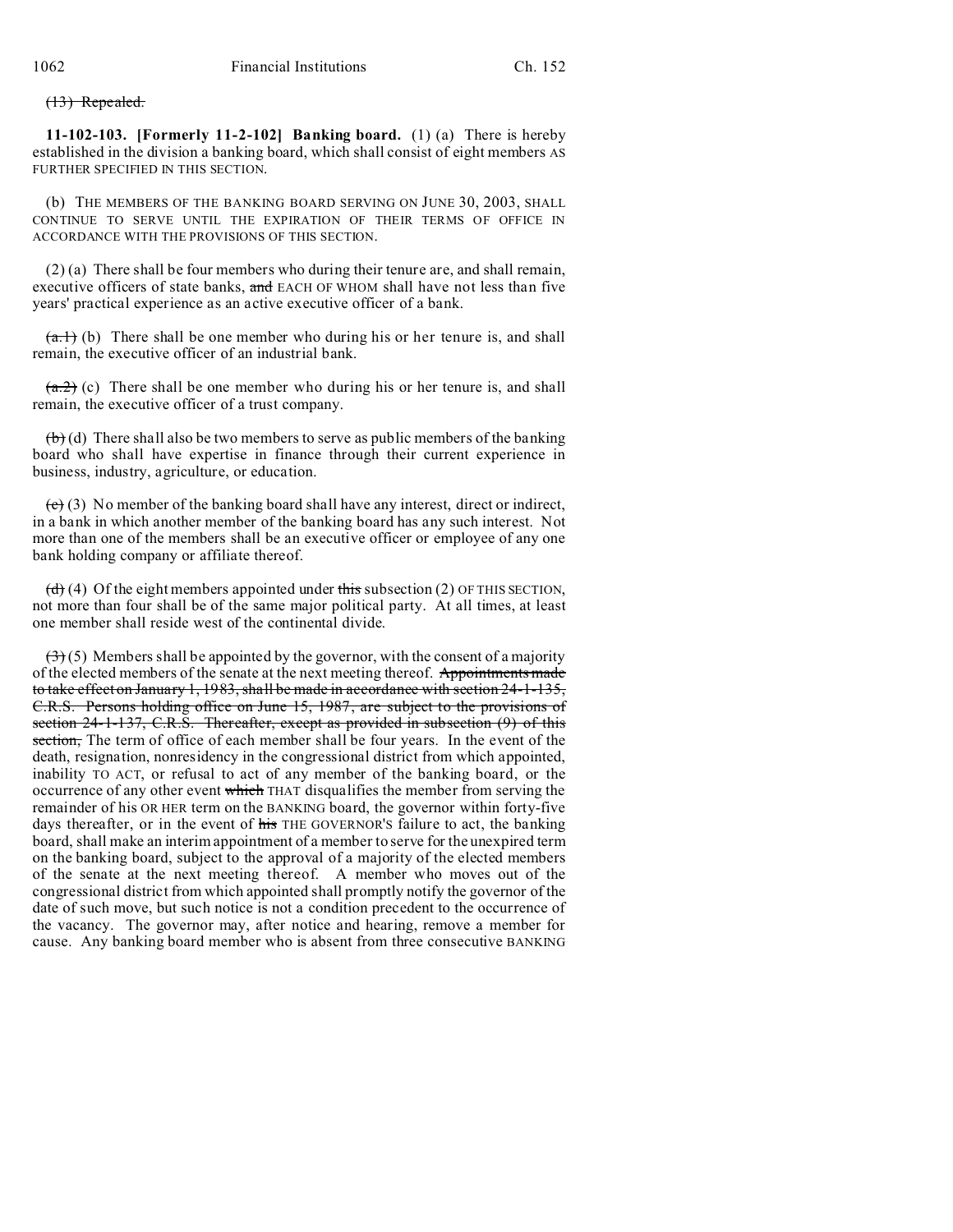board meetings is subject to immediate removal by the governor.

 $(4)$  (6) Each member of the BANKING board shall receive the same per diem compensation and reimbursement of expenses as those provided for members of boards and commissions in the division of registrations pursuant to section 24-34-102 (13), C.R.S. Payment for all such expenses and allowances shall be made upon vouchers therefor, which shall be filed with the department of personnel.

 $(5)$  (7) The BANKING board shall meet at least once in each calendar month. The chairman of the BANKING board may call additional meetings of the BANKING board upon at least seventy-two hours' notice to all members of the BANKING board and shall do so upon the request of two members. All members of the BANKING board shall be subject to immediate call in the event of an emergency. Four members of the BANKING board shall constitute a quorum, and action taken by a majority of those present at any meeting at which a quorum is present shall be the action of the BANKING board. Upon the affirmative vote of a majority of those present at any meeting at which a quorum is present, one or more members may be authorized to conduct any hearing required under this code. In the event that less than a quorum of the BANKING board is present during the conduct of the hearing, at least a quorum of the BANKING board shall read the entire record before voting thereon. No member shall participate in a proceeding before the BANKING board when any corporation, partnership, or unincorporated association of which he OR SHE is, or was at any time in the preceding twelve months, a director, officer, partner, employee, member, or stockholder is a party to such proceedings. A member may disqualify himself OR HERSELF from participating in a proceeding for any other cause deemed by him OR HER to be sufficient.

# $(6)$   $(a)$  Repealed.

 $(b)$  (8) A quorum may be established by means of a conference telephone call, which shall be recorded in the BANKING board's minutes. Upon the affirmative vote of a majority of those present at any meeting at which a quorum is present, the BANKING board may hold an executive session to consider certain matters required by statute to be kept confidential under this code. Any agenda and the minutes of executive sessions shall be kept confidential by the BANKING board.

 $(7)$  (9) THE DIVISION SHALL PROVIDE such clerical, technical, and legal assistance as the BANKING board may require. shall be provided by the division.

 $(8)$  (10) The members of the BANKING board shall, before entering upon the discharge of their duties, in addition to any oath required by the state constitution, take and subscribe an oath to keep secret all information acquired by them in the discharge of their duties, except as may be otherwise required by law. Willful violation of this oath shall be a criminal offense.

(9) On July 1, 1989, the terms of office of the members of the banking board serving immediately prior to such date shall continue, except as necessary to comply with the requirements of subsection (2) of this section. The governor shall appoint members to the board, to fill the vacancies so created. Such appointments shall be subject to confirmation by the senate at the next meeting thereof. Of the members appointed to take office pursuant to this subsection (9), three shall be appointed to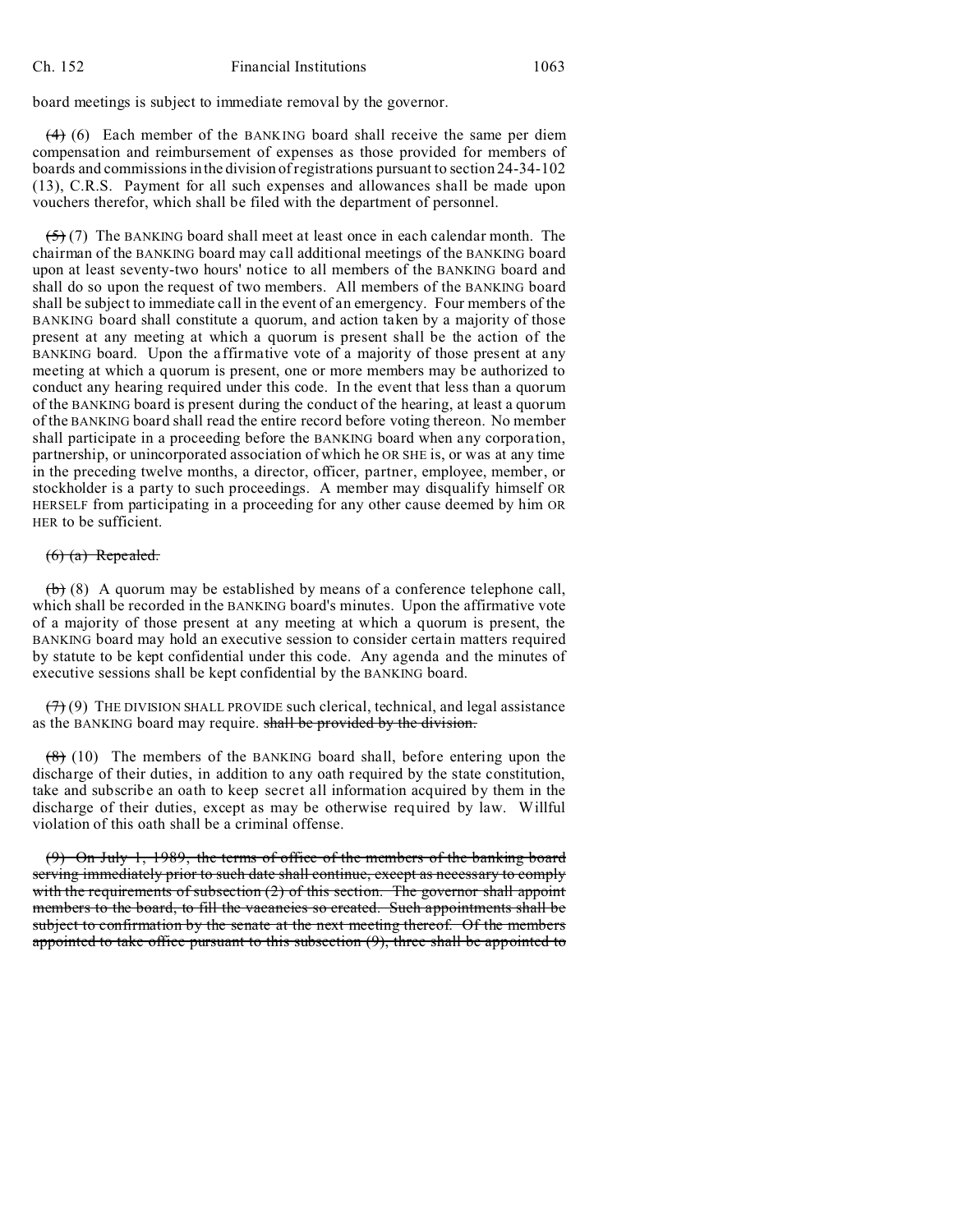serve until July 1, 1989, and four shall be appointed to serve until July 1, 1991. Appointments to fill vacancies created to comply with the requirements of subsection (2) of this section shall take effect July 1, 1989, for the remainder of the term so vacated. Thereafter the term of office of each member shall be four years.

 $(10)$  (11) The BANKING board shall elect a chairman CHAIRPERSON from among its members to serve for a term not exceeding two years, as determined by the BANKING board. No chairman CHAIRPERSON shall be eligible to serve as such for more than two successive terms. In addition to the amounts received pursuant to subsection  $(4)$  (6) of this section, the chairman CHAIRPERSON shall receive per diem compensation and reimbursement of expenses in the amounts provided by section 24-34-102 (13), C.R.S., for each day spent in attending to the duties of the banking board.

 $(11)$  (12) The banking board may enter into contracts with temporary employees and for the provision of such other services as it may deem necessary in accordance with section 13 of article XII of the state constitution.

**11-102-104. [Formerly 11-2-103] Powers of banking board.** (1) The banking board is the policy-making and rule-making authority for the division of banking and has the power to:

(a) Make, modify, reverse, and vacate rules and regulations for the proper enforcement and administration of this code and the "Public Deposit Protection Act", article 10.5 of this title;

(b) Make, promulgate, alter, amend, or revise reasonable rules and regulations as may be necessary for the enforcement and execution of the provisions of the "Money Order Act", article 52 of title 12, C.R.S.; and

(c) Regulate procedure and practice of the banking board.

(2) In addition to any other powers conferred on it by this code, the banking board has the power to:

(a) Make all final decisions with respect to ownership including, but not limited to:

(I) Chartering and conversions;

(II) Mergers;

(III) Acquisitions; and

(IV) Change of control;

(b) Make all final decisions with respect to certification pursuant to sections 11-6.4-103 and 11-6.4-104 SECTION 11-104-202;

(c) Make all final decisions with respect to the taking of possession, liquidation, or reorganization of banks and the emergency grant of new charters and branch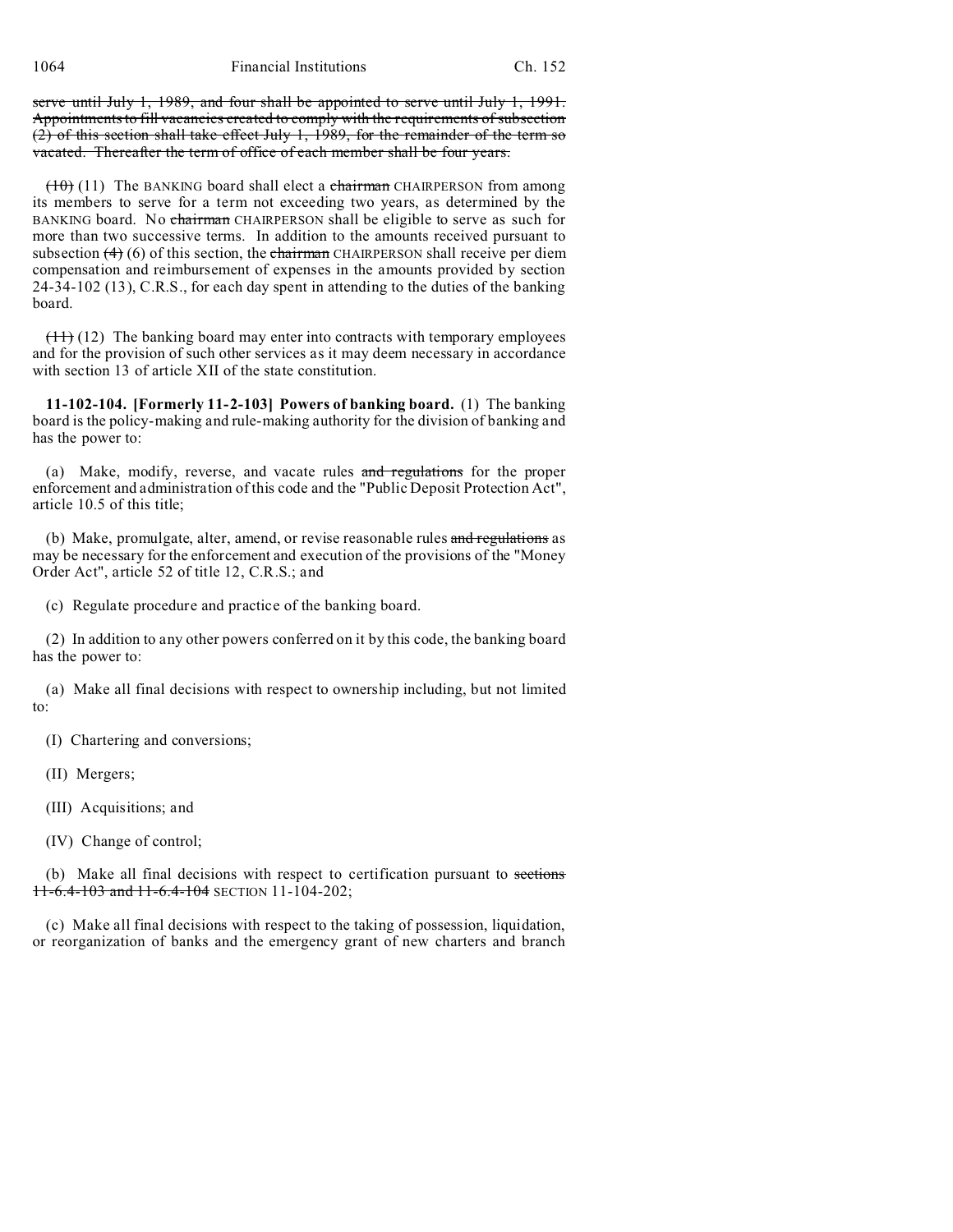facilities;

#### (d) Make all final decisions with respect to requests for detached facilities;

 $(e)$  (d) Make all final decisions with respect to requests to exercise trust, fiduciary, and agency powers.

(3) The banking board has the power to prohibit the taking of deposits or to restrict the withdrawal of deposits, or both, from any one or more state banks when the banking board finds that extraordinary circumstances make such a restriction necessary for the proper protection of depositors in the affected state bank.

(4) The banking board has the power to authorize state banks under circumstances in which state banks are not given authority under this code to act without the approval of the banking board; to participate in any public agency created after July 1, 1957, under the laws of this state or the United States, the purpose of which is to afford advantages or safeguards to banks or depositors; and to authorize compliance with all requirements and conditions imposed upon such participants.

(5) The banking board has the power to authorize such banks to engage in any banking activity in which state banks could engage were they operating as national banks at the time such authority is granted, so long as such activity is not prohibited elsewhere in this code and to the extent permissible under rules and regulations of the banking board promulgated pursuant to subsection (1) of this section consistent with the policies set forth in section  $H - 1 - 101 - 101 - 102$ , or under any other provision of this code. State banks may engage in interstate branching to the same extent as if they were operating as national banks so long as such activity is in accordance with the rules and regulations of the banking board.

(6) The banking board has the power to affirm, modify, reverse, vacate, or stay the enforcement of any order  $\sigma f$  OR ruling made by a hearing officer acting pursuant to section  $11-2-103.6$  (1) 11-102-201 or the bank commissioner acting pursuant to authority delegated by the banking board.

(7) The banking board has the power to order any person to cease violating a provision of this code or a rule or a regulation issued pursuant to this code or to cease engaging in any unsound banking practice, to impose civil money penalties pursuant to section 11-2-117 11-102-503, to suspend or remove a director or officer pursuant to section  $H-2-H9$  11-102-505, and to take such other enforcement action as is authorized by sections  $11-2-120$  to  $11-2-122$  11-102-506 TO 11-102-508 and any other provision of this code.

(8) With respect to any action pursuant to subsection (3) or (7) of this section, ten days' notice by certified mail, return receipt requested, and THE OPPORTUNITY FOR A hearing shall be provided to the bank, the directors of the bank, and any person ordered to cease violating provisions of this code pursuant to subsection (7) of this section in advance of any action taken by the banking board. In cases found by the banking board to involve extraordinary circumstances requiring immediate action, the banking board may take such action without notice or hearing but shall promptly afford a subsequent OPPORTUNITY FOR hearing upon application by the bank or directors of the bank to rescind the action taken. With respect to any authorization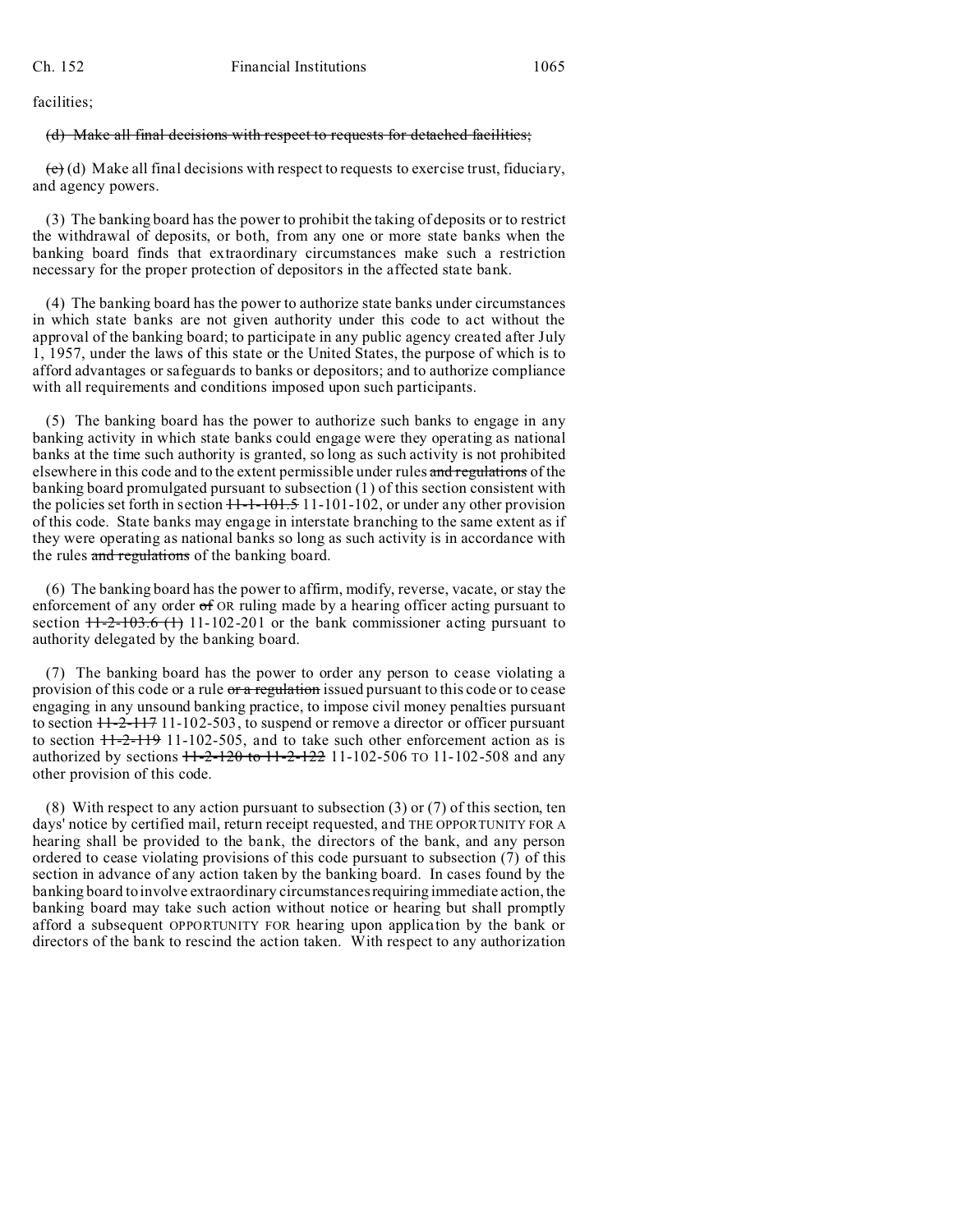requested pursuant to subsection (4) or (5) of this section, the banking board may, on its own motion, or shall if requested by the applicant, hold a hearing on such request.

(9) The banking board has the power to issue a declaratory order with respect to the applicability of this code or a rule and regulation issued by the banking board to any person, property, or state of facts under this code.

(10) The banking board has the power to review and comment on the preliminary budget draft for the division prior to its submission to the department of regulatory agencies.

(11) The banking board shall annually establish such fees and assessments and the percentages thereof as are necessary to generate the moneys appropriated by the general assembly for the division.

(12) The banking board has the power to comment on who shall be the bank commissioner and to recommend the termination of the commissioner for cause. The banking board's comments and recommendations shall be given to the appropriate office or officer of the state having appointment or termination powers with regard to the commissioner.

(13) The banking board has the power to perform any acts and make any decisions incidental to or necessary for carrying out its functions as set forth in this code.

(14) The banking board shall not delegate to the commissioner any of its powers under subsections (1) to (12) of this section except informal enforcement powers arising under section  $H-2-121$  11-102-507, which POWERS shall be delegable pursuant to subsection (15) of this section.

(15) Except as provided in subsection (14) of this section, the banking board may, in its discretion, delegate to the commissioner any of its powers, duties, and functions; except that all powers under this code vest in the banking board unless delegated to the commissioner by statute.

(16) The banking board may, in its discretion, require the commissioner to report to the banking board periodically with respect to any powers delegated pursuant to subsection (15) of this section.

(17) The banking board shall have a seal of office containing the words "Banking Board of Colorado" in the form of a circle and the word "seal" within the circle.

# **11-102-105. [Formerly 11-2-103.5 and 11-2-107] Roles and authority of banking board and commissioner - rules - exercise of powers.**

 $(1)$  to  $(3)$  Repealed.

 $(4)$  (1) All rules of the commissioner lawfully adopted prior to April 15, 1988, shall continue to be effective until revised, amended, repealed, or nullified pursuant to law.

# (5) Repealed.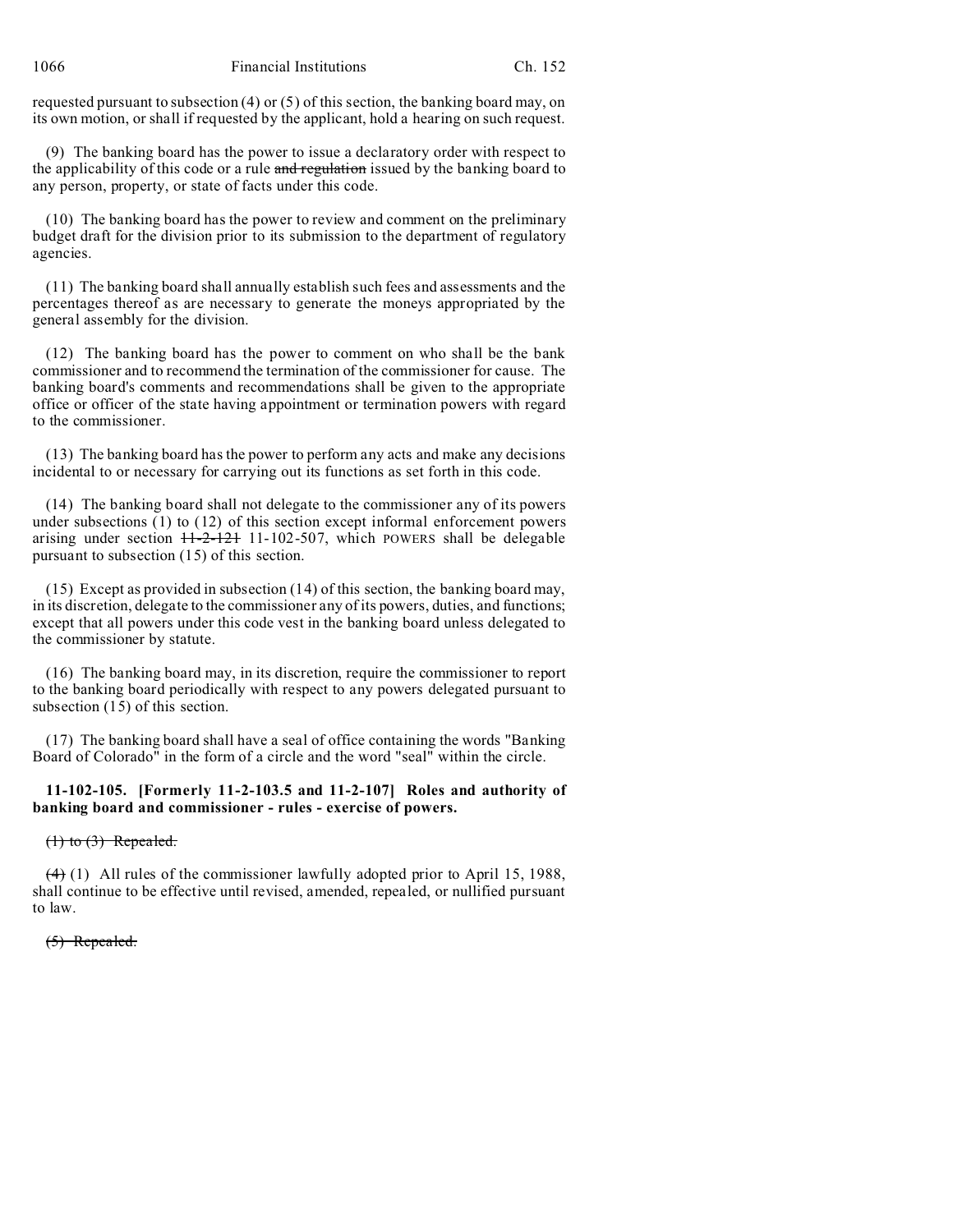(2) The banking board and the commissioner in the exercise of their powers pursuant to this code shall be guided by and shall act in a manner consistent with the policies of the state of Colorado with respect to state banks as set forth in section  $11-1-101.5$  11-101-102.

### PART 2 PROCEEDINGS

**11-102-201. [Formerly 11-2-103.6] Hearing officers - powers - procedure order final.** (1) The BANKING board has the power to designate a person to act as a hearing officer to conduct any public hearing authorized or required by this code except in the case of charter applications which THAT have been timely protested pursuant to the rules and regulations of the banking board. The BANKING board may determine the qualifications required for a person to be designated pursuant to this subsection (1) based upon the education and experience required for the particular hearing. Such person may, but need not be, an administrative law judge serving pursuant to section 24-30-1003, C.R.S.

(2) Any such hearing officer shall have the powers of a hearing officer prescribed in section 24-4-105, C.R.S.

(3) After the conclusion of a hearing, the hearing officer shall prepare  $\frac{1}{2}$  writing his WRITTEN findings and recommendations based thereon ON THE HEARING and shall certify the same SUCH FINDINGS AND RECOMMENDATIONS to the BANKING board and to each party. If the BANKING board does not affirm, modify, reverse, remand for further findings, or vacate such written recommendations within sixty days after receipt thereof OF THE RECOMMENDATIONS, the same shall be deemed the determination and order of the banking board. The BANKING board may extend such sixty-day period by no more than thirty additional days.

**11-102-202. [Formerly 11-2-104] Subpoenas - witnesses - production of records.** (1) The commissioner, or the banking board, has the power to subpoena witnesses, compel their attendance, require the production of evidence, administer an oath, and examine any person under oath in connection with any subject relating to a duty imposed upon, or a power vested in, the commissioner or the banking board.

(2) In case of a refusal of any person to comply with a lawful subpoena or order of the commissioner or of the banking board issued pursuant to this section, upon proper petition by the commissioner or the BANKING board to the district court, the court shall require compliance therewith, and further refusal shall be punishable as contempt of court.

**11-102-203. [Formerly 11-2-104.5] Effect of good faith reliance on orders or rules of banking board.** No person who in good faith relies on any order OR rule or regulation of the banking board shall be subjected to any civil or criminal liability for any act or omission to act, notwithstanding a subsequent decision by a court invalidating any such order OR rule. or regulation.

**11-102-204. [Formerly 11-2-105] Court review.** (1) Any person aggrieved and directly affected by an order of the banking board issued under this code may seek a review in the district court in and for the county in which the bank is located, or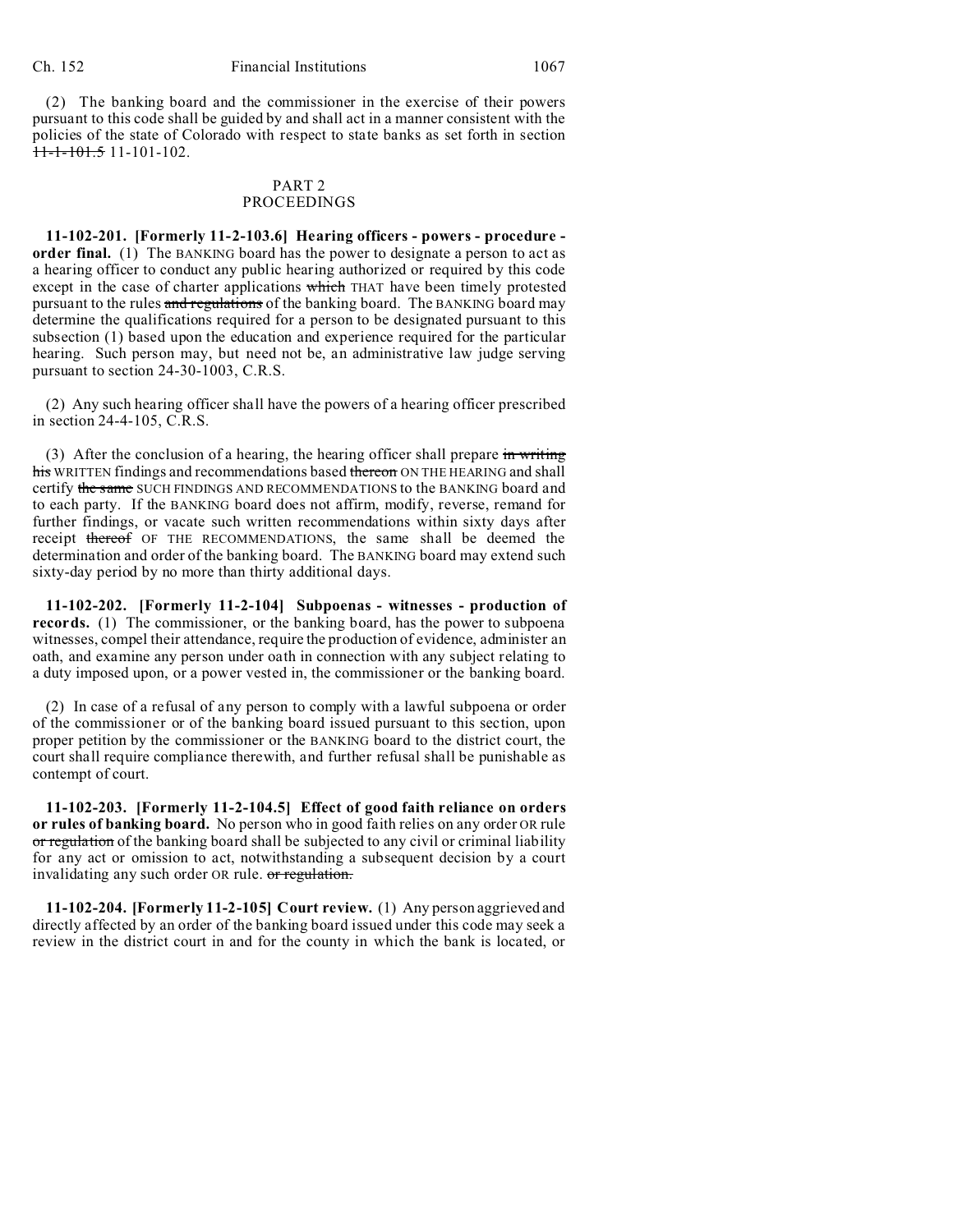proposed bank is to be located, within thirty days after receipt of written notice of the issuance of said order; except that any person aggrieved or directly affected by an order of the banking board pursuant to section  $11-3-110$  11-103-304 granting or denying a charter for a new state bank may seek a review in the court of appeals and not the district court. Such review in the court of appeals shall be in accordance with section 24-4-106 (11), C.R.S. The validity of an order may be tested only by such a review and may not be placed in issue in an action to enforce it. The filing of such a petition for review shall not, of itself, stay enforcement of an order, but the court may order a stay upon such terms as it deems proper.

(2) The court may affirm the order of the banking board or may direct the banking board to take any action deemed proper. It may reverse or modify the order of the banking board if it THE ORDER was issued pursuant to an unconstitutional statutory provision, was in excess of statutory authority, was issued upon unlawful procedure, or is not supported by substantial evidence in the record.

#### PART 3

## RECORDS, REPORTING, AND INFORMATION

**11-102-301. [Formerly 11-2-108] Examinations and examiner's reports.** (1) The commissioner shall examine the books and records of every state bank as often as deemed advisable and to the extent required by the banking board, shall make and file in his OR HER office a correct report in detail disclosing the results of such examination, and shall mail a copy of such report to the bank examined.

 $(1.1)$  (2) The commissioner shall examine, as often as deemed advisable and to the extent required by the banking board, any electronic data processing centers of a state bank or any electronic data processing centers which THAT serve a state bank, without regard to the location of the electronic data processing center; shall make and file in his OR HER office a correct report in detail disclosing the results of such examination; and shall mail a copy of such report to the data processing centers examined and the state bank which THAT they serve.

 $(1.2)$  (3) (a) The commissioner, if he OR SHE deems it necessary or if required by the banking board, may examine the books and records of the controlling shareholder of a state bank and any affiliated entities of the controlling shareholder for the purpose of determining the safety and soundness of the state bank.

(b) If the controlling shareholder or affiliate's records are located outside this state, the controlling shareholder or affiliate shall either make them available to the commissioner at a convenient location within this state or pay the reasonable and necessary expenses for the commissioner or his THE COMMISSIONER'S representative to examine them THE RECORDS at the place where they are located.

(c) The commissioner may designate representatives, including comparable officials of the state in which the records are located, to inspect them THE RECORDS on his THE COMMISSIONER'S behalf.

(d) If a controlling shareholder or affiliate refuses to permit the commissioner to make an examination, the banking board may fine such controlling shareholder or affiliate an amount not to exceed one thousand dollars for each day any such refusal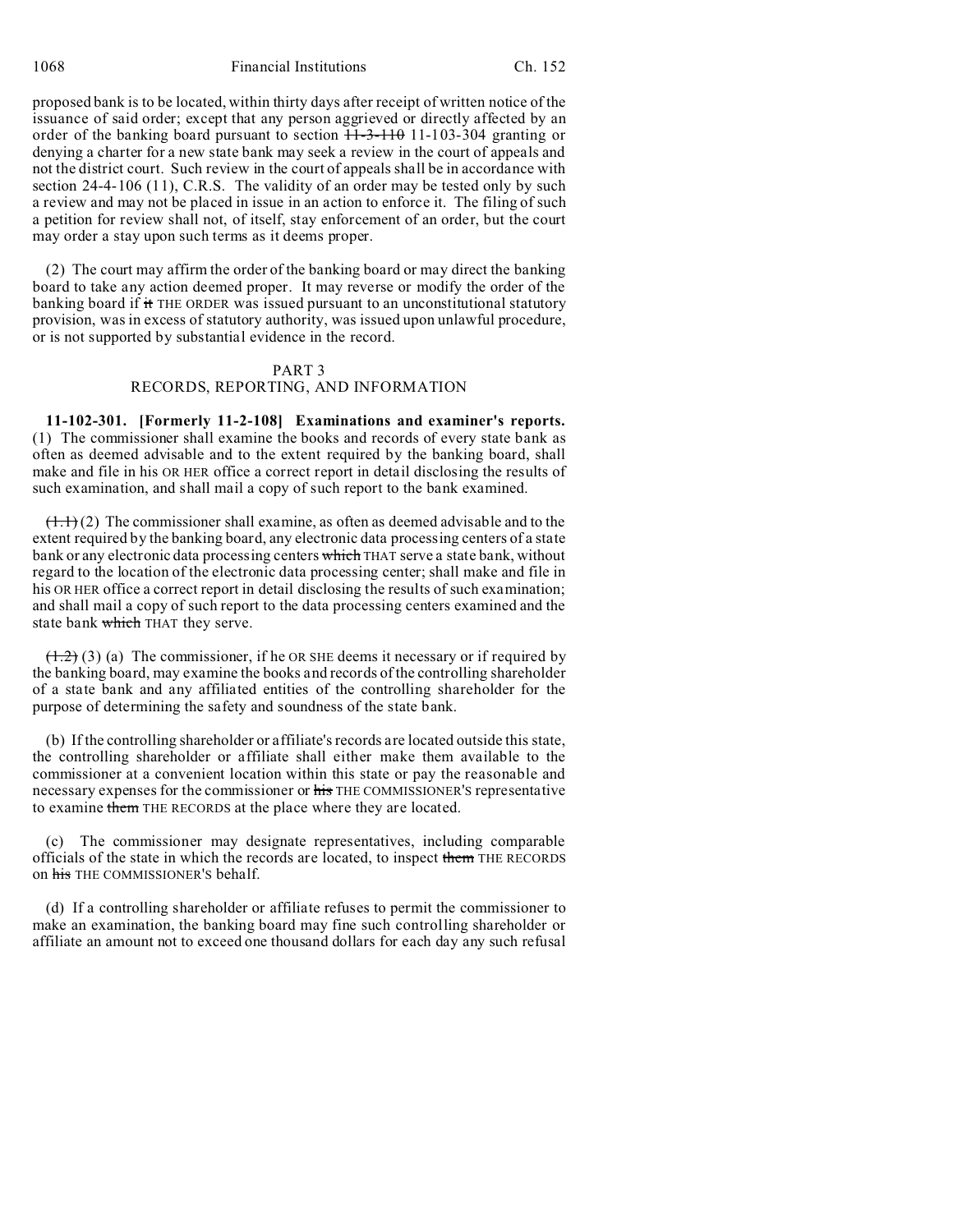continues.

(e) In lieu of any examination required by this subsection  $(1.2)$  (3), the commissioner may accept an audit for the previous fiscal year prepared by an independent certified public accountant, independent registered accountant, or other independent qualified person. If the commissioner accepts an audit prepared by such independent person, no costs thereof OF THE AUDIT shall be borne by the commissioner and all costs of such audit shall remain the obligation of the controlling shareholder or affiliate.

 $\left(\frac{b}{c}\right)$  (f) For purposes of this subsection  $\left(\frac{1}{c}\right)$  (3):

(I) "Affiliated entity" or "affiliate" means an entity in control of a controlling shareholder.

(II) "Controlling shareholder" means a shareholder in control of a state bank.

(III) "In control of" means that an entity or shareholder meets the same criteria for acquiring control as is set forth in section  $11-2-109(4)$  11-102-303 for acquiring control of a state bank.

 $(2)$  (4) If the commissioner deems it necessary, he THE COMMISSIONER may examine any corporation the majority of the stock of which is owned by a state bank or which CORPORATION is found by the BANKING board to be controlled by a state bank, but the provisions of this subsection  $(2)$  (4) shall not apply when such stock is held in a fiduciary capacity by the bank.

 $(3)$  (5) If the banking board finds any officer, director, or employee of any state bank to be dishonest, reckless, incompetent, or acting in violation of this code, it shall, in writing, report the facts regarding such officer, director, or employee to the board of directors of said THE state bank, and, if the directors of said THE STATE bank fail or refuse to take action on such report within ten days, the banking board may, if it deems it advisable, send a copy of such report to the surety on the bond of said officer.

**11-102-302. [Formerly 11-2-109] Bank reports to banking board - generally.** (1) Every state bank shall make and file with the banking board not less than three reports during each calendar year according to the form which THAT may be prescribed by such THE BANKING board, verified by the oath of either the president, the vice-president, the cashier, or the secretary and attested by the signature of three or more of the directors. Each such report shall exhibit in detail, as may be required by the banking board, the resources and liabilities of the state bank at the close of business on the day past to be DATE specified by said THE banking board. in writing.

(2) Said reports shall be transmitted to the banking board within thirty days after its request. therefor.

(3) The banking board has power to call for special reports from any particular state bank if, in its THE BANKING BOARD'S judgment, the same SPECIAL REPORTS are necessary to ESTABLISH a full and complete knowledge of its THE STATE BANK'S condition. No such special report, nor any summary thereof OF A SPECIAL REPORT,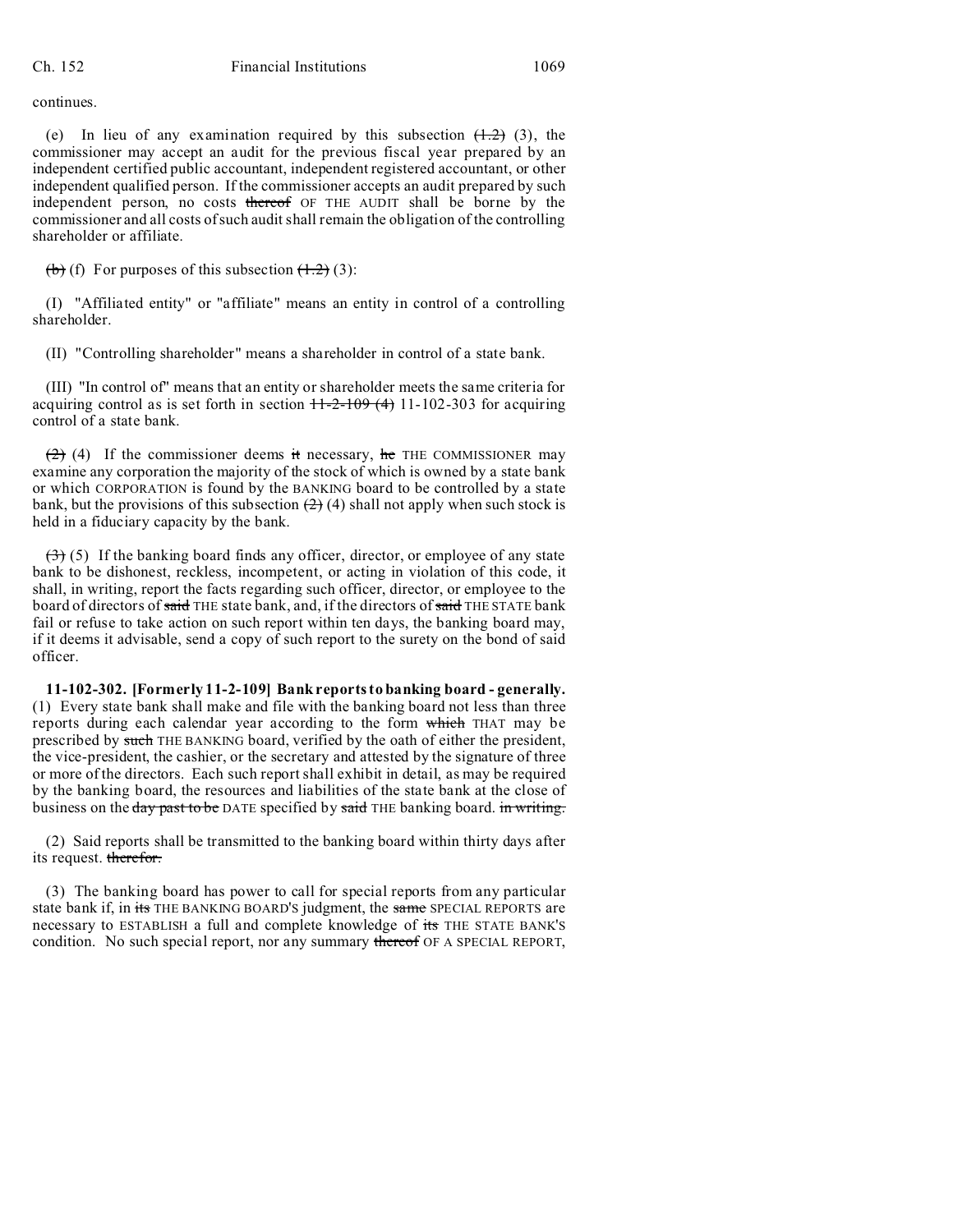shall be required to be published. The reports required by, and filed pursuant to, this section shall be in lieu of all others required by law from state banks. Every state bank which THAT fails to comply with this section shall pay to the banking board a penalty in an amount set by the banking board pursuant to section  $11-2-103$  (11) 11-102-104 (11). The banking board, for valid reasons and good cause, may waive such penalty.

**11-102-303. [Formerly 11-2-109] Bank reports to banking board requirements for acquiring control.**  $(4)$   $(4)$   $(1)$  As used in this subsection  $(4)$ SECTION, unless the context otherwise requires:

 $(H)$  (a) "Person" means an individual, a corporation, a partnership, a trust, or any other legal entity.

(II) (b) "Controlling person" means a person who is in control of a state bank or would be in control of a state bank after a proposed acquisition.

 $(b)$  (2) A person shall be deemed to have acquired control of a state bank if, as a result of acquisition, such person:

 $(H)$  (a) Directly or indirectly owns, controls, holds with the power to vote, or holds proxies representing twenty-five percent or more of the outstanding voting stock thereof;

(II) (b) Controls in any manner the election of a majority of the directors thereof; or

(III) (c) Exercises a controlling influence over the management or policies thereof.

 $(e)$  (H) (3) (a) Whenever a person proposes to acquire control of any state bank, such person shall first make application to the banking board for approval. Without approval from the banking board pursuant to  $\frac{1}{2}$  paragraph (d) of this subsection (4) OF THIS SECTION, a person shall be prohibited from making such an acquisition.

(II) (b) An application required by subparagraph  $(I)$  of this paragraph  $(e)$ PARAGRAPH (a) OF THIS SUBSECTION  $(3)$  shall contain the following information to the extent that it is known by the person making the application:

 $(A)$  (I) The number of shares involved;

 $(\overline{B})$  (II) The name of each seller or transferor;

 $(\overrightarrow{C})$  (III) The name of each purchaser or transferee;

 $(\overrightarrow{D})$  (IV) The name of each beneficial owner if the share or shares are registered in another name;

 $(E)$  (V) The purchase price;

(F) (VI) Detailed information concerning any loans made in connection with the acquisition;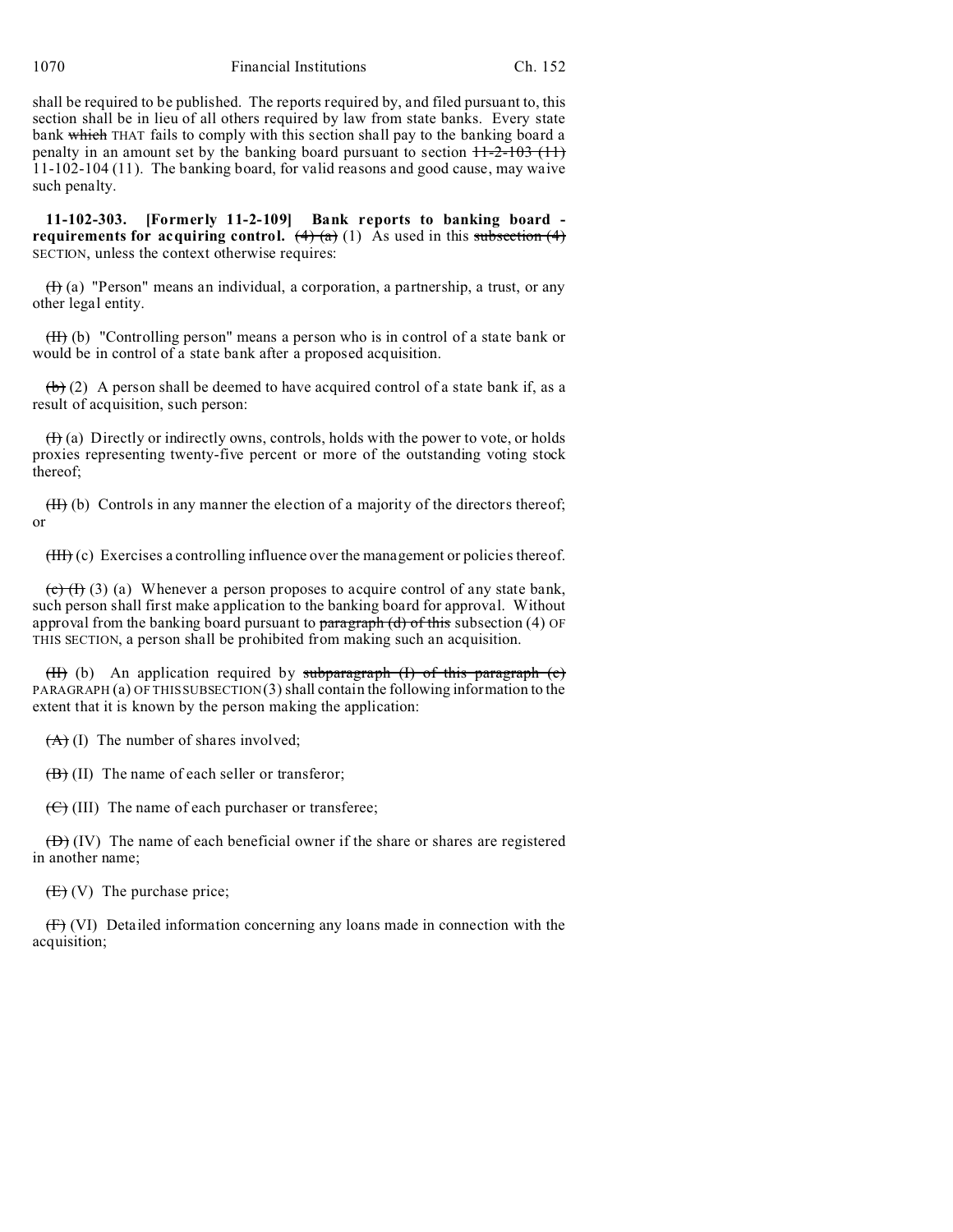$(\overline{\Theta})$  (VII) Such other information concerning the transaction as may be required by the banking board regarding the effect of the transaction upon the control of the state bank involved;

(H) (VIII) Biographical and financial information concerning each purchaser, controlling person, or person in control of a controlling person participating in the proposed acquisition; and

 $(H)$  (IX) The name of each controlling person and each person in control of a controlling person participating in the proposed acquisition.

(d)  $(H)$  (4) (a) After receipt of an application, the commissioner shall make an investigation, and the banking board shall approve the change of control only after the BANKING board has determined:

 $(A)$  (I) That the person proposing to acquire control is qualified by character, experience, and financial responsibility to control the state bank in a legal and proper manner;

(B) (II) That the interests of the public generally will not be jeopardized by the proposed acquisition; and

 $(\overline{\Theta})$  (III) That the person proposing to acquire control has satisfied the requirements of subsections  $(4)$  and  $(5)$  (1) TO (7) of this section and the other provisions of articles  $1$  to  $11$  101 TO 109 of this title.

 $(H)$  (b) The general assembly declares that the acquisition of control of, or of any ownership interest in, state banks by persons owned or controlled by a country with which it has been determined to be against the national interest to trade without export controls for national security purposes by the president of the United States or another appropriate agency of the federal government as directed by the president pursuant to the "Export Administration Act of 1979", 50 U.S.C. Appendix sec. 2401 et seq., the "International Emergency Economic Powers Act", 50 U.S.C. sec. 1701 et seq., or any rule, regulation, order, or decision promulgated in connection therewith, is against the public interest. If the application or the commissioner's investigation indicates that any person seeking to have control of or any ownership interest in a state bank is owned or controlled by such a country, the banking board may SHALL not approve any such change of control.

(e) (5) This subsection (4) SECTION shall not apply to the acquisition of:

 $(H)$  (a) Voting proxies acquired in the normal course of business as a result of a proxy solicitation in conjunction with a stockholders' meeting;

 $(H)$  (b) Stock held in a fiduciary capacity unless the acquiring person has sole discretionary authority to exercise voting rights with respect thereto;

(III) (c) Stock acquired in securing or collecting, in whole or in part, a debt contracted in good faith or stock acquired through testate or intestate succession or bona fide gift, if the acquirer advises the banking board of such acquisition within thirty days after the acquisition and provides any information required or requested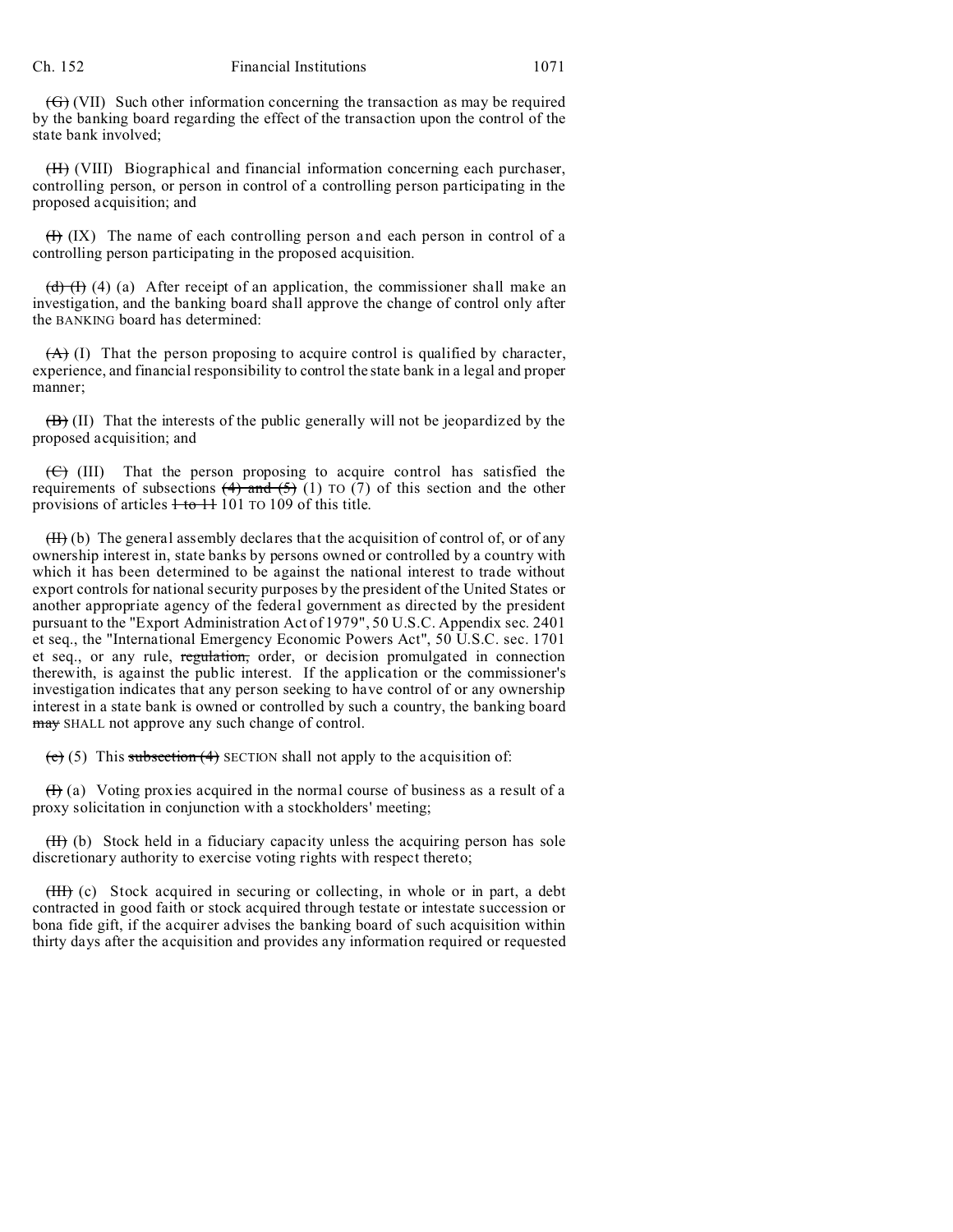by the banking board or commissioner;

 $(HV)$  (d) Stock acquired by an underwriter in good faith and without any intent to evade the purpose of this subsection (4) SECTION if the shares are held only for such reasonable period of time as will permit the sale thereof OF THE SHARES; or

 $(\forall)$  (e) Pro rata stock dividends.

 $(f)$  (6) If the BANKING board has not acted upon a completed application within sixty days of AFTER receipt thereof, unless extended for an additional thirty days by the banking board, such application shall be considered approved.

 $(5)$  (7) Whenever any person proposes to acquire control of any state bank and is required by the "Change in Bank Control Act of 1978" (section 7 (j) of the "Federal Deposit Insurance Act", 12 U.S.C. 1817 (j)), as such act may be amended from time to time, to give the appropriate federal banking agency prior written notice of such proposed acquisition, a copy of such notice with supporting information shall be given concurrently to the banking board for information. The banking board may use such information in evaluating applications submitted pursuant to subsection  $(4)$  of this section and shall submit its recommendations and comments to the appropriate federal regulatory authority in a timely manner.

 $(6)$  (8) Any person who becomes a director, executive officer, or other person who, directly or indirectly, is responsible for the management, control, or operations of a state bank shall within ninety days thereafter file a report with the banking board containing: A statement describing any civil or criminal offenses affecting such person's qualification to serve in such capacity with respect to which such person has been found guilty or liable by any federal or state court or federal or state regulatory agency; such biographical information as the banking board requires; and such other information as the banking board requires pursuant to its rules. and regulations. If any statement contained in such report subsequently becomes inaccurate or misleading in any way, such person shall file an amended report within thirty days after the date on which the statement in the report first becomes inaccurate or misleading. Any person who fails to comply with this subsection  $(6)$  (8) shall be required by the banking board to pay a penalty in an amount set by the banking board by rule, and regulation, which PENALTY shall not exceed twenty-five dollars per day, and such penalties PENALTY shall be deposited in the general fund. The banking board, for valid reasons and good cause, may waive such penalty.

 $(7)$  (9) If any state bank changes any executive officer, director, or other person who, directly or indirectly, is responsible for the management, control, or operations of the state bank, such changes shall be promptly reported to the banking board, and the state bank shall provide such information concerning such person as may be requested by the banking board on such forms as the banking board may require, including information about the reasons for termination from any prior employment and whether such person was charged or convicted of any civil or criminal offenses enumerated in subsection  $(6)$  (8) of this section. No civil liability shall arise for any state bank, its directors, executive officers, employees, or agents, or other persons due to compliance with the requirements of this subsection  $(7)$  (9). The purpose of such information is to inform the banking board of the qualifications of such person as they may affect the safety and soundness of the state bank. The information shall be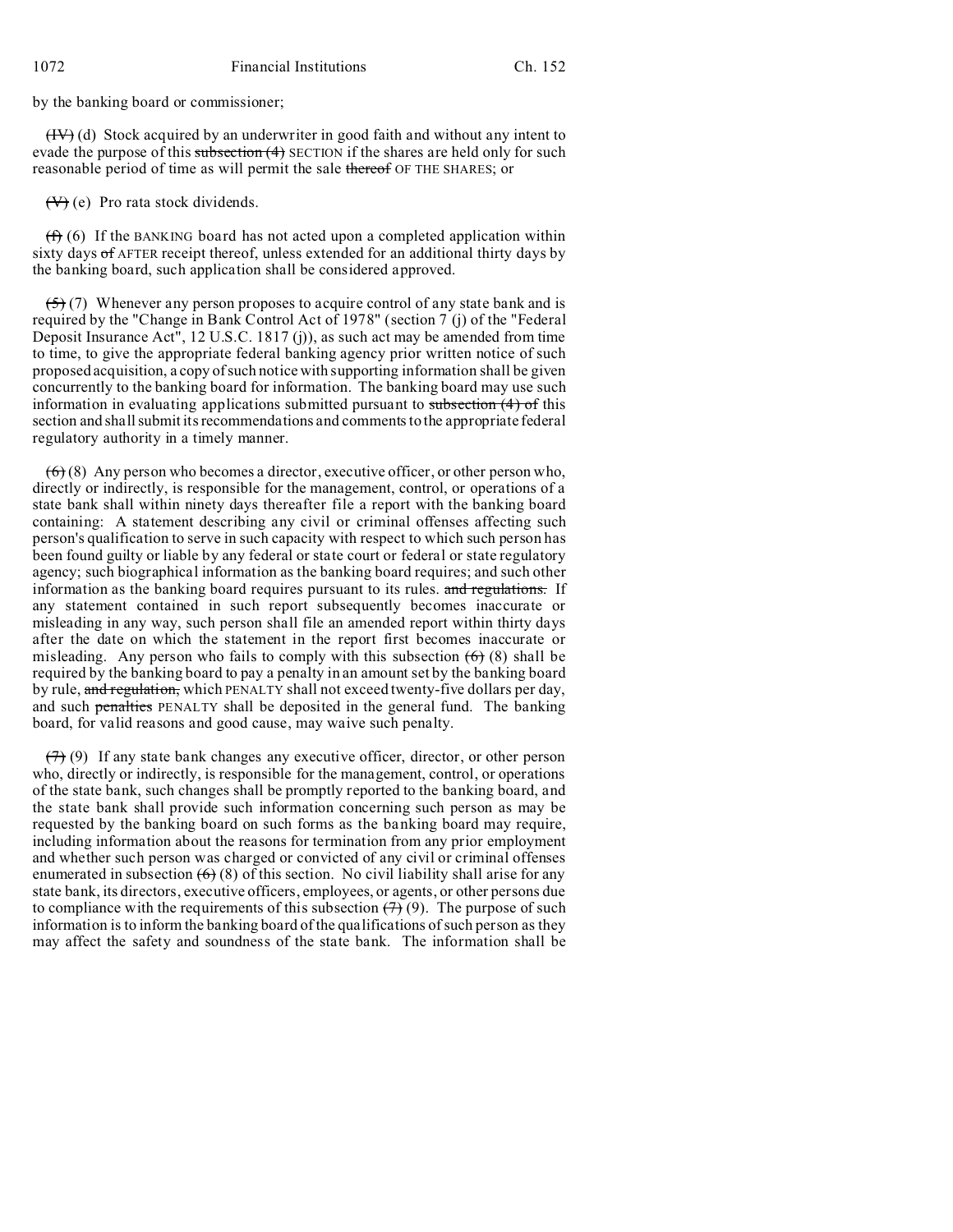treated as confidential under this code. Any bank that fails to comply with this subsection  $(7)(9)$  shall be required to pay a penalty in an amount set by the banking board by rule, and regulation, which PENALTY shall not exceed twenty-five dollars per day, and such penalties PENALTY shall be deposited in the general fund. The banking board, for valid reasons and good cause, may waive such penalty.

**11-102-304. [Formerly 11-2-110] Commissioner's annual report publications.** For each calendar year, the commissioner shall compile and publish an annual report in such form and containing such information as the commissioner may determine necessary to reasonably summarize the operations of the division during such year.

**11-102-305. [Formerly 11-2-111] Records.** (1) Information from the records of the division shall be revealed only to members of the banking board, except insofar as the same DISCLOSURE may be rendered necessary by law; except that any party entitled to appear in a hearing on an application for bank charter shall have access to the applicant's proposed articles or amended articles of incorporation, application for charter, and proposed bylaws and except that the commissioner may exchange information as to the condition of banks with the United States comptroller of the currency, banking departments of other states, the federal reserve system and its examiners, and the federal deposit insurance corporation and its examiners. Notwithstanding any other provision of articles  $+$  to  $+$  101 TO 109 of this title to the contrary, the commissioner, his THE COMMISSIONER'S deputies, and the members of the banking board may disclose any information in the records of the division or acquired by them in the discharge of their duties which THAT is publicly available from the federal deposit insurance corporation, the United States comptroller of the currency, or the federal reserve system or the disclosure of which has been specifically authorized by the board of directors of the financial institution to which such information relates.

(2) Reports of examinations made by the division shall be retained by  $\pm$  THE DIVISION for seven years.

(3) Upon request and upon payment of such reasonable charges as the commissioner shall prescribe, the commissioner shall furnish to any person a certified copy of any document on file with the division which THAT is a public record. Such certified copy shall be admissible in evidence in lieu of the original and shall constitute prima facie evidence of the contents of the original.

**11-102-306. [Formerly 11-2-111.5] Information confidential.** The banking board, the bank commissioner, and all deputies and employees of the division shall not divulge any information acquired by them in the discharge of their duties except insofar as the same DISCLOSURE may be rendered necessary by law. The banking board, the commissioner, and their designees may exchange information with the United States comptroller of the currency, the federal deposit insurance corporation, the board of governors of the federal reserve system, the federal home loan bank in which an institution is a member or is making an application to become a member, the executive director of the department of regulatory agencies, the division of financial services, and banking regulatory agencies of other states, subject to any confidentiality agreement entered into between the banking board or the commissioner and the United States comptroller of the currency, the federal deposit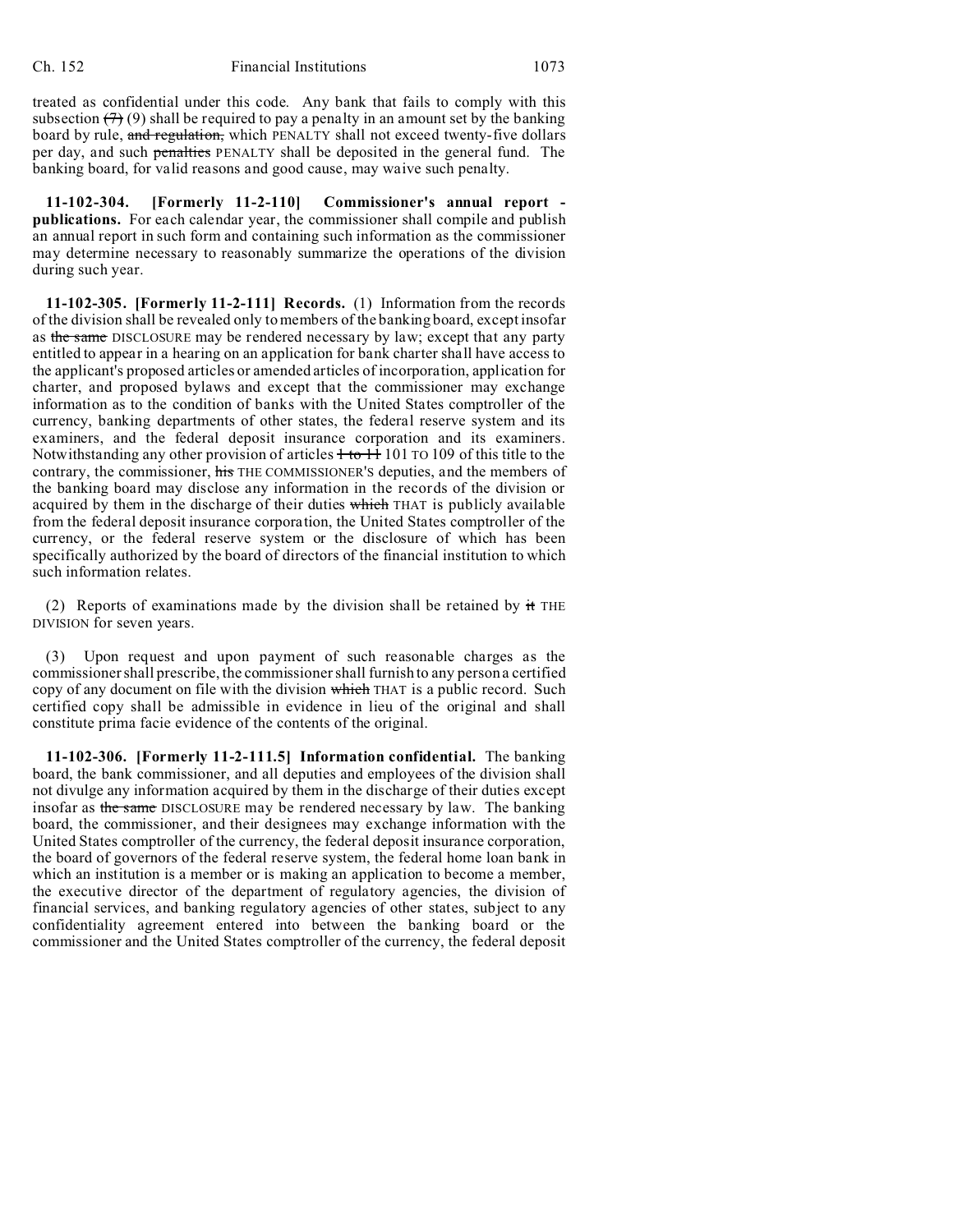insurance corporation, the board of governors of the federal reserve system, or the federal home loan bank in which an institution is a member or is making an application to become a member. In addition, the BANKING board, the commissioner, and their designees may exchange information obtained by the BANKING board as to possible violations of the federal "Employee Retirement Income Security Act of 1974", 29 U.S.C. sec. 1001 et seq., with the federal department of labor or the executive director of the department of regulatory agencies. In addition, the BANKING board, the commissioner, and their respective designees may exchange information obtained by the BANKING board as to possible criminal violations of federal law relating to the activities of a federally-insured institution with the federal bureau of investigation or the executive director of the department of regulatory agencies. The executive director of the department of regulatory agencies and the state commissioner of financial services and their deputies shall, before entering upon the discharge of their duties specified in this section, in addition to an oath required by the state constitution, take and subscribe an oath to keep secret all information acquired by them in the discharge of such duties, except as may otherwise be required by law. Willful violation of this oath shall be a criminal offense. Notwithstanding any other provision of this article to the contrary, the bank commissioner, the deputies, and the members of the banking board may disclose any information in the records of the division of banking or acquired by them within the discharge of their duties which THAT is publicly available from the federal deposit insurance corporation, the United States comptroller of the currency, or the federal reserve system and disclose information which THAT has been specifically authorized by the board of directors of the bank to which such information relates. Nothing in this section shall be construed to authorize the board of directors of a bank to waive any privileges which THAT belong solely to the banking board, the division, or its employees.

**11-102-307. [Formerly 11-2-112] Access to records.** The commissioner shall have access to any record of the division relating to state banks, and the appointive members of the BANKING board shall have such access upon the affirmative vote of a majority of the members of the BANKING board.

**11-102-308. [Formerly 11-2-113] Bank records - preservation reproduction.** (1) Every state bank shall retain its business records for such periods as are prescribed by or in accordance with the terms of this section.

(2) Each state bank shall retain permanently the minute books of meetings of its stockholders and directors, its capital stock ledger and capital stock certificate ledger or stubs, its general ledger (or the record kept by the bank in lieu thereof), its daily statements of condition, and all records which THAT the banking board shall, in accordance with the terms of this section, require to be retained permanently.

(3) All other state bank records shall be retained for such periods as the banking board shall, in accordance with the terms of this section, prescribe.

(4) The banking board shall from time to time issue regulations RULES classifying all records kept by state banks and prescribing the period for which records of each class shall be retained. Such periods may be permanent or for a term of years. Such regulations RULES may be amended or repealed. Prior to issuing any such regulation RULE, the banking board shall consider: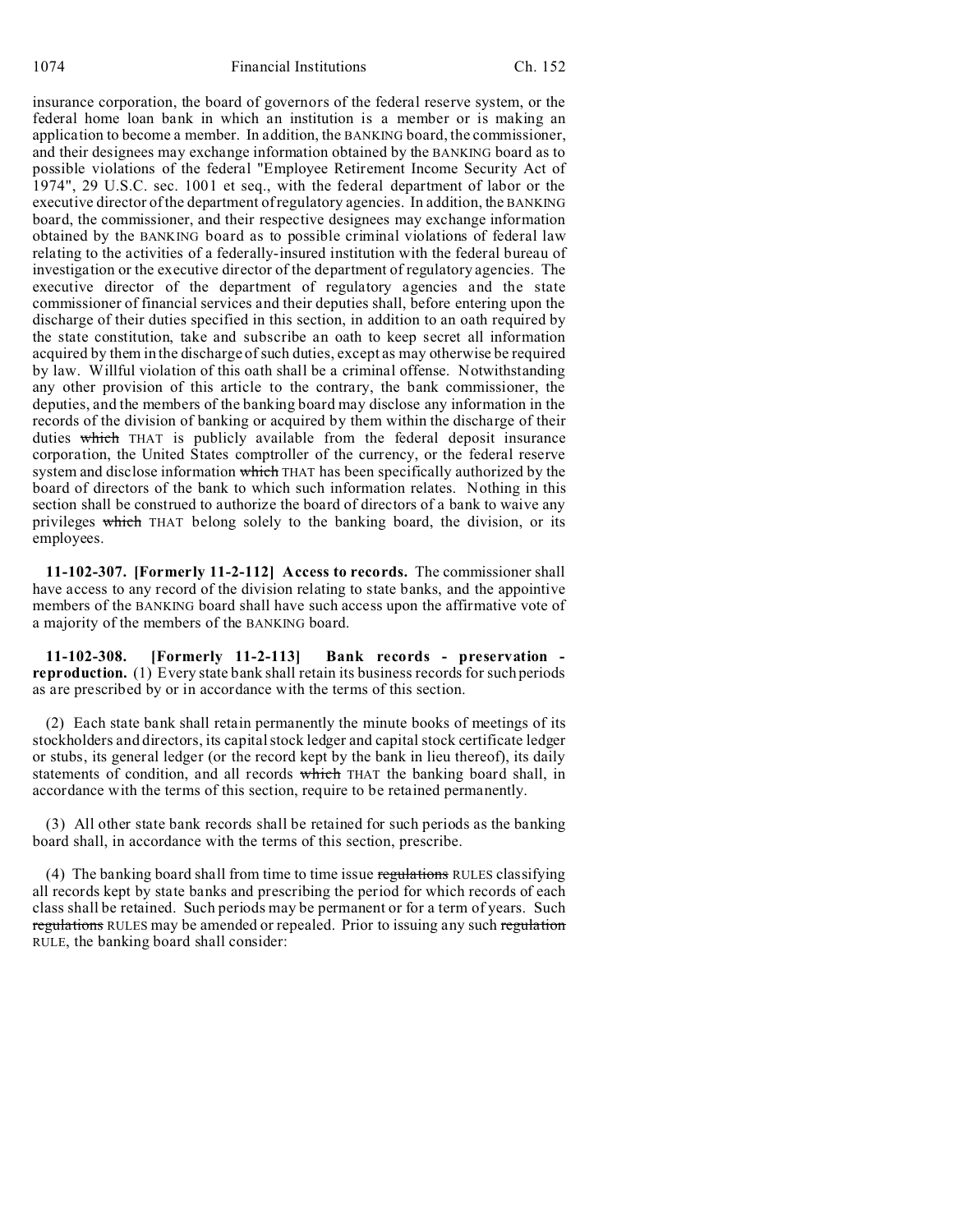(a) Actions and administrative proceedings in which the production of bank records might be necessary or desirable;

(b) State and federal statutes of limitation applicable to such actions or proceedings;

(c) The availability of information contained in bank records from other sources;

(d) Such other matters as the banking board deems pertinent in order that its regulations RULES will require banks to retain their records for such periods as are commensurate with the interests of bank customers and shareholders and of the people of this state in having bank records available.

(5) Any state bank may dispose of any record which THAT has been retained for the period prescribed, in accordance with the terms of this section for retention of records of its class, and shall, after it has disposed of a record, thereafter be under no duty to produce such record in any action or proceeding.

(6) In lieu of retention of the original records, any state bank may cause any of its records and records at any time in its custody, including those held by it as a fiduciary, to be photographed or otherwise reproduced in permanent form. Any such photograph or reproduction shall have the same force and effect as the original thereof and be admitted in evidence equally with the original.

(7) To the extent that they are not in contravention of any statute of the United States or regulations ANY RULE promulgated thereunder, the provisions of this section shall apply to all banks doing business in this state.

## PART 4 ASSESSMENTS AND FEES

**11-102-401. [Formerly 11-2-114] Assessments.** (1) The banking board shall annually establish fees and assessments pursuant to section  $H=2-103$  (11) 11-102-104 (11). Assessments may be made more frequently than annually at the discretion of the banking board.

(2) For the fiscal year beginning July 1,  $1992$  2003, and for each fiscal year thereafter, the banking board shall establish its annual AN assessment to be collected at least semiannually in such amounts as are sufficient to generate the moneys appropriated by the general assembly to the division of banking for each such fiscal year.

 $(3)$  In addition to each assessment established pursuant to subsections  $(1)$  and  $(2)$ of this section, for each fiscal year beginning July 1, 1992, and ending June 30, 1994, and for the period ending January 31, 1995, the banking board shall collect a semiannual repayment of the fiscal year 1991-1992 general fund advance to the division of banking in an amount equal to one-sixth of the amount of the banking board's assessment that would have been collected in September 1992.

**11-102-402. [Formerly 11-2-114.1] Administrative fees.**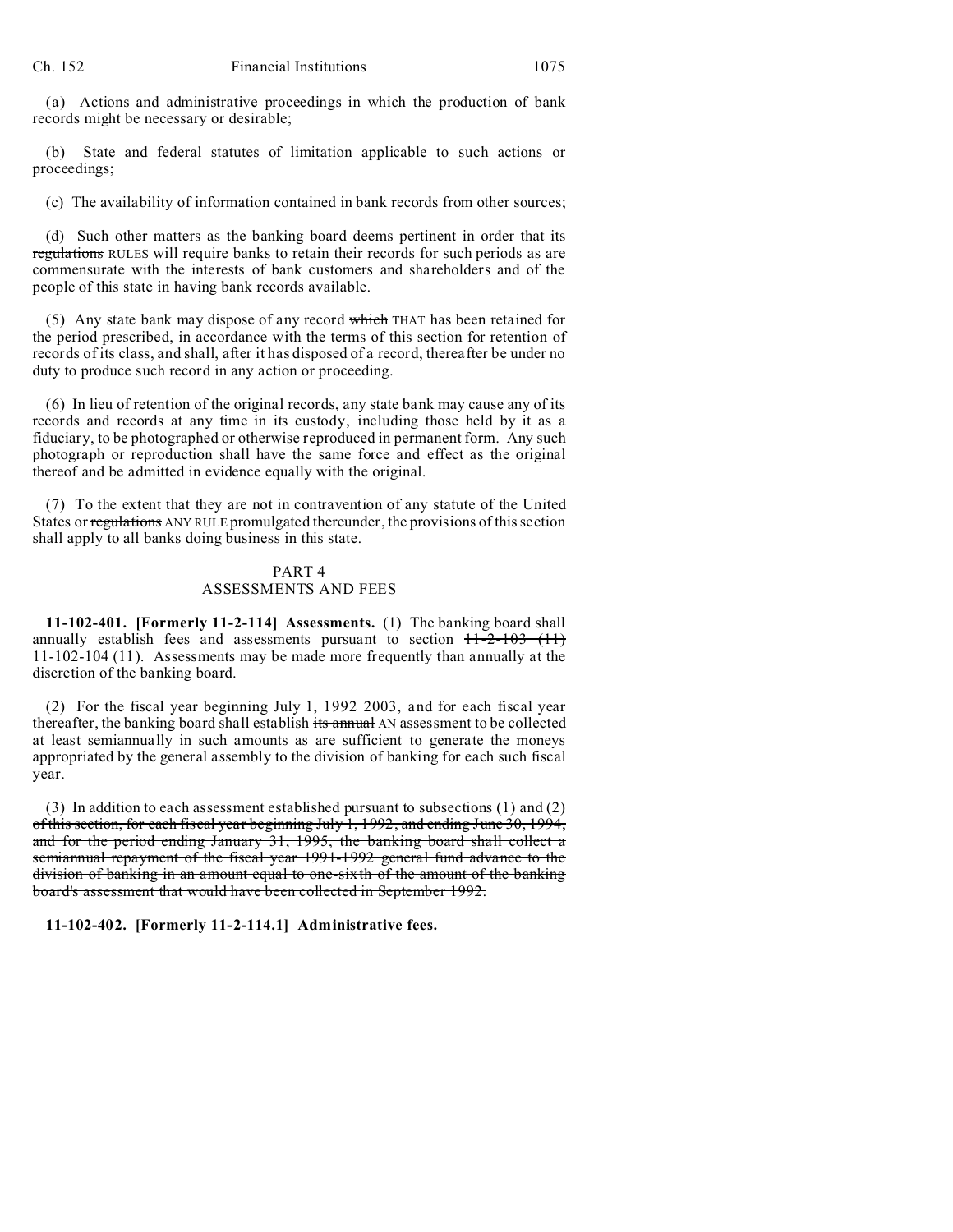## (1) Repealed.

 $(2)$  (1) The banking board shall assess filing fees to banks and bank holding companies outside of Colorado which THAT are seeking to acquire a bank or bank holding company in Colorado in such amount as determined to be sufficient to reimburse the state for the cost of administration of sections  $11-6.4-103(8)$  and (9) and 11-6.4-104 11-104-202 (8) AND (9) AND 11-104-203 and the requirements thereof.

 $(3)(2)$  No moneys collected pursuant to this section shall be expended except upon appropriation by the general assembly.

**11-102-403. [Formerly 11-2-114.5] Division of banking cash fund - creation.** All fees and assessments collected by the banking board shall be transmitted to the state treasurer, who shall credit the same to the division of banking cash fund, which fund is hereby created in the state treasury. All moneys in the fund shall be subject to appropriation by the general assembly for the direct and indirect costs of the activities of the banking board and the division. All interest derived from the deposit and investment of moneys in the fund shall be credited to the fund. Any moneys not appropriated shall remain in the fund and shall not be transferred or revert to the general fund of the state at the end of any fiscal year.

## PART 5 CONFLICTS OF INTEREST, PENALTIES, REMOVAL, SUSPENSION, ENFORCEMENT

**11-102-501. [Formerly 11-2-115] Banking interests of officers and employees.** No officer or employee of the division shall be an officer, director, attorney, owner, or shareholder in any bank, or, except as provided in this article, receive, directly or indirectly, any payment or gratuity from any such bank, or be indebted to any bank or other institution over which the division has supervisory control. Willful violation of this section is declared to be a criminal offense. This section shall not prohibit being a depositor or the lessee of a safe deposit box on the same terms as are available to the public generally, or being indebted to a bank: Upon a mortgage loan upon the mortgagor's own home, or upon an installment debt transferred to a bank in the regular course of business by a seller of consumer goods including automobiles purchased by the officer or employee. Further, this section shall not prohibit the four banker members of the banking board, provided for in section  $+1-2-102(2)(a)$  11-102-103 (2) (a), from being executive officers in banks and from receiving bona fide compensation as such officers.

**11-102-502. [Formerly 11-2-116] Exemption from liability - when.** No member of the banking board or officer or employee of the division shall be liable in any civil action for damages for any act done or omitted in good faith in performing the functions of his OR HER office.

**11-102-503. [Formerly 11-2-117] Assessment of civil money penalties by banking board.** (1) (a) (I) After notice and a hearing as provided in article 4 of title 24, C.R.S., and after making a determination that no other appropriate governmental agency has taken similar action against such person for the same act or practice, the banking board may assess against and collect a civil penalty from: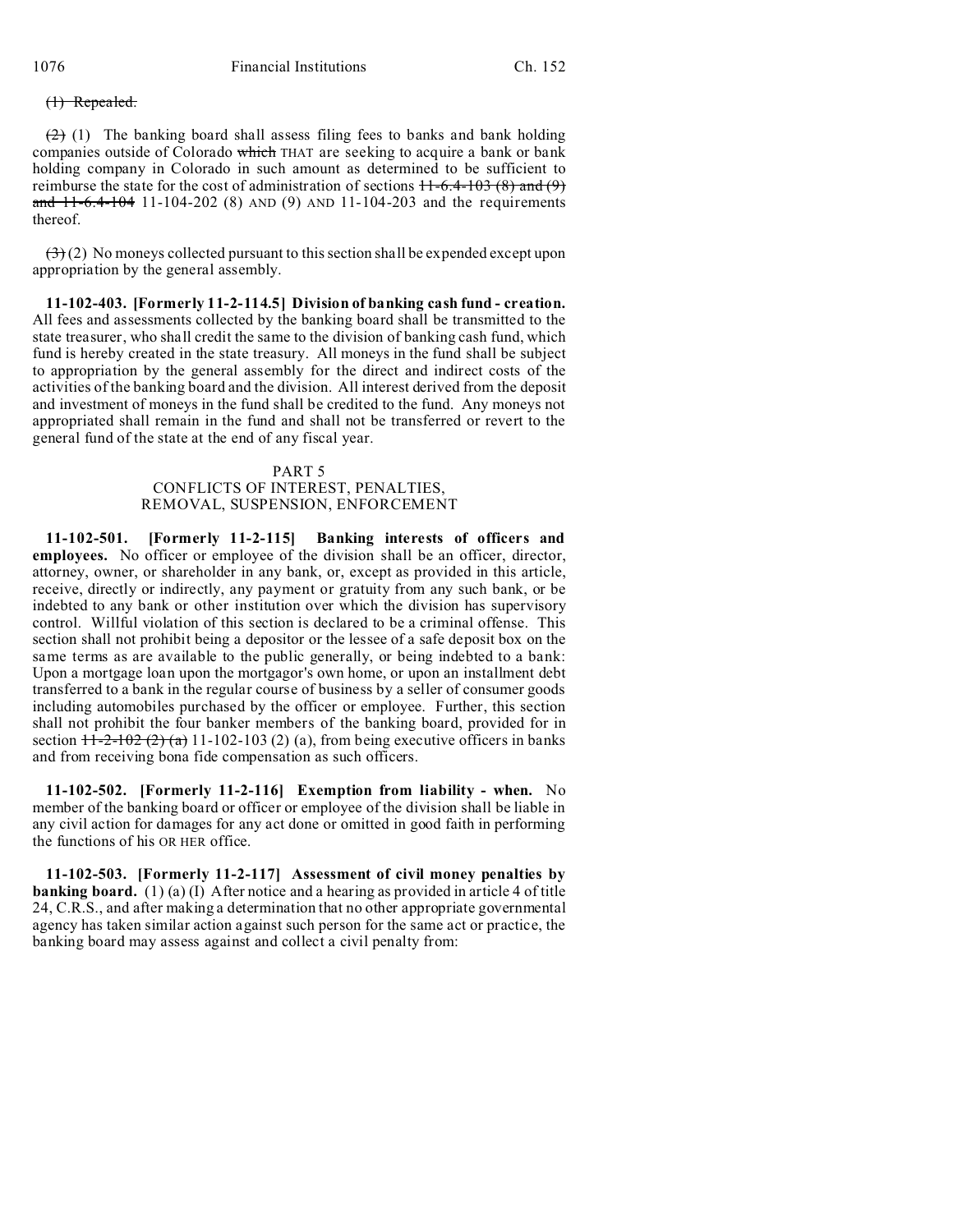(A) Any person who has violated any final cease and desist order issued by the banking board pursuant to section  $H-2-103$  (7) 11-102-104 (7); and

(B) Any state bank which THAT, or any executive officer, director, employee, agent, or other person participating in the conduct of the affairs of such bank who, violates or knowingly permits any person to violate any of the provisions of this code or any rule or regulation promulgated pursuant to this code, or engages or participates in any unsafe or unsound practice in connection with a bank. The civil money penalty shall not exceed one thousand dollars per day for each day such violation continues. This provision shall include, but not be limited to, the following violations: Making, or causing to be made, delinquent payment of assessments under section  $11-2-114$ 11-102-401; submitting, or causing to be submitted, delinquent reports, including but not limited to call reports; or knowingly submitting, or causing to be submitted, to the banking board any report or statement which THAT contains materially false or misleading information.

(II) The banking board may, in extraordinary circumstances, at its option, and upon waiver of the right to a public hearing by a respondent, close to the public any hearing concerning an assessment of a civil money penalty, an order of suspension or removal from office, an order to cease and desist from any unlawful or unsafe and unsound practices, or any other formal enforcement action by the banking board. Such extraordinary circumstances occur when specific concern arises about prompt withdrawal of moneys from or the safety and soundness of the institution.

(b) For the purposes of this section, a violation shall include, but is not limited to, any action, by any person alone or with another person, which THAT causes, brings about, or results in the participation in, counseling of, or aiding or abetting of a violation.

(2) Civil money penalties shall be assessed by written notice of assessment of a civil money penalty served upon the person to be assessed. The notice of assessment of a civil money penalty shall state the amount of the penalty, the period for payment, the legal authority for the assessment, and the matters of fact or law constituting the grounds for assessment. The notice of assessment of a civil money penalty shall constitute a final order for purposes of judicial review pursuant to section 24-4-106, C.R.S.

(3) The banking board shall have authority to determine the amount of any civil money penalty assessed against any executive officer, director, employee, agent, or other person participating in the affairs of a bank, except as expressly limited by this code. In determining the amount of the civil money penalty to be assessed, the banking board shall consider the good faith of the person assessed, the gravity of the violation, any previous violations by the person assessed, the nature and extent of any past violations, and such other matters as the banking board may deem appropriate; except that the civil money penalty shall be not more than one thousand dollars per day for each day the person assessed remains in violation.

(4) Civil money penalties assessed pursuant to this section shall be due and payable and collected within thirty days after the notice of assessment of a civil money penalty is issued by the banking board; except that the banking board may, in its discretion, compromise, modify, or set aside any civil money penalty. Any civil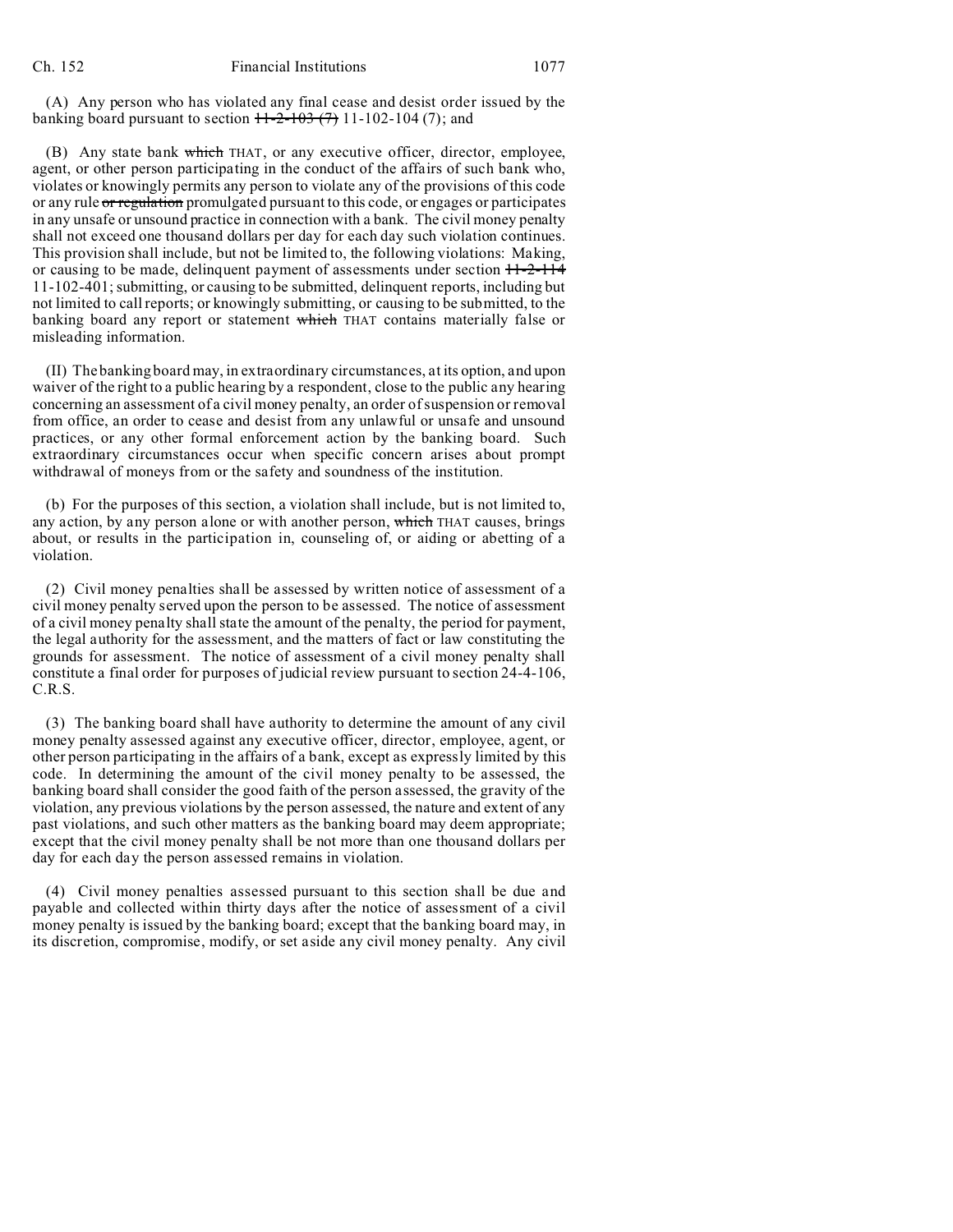money penalty collected pursuant to this section shall be transmitted to the state treasurer, who shall credit it to the general fund.

**11-102-504. [Formerly 11-2-118] No indemnification or insurance against civil money penalties.** Notwithstanding any other provision of law, no state bank shall indemnify or insure any executive officer, director, employee, agent, or person participating in the conduct of affairs of such bank against civil money penalties.

**11-102-505. [Formerly 11-2-119] Removal of director, officer, or other person.** (1) The banking board may serve any executive officer, director, employee, agent, or other person participating in the conduct of the affairs of a bank with a written notice of its intention to remove him SUCH PERSON from office whenever the banking board determines:

(a) That any such person has committed any violation of this code, rule and regulation OF THE BANKING BOARD, or cease and desist order of the banking board which THAT has become final;  $\sigma$ r has engaged or participated in any unsafe or unsound practice in connection with a bank;  $\sigma$  has committed or engaged in any act, omission, or practice which THAT constitutes a breach of his fiduciary duty to the state bank; or has been found liable for or guilty of any of the civil or criminal offenses enumerated in section  $11-2-109(6)$  11-102-303 (8); and

(b) (I) That the state bank has suffered or probably will suffer substantial financial loss or other damage or that the interests of its depositors could be seriously prejudiced by reason of such violation,  $\sigma$ r practice,  $\sigma$ r breach of fiduciary duty, or offense; or

(II) That such person has received financial gain by reason of such violation,  $\sigma$ practice,  $\sigma$ r breach of fiduciary duty,  $\sigma$ r offense; or

(III) That such violation is one involving personal dishonesty on the part of such person or one which THAT demonstrates a willful or continuing disregard for the safety or soundness of the state bank.

(2) Whenever the banking board determines that an executive officer, director, employee, agent, or other person participating in the conduct of the affairs of a state bank, by conduct or practice with respect to another bank or business institution which THAT results in substantial financial loss or other damage, has evidenced either his personal dishonesty or a willful or continuing disregard for such state bank's safety and soundness, and, in addition, has evidenced his unfitness to continue his SUCH PERSON'S relationship with the state bank, the banking board may serve upon such person a written notice of its intention to remove him OR HER from office or to prohibit his THE PERSON'S further participation in any manner in the conduct of the affairs of the state bank.

(3) A notice of intention to remove a director, executive officer, or other person from office or to prohibit his SUCH PERSON'S participation in the conduct of the affairs of a state bank shall contain a statement of the facts constituting grounds therefor and shall fix a time and place at which a hearing shall be held thereon. Such hearing shall be fixed for a date not earlier than thirty days nor later than sixty days after the date of service of such notice, unless an earlier or a later date is set by the banking board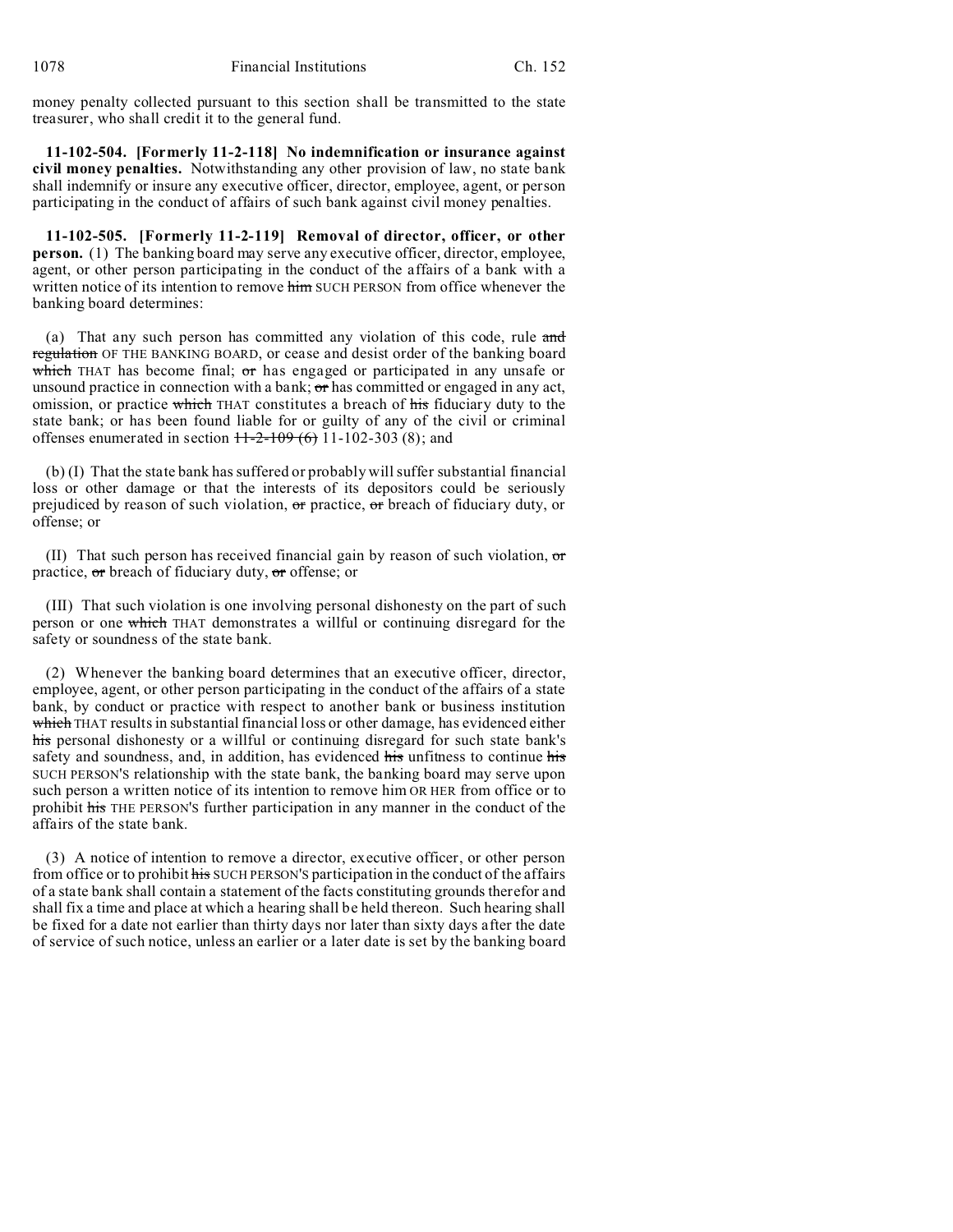at the request of such director or executive officer or other person, and for good cause shown. Unless such director, executive officer, or other person appears at the hearing in person or by a duly authorized representative, he SUCH PERSON shall be deemed to have consented to the issuance of an order of removal or prohibition as specified in the notice issued pursuant to subsection  $(1)$  or  $(2)$  of this section. In the event of such consent or, if, upon the record made at any such hearing, the banking board finds that any of the grounds specified in such notice have been established, the banking board may issue such orders of suspension or removal from office as it may deem appropriate. Any such order shall become effective at the expiration of thirty days after service upon such bank and the director, executive officer, or other person concerned except in the case of an order issued upon consent, which shall become effective at the time specified therein. Such order shall remain effective and enforceable except to such extent as it is stayed, modified, terminated, or set aside by action of the banking board or a reviewing court.

**11-102-506. [Formerly 11-2-120] Suspension of director, officer, or other person.** (1) The banking board may suspend an executive officer, director, employee, agent, or other person participating in the conduct of the affairs of a state bank who becomes ineligible to hold his SUCH position, or who after receipt of an order of the banking board to cease and desist violates this code or a lawful rule and regulation or order issued pursuant thereto, or who is dishonest, or who is reckless or grossly incompetent in the conduct of banking business, or who may be subject to removal under section  $11-2-119$  11-102-505. It shall be a criminal offense for any such person, after receipt of a suspension order, to perform any duty or exercise any power of any state bank until the BANKING board vacates such suspension order. A suspension order shall specify the grounds thereof. A copy of the order shall be sent to the bank concerned and to each member of its board of directors.

(2) With respect to any action pursuant to this section, ten days' notice, by certified mail, return receipt requested, and AN OPPORTUNITY FOR hearing shall be provided to the bank affected, in advance of any action taken by the banking board. In cases found by the banking board to involve extraordinary circumstances requiring immediate action, the banking board may take such action, without notice or hearing, but shall promptly afford a subsequent OPPORTUNITY FOR hearing, upon application to rescind the action taken.

**11-102-507. [Formerly 11-2-121] Informal enforcement authority.** The banking board, or the commissioner if so authorized by the banking board, shall have authority to initiate informal actions to enforce the provisions of this code. In this regard the banking board or the commissioner may, in its or his THE BANKING BOARD'S OR THE COMMISSIONER'S discretion, enter into written agreements such as a memorandum of understanding with, or an informal commitment letter from, or strongly worded letter of reprimand to any bank or any executive officer, director, employee, agent, or other person participating in the conduct of the affairs of a bank.

**11-102-508. [Formerly 11-2-122] Statements derogatory to state banks penalty.** Any person who willfully makes, circulates, or transmits to another any false statement, written or oral, which THAT is directly or by inference derogatory to the financial condition of any state bank and which THAT results in an extraordinary withdrawal of funds from such bank or which THAT results in impairing public confidence in such bank and any person who shall counsel, aid, procure, or induce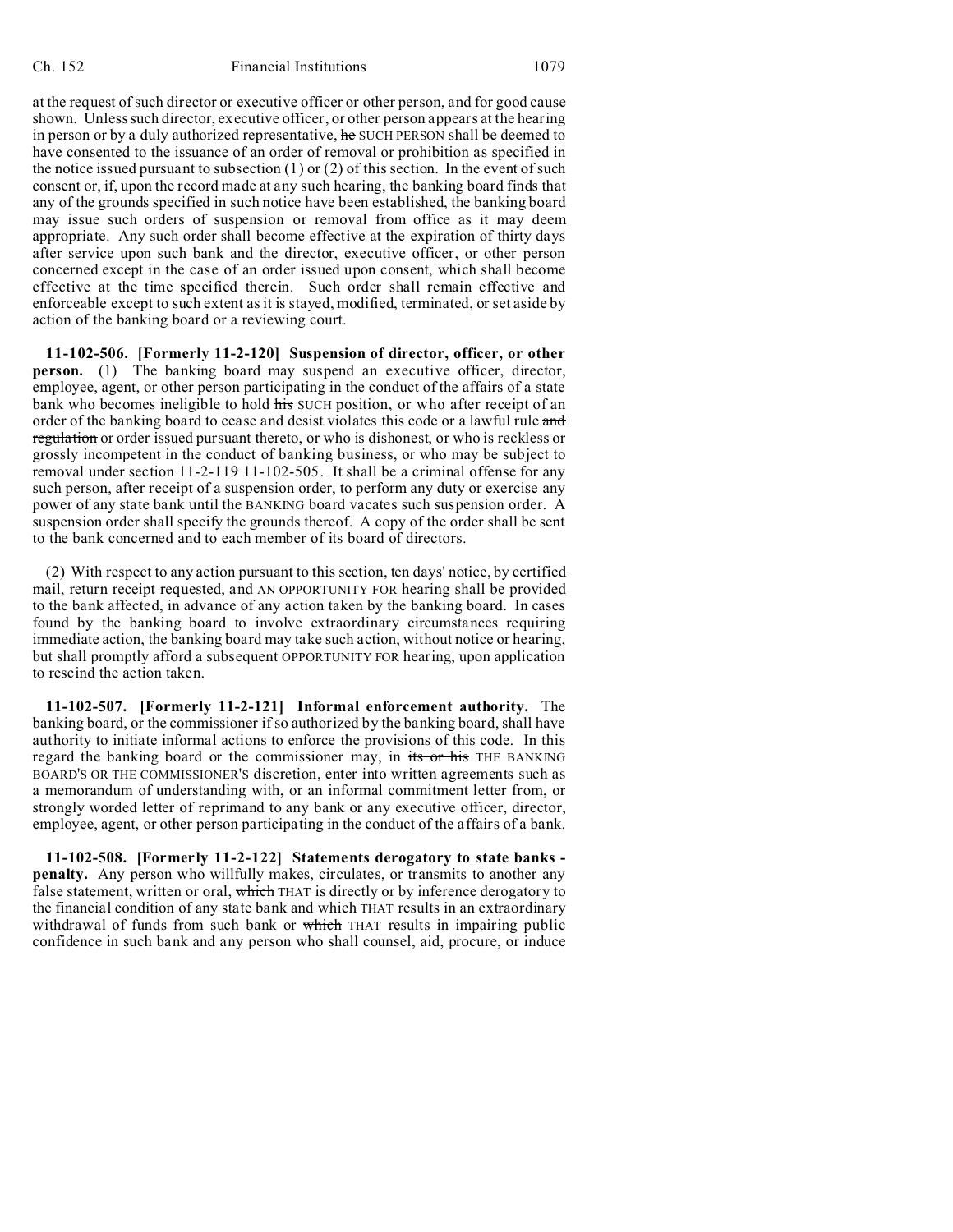another to start, transmit, or circulate any such statement knowing the statement to be false commits a class 2 misdemeanor and shall be punished as provided in section 18-1.3-501, C.R.S.

# **ARTICLE 103 Organization and Corporate Functions**

## PART 1 GENERAL CORPORATE POWERS

**11-103-101. [Formerly 11-3-101] General corporate powers.** (1) A state bank may be organized to exercise the powers provided in this code.

(2) Subject to the provisions of section  $11-3-102$  11-103-102, a state bank organized under the laws of this state shall, without specific mention thereof in its charter, have all the powers conferred by this code and the following additional general corporate powers:

(a) To continue perpetually as a corporation;

(b) To make contracts;

(c) To sue and be sued, complain, and defend in its corporate name;

(d) To have a corporate seal, which may be altered at pleasure, and to use the same by causing it or a facsimile thereof to be impressed or affixed, or in any manner reproduced;

(e) To make, alter, amend, and repeal bylaws, not inconsistent with its charter or with law, for the administration and regulation of the affairs of the corporation;

(f) To elect, appoint, or remove officers and agents of the bank and to define their duties and fix their compensation;

(g) To adopt and operate reasonable bonus, profit-sharing, and pension plans for officers and employees;

(h) To grant, subject to approval of the banking board, and by vote of two-thirds of the outstanding voting stock voted at a meeting of the stockholders, options to purchase, to sell, or enter into agreements to sell shares of its capital stock to its employees, whether or not such transactions qualify for special tax treatment under the "Internal Revenue Code", as amended, and regulations RULES promulgated thereunder.

 $(2.5)$  (3) A state bank, organized under the laws of this state, if so provided in its charter, has the general corporate power to eliminate or limit the personal liability of a director to the corporation or to its stockholders for monetary damages for breach of fiduciary duty as a director; except that such provision shall not eliminate or limit the liability of a director to the corporation or to its shareholders for monetary damages for: Any breach of the director's duty of loyalty to the corporation or its stockholders, acts or omissions not in good faith or which THAT involve intentional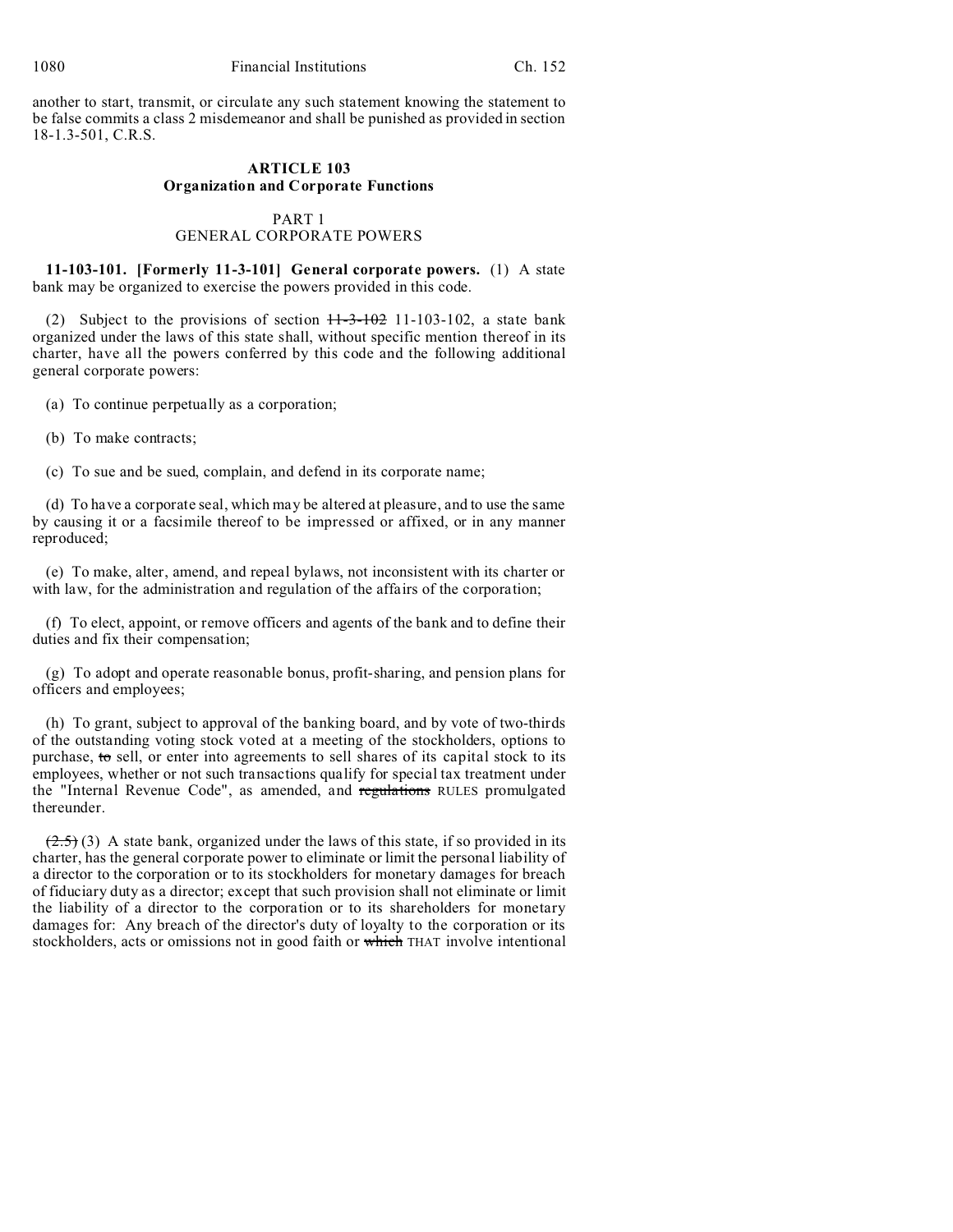#### Ch. 152 Financial Institutions 1081

misconduct or a knowing violation of law, or any transaction from which the director derived an improper personal benefit. No such provision shall eliminate or limit the liability of a director to the corporation or to its shareholders for monetary damages for any act or omission occurring prior to the date when such provision becomes effective.

 $(3)$  (4) A state bank, organized under the laws of this state, without specific mention in its charter, shall also have the power, in addition to all other powers, to make contributions to, or for the use or benefit of, the following:

(a) The United States, any state, territory, or political subdivision thereof, the District of Columbia, or any possession of the United States for exclusively public purposes;

(b) A corporation, foundation, trust, community chest, or other organization created or organized in the United States, or in any state or territory, or the District of Columbia, or any possession of the United States, and organized and operated exclusively for religious, charitable, scientific, veteran rehabilitation service, civic enterprise, OR literary or educational purposes, or for the prevention of cruelty to children or animals, no part of the net earnings of which inures to the benefit of any private shareholder or individual, and no substantial part of the activities of which is carrying on propaganda or otherwise attempting to influence legislation; or

(c) Other lawful expenditures, contributions, and donations to the extent authorized, approved, or ratified by action of the board of directors of the corporation, except as otherwise specifically provided or limited by its articles of incorporation, its bylaws, or resolution duly adopted by its stockholders.

 $(4)$  (5) A state bank organized under the laws of this state, without specific mention in its charter, shall also have the power to act as escrow agent.

 $(5)$  (6) If the name of a state bank organized under the laws of this state contains the word "bank", said bank need not comply with the requirements of part 6 of article 90 of title 7, C.R.S.

**11-103-102. [Formerly 11-3-102] Trust, fiduciary, and agency powers - when authorized.** In addition to its other powers, a state bank which THAT is authorized by its charter to exercise trust powers, upon proper qualification under this code, has the power to act as a fiduciary in any capacity. It may also act as registrar, transfer agent, fiscal agent, or attorney-in-fact and have the power to receive, manage, and apply sinking funds. Every state bank which THAT is authorized by its charter to exercise trust powers pursuant to this section shall make and file with the commissioner an annual report of trust assets and such other reports as the banking board may require by rule, and regulation, on such forms as may be prescribed by the banking board. No report filed pursuant to this section shall be required to be published.

## PART 2 CAPITAL REQUIREMENTS

## **11-103-201. [Formerly 11-3-103] Capital.** The banking board shall establish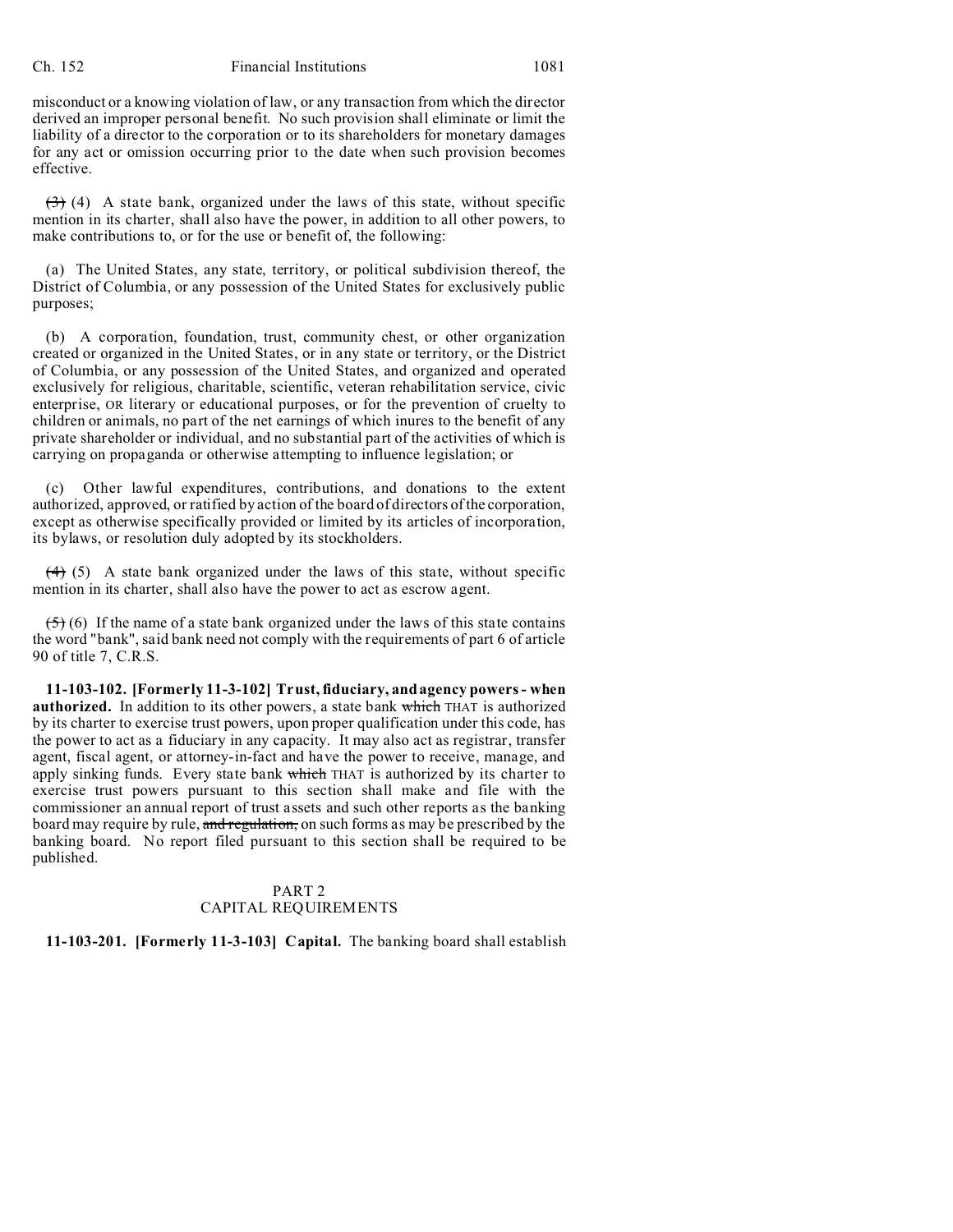by rules and regulations RULE the capital standards and guidelines, the methods for measuring capital, and the definitions of "capital", "capital adequacy", "capital inadequacy", and other related terms for banks subject to this code, which THAT may differ for specific purposes. In promulgating such rules, and regulations, the banking board shall consider all relevant factors, including, without limitation, the policies set forth in section  $H - 1 - 101 - 101 - 102$  and relevant federal laws and regulations RULES. Each bank subject to this code shall at all times comply with the capital rules and regulations promulgated by the banking board.

**11-103-202. [Formerly 11-3-104] Inadequacy of capital - assessments.** (1) If the banking board has reason to believe that the capital of any bank is inadequate under the rules and regulations of the banking board, the banking board may ascertain the facts and furnish the bank with a copy of its determination. If the banking board determines an inadequacy of capital based upon such determination, the commissioner, with the approval of the banking board, may direct the state bank to levy an assessment in a designated amount upon the holders of record of common stock to remedy an inadequacy of capital. Upon receipt of an order to levy an assessment, the directors shall cause to be sent to all holders of common stock, at their addresses, a copy of the order and a copy of this subsection (1). If an assessment is not paid within the time prescribed in the order or such shorter period as the directors decide, but not less than thirty days, the state bank may, within sixty days thereafter as the banking board may prescribe in its order, offer the shares of the defaulting stockholders for sale at public auction or private sale at a price which THAT shall not be less than the amount of the assessment and the cost of the sale. Any excess shall be paid to the prior owners. Except under circumstances where section 11-3-105 11-103-203 applies, the method of collection provided in this section shall be the sole method of collecting assessments. If an assessment is not paid within ninety days after the date of the order to levy or at such other date as may be specified in the order, but in no event less than thirty days, the commissioner may, with the approval of the banking board, proceed pursuant to PART 8 OF THIS article; 5 of this title; however, for good cause shown to the banking board by the affected bank, the BANKING board may extend the ninety-day limit.

(2) If the banking board determines that the capital or reserves of any bank are inadequate, the banking board may order the bank not to make new loans or discounts.

**11-103-203. [Formerly 11-3-105] Liability of shareholders.** (1) The shareholders of every state bank shall be held individually responsible, equally and ratably, and not for another, for all contracts, debts, and engagements of said bank, to the extent of double the amount of their stock therein, at the par value thereof, in addition to the amount invested in such shares.

(2) The term "shareholder" shall apply not only to such persons as appear on the books of the bank as shareholders, but also to every owner of stock, legal or equitable, although the stock may stand on such books in the name of another person, but not to a person who holds the stock as collateral security for the payment of a debt.

(3) Any shareholder of any state bank who has transferred his OR HER shares or caused such transfer to appear on the books of the bank within sixty days next before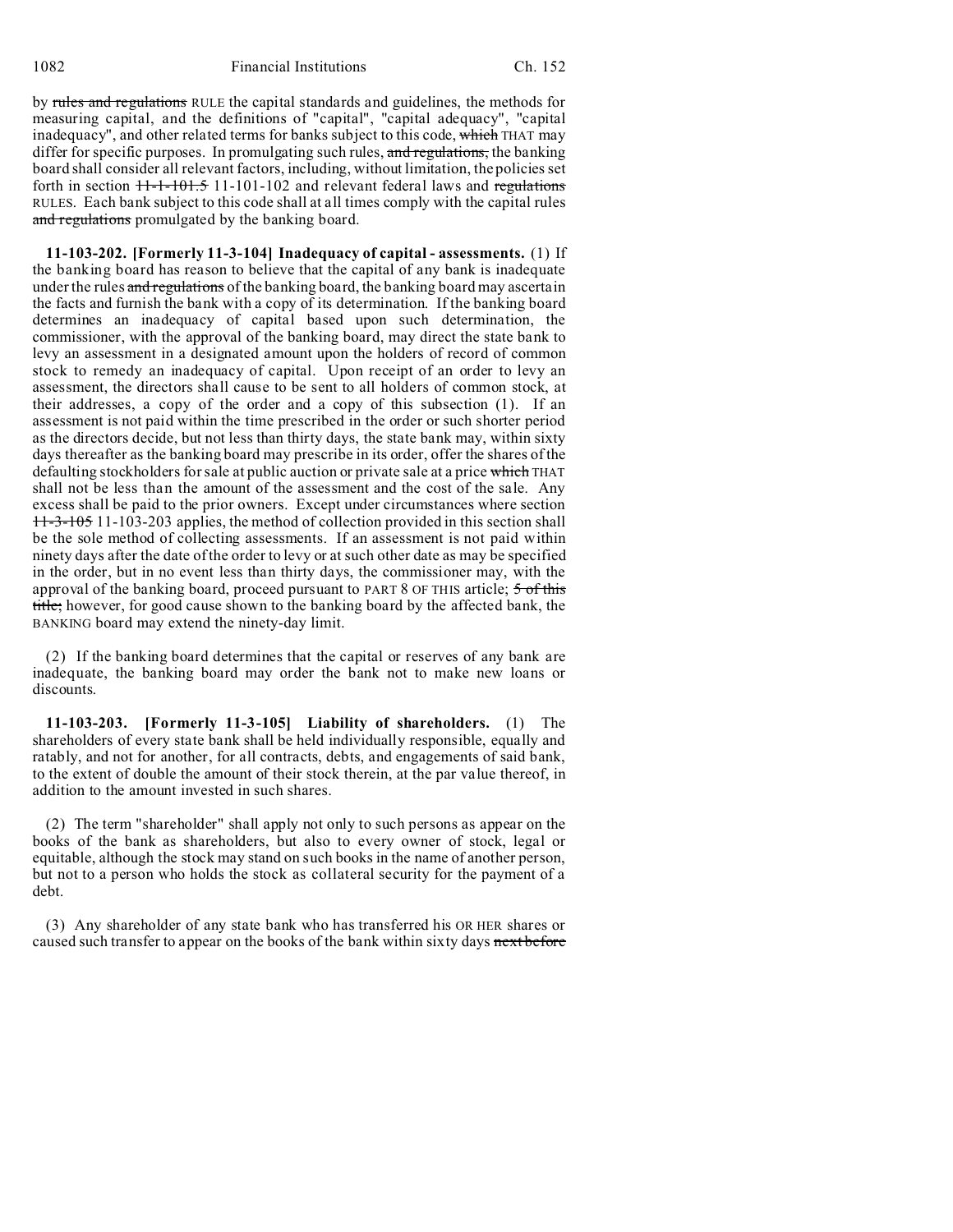IMMEDIATELY PRECEDING the capital inadequacy of such bank, or who has made such transfer with knowledge of such impending capital inadequacy, shall be liable to the same extent that the transferee or subsequent transferee fails to meet such liability. This section shall not be construed to affect in any way any recourse which THAT such shareholder might otherwise have against those in whose names such shares appear upon the books of the bank at the time of such capital inadequacy.

(4) If the capital of any state bank becomes inadequate, and its assets and affairs have been taken possession of by the banking board pursuant to this code, and the banking board is of the opinion that it will become necessary in the course of liquidation of such bank to resort to the liability of the shareholders as provided for in this section, in order to make good the contracts, debts, or engagements of such bank, it shall be lawful for the banking board to file in the office of the county clerk and recorder of any county in this state, wherein any real estate belonging to any shareholder of such bank is situated, a statement in writing to the effect that such person is a stockholder of such bank (naming it) AND that such bank is in process of liquidation, and stating the number of shares held by such shareholder and their aggregate par value and the extent of such shareholder's liability under this code.

(5) Such statement shall be duly endorsed as filed by such county clerk and recorder, giving the date of filing, and shall be indexed with the name of the shareholder as grantor and the name of the bank as grantee, and shall be recorded as mortgages of real estate are required to be recorded, and from the date of filing of such statement the same shall be a lien upon any real estate of such shareholder located in such county.

(6) If such shareholder thereafter deposits with the banking board an amount of money equal to double the amount of the par value of his OR HER shares, to be held by the banking board as security for his THE SHAREHOLDER'S liability under this section, then the banking board shall execute and file with such county clerk and recorder a release of such lien and, upon completing the liquidation of such bank, shall return to such shareholder any excess of such deposit, if such shareholder's ultimate liability shall prove to be less than the amount so deposited with the banking board; and in all cases where the liability of the shareholder has been satisfied, either as the result of litigation or otherwise, such liens so filed shall be released by the banking board. The expense of filing and recording such liens and releases thereof shall be paid out of any assets of the bank in the possession of the banking board.

(7) The liability imposed by this section shall not extend to shareholders in any bank that has become a member of the federal deposit insurance corporation; but if any bank which THAT has become a member of the federal deposit insurance corporation ceases to remain a member thereof, the double liability mentioned in this section shall extend to the shareholders in any such bank as provided in this section.

(8) No stockholder of a state bank shall set off against his OR HER stockholder liability any claim he OR SHE may have as a depositor in or creditor of any insolvent bank.

## PART 3 CHARTERING A STATE BANK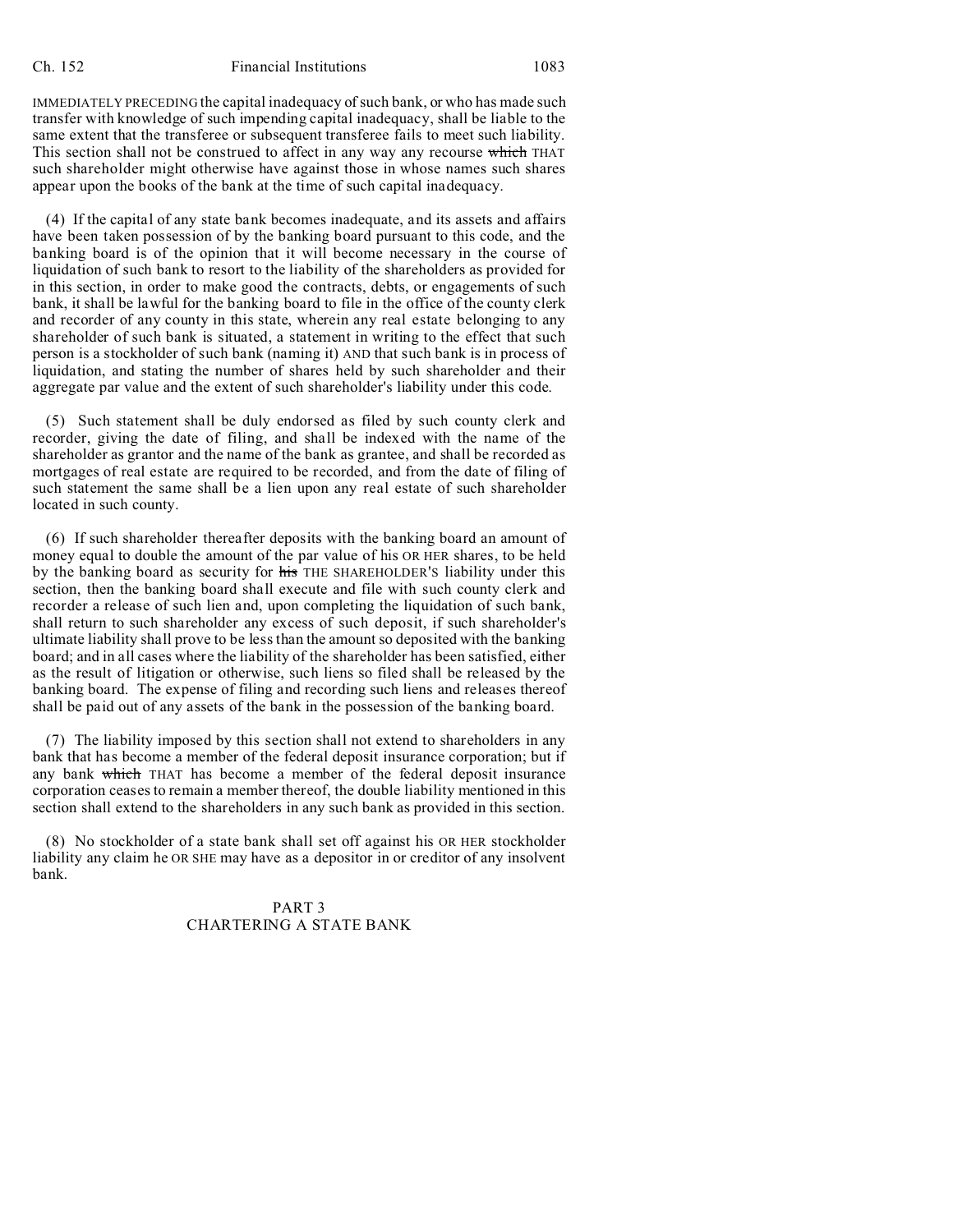**11-103-301. [Formerly 11-3-106] Incorporators.** Five or more individual incorporators desiring to organize a state bank shall file with the banking board, in triplicate, an application for charter on the form prescribed therefor and together with all other documents required by section  $H=3-109$  11-103-303, all of which instruments shall be duly signed by each of the incorporators and sworn to before an officer authorized by the laws of this state to administer oaths. A majority of the incorporators shall be residents of the state and citizens of the United States. Each incorporator shall, prior to the filing of said application, subscribe and pay in full in cash for stock having a par value of not less than one percent of the minimum capital and paid-in surplus requirements.

**11-103-302. [Formerly 11-3-107] Application fees.** Each application for charter shall be accompanied by a fee established by the banking board pursuant to section  $11-2-103$  (11) 11-102-104 (11). The fee may be refunded to the incorporators if the application for charter is withdrawn prior to the date set for public hearing.

**11-103-303. [Formerly 11-3-109] Application for charter.** (1) After the capital stock has been fully subscribed, the incorporators shall make application to the banking board for a charter. The incorporators shall submit to the banking board the following:

(a) Its proposed articles of incorporation in duplicate, in such form as the banking board shall prescribe and as shall be acceptable to the secretary of state for purposes of filing, containing the following information: The name of the state bank; whether the state bank is to exercise trust powers; the community in which it is to be located; the amount of capital, the number of shares of each class, the relative preferences, powers, and the rights of each class, the par value of the shares of each class, and the amount of the paid-in surplus; a statement whether voting for directors shall or shall not be cumulative, and the extent of the preemptive rights of stockholders; and such other proper provisions to govern the business and affairs of the state bank as may be desired by the incorporators.

(b) An application for a charter in such form and containing such information as the banking board requires, including but not limited to the following: The name, business and residence address, and business and professional affiliations of each director and executive officer; the name, residence, citizenship, and occupation of each subscriber and the number of shares for which he OR SHE has subscribed; the past and present connection with any bank, other than as a customer, on terms generally available to the public of each director and each subscriber to more than five percent of the capital stock; the amount to be borrowed and from whom borrowed on any stock issued to a subscriber to more than five percent of the capital stock; the address at which it is proposed that the state bank do business or, if such address is not known, the area within a radius of one-half mile in which the proposed bank is to be located and the community which THAT it proposes to serve; a statement that all the proposed bylaws have been attached as an exhibit to the application; and such other information as the banking board may reasonably require to enable it to determine whether a charter should be issued. The proposed bylaws shall be attached to the application as an exhibit.

(2) If the proposed articles of incorporation or application do not comply with the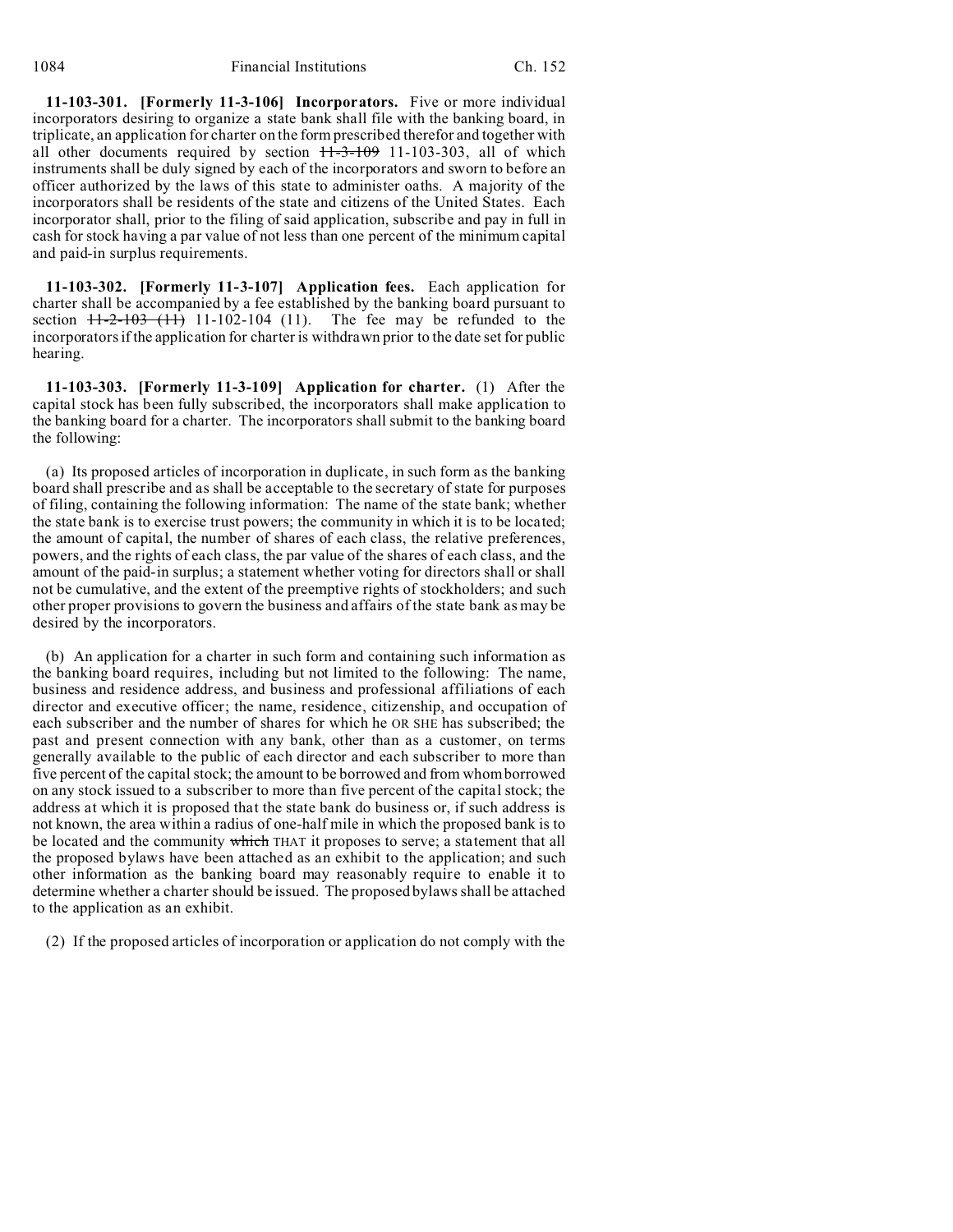#### Ch. 152 Financial Institutions 1085

requirements of this code, and with the requirements of the banking board issued pursuant thereto, the banking board shall, within thirty days after the receipt thereof, return both of the said documents to the incorporators, calling attention to the defects therein. If such articles of incorporation and application are not so returned by the banking board within thirty days  $\sigma$ f AFTER the receipt thereof, they shall be deemed to have been filed with the banking board as of the date received in its office; otherwise they shall be deemed filed as of the date the amended documents, with all defects corrected, are received in the commissioner's office.

(3) Not more than forty days after the date upon which the completed application and all required documents are properly filed with the banking board, the banking board shall mail notice of such filing by registered or certified mail to each bank within a three-mile radius of the location of the proposed bank and to such other persons or banks as the banking board may designate. Such notice shall be in the form prescribed therefor by the banking board and shall include a statement that an application for a state banking charter has been filed, the date of such filing, the names and addresses of the incorporators thereof, and the location of the proposed bank. The banking board shall also cause such notice to be published, at least one time, not more than forty days after the date of filing such completed application, in a newspaper of general circulation within the community in which such proposed bank is to be located.

**11-103-304. [Formerly 11-3-110] Procedure for granting or denying charter.** (1) Within sixty days following the filing of the completed application for charter, the commissioner shall make or cause to be made a careful investigation to determine that the following requirements have been met:

(a) That the applicant has proceeded in a lawful manner;

(b) That the name is not deceptively similar to that of another bank or otherwise misleading;

(c) That the persons who will serve as directors or officers, insofar as such persons are known, possess the qualifications and experience required under rules promulgated by the banking board and that the qualifications and financial status of the incorporators, directors, officers, and persons in control of the bank, as defined in section  $11-2-109(4)$  11-102-302(2), are consistent with their responsibilities and duties;

(d) That the proposed capital satisfies the standards and guidelines in the rules and regulations promulgated by the banking board;

(e) That the proposed or amended articles of incorporation and bylaws are appropriate or may be amended to be appropriate.

(2) If the commissioner determines that any of the requirements in subsection (1) of this section have not been met in any respect, he OR SHE shall notify the applicant of such deficiencies and of corrective measures deemed appropriate. Within six months after the filing of an application for charter, and prior to the hearing prescribed in subsection (3) of this section, the commissioner shall report to the banking board that the applicant has met all of the requirements of subsection (1) of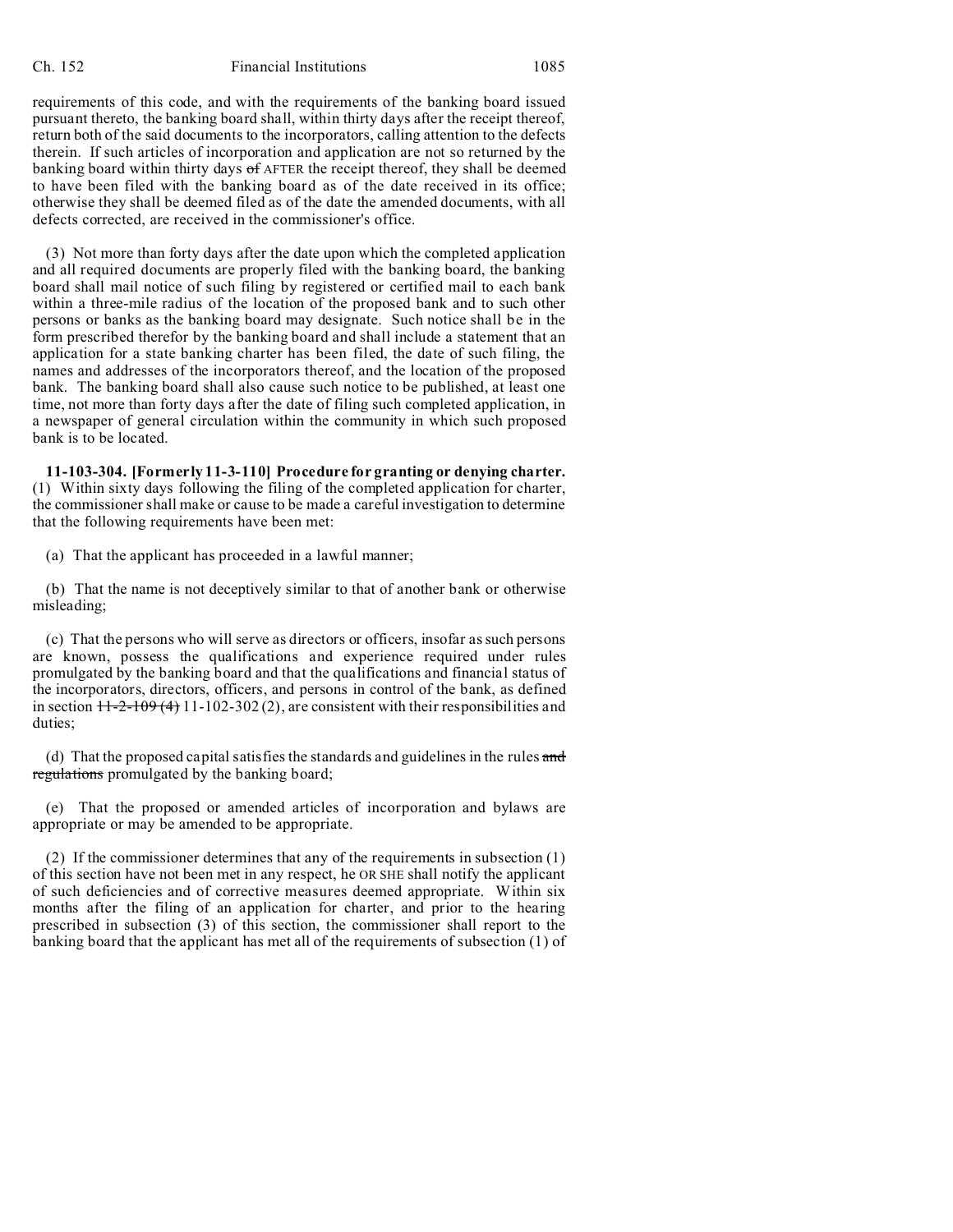this section, if such be the case, or shall report which requirements have been met and which have not been met, together with the circumstances respecting such deficiencies. This report shall be introduced by the banking board into the record of the hearing on such application.

(3) (a) The banking board, within six months after the filing of an application for charter, and subject to subsection (7) of this section, shall hold a public hearing to consider the application; except that the banking board, for valid reasons and good cause, may postpone such hearing. At such hearing, the applicant shall have the burden of proving:

(I) That the proposed bank will serve a public need and advantage in the community or area of the community which THAT the bank will serve; and

 $(II)$  That the volume of business in the community or area of the community which THAT the proposed bank will serve is such that profitable operation of the bank may be reasonably projected.

(b) In the event of an application for a charter in a county with one existing bank which operates a detached facility pursuant to section  $11-6-101$  (1.5) or in a county without a chartered bank but with a detached facility established pursuant to section 11-6-101 (1.6), the board shall not consider the existence of such detached facility in its deliberations concerning the approval or denial of a charter; except that the board may consider data regarding such detached facility in determining public need.

 $(e)$  (b) Notwithstanding any other provision of this section, if the BANKING board has given notice pursuant to subsection (5) of this section of a hearing on any application for charter filed pursuant to this section and the BANKING board has received no written protests against such charter application within ten days of ON OR BEFORE THE TENTH DAY PRECEDING THE DATE FIXED FOR the hearing, the BANKING board may grant such charter without a hearing as otherwise required in this section if the applicants for such charter are known to the BANKING board.

(4) On hearing, the banking board may admit in evidence the application for charter and any other relevant information in the files of the division. The applicant and all others receiving notice by registered or certified mail under subsection (5) of this section are also entitled to be heard and to introduce testimony at such hearing, as well as such others as the banking board may determine to be necessary.

(5) The banking board shall give notice of the hearing on application for charter provided in subsection (3) of this section at least thirty days in advance of the hearing date fixed by the BANKING board, by registered or certified mail, to the applicant, to each bank within a three-mile radius of the location of the proposed bank, and to such other persons or banks as the banking board may designate. Such notice shall be in the form prescribed by the banking board and shall include the names of the incorporators, the name of each stockholder subscribing to ten percent or more of the stock of the bank, the name and location of the proposed bank, the date, time, and place of the hearing, and A STATEMENT DECLARING that the application and proposed articles of incorporation or amended articles of incorporation are available for inspection in the office of the banking board. The banking board shall also cause such notice to be published at least one time not less than twenty days prior to the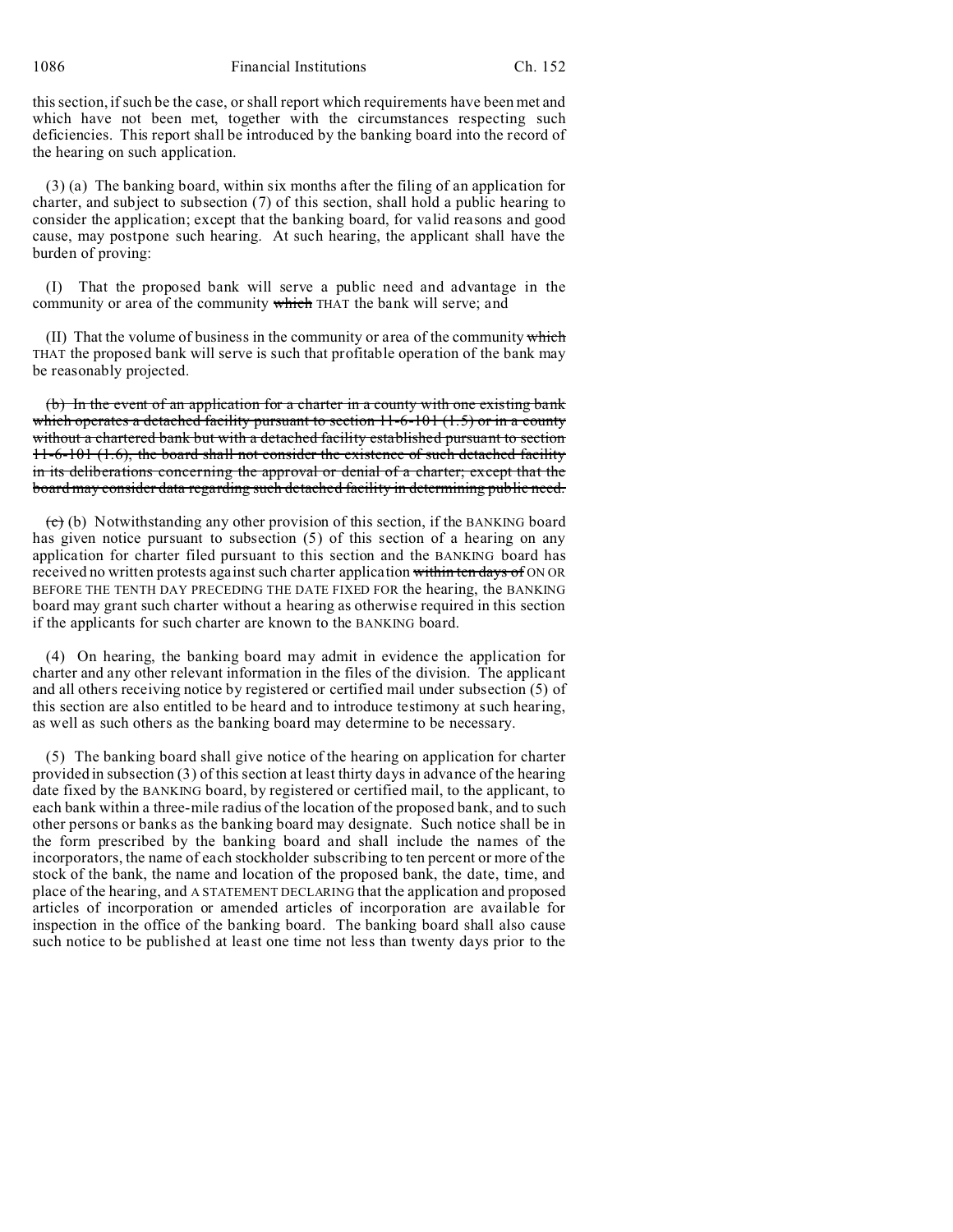date fixed for such hearing in a newspaper of general circulation within the community in which the proposed bank is to be located.

(6) Within one hundred twenty days following the date of conclusion of the hearing, the banking board shall issue a written order requiring the commissioner to grant a charter if a majority of the banking board finds that the requirements of subsection (1) of this section have been met and that the applicant has met the burden of proof prescribed in subsection (3) of this section. The banking board shall make execution of its order to grant a charter contingent upon the proposed bank making a bona fide application for membership in the federal deposit insurance corporation or the federal reserve system. In applications where management has not been fully disclosed at the time of the hearing, the banking board may make execution of its order to grant a charter contingent upon its subsequent approval of management. If a majority of the banking board finds that the requirements of subsection (1) of this section or the burden of proof of subsection (3) of this section have not been met, the application for charter shall be denied. The banking board may revoke a charter which THAT may have been granted in any case where the proposed bank has not exercised its charter and opened for business within six months after the date of the order to grant the charter.

(7) If within a ninety-day period there has HAVE been filed with the banking board two or more applications for charter for state banks to serve the same community, the banking board may hold a single hearing to consider such applications. The banking board may grant or deny a charter to any one or more of the applicants without regard to the priority in time of filing applications. The determination of the banking board to deny a charter to an applicant who might otherwise qualify for a charter under subsections (1) and (3) of this section shall be based upon a finding that the public need or advantage of the community or area of the community in which the proposed bank will be located will best be served by such denial and by the granting of a charter on another application or other applications heard at such single hearing.

(8) It shall be a criminal offense against this code for a proposed state bank to perform any act as a state bank other than to perfect its organization, obtain and equip a place of business, and OR otherwise prepare to do business as a state bank prior to receiving a charter.

(9) Unless otherwise provided by law to the contrary, articles of incorporation, amended articles of incorporation, or amendments to articles of incorporation shall be delivered and filed as follows:

(a) Duplicate originals shall be delivered to the secretary of state for filing in accordance with the general corporate laws of this state;

(b) A verified copy shall be filed in the office of the clerk and recorder for the county in which the state bank is located;

(c) A copy to which the commissioner shall affix the charter, or certificate of approval in the case of amendments, shall be delivered by the commissioner to the applicant.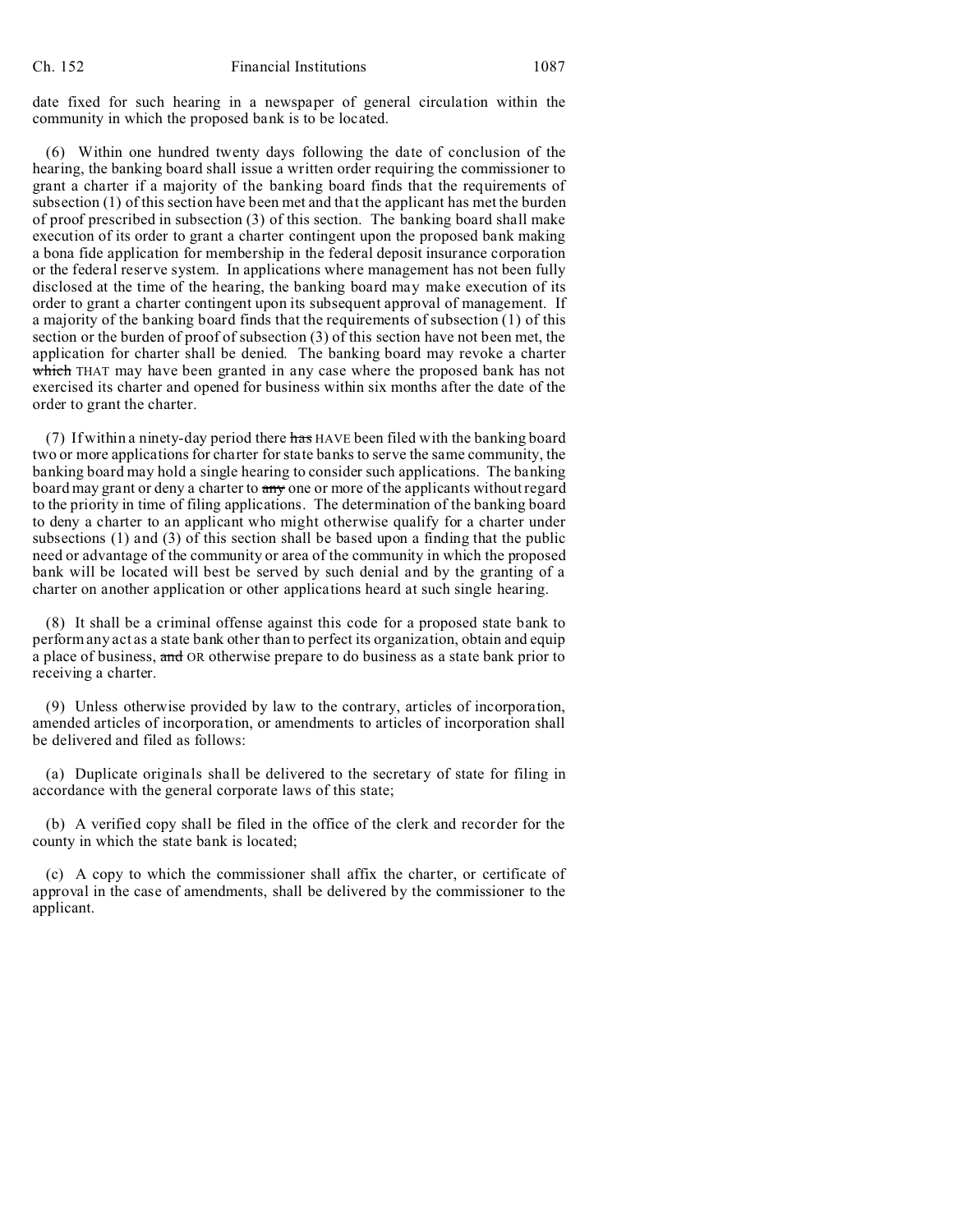### PART 4 SHARES AND DISTRIBUTIONS

**11-103-401. [Formerly 11-3-111] Subscription calls.** After a charter has been granted, the directors may call for the payment of the subscriptions in full within thirty days from AFTER the date of the notice thereof THAT THE CHARTER HAS BEEN GRANTED. No share shall be issued until the par value and the pro rata portion of the paid-in surplus specified in the charter have been paid in full in cash.

**11-103-402. [Formerly 11-3-112] First meetings of stockholders - director's oath - bylaws.** (1) After the capital and surplus have been fully paid in cash and before any business shall be IS transacted, the incorporators shall call a meeting of the stockholders, on at least ten days' notice, to elect directors and to adopt bylaws, and shall direct the call, on at least five days' notice, of the first meeting of directors for election of officers.

(2) Every director of a state bank shall take and subscribe to an oath before a disinterested notary public that he THE DIRECTOR will, insofar as the duty devolves upon him OR HER, diligently and honestly administer the affairs of the bank and that he OR SHE will not knowingly violate nor willingly permit to be violated any provision of the law.

(3) Bylaws may be adopted and amended by a majority vote at a stockholders' meeting, but the bylaws may provide for adoption or amendment by the board of directors of any provisions other than those relating to the duties, term of office, remuneration, reimbursement, or indemnification of a director. Copies of all bylaws and amendments thereto shall be filed with the commissioner.

**11-103-403. [Formerly 11-3-113] Stockholders' meetings - voting trusts preemptive right - transfer of stock.** (1) A regular annual meeting of stockholders shall be held each year as the bylaws direct. A special meeting may be called at any time by the banking board or the commissioner, by not less than one-third of the directors, or by the holders of twenty-five percent of the outstanding voting shares. The regular annual meeting and special meetings of the stockholders shall be held at such place as may be designated in the bylaws. Notice shall be mailed at least ten days before a meeting to every person who is a stockholder of record twenty days before the date of the meeting or at such longer period as may be provided in the bylaws. Such notice shall be mailed to the stockholder's address on the records of the bank. No business shall be transacted at a special meeting which THAT is not specified in the notice thereof or necessary or proper in connection with or incidental to the business specified. The holders of a majority of the outstanding voting shares, or their authorized representatives, shall constitute a quorum. In the absence of a quorum, a meeting may be adjourned from time to time without notice to the stockholders.

(2) Except on the election of directors, when cumulative voting is provided for in the charter, each share of common stock shall have one vote, which may be cast by the owner of record on the record date or his BY SUCH OWNER'S proxy, whether or not the owner of record has the beneficial interest therein. The bank may not vote shares which THAT it holds in any capacity other than as fiduciary.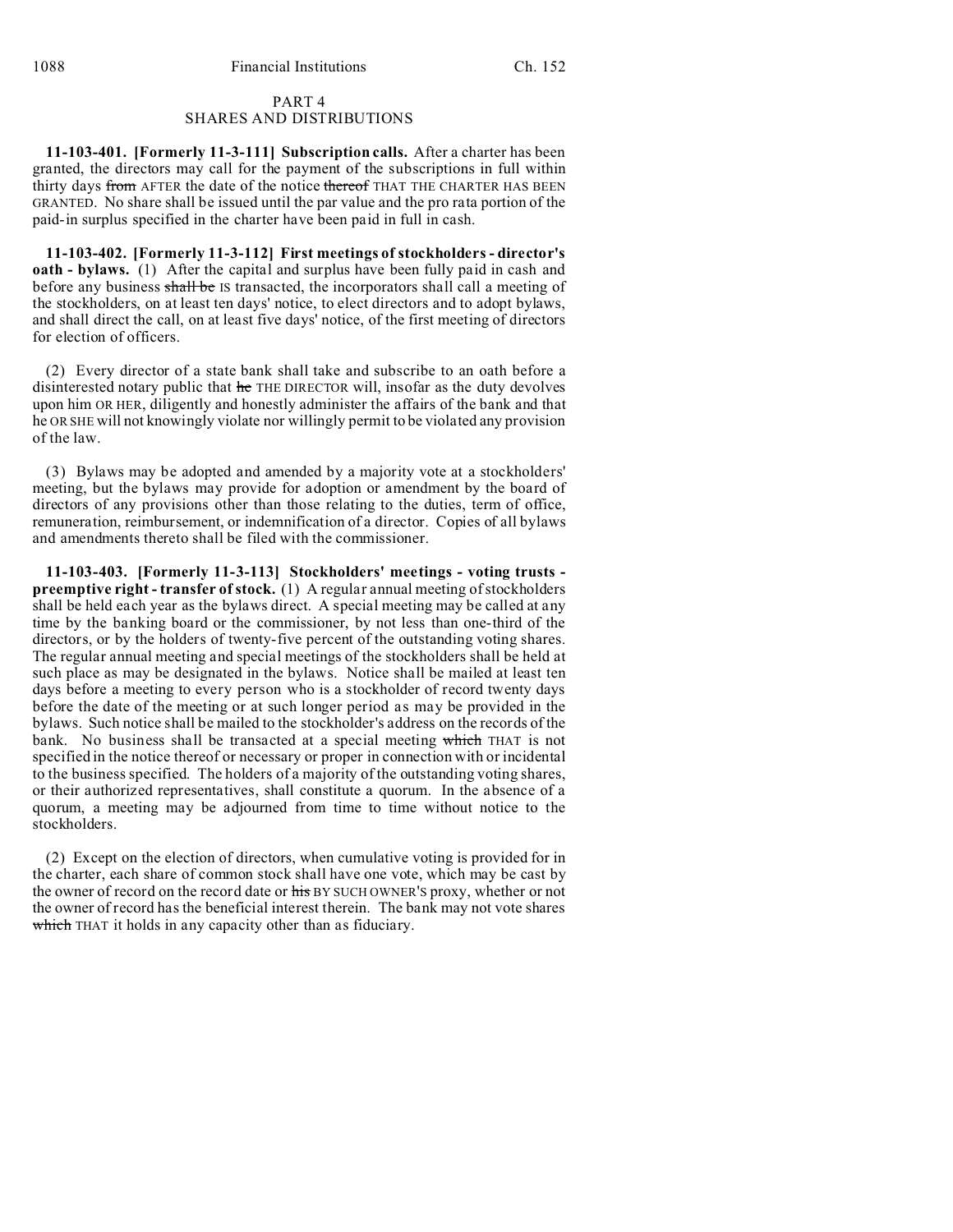(3) A stockholder authorized to vote may, by his MEANS OF A proxy executed in writing, appoint a representative to cast his OR HER vote. The banking board may promulgate rules governing proxies and the solicitation thereof.

(4) No shares deposited under a voting trust agreement shall be voted by the trustee unless the agreement has been approved by the banking board. Approval shall be withheld or, if previously granted, revoked if it appears that the existence of the trust would tend to reduce competition among lending institutions or to affect adversely the character or competence of the management or the bank's policies or operating procedures. In the absence of such approval, the record owner may vote his OR HER shares.

(5) Unless otherwise provided in the charter, if additional stock of a class is offered for sale, stockholders of record of the same class on the date of the offer shall have the right to subscribe to such proportion of the shares as the stock held by them bears to the total of the outstanding stock. This right shall be transferable, but shall terminate if not exercised within thirty days  $\sigma$ f AFTER the offer. If the right is not exercised, the stock shall not be offered for sale to others at a lower price, or on other more favorable terms, without the stockholders again being accorded a preemptive right to subscribe.

(6) No transfer of shares of stock shall be effective with respect to the bank until it has been entered upon the transfer books. The stock book shall be available for examination by a stockholder of the corporation at the principal place of business during its business hours.

**11-103-404. [Formerly 11-3-116] Waiver of notice - meeting or vote.** (1) When a notice is required to be given to stockholders  $\sigma r$  directors under this code, or the charter or bylaws of any state bank, a waiver thereof in writing, signed by the person entitled to said notice, whether EITHER before or after the time stated therein, shall be deemed equivalent thereto.

(2) If the vote of stockholders  $\sigma r$  directors at a meeting thereof is required or permitted to be taken in connection with any corporate action by any section of this code, the meeting and vote of stockholders or directors may be dispensed with, if all of the stockholders or directors who would have been entitled to vote upon the action if such meeting were held shall consent in writing to such corporate action being taken.

(3) In the event that the action which THAT is consented to is such as would have required the filing of a certificate under any of the other sections of this code if such action had been voted upon by the stockholders or directors at a meeting thereof, the certificate filed under such other section shall state that written consent has been given under this section, in lieu of stating that the stockholders have voted upon the corporate action in question, if such last mentioned statement is required thereby.

**11-103-405. [Formerly 11-3-117] Amendment of articles - change of location - authorized but unissued stock.** (1) A state bank may apply to the banking board to amend its articles of incorporation or to change its location.

(2) An application for an amendment of the articles of incorporation to change the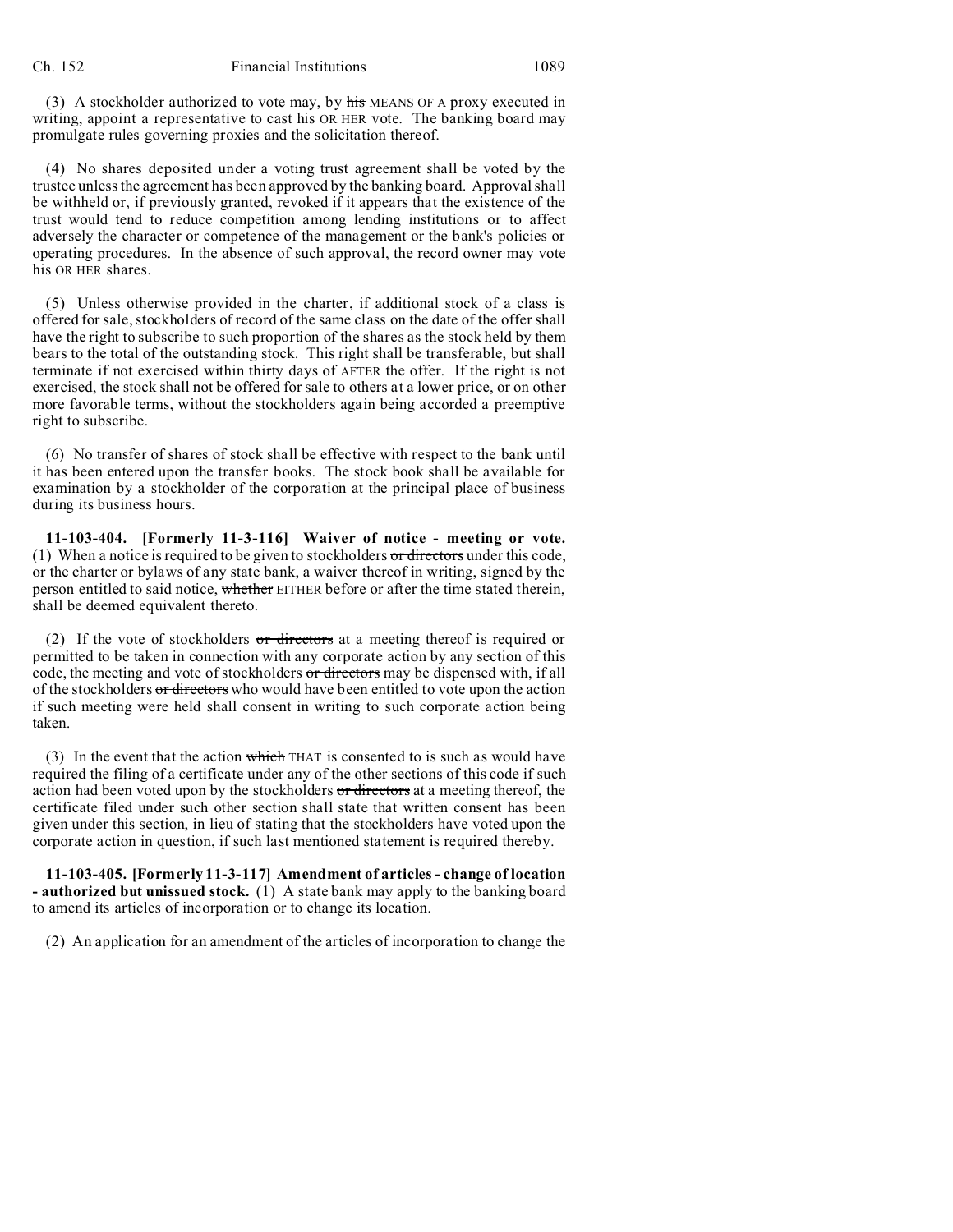1090 Financial Institutions Ch. 152

authorized capital and the number and par value of the shares, to acquire or abandon trust powers, or to change its location shall be authorized by the vote of two-thirds of the outstanding voting stock voted at a meeting of the stockholders. Any other application may be authorized by the vote of a majority of the outstanding voting stock voted at a meeting of the stockholders.

(3) Notice of the application shall be sent to such persons and organizations as the banking board may require.

(4) The banking board shall approve an application:

(a) To change the name of the corporation if the proposed name is not deceptive or misleading;

## (b) Repealed.

 $\overrightarrow{c}$  (b) To increase the total capital by increasing the amount of capital stock; but an amendment increasing the total capital shall not become effective until the banking board finds that the new capital has been fully paid in cash; except that amendments increasing the capital stock of the bank in the category of authorized but unissued stock shall be approved pursuant to the provisions of subsection (6) of this section.

(5) In making its determination thereon, the banking board shall consider whether the public need and advantage would be served by granting the application and shall be guided by the standards prescribed for the approval of an application for a charter, insofar as they are reasonably applicable. In making its determination upon an application for change of location, the banking board shall consider the need and advantage of both the community or area of the community in which the bank will be located and the community or area of the community from which the bank will be moved.

(6) A state bank, upon application to and approval by the banking board and by vote of two-thirds of the outstanding voting stock voted at a meeting of the stockholders, by an amendment of the articles of incorporation, may authorize an increase in the capital stock of the bank in the category of authorized but unissued stock. Such authorized but unissued stock may be issued from time to time to employees of the bank pursuant to stock option or stock purchase plans adopted in accordance with the provisions of section  $H=3-101(2)$  (h) 11-103-101 (2) (h), or in exchange for convertible preferred stock or convertible capital debentures in accordance with the terms and provisions of such securities. Authorized but unissued stock may also be issued from time to time for such other purposes and considerations as may be approved by the board of directors of the state bank and the banking board.

**11-103-406. [Formerly 11-3-118] Dividends - when payable.** The board of directors of a state bank may declare dividends from retained earnings and from other components of capital specifically approved by the banking board so long as the declaration is made in compliance with the rules and regulations established by the banking board.

> PART 5 DIRECTORS AND OFFICERS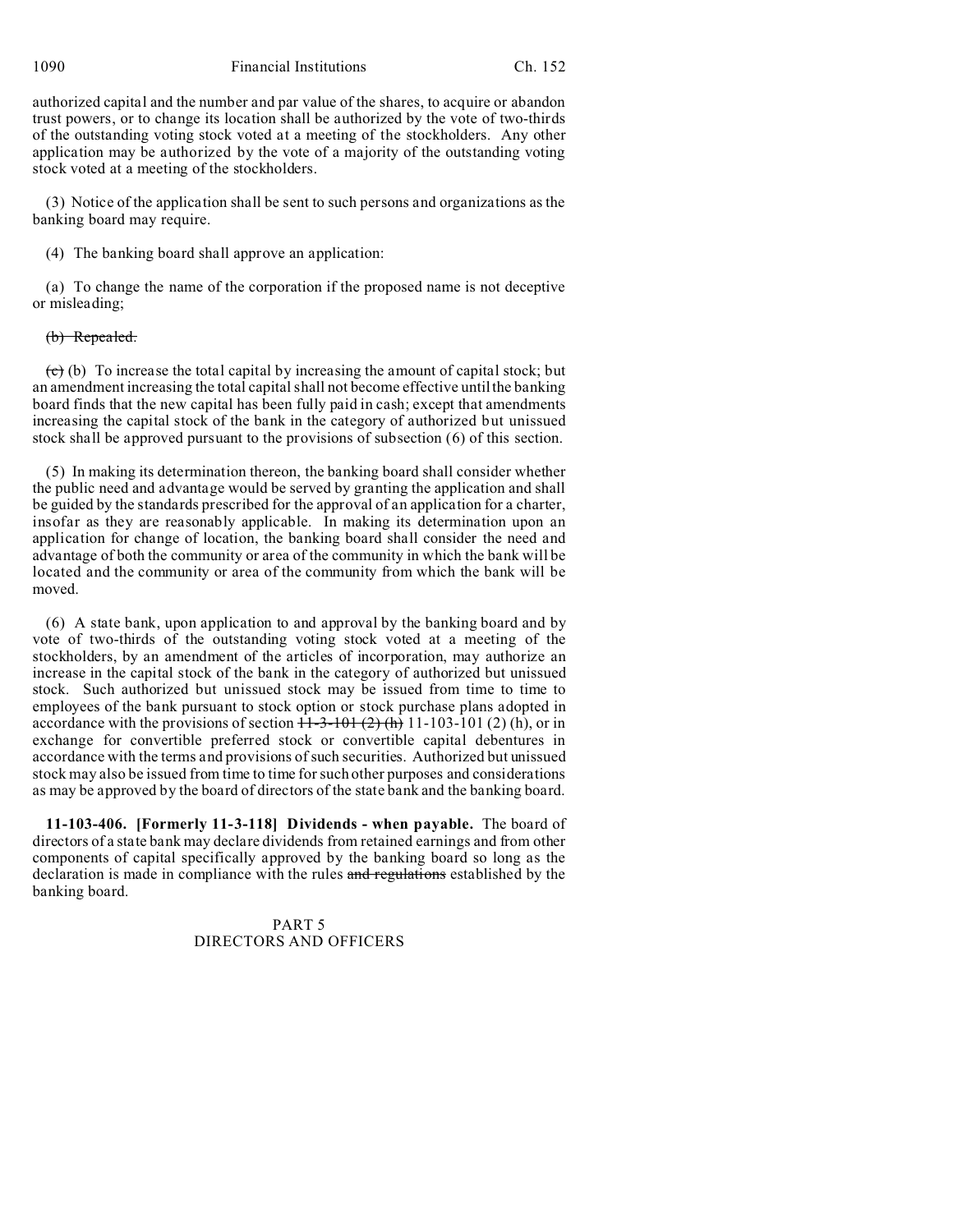**11-103-501. [Formerly 11-3-114] Directors and officers.** (1) The affairs of a state bank shall be managed by a board of directors, which shall exercise its powers and be responsible for the discharge of its duties. The number of directors, not less than three nor more than twenty-five, shall be as fixed by the bylaws, and the number so fixed shall be the board, regardless of vacancies. At least three-fourths of the directors shall be citizens of the United States, two-thirds shall be residents of this state, and a majority shall reside within one hundred miles of the place of business of the bank; except that, if the bank is organized solely to do business with other financial institutions, is owned primarily by the financial institutions with which it does business, and does not do business with the general public, at least three-fourths of the directors shall be citizens of the United States and a majority shall be residents of this state. A director need not own shares. No director may serve who has been convicted of fraud involving any financial institution or of a felony, but the banking board may waive this provision regarding a felony if it determines that the particular felony does not jeopardize the person's ability to act as a director. A director who is disqualified may be removed by the board of directors or by the banking board. No action taken by a director prior to his OR HER resignation or removal shall be subject to attack on the ground of his OR HER disqualification.

(2) Directors shall receive such reasonable compensation as the bylaws may prescribe and shall serve until their successors are elected and qualify.

(3) Directors shall be elected by the stockholders at the first meeting, and thereafter, at the annual meeting or at a special meeting called for the purpose. If the charter provides for cumulative voting, the votes of each share may be cast for one person or divided among two or more, as the stockholder may choose. The person (to the number of directors to be elected) having the largest number of votes shall be elected.

(4) The term of office of directors shall be one year. Vacancies may be filled by vote of the board of directors until the next meeting of the stockholders.

(5) A director may be removed by the stockholders at a meeting. Where cumulative voting for directors is provided in the charter, no director shall be removed unless the votes cast against a motion for his OR HER removal are less than the total number of shares outstanding divided by the number of authorized directors, but all of the directors shall be removed if a majority of the outstanding shares approves a motion for the removal of all.

(6) The officers designated by the bylaws shall be elected by the board of directors. A member of the board of directors shall be elected president. No officer shall be elected, or a contract executed for his THE OFFICER'S employment, for a period longer than one year. No person may be employed as an officer of a state bank who has been convicted of fraud involving any financial institution or of a felony, but the banking board may waive this provision regarding a felony if it determines that the particular felony does not jeopardize the person's ability to act as an officer. An officer may be removed by the board of directors at any time, but removal shall not prejudice any rights that he THE OFFICER may have to damages for breach of contract of employment, unless he THE OFFICER falsely answered any question or made any material misstatement of facts relating to any matter leading to or constituting any inducement to such employment.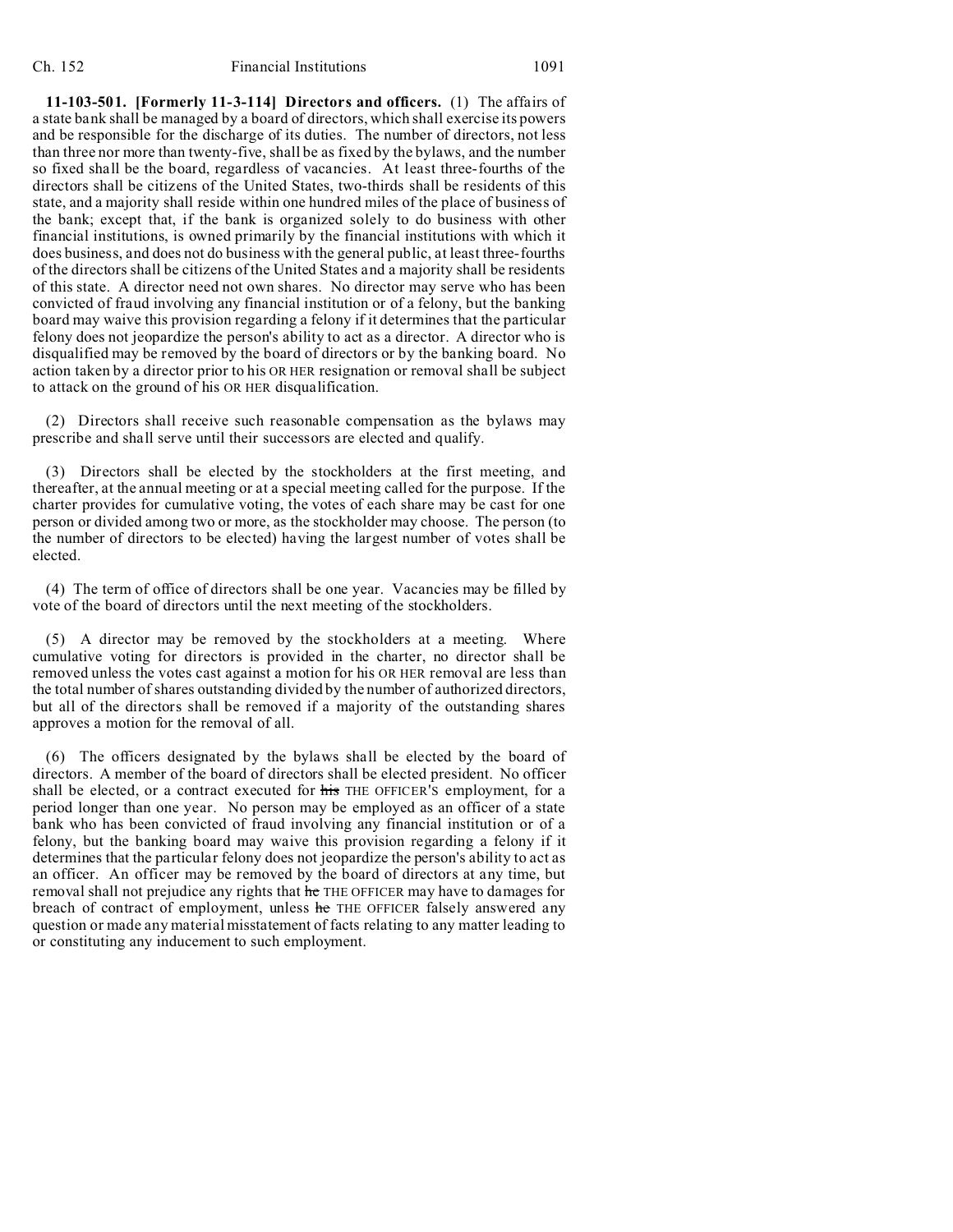# (7) Repealed.

**11-103-502. [Formerly 11-3-115] Directors' meetings - duties.** (1) The board of directors of a state bank shall meet at least once each calendar month. The banking board, the commissioner, or an executive officer may call a special meeting. A majority of the board of directors shall constitute a quorum. The board shall keep minutes of each meeting, including a record of attendance. Any director who fails to attend meetings of such board of directors for three consecutive months shall automatically cease to be a director, unless his SUCH absence is satisfactorily explained to the banking board or the commissioner, who shall, in such event, notify the president of such bank of the approval thereof.

(2) The board of directors or the executive committee of the board shall review at least monthly the following transactions occurring since the last review:

(a) Each loan, advance, discount, overdraft, and purchase or sale of a security which THAT exceeds in amount one percent of the capital of the corporation pursuant to the rules and regulations promulgated by the banking board, and each loan, advance, discount, and overdraft which THAT makes the total obligations from one obligor exceed that amount;

(b) Each purchase or sale of a security  $\frac{1}{1 + \frac{1}{1 + \frac{1}{1}}$  together with the bank's other purchases and sales in the security during the preceding two months, involves such amount.

(3) (a) The board of directors shall cause the financial statements of the state bank to be prepared in accordance with generally accepted accounting principles consistently applied, except as the banking board may otherwise provide in order to establish regulatory and competitive parity and pursuant to the policies expressed in section  $11-1-101.5$  11-101-102.

(b) The board of directors shall cause an audit of the state bank to be completed by an accounting firm composed of certified public accountants or a directors' examination by a public accountant or any other independent person or persons as determined by the banking board at least annually but at intervals of not more than fifteen months, as may be required by the banking board or its rules. and regulations. The banking board shall adopt regulations RULES regarding the qualifications of such public accountant and other independent person or persons, who shall assume the responsibility for due care in such director's examinations. The banking board's regulations RULES shall also establish the scope of such directors' examinations, which shall include safeguards to insure that such examinations adequately describe the financial condition of the financial institution. The banking board may require an audit to be completed by an accounting firm composed of certified public accountants under certain circumstances. A report of the audit or directors' examination and any related management letters and documents shall be completed and submitted to the banking board within the time frames PERIODS, in the form, and containing such information as the banking board may require in its rules. and regulations. Such report of the audit or directors' examination and any related management letters and documents shall be reviewed by the directors at the next meeting of the board of directors.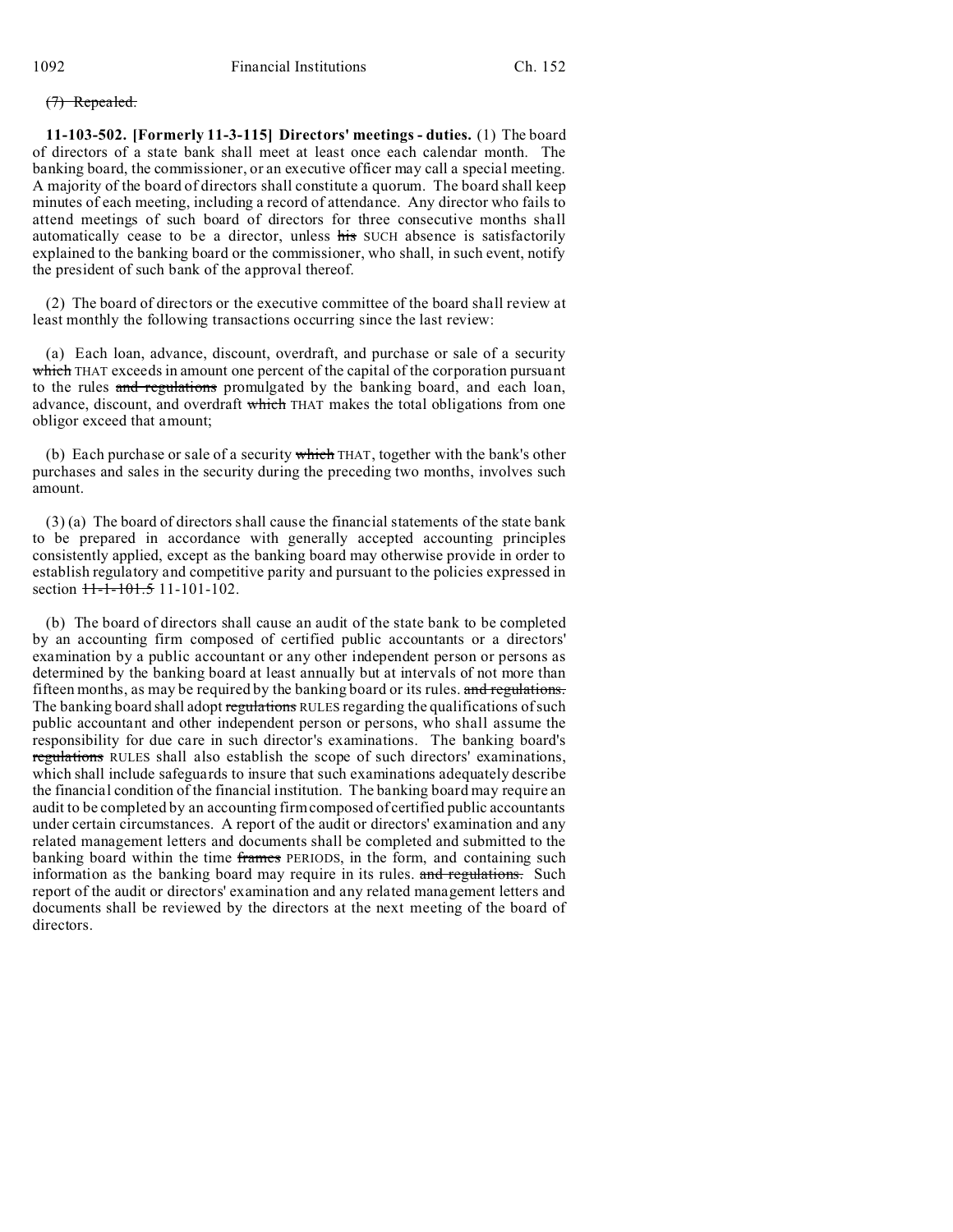(c) If a bank is owned or controlled by a bank holding company, the requirement of paragraph (b) of this subsection (3) may be fulfilled if:

(I) As required by the banking board and its rules, and regulations, the controlling bank holding company is audited or examined in a directors' examination annually at intervals of not more than fifteen months and the bank is included in the annual audit or directors' examination of the bank holding company by that firm;

(II) A report of the audit or directors' examination for the controlling bank holding company and any related management letters and documents is completed and submitted to the banking board within the time frames PERIODS, in the form, and containing such information as the banking board may require in its rules; and regulations; and

(III) An annual internal examination of the bank is prepared by the internal examination staff of the controlling bank holding company which shall be submitted AND KEPT AVAILABLE FOR SUBMISSION to the banking board immediately upon its THE BANKING BOARD'S request.

(d) A bank or bank holding company whose fiscal year ended during the period from July 1, 1989, to June 7, 1990, shall be required to comply with the audit or directors' examination requirements of this section annually at intervals of not more than fifteen months and not necessarily as of its fiscal year end.

(4) A state bank authorized to exercise trust powers shall not accept, or voluntarily relinquish, a fiduciary account without the approval or ratification of the board of directors, or of a committee of officers or directors designated by the board to perform this function, but the board of directors or the committee may prescribe general rules governing acceptances or relinquishment of fiduciary accounts, and action taken by an officer in accordance with these rules is sufficient approval. Any committee so designated shall keep minutes of its meetings and report at each monthly meeting of the board of directors all action taken since the previous meeting of the board. The board of directors shall designate one or more committees of not less than three qualified officers or directors to supervise the investment of fiduciary funds. No such investment shall be made, retained, or disposed of without the approval of a committee as to which the bank has investment or review responsibility. At least once in every calendar year, the committee shall review the records of each fiduciary account as to which the bank has investment or review responsibility and shall determine the current value, safety, and suitability of the investments and whether the same INVESTMENTS should be modified or retained. The committee shall keep minutes of its meetings and shall report at each monthly meeting of the board of directors its conclusions on all questions considered and all action taken since the previous meeting of the board.

**11-103-503. [Identical to 11-103-404.] Waiver of notice - meeting or vote.** (1) WHEN A NOTICE IS REQUIRED TO BE GIVEN TO DIRECTORS UNDER THIS CODE, OR THE CHARTER OR BYLAWS OF ANY STATE BANK, A WAIVER THEREOF IN WRITING, SIGNED BY THE PERSON ENTITLED TO SAID NOTICE, EITHER BEFORE OR AFTER THE TIME STATED THEREIN, SHALL BE DEEMED EQUIVALENT THERETO.

(2) IF THE VOTE OF DIRECTORS AT A MEETING THEREOF IS REQUIRED OR PERMITTED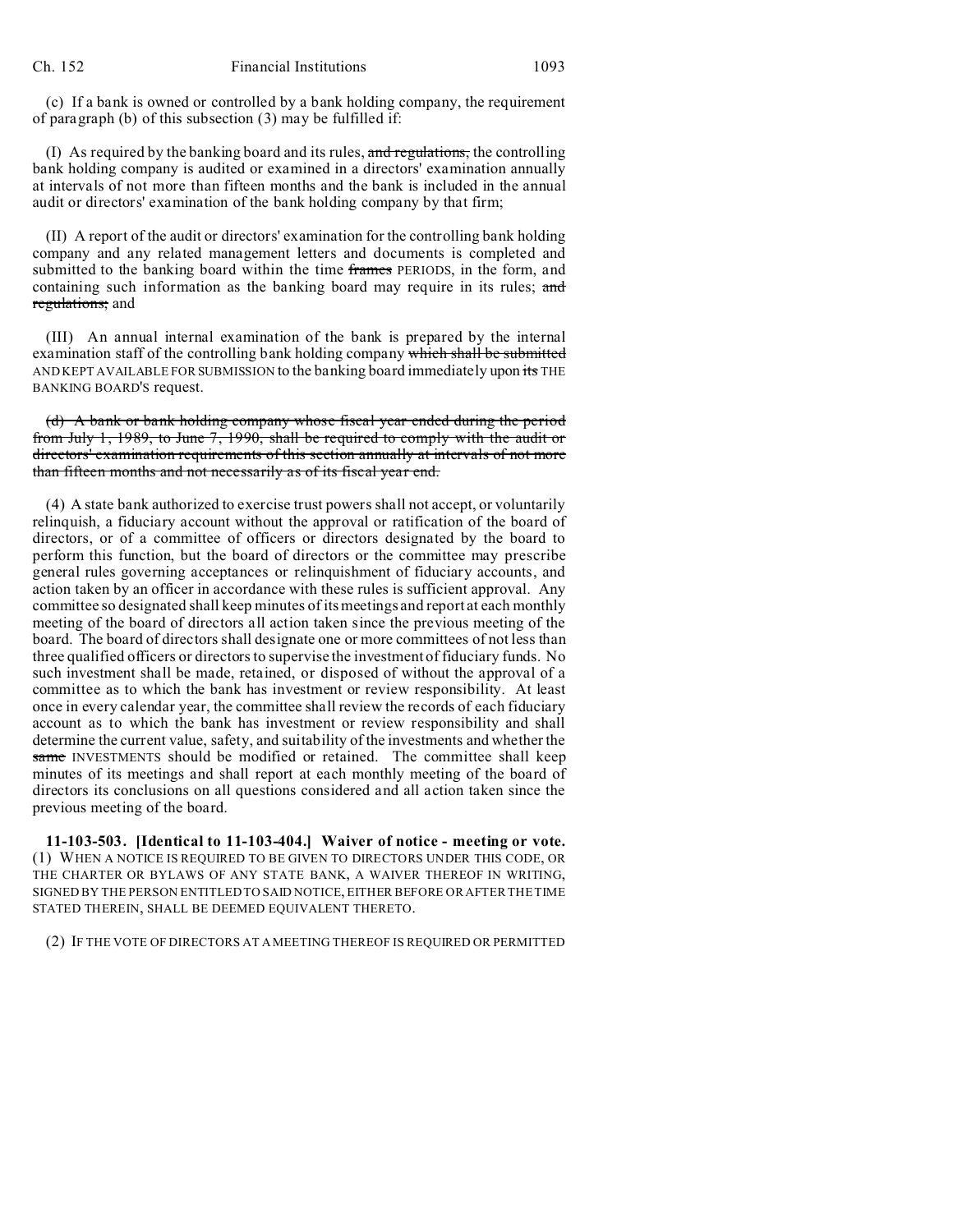1094 Financial Institutions Ch. 152

TO BE TAKEN IN CONNECTION WITH ANY CORPORATE ACTION BY ANY SECTION OF THIS CODE, THE MEETING AND VOTE OF DIRECTORS MAY BE DISPENSED WITH, IF ALL OF THE DIRECTORS WHO WOULD HAVE BEEN ENTITLED TO VOTE UPON THE ACTION IF SUCH MEETING WERE HELD CONSENT IN WRITING TO SUCH CORPORATE ACTION BEING TAKEN.

(3) IN THE EVENT THAT THE ACTION THAT IS CONSENTED TO IS SUCH AS WOULD HAVE REQUIRED THE FILING OF A CERTIFICATE UNDER ANY OF THE OTHER SECTIONS OF THIS CODE IF SUCH ACTION HAD BEEN VOTED UPON BY THE DIRECTORS AT A MEETING THEREOF, THE CERTIFICATEFILEDUNDER SUCH OTHER SECTION SHALL STATE THAT WRITTEN CONSENT HAS BEEN GIVEN UNDER THIS SECTION.

### PART 6

# INDEMNIFICATION AND INSURANCE

**11-103-601. [Formerly 11-3-120] Director and officer insurance and fidelity bonds - legislative declaration.** (1) The directors of a state bank shall require good and sufficient fidelity bonds on all active officers and employees, whether or not they draw salary or compensation, which bonds shall provide for indemnity to such bank on account of any losses sustained by it as the result of any dishonest, fraudulent, or criminal conduct by them acting independently or in collusion or combination with any person. Such bonds may be in individual, schedule, or blanket form, and the premiums therefor shall be paid by the bank.

(2) The said directors shall also require suitable insurance protection to the bank against burglary, robbery, theft, and other insurable hazard to which the bank may be exposed in the operations of its business on the premises or elsewhere.

(3) The directors shall be responsible for prescribing, at least once in each calendar year, the amount or penal sum of the bonds and policies specified in this section and the sureties or underwriters thereon after giving due and careful consideration to all known elements and factors constituting such risk or hazard. Such action shall be recorded in the minutes of the board of directors.

(4) (a) The general assembly hereby finds, determines, and declares that the following is enforceable and in conformity with the public policy of this state, as expressed in this code, including the provisions of section  $11\overline{+1}$ - $101\overline{+5}$  11-101-102:

(I) Any insurance policy, form, contract, endorsement, or certificate in effect or issued on or after April 30, 1993, which THAT provides insurance coverage to directors or officers, or both, of a bank but which THAT does not grant coverage or which THAT excludes coverage for claims made by any depository insurance organization or any other state or federal corporation, organization, or entity acting as receiver, conservator, or liquidator of such bank, whether in its own name or in ON behalf of any other person or entity; or

(II) Any fidelity bond, financial institution bond, or depository institution bond in effect or issued on or after April 30, 1993, that provides for termination of such bond upon the taking over of the bank by a receiver or other liquidator or by state or federal officials.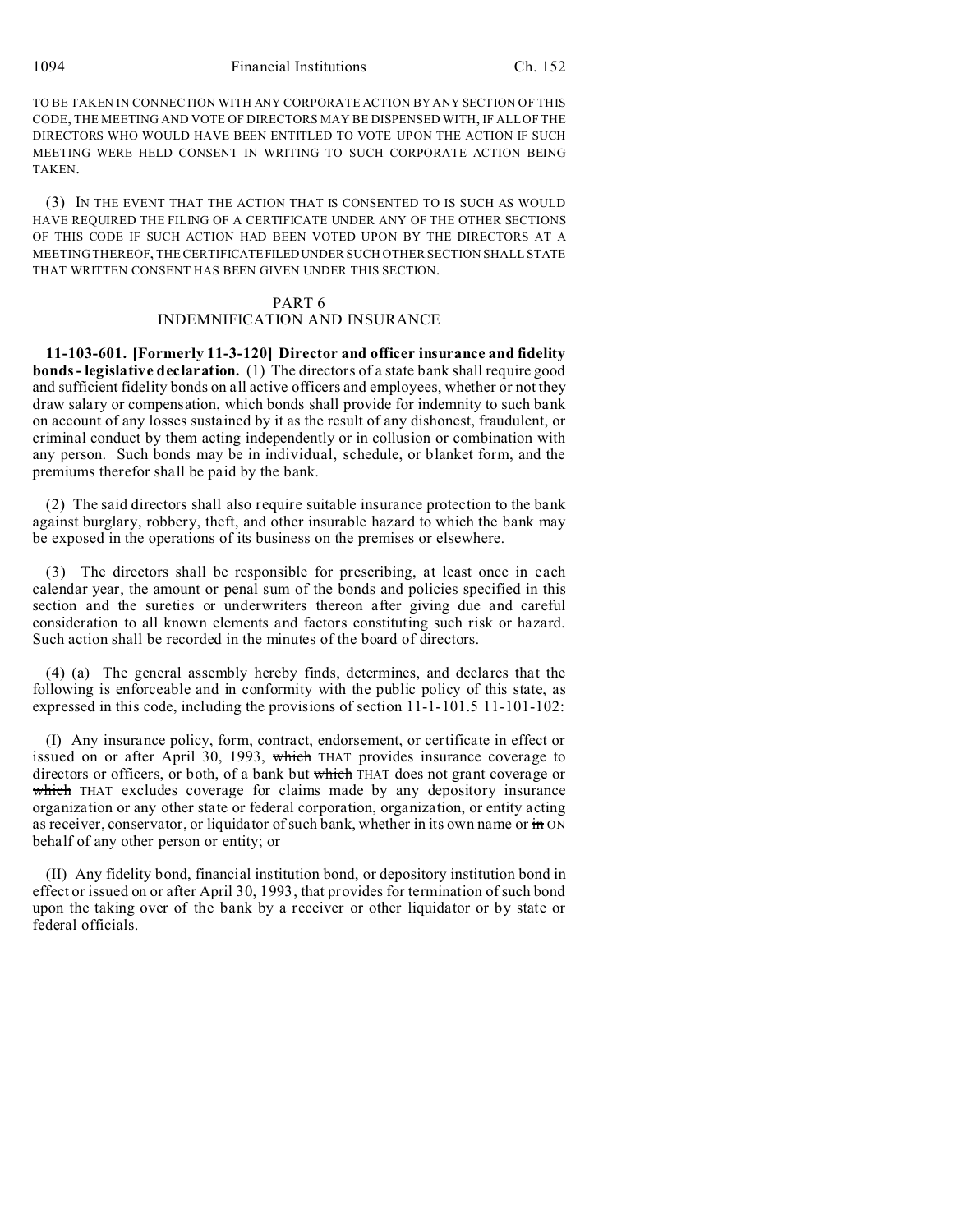(b) No provision of PART 8 THIS article  $5$  of this title shall be construed to contravene or modify the expressed public policy set forth in this subsection (4).

**11-103-602. [Formerly 11-3-121] Indemnification and personal liability of directors, officers, employees, and agents.** The state bank shall have the same powers, rights, and obligations and shall be subject to the same limitations as apply to corporations for profit as set forth in article 109 of title 7, C.R.S. State bank directors, officers, employees, and agents shall have the same rights as directors, officers, employees, and agents, respectively, of corporations for profit as set forth in article 109 of title 7, C.R.S. State bank directors and officers shall have the benefit of the same limitations on personal liability for any injury to person or property arising out of a tort as set forth in section 7-108-402 (2), C.R.S., for directors and officers, respectively, of corporations for profit. Any reference in said sections to shareholders shall be construed to refer to stockholders for the purposes of this section.

**11-103-603. [Formerly 11-3-122] Deposit insurance - membership in federal reserve system - federal national mortgage association.** (1) A state bank is authorized to do any act necessary to obtain insurance of its deposits by the United States or any agency thereof and to acquire and hold membership in the federal reserve system or to take advantage of any other act or resolution of congress that may be enacted to aid, regulate, or safeguard state banks and their depositors, including any amendments of the same or any substitutions thereof. It may also subscribe for and acquire any stock, debentures, bonds, or other types of securities of the federal deposit insurance corporation and comply with the lawful regulations and requirements from time to time issued or made by such corporation.

(2) A state bank which THAT is a member of the federal reserve system, or of the federal deposit insurance corporation, or of both may make payments to the federal national mortgage association, a constituent agency of the national housing and home finance agency, of nonrefundable capital contributions, receive stock evidencing such capital contributions and hold and dispose thereof, contract with said association, and incur the expenses and otherwise comply with the then lawful regulations and requirements issued by said association from time to time to the extent a national bank in like circumstances is authorized by any act or resolution by the United States congress or by any lawful rule or regulation issued pursuant thereto.

# PART 7 MERGER, CONSOLIDATION, CONVERSION, AND SALE OF ASSETS

**11-103-701. [Formerly 11-4-102] Merger or conversion.** (1) Upon approval of the banking board, banks may be merged with, or converted into, a resulting state bank as prescribed in this article; except that the action by a constituent national bank shall be taken in the manner prescribed by, and shall be subject to, any limitation or requirements imposed by any law of the United States, which LAW shall also govern the rights of its dissenting shareholders.

(2) Nothing in the law of this state shall restrict the right of a state bank to merge with, or convert into, a resulting national bank. The action to be taken by a constituent state bank and its rights and liabilities and those of its shareholders shall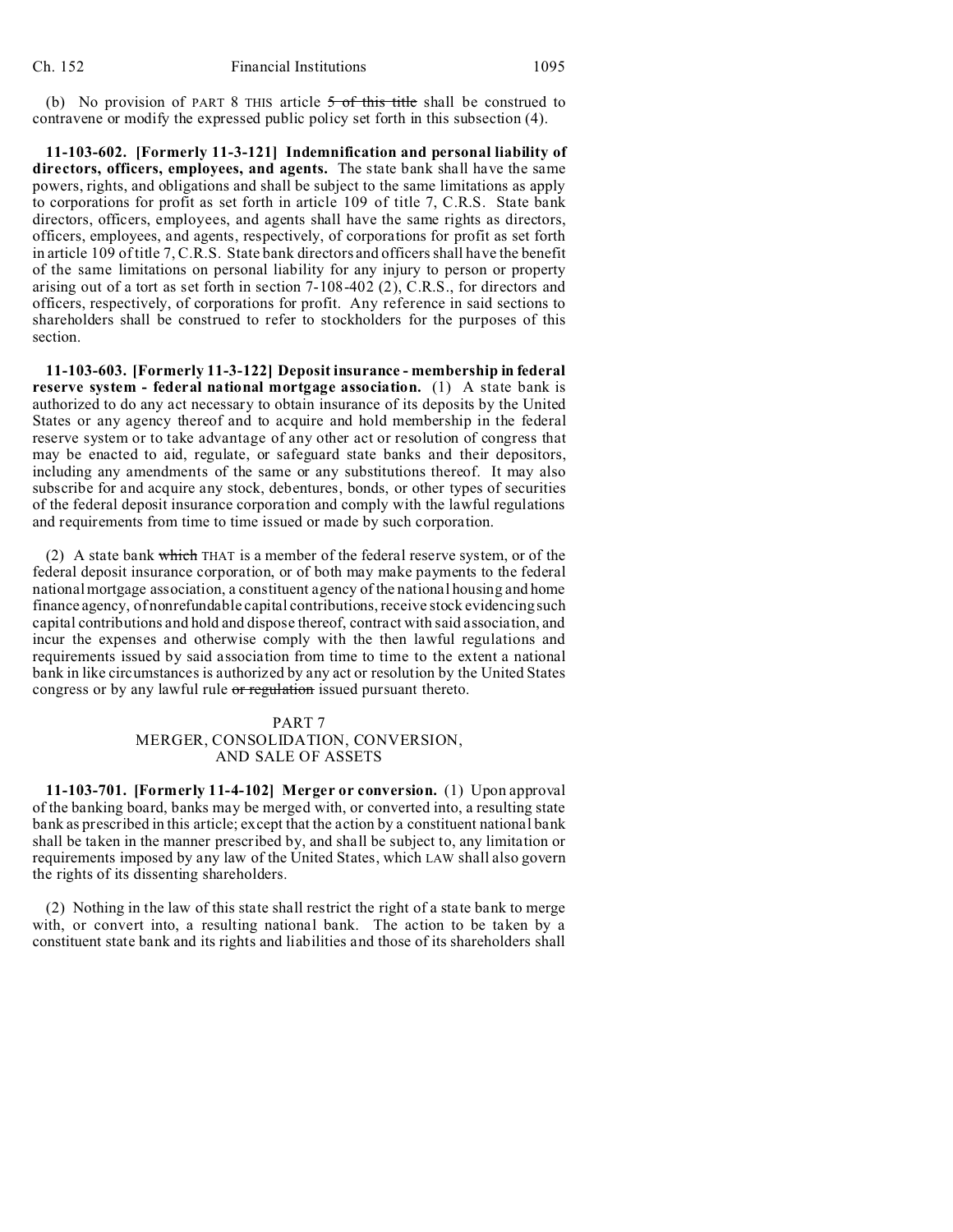be the same as those prescribed for national banks at the time of the action by the applicable laws of the United States and not by the law of this state.

**11-103-702. [Formerly 11-4-103] Approval of merger by directors.** (1) Where there is to be a resulting state bank, the board of directors of each constituent state bank shall, by a majority of the entire board, approve a merger agreement, which AGREEMENT shall contain:

(a) The name of each constituent bank and the location of each office;

(b) With respect to the resulting bank, the name and the location of each proposed office; the name and residence of each director to serve until the next annual meeting of the stockholders; the name and residence of each officer; the amount of capital, the number of shares, and the par value of each share; whether preferred stock is to be issued and the amount, terms, and preferences; the amendments to the charter and bylaws;

(c) The terms for the exchange of shares of the constituent banks for those of the resulting bank;

(d) A statement that the agreement is subject to approval by the banking board and by the stockholders of each constituent bank;

(e) Provisions governing the manner of disposing of the shares of the resulting state bank not taken by dissenting shareholders of constituent banks;

(f) Such other provisions as the banking board requires to enable it to discharge its duties with respect to the merger.

**11-103-703. [Formerly 11-4-104] Approval by banking board.** (1) After approval by the board of directors of each constituent bank, the merger agreement shall be submitted to the banking board for approval, together with certified copies of the authorizing resolutions of the several boards of directors showing approval by a majority of the entire board and evidence of proper action by the board of directors of any constituent national bank.

(2) Without approval by the banking board, no asset shall be carried on the books of the resulting bank at a valuation higher than that on the books of the constituent bank at the time of the last examination by a state or national bank examiner before the effective date of the merger.

(3) Within thirty days after receipt by the banking board of the papers specified in subsection (1) of this section, the banking board shall approve or disapprove the merger agreement. The banking board shall approve the agreement if it appears that:

(a) The resulting state bank meets all the requirements of state law as to the formation of a new state bank;

(b) The agreement provides for adequate capital as established by the banking board in its rules; and regulations;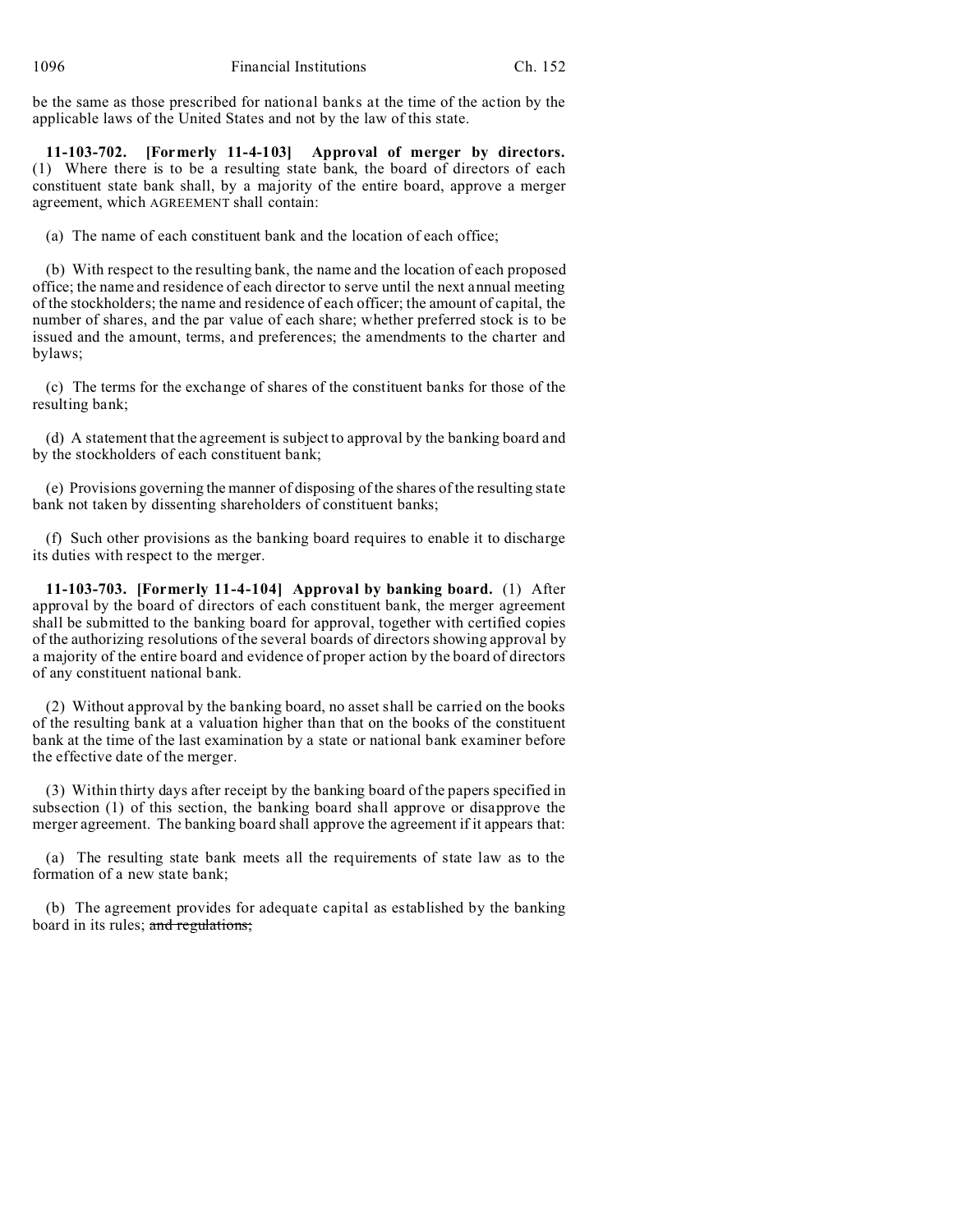(c) The agreement is fair;

(d) The merger is not contrary to the public interest.

(4) If the banking board disapproves an agreement, it shall state its objections and give an opportunity to the constituent banks to amend the merger agreement to obviate such objection.

(5) Where the resulting state bank is not to exercise trust powers, the banking board shall not approve a merger until satisfied that adequate provision has been made for successors to fiduciary positions held by constituent banks.

**11-103-704. [Formerly 11-4-105] Approval by stockholders - rights of dissenters.** (1) To be effective, a merger must be approved by the stockholders of each constituent state bank by a vote of two-thirds of the outstanding voting stock, at a meeting called to consider such action, which vote shall constitute the adoption of the charter and bylaws of the resulting state bank, including the amendments set forth in the merger agreement.

(2) The notice of the meeting of stockholders shall state that dissenting stockholders will be entitled to payment of the value of only those shares which THAT are voted against the approval of the plan.

(3) The owners of shares which THAT were voted against the approval of the merger shall be entitled to receive their value in cash, if and when the merger becomes effective, upon written demand made to the resulting state bank at any time within thirty days after the effective date of the merger, accompanied by the surrender of the stock certificates. The value of such shares shall be determined as of the date of the shareholders' meeting approving the merger by three appraisers, one to be selected by the owners of two-thirds of the dissenting shares involved, one by the board of directors of the resulting state bank, and the third by the two so chosen. The valuation agreed upon by any two appraisers shall govern. If the appraisal is not completed within ninety days after the merger becomes effective, the commissioner shall cause an appraisal to be made.

(4) The expenses of appraisal shall be paid by the resulting state bank.

(5) The resulting state bank may fix an amount which THAT it considers to be not more than the fair market value of the shares of a constituent bank at the time of the stockholders' meeting approving the merger, which it will pay dissenting shareholders of that constituent bank entitled to payment in cash. The amount due under such accepted offer or under the appraisal shall constitute a debt of the resulting state bank.

**11-103-705. [Formerly 11-4-106] Effective date of merger - certificate.** (1) A merger shall, unless a later date is specified in the agreement, become effective upon the filing with the banking board of the executed agreement, together with copies of the resolutions of the stockholders of each constituent bank approving it, certified by such bank's president or a vice-president and a secretary. The charters of the constituent banks, other than the resulting bank, shall thereupon be deemed surrendered.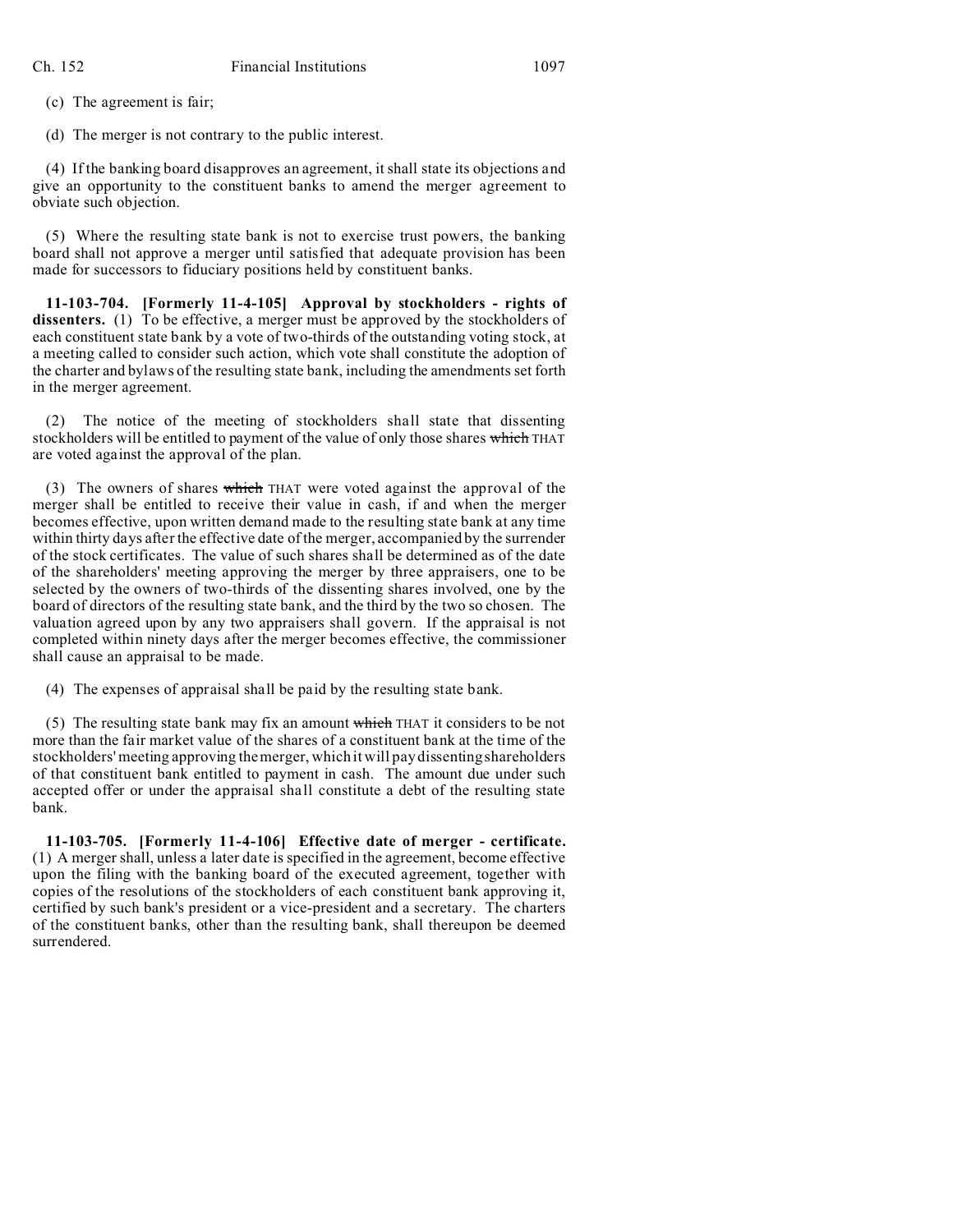1098 Financial Institutions Ch. 152

(2) The banking board shall thereupon issue to the resulting bank a certificate of merger, setting forth the name of each constituent bank and the name of the resulting state bank. Such certificate shall be conclusive evidence of the merger and of the correctness of all proceedings therefor in all courts and places and may be recorded in any office for the recording of deeds to evidence the new name in which the property of the constituent banks is held.

**11-103-706. [Formerly 11-4-107] Continuation of corporate entity.** (1) The resulting state bank shall be considered the same business and corporate entity as each constituent bank with all of the rights, powers, and duties of each constituent bank, except as limited by the charter and bylaws of the resulting state bank.

(2) The resulting state bank has the right to use the name of any constituent bank whenever it can do any act under such name more conveniently.

(3) Any reference to any constituent bank in any writing, whether executed or taking effect before or after the merger, shall be deemed a reference to the resulting state bank if not inconsistent with the other provisions of such writing.

**11-103-707. [Formerly 11-4-108] Conversion from state bank to national and vice versa.** (1) Nothing in the law of this state shall restrict the right of a state bank to convert into a national bank upon compliance with the laws of the United States, and, upon completion of such conversion, it shall surrender its charter as a state bank.

(2) A national bank located in this state which THAT follows the procedure prescribed by federal law to convert into a state bank shall be granted a state charter if it meets the requirements for the incorporation of a state bank. Any requirement that shares must be paid in cash may be satisfied by the exchange of shares of the converted state bank for those of the converting national bank, which may be valued at no more than their fair cash market value. The procedure for incorporation of a state bank may be modified to the extent made necessary by the difference between an ordinary incorporation and a conversion.

(3) The converted bank shall be considered the same business and corporate entity as the converting bank with all of the rights, powers, and duties of the converting bank except as limited by the charter and bylaws of the resulting bank. It may use the name of the converting bank whenever it can do any act under such name more conveniently.

(4) Any reference to the converting bank in any writing, whether executed or taking effect before or after the conversion, shall be deemed a reference to the converted bank if not inconsistent with the other provisions of such writing.

**11-103-708. [Formerly 11-4-109] Nonconforming assets.** If a constituent bank has assets which THAT do not conform to the requirements of state law for the resulting bank, or if a converting national bank has assets which THAT do not conform to the requirements of a state law for the converted state bank, or if, in either case, there are business activities which THAT are not permitted for the resulting or converted state bank, the banking board may permit a reasonable time to conform with state law.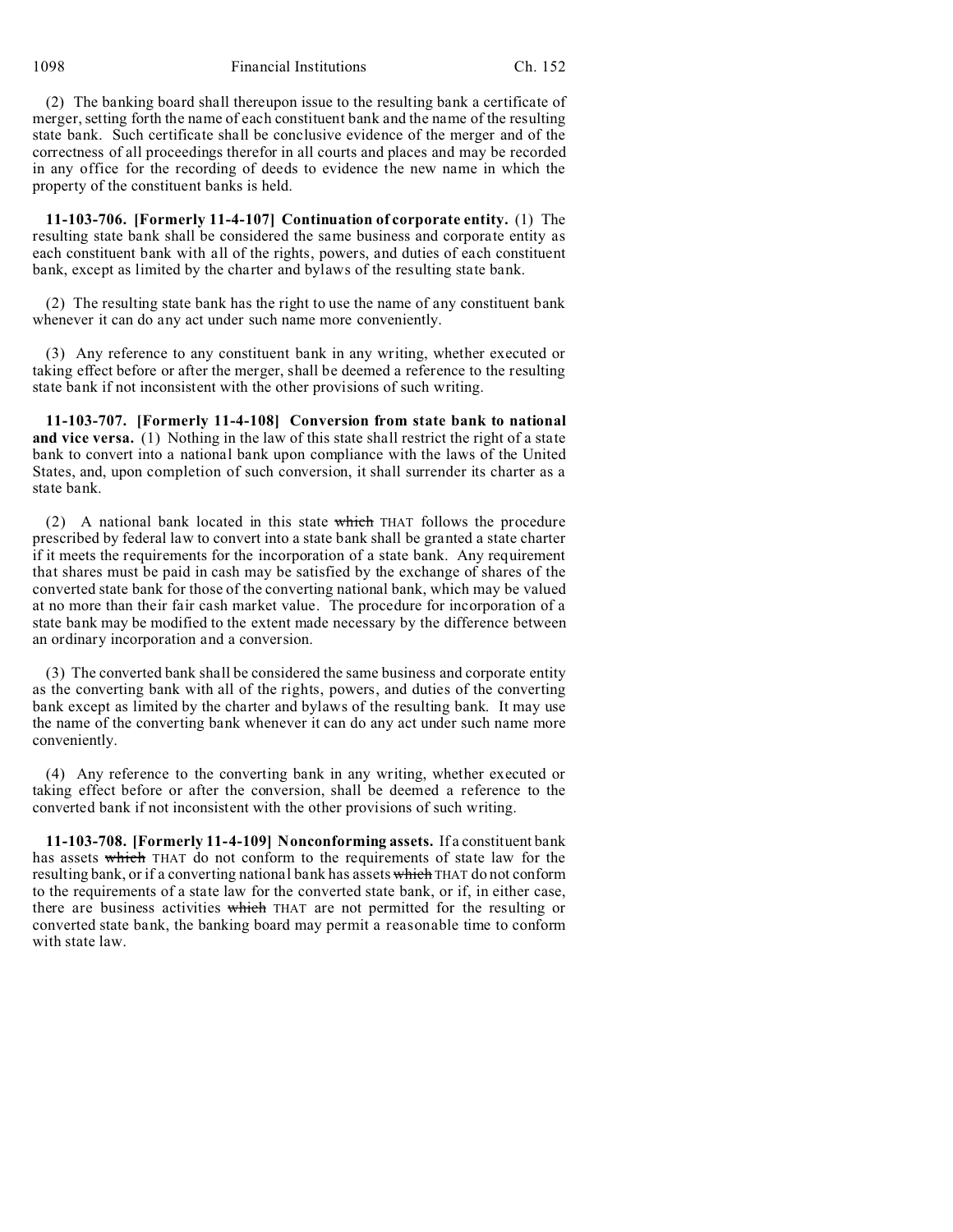**11-103-709. [Formerly 11-4-110] Sale of all assets of bank or department.** (1) Any state bank may sell to any other bank all, or substantially all, of the selling bank assets and business, or all, or substantially all, of the assets and business of any department of the selling bank.

(2) Any state bank may, upon assuming the liabilities relating thereto, purchase all, or substantially all, of the assets and business of another bank, or all, or substantially all, of the assets and business of any department of another bank.

(3) The agreement of purchase and sale shall be authorized and approved by the banking board and by the vote of a majority of the stockholders of the purchasing and selling banks at meetings called for the purpose in like manner as meetings to approve mergers are called, and filed with the commissioner, accompanied by evidence of such stockholders' approval in like manner as agreements of merger are filed. After such approval is given by the stockholders, a notice of such sale shall be published once a week for three successive weeks in a newspaper of general circulation in the county in which the selling bank has its principal office. Proof of such publication shall be filed with the division.

(4) Notwithstanding any term of the agreement, or of his OR HER contract of deposit, any depositor whose business is thus sold has the right, upon payment of any indebtedness owing by him THE DEPOSITOR to the bank, to withdraw his OR HER deposit in full on demand after such sale unless, by dealing with the purchasing bank with knowledge of the purchase, he THE DEPOSITOR ratifies the transfer.

(5) The agreement of sale may provide for the transfer to the purchasing bank of all fiduciary positions held by the selling bank pursuant to section  $11-10-106$ 11-106-105.

(6) No right against, or obligation of, the selling bank, in respect of the assets or business sold, shall be released or impaired by the sale until one year from the last date of publication of the notice, pursuant to subsection (3) of this section, but, after the expiration of such year, no action shall be brought against the selling bank on account of any deposit, obligation, trust, or asset transferred to or liability assumed by the purchasing bank.

#### PART 8

### LIQUIDATION, DISSOLUTION, AND REORGANIZATION

**11-103-801. [Formerly 11-5-101] Voluntary liquidation and dissolution.** (1) With the approval of the banking board, a state bank may liquidate and dissolve. The banking board shall grant such approval if it appears that the proposal to liquidate and dissolve has been approved by a vote of two-thirds of the outstanding voting stock at a meeting called for that purpose and that the capital of the state bank is adequate and such state bank has sufficient liquid assets to pay off depositors and creditors immediately.

(2) (a) Upon approval by the banking board, the bank shall forthwith cease to do business, shall have only the powers necessary to effect an orderly liquidation, and shall proceed to pay its depositors and creditors and to wind up its affairs.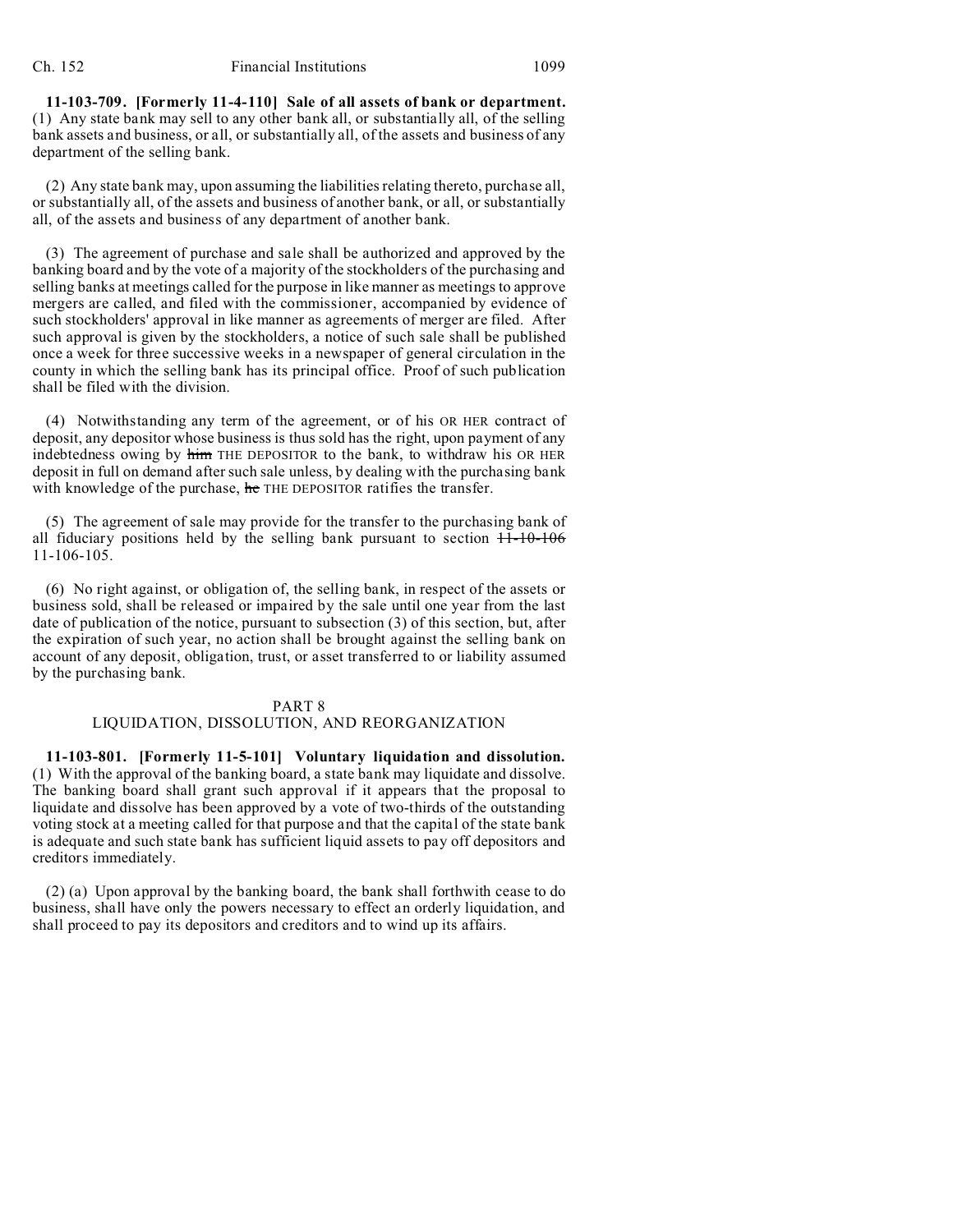1100 Financial Institutions Ch. 152

(b) Within thirty days of AFTER the approval, a notice of liquidation shall be sent by mail to each depositor, creditor, person interested in funds held as a fiduciary, lessee of a safe deposit box, and bailor of property at the address of such person as shown on the books of the bank. The notice shall be posted conspicuously on the premises of the bank and shall be given such publication as the banking board may require. The bank shall send with each notice a statement of the amount shown on the books to be the claim of the depositor or creditor. The notice shall demand that property held by the bank as bailee or in a safe deposit box be withdrawn by the person entitled thereto and that claims of depositors and creditors, if the amount claimed differs from that stated in the notice to be due, be filed with the bank before a specified date not earlier than sixty days thereafter, in accordance with the procedure prescribed in the notice.

(c) As soon after approval as may be practicable, the state bank shall resign all fiduciary positions and take such action as may be necessary to settle its fiduciary accounts.

(d) Safe deposit boxes, the contents of which have not been removed within thirty days after demand, shall be opened. Sealed packages containing the contents of such box, with a certificate of inventory of contents, together with any other unclaimed property held by the bank as bailee and certified inventories thereof shall be transferred to the banking board, which shall retain them for six years unless sooner claimed by the person entitled to them. After six years the banking board shall sell or otherwise appropriately dispose of the property. The proceeds of any sale shall be transferred to the state treasurer as abandoned funds.

(e) The approval of an application for liquidation shall not impair any right of a depositor or creditor to payment in full, and all lawful claims of creditors and depositors shall promptly be paid. The unearned portion of the rental of a safe deposit box shall be returned to the lessee.

(f) Any assets remaining after the discharge of all obligations shall be distributed to the stockholders in accordance with their respective interests. No such distribution shall be made before all claims of depositors and creditors have been paid or, in the case of any disputed claim, the bank has transmitted to the banking board a sum adequate to meet any liability that may be judicially determined and any funds payable to a depositor or creditor and unclaimed have been transmitted to the banking board.

(3) Any unclaimed distribution to a stockholder or depositor shall be held until ninety days after the final distribution and then transmitted to the banking board. Such unclaimed funds shall be held by the banking board for six years and, unless sooner claimed by the person entitled thereto, shall be transferred to the treasury of the county in which the bank is located. The county treasurer and his successors shall hold such money in trust for a period of six years, unless the same shall be sooner paid out to the beneficial owner thereof or a suit is instituted to recover such money or a portion thereof. Any money remaining in said fund six years after the same is paid into the treasury of the county, for the recovery of which no action is pending, shall be transferred to the general fund of the county, and all rights of the former beneficial owners therein to recover the same shall be forever barred.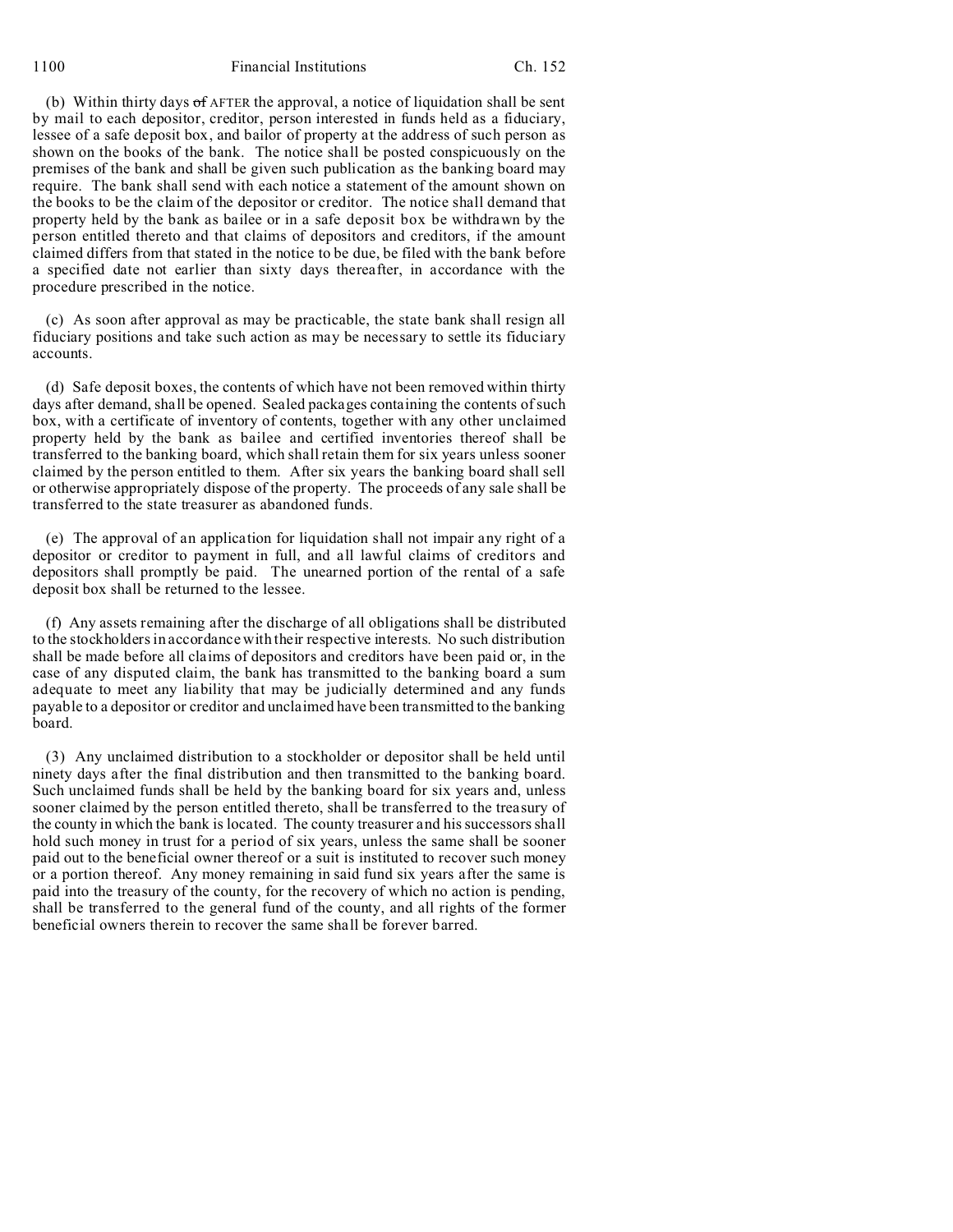(4) If the banking board finds that the assets will be insufficient for the full discharge of all obligations, or that completion of the liquidation has been unduly delayed, it may take possession and complete the liquidation in the manner provided in this code for involuntary liquidations.

(5) The banking board may require reports of the progress of liquidation. If it is satisfied that the liquidation has been properly completed, it shall cancel the charter and enter an order of dissolution.

**11-103-802. [Formerly 11-5-102] Involuntary liquidation by banking board - reorganization.** (1) (a) Except as otherwise provided in this code, only the banking board may take possession of a state bank if, after a hearing before the banking board, the banking board shall find FINDS: The bank's capital is inadequate or it is otherwise in an unsound condition; the bank's business is being conducted in an unlawful or unsound manner; the bank is unable to continue normal operations; examination of the bank has been obstructed or impeded; or control of the bank has been assumed by any person or persons convicted of fraud or a felony in this state or any other jurisdiction, or by any partnership, association, or corporation controlled, directly or indirectly, by any person so convicted, unless the BANKING board determines that such person has been duly rehabilitated or otherwise that the bank will be honestly and efficiently managed.

(b) Notice of hearing shall be mailed by first class mail to the bank and the directors of the bank no less than ten days prior to the hearing. Any proceedings conducted pursuant to this subsection (1) shall be exempt from any provision of law requiring that proceedings of the banking board be conducted publicly.

(2) (a) The commissioner, upon order of the banking board, shall take possession by posting upon the premises a notice reciting that he THE COMMISSIONER is assuming possession pursuant to this code and the time, not earlier than the posting of the notice, when his OR HER possession shall be deemed to commence. A copy of the notice shall be filed in the district court in and for the county in which the bank is located. The commissioner shall notify the federal reserve bank of the district of taking possession of any state bank which THAT is a member of the federal reserve system and shall notify the federal deposit insurance corporation of taking possession of any state bank which THAT is a member of the federal deposit insurance corporation.

(b) When the commissioner has taken possession of a state bank, he THE COMMISSIONER shall be vested with the full and exclusive power of management and control, including the power to continue or to discontinue the business; to stop or to limit the payment of its obligations; to employ any necessary assistants, including legal counsel; to execute any instrument in the name of the bank; to commence, defend, and conduct in its name any action or proceeding to which it may be a party; to terminate his SUCH possession by restoring the bank to its board of directors; and to reorganize or liquidate the bank in accordance with this code. As soon as practicable after taking possession, the commissioner shall make an inventory of the assets and file a copy thereof with the court in which the notice of possession was filed.

(c) When the commissioner is in possession and while his THE COMMISSIONER'S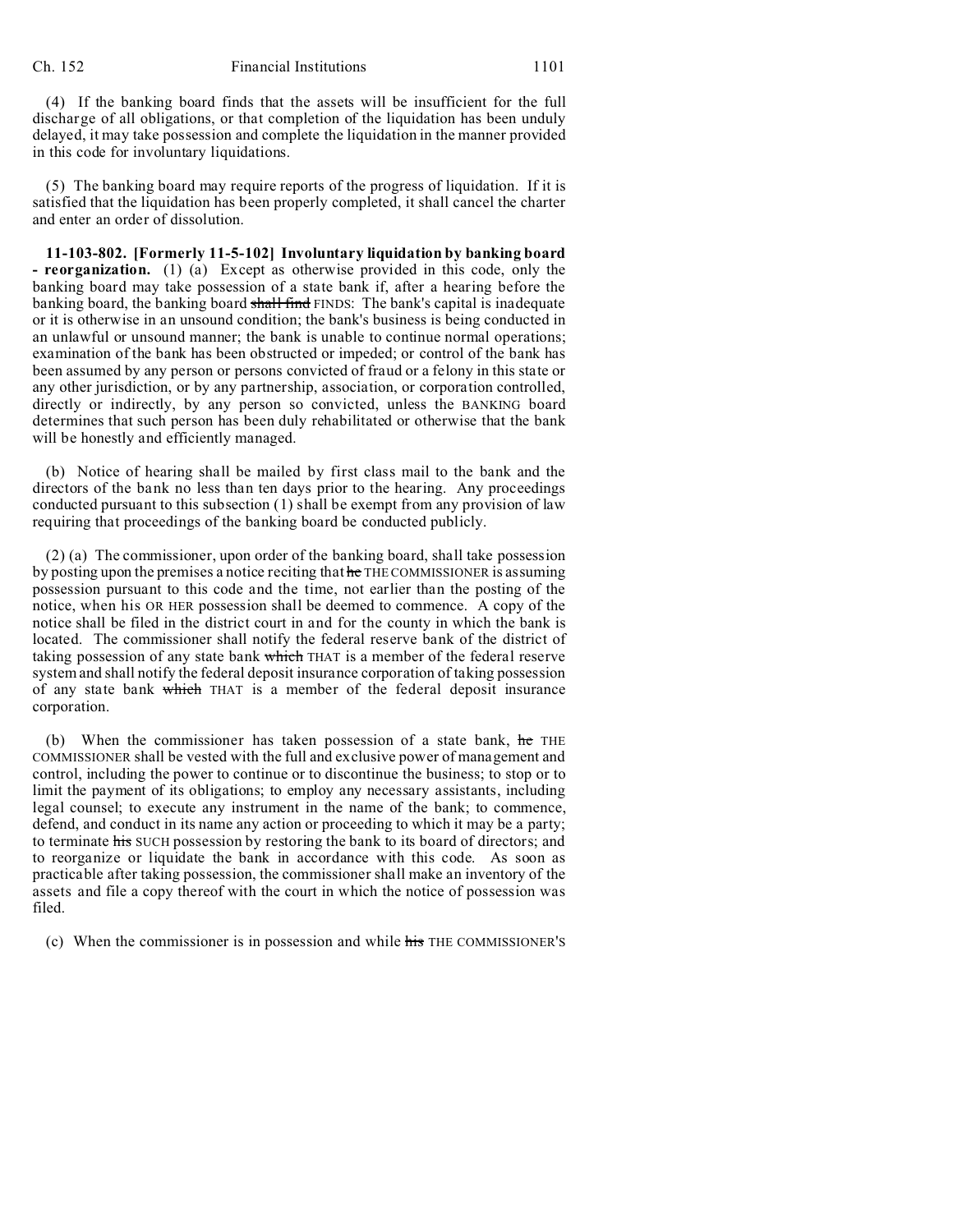possession continues, there shall be a postponement, until six months after such taking, of the date upon which any period of limitation fixed by statute or agreement would otherwise expire on a claim or right of action of the bank, or upon which a review must be taken, or a pleading, or other document must be filed, by the bank in any pending action or proceeding.

(3) (a) If the banking board determines, after hearing before the banking board, to liquidate the state bank, it shall give notice of its determination by posting upon the premises a notice reciting that the determination has been made to liquidate the bank. A copy of the notice shall be filed in the district court in and for the county in which the bank is located. The commissioner, upon order of the banking board, shall tender to the federal deposit insurance corporation or its successor the appointment as liquidator under section  $11-5-105$  11-103-805.

(b) If, in the opinion of the banking board, an emergency exists which THAT may result in serious losses to the depositors, it may take possession of a state bank and may immediately appoint the federal deposit insurance corporation or its successor as liquidator in accordance with section  $11-5-105$  11-103-805 without notice of a hearing. Notice of the banking board's emergency determination shall be posted and filed in the same manner as prescribed in paragraph (a) of this subsection  $(3)$ . Within ten days after the banking board's emergency determination, the bank or the directors of the bank may file an application with the banking board to rescind its determination. The filing of an application shall not act as a stay of the banking board's action pursuant to this subsection (3). The banking board shall grant the application if it finds that its action was unauthorized and shall rescind its action taking possession and restore the bank to its board of directors. If no application is filed within ten days after the banking board's emergency determination, all action taken by the banking board shall be final.

(c) Notice of hearing shall be mailed by first class mail to the bank and the directors of the bank no less than ten days prior to the hearing. Any proceeding conducted pursuant to this subsection (3) shall be exempt from any provision of law requiring that proceedings of the banking board be conducted publicly.

(d) If the federal deposit insurance corporation or its successor does not accept the tender of appointment as liquidator, the banking board as liquidator shall proceed to liquidate the institution, upon first providing a bond executed by some surety company authorized to do business in this state, running to the people of the state of Colorado, which THAT meets with the approval of the banking board, for the faithful discharge of its duties in connection with such liquidation and the accounting for all moneys coming into its hands. The cost of such bond shall be paid from the assets of the bank. Suit may be maintained on such bond by any person injured by a breach of conditions thereof.

(e) If the commissioner determines to reorganize the state bank or if the banking board, after staying its liquidation, orders such reorganization, the commissioner, after according a hearing to all interested persons, shall enter an order proposing a reorganization plan. A copy of the plan shall be sent to each depositor and creditor who shall not receive payment of his OR HER claim in full under the plan, together with notice that, unless within fifteen days the plan is disapproved in writing by persons holding one-third or more of the aggregate amount of such claims, the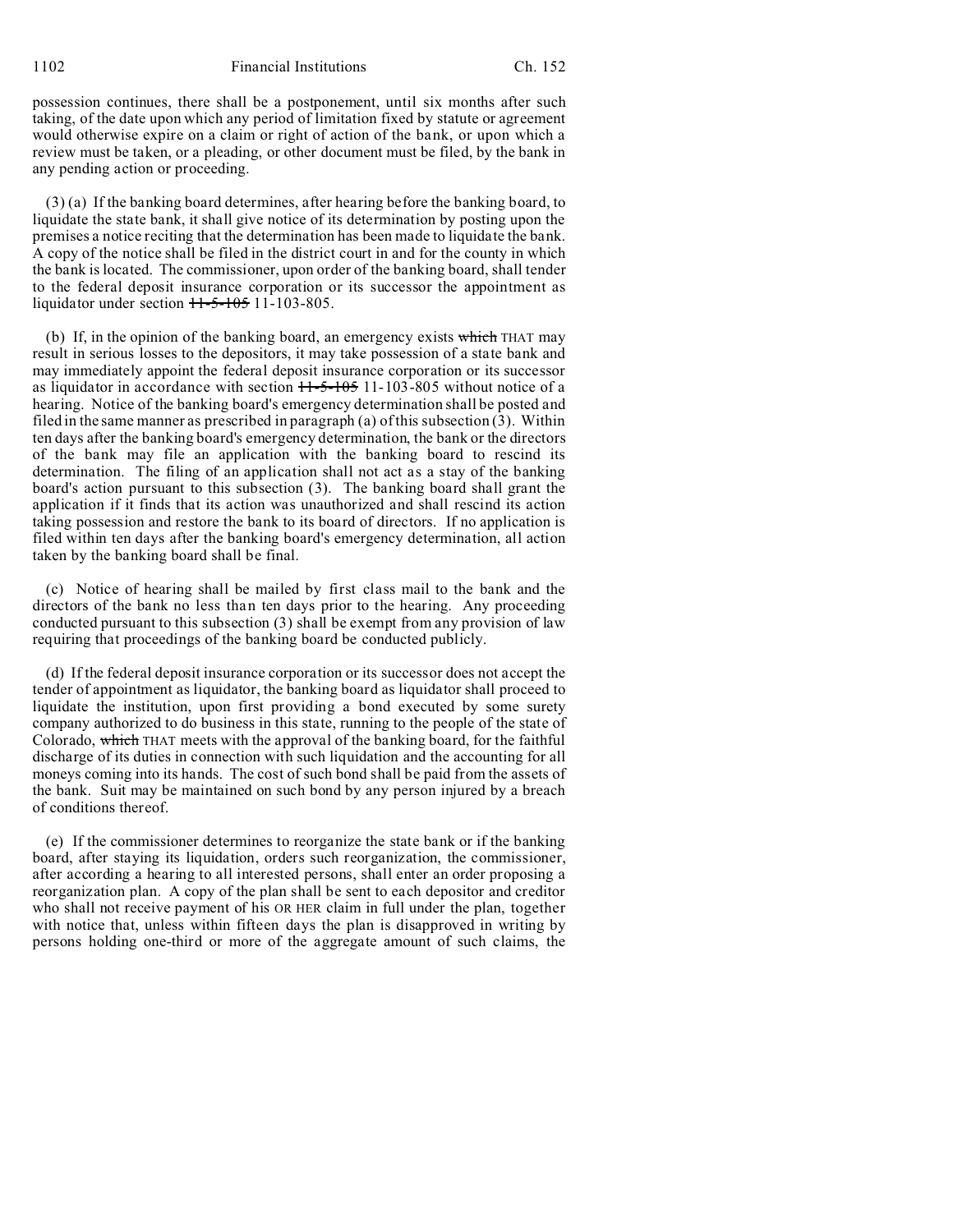commissioner will proceed to effect the reorganization. A department, agency, or political subdivision of this state holding a claim which THAT will not be paid in full is authorized to participate as any other creditor.

(4) No judgment, lien, or attachment shall be executed upon any asset of the state bank while it is in the possession of the banking board. Upon the election of the banking board, in connection with a liquidation or reorganization:

(a) Any lien or attachment, other than an attorney's or mechanic's lien, obtained upon any asset of the state bank during the banking board's possession, or within four months prior to commencement thereof, shall be vacated and voided, except liens created by the banking board while in possession and further excepting liens or security interests obtained by the federal reserve bank;

(b) Any transfer of an asset of the state bank made after or in contemplation of its insolvency, with intent to effect a preference, shall be voided.

(5) With the approval of the banking board, the commissioner may borrow money in the name of the state bank and may pledge its assets as security for the loan.

(6) All necessary and reasonable expenses of the commissioner's possession of a state bank and of its reorganization or liquidation shall be defrayed from the assets thereof.

**11-103-803. [Formerly 11-5-103] Reorganization plan.** (1) A plan of reorganization shall not be prescribed under this code unless:

(a) The plan is feasible and fair to all classes of depositors, creditors, and stockholders;

(b) The aggregate face amount of the interest accorded to any class of depositors, creditors, or stockholders under the plan does not exceed the value of the assets upon liquidation, less the full amount of the claims of all prior classes, subject to any fair adjustment for new capital that any class will pay in under the plan;

(c) The plan provides for the issuance of capital stock and, if necessary, debentures and other securities and instruments in an amount that will comply with the rules and regulations promulgated by the banking board;

(d) Any exchange of new common stock for obligations or stock of the bank will be effected in inverse order to the priorities in liquidation of the classes that will retain an interest in the bank and upon terms that fairly adjust any change in the relative interests of the respective classes that will be produced by the exchange;

(e) The plan assures the removal of any director, officer, or employee responsible for any unsound or unlawful action or the existence of an unsound condition;

(f) Any merger or consolidation provided by the plan conforms to the requirements of this code.

(2) If, in the course of reorganization, supervening conditions render the plan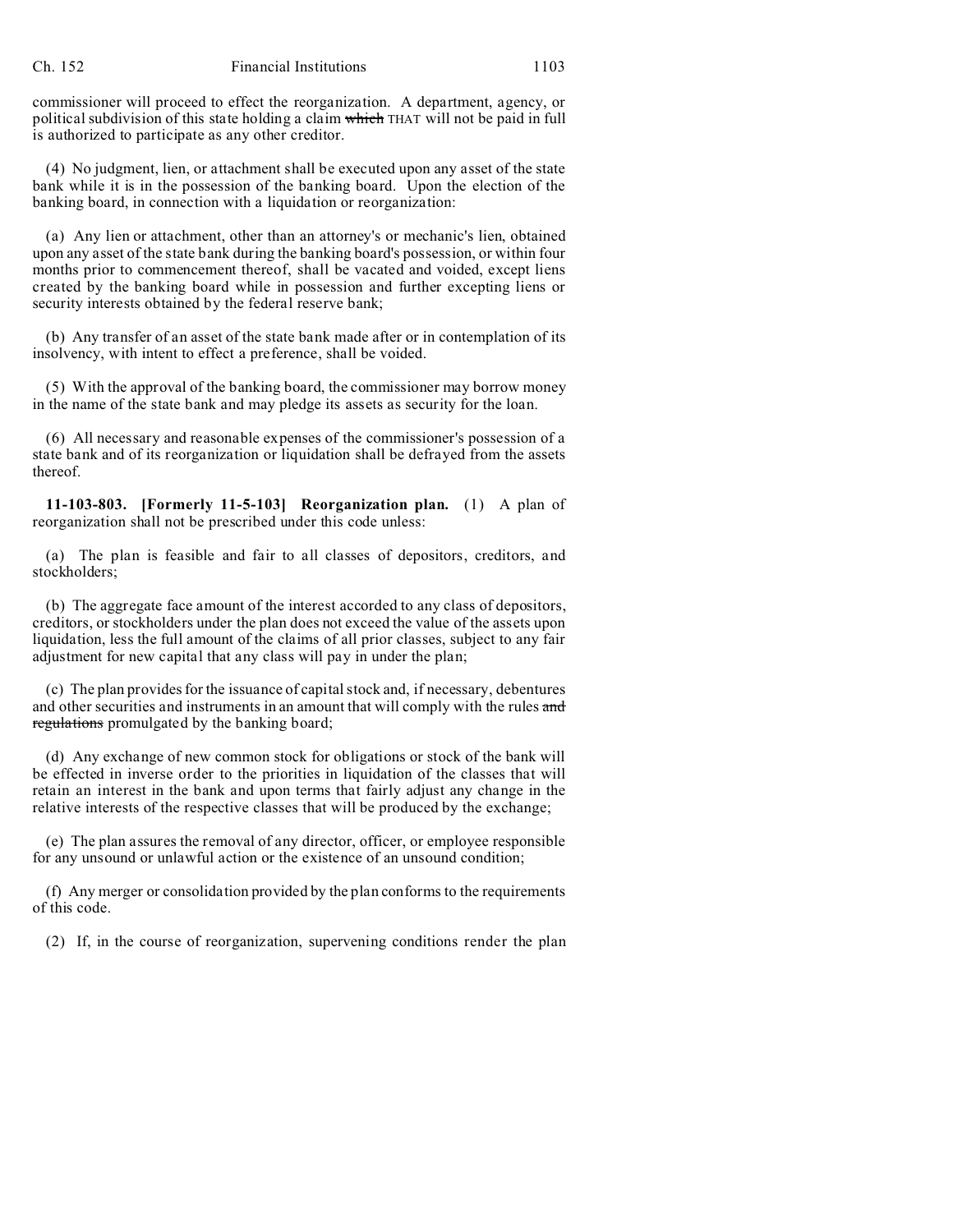unfair or its execution impractical, the commissioner, upon approval of the banking board, may modify the plan or liquidate the institution. Any such action shall be taken by order of the banking board upon appropriate notice.

**11-103-804. [Formerly 11-5-104] Liquidation by commissioner - procedure.** (1) In liquidating a state bank, the commissioner may exercise any power thereof, but he THE COMMISSIONER shall not, without the approval of the court in which notice of possession has been filed:

(a) Sell any asset of the bank having a value in excess of five hundred dollars;

(b) Compromise or release any claim if the amount of the claim exceeds five hundred dollars, exclusive of interest;

(c) Make any payment on any claim, other than a claim upon an obligation incurred by the commissioner, before preparing and filing a schedule of his THE COMMISSIONER'S determinations in accordance with this code.

(2) Within six months of AFTER the commencement of liquidation, the commissioner may, by his OR HER election, terminate any executory contract for services or advertising to which the state bank is a party, or any obligation of the bank as a lessee. A lessor who receives at least sixty days' notice of the commissioner's election to terminate the lease shall have no claim for rent, other than rent accrued to the date of termination, nor for damages for such termination.

(3) As soon after the commencement of liquidation as is practicable, the commissioner shall take the necessary steps to terminate all fiduciary positions held by the state bank and take such action as may be necessary to surrender all property held by the bank as a fiduciary and to settle its fiduciary accounts.

(4) The right of any agency of the United States insuring deposits to be subrogated to the rights of depositors upon payment of their claims shall not be less extensive than the law of the United States requires as a condition of the authority to issue such insurance or make such payments to depositors of national banks.

(5) As soon after the commencement of liquidation as is practicable, the commissioner shall send notice of the liquidation to each known depositor, creditor, and lessee of a safe deposit box and bailor of property held by the bank at the address shown on the books of the institution. The notice shall also be published in a newspaper of general circulation in the county in which the institution is located once a week for three successive weeks. The commissioner shall send with each notice a statement of the amount shown on the books of the institution to be the claim of the depositor or creditor. The notice shall demand that property held by the bank as bailee, or in a safe deposit box, be withdrawn by the person entitled thereto and the claim of a depositor or creditor, if the amount claimed differs from that stated in the notice to be due, be filed with the commissioner before a specified date, not earlier than sixty days thereafter, in accordance with the procedure prescribed in the notice.

(6) Safe deposit boxes, the contents of which have not been removed before the date specified, shall be opened by the commissioner. Sealed packages containing the contents of such box, with a certificate of inventory of contents, together with any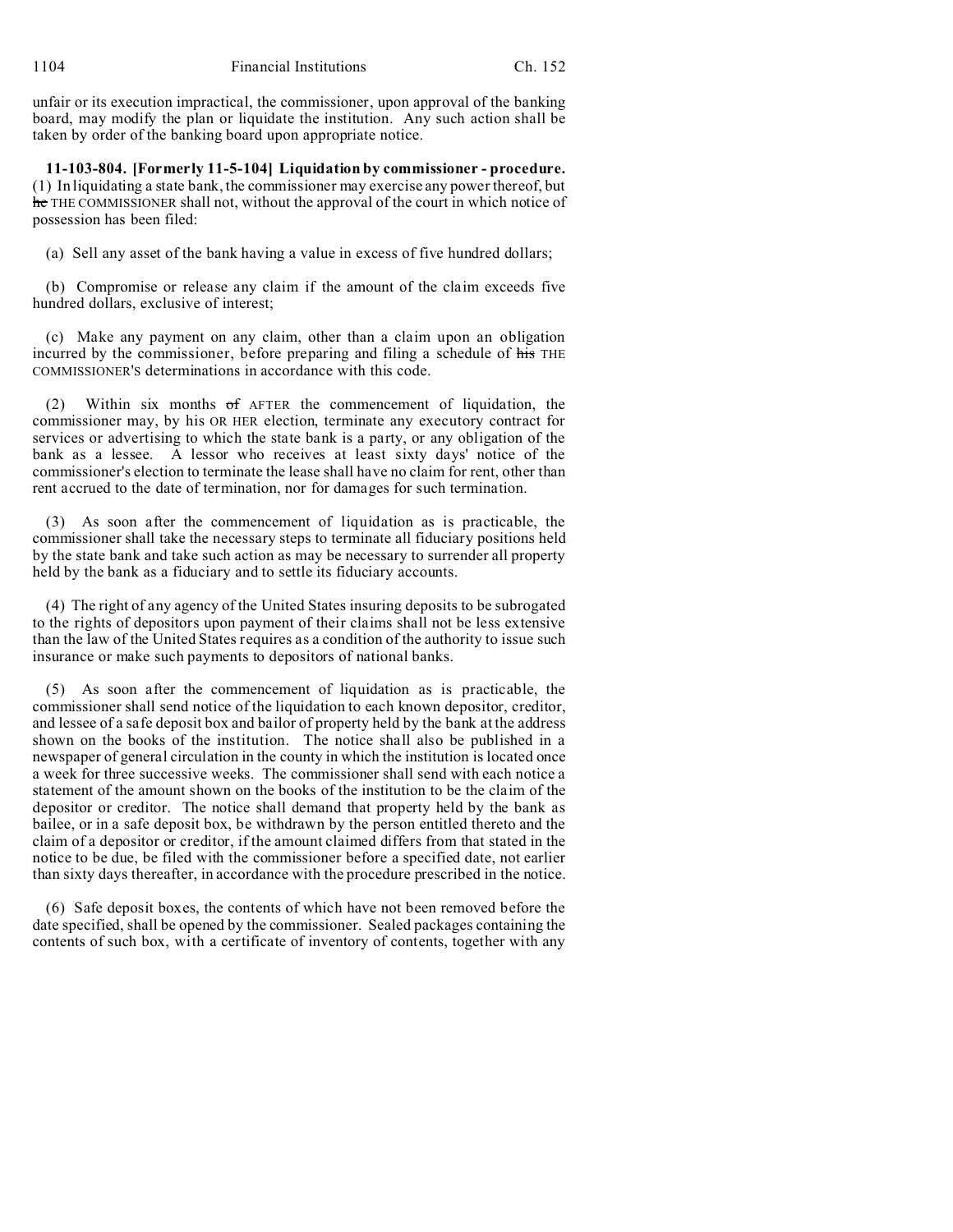#### Ch. 152 Financial Institutions 1105

unclaimed property held by the bank as bailee and certified inventories thereof, shall be held by the commissioner for six years unless sooner claimed by the person entitled thereto. After six years the commissioner may sell or otherwise appropriately dispose of the property. The proceeds of a sale shall be transferred and disposed of in accordance with the provisions of subsection (11) of this section.

(7) Within six months after the last day specified in the notice for the filing of claims, or within such longer period as may be allowed by the court in which notice of possession has been filed, the commissioner shall:

(a) Reject any claim if he OR SHE doubts the validity thereof;

(b) Determine the amount, if any, owing to each known creditor or depositor and the priority class of his SUCH claim under this code;

(c) Prepare a schedule of his THE COMMISSIONER'S determinations for filing in the court in which notice of possession was filed;

(d) Notify each person whose claim has not been allowed in full and publish once a week for three successive weeks, in a newspaper of general circulation in the county in which the institution is located, a notice of the time when and the place where the schedule of determinations will be available for inspection and the date, not sooner than thirty days thereafter, when the commissioner will file his THE schedule in court.

(8) Within twenty days after the filing of the commissioner's schedule, any creditor, depositor, or stockholder may file an objection to any determination made which THAT adversely affects such objector. Any objections so filed shall be heard and determined by the court upon such notice to the commissioner and interested claimants as the court may prescribe. If the objection is sustained, the court shall direct an appropriate modification of the schedule. After filing his THE schedule, the commissioner may, from time to time, make partial distribution to the holders of claims which THAT are undisputed or have been allowed by the court if a proper reserve is established for the payment of disputed claims. As soon as is practicable after the determination of all objections, the commissioner shall make final distribution.

(9) (a) On liquidation of a state bank, after payment of federal deposit insurance, claims for payment have the following priority:

(I) Obligations incurred by the commissioner, fees and assessments due to the division, and expenses of liquidation, all of which may be covered by a proper reserve of funds;

(II) Claims of depositors having an approved claim against the general liquidating account of the bank;

(III) Claims of general creditors having an approved claim against the general liquidating account of the bank;

(IV) Claims otherwise proper that were not filed within the time prescribed by this code;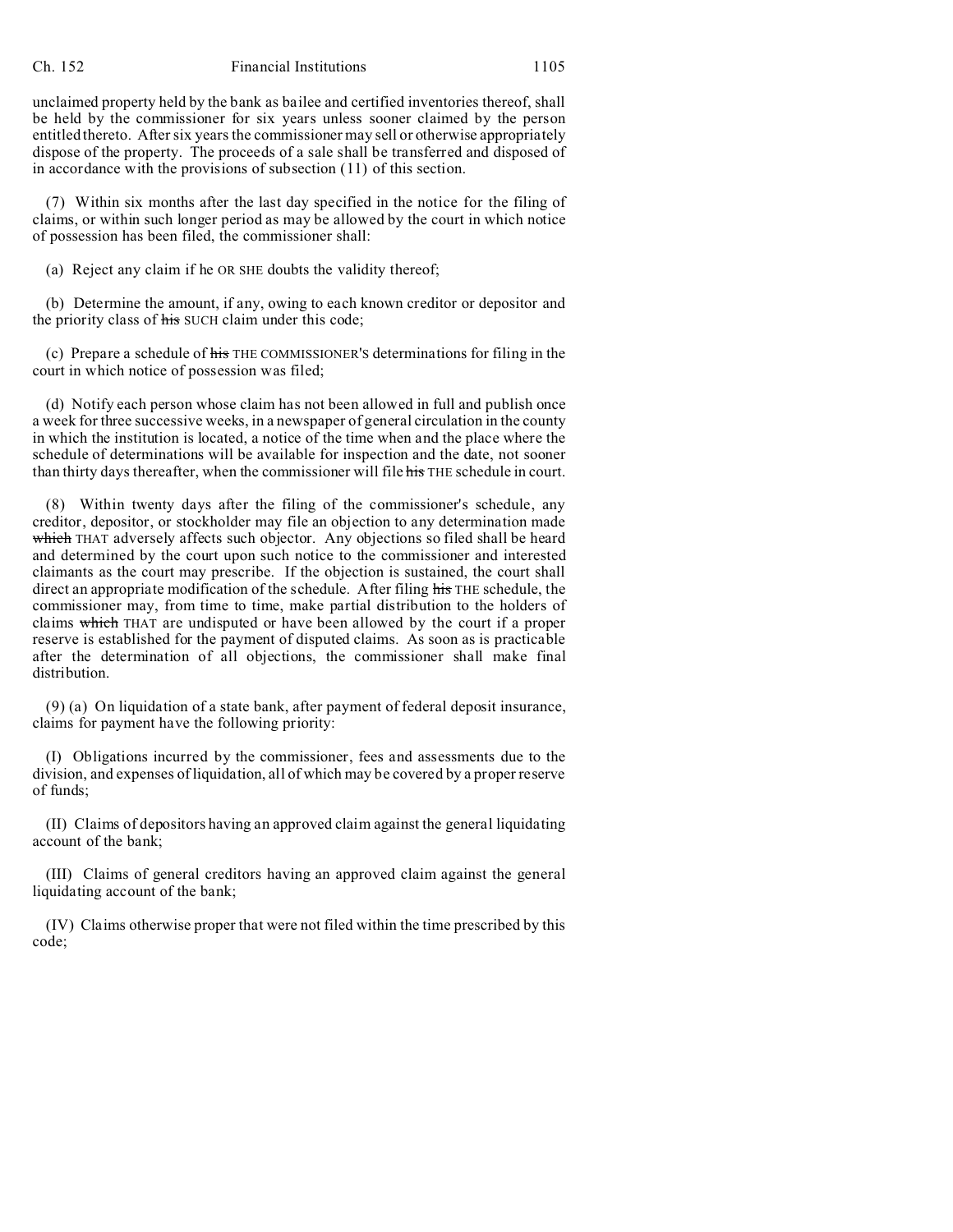(V) Approved claims of subordinate creditors; and

(VI) Claims of stockholders of the bank.

(b) On liquidation of a state bank, after payment of federal deposit insurance, claims by governmental units for payment of uninsured deposits collateralized pursuant to the "Public Deposit Protection Act of 1975", article 10.5 of this title, shall be governed by the provisions of said article. Claims by governmental units for payment of uninsured deposits not collateralized pursuant to article 10.5 of this title shall have the same priority assigned to depositors under subparagraph (II) of paragraph (a) of this subsection (9).

(10) Any assets remaining after all claims have been paid shall be distributed to the stockholders in accordance with their respective interests.

(11) Unclaimed funds remaining after completion of the liquidation shall be retained for six years by the commissioner unless sooner claimed by the owner. At the expiration of such period, the remaining sum shall be transferred to the treasury of the county in which the bank is located. The county treasurer and his OR HER successors shall hold such money in trust for a period of six years, unless the same is sooner paid out to the beneficial owner or owners thereof, or a suit is instituted to recover such money or a portion thereof. Any money remaining in said fund six years after the same is paid into the treasury of the county, for the recovery of which no action is pending, shall be transferred to the general fund of the county, and all rights of the former beneficial owners therein to recover the same shall be forever barred.

(12) When the assets have been distributed in accordance with this code, the commissioner shall file an account with the court. Upon approval thereof, the commissioner shall be relieved of liability in connection with the liquidation, and shall cancel the charter.

**11-103-805. [Formerly 11-5-105] Federal deposit insurance corporation or successor as liquidator.** (1) The federal deposit insurance corporation, created by section 12B of the "Federal Reserve Act", as amended, or its successor is authorized to act without bond as liquidator of any banking institution, the deposits in which are to any extent insured by said corporation or its successor pursuant to section  $11-5-102$  11-103-802.

(2) Pursuant to section  $H=5-102$  11-103-802, the commissioner, upon order of the banking board, shall tender to said corporation or its successor the appointment as liquidator of such banking institution.

(3) After being notified in writing of the acceptance of such an appointment, the commissioner shall file in the office of the clerk and recorder in the county in which the bank is situated a certificate evidencing the appointment of the federal deposit insurance corporation or its successor. Upon such an appointment, the possession of all the assets, business, and property of such bank of every kind and nature, wheresoever situated, shall be deemed transferred from such bank and the banking board to the federal deposit insurance corporation or its successor. Without the execution of any instruments of conveyance, assignment, transfer, or endorsement, the title to all such assets and property shall be vested in the federal deposit insurance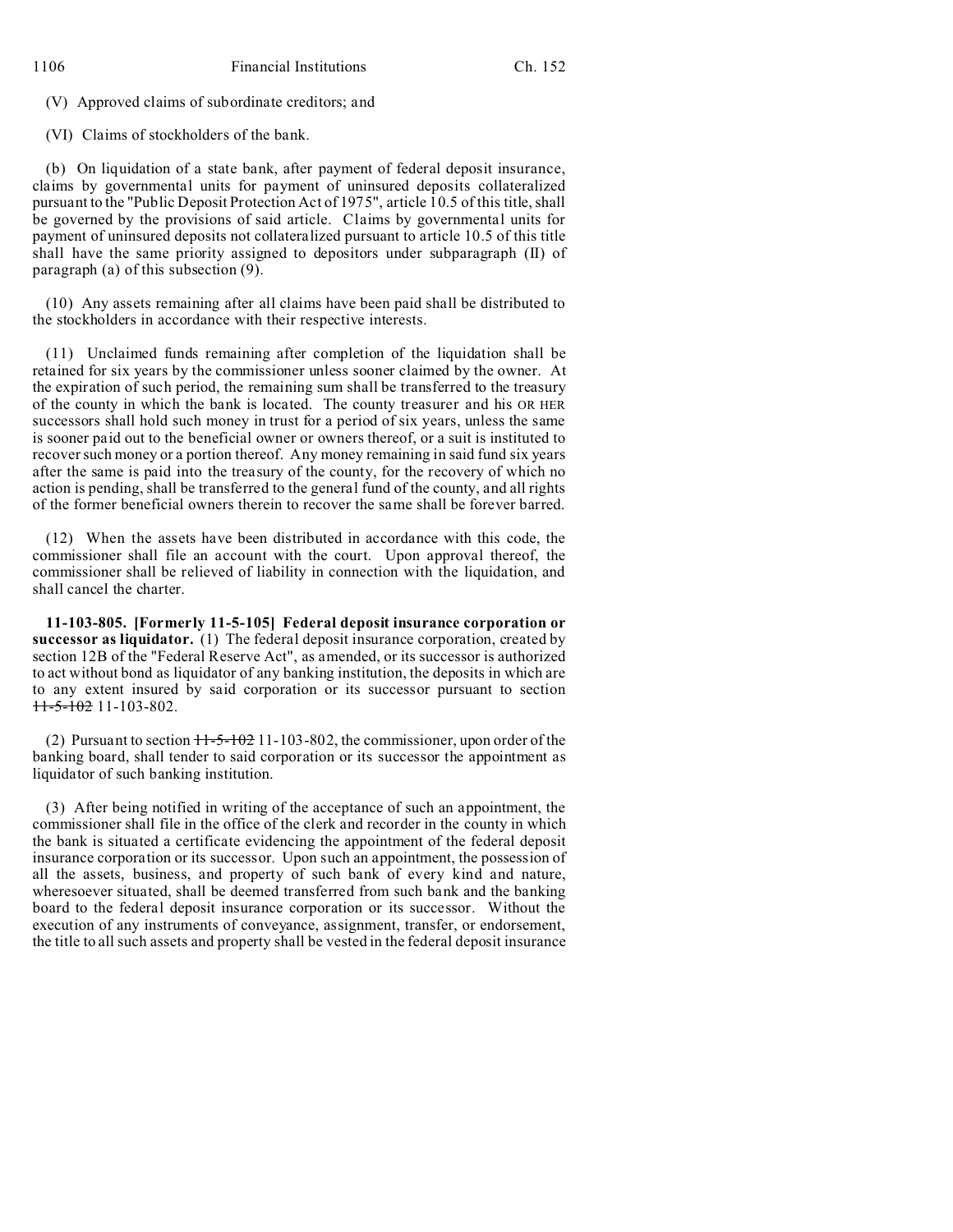corporation or its successor, and the banking board and the commissioner shall be forever thereafter relieved from all responsibility and liability in respect to the liquidation of such bank; except that the banking board may retain jurisdiction over and responsibility for liquidation of eligible collateral pledged pursuant to the "Public Deposit Protection Act", article 10.5 of this title, to secure public deposits not insured by the federal deposit insurance corporation or its successor.

(4) If the corporation or its successor accepts said appointment, it has all the powers and privileges provided by the laws of this state with respect to the liquidation of a banking institution, its depositors, and other creditors.

(5) (a) When a state bank is liquidated, after payment of federal deposit insurance, claims for payment shall have the following priority:

(I) Obligations incurred by the banking board, fees and assessments due to the division of banking, and expenses of liquidation, all of which may be covered by a proper reserve of funds;

(II) Claims of depositors having an approved claim against the general liquidating account of the bank;

(III) Claims of general creditors having an approved claim against the general liquidating account of the bank;

(IV) Claims otherwise proper that were not filed within the time prescribed by this code;

(V) Approved claims of subordinate creditors; and

(VI) Claims of stockholders of the bank.

(b) When a state bank is liquidated, after payment of federal deposit insurance, claims of official custodians of public funds for payment of uninsured public funds pursuant to the "Public Deposit Protection Act", article 10.5 of this title, shall be governed by the provisions of this subsection (5). In the event that the state bank holds collateral which THAT is pledged for the safekeeping and protection of uninsured public funds on deposit pursuant to article 10.5 of this title, such collateral shall be considered to be held in trust in behalf of the official custodian, and the liquidator shall not use such collateral to pay any claim or liability other than that of the official custodian until all claims for uninsured public funds have been paid. In the event that such collateral is insufficient to pay all claims made by official custodians, the payment of such claims shall be made according to a pro rata formula. Claims by official custodians for payment of uninsured deposits not collateralized pursuant to article 10.5 of this title shall have the same priority as that assigned to depositors under subparagraph  $(II)$  of paragraph  $(a)$  of this subsection  $(5)$ .

**11-103-806. [Formerly 11-5-106] Assets sold or pledged as security.** (1) With respect to any banking institution closed on account of inability to meet the demands of its depositors or by action of the banking board or by action of its directors or in the event of its capital inadequacy or suspension, the liquidator of such institution may borrow from the federal deposit insurance corporation and furnish any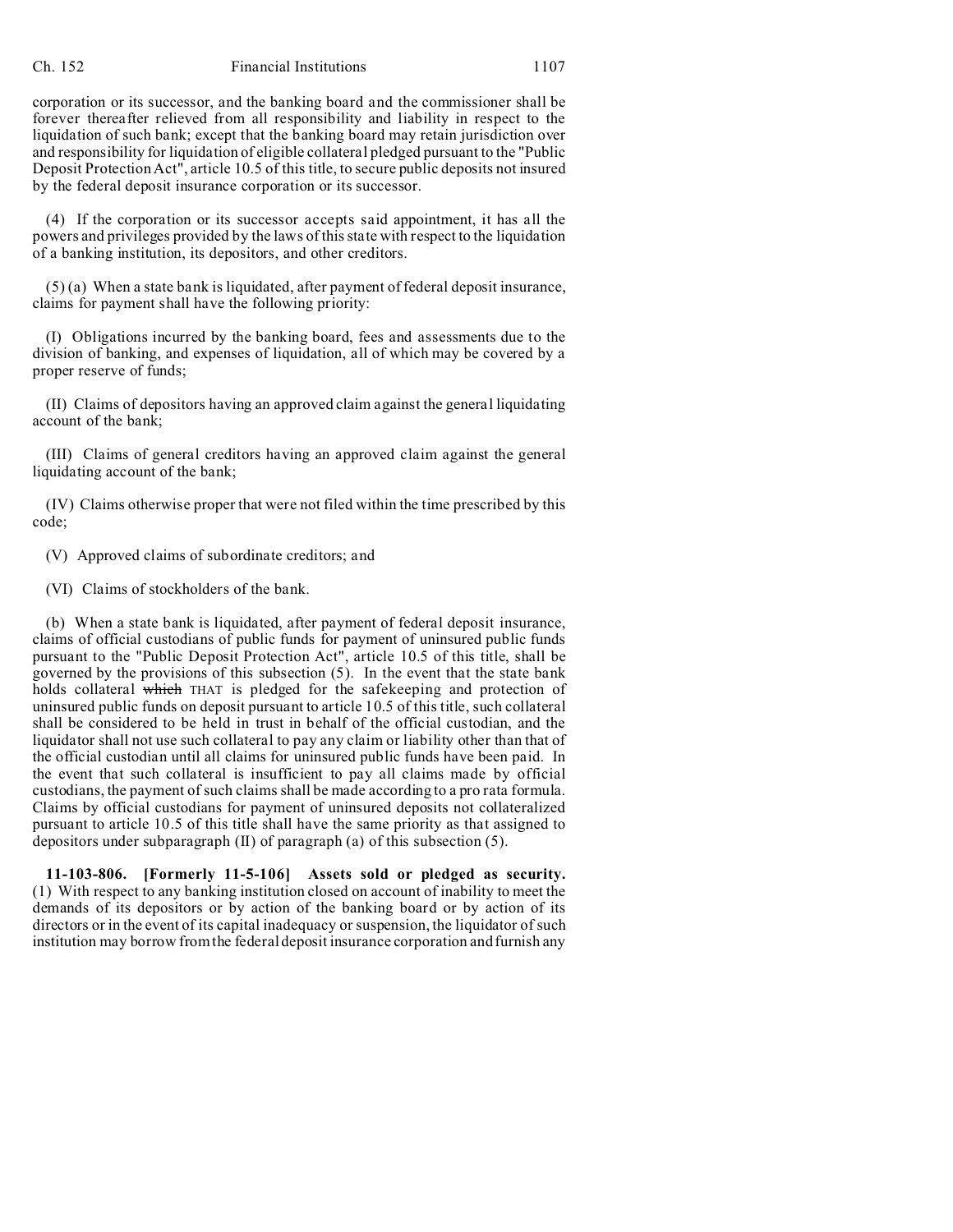1108 Financial Institutions Ch. 152

part or all of the assets of said institution to said corporation as security for a loan from same, but, if said corporation is acting as such liquidator, the order of a court of record of competent jurisdiction shall be first obtained approving such loan. Upon the order of a court of record of competent jurisdiction, all or any part of the assets of such institution may be sold.

(2) The provisions of this section shall not be construed to limit the power of any banking institution, the commissioner, or the liquidators to pledge or sell assets in accordance with any existing law.

**11-103-807. [Formerly 11-5-107] Enforcement of directors' liability.** Among its other powers, the federal deposit insurance corporation, in the performance of its powers and duties as such liquidator, has the right and power, upon the order of a court of record of competent jurisdiction, to enforce the individual liability of the directors of any such banking institution.

**11-103-808. [Formerly 11-5-108] Emergency grant of new charter.** In addition to powers regarding liquidation or reorganization, the banking board may, in the interest of protecting the public and the depositors of a closed state bank or national banking association with its principal office in this state, issue a new bank charter to qualified individuals for the same location as the closed bank, contingent upon the new bank assuming full liability for such deposits of the closed bank as may be transferred to it. Under such conditions, a new charter may be issued summarily without the publication of notice, without the holding of a public hearing, and without complying with any of the other provisions and procedures specified in this code.

**11-103-809. [Formerly 11-5-109] Emergency grant of branch facility legislative declaration.** (1) The general assembly hereby finds, determines, and declares that the economy of this state and its communities and the public interest will be better served by permitting financial institutions, as defined in section  $11-25-102$  $\left(\frac{3}{2}\right)$  11-101-401 (35), to operate at the same location as a closed bank.

(2) (a) In addition to powers regarding liquidation or reorganization, the banking board, in the interest of protecting the public and the depositors of a closed bank or national banking association with its principal place of business in this state, may issue an emergency grant of authority to another financial institution, which financial institution has its principal place of business in this state and which financial institution has acquired assets and liabilities of the closed bank, to operate a branch facility at the same location as the closed bank, or within a one-half mile radius of the location of the nearest point on the boundary of the premises of the closed bank's place of business, contingent upon the bank assuming full liability for such deposits of the closed bank as may be transferred to it. Such branch facility shall not be located at any other location if such other location is within three hundred feet of the boundary of the premises of another bank or another bank's detached facility unless the other bank consents to a closer location.

(b) Under such conditions, the authority to operate the branch facility may be issued summarily without the publication of notice, without the holding of a public hearing, and without complying with any of the other provisions and procedures specified in this code.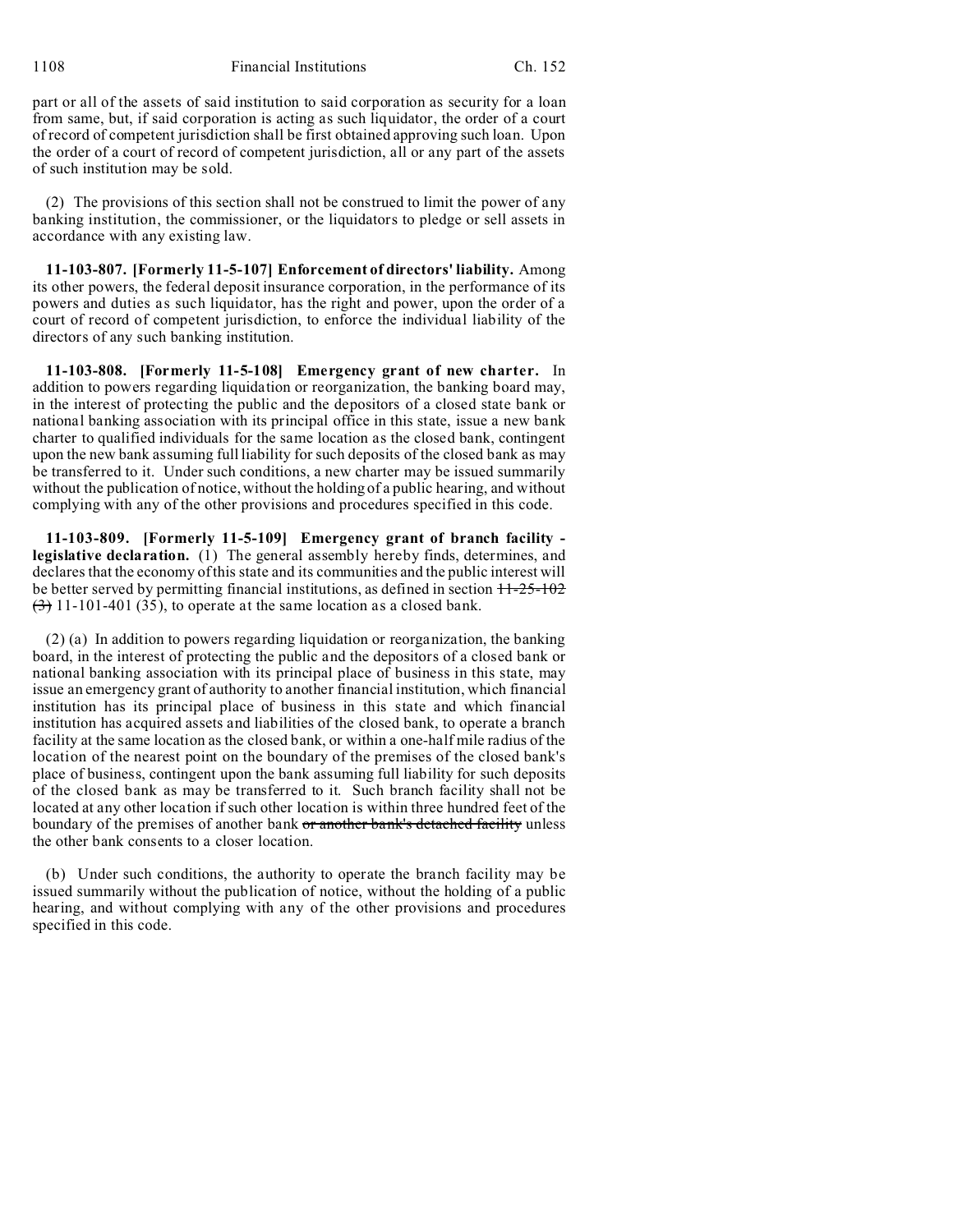#### Ch. 152 Financial Institutions 1109

(3) No financial institution may hold, acquire, control, or operate more than two branch facilities pursuant to this section; however, if the banking board determines that, because of this limitation, no qualified financial institution can bid on the assets and liabilities of the closed bank, the BANKING board may authorize and issue such an emergency grant to another financial institution, in excess of such limit, but in no event more than two additional branch facilities.

### (4) (Deleted by amendment, L. 92, p. 945, § 1, effective May 29, 1992.)

# (5) (a) (Deleted by amendment, L. 92, p. 945, § 1, effective May 29, 1992.)

 $(b)$  (4) Notwithstanding any other provision of this section, a branch facility operated pursuant to this section on or before August 1, 1991, may continue to operate in perpetuity as a branch without being subject to any percentage limitation on branches as set forth in section  $11-25-103$  11-105-602.

### **ARTICLE 104 Holding Companies**

# PART 1

# HOLDING COMPANIES GENERALLY

**11-104-101. [Formerly 11-6.3-101 (2)] Prohibition on acquisition or control - limited service banking institutions.** (2) Notwithstanding any other provision of law, no bank holding company or any other company may acquire or control any banking institution located in this state that does not both accept deposits that the depositor has a legal right to withdraw on demand and engage in the business of making commercial loans.

### PART 2 ACQUISITION OF CONTROL OF BANKS

### AND BANK HOLDING COMPANIES

**11-104-201. [Formerly 11-6.4-101] Legislative declaration.** (1) The general assembly finds, determines, and declares that, in authorizing expansion of interstate banking to this state, primary consideration should be given to providing positive benefits for the people of this state; to affording protection to bank depositors in this state; to enhancing the opportunity of the people of this state to receive services provided by banks and bank holding companies; and to setting forth the standards under which out-of-state bank holding companies may acquire or control Colorado banks and bank holding companies.

(2) In order to comply with the considerations set forth in subsection (1) of this section with respect to interstate branch banking, the general assembly finds that it is in the best interests of the citizens of this state to declare that interstate branching in Colorado is prohibited prior to June 1997. The general assembly further finds and declares that de novo interstate branching in this state is expressly prohibited and that interstate branching through the acquisition of a branch of an insured financial institution without the acquisition of such financial institution which THAT has been in operation for at least five years at the time of acquisition is expressly prohibited.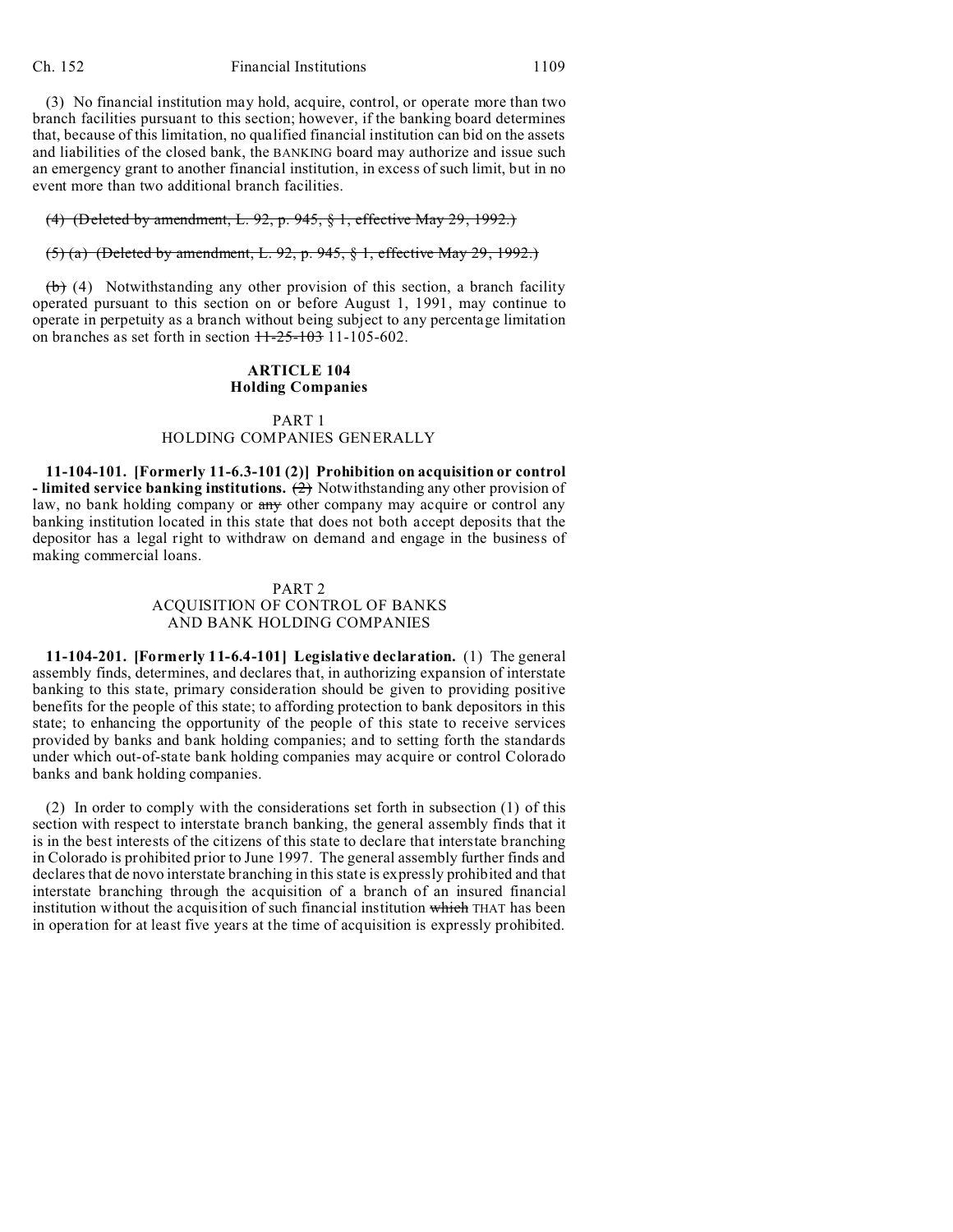**11-104-202. [Formerly 11-6.4-103] Acquisition of control of bank holding companies and banks by bank holding companies in different states - interstate banking and branching.** (1) On and after January 1, 1991, A Colorado bank holding company may acquire control of out-of-state bank holding companies and out-of-state banks; and, on and after January 1, 1991, subject to the limitations of subsections (2) to (6) of this section, an out-of-state bank holding company may acquire control of Colorado financial institutions.

(2) An out-of-state bank holding company may not acquire control of, or acquire all or substantially all of the assets of, a Colorado depository institution having its principal place of business in Colorado unless such depository institution has been in operation for at least five years at the time of the acquisition of control. An out-of-state bank holding company acquiring control of a Colorado bank holding company, industrial bank holding company, or thrift holding company may acquire control of any Colorado depository institution having its principal place of business in Colorado controlled by the Colorado bank holding company, industrial bank holding company, or thrift holding company even though such depository institution has been in operation for less than five years.

(3) A Colorado bank holding company may acquire control of any Colorado bank by organizing or seeking to charter de novo a Colorado bank.

(4) A bank holding company may not acquire control of any financial institution if such acquisition of control will result, at the time of such acquisition, in the bank holding company controlling more than twenty-five percent of the aggregate of all deposits in all banks, savings and loan associations, federal savings banks, and other financial institutions located in Colorado, which are federally insured. For the purpose of this subsection (4), deposits shall be determined based upon the public reports most recently filed with the appropriate federal regulatory agency.

(5) A bank holding company may not acquire control of a Colorado financial institution unless, immediately before such acquisition, such bank holding company has such capital as the banking board may require by rule. and regulation.

(6) On and after June 1, 1997, Interstate branching through the acquisition of a branch of an insured financial institution without the acquisition of such financial institution is expressly prohibited. De novo interstate branching is expressly prohibited. Deposit production offices are expressly prohibited.

(7) No bank holding company may acquire control of any financial institution which THAT controls a Colorado financial institution except in accordance with the provisions of this section and with prior approval of the federal reserve board under section 3(a) of the federal "Bank Holding Company Act", 12 U.S.C. sec. 1842(a).

(8) A bank or bank holding company that intends to acquire control of any Colorado financial institution or to conduct interstate branching in Colorado on or after June 1, 1997, shall provide the banking board with the name or names under which it proposes to conduct the business of such bank, bank holding company, or branch. The bank or bank holding company shall not be eligible to conduct interstate branching or make any such acquisition if the proposed name is either: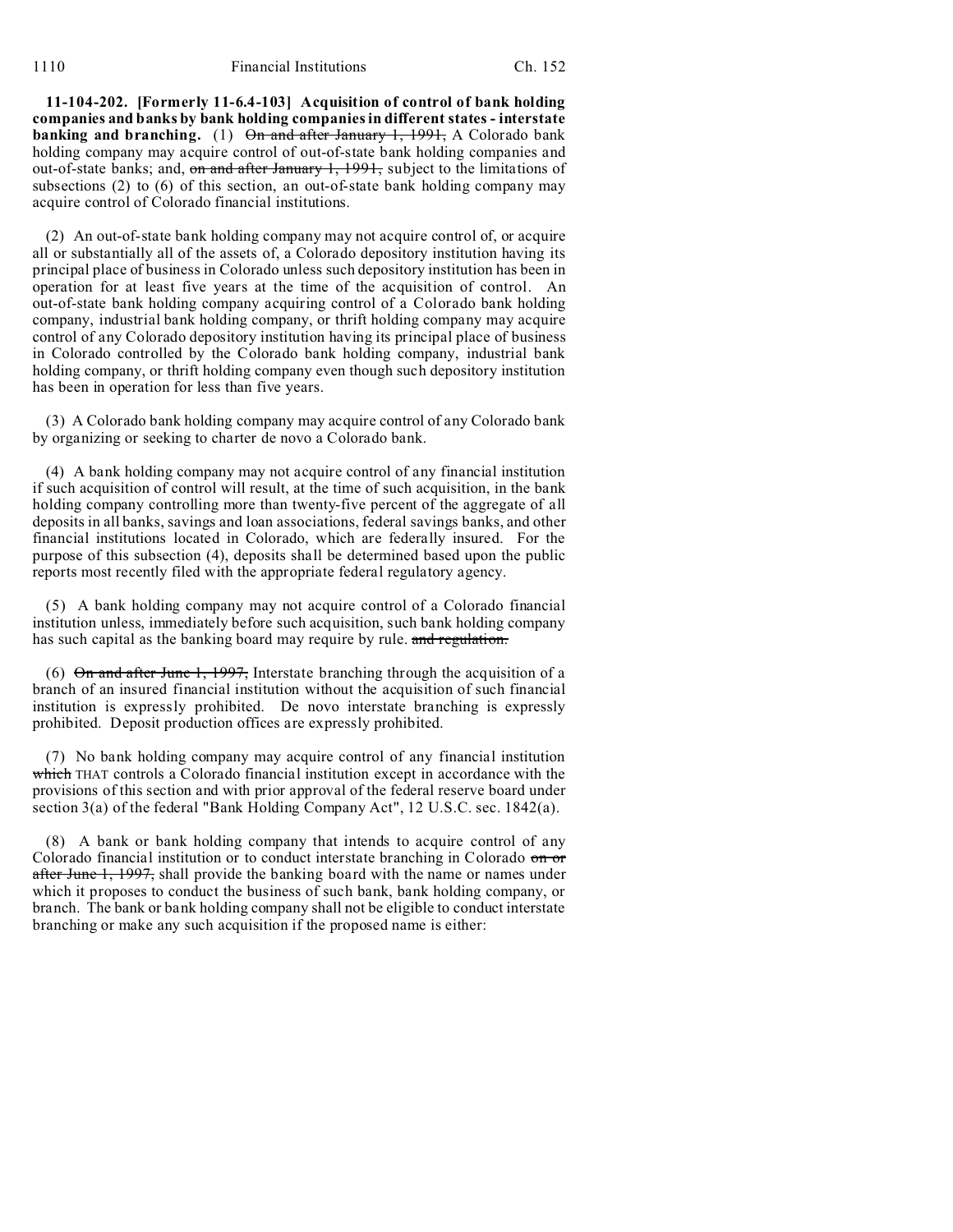(a) Identical to or deceptively similar to the name of any existing Colorado financial institution; except that this paragraph (a) shall not apply if the bank or bank holding company obtains express written consent of the affected existing Colorado financial institution; or

(b) Likely to cause the public to be confused, deceived, or mistaken.

(9) Concurrently with the filing of its application or notice with the appropriate federal regulatory agency concerning the acquisition or control of a Colorado financial institution, or concerning an interstate branch, on or after June 1, 1997, a bank or bank holding company shall file a copy of said application or notice with the banking board, which may submit advisory comments to the federal regulatory agency.

(10) No bank or bank holding company may conduct interstate branching in Colorado or acquire control, directly or indirectly, of any Colorado financial institution without first obtaining a certificate from the banking board certifying that such branch or acquisition complies with the provisions of this article. Such certificate shall accompany any advisory comments submitted by the banking board to the appropriate federal regulatory agency pursuant to subsection (9) of this section. If the banking board refuses to issue a certificate pursuant to this subsection (10), such refusal and the reasons therefor shall be submitted pursuant to subsection (9) of this section to the appropriate federal regulatory agency with advisory comments. The banking board shall act on any application or notice filed pursuant to subsection (9) of this section and shall issue or refuse to issue the certificate required by this subsection (10) within ninety days  $\sigma$ f AFTER the filing of any such application.

**11-104-203. [Formerly 11-6.4-104] Authority of banking board to enforce provisions of article.** (1) Any bank holding company controlling any other bank holding company or bank pursuant to the provisions of this code in this state shall, for purposes of enforcing the provisions of this article, be subject to the jurisdiction of the banking board with respect to its operations and affairs in the state of Colorado. The banking board may utilize the applicable powers conferred by this code to carry out the duties imposed by this section.

(2) The banking board shall have the authority to examine the records and affairs of any bank holding company filing an application to acquire control of a Colorado bank or Colorado bank holding company pursuant to this article. The banking board shall have the power to subpoena witnesses, compel their attendance, require the production of evidence, administer an oath, and examine any person under oath in connection with any subject relating to a duty imposed upon, or power vested in, the banking board pursuant to this section. In case of a refusal of any person to comply with a lawful subpoena or order of the banking board issued pursuant to this section, upon proper petition by the BANKING board to the district court, the court shall require compliance therewith, and further refusal shall be punishable as contempt of court.

(3) The banking board may, after notice and hearing pursuant to article 4 of title 24, C.R.S., order any person to cease and desist from violating any provision of this article.

(4) The banking board may, after notice and hearing pursuant to article 4 of title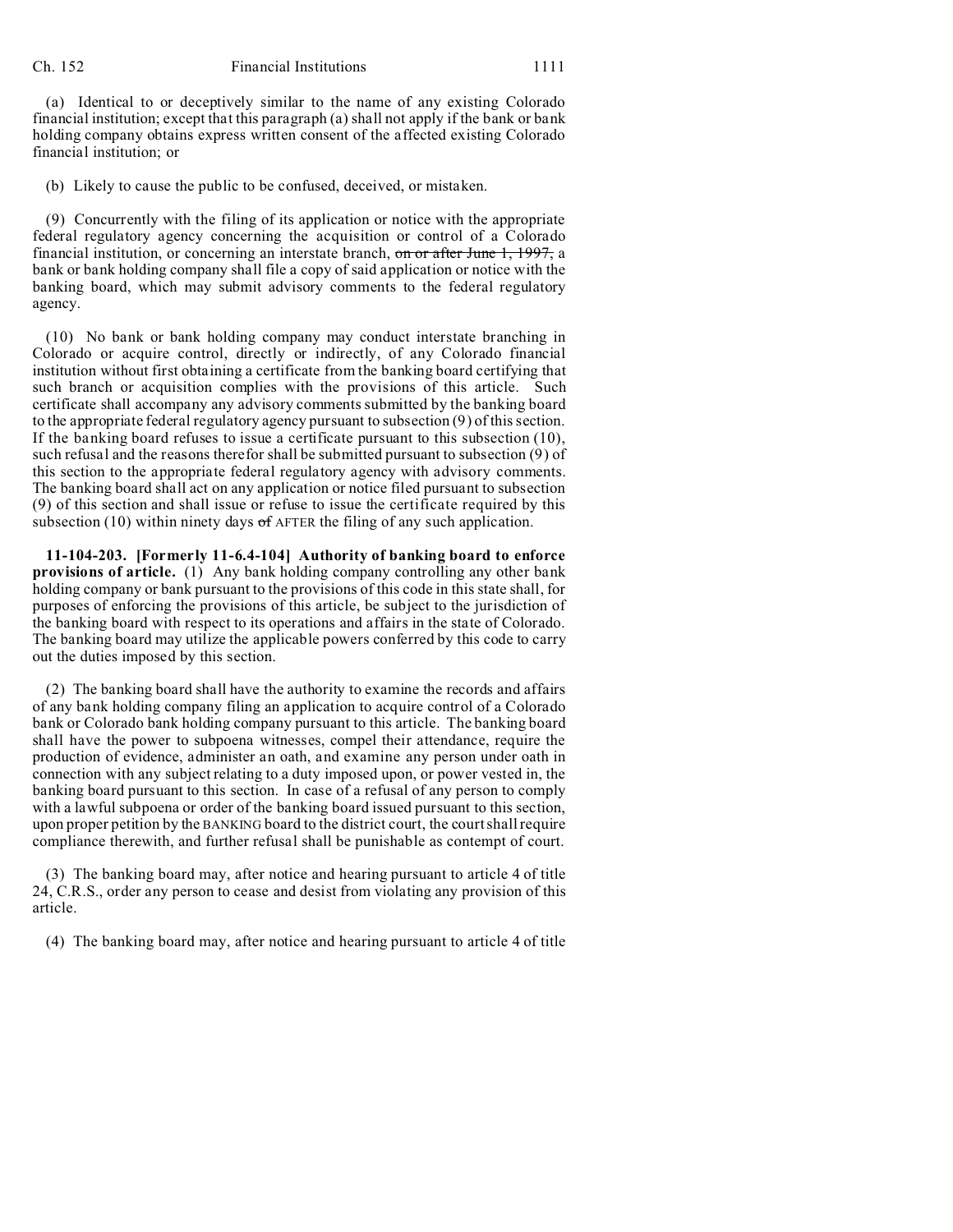24, C.R.S., order any bank holding company controlling any other bank holding company or any bank in this state in violation of the provisions of this article to divest its interest in any such bank holding company or bank.

# **ARTICLE 105 Banking Practices**

### PART 1 GENERAL PROVISIONS

**11-105-101. [Formerly 11-6-101] Branch banks and practices prohibited.** (1) Any bank, upon application to and approval by the banking board, may operate one loan production office as defined by the banking board. Any bank, upon application to and approval by the banking board, may also operate one detached facility only if the detached facility is located within three thousand feet of the nearest point on the boundary of the premises of the bank's place of business and is not located within three hundred feet of the boundary of the premises of another bank or another bank's detached facility unless the other bank consents to a closer location. The banking board shall give written notice of every application to each bank located within a three-mile radius of the applicant bank and may, in its discretion, order a public hearing with respect thereto. Approval shall be granted by the banking board only upon a showing of need. Banking activities at such detached facility shall be restricted to receiving deposits, issuing money orders, cashiers' checks, and travelers' checks or similar instruments, cashing checks or drafts, making change, receiving note payments, receiving or delivering cash and instruments and securities, and disbursing loan proceeds by machine.

 $(1.1)$  (2) For purposes of this subsection  $(1.1)$  (2), "elementary school" means any public or private school with students in kindergarten through eighth grade. A bank which THAT both opens accounts and accepts students' deposits at elementary schools in conjunction with other educational programs presented by the bank is not engaged in branch banking as defined in section  $11-25-102(2)$  11-101-401 (10). Any bank establishing a location in an elementary school pursuant to this section shall receive the prior approval of the banking board. Approval shall be granted if the program is predominantly educational.

 $(1.2)$  (3) Any other facility, agency, or paying or receiving station operated by any bank or agent shall constitute a branch within the meaning of this section. Any facility authorized by the United States treasury department shall not be subject to the limitations of this section.

(1.5) In the case of a county wherein there is only one chartered bank, that bank, upon application to and approval by the banking board, pursuant to subsection (1) of this section, may operate one detached facility, which shall be located within the county. In the event that a second bank charter is approved in a one-bank county in which such a detached facility has been approved, said detached facility may continue in operation or may be made operational only if the detached facility and approved second bank are located in different communities within the county.

(1.6) In the case of a county wherein there is no chartered bank, any bank having its principal place of business in a county contiguous to such county, upon application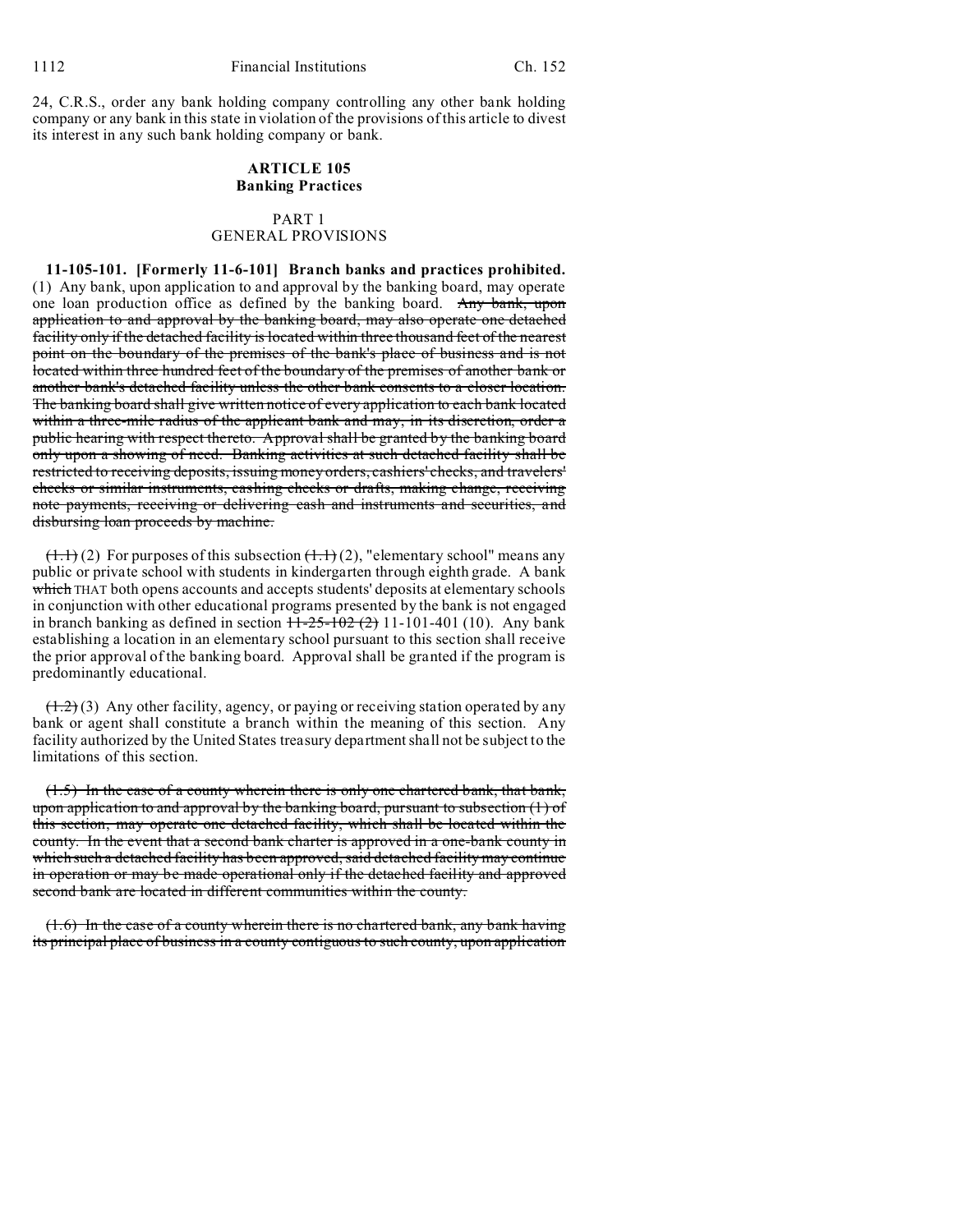to and approval by the banking board, may operate one detached facility in such county wherein there is no chartered bank. In the event that a charter is approved for a bank in a county having no chartered bank, said detached facility may continue in operation or may be made operational only where the detached facility and approved bank are located in different communities within the county.

# (1.7) Repealed.

 $(2)$  (4) As authorized under section 10-2-601 (2), C.R.S., any bank may, pursuant to federal law or under such rules and regulations as may be prescribed by the banking board and subject to regulations RULES promulgated by the commissioner of insurance concerning the sale of insurance by financial institutions as provided in section 10-2-601, C.R.S., as such laws AND rules and regulations are applicable to the bank, depending upon whether such bank is a national bank or a state bank, act as the agent for any fire, life, or other insurance company authorized to do business in this state by soliciting and selling insurance and collecting premiums on policies issued by such company. For services so rendered, such bank may receive such fees or commissions as may be agreed upon between the bank and the insurance company for which it may act as agent. For purposes of this subsection  $(2)$  (4), "bank" shall have the same meaning as set forth in section  $H - 1 - 102$  (2) 11-101-401 (3).

 $(3)$  (5) Except as provided in the federal "Gramm-Leach-Bliley Financial Modernization Act", Public Law 106-102, 113 Stat. 1388, it is unlawful for a bank, or an officer, director, employee, or affiliate of a bank, to engage in the business of issuing, floating, underwriting, distributing, or promoting the sale of stocks, bonds, or other securities, or to be an officer, trustee, director, employee, stockholder, or partner of any person engaged principally in any such business. Additional exceptions to this section shall be securities issued or guaranteed as to principal and interest by the United States or any agency thereof or by a state or territory of the United States or a subdivision, instrumentality, or public authority organized under the laws of such state or territory or pursuant to an interstate compact between two or more states.

 $(4)$  (6) Except as expressly permitted in this code, a state bank shall not assume liability as an insurer, nor shall it become a guarantor or endorser of any security instrument or obligation in which, or with respect to which, it has no property interest.

 $(5)$  (7) No officer, director, employee, or agent of a state bank shall maintain, or authorize the maintenance of, any account of the bank in a manner which THAT, to his OR HER knowledge, does not conform to the requirements prescribed by this code OR by the commissioner or the banking board.

 $(6)$  (8) No officer, director, employee, or agent of a state bank shall obstruct, or endeavor to obstruct, a lawful examination of the institution by an officer or employee of the division.

**11-105-102. [Formerly 11-6-102] Accounts and interest.** (1) A state bank may maintain demand, savings, and time deposit accounts and any type of account which THAT a national bank may maintain.

(2) Savings deposits shall be repaid to the depositors under such regulations RULES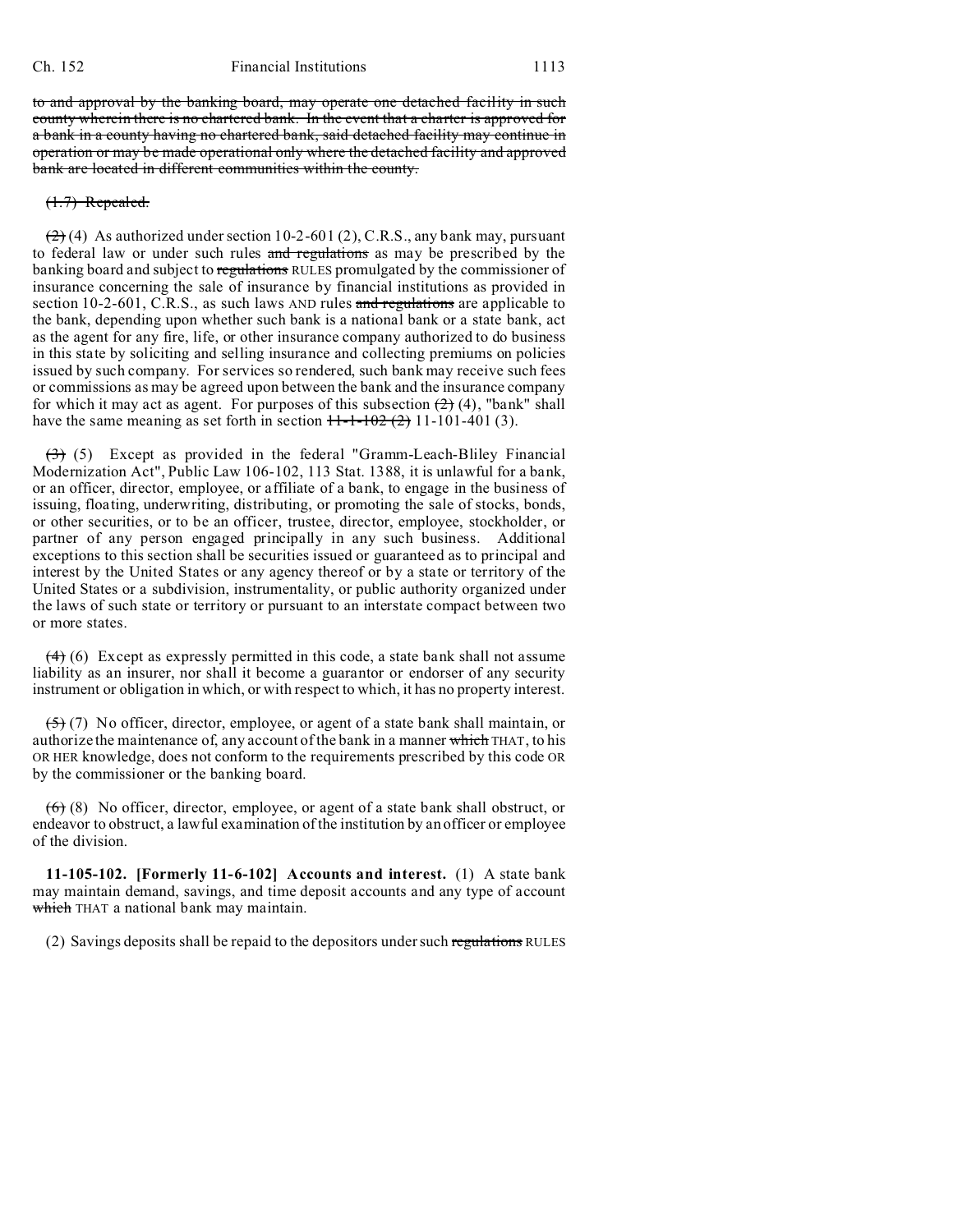as the board of directors of the state bank shall, from time to time, prescribe. Such regulations RULES shall be conspicuously exposed in some place accessible and visible in the business office of the state bank. No alterations which THAT may at any time be made in the rules and regulations shall in any manner affect the rights of a depositor within the contract period in respect to deposits made previous to such alteration.

(3) The banking board may by regulation RULE establish the maximum annual rate of interest which THAT a state bank may pay on any type of deposit or account. In the absence of such regulation RULE, a state bank shall be subject only to applicable federal law in the payment of interest.

**11-105-103. [Formerly 11-6-103] Saturday closing - notice - effect.** Any state bank or trust company, national banking association, or federal reserve bank may, by brief notation on its front door, fully dispense with, or restrict to such extent as it may determine, the hours within which it will be open for business on all, or less than all, Saturdays. However, the fact that a bank remains open for business on all, or less than all, Saturdays shall not make that day, or any part thereof, a banking day for the purposes of section 4-4-104 (a) (3), C.R.S., of the "Uniform Commercial Code". Any plan so adopted by any such organization may be changed by it from time to time in its discretion. Every Saturday on which any such state bank, national banking association, or federal reserve bank, in observance of such notation, is not open for business shall be, with respect to the particular organization, the equivalent of a legal holiday, as specified in section 24-11-101, C.R.S. Any act authorized, required, or permitted to be performed at, by, or with respect to such organization on a Saturday which THAT is for it a holiday may be performed on the next succeeding business day, notwithstanding the provisions of any other law of this state to the contrary, and no liability or loss of right of any kind shall result from such delay. The provisions of this section shall not operate to invalidate or prohibit the doing on any Saturday of any such act by any person or organization referred to in this section.

**11-105-104. [Formerly 11-6-104] Minor or institutional deposits.** (1) A bank may operate a deposit account for a minor with the same effect upon its liability as if the minor were of full age unless his SUCH MINOR'S guardian or conservator files with the bank a certified copy of the order of a Colorado court having jurisdiction appointing him OR HER and directs otherwise.

(2) Subject to such regulations RULES, not in conflict with section 11-6-101 11-105-101, as the banking board may prescribe for the protection of depositors, a bank may contract with the proper authorities of any public or nonpublic elementary or secondary school or any public or charitable institution caring for minors for the participation by the bank in any school or institutional thrift or savings plan.

**11-105-105. [Formerly 11-6-105] Joint deposits - right of survivor.** Except as to accounts, which are defined in and which shall be paid as provided in article 15 of title 15, C.R.S., when a bank deposit in any bank transacting business in this state is made in the names of two or more persons payable to them or to any of them, such deposit, or any part thereof or interest thereon, may be paid to any one of said persons whether the others are living or not, and the receipt or acquittance of the person so paid shall be valid and sufficient discharge to the paying bank from all said persons and their heirs, executors, administrators, and assigns; such deposit shall be deemed,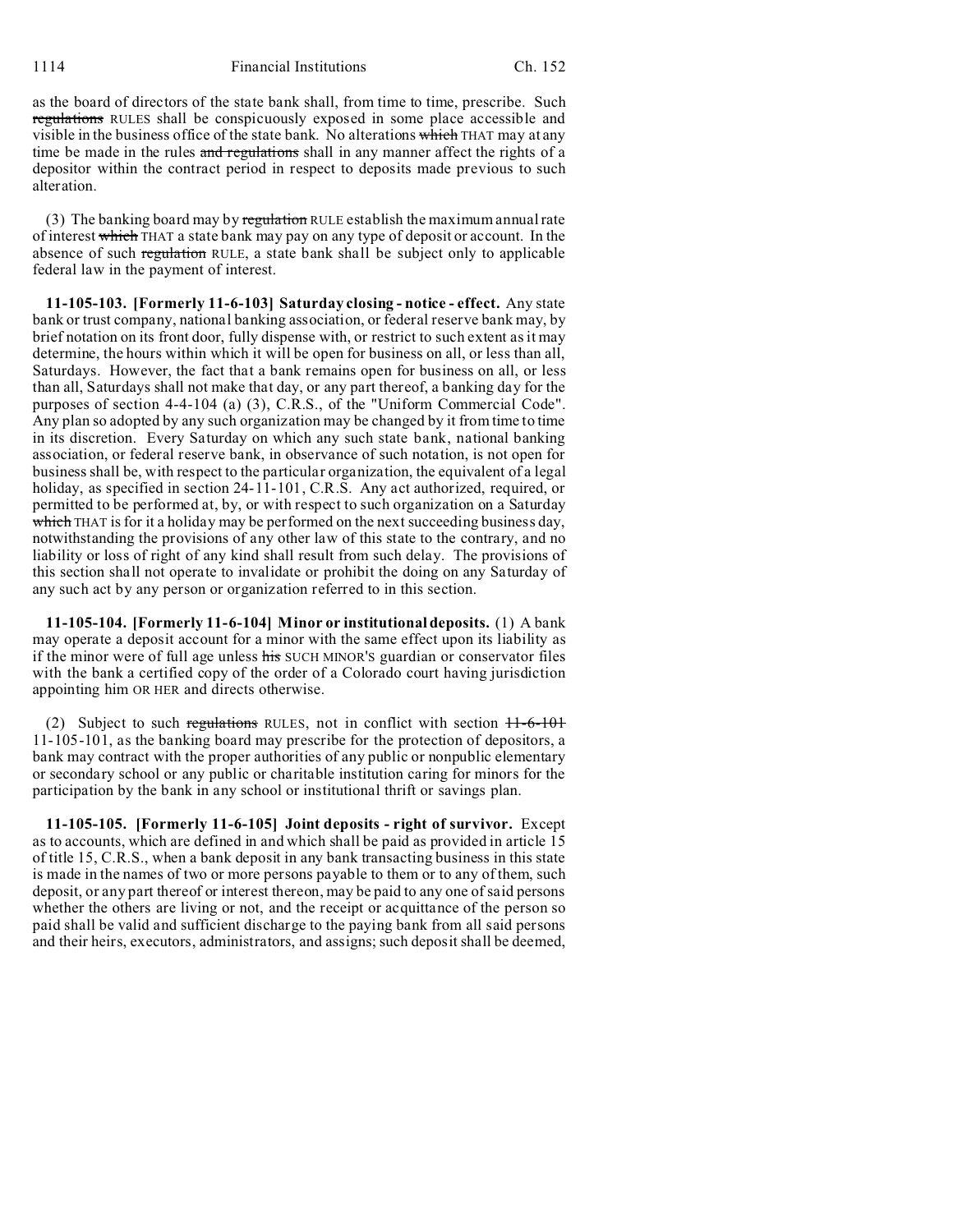so far as the rights and liabilities of the bank are concerned, to be owned by said persons in joint tenancy with the right of survivorship, but the bank has the right of setoff against such deposit, to the extent thereof, to collect a debt owed to the bank by any joint depositor, which right shall not be affected by death.

**11-105-106. [Formerly 11-6-106] Final adjustment - statement of account.** (1) When a statement of account has been rendered by a bank to a depositor and accompanied by vouchers, if any, which THAT are the basis for debit entries in such account, or when the depositor's passbook or savings account book has been written up by the bank, showing the condition of the depositor's account, and delivered to such depositor with like accompaniment of vouchers, if any, such account shall, after the period of one year from the date of its rendition, in the event no objection thereto has been theretofore made by the depositor, be deemed finally adjusted and settled and its correctness conclusively presumed. Such depositor shall thereafter be barred from questioning the correctness of such account for any cause.

(2) Nothing in this section shall be construed to relieve the depositor from the duty of exercising due diligence in the examination of such account and vouchers, if any, when rendered by the bank and of immediate notification to the bank upon discovery of any error therein, nor from the legal consequences of neglect of such duty.

(3) A statement of account may be rendered to a depositor by mailing such statement, with supporting vouchers, if any, to his SUCH DEPOSITOR'S address as shown on the books of the bank.

**11-105-107. [Formerly 11-6-107] Adverse claim deposits.** (1) Notice to any bank of an adverse claim to a deposit standing on its books to the credit of any person, or to securities or other property deposited by any person with the bank, shall not be effectual to cause said bank to recognize said adverse claimant, unless said adverse claimant shall also either procure a restraining order, injunction, or other appropriate process against and served upon said bank from a court of competent jurisdiction in an action instituted by him SAID ADVERSE CLAIMANT wherein the person to whose credit the deposit stands or for whose account the securities or other property are held is made a party and served with summons or shall comply with subsection (2) of this section.

(2) Such adverse claimant, in lieu of a court order, shall execute to said bank, in form and amount and with sureties acceptable to it, a bond indemnifying said bank from all liability, loss, damage, costs, and expenses, whether on account of the payment of such adverse claim or the dishonor of the check or other order of the person to whose credit the deposit stands on the books of said bank or on account of the delivery of said securities or other property to the adverse claimant or the refusal to comply with any order of the depositor of the securities or property held, as the case may be.

(3) This section shall not apply in any instance where the person to whose credit the deposit stands or for whose account the securities or other property is held, is a fiduciary designated as such by words indicating the deposit or other property is, or the securities are, held for the benefit of such adverse claimant, and the facts showing reasonable cause of belief on the part of said claimant that the fiduciary is about to misappropriate such deposit, securities, or other property are made to appear by the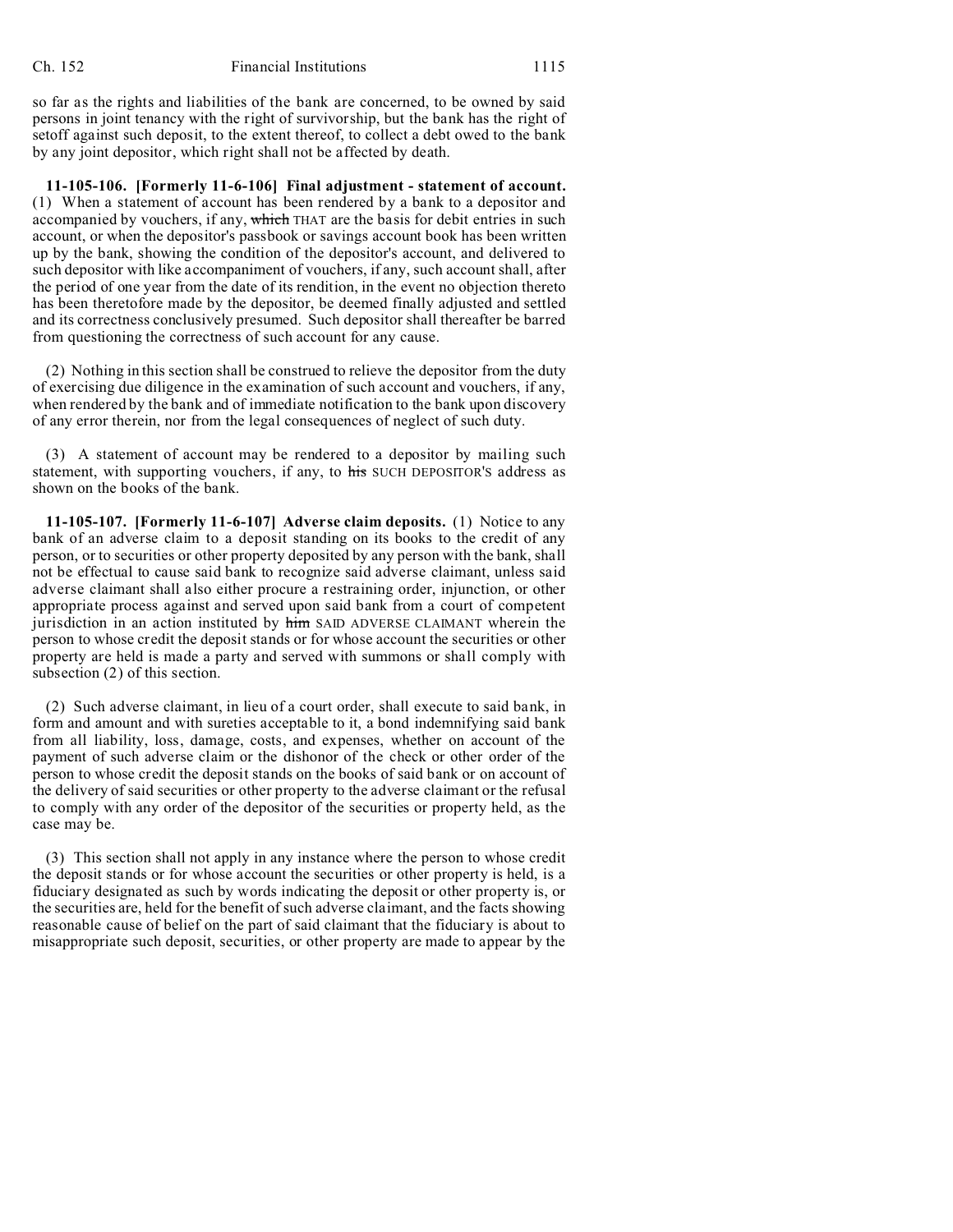affidavit of such claimant.

**11-105-108. [Formerly 11-6-108] Transmitting money - foreign exchange.** (1) A bank may accept money for transmission and may transmit money.

(2) A bank may buy and sell foreign exchange to the extent necessary to meet the needs of customers.

**11-105-109. [Formerly 11-6-109] Temporary closing of banks - when.** (1) Any bank doing business in this state may remain closed on any day on which, by reason of an occasion of national mourning or rejoicing or national or local emergency affecting the community in which such bank is located, the governor shall by proclamation request the people of the state or of said community to close their places of business.

(2) If the banking board is of the opinion that an emergency exists affecting banks located in the state or in any part thereof, it may authorize banks located in the area affected by the emergency to close any or all of their offices, and it shall make public announcement of such authorization. In addition, if the banking board is of the opinion that an emergency exists which THAT affects a particular bank or a particular office thereof, but not banks located in the area generally, it may authorize the particular bank or office so affected to close. As used in this subsection (2), the word "emergency" shall include any condition which THAT may interfere with the conduct of the normal operations of, or the transportation of employees to or from, a bank or one or more offices thereof, or which THAT poses an existing or imminent threat to the safety or security of bank personnel or property, including without limitation conditions arising by reason of fire, flood, windstorm, snowstorm, or other casualty, interruption of transportation or power facilities, war or other enemy action, riots, civil commotion, or other acts of lawlessness or violence.

(3) If the officers of a bank are of the opinion that conditions exist which THAT pose an existing or imminent threat to the safety or security of bank personnel or property generally or at any one or more offices thereof, they may close the bank or the office affected by such threat, as the case may be, irrespective of whether the governor or the banking board has acted under this section. As used in this section, the word "officers" shall mean the person designated by the board of directors, board of trustees, or other governing body of a bank to act for the bank in carrying out the provisions of this section or, in the absence of any such designation or the officer so designated, the president or any other officer currently in charge of the operations of the bank or of the office in question. A bank closing an office pursuant to this section shall give as prompt notice to the banking board of such action as conditions permit.

(4) Any bank or office thereof which THAT is closed by action of the banking board under this section may remain closed until it declares that the emergency has ended. Any bank or office thereof which THAT is closed by decision of the officers of the bank may remain closed until such officers determine that the threat has ended. In either event, any bank or office thereof may remain closed for such further time thereafter as may reasonably be required to reopen, but in any event not later than the normal time of opening on the next business day.

(5) Any day on which a bank remains closed and any day on which a bank or any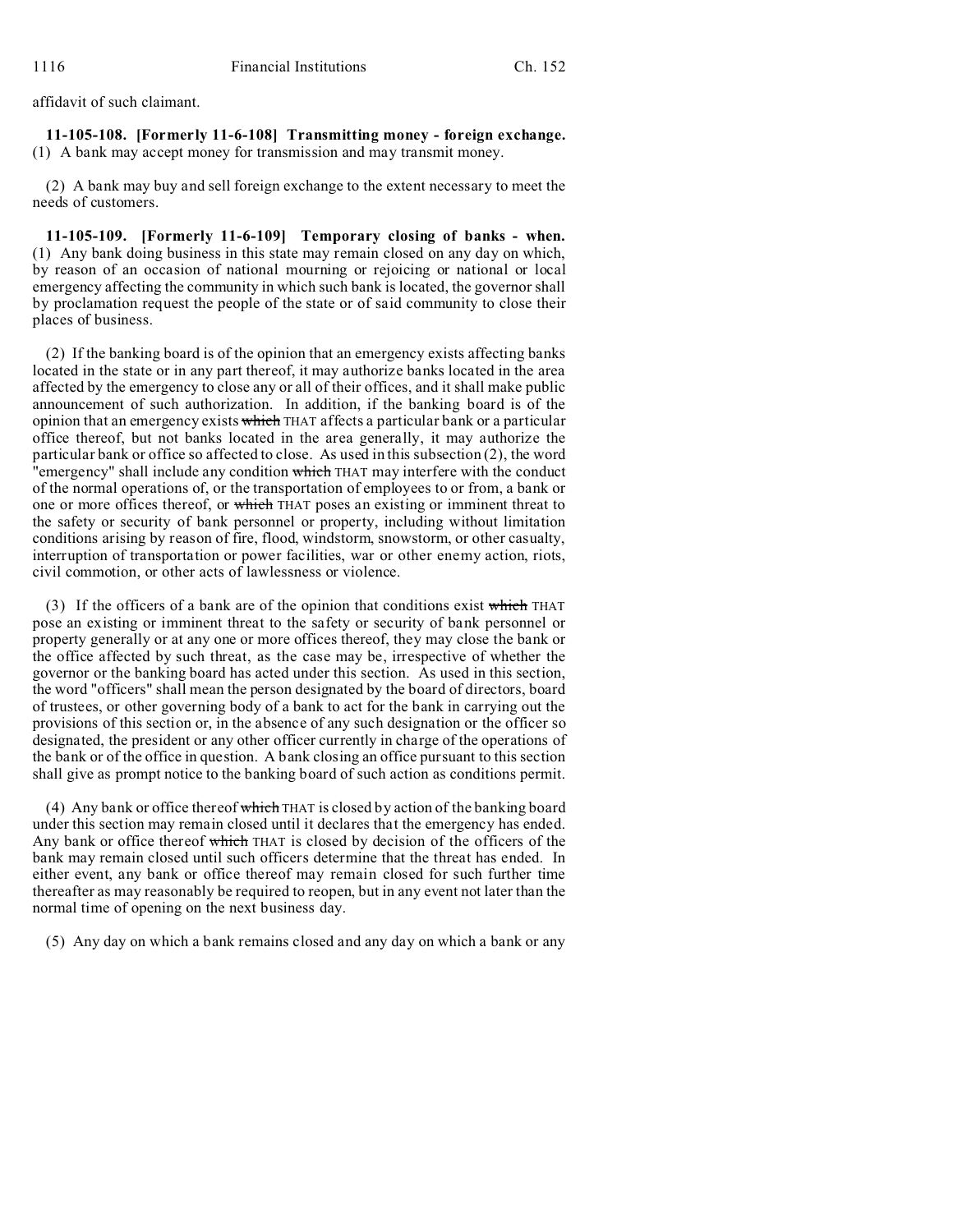one or more of its offices is closed during any part or all of its normal banking hours, by decision of the banking board or by decision of its officers, shall be, with respect to such bank, or if not all of its offices are closed, then with respect to those offices which THAT are closed, the equivalent of a legal holiday, as specified in section 24-11-101, C.R.S., and any act authorized, required, or permitted to be performed at or by or with respect to such bank or such office, as the case may be, on such day may be performed on the next succeeding business day without any liability or loss of rights resulting from such delay.

**11-105-110. [Formerly 11-6-113] Disclosure of information pursuant to legal process.** Any bank, savings and loan association, industrial bank, credit union, or any agent or employee of such financial institutions which THAT makes a disclosure of records or information on the direction contained in a lawful notice, subpoena, written request, search warrant, grand jury subpoena, or other process issued by any governmental authority or by a court shall not be held civilly or criminally liable for such disclosure, nor shall the financial institution be held liable to the customer or any other person for such disclosure.

# PART 2 ELECTRONIC FUNDS TRANSFERS

**11-105-201. [Formerly 11-6.5-101] Short title.** This article PART 2 shall be known and may be cited as the "Bank Electronic Funds Act".

**11-105-202. [Formerly 11-6.5-102] Legislative declaration.** The purposes of this article PART 2 are to authorize Colorado banks, notwithstanding the limitations imposed by section  $11-6-101$  11-105-101, to engage in certain banking transactions with their account holders through communications facilities and to own, establish, control, and use such facilities under specified conditions and limitations and to authorize and regulate these activities through the police powers of this state for regulating the banking business and communications transmission facilities. This article PART 2 does not authorize a bank which THAT has its principal place of business outside this state to conduct banking business in this state.

**11-105-203.** [Formerly 11-6.5-104] Conditions of authority. (1)  $\left(\frac{a}{b}\right)$  Effective January 1, 1978, A Colorado bank may engage in banking transactions with its account holders through a communications facility and may own, establish, control, or use a communications facility under the authority of this article PART 2 only if all of the following conditions are met:

 $(H)$  (a) The communications facility is available to any Colorado bank for the use of its account holders.

 $(H)$  (b) Any Colorado bank whose account holders use the communications facility shall first have agreed with the person having control of the communications facility to meet necessary and reasonable technical standards and to pay charges for the use thereof; except that such standards and charges shall be fair, equitable, and nondiscriminatory among Colorado banks and such charges shall not exceed an equitable proportion of both the costs of establishing the communication facility, including provision for amortization of development costs and capital expenditures over a reasonable period of time, and the costs of operation and maintenance of the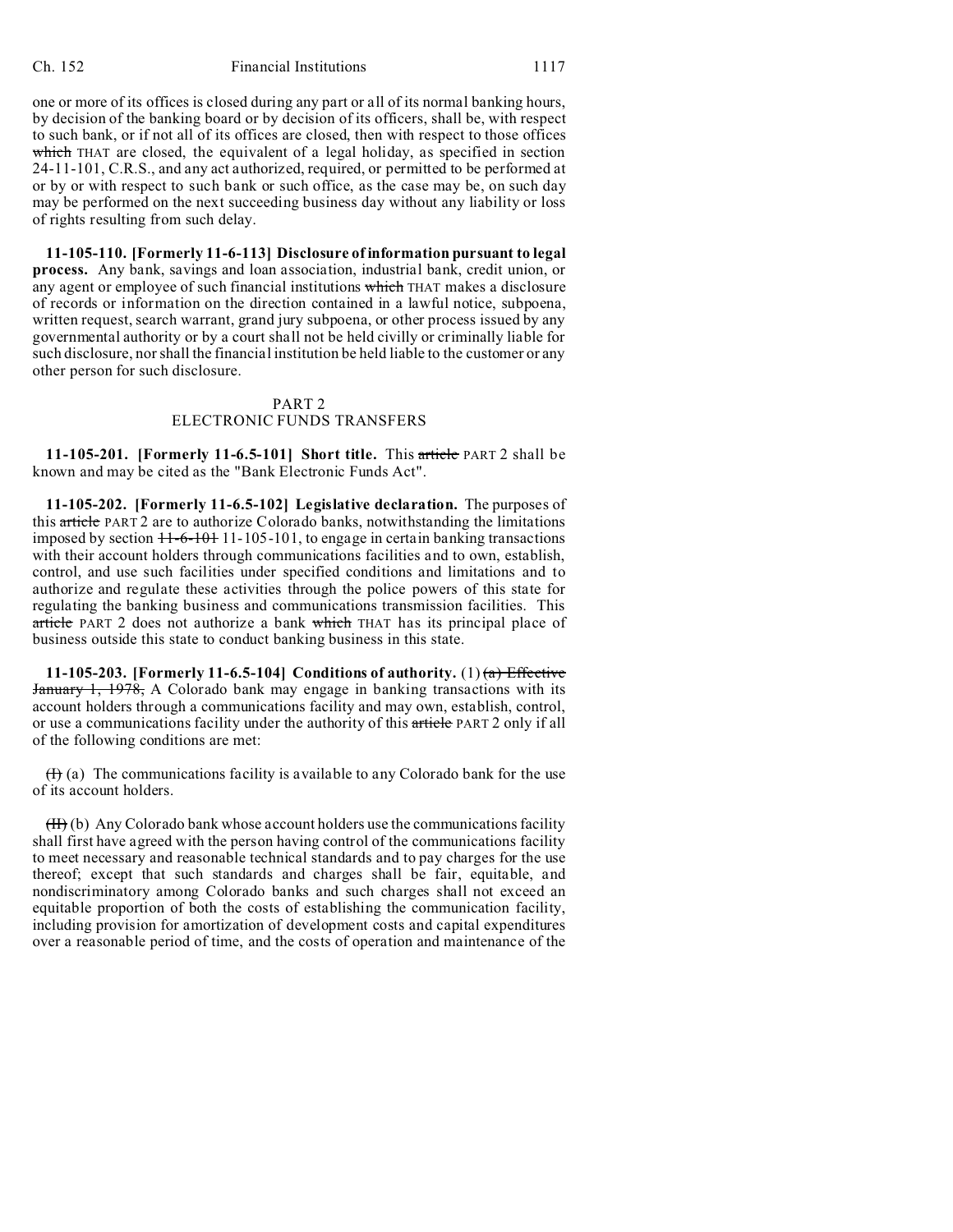communications facility, plus a reasonable return on such costs, and shall be related to the services provided to the bank or its account holders.

# (III) Repealed.

 $(HY)$  (c) The communications facility and its operation meet all reasonable standards of privacy, communications integrity, and financial safety as may be imposed by rule regulation, or order of the BANKING board; except that no rule regulation, or order of the BANKING board shall be imposed on any communications facility owned or leased by a retailer to the extent that such facility is used for nonbanking transactions.

# (V) Repealed.

(VI) (d) The use of the communications facility has not been halted, prevented, or terminated by order of the BANKING board.

(b) (2) The provisions of subparagraphs (I) to (III) of paragraph (a) of this PARAGRAPHS (a) AND (b) OF subsection  $(1)$  OF THIS SECTION shall not apply to a communications facility located on the premises of a Colorado bank. or its detached facility. A Colorado bank having control of such a facility may, but is not required to, make the use thereof available to account holders of other Colorado banks.

# (2) Repealed.

**11-105-204. [Formerly 11-6.5-105] Conditions for retailers.** (1) Notwithstanding the provisions of section  $11-6.5-104$  11-105-203, any agreement between a person owning or establishing a communications facility or utilizing a communications facility owned by another and the retailer at whose retail location the facility is operated shall be upon such commercially reasonable terms and conditions as the parties may agree. The parties to such agreement shall not discriminate in price with the intent to destroy or prevent competition in the offering of banking transactions through communications facilities, after making allowance for the differences, if any, in costs. A retailer at whose retail location one or more communications facilities are operated may limit by contract the types of banking transactions performed at each such facility, but, subject to the exceptions in this subsection (1), all such banking transactions, including those involving account overlines, that are performed at each such communications facility shall be made available upon request to all Colorado banks. Banking transactions, other than account overline transactions, that involve a seller or lender credit card or similar arrangement as defined in section 5-1-301 (24) and (43), C.R.S., are excepted from the availability requirement of this subsection (1).

Notwithstanding the provisions of section  $11-6.5-106$  11-105-205, a communications facility owned or leased by a retailer and operated at a retail location may be examined with respect to any banking transaction provided through that facility only to the same extent as if such transaction were being performed by a Colorado bank itself on its own premises. Facts and information obtained from such examination shall be disclosed only to the retailer at whose retail location the facility is operated and to the examinee Colorado bank, or as otherwise provided by law.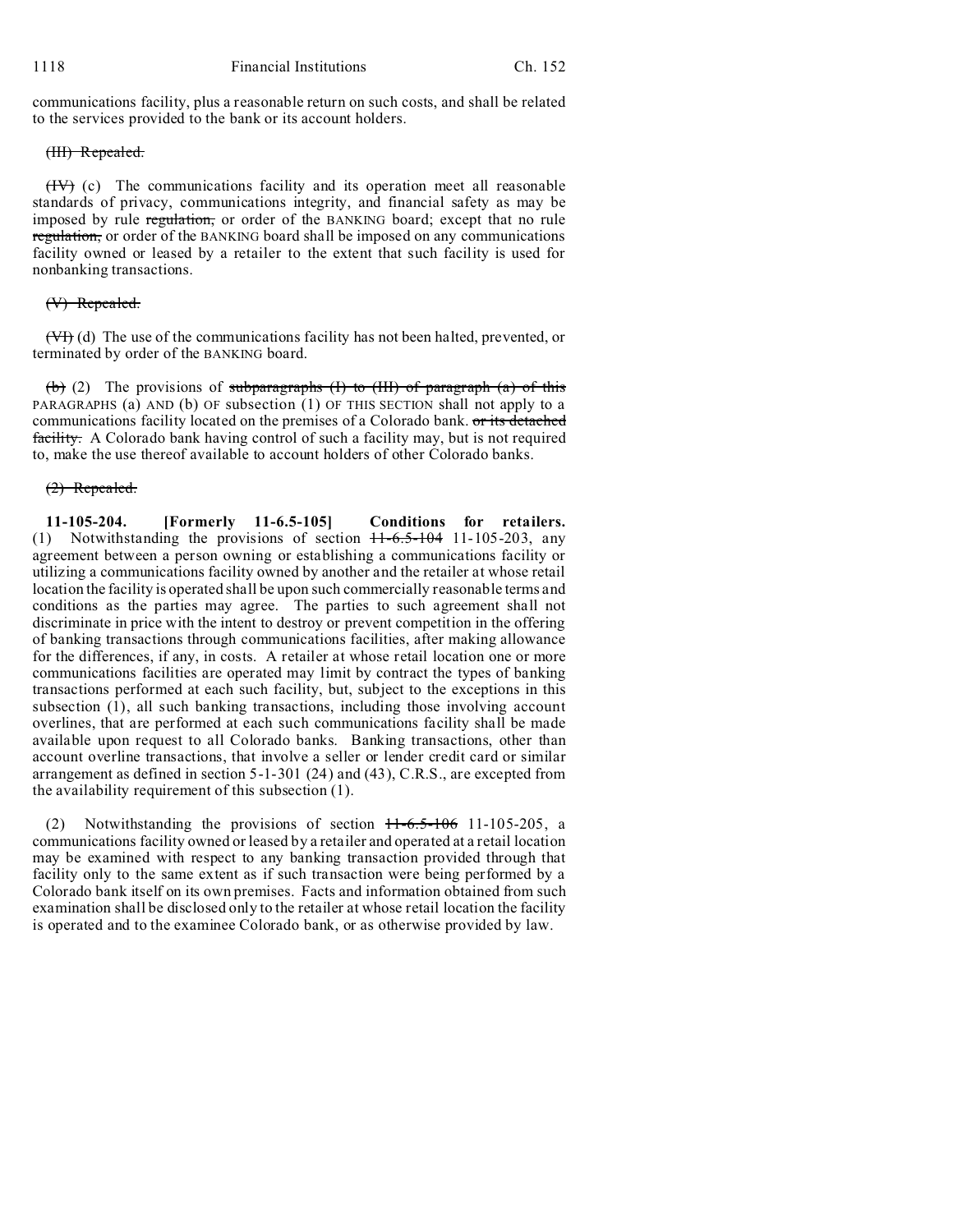(3) A retailer at whose retail location a communications facility is established and maintained may also utilize such facility to perform internal business functions of such retailer.

(4) A retailer may limit the number of communications facilities located at a retail location.

**11-105-205. [Formerly 11-6.5-106] Powers of the banking board.** (1) The BANKING board shall have the authority to make rules and regulations and to issue orders, including cease and desist orders, and issue subpoenas, necessary or incident to the provisions and intent of this article PART 2, to examine periodically communications facilities and the use thereof by Colorado banks, to require periodic reports from Colorado banks pertaining to the communications facilities used by their account holders, and to prescribe the form of notices and reports. The BANKING board shall also hear and decide disputes which THAT may arise with respect to access, technical standards, and charges for the use of communications facilities. If the BANKING board determines that any communications facility or the operation or use thereof is not in compliance with this article PART 2 and rules and regulations issued by the BANKING board under this article PART 2 and if such deficiency is not corrected pursuant to order of the BANKING board, the BANKING board shall order that a Colorado bank's operation or use of the communications facility be prevented, halted, or terminated. The BANKING board shall also hear and decide complaints by a Colorado bank which THAT allege that it is precluded from effective use of any communications facility by reason of imposition of technical standards or charges in the process of transmitting and routing electronic messages between the communications facility and the Colorado bank or its data processing agent, which standards and charges are alleged to be discriminatory, unfair, or inequitable among Colorado banks. If the BANKING board so finds, it shall order use of the communications facility by Colorado banks prevented, halted, or terminated.

### (2) Repealed.

 $(3)$  (2) Nothing contained in this section shall authorize the BANKING board to impose any rule regulation, or order on a retailer who establishes and operates a communications facility or to regulate the conduct of business functions of such retailer.

**11-105-206. [Formerly 11-6.5-107] Jurisdiction of the district court.** The district court in and for the county in which one or more communications facilities are located shall hear and decide complaints and disputes and shall issue such orders as the BANKING board is authorized to do in any case where the BANKING board does not have jurisdiction over a party. Such district court shall also review orders of the BANKING board on petition by an aggrieved person in the manner prescribed in section  $11-2-105$  11-102-204.

**11-105-207. [Formerly 11-6.5-108] Fees.** The banking board shall annually establish fees and assessments for the administration of this article PART 2 pursuant to section  $\frac{11-2-103(11)}{11-102-104(11)}$ .

**11-105-208. [Formerly 11-6.5-109] Consumer protection.** (1) Every Colorado bank using a communications facility shall provide its account holders, at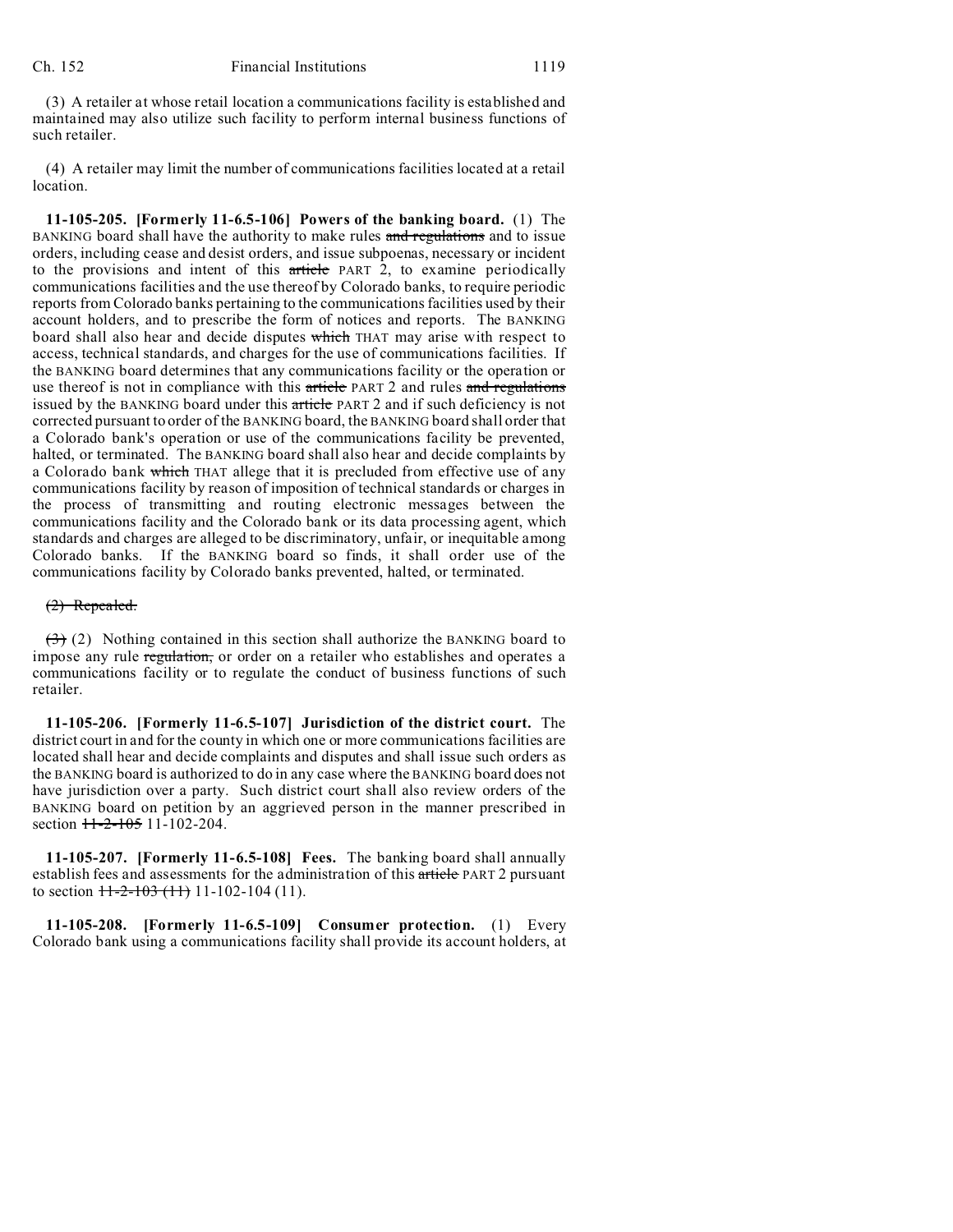1120 Financial Institutions Ch. 152

the time the facility is used, with a receipt or record of each banking transaction initiated at a facility. Such receipt or record shall be admissible as evidence in any legal action or proceeding and shall constitute prima facie proof of the banking transaction evidenced by such receipt or record. When a Colorado bank furnishes a statement of a demand, savings, or loan account to an account holder, such statement shall reflect each banking transaction affecting such account made by the account holder at a communications facility during the period covered by the statement.

(2) With respect to any card or other device issued to an account holder for use at a communications facility, any account holder whose card or device is lost or stolen and subsequently used by an unauthorized person shall only be liable for the lesser of fifty dollars or the amount of money, goods, or services obtained by the unauthorized use prior to notice to the Colorado bank which THAT issued the card or device of the theft or loss. If the unauthorized use occurs through no fault of the account holder, no liability shall be imposed on the account holder.

(3) No account holder shall be held liable for any loss occurring as the result of any tampering or manipulation of a communications facility unless he SUCH ACCOUNT HOLDER performs or authorizes such acts.

(4) Commercial banks shall continue to offer customers the right to use checking accounts. No bank shall make the use of such accounts burdensome with intent to discourage such use. The banking board shall issue regulations RULES designed to prevent violation of this provision.

**11-105-209. [Formerly 11-6.5-110] Permissive sharing among dissimilar institutions.** A Colorado bank having control of a communications facility may, but is not required to, make the use thereof available to savings and loan associations, credit unions, and industrial banks located in this state. Any such use shall be on a fair and reasonable contractual basis. Any savings and loan association, credit union, or industrial bank, having been denied use of a communications facility on arbitrary and capricious grounds, may seek review of such denied use by the BANKING board. Nothing in this article PART 2 shall authorize any person to engage in any type of banking transactions not otherwise permitted by applicable law.

**11-105-210. [Formerly 11-6.5-111] No operation by bank employees.** No communications facility located separate and apart from a Colorado bank or detached facility shall be operated by an employee or agent of any Colorado bank, and no agent or employee of the retailer where a facility is located who operates it shall be deemed to be the agent or employee of any financial institution using the facility or with which transactions are accomplished by means of the facility. No employee or agent of any Colorado bank shall be stationed at any communications facility located separate and apart from a Colorado bank or detached facility except on a temporary basis for the purpose of instructing customers in the use of facilities or for servicing or observing the operation of such facilities.

# PART 3 RESERVES, LOANS, AND INVESTMENTS

**11-105-301. [Formerly 11-7-101] Reserves against deposits.** State banks which THAT are subject to reserve provisions of the "Federal Reserve Act" shall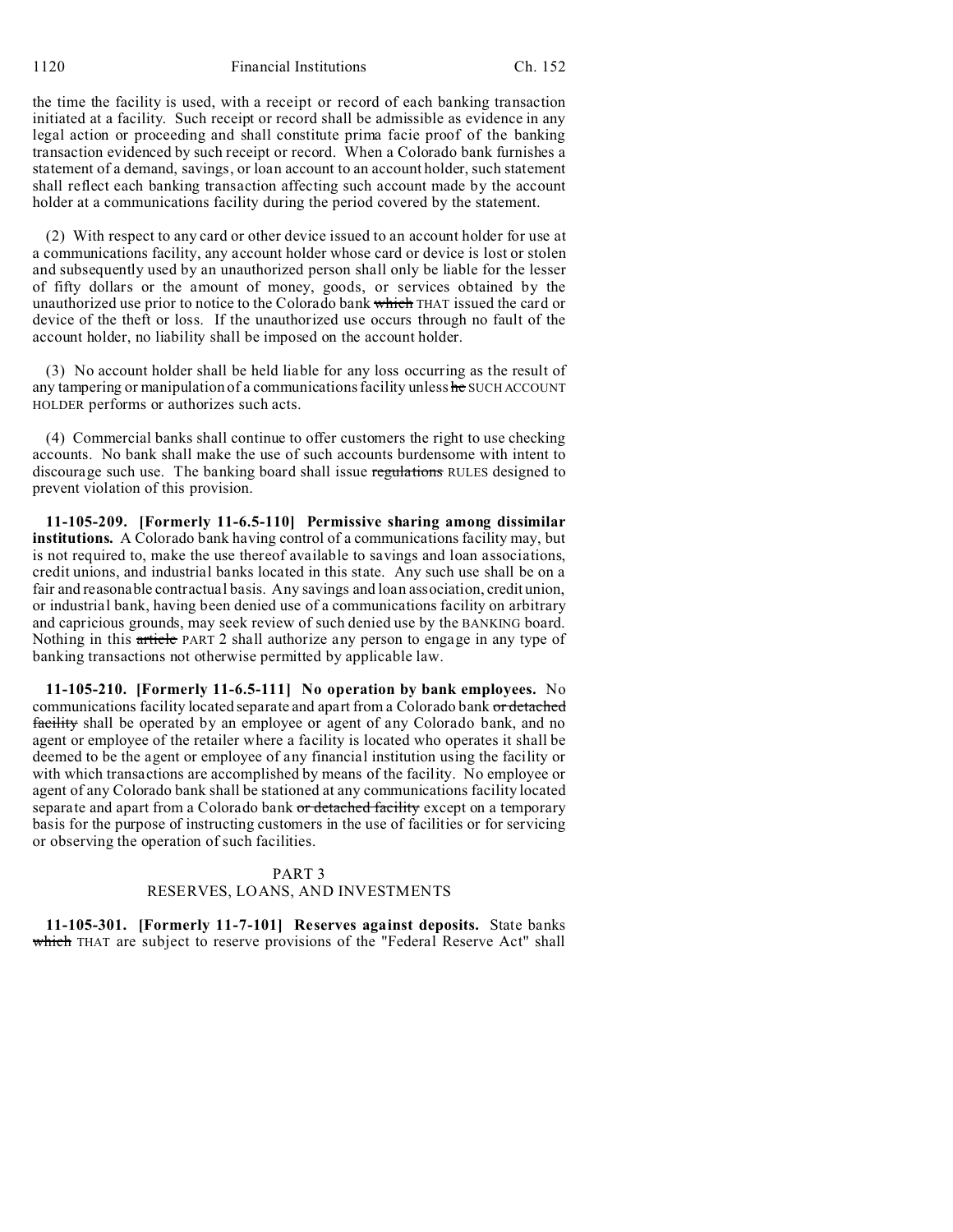maintain such reserves against deposits as may be required by the "Federal Reserve Act", but, in addition thereto, the banking board may by regulation RULE impose reserve requirements which THAT it deems prudent and sound on said banks or on state banks not subject to reserve provisions of the "Federal Reserve Act".

**11-105-302. [Formerly 11-7-102] Loans, acceptances, investments, and letters of credit.** A state bank may make such loans, secured or unsecured, accept such drafts, make such investments, and issue such letters of credit as shall be permissible pursuant to rules and regulations promulgated by the banking board or otherwise permitted by this code. In promulgating such rules and regulations the banking board shall consider all relevant factors, including without limitation the policies set forth in section  $H-1-101.5$  11-101-102.

**11-105-303. [Formerly 11-7-103] Corporate powers - interest and charges.** In addition to the general corporate powers granted by this code, a state bank has the power, subject to the limitations and restrictions imposed by this code and the rules and regulations of the banking board, to lend money either upon the security of real property or personal property, or otherwise; to charge, or to receive in advance, interest therefor; and to contract for a charge for a secured or unsecured installment loan.

**11-105-304. [Formerly 11-7-106] Bank investments - customers' orders.** (1) In addition to other investments, expressly authorized by this code or the rules and regulations promulgated by the banking board, a state bank may purchase:

(a) Obligations which THAT satisfy the requirements of this code or the rules and regulations promulgated by the banking board for loans;

(b) Obligations of, or fully guaranteed by, the United States, a state of the United States, or the Dominion of Canada;

(c) Obligations of the international bank for reconstruction and redevelopment;

(d) Farm loan bonds issued by any federal land bank organized pursuant to an act of congress approved July 17, 1916, entitled: "An Act to provide capital for agricultural development, to create standard forms of investment based upon farm mortgages, to furnish a market for United States bonds, to create government depositories and financial agents for the United States, and for other purposes." and known as the "Federal Farm Loan Act", and acts amendatory thereto. Such farm loan bonds shall be accepted as security for all public deposits and in all cases where bonds are required by law to be deposited with any department or public official of this state, but this section shall not be so construed as to prohibit such moneys or deposits from being invested in such other securities provided for by law.

(e) General obligations of a territory of the United States, a province of the Dominion of Canada, a political subdivision or instrumentality of a state or territory of the United States;

(f) Obligations of a corporation chartered by the United States or a state thereof doing business in the United States; an authority organized under state law, an interstate compact, or by substantially identical legislation adopted by two or more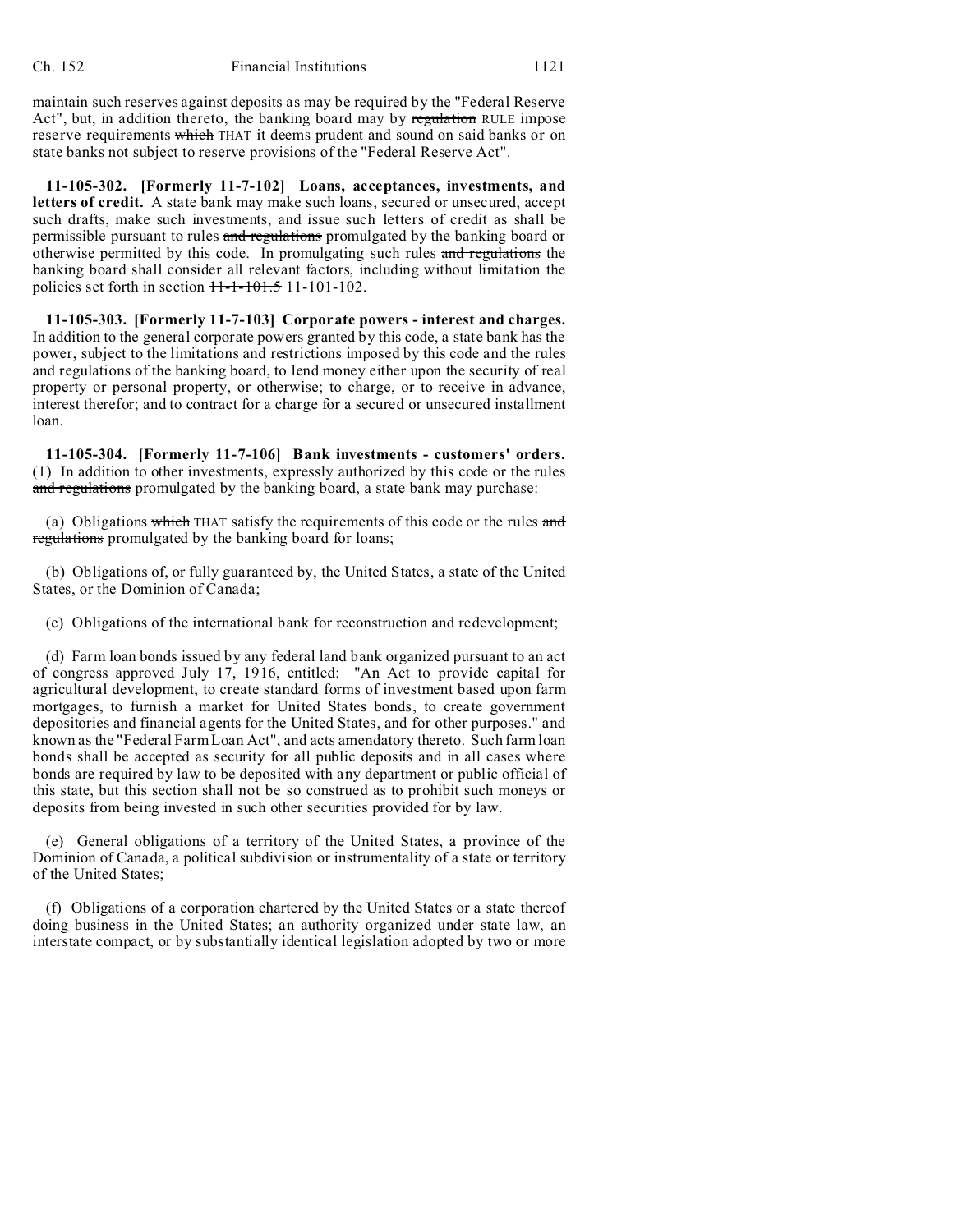states if any of the foregoing under this paragraph (f) are approved by the banking board for investment;

(g) Revenue obligations issued to provide, enlarge, or improve electric power, gas, water, and sewer facilities by any city or town having a population of not less than two thousand people at the time of the investment, located in any state in the United States or territories thereof;

(h) Such other obligations as the general assembly has designated or may from time to time designate as legal investments for public funds.

(2) A state bank may invest an amount not exceeding ten percent of its capital as defined in the rules and regulations promulgated by the banking board in the stock of a corporation exclusively engaged in trust business and incorporated as a trust company under the "Colorado Trust Company Act", but every such investment shall be subject to prior approval of the banking board.

# (3) Repealed.

 $(4)$  (3) A state bank's investment in the stock of a safe deposit company is governed by section  $11-9-102$  11-105-501.

 $(5)$  (4) A state bank may purchase or sell without recourse any security, including corporate stock, upon the order of a customer and for his SUCH CUSTOMER's account.

 $(6)$  (5) A state bank may, to the extent that banks subject to the laws of the federal government are permitted so to do and to the extent permitted by the rules and regulations of the banking board, purchase shares of stock in small business investment companies organized under Public Law No. 85-699, 85th Congress, known as the "Small Business Investment Act of 1958", and as amended, but in no event shall any state bank hold shares in small business investment companies in an amount aggregating more than three percent of the bank's capital and surplus.

 $(7)$  (6) No limitation or prohibition otherwise imposed by any provision of state law relating to banks shall prevent a state bank from investing not more than ten percent of the bank's capital as defined in the rules and regulations promulgated by the banking board in a bank service corporation as defined in 12 U.S.C. 1861 to 1865, inclusive, and as amended, subject to the rights, powers, and limitations contained therein, and such investment by state banks is expressly authorized to the extent permitted by the rules and regulations of the banking board.

 $(8)(7)$  Notwithstanding any restrictions upon investments in obligations, powers, or activities contained in this code, a state bank may invest in any obligation, exercise such powers, and engage in such activities which THAT such bank could legally acquire, exercise, and engage in were it operating as a national bank at the time such investment was made, such powers were exercised, or such activities were engaged in, to the extent permitted by the rules and regulations promulgated by the banking board.

 $(9)$  (8) A state bank may invest an amount not exceeding ten percent of its capital as defined in the rules and regulations promulgated by the banking board in the stock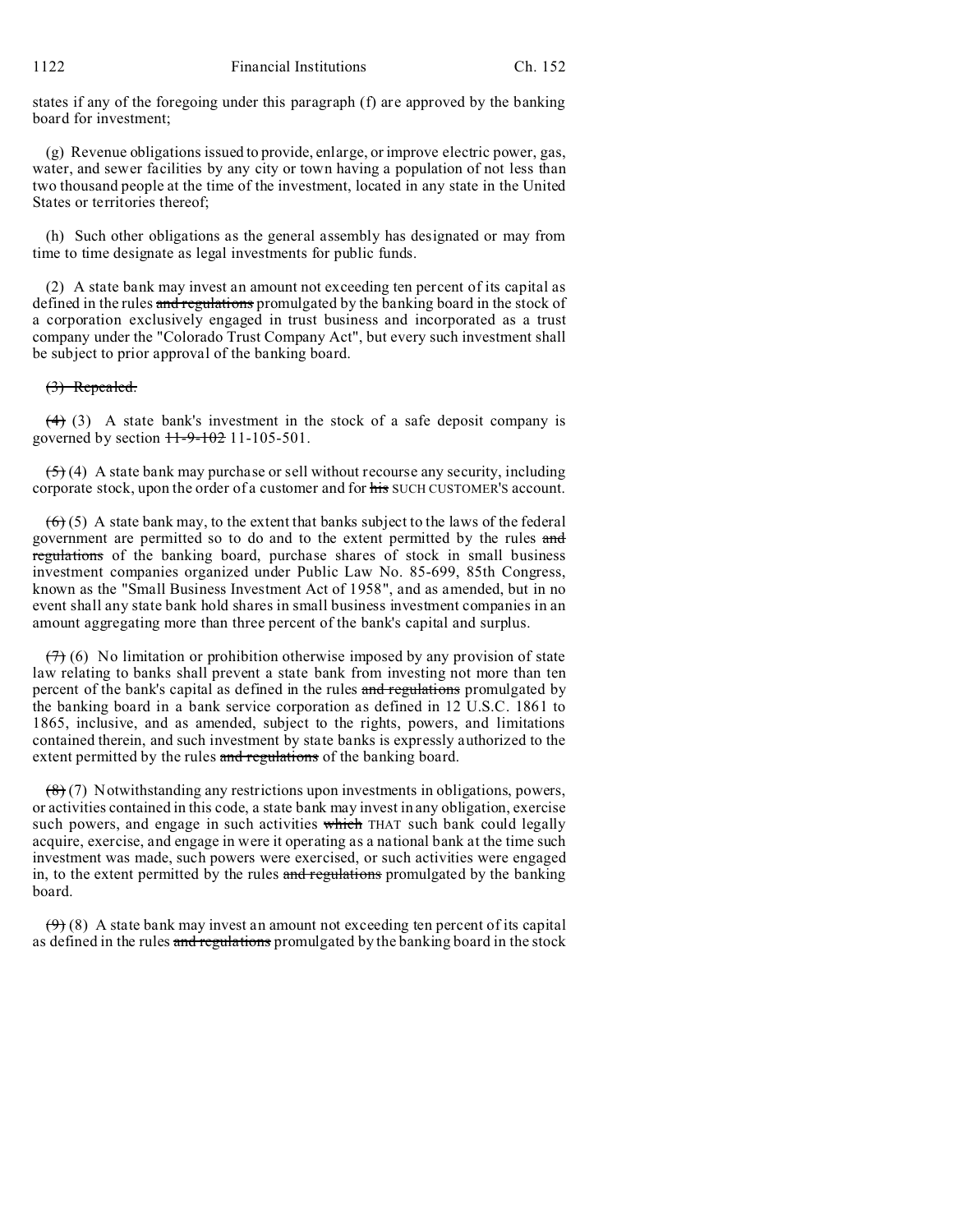of any bank or bank holding company which THAT provides services solely to depository institutions and their shareholders, directors, officers, and employees, wherein the ownership of stock of the bank or bank holding company, except for any stock required by law to be owned by directors of the bank or bank holding company, is restricted to banks or bank holding companies. The amount of stock owned by a state bank in any such bank or bank holding company shall not be in excess of five percent of the voting shares of such bank or bank holding company.

 $(10)$  (9) (a) Notwithstanding the provisions of section  $11-6-101$  (2) 11-105-102 (2), a state bank may directly engage in activities which THAT are primarily investments in real estate or may acquire and hold the voting stock of one or more corporations the activities of which are primarily investments in real estate. Such activities may include subdividing and developing real property and building residential housing or commercial improvements on such property and may also include owning, renting, leasing, managing, operating for income, or selling such property. Investments in real estate subject to section  $11-8-101$  11-105-401 may, at the bank's option, be included in investments authorized in this subsection  $(10)(9)$ and thereby be removed from the restrictions of section  $11-8-101$  11-105-401. Such property shall be entered on the books at not more than cost or fair market value, whichever is less, but without any charge off as required under section  $11-8-101(1)$  $\left(\frac{d}{d}\right)$  11-105-401 (1) (d). The total of all investments made by a state bank pursuant to the authority of this subsection  $(10)(9)$ , including any loans and guarantees made by the bank on such property or made to or for the benefit of corporations the stock of which it holds pursuant to the authority of this subsection  $(10)(9)$ , shall not exceed ten percent of its total assets. The authority provided in this subsection  $(10)(9)$  is in addition to investment in fixed assets of the bank pursuant to section  $11-8-102$ 11-105-402.

(b) Upon finding that such restrictions are necessary according to the criteria set forth in section  $11-2-107$  11-102-105 and the policies set forth in section  $11-1-101.5$ 11-101-102, the banking board may adopt rules and regulations which THAT restrict the total investments of a state bank under this subsection  $(10)(9)$  to a percentage less than ten percent of the bank's total assets. Nothing in this subsection  $(10)(9)$ shall authorize a state bank to contravene a lawful order of the BANKING board or commissioner with respect to investments by the state bank in real estate or corporations engaging in real estate activities. A state bank which THAT intends to initiate a program of investments under the authority of this subsection  $(10)(9)$  shall give sixty days' advance notice to the division of such intent; except that such notice may be waived in the BANKING board's discretion where such notice is impracticable or unnecessary. The state bank shall also notify the division within ten days after the commencement of the investment program. If similar notices are required by the bank's federal supervisory agency, the same form of notice may be used for purposes of notice under this subsection  $(10)(9)$ .

 $(11)$  (10) A state bank may invest in the securities of, or other interests in, any open-end and closed-end management type investment company or investment trust registered under the federal "Investment Company Act of 1940", 15 U.S.C. section  $80(a)$ -1 et seq., if the portfolio of such investment company or investment trust is limited to United States government obligations which THAT are backed by the full faith and credit of the United States government and to repurchase agreements fully collateralized by such obligations and if any such investment company or investment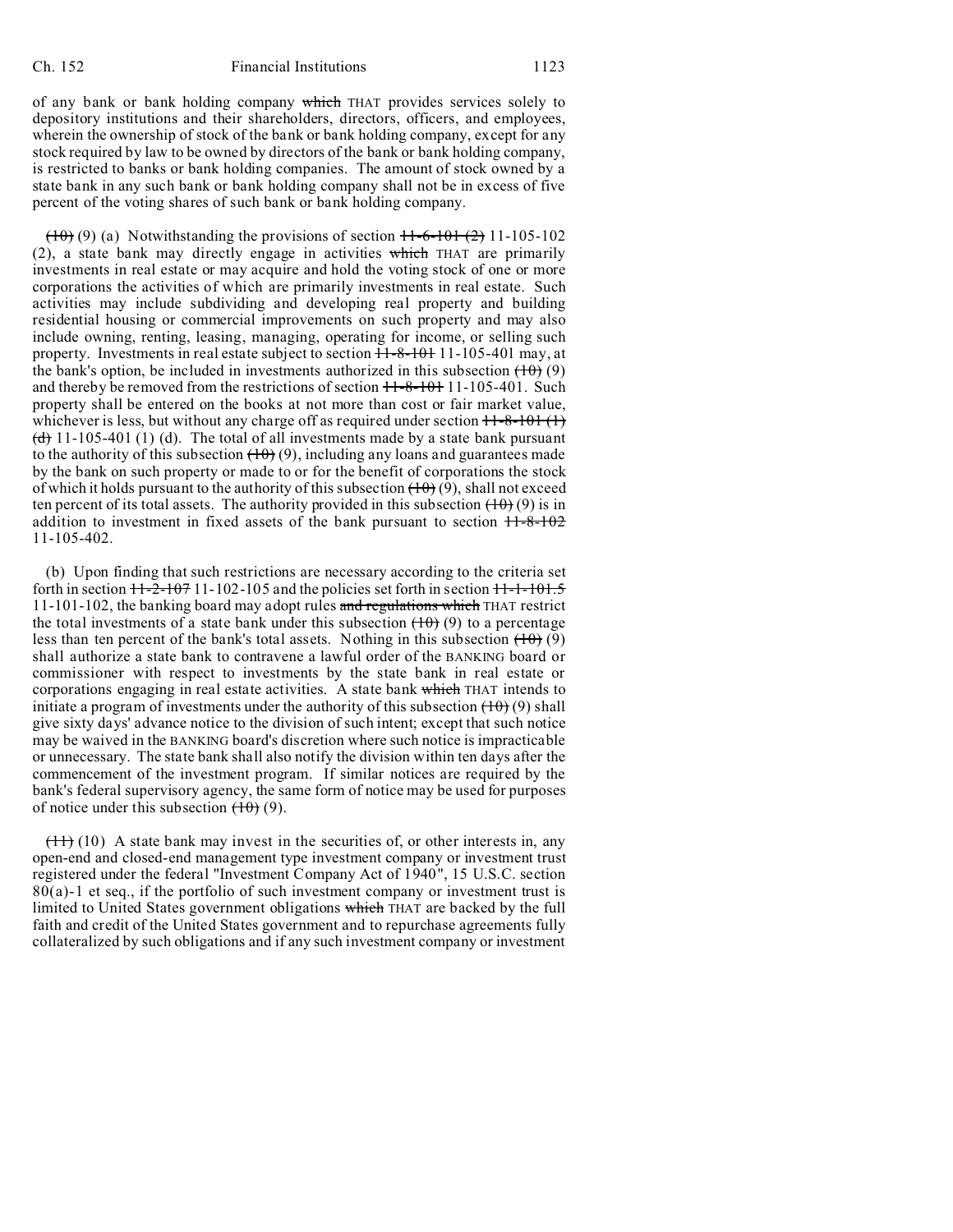trust actually takes delivery of such collateral, either directly or through an authorized custodian.

**11-105-305. [Formerly 11-7-107] Acceptances - letters of credit.** (1) A state bank may accept:

(a) A draft which THAT has not more than six months' sight to run, exclusive of days of grace, and is drawn to finance the purchase of goods with maturity in accordance with the original terms of purchase, or is secured by shipping documents transferring or securing title to goods, or by receipt of a licensed or bonded warehouse or elevator transferring or securing title to readily marketable staples;

(b) A draft which THAT has no more than three months' sight to run, exclusive of days of grace, and is drawn by a bank outside the continental limits of the United States for the purpose of furnishing dollar exchange for trade.

(2) A state bank may issue letters of credit, but, unless the authority conferred to draw upon the bank or its correspondents is limited to such drafts as a bank is authorized by this section to accept, the amount of the credit outstanding at any one time shall be deemed to be a loan to the person for whose account the credit was issued.

### PART 4 PROPERTY, SALES, BORROWING, AND SIGNATURE GUARANTY

**11-105-401. [Formerly 11-8-101] Acquisition of property to satisfy indebtedness.** (1) A state bank may take property of any kind to satisfy, in whole or in part, or to protect indebtedness previously created in good faith by it. Property acquired by a state bank to apply on an indebtedness to a state bank shall be held subject to the following limitations:

(a) Stock shall be sold within six months or such additional period not exceeding eighteen months as the banking board may allow.

(b) Real estate may be used in the banking business, subject to the conditions prescribed by this code for property purchased for such use, or may be rented. Real estate may be put in such condition as will reasonably facilitate its sale. Unless used in the banking business, it shall be sold within fifteen years or such longer period as the banking board may allow.

(c) Other property, the acquisition of which is not otherwise authorized by this code, shall be sold within two years or such longer period as the banking board may allow.

(d)  $(H)$  The property shall be entered on the books at not more than cost or fair market value, whichever is less, except as otherwise provided by the banking board. Each bank maintaining property acquired to satisfy indebtedness will obtain an initial written appraisal and subsequent appraisals as to fair market value by a qualified independent appraiser or such other person as the banking board may approve. Such subsequent appraisals shall be obtained pursuant to rules and regulations of the state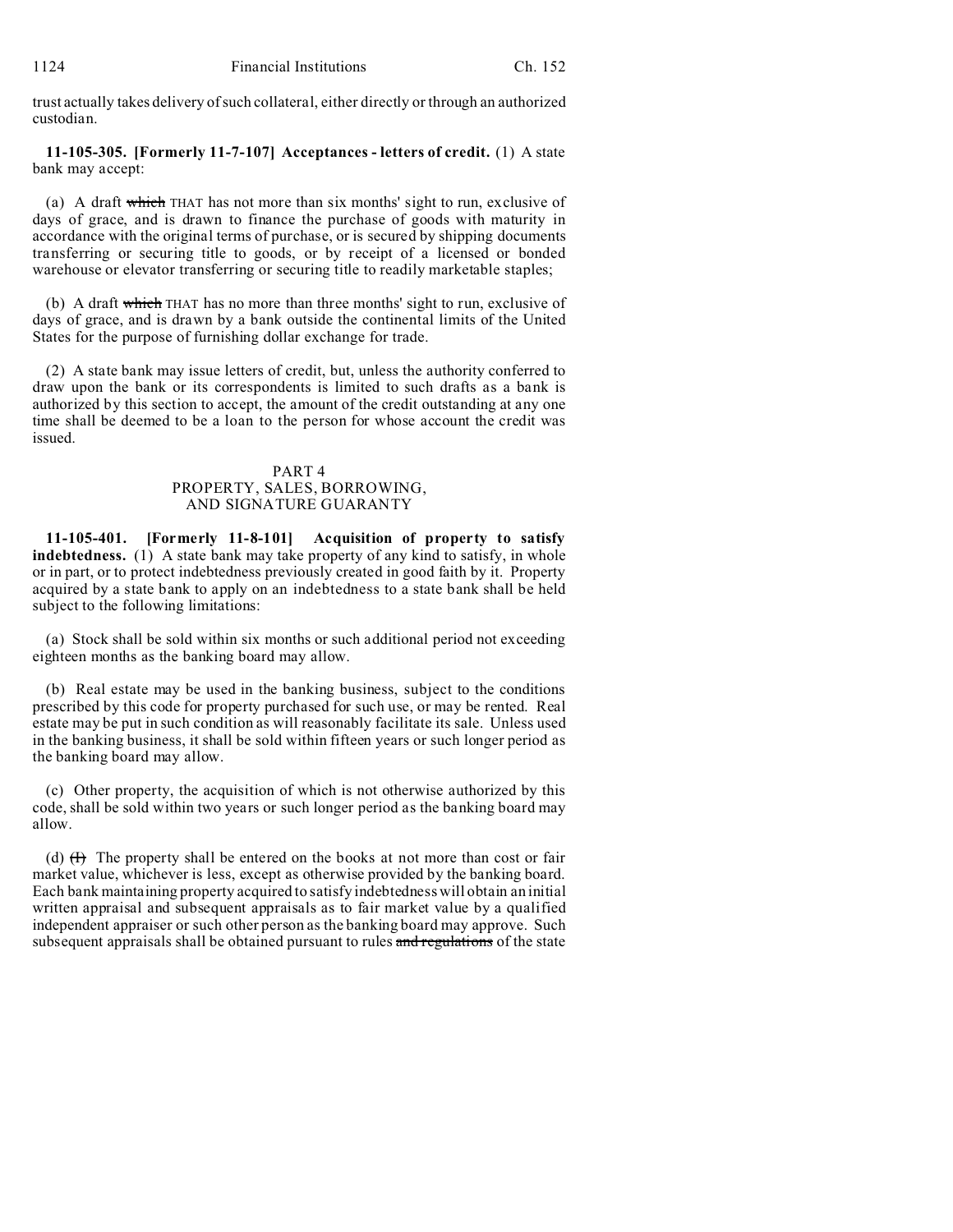banking board; except that, for purposes of this paragraph (d), an appraisal, as defined in section 12-61-702 (1), C.R.S., by an appraiser certified, licensed, or registered pursuant to section 12-61-708, C.R.S., shall not be required on properties initially valued pursuant to this paragraph (d) at one hundred thousand dollars or less. If such appraiser or other person approved by the banking board certifies in writing such appraiser's or other person's opinion that the fair market value has not declined, this opinion may be substituted for a subsequent appraisal.

### (II) Repealed.

**11-105-402. [Formerly 11-8-102] Banking property - acquisition.** (1) A state bank may invest in fixed assets of the bank or the stock or obligations of any corporation holding such fixed assets or may make loans to or upon the security of the stock of any such corporation, but the aggregate of all such investments and loans shall not exceed one hundred percent of the bank's capital, as provided in the rules and regulations promulgated by the banking board; except that the banking board may approve a larger investment upon application of the bank if the banking board deems the same prudent. As used in this subsection (1), "fixed assets" means real estate, leasehold improvements, fixtures, furniture, and equipment; "real estate" and "leasehold improvements" include land and buildings to be used in the transaction of the bank's business and any excess space which THAT may be rented to others.

### (2) Repealed.

 $(3)$  (2) The rate of depreciation of property so acquired may be prescribed by the banking board.

**11-105-403. [Formerly 11-8-103] Sale of assets.** A state bank may sell any asset in the ordinary course of business or, with the approval of the banking board, in any other circumstance. The sale of all, or substantially all, of the assets of a bank or of a department thereof shall be governed by section  $11-4-1101-103-709$ .

**11-105-404. [Formerly 11-8-105] Pledge of assets.** (1) A state bank may pledge its assets to:

(a) Enable it to act as agent for the sale of obligations of the United States;

(b) Secure borrowed funds;

(c) Secure deposits when the depositor is required to obtain such security by the laws of the United States, by the terms of any interstate compact, by the laws of any state, or by the order of a court of competent jurisdiction;

(d) Otherwise comply with the provisions of this code.

**11-105-405. [Formerly 11-8-106] Signature guaranty.** (1) A bank may become guarantor of the genuineness of a signature.

(2) A bank guaranteeing the signature of a person on any document warrants to any person relying on such guaranty only that: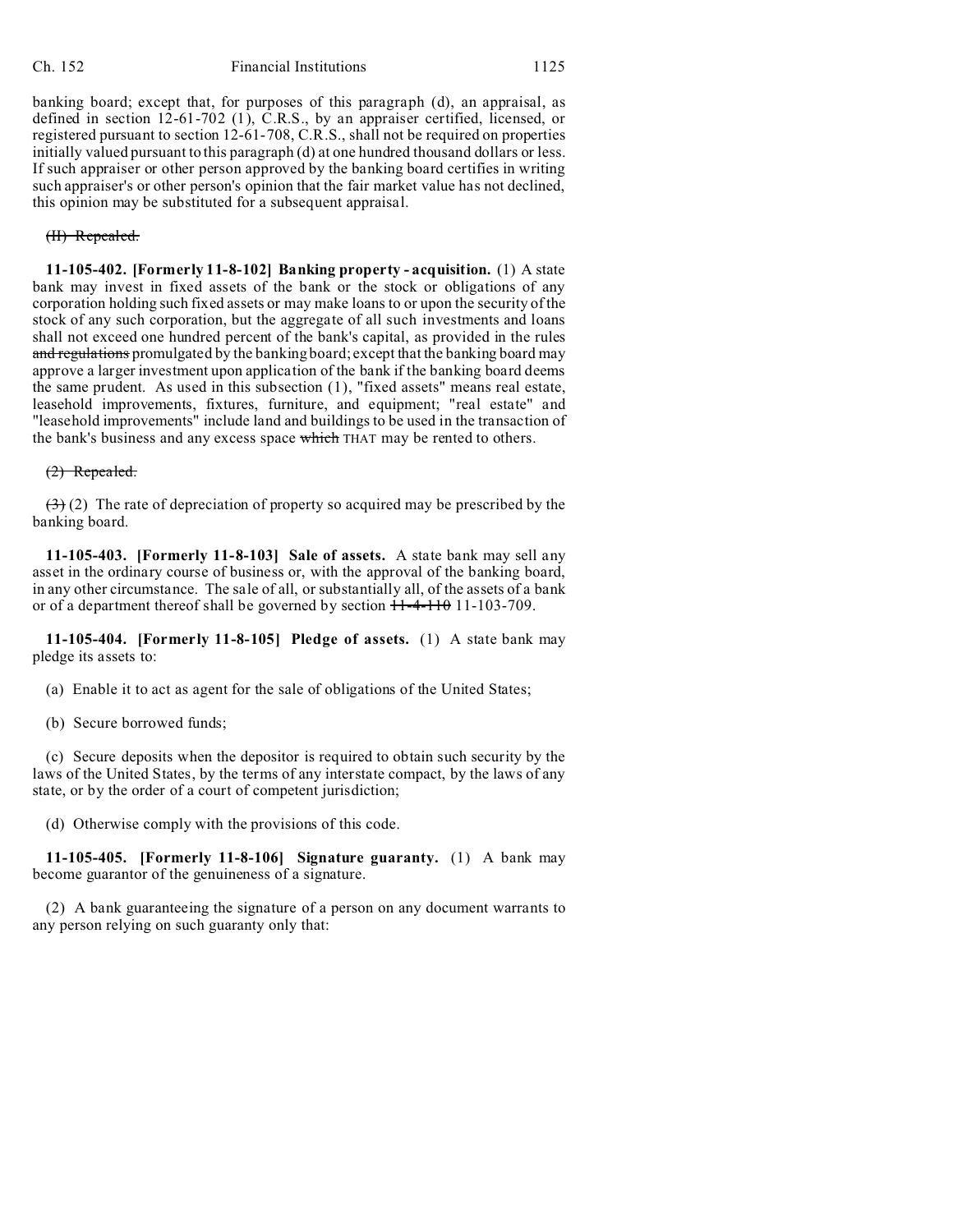(a) The signature is that of a person signing;

(b) The signer is the holder, or the signer has purported authority to sign in the name of the holder; except that, if the holder purports to act as a fiduciary, as "fiduciary" is defined either in this code or in article 1 of title 15, C.R.S., or if his THE HOLDER'S name is signed by a person purporting to act on the holder's behalf as such a fiduciary, the bank warrants that such holder or such person so signing as such fiduciary is in fact the fiduciary he OR SHE purports to be and warrants that the bank has no actual knowledge that such fiduciary is committing a breach of his SUCH FIDUCIARY'S obligation as such fiduciary in signing such document and that it has no knowledge of such facts that its action in guaranteeing the signature amounts to bad faith; and

(c) The signer has legal capacity to sign.

(3) A bank may disclaim in its guaranty all or any part of the obligations set forth in PARAGRAPH (b) OF subsection  $(2)$  (b) of this section.

### PART 5

## SAFE DEPOSIT AND SAFEKEEPING FACILITIES

**11-105-501. [Formerly 11-9-102] Safe deposit boxes - leasing and subsidiary company.** (1) Subject to such regulations RULES as the banking board may prescribe, a bank, company, other person or persons defined as a lessor in this article PART 5, may maintain and lease safe deposit boxes and may accept property for safekeeping if, except in the case of night depositories, it issues a receipt therefor.

(2) A bank may own stock in a safe deposit company located in the same community in which the bank is doing business, not exceeding in aggregate cost fifteen percent of its capital and surplus, but at least ninety percent of the stock in such safe deposit company in which such stock is so owned must be owned by banks or trust companies.

**11-105-502. [Formerly 11-9-103] Access by fiduciaries.** (1) Where a safe deposit box is made available by a lessor to one or more persons acting as fiduciaries, the lessor may, except as otherwise expressly provided in the lease or the writings pursuant to which such fiduciaries are acting, allow access thereto as follows:

(a) By any one or more of the persons acting as executors or administrators;

(b) By any one or more of the persons otherwise acting as fiduciaries, when authorized in writing, signed by all other persons so acting;

(c) By any agent authorized in writing, signed by all of the persons acting as fiduciaries.

**11-105-503. [Formerly 11-9-104] Lease to minor.** A lessor may lease a safe deposit box to, or accept property for safekeeping from, a minor and, in connection therewith, deal with him SUCH MINOR to the same effect as if dealing with a person of full legal capacity, unless and until his THE MINOR'S guardian or conservator files with the lessor a certified copy of the order of a Colorado court having jurisdiction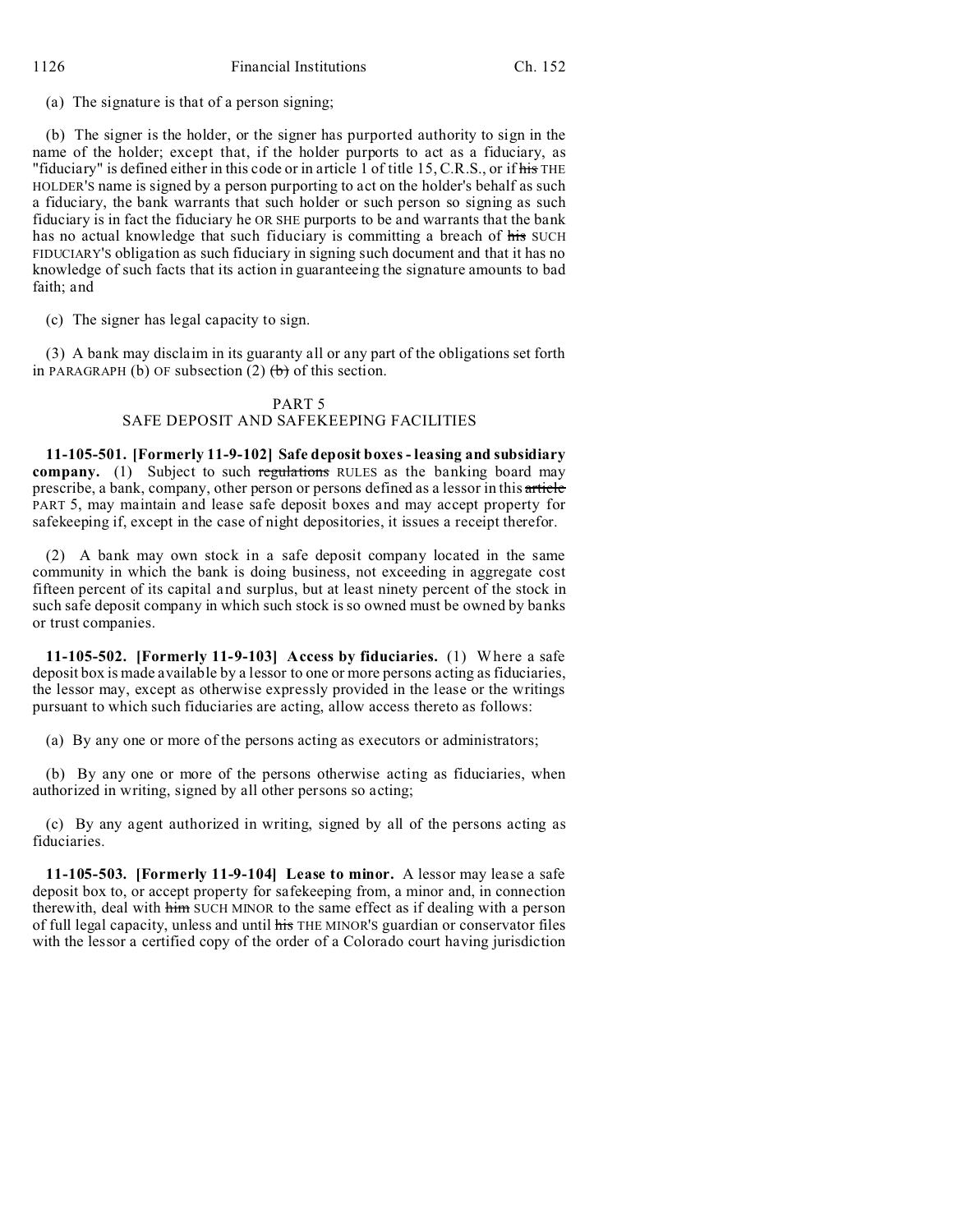appointing him SUCH GUARDIAN OR CONSERVATOR and directs otherwise.

**11-105-504. [Formerly 11-9-105] Death of lessee - procedure.** The provisions of section 15-10-111, C.R.S., shall apply on the death of a lessee of a safe deposit box as defined in section  $11-9-101-101-401$ .

**11-105-505. [Formerly 11-9-106] Adverse claims to safe deposit box.** (1) An adverse claim to the contents of a safe deposit box is not sufficient reason to require the lessor to deny access to its lessee unless:

(a) The lessor is directed to do so by a court order issued in an action in which the lessee is served with process and named as a party by a name which THAT identifies him THE LESSEE with the name in which the safe deposit box is leased; or

(b) The safe deposit box is leased, or the property is held, in the name of a lessee with the addition of words indicating that the contents, or property, are held in a fiduciary capacity for a named beneficiary or beneficiaries, and the adverse claim is supported by a sworn written statement of facts disclosing that it is made by, or on behalf of, such a beneficiary and that there is reason to know that the fiduciary may misappropriate the trust property.

(2) A claim is also an adverse claim where one of several lessees claims, contrary to the terms of the lease, an exclusive right of access, or where one or more persons claim a right of access as agents or officers of a lessee to the exclusion of others as agents or officers, or where it is claimed that a lessee is the same person as one using another name.

**11-105-506. [Formerly 11-9-107] Annual fees.** Every lessor, except a bank as defined in section  $11-1-102$  (2) 11-101-401 (5) or subsidiary thereof, shall pay annually to the division of banking such fees as are determined by the banking board to be sufficient to defray the cost to the state of regulating such lessor.

#### PART 6

FINANCIAL INSTITUTIONS, OPERATION OF BRANCHES, ORGANIZATIONAL AND OPERATIONAL EQUALITY

**11-105-601. [Formerly 11-25-101] Legislative declaration.** (1) The general assembly finds, determines, and declares that distinctions in function and services of various types of financial institutions have become so narrow that organizational and operational equality should be encouraged and facilitated in this state. It is the intent of the general assembly to enact legislation which THAT will promote the safety and soundness of financial institutions for the benefit of the public, which will improve efficiency for the economic operation of those financial institutions, and will ensure that the state of Colorado, by its appropriate action, will continue its control of those financial institutions within its jurisdiction.

(2) In order to provide equality among financial institutions, the banking board and the financial services board shall monitor and require reports on the activities of each financial institution conducting business at a location in Colorado.

# **11-105-602. [Formerly 11-25-103] Financial institutions - branches allowed**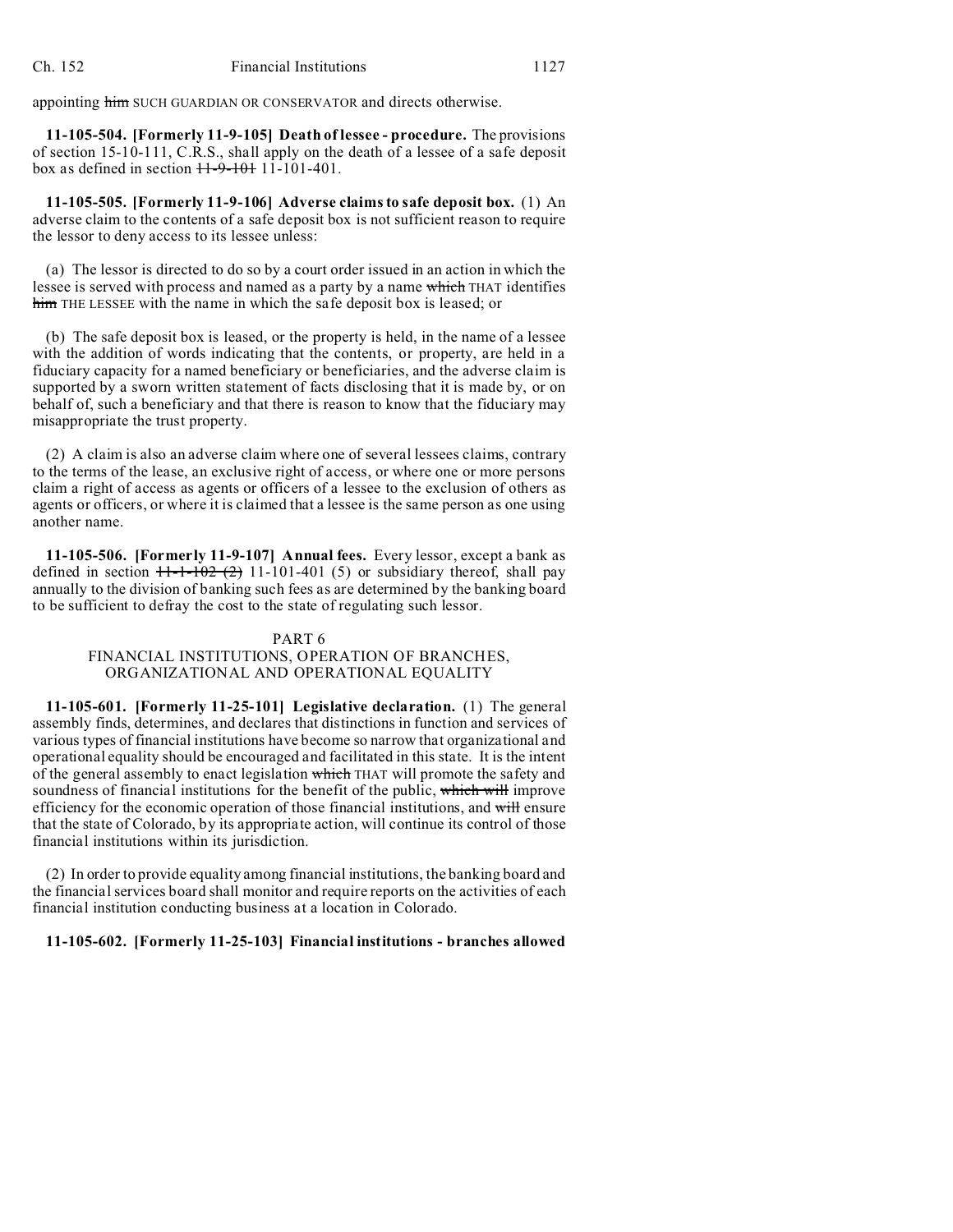**- conversion of financial institutions to branches - acquisitions.** (1)  $\left(\frac{a}{b}\right)$  On and after August 1, 1991, Any financial institution may convert any affiliate financial institution to a branch. pursuant to the following schedules and limitations:

|                         | Percentage     |
|-------------------------|----------------|
| <b>Commencing</b>       | of Affiliates  |
| August 1, 1991          | 60%            |
| 1002<br>1.1992<br>JUIY  | 80%            |
| <del>July 1, 1993</del> |                |
| and thereafter          | 1000/<br>10070 |

(b) Such percentages and minimum numbers are cumulative, and the failure to convert in any year will nevertheless allow the conversion in any subsequent year up to the cumulative total. In calculating the maximum number of affiliates which may be converted according to the percentage limitations, a fractional number shall be reduced to the next lower whole number, but not less than one.

(2) The number of affiliate financial institutions shall be determined as of April 1, 1991, including all affiliate financial institutions controlled by any financial institution which are chartered, open, in organization, or conditionally or preliminarily approved by the appropriate regulatory entity as of such date and if on or after April 1, 1991, a financial institution acquires another financial institution, the financial institution acquired and the number of affiliated institutions so acquired shall be transferred to the acquiring financial institution for purposes of calculating the maximum number of branches according to the percentage limitations set forth in paragraph (a) of subsection (1) of this section.

(3) (2) Notwithstanding subsection (2) of this section, Any financial institution which THAT has its principal place of business in Colorado may acquire any other financial institution existing on such date for conversion to a branch or branches. without regard to the percentage and numerical limitations set forth in paragraph (a) of subsection  $(1)$  of this section. For purposes of this subsection  $(3)$ , a financial institution existing on April 1, 1991, includes the charter issued to a failed industrial bank by the state of Colorado, if acquired separately from any other assets of that failed industrial bank so long as those assets have not been finally liquidated and subject to rules and regulations promulgated and adopted by the banking board. The location of any financial institution acquired pursuant to this subsection (3) may be changed pursuant to law.

(4) Except as provided in subsections (7) and (8) of this section, no de novo branch of any financial institution shall be established or operated on or after August 1, 1991, nor shall any de novo financial institution charter approved or conditionally or preliminarily approved after April 1, 1991, be converted to a branch of any financial institution.

(5) Any detached facility in existence on April 1, 1991, may continue to be operated as a detached facility of a financial institution or as a detached facility in connection with the operations of a branch which previously had been the bank operating such detached facility. For purposes of meeting the location requirements set forth in section 11-6-101 (1), the distance requirements shall be complied with if measured either from the financial institution or a branch thereof which previously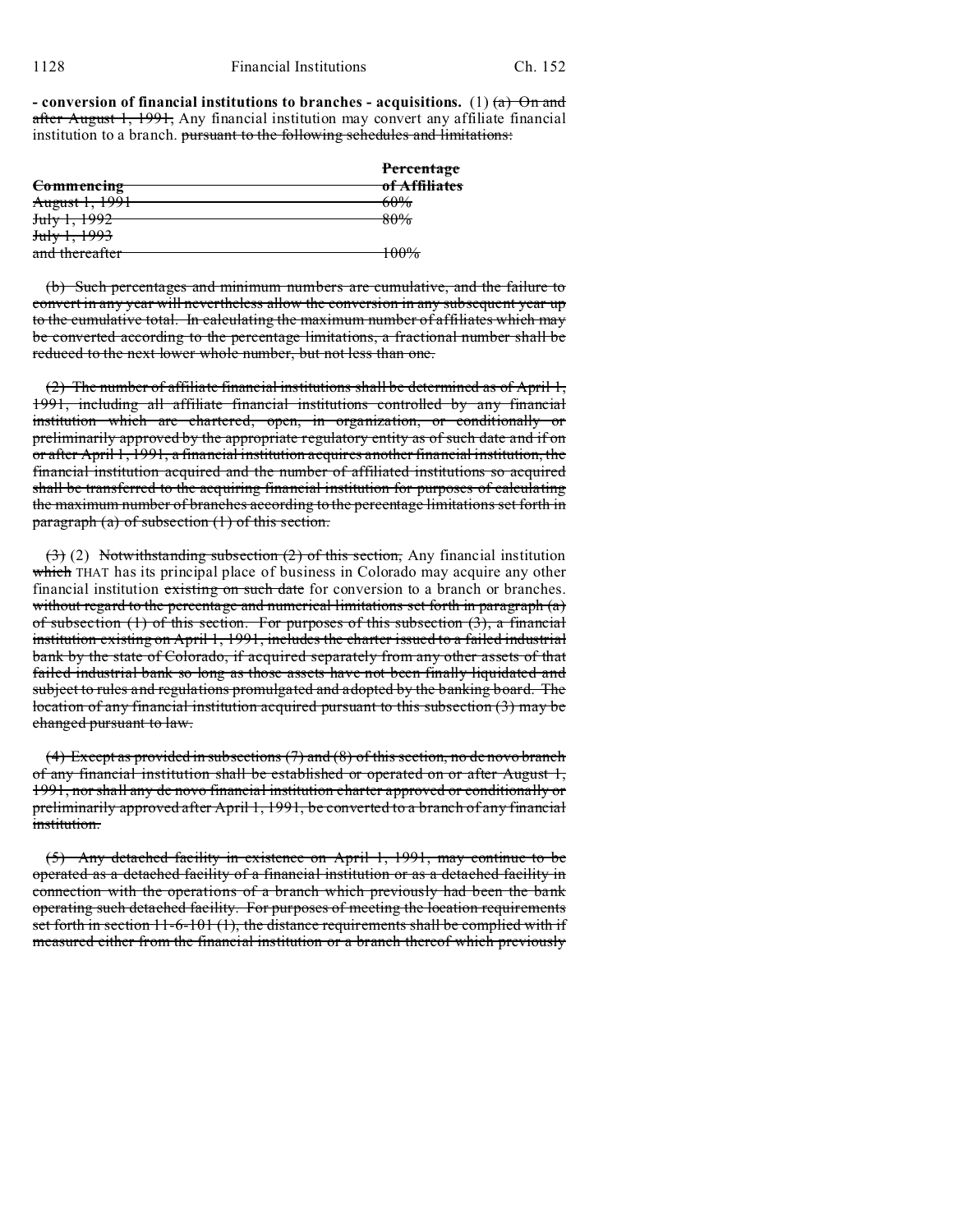had been the bank operating such detached facility. No detached facility in existence on April 1, 1991, shall be taken into account for purposes of calculating the maximum number of branches according to the percentage limitations set forth in paragraph (a) of subsection (1) of this section.

(6) Any branch in existence on April 1, 1991, may continue to be operated as a branch of a financial institution and no such branch shall be taken into account for purposes of calculating the maximum number of branches according to the percentage limitations set forth in paragraph (a) of subsection (1) of this section.

 $(7)$  (a) (I) Notwithstanding any other provision of this title, any bank or industrial bank upon application to and approval by the banking board or any savings and loan association upon application to and approval by the state commissioner of financial services may establish a de novo branch in any economically depressed community or economically depressed area of a community in this state where the proposed branch will serve a public need and advantage within such community or area of such community, and where the volume of business in such community or area of such community which the proposed branch will serve is such that profitable operation of the bank, industrial bank, or savings and loan association and the proposed branch may be reasonably projected.

(II) Not more than a total of ten de novo branches may be approved pursuant to this subsection  $(7)$ .

(b) The bank, industrial bank, or savings and loan association establishing such a branch must have its principal place of business located in the county in which such community or area of such community is situated or in a county in this state contiguous to such county.

(c) The banking board or the state commissioner of financial services, within three months after the filing of an application for such a branch shall hold a public hearing to consider the application; except that the banking board or the state commissioner of financial services, for valid reason and good cause may postpone such hearing. If the banking board or the state commissioner of financial services has given written notice pursuant to paragraph (e) of this subsection  $(7)$  of a hearing on any application for such branch and the board or commissioner has received from those persons to whom notice of the application has been given no written protest against such application within five days of the hearing, the board or commissioner may grant such application without a hearing, if the applicant has met the burden of proof prescribed in paragraph (f) of this subsection (7).

(d) On hearing, the banking board or the state commissioner of financial services may admit in evidence the application for such branch and any other relevant information. The applicant and all others receiving notice are also entitled to be heard and to introduce testimony at such hearing, as well as such others as the banking board or the state commissioner of financial services may determine.

(e) The banking board or the state commissioner of financial services shall give notice of the hearing on such application at least thirty days in advance of the hearing date fixed by registered or certified mail to the applicant, to each bank and industrial bank, if the applicant is a bank or industrial bank, or to each savings and loan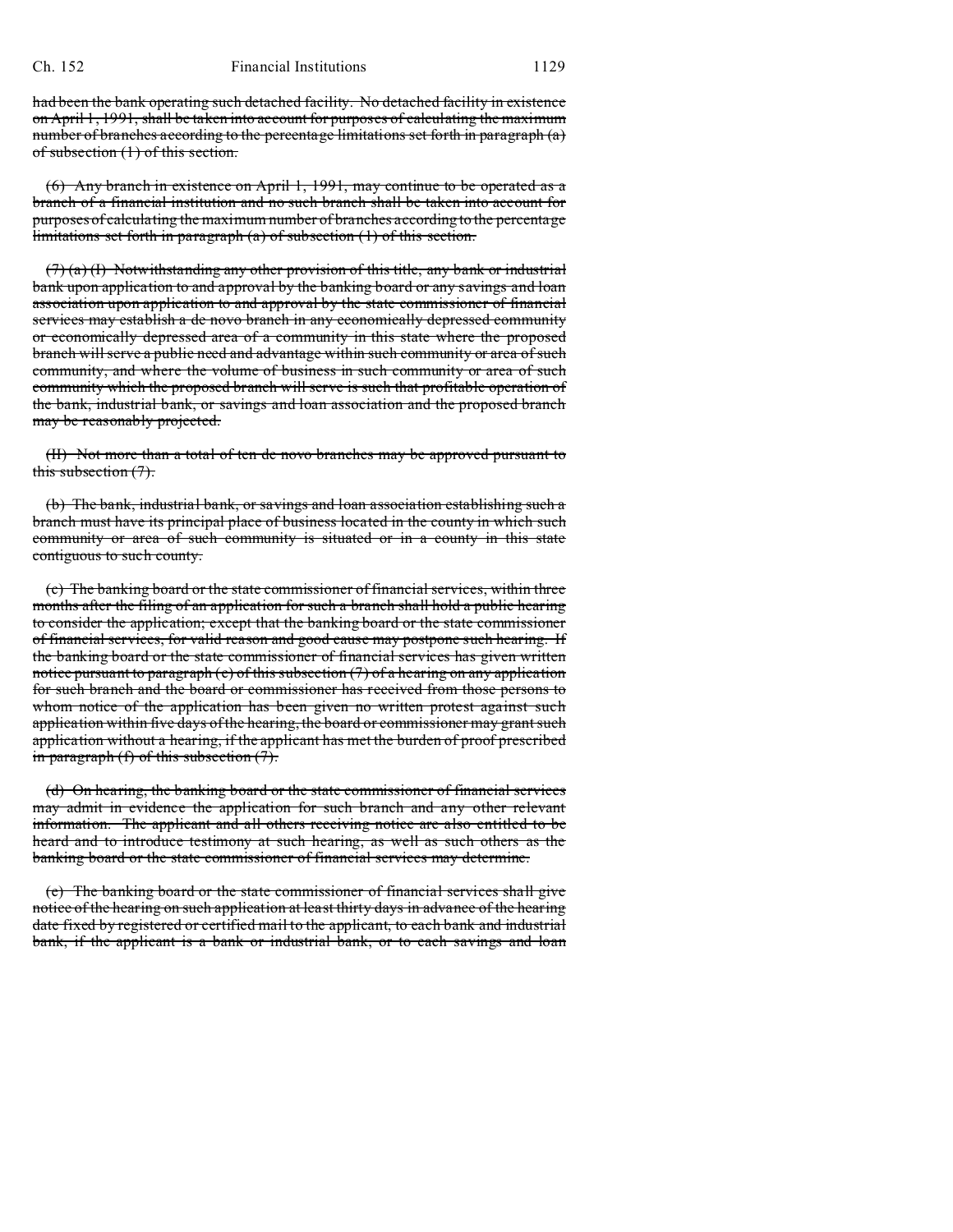1130 Financial Institutions Ch. 152

association, if the applicant is a savings and loan association, and to any branch of any of the foregoing located within a three-mile radius of the location of the proposed branch and to such other persons as the board or the commissioner may designate. The banking board or the state commissioner of financial services shall also cause such notice to be published at least one time not less than twenty days prior to the date fixed for such hearing in a newspaper of general circulation within the community in which the proposed branch is to be located. Such notice shall be in the form prescribed by the banking board or the state commissioner of financial services and shall include the name of the applicant, the location of such proposed branch, and the date, time, and place of the hearing.

(f) The applicant shall have the burden of proving:

(I) That the proposed branch will be established in a community or area of a community in this state where the proposed branch will serve a public need and advantage within such community or area of such community;

(II) That the volume of business in such community or area of such community which the proposed branch will serve is such that profitable operation of the bank, industrial bank, or savings and loan association and the proposed branch may be reasonably projected; and

(III) That such community or area of such community is economically depressed.

(g) An "economically depressed" community or area of a community is defined as a community or area of such community which meets at least two of the following three criteria:

(I) An unemployment rate of at least twenty-five percent above the state average for the most recent period of twelve consecutive months for which data are available from the department of labor and employment;

(II) A per capita income less than seventy-five percent of the state average for the most recent period for which data are available from the United States census bureau or the department of local affairs;

(III) Assessed value of commercial and residential real property in the community or area of a community of less than seventy-five percent of comparable commercial and residential real property of the county or city and county where located, as determined by the records of the county assessor.

(h) Any municipality with a population not exceeding two thousand, as determined by the latest federal census, where there is no bank, industrial bank, savings and loan association, federal savings bank, or any branch thereof, shall be deemed an economically depressed community.

(i) A public need and advantage may be proven in this subsection  $(7)$  if an applicant proves that the granting of authority to operate the proposed branch will, among other things:

(I) Enhance the quality or quantity of services of banks, industrial banks, and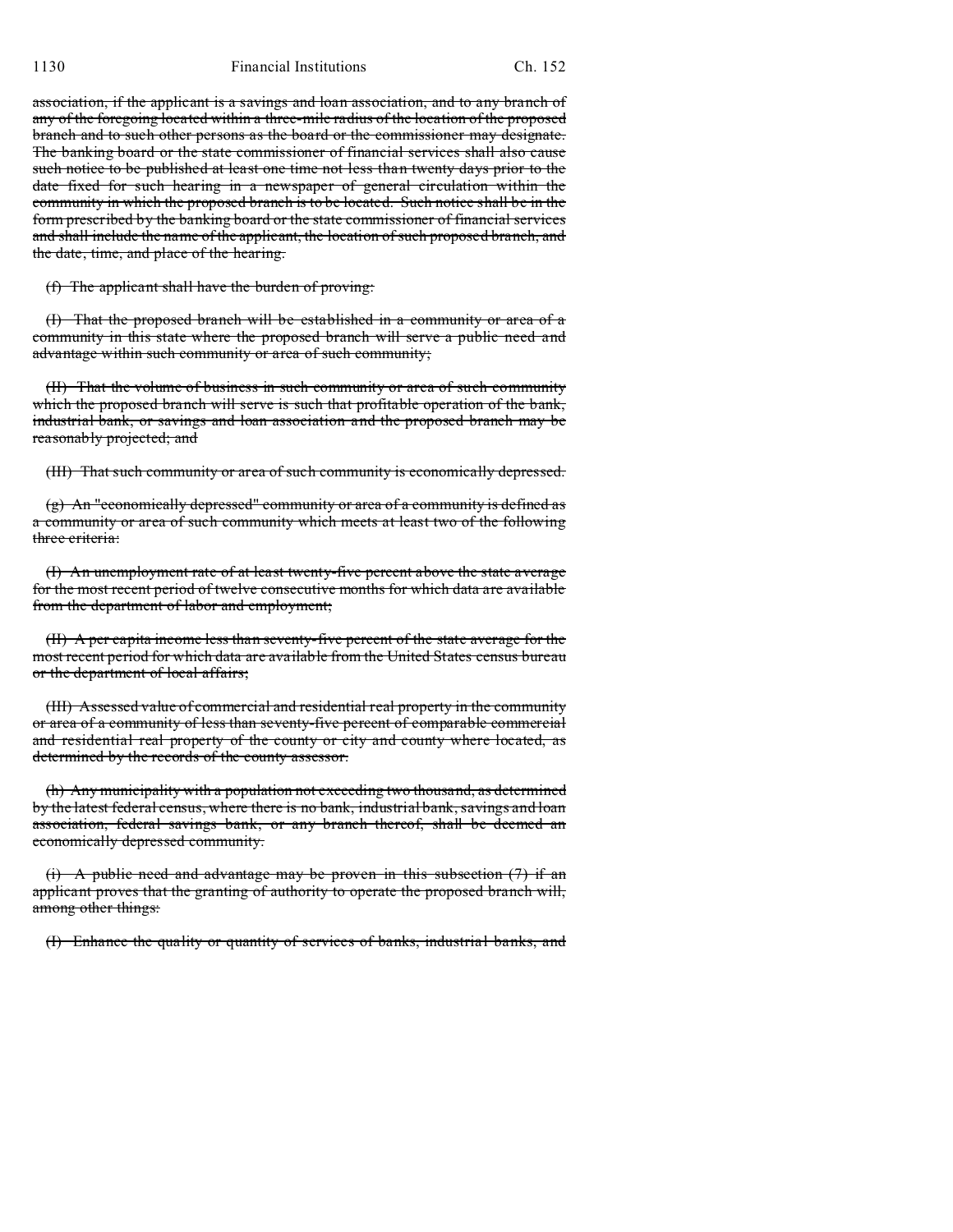savings and loan associations available to the public in the community or area of the community which the branch will serve; or

(II) Enhance the convenience of existing customers of the applicant.

(j) If within a forty-five day period there has been filed with the banking board or the state commissioner of financial services two or more applications to establish a branch in the same community or same area of the community, the board or the commissioner may hold a single hearing to consider such applications. The banking board or the state commissioner of financial services may grant the application of not more than one applicant and may do so without regard to the priority in time of filing applications. The determination of the banking board or state commissioner of financial services to deny an application which might otherwise qualify under this subsection  $(7)$  shall be based upon a finding that the public need for financial services in the community or area of such community in which the proposed branch will be located will be best served by such denial and by the granting of another application.

(k) Within sixty days following the date of the conclusion of the hearing, the banking board or the state commissioner of financial services shall issue a written order granting the application for such branch if the banking board or the state commissioner of financial services finds that the requirements of paragraphs (a) and (b) of this subsection (7) have been met and that the applicant has met the burden of proof prescribed in paragraph (f) of this subsection (7).

(l) Nothing in this article or any other article of this title shall authorize interstate branching prior to June 1, 1997.

(8) (3) (a) Notwithstanding any other provision of this title, on and after January 1, 1993, Any bank which THAT has its principal place of business in this state or any industrial bank which THAT has its principal place of business in this state, upon thirty days' prior written notice to the banking board, or any savings and loan association which THAT has its principal place of business in this state, upon thirty days' prior written notice to the state commissioner of financial services, may establish one OR MORE de novo branch BRANCHES anywhere in this state.

(b) On and after January 1, 1997, any such bank, industrial bank, or savings and loan association may, upon thirty days' written notice to the board or commissioner, establish one or more de novo branches anywhere in this state.

(c) (b) On and after January 1, 1997, Any such bank, industrial bank, or savings and loan association which has had its charter approved or conditionally or preliminarily approved on or after April 1, 1991, may, upon thirty days' written notice to the BANKING board or commissioner, be converted to a branch of any bank, industrial bank, or savings and loan association.

 $\left(\frac{d}{d}\right)$  (c) The BANKING board and the commissioner shall adopt policies and procedures by regulation RULE no more restrictive than federal regulatory policies and procedures relative to application and approval of branches to be established under this subsection  $(8)$  (3).

(9) If any financial institution has, on or after June 1, 1991, established a branch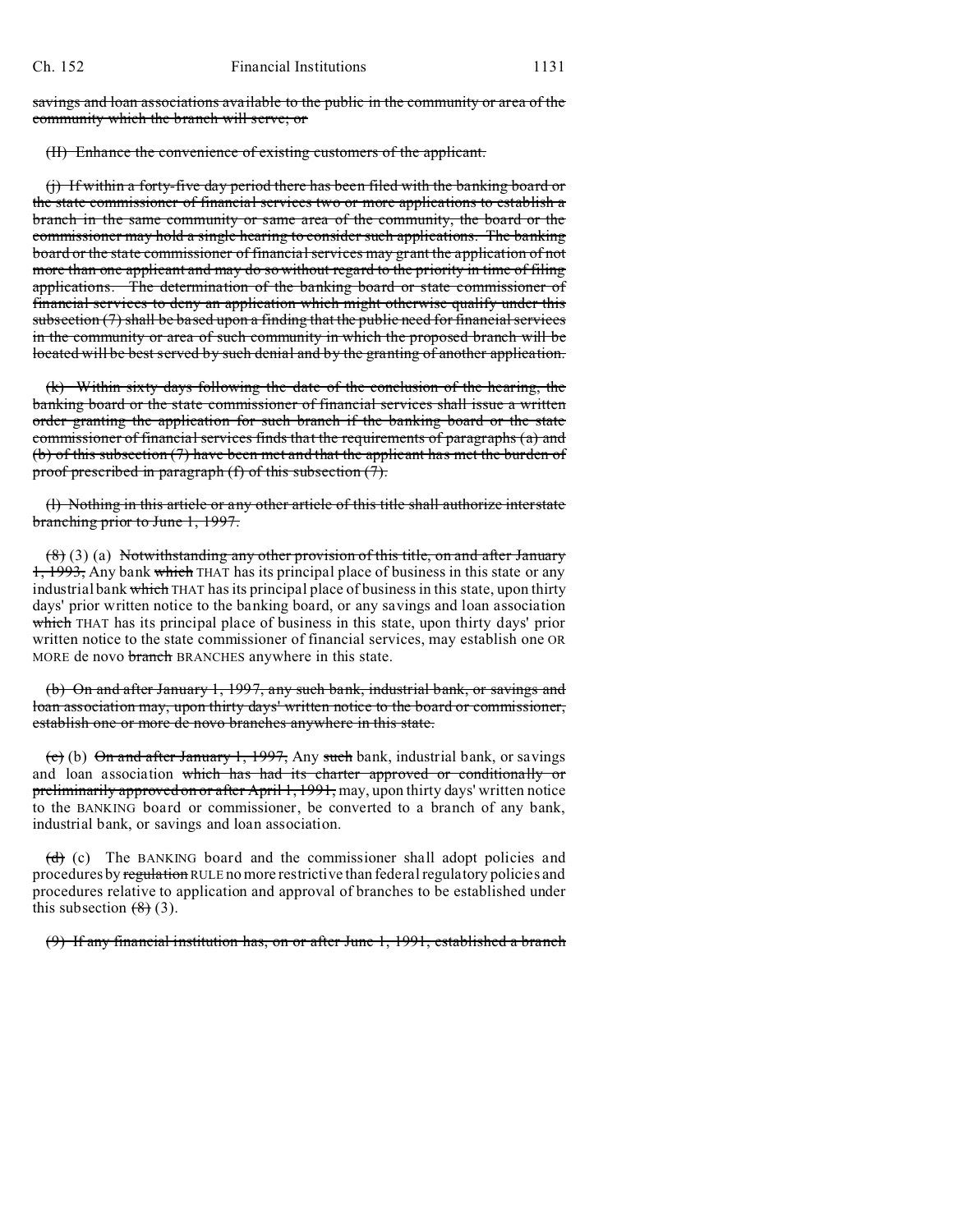1132 Financial Institutions Ch. 152

in any county having a population of less than thirty thousand, as determined by the latest federal census, which is located within the market area of any other financial institution which has its principal place of business in such county, then such latter financial institution, if it has no other branch, may establish one de novo branch within that county.

**11-105-603. [Formerly 11-25-104] Financial institutions - common powers and limitations.** (1) Nothing in this article shall be construed to authorize the conversion of a detached facility to a branch of any financial institution.

 $(2)$  (1) Any acquisition of a branch from another financial institution shall be subject to the percentage limitation set forth in subsection  $(7)(5)$  of this section. Such an acquisition by a financial institution which THAT has its principal place of business in Colorado is expressly authorized, and the location of such branch may be changed pursuant to law.

(3) Any acquisition of a branch from another financial institution in connection with the acquisition of such financial institution shall be subject to any percentage limitation set forth in subsection (7) of this section. Such an acquisition by a financial institution which has its principal place of business in Colorado is expressly authorized, and the location of such branch may be changed pursuant to law.

 $(4)$  (2) Nothing in this article PART 6 shall be construed to apply to a branch facility operating under an emergency grant pursuant to section  $11-5-109$  or 11-22-611 11-103-809 OR11-108-611; however, such a branch facility may continue to operate in perpetuity as a branch without being subject to any percentage limitation on branches set forth in this article PART 6.

 $(5)$  (3) Nothing in this article or in article 6.4 PART 6 OR PART 2 OF ARTICLE 104 of this title shall be construed to prevent the acquisition of any financial institution in this state by any other financial institution the principal operations of which are located in this state; however, any conversion of all or any part thereof to a branch shall be in accordance with the provisions of this article PART 6.

 $(6)$  (4) If any financial institution converts any affiliate financial institution to a branch pursuant to the provisions of this article PART 6, such financial institution at the time of such conversion or immediately thereafter shall meet the capital standards for banks in Colorado as required by the "Colorado Banking Code", of 1957, by any rules and regulations of the banking board, or by the commissioner.

 $(7)$  (5) Notwithstanding any other provision of this article PART 6, no financial institution which THAT acquires any other financial institution on or after August 1, 1991, may convert the acquired financial institution to a branch or branches if such conversion or conversions will result in the acquiring financial institution controlling more than twenty-five percent of the aggregate of all deposits in all banks, savings and loan associations, federal savings banks, and other financial institutions located in Colorado which THAT are federally insured. For the purpose of this subsection  $(7)$ (5), deposits shall be determined based upon the public reports most recently filed with the appropriate federal regulatory agency.

## **11-105-604. [Formerly 11-25-105] Subsidiary depository institutions as**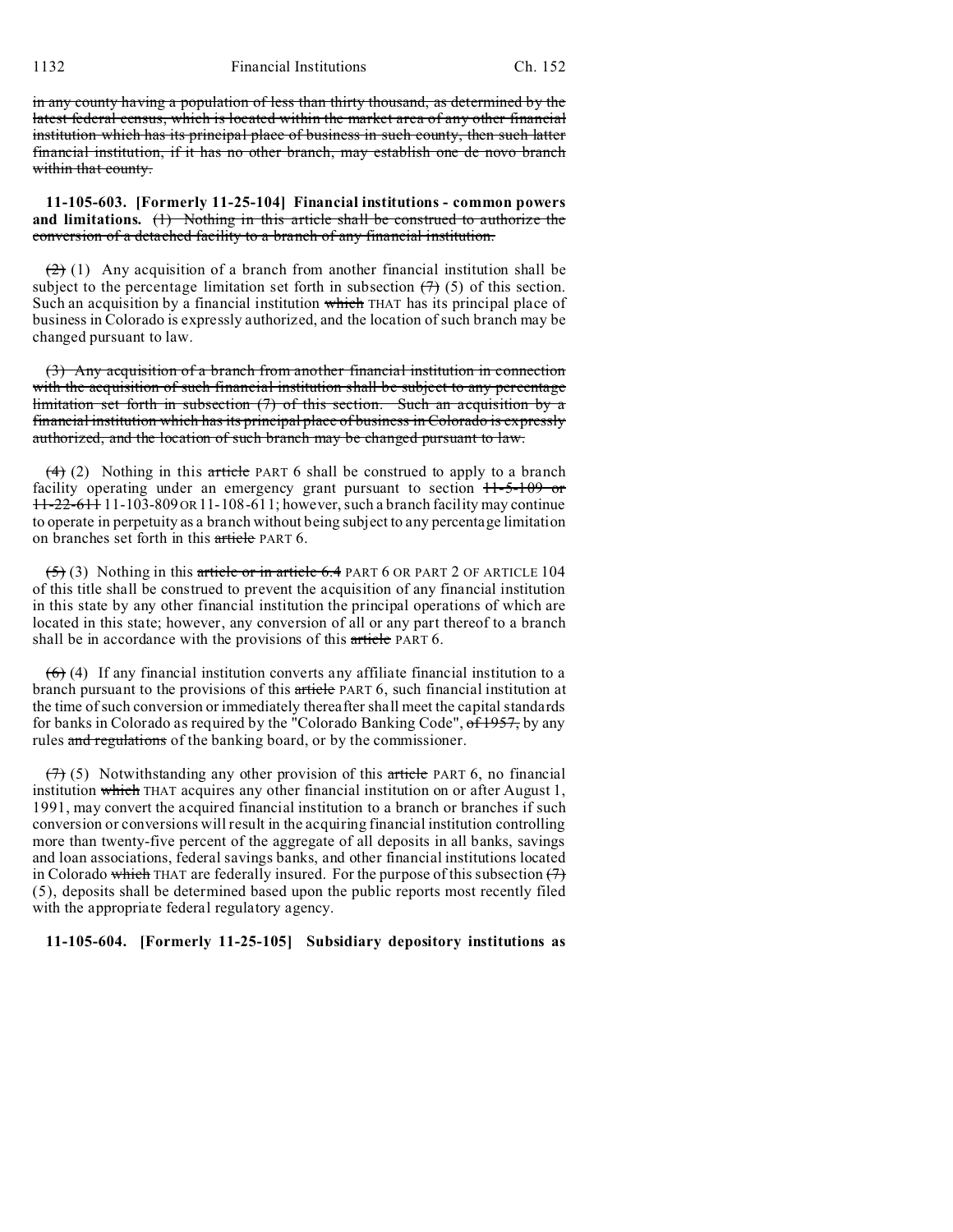**agent.** (1) Any bank subsidiary of a bank holding company may receive deposits, renew time deposits, close loans, service loans, and receive payments on loans and other obligations as an agent for an affiliate financial institution, as such authority is set forth in section 101(d) of the federal "Riegle-Neal Interstate Banking and Branching Efficiency Act of 1994". Notwithstanding any other provision of law, a bank acting as an agent in accordance with this subsection (1) for an affiliate financial institution shall not be considered to be a branch of the affiliate.

(2) Any contract entered into pursuant to this section SECTION  $11-25-105$  as it existed prior to July 1, 1995, shall remain valid and in effect according to the terms of the contract and any subsequent agreement of the contracting financial institutions.

**11-105-605. [Formerly 11-25-106] Rule-making by banking board and state commissioner of financial services.** (1) The banking board shall promulgate and adopt such rules and regulations as are necessary to accomplish the purposes of this article PART 6.

(2) The state commissioner of financial services shall promulgate and adopt such rules and regulations as are necessary to accomplish the purposes of this article PART 6.

(3) The banking board and the state commissioner of financial services shall coordinate their rule-making which THAT implements the provisions of this article PART 6 so that the procedures and time periods are the same for each type of financial institution to make application for a branch thereunder.

**11-105-606. [Formerly 11-25-107] Notice of branch closing.** No later than ninety days prior to the proposed date of any branch closing, the "notice of branch closing" required to be filed with the appropriate federal regulatory agency shall be filed with the banking board or the financial services board. The notice of branch closing shall include a detailed statement of the reasons for the decision to close the branch and statistical or other information in support of such reasons.

### **ARTICLE 106 Fiduciary Business**

**11-106-101. [Formerly 11-10-101] Bank as fiduciary.** It shall be unlawful for a state bank to act as fiduciary, other than as escrow agent, unless it is authorized by its charter or amendments thereto to exercise trust powers.

**11-106-102. [Formerly 11-10-102] Investment power.** A bank acting as fiduciary shall have the same investment powers as an individual fiduciary under like circumstances.

**11-106-103. [Formerly 11-10-103] General fiduciary powers.** Unless otherwise expressly provided by statute, a bank acting as a fiduciary shall have all of the rights, powers, privileges, and immunities and be subject to the same obligations and duties as an individual fiduciary under like circumstances.

**11-106-104. [Formerly 11-10-104] Agency powers.** In addition to its other powers, any bank which THAT is authorized to exercise fiduciary powers shall, upon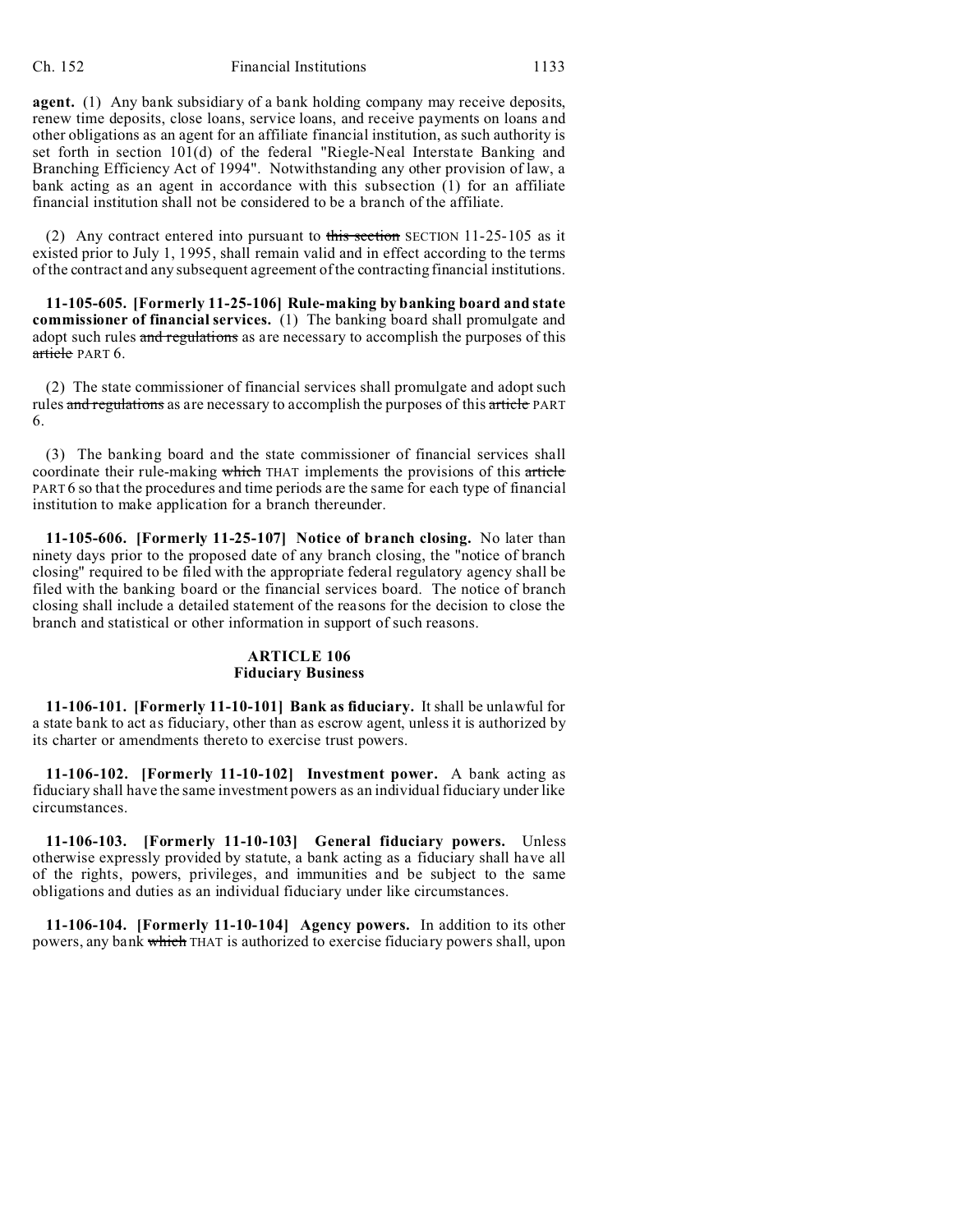proper qualification under this code, have the power to act as a fiduciary in any capacity. It may also act as registrar, transfer agent, or attorney-in-fact and have the power to receive, manage, and apply sinking funds.

**11-106-105. [Formerly 11-10-106] Substitution of Colorado bank or Colorado trust company.** (1) In addition to the procedures initiated by an interested party concerning internal affairs of their trust under section 15-16-201, C.R.S., or procedures otherwise permitted by Colorado law, and unless a will, agreement, or trust instrument otherwise provides, a company may be substituted as fiduciary for all or a part of the fiduciary business of another company without court approval if:

(a) The successor is a Colorado affiliate of the transferor and the boards of directors of the transferor and successor both adopt resolutions to cause the successor to be substituted as fiduciary for all or part of the fiduciary business of the transferor;

(b) The transferor is discontinuing all or part of its fiduciary business and the boards of directors of the transferor and successor both adopt resolutions to cause the successor to be substituted as fiduciary for the fiduciary business of the transferor which THAT is being discontinued; or

(c) There is a merger or consolidation of the transferor and the successor, with the successor being the surviving entity, and the boards of directors of the transferor and successor both adopt resolutions to cause the successor to be substituted as fiduciary for all of the fiduciary business of the transferor.

(2) If the boards of directors adopt such resolutions as provided in subsection (1) of this section and comply with the notice and delivery provisions pursuant to subsection (3) of this section, the successor shall replace the transferor as fiduciary and shall be the successor fiduciary possessing all the rights, powers, and duties which THAT were granted to or imposed on the transferor. Such rights, powers, and duties shall vest in the successor upon effectuation of the substitution, irrespective of the date on which the fiduciary relationship is established or of the date of any related written agreement establishing the fiduciary relationship or of the date of the death of any decedent whose estate is being so administered. Nothing in connection with a substitution affects a renunciation or revocation of any letters of administration or letters testamentary pertaining to a fiduciary relationship or a removal or resignation of the transferor as personal representative, trustee, custodian, or other fiduciary.

(3) At least thirty days prior to the effective date of the substitution, a certified copy of the resolutions of the boards of directors of the transferor and successor shall be delivered to the division of banking, and a written notice of such substitution shall be delivered to each interested party. Delivery will be deemed to have occurred upon the earlier of actual delivery or three days after depositing such resolutions or notification in the United States mails, certified mail with return receipt prepaid. The effective date of the substitution as fiduciary for all or part of the fiduciary business, as set forth in the resolutions, shall be the date provided in the resolutions, which shall not be earlier than thirty days after the date of delivery in accordance with this subsection (3). If the resolutions provide no effective date, the effective date shall be thirty days after the date of delivery in accordance with this subsection (3).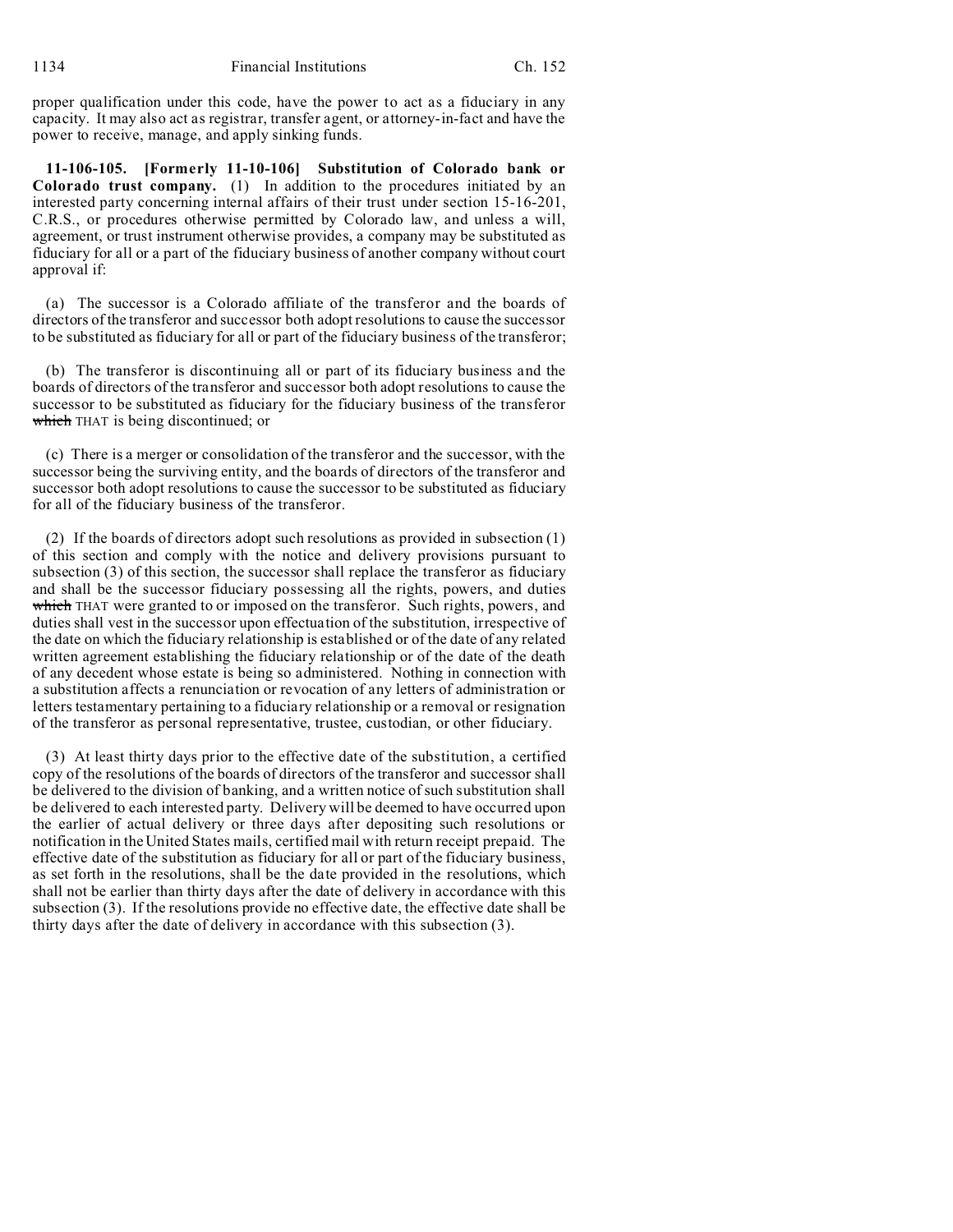**11-106-106. [Formerly 11-10-107] Investment in securities.** Notwithstanding any other law to the contrary and subject to the standard contained in sections 11-50-113 (2) and 15-1-304, C.R.S., a Colorado bank or trust company may invest and reinvest the assets which THAT it maintains in its trust in the securities of any open-end or closed-end management investment company or investment trust registered under the federal "Investment Company Act of 1940", 15 U.S.C. sec. 80a1-64, as amended. A Colorado bank or trust company shall be allowed to make such investment even if it exercises investment discretion as a fiduciary, custodian, managing agent, or otherwise with respect to the investment and reinvestment of assets that it maintains in its trust department. The fact that a Colorado bank or trust company, or any affiliate thereof, is providing services to the investment company or trust as investment advisor, sponsor, distributor, custodian, transfer agent, registrar, or otherwise, and receiving reasonable remuneration for the services, does not preclude such bank or trust company from investing in the securities of such investment company or trust.

## **ARTICLE 107 Criminal Offenses**

**11-107-101. [Formerly 11-11-101] Unauthorized conduct of banking business.** It is a criminal offense for any person not authorized to carry on a banking business under this code, falsely and with intent to defraud, to act as a bank or to represent that he OR SHE is or is acting for a bank or to use an artificial or corporate name which THAT is the name of a bank.

**11-107-102. [Formerly 11-11-102] Receipt of deposits while insolvent.** It is a criminal offense if a state bank receives any deposit while insolvent, or an officer, director, or employee knows or, in the proper performance of his OR HER duty should know, of such insolvency and receives or authorizes the receipt of such deposit, or if such state bank or person has knowingly concealed or misstated material facts regarding the insolvency of the state bank from or to the banking board, commissioner, or division of banking.

**11-107-103. [Formerly 11-11-103] Unlawful service as officer or director.** (1) It is a criminal offense for any person to serve as an officer or director of a state bank, or serve as commissioner, deputy commissioner, or employee of the division:

(a) Who has been convicted of an unpardoned offense constituting, in the jurisdiction in which the conviction was had, a violation of the banking laws, a felony involving moral turpitude, or a breach of trust;

(b) Who is indebted to the bank for more than thirty days upon a judgment that has become final.

**11-107-104. [Formerly 11-11-104] Unlawful gratuity, compensation, or transactions.** (1) It is a criminal offense for an affiliate of a state bank or for an officer, director, or employee of a state bank or affiliate of a state bank:

(a) To solicit, accept, or agree to accept, directly or indirectly, from any person other than the institution, any gratuity, compensation, or other personal benefit for any action taken by the institution, or for endeavoring to procure any such action;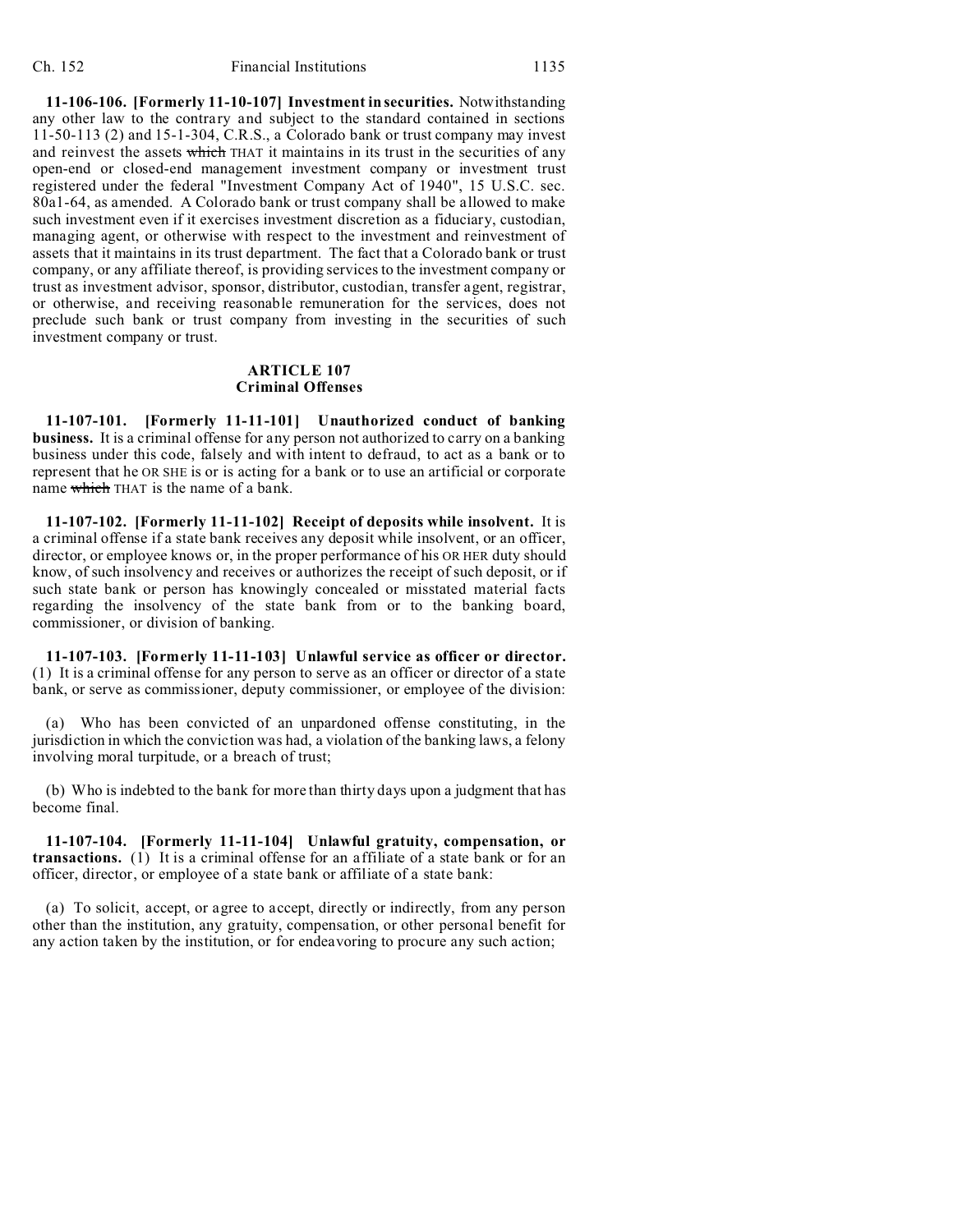(b) To have any interest, direct or indirect, in the purchase at less than its face value of any evidence of indebtedness issued by the institution.

(2) In this section and section  $H$ -6-101  $(3)$  11-105-101  $(5)$ , the term "affiliate" of a state bank shall include:

(a) Any person who holds a majority of the stock of the bank or has been determined by the banking board to hold a controlling interest therein, any other corporation in which such person owns a majority of the stock, and any partnership in which he SUCH PERSON has an interest:

(b) Any corporation in which the state bank or an officer, director, or employee thereof holds a majority of the stock and any partnership in which such person has an interest;

(c) Any corporation of which a majority of the directors are officers, directors, or employees of the state bank or of which officers, directors, trustees, or employees constitute a majority of the directors of the state bank.

**11-107-105. [Formerly 11-11-105] Unlawful concealment of transactions.** (1) It is a criminal offense for an officer, director, employee, attorney, or agent of a state bank:

(a) To conceal, or endeavor to conceal, any transaction of the bank from any officer, director, or employee of the bank or any official or employee of the division to whom it should properly be disclosed;

(b) With intent to deceive, to make any false or misleading statement or entry, or omit any statement or entry that should be made in any book, account, report, or statement of the institution.

(2) No bank shall sell, assign, or transfer any of its assets when insolvent, or in contemplation of insolvency with the intent of preferring any credit, or preventing the application of such assets to the subrogation of its debts; nor shall any officer, director, or employee of any bank personally authorize or permit the same to be done.

**11-107-106. [Formerly 11-11-106] Unlawful payment of penalties and judgment against others.** It is a criminal offense for a state bank to pay a fine, or penalty imposed by law upon any other person, or any judgment against such person, or to reimburse directly or indirectly any person by whom such fine, penalty, or judgment has been paid, except in settlement of its own liability or in connection with the acquisition of property against which such judgment is a lien or as provided in section  $11-3-121$  11-103-602.

**11-107-107. [Formerly 11-11-107] Embezzlement or misapplication of funds.** It is a criminal offense for any officer, director, shareholder, or employee of any bank to directly or indirectly embezzle, abstract, or misapply, or cause to be embezzled, abstracted, or misapplied, any of the funds or securities or other property of or under the control of the bank with intent to deceive, injure, cheat, wrong, or defraud any person.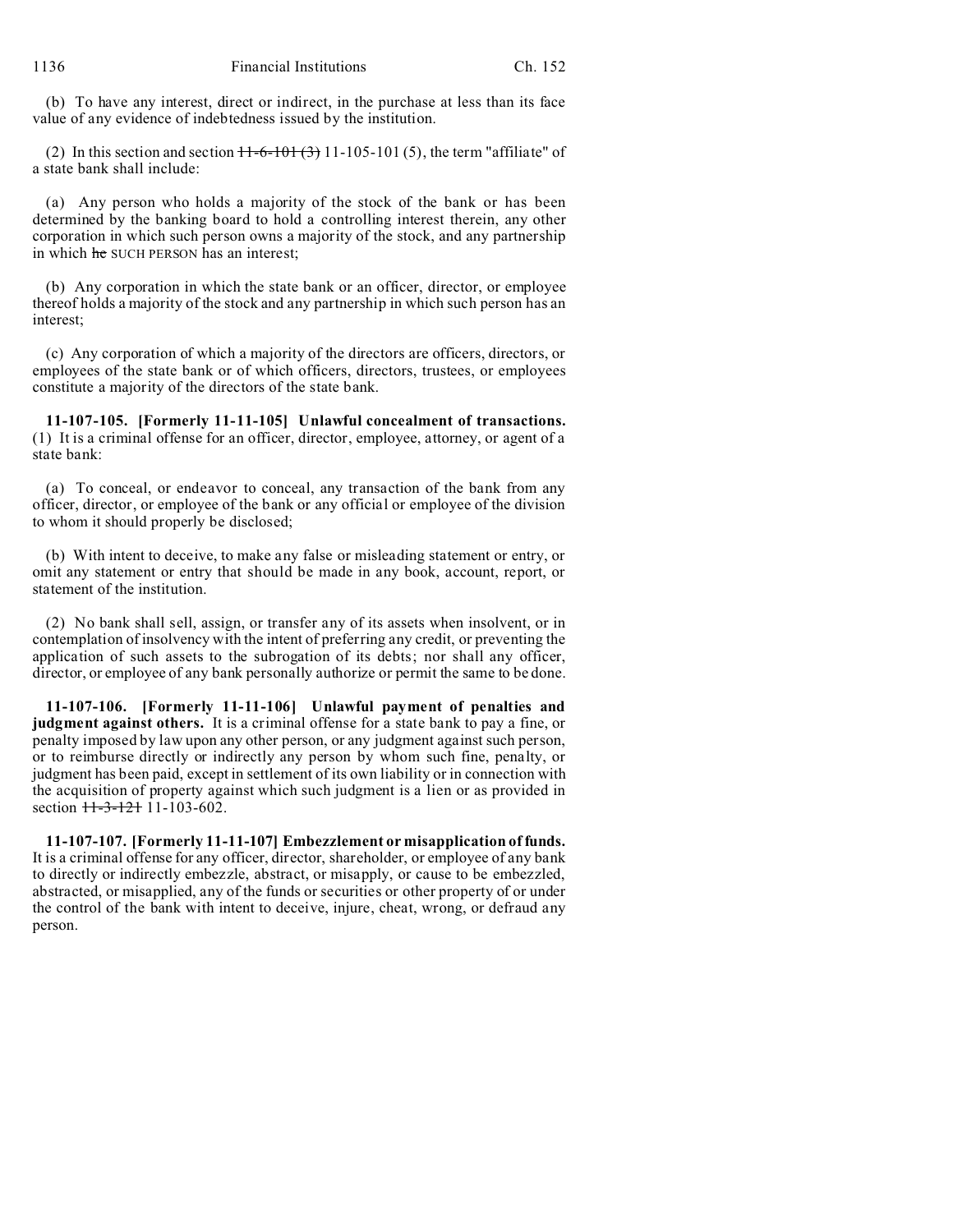**11-107-108. [Formerly 11-11-108] Unlawful acts or omissions - penalties.** (1) Any person responsible for an act or omission expressly declared to be a criminal offense by this code:

(a) Is guilty of a misdemeanor and, upon conviction thereof, shall be punished by a fine of not more than one thousand dollars, or by imprisonment in the county jail for not more than one year, or by both such fine and imprisonment;

(b) If the act or omission was intended to defraud, commits a class 6 felony and shall be punished as provided in section 18-1.3-401, C.R.S.

(2) An officer, director, employee, agent, or attorney of a state bank shall be criminally responsible for an act or omission of the institution declared to be a criminal offense by this code if, knowing that such act or omission is a criminal offense, he OR SHE participates in authorizing, executing, ratifying, or concealing such act or in authorizing or ratifying such omission or, having a duty to take the required action, omits to do so.

(3) Unless otherwise provided in this code, it is no defense to a criminal prosecution under this code that the defendant did not know the facts establishing the criminal character of the act or omission charged, if he THE DEFENDANT could and should have known such facts in the proper performance of his OR HER duty.

**11-107-109. [Formerly 11-20-117] Unlawful acts or failure to perform penalty.** Any person who willfully or knowingly fails to perform any act required, and as required by section  $H-2-106$  (10) or  $H-2-115$  11-102-102 (10) OR 11-102-501, or who commits any act in violation of said sections commits a class 5 felony and shall be punished as provided in section 18-1.3-401, C.R.S.

**11-107-110. [Formerly 11-11-109] Injunction.** (1) If a violation of this code by a state bank or an officer, director, or employee thereof is threatened or impending and may cause substantial injury to the institution or to the depositors, creditors, or stockholders thereof, the district court in and for the county in which the bank is located may, upon the suit of the banking board, issue an injunction restraining such violation.

(2) If any person, not authorized to carry on a banking business under this code, falsely acts as a bank, or falsely represents that he SUCH PERSON is acting for a bank, or uses an artificial or corporate name which THAT is the name of a bank, the said district court may, upon the suit of the banking board, issue an injunction restraining such act.

**11-107-111. [Formerly 11-11-110] General corporation laws applicable.** The provisions of articles 30 to 52, 101 to 117, and 121 to 137 of title 7, C.R.S., relating to corporations and nonprofit corporations shall, insofar as the same are not inconsistent with this code, govern corporations and nonprofit corporations operating under the provisions of this code.

> **ARTICLE 108 Industrial Banks**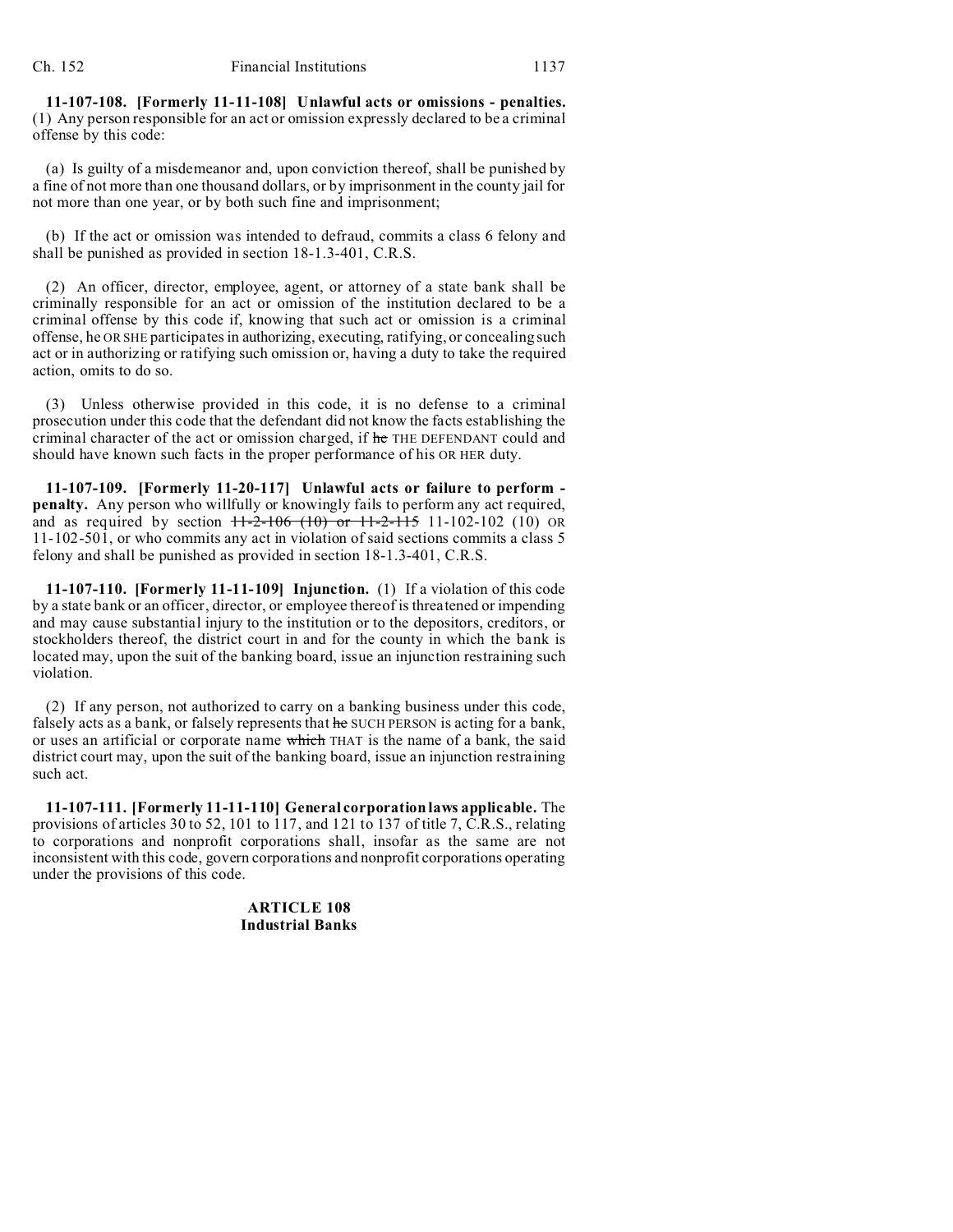### PART 1 GENERAL PROVISIONS

**11-108-101. [Formerly 11-22-101] Definitions.** As used in this article, unless the context otherwise requires:

(1) "Bank" or "industrial bank" means an industrial bank incorporated under the provisions of section  $11-22-101.2$  11-108-102.

(1.5) (2) "Banking board" means the banking board created in section 11-2-102 SHALL HAVE THE SAME MEANING AS IN SECTION 11-101-401 (7).

 $(2)$  (3) "Commissioner" means the state bank commissioner.

(3) "Guaranty corporation" means the industrial bank savings guaranty corporation of Colorado.

(4) "Member" means a bank required by this article to be a member of the guaranty corporation FEDERAL DEPOSIT INSURANCE CORPORATION and shall include "new member" except where the term "new member" is used in the same section or subsection.

(5) "New member" means a member which THAT had no outstanding savings obligations as of the last day of the calendar year preceding the year in which an assessment is made and which THAT has not filed with the commissioner an undertaking not to issue savings obligations.

(6) "Primary service area" means the smallest geographical area from which it is anticipated that the proposed industrial bank will draw seventy-five percent of its individual, partnership, and corporate deposits.

(7) "Savings obligations" means savings deposits of any type including contracts, agreements, certificates of deposit, however evidenced, and savings accounts and unpaid interest accrued thereon.

**11-108-102. [Formerly 11-22-101.1] Applicability of powers of banking board and bank commissioner to industrial banks.** The powers, duties, and functions of the banking board and the commissioner contained in article  $\frac{1}{2}$  102 of this title and the declaration of policy contained in section  $11-1-101-5$  11-101-102 shall apply to the provisions of this article.

**11-108-103. [Formerly 11-22-115.6] No private right of action.** Except as expressly provided in this article, no person, other than the banking board, shall have the right to bring or maintain any private action, at law or in equity, for a violation of or enforcement of this article.

### PART 2 POWERS

**11-108-201. [Formerly 11-22-106] Powers - general corporate - loans and investments - rules of banking board.** (1) Every industrial bank duly organized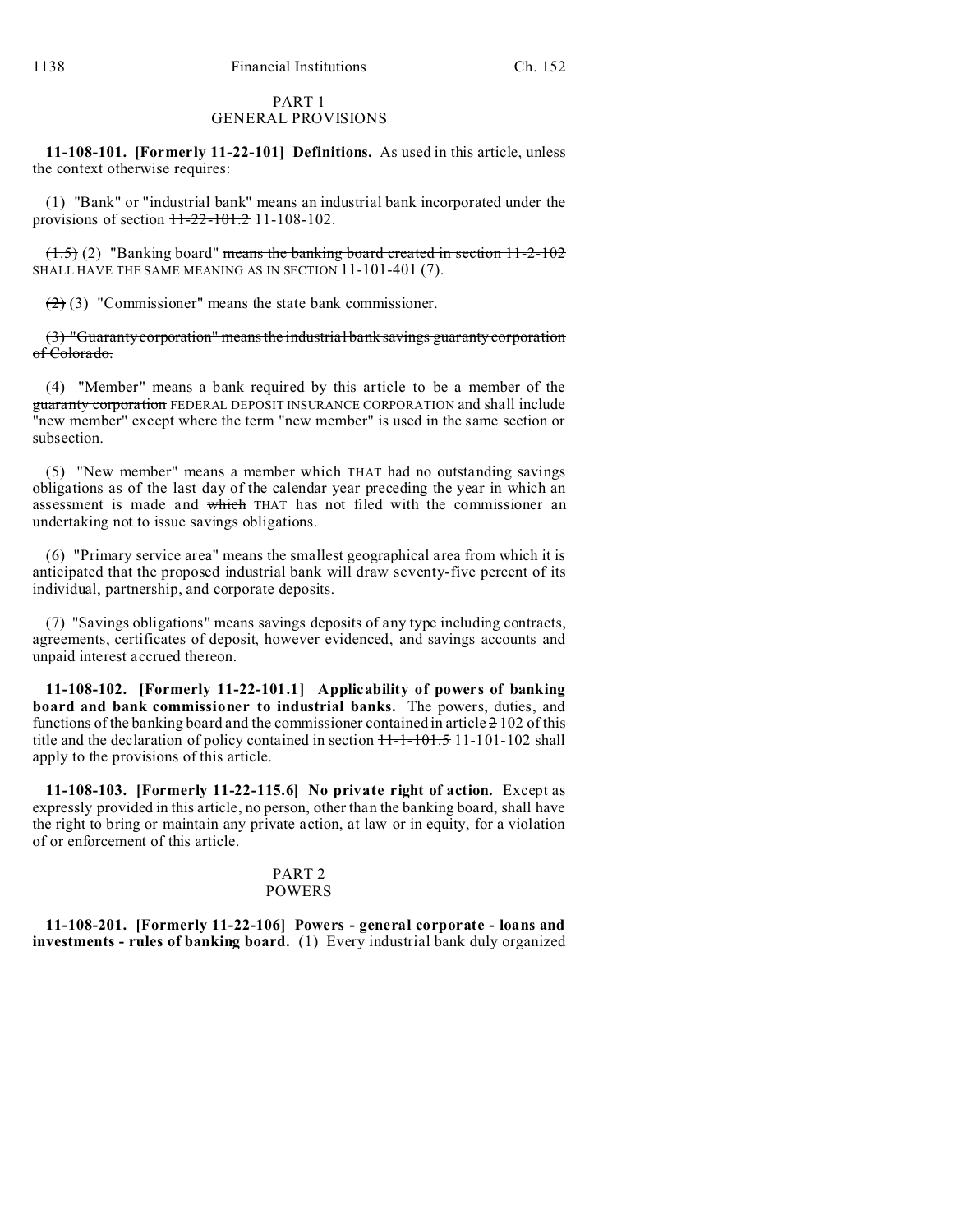#### Ch. 152 Financial Institutions 1139

and chartered under the provisions of this article has the powers granted general business corporations by the laws of the state of Colorado to the extent the same are not inconsistent with or contrary to this article, including such special powers provided in this article, without the necessity of such powers or special powers being specifically recited or set out in the articles of incorporation of said industrial bank or any amendments thereto.

(2) No industrial bank shall be authorized to engage in any business or activity except as may be authorized by this article.

(3) No stock shall be issued for any consideration other than cash, except stock dividends.

(4) An industrial bank may make such loans, secured or unsecured, accept such drafts, make such investments, and issue such letters of credit as shall be permissible pursuant to rules and regulations promulgated by the banking board or otherwise permitted by this article. In promulgating such rules and regulations the banking board shall consider all relevant factors, including without limitation the policies set forth in section 11-1-101.5 11-101-102.

(5) In addition to the general corporate powers granted by this code, an industrial bank has the power, subject to the limitations and restrictions imposed by this code and the rules and regulations of the banking board, to lend money either upon the security of real property or personal property, or otherwise; to charge, or to receive in advance, interest therefor; and to contract for a charge for a secured or unsecured installment loan.

(6) As authorized pursuant to section 10-2-601 (2), C.R.S., an industrial bank may, pursuant to federal law or under such rules as may be adopted by the banking board or the commissioner of insurance pursuant to section 10-2-601, C.R.S., act as the agent for any insurance company authorized to do business in this state by soliciting and selling insurance and collecting premiums on policies issued by such company. For such services, an industrial bank may receive such fees or commissions as may be agreed between the industrial bank and the insurance company.

(7) (a) It is unlawful for an industrial bank, or an officer, director, employee, or affiliate of an industrial bank, to:

(I) Engage in the business of issuing, floating, underwriting, distributing, or promoting the sale of stocks, bonds, or other securities; or

(II) Be an officer, trustee, director, employee, stockholder, or partner of any person engaged principally in such A business DESCRIBED IN SUBPARAGRAPH (I) OF THIS PARAGRAPH (a).

(b) Nothing in paragraph (a) of this subsection (7) shall include securities issued or guaranteed as to principal and interest by:

(I) The United States or any agency of the United States;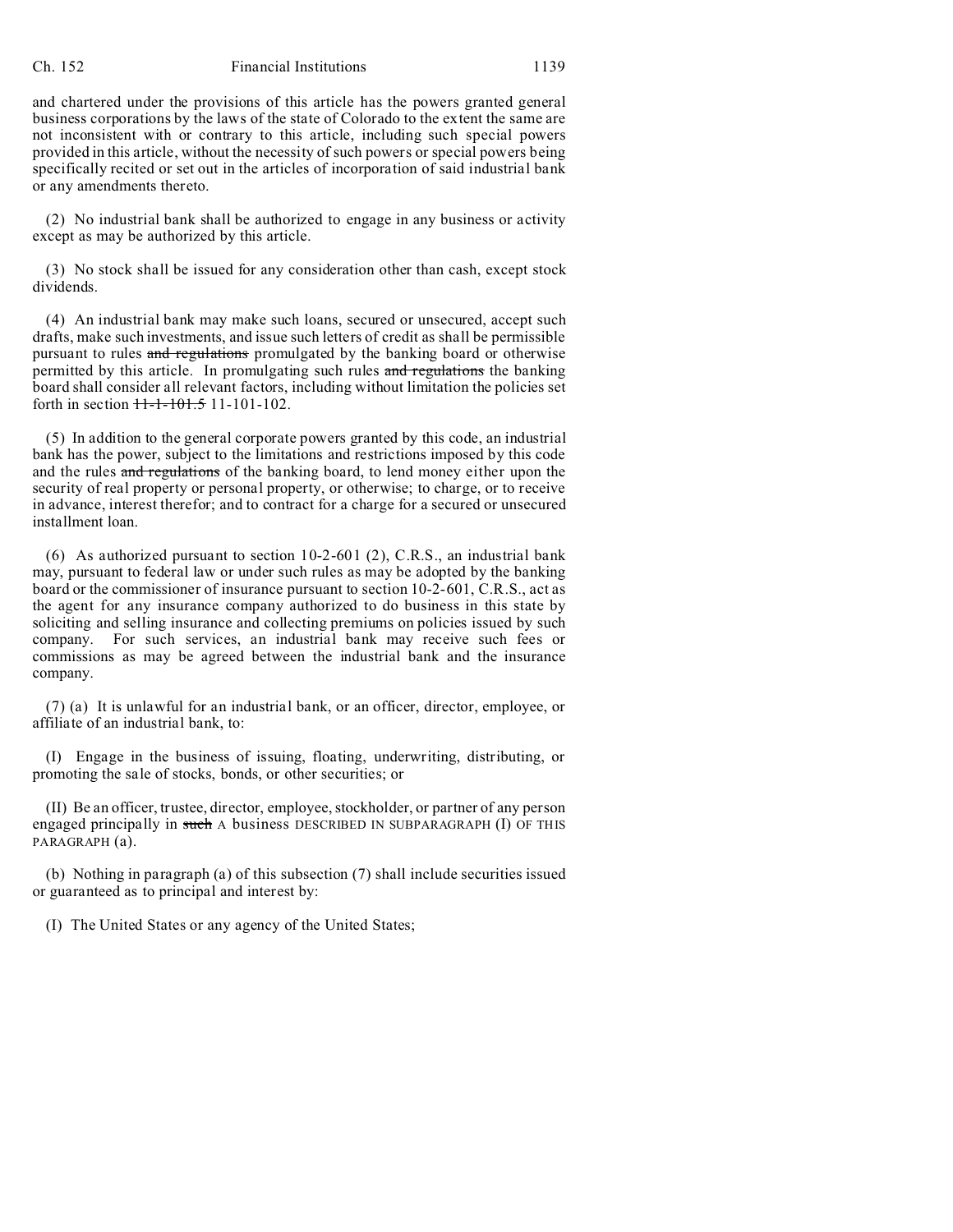(II) A state or territory of the United States; or

(III) A subdivision, instrumentality, or public authority organized under the laws of such state or territory pursuant to an interstate compact between two or more states.

**11-108-202. [Formerly 11-22-107] Special powers.** (1) Every industrial bank, in addition to the powers granted by this article or the rules and regulations promulgated by the banking board, has all of the following powers:

(a) The right to purchase and carry obligations of, or fully guaranteed by, the United States or a state of the United States; obligations of a corporation chartered by the United States or a state of the United States doing business in the United States; obligations of an authority organized under state law, under an interstate compact, or by substantially identical legislation adopted by two or more states if any such authority is approved for investment by the rules and regulations of the banking board; revenue obligations issued to provide, enlarge, or improve electric power, gas, water, and sewer facilities by any city or town having a population of not less than two thousand people at the time of investment, located in any state of the United States; general obligations of a territory of the United States, or a political subdivision or instrumentality of a state or territory of the United States; obligations which THAT the general assembly of Colorado designates from time to time as legal investments for public funds; notes, secured or unsecured; mortgages; contracts; acceptances; bills of exchange; or trust receipts. All assets and funds of an industrial bank shall at all times be maintained within the United States and in legal investments within the United States as recited in this paragraph (a); but, with the written consent of the banking board, industrial banks may purchase and carry other types of assets but shall only be permitted to make such investments as are permitted by law to fiduciaries.

(b) The right to lend money upon the security of the character and earning capacity of the borrower, comakers, personal chattels, real property, or any other property, or a combination of the foregoing;

(c) If a member in good standing of the guaranty corporation FEDERAL DEPOSIT INSURANCE CORPORATION, the right to issue certificates of deposit, contracts, or agreements under any descriptive name and receive savings deposits which THAT may bear such interest as their terms may provide. except that industrial banks need not be members of the guaranty corporation if they are members of the federal deposit insurance corporation. Industrial banks may pay interest on savings deposits, certificates of deposit, contracts, or agreements at a rate, without regard to compounding, not to exceed one-half percent per annum greater than the rates of interest which THAT any national or state bank, savings and loan association, or building and loan association in the state is permitted by law to pay on the same type of savings deposit, certificate of deposit, contract, or agreement, whichever is greater. If any national or state bank, savings and loan association, or building and loan association is not limited by applicable law or regulation RULE with regard to the rate of interest on any type of savings deposit, certificate of deposit, contract, or agreement, banks shall also not be limited in the same manner. Such certificates of deposit, contracts, or agreements shall be issued with a maturity of not less than seven days and shall be sold at not less than par.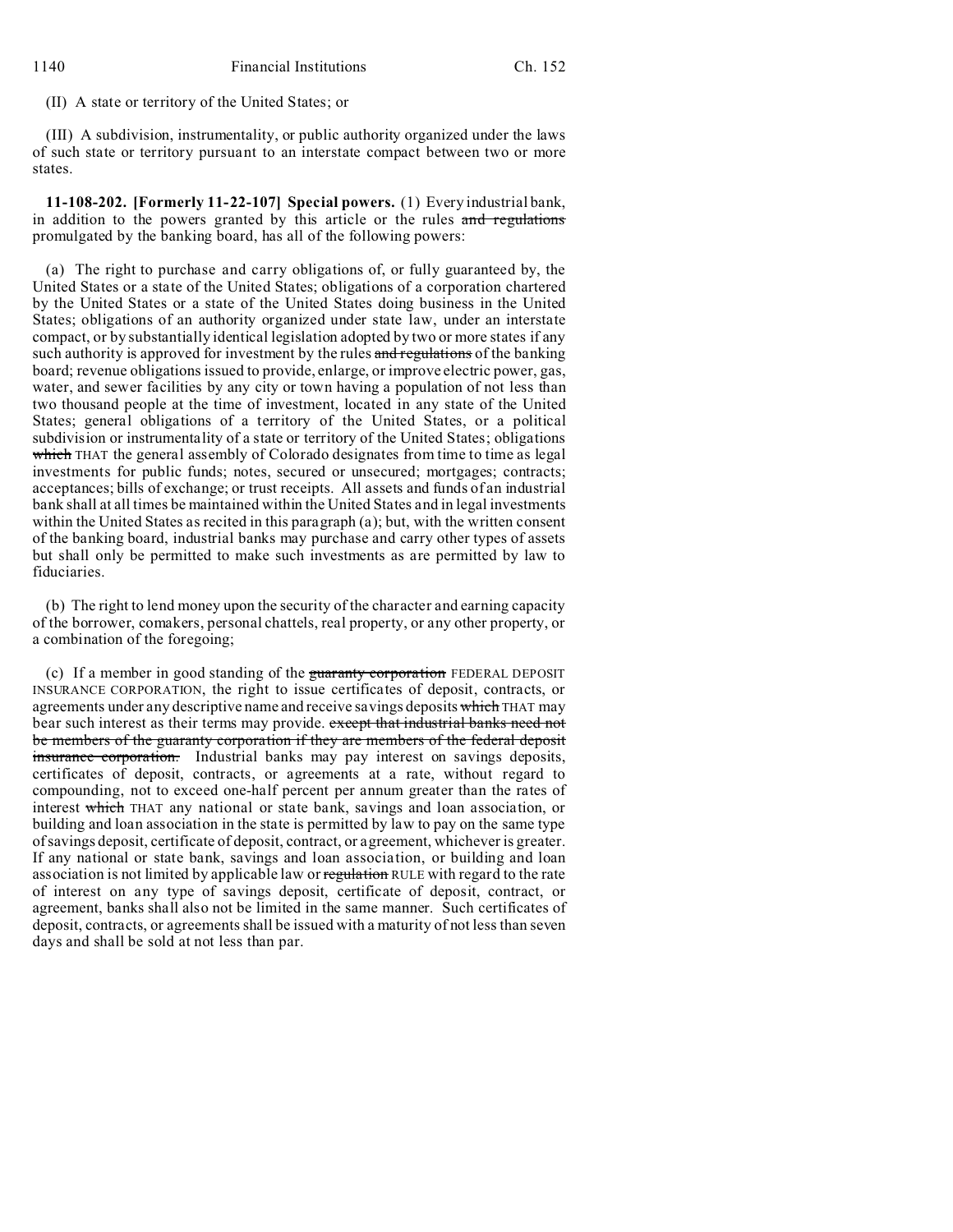### (d) Repealed.

 $\overrightarrow{e}$  (d) The right to issue, with the prior approval of the banking board based upon the facts and circumstances of each case, capital notes, debentures, or evidences of indebtedness which THAT will not be covered by a guaranty and may be included as a part of the capital and surplus and which THAT:

(I) Have a maturity of not less than five years;

(II) Will be paid by the bank at or prior to maturity in part or in whole only upon written permission of the banking board and are at all times and in all respects wholly subject, subordinate, junior, and inferior to all senior debts of the bank with respect to right of payment;

(III) Provide that the holder of the note by its acceptance thereof must agree that the payment of the principal and interest of the note is expressly subordinated to the prior payment of the principal and interest on all existing and future obligations of the bank to its savings depositors and certificate holders; and

(IV) Contain a provision in the note that no amount shall be paid by the bank as principal or interest unless the capital of the bank, as defined in rules and regulations of the banking board, increases over its capital as of the date of the execution of the note by not less than the amount of such principal or interest payment.

 $(f)$  (e) The right to invest not more than ten percent of its assets in personal property leases to the same extent and in the same manner as allowed national or other state banks; except that an industrial bank shall not invest in any lease in excess of fifteen percent of its capital, as defined in rules and regulations of the banking board, less any inadequacy of capital to any person, association, partnership, or corporation and except that an industrial bank may exceed the limit established by this paragraph  $(f)$  (e) subsequent to investing in the lease if such excess is necessary to protect the lease.

 $(g)$  (f) The right to broker first mortgage loans.

**11-108-203. [Formerly 11-22-107.5] Trust, fiduciary, and agency powers**  when. In addition to its other powers, an industrial bank that is authorized by its charter to exercise trust powers, upon proper qualification under this article, has the power to act as a fiduciary in any capacity. It may also act as registrar, transfer agent, fiscal agent, or attorney-in-fact and have the power to receive, manage, and apply sinking funds. Every industrial bank that is authorized by its charter to exercise trust powers pursuant to this section shall make and file with the commissioner an annual report of trust assets and such other reports, as the banking board may require by rule, and regulation, on such forms as may be prescribed by the banking board. No report filed pursuant to this section shall be required to be published.

**11-108-204. [Formerly 11-22-108] Forbidden powers.** (1) No industrial bank has power to do any of the following:

(a) To accept demand deposits that the depositor may withdraw by check or similar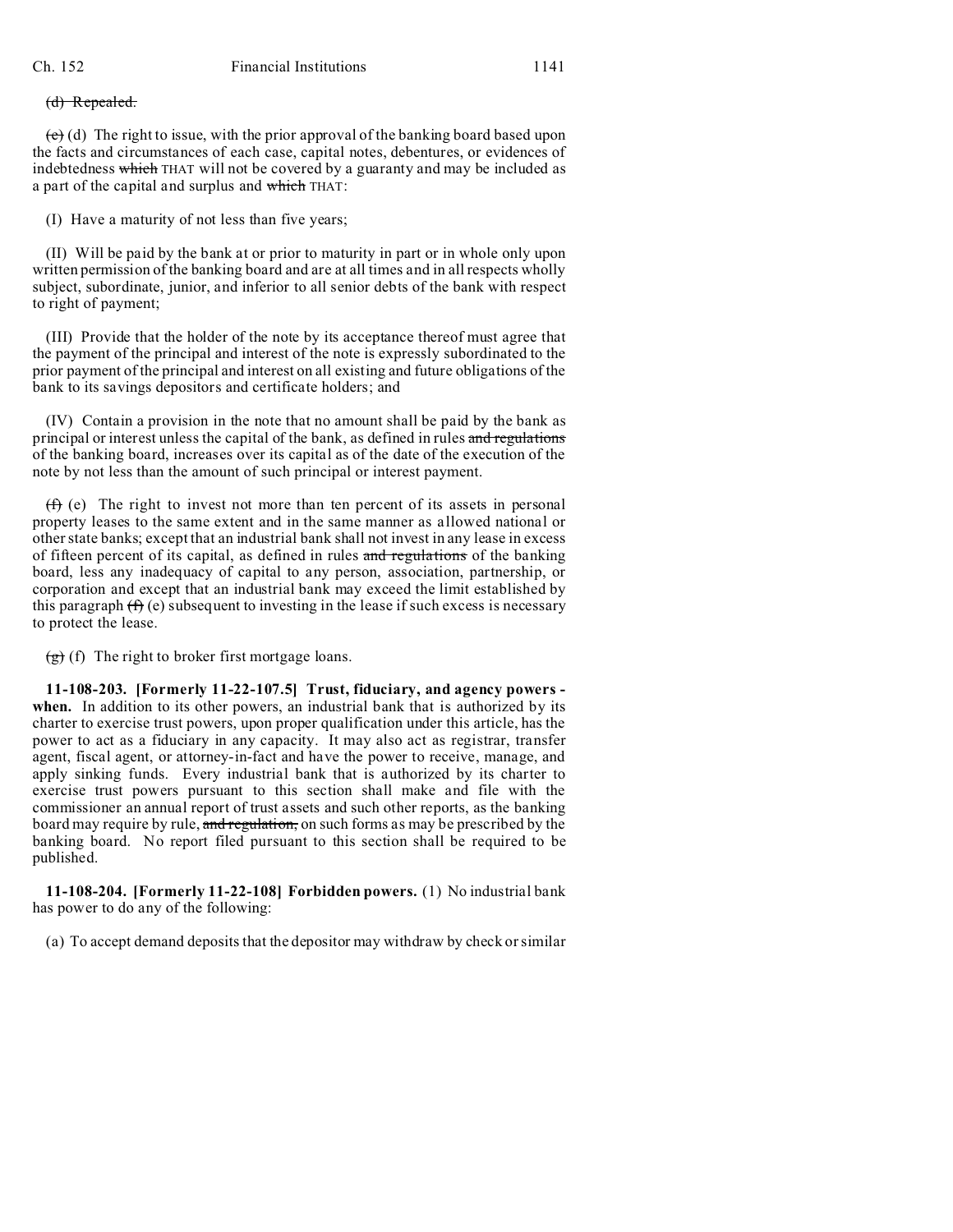means for payment to third parties;

#### (b) and (c) Repealed.

 $(d)$  (b) To engage in, or acquire any interest in, any business except as permitted by this article.

(2) In calculating the obligations of a single obligor  $\sigma r$  the obligations of a specified class for the purposes of paragraph  $(b)$  of subsection  $(1)$  of this section, there shall be included:

(a) In the case of obligations of a partnership or association, the obligations of each general partner or each member of the association;

(b) In the case of obligations of a general partner or a member of an association, the obligations of the partnership or association;

(c) In the case of obligations of a corporation, the obligations of any subsidiaries in which it owns, directly or indirectly, a majority of the outstanding voting stock;

(d) In the case of obligations of a corporation, the amount of a loan made to any other person to the extent that the proceeds of such loan, directly or indirectly, are to be loaned to the corporation; or used for the acquisition from the corporation of any securities issued by the corporation, other than securities acquired by an underwriter for public offering; or transferred to the corporation without fair and adequate consideration. The discharge of an equivalent amount of debt previously incurred in good faith for value shall be deemed fair and adequate consideration.

## PART 3

## **CHARTERS**

**11-108-301. [Formerly 11-22-101.2] Incorporation.** Three or more persons desiring to form a bank, as permitted in this article, may incorporate such bank, and said bank may be chartered by the banking board to engage in the business of a bank upon compliance with the provisions of this article.

**11-108-302. [Formerly 11-22-102] Charter - application - fee - issuance procedure - change in location.** (1) The incorporators of a proposed industrial bank shall submit to the banking board an application for an industrial bank charter and in support thereof shall submit the following:

(a) An application for a charter in such form as may be prescribed by the banking board by rule, and regulation, including the following: The name, address, and business affiliation of each director and proposed officer and the name and address of any and all other industrial banks with which each director and proposed officer may be affiliated as a director, officer, or stockholder; the name, address, and business affiliation of each subscriber to stock and the amount of stock subscribed for; the address at which it is proposed the industrial bank will maintain its place of business or, if such address is not known, the area within a radius of one-half mile in which the bank is to be located; a designation of the primary service area it proposes to serve; and such other information as the banking board may reasonably require to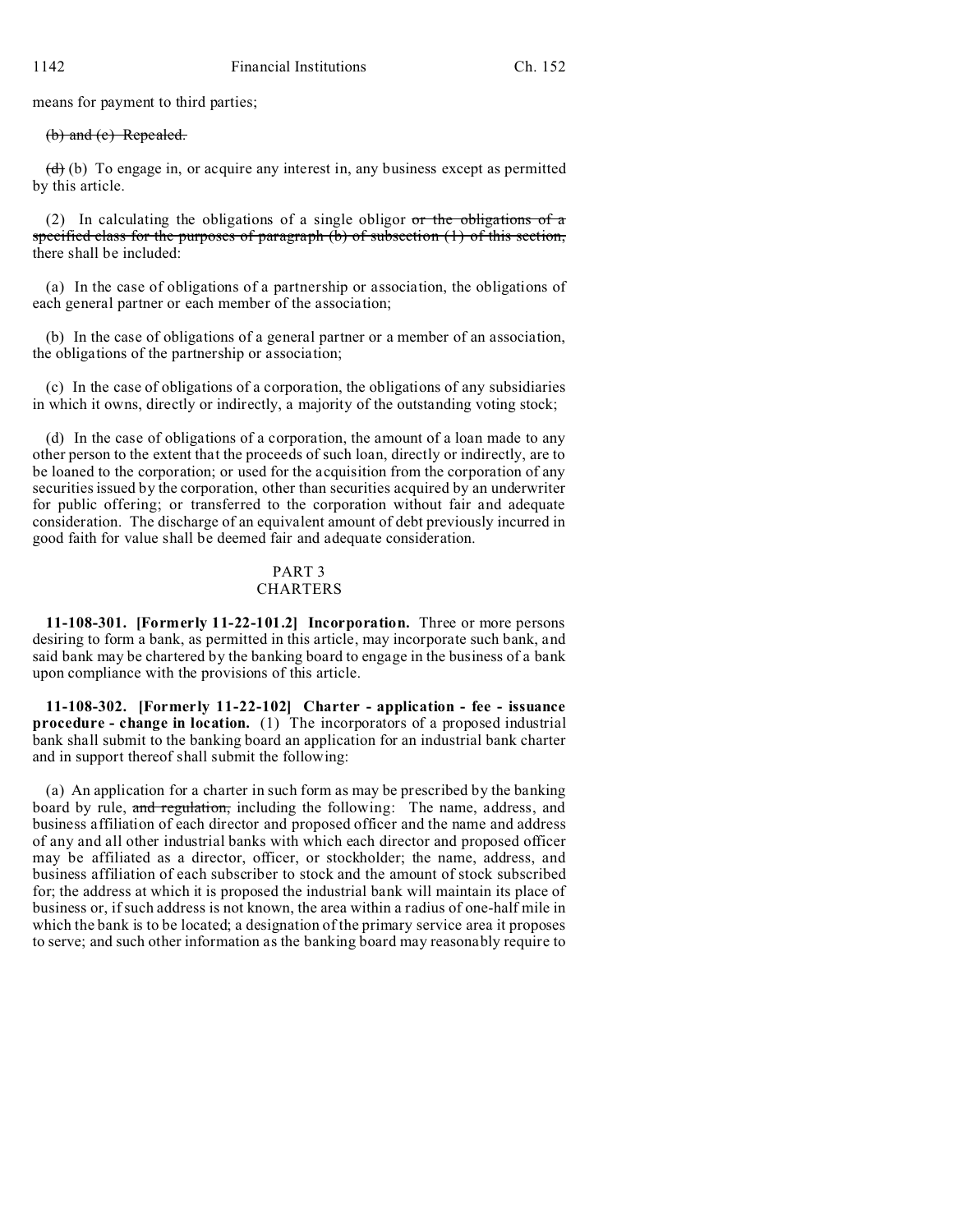enable it to determine whether such charter should be issued;

(b) Proposed articles of incorporation, containing: The name of the proposed industrial bank; the city or county in which it is to be located; the amount of capital; the number and par value of the shares authorized; the number of directors; a statement whether cumulative voting will be permitted for directors; preemptive rights, if any, of stockholders; its term of existence; and such other proper provisions as may be approved by the banking board to govern the affairs and business of the proposed industrial bank, including such provisions required by law for the incorporation of ordinary corporations. The name of the industrial bank need not comply with the requirements of part 6 of article 90 of title 7, C.R.S. Only one class of par value stock of not less than ten dollars per share shall be authorized, but the foregoing shall not affect industrial banks chartered prior to July 1, 1965, having other classes of stock or other par value than recited in this article. The articles of incorporation shall not contain any provisions authorizing such proposed industrial bank to engage in any business or activity except as may be authorized by this article.

(c) Bylaws of the proposed industrial bank;

(d) An application fee established by the banking board pursuant to section  $11-2-103(11)$  11-102-103 (12). The fee may be refunded to the incorporators by the banking board if the application for charter is withdrawn by the incorporators prior to the date set for public hearing. The applicants shall also submit evidence satisfactory to the banking board that the stock, in an amount not less than the minimum required by section  $11-22-105$  11-108-305, has been fully subscribed and paid in and that the subscribing stockholders have, in addition thereto, deposited an estimated amount to cover organizational expense.

### (1.5) Repealed.

(2) (a) Within sixty days of AFTER the submission of an application, the banking board shall determine whether the application is complete or whether deficiencies exist in the application and shall notify the applicant of such finding and shall specify any deficiencies which THAT have been found to exist. In the event that the application is not completed in accordance with this section and the rules of the banking board within ninety days  $\sigma$  AFTER the submission date, the application shall be deemed withdrawn and the application fee forfeited.

(b) After the application has been properly completed within the required ninety-day period, the hearing required by this section shall be held and a decision rendered by the banking board on the charter application at least thirty days prior to any hearing on any later filed application for a bank proposing to serve any portion of the same primary service area.

(c) The banking board, upon determining that the application is complete, shall fix a time and place for a hearing upon such application not less than thirty days nor more than ninety days after such determination or not less than thirty days nor more than ninety days after the banking board renders a decision on an earlier filed application to serve a portion of the same primary service area. At least thirty days prior to the hearing, the banking board shall notify the applicants thereof and mail notices of the hearing upon such application to each industrial bank doing business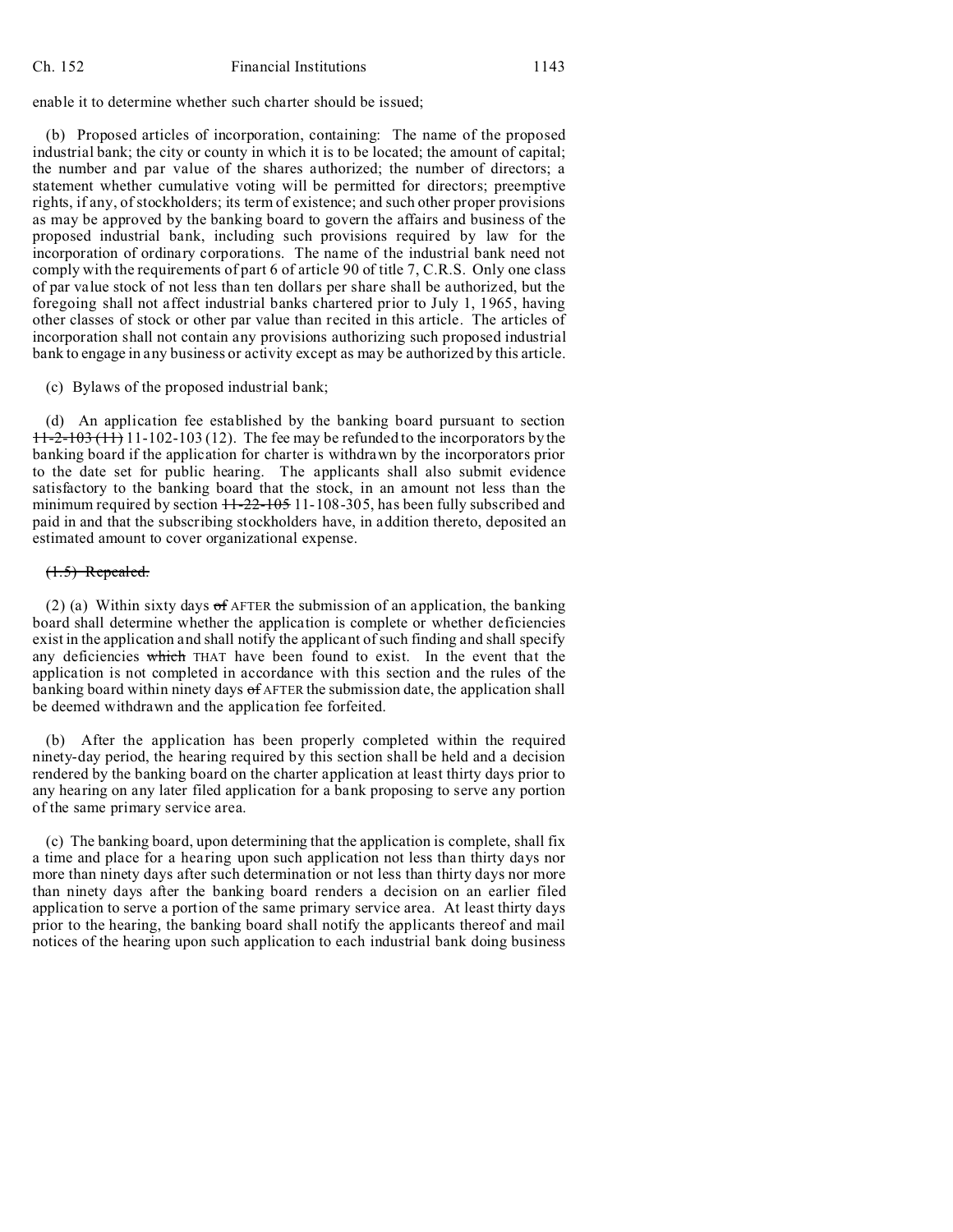1144 Financial Institutions Ch. 152

in the primary service area to be served by the applicant and to such other persons and organizations as the banking board may select. If any person or organization objects to the application, such person or organization may file with the banking board a written objection within twenty days after receipt of the notice of hearing. At such hearing, applicants, persons notified by this subsection (2), and other persons interested may appear and offer testimony in support of, or in opposition to, such application, and such testimony shall be transcribed. The banking board may continue the hearing from time to time for the purpose of taking additional testimony.

(d) Notwithstanding any other provision of this section, if the BANKING board has given notice pursuant to paragraph (c) of this subsection (2) of a hearing on any application for charter filed pursuant to this section and the BANKING board has received no written protests against such charter application within ten days of PRIOR TO the hearing, the BANKING board may grant such charter without a hearing as otherwise required in this section if the applicants for such charter are known to the BANKING board.

(3) (a) Upon the receipt of the instruments recited in subsection (1) of this section, the banking board shall investigate the facts and the application and, after a hearing, shall grant the charter if it finds that:

(I) Allowing the applicants to engage in such business will serve the public need and advantage in the primary service area in which the business of the applicants is to be conducted; and that the volume of business in the primary service area which THAT the applicants propose to serve, attributable to industrial banking, is such that profitable operation of the industrial bank may reasonably be projected;

(II) The experience, financial responsibility, character, and general fitness of the proposed officers, directors, stockholders, and persons in control of the industrial bank, as defined in section  $+1-22-101(1)$  11-108-101 (1), are such as to command the confidence of the public and to warrant belief that the business will be operated lawfully and within the purposes of this article. In making a determination under the provisions of this subparagraph (II), the banking board shall be governed by the provisions of section 24-5-101, C.R.S.; and

(III) The articles of incorporation and bylaws are in compliance with law and any regulations RULES of the banking board and its proposed capital satisfies the standards and guidelines in the rules and regulations promulgated by the banking board.

(b) The applicants shall have the burden of proving the matters set forth in paragraph (a) of this subsection (3).

(4) Such charter shall not be issued until: The articles of incorporation, duly approved by the banking board, have been filed by the incorporators with the secretary of state of Colorado and with the banking board; the proposed capital satisfies the standards and guidelines in the rules and regulations promulgated by the banking board; and the organization of said industrial bank, including adoption of the bylaws, election of members to the board, and the election of its officers have been duly completed.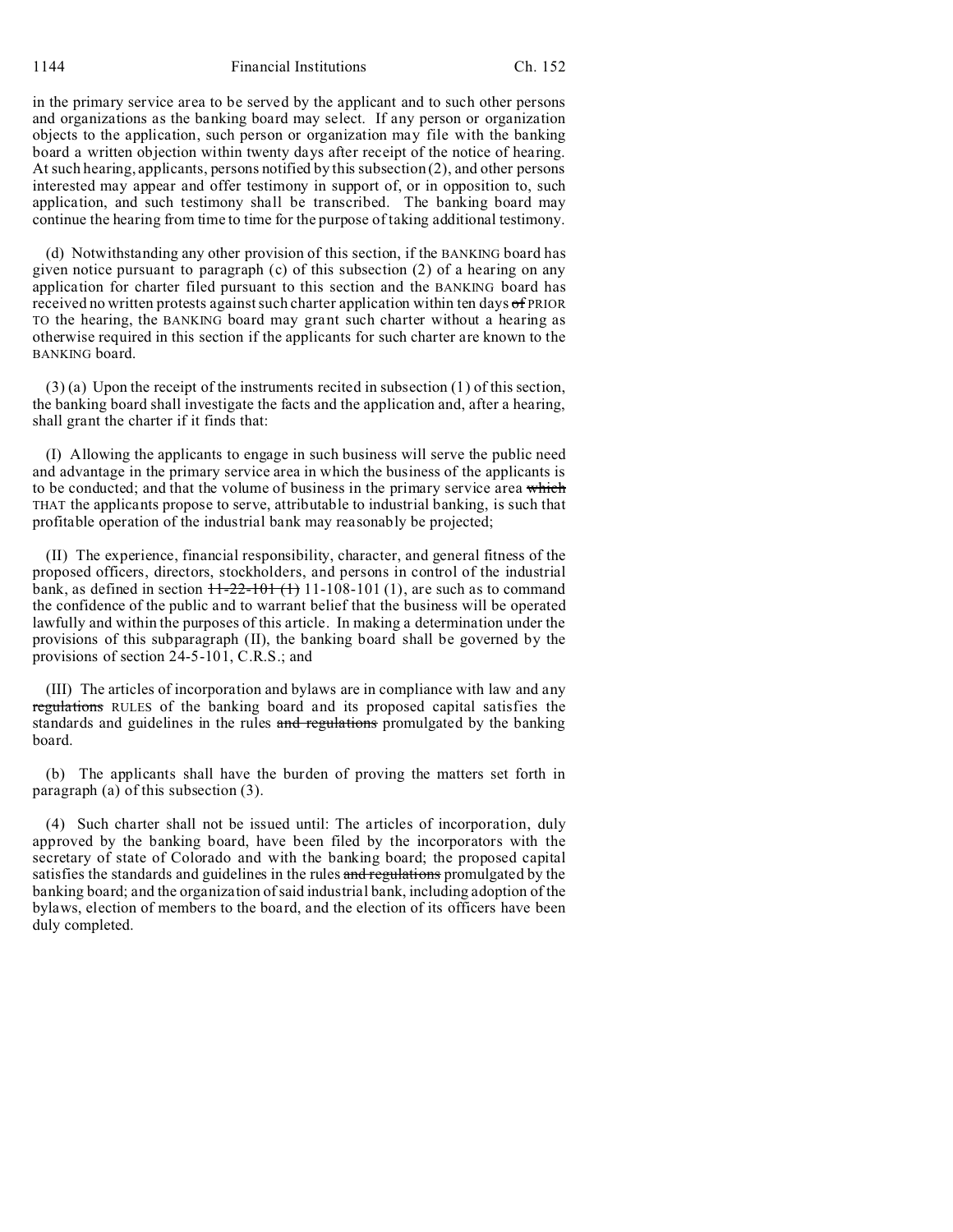(5) The banking board shall grant or deny an application for a charter within thirty days after conclusion of the hearings thereon. Within ten days after the entry of an order denying or granting an application, the banking board shall give written notice thereof and the BANKING board's reasons therefor to the applicants and to such industrial banks or other persons who appeared at the hearing in opposition to the granting of such application. The banking board shall make execution of its order to grant a charter contingent upon the proposed industrial bank's making a bona fide application for, and receiving membership in, the federal deposit insurance corporation or the federal reserve system.

(6) The proposed incorporators, or any industrial bank, or other persons aggrieved by the order of denial or granting of the application may seek a review thereof in any district court of Colorado within thirty days after written notice of the issuance of said order. The court may affirm the order of the banking board, or may reverse or modify the same, or direct the banking board to take any action deemed proper if it finds that the banking board abused its discretion or exceeded its jurisdiction. Review by appeal may be prosecuted from the final judgment of the district court as provided by law and the Colorado appellate rules in the same manner as appeals are taken from judgments of the district court in civil actions.

(7) (a) If a bank chartered under the provisions of this article desires to move from the location for which the charter was granted, the bank shall submit to the banking board in such form as the banking board may prescribe an application for change of location. The application for change of location shall include the following: The new address at which the bank proposes to maintain its place of business; a designation of the primary service area it proposes to serve; evidence satisfactory to the banking board that the requirements of section  $+1-22-105$  (1) 11-108-305 (1) relating to the proposed new location have been met; and such other information as the banking board may reasonably require to enable it to determine whether the application for change of location should be granted.

(b) If the proposed new location of the bank is over five hundred feet from the location for which the charter was granted, then, within thirty days following the submission of an application for change of location, the bank shall give notice to the public of the proposed new location by publishing, at least twice in a newspaper of general circulation in the primary service area that such bank serves, a notice identifying the present location of the bank and the proposed new location. If the proposed new location of the bank is five hundred feet or less from the location for which the charter was granted, no such public notice shall be required under this paragraph (b), and the banking board shall grant or deny the application for a change of location within sixty days after submission by the applicant.

(c) If the proposed new location of the bank is more than five hundred feet from and within a radius of one-half mile of the location for which the charter was granted, the banking board shall mail notice of such application for change of location within thirty days following submission of the application to each bank doing business in the primary service area to be served by the applicant. If no bank which received notice of the application objects in writing to the banking board within thirty days  $\sigma f$  AFTER mailing of such notice, the banking board may grant or deny the application, without a hearing, based upon the merits of the application, but such application shall be granted only if the provisions of section  $11-22-105$  (1) 11-108-305 (1) relating to the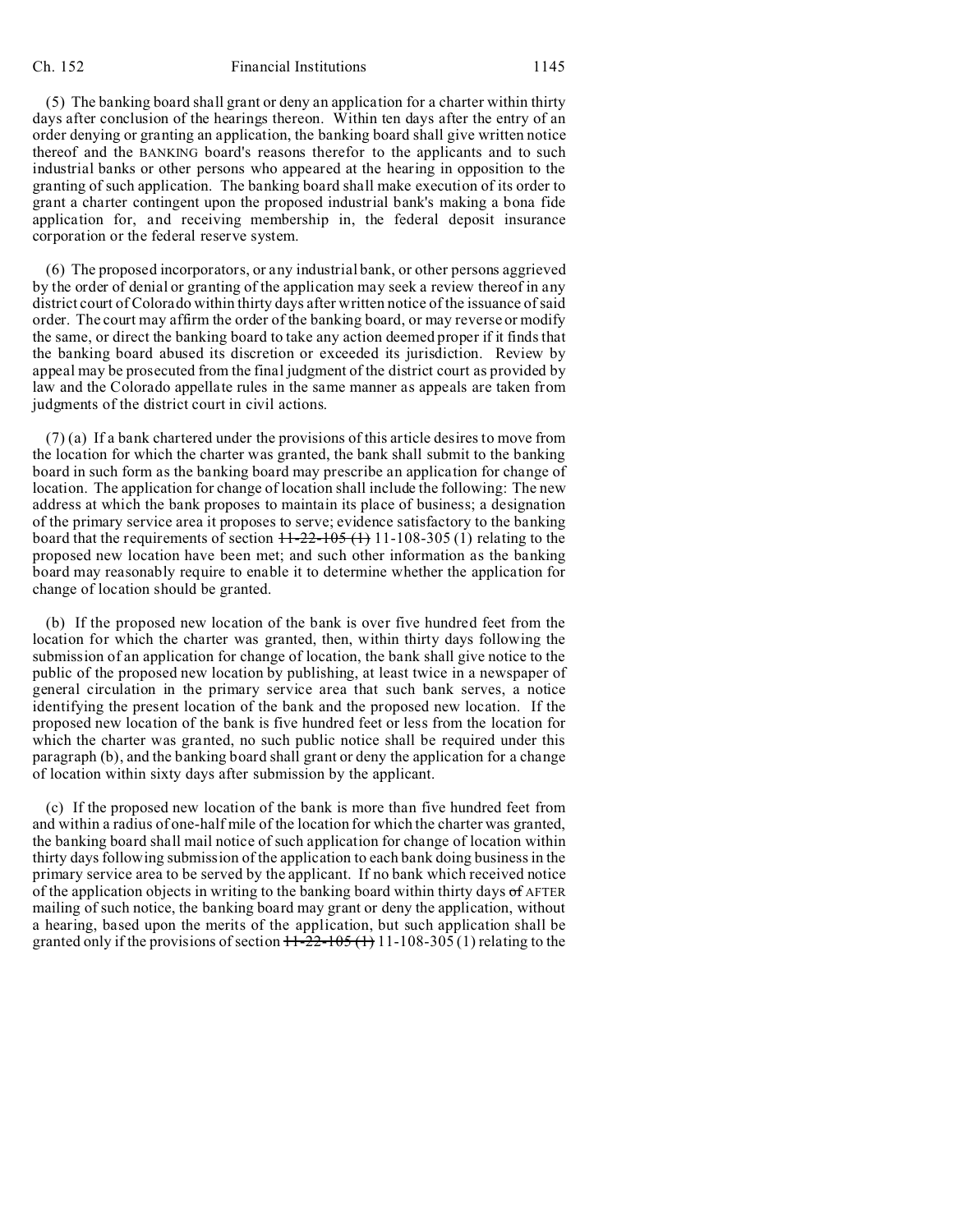proposed new location have been met. If any bank receiving notice does object in writing and requests a hearing on the application, the banking board shall determine if a hearing is advisable, and, if it finds IT advisable the banking board shall mail a notice of such hearing to the guaranty corporation and to each bank doing business in the primary service area to be served.

(d) If the proposed new location of the bank is more than one-half mile from the location for which the charter was granted, the banking board shall give notice within thirty days following submission of the application to each bank doing business in the primary service area to be served by the applicant to the guaranty corporation, and to such other persons and organizations as the banking board determines. If no bank, person, or organization receiving notice of the application objects in writing to the banking board within thirty days of AFTER mailing of such notice, the banking board may grant or deny the application, with or without a hearing, at its discretion, based on the merits of the application, but such application shall be granted only if the provisions of section  $11-22-105$  (1) 11-108-305 (1) relating to the proposed new location have been met. If any bank, person, or organization receiving notice does object in writing and requests a hearing on the application, the banking board shall hold a hearing on the application, and the banking board shall mail a notice of such hearing to all persons and organizations who were mailed notice of application to change location.

(e) Any hearing held under the provisions of this subsection (7) shall be held within ninety days following the date of mailing of the notice of hearing. At such hearing, the applicant, persons, or organizations notified pursuant to this subsection (7), and other persons interested may appear and offer testimony in support of, or in opposition to, the application for change of location, and such testimony shall be transcribed.

(f) The banking board shall grant or deny an application for change of location within ninety days of AFTER the conclusion of any hearing held on the application or, if no hearing is held, within ninety days  $\sigma$ f AFTER the receipt of the application.

**11-108-303. [Formerly 11-22-103] Amendment - where filed.** In the event of an amendment to the certificate of incorporation of any industrial bank, certificates setting forth such amendment shall be executed in duplicate and filed in the offices of the secretary of state and the banking board.

**11-108-304. [Formerly 11-22-104] Certificate approving amendment.** If the banking board is satisfied that such amendment has been legally made, and that it in no way impairs the financial standing of said industrial bank, it shall issue to the industrial bank a certificate approving the amendment and authorizing the bank to conduct business pursuant thereto, and no such authority of amendment shall be effective until so approved by the banking board.

**11-108-305. [Formerly 11-22-105] Capital structure - inadequacy.** (1) The banking board shall establish by rules and regulations the capital standards and guidelines, the methods for measuring capital, and the definitions of "capital", "capital adequacy", "capital inadequacy", and other related terms for industrial banks subject to this article, which may differ for specific purposes. In promulgating such rules, and regulations, the banking board shall consider all relevant factors, including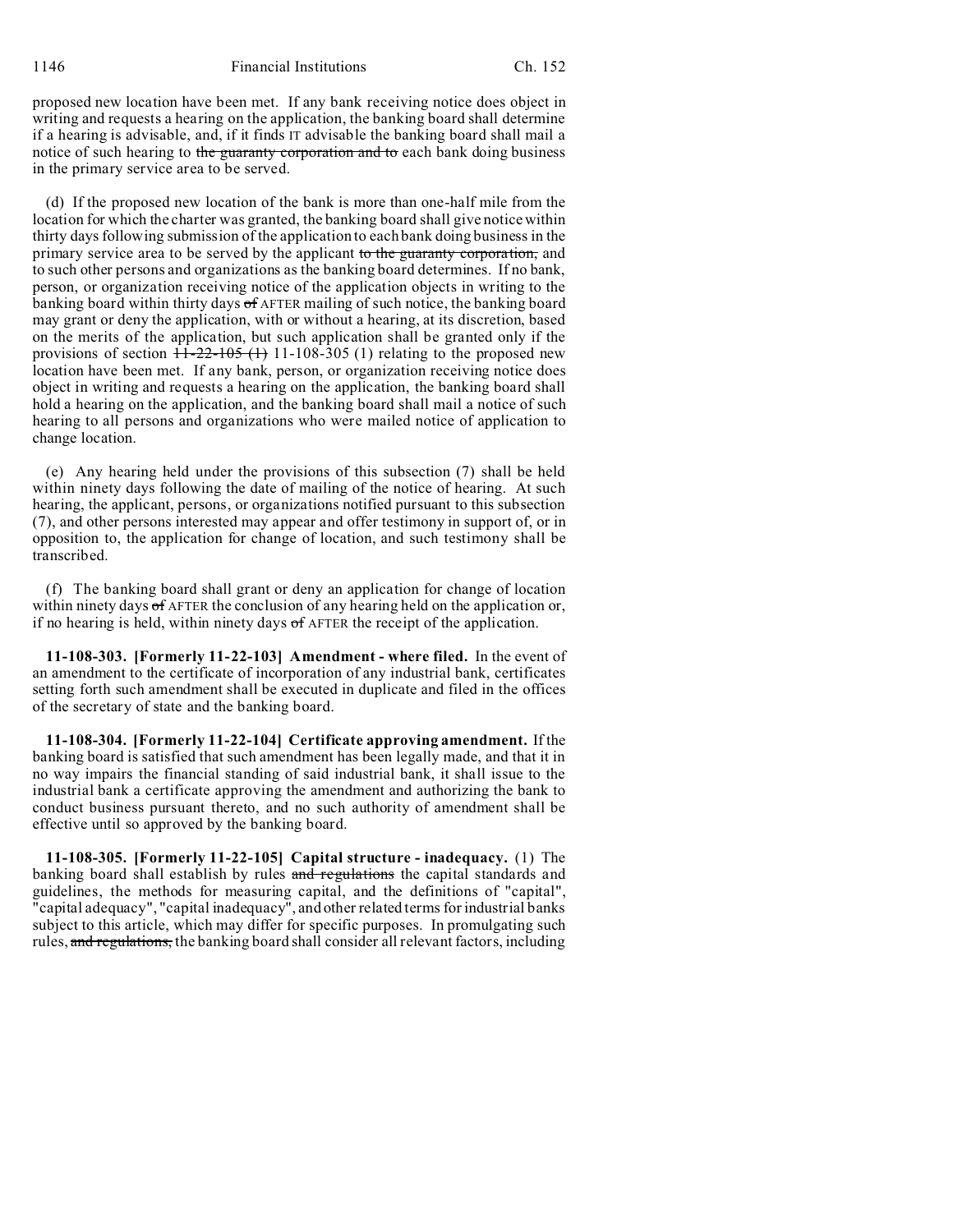without limitation the policies set forth in section  $11-1-101-5$  11-101-102 and relevant federal laws and regulations. Each industrial bank subject to this article shall at all times comply with the capital rules and regulations promulgated by the banking board.

(2) The board of directors of an industrial bank may declare dividends from retained earnings and from other components of capital specifically approved by the banking board so long as the declaration is made in compliance with the rules and regulations established by the banking board.

(3) If the banking board has reason to believe that the capital of any industrial bank is inadequate under the rules and regulations of the banking board, the banking board may ascertain the facts and furnish the bank with a copy of its determination. If the banking board determines an inadequacy of capital based upon such determination, the commissioner, with the approval of the banking board, may direct the industrial bank to levy an assessment in a designated amount upon the holders of record of common stock to remedy an inadequacy of capital. Upon receipt of an order to levy an assessment, the directors shall cause to be sent to all holders of common stock, at their addresses, a copy of the order and a copy of this subsection (3). If an assessment is not paid within the time prescribed in the order or such shorter period as the directors decide, but not less than thirty days, the bank may offer the shares of the defaulting stockholders for sale at public auction or private sale at a price which THAT shall not be less than the amount of the assessment and the cost of the sale. Any excess shall be paid to the prior owners. Except under circumstances where section  $11-3-105$  11-103-203 applies, the method of collection provided in this section shall be the sole method of collecting assessments. If an assessment is not paid within ninety days after the date of the order to levy or at such other date as may be specified in the order, but in no event less than thirty days, the commissioner may, with the approval of the banking board, proceed pursuant to part 6 of this article; however, for good cause shown to the banking board by the affected bank, the BANKING board may extend the ninety-day limit. If the banking board determines that the capital or reserves of any bank are inadequate, the banking board may order the bank not to make new loans or discounts.

(4) Any industrial bank upon application to and approval by the banking board, may operate one loan production office as defined by the banking board. Any industrial bank, upon application to and approval by the banking board, may also operate one detached facility. Such facility shall be located within three thousand feet of the nearest point on the boundary of the premises of the bank's place of business but cannot be located within three hundred feet of the boundary of the premises of another industrial bank, state bank, or national bank or any of such other banks' detached facility, unless such other bank consents to a closer location. The banking board shall give written notice of an application for a detached facility to each industrial bank and each state or national bank located within a three-mile radius of the applicant bank and, at its discretion, the banking board may order a public hearing with respect to the application. Approval shall be granted by the board only upon a showing of need. Banking activities at detached facilities shall be restricted to receiving deposits, issuing money orders or drafts, cashing checks or drafts, making change, receiving note payments, receiving or delivering cash, instruments, and securities, and disbursing loan proceeds by machine. Any other facility, agency, or paying or receiving station operated by any bank or agent shall constitute a branch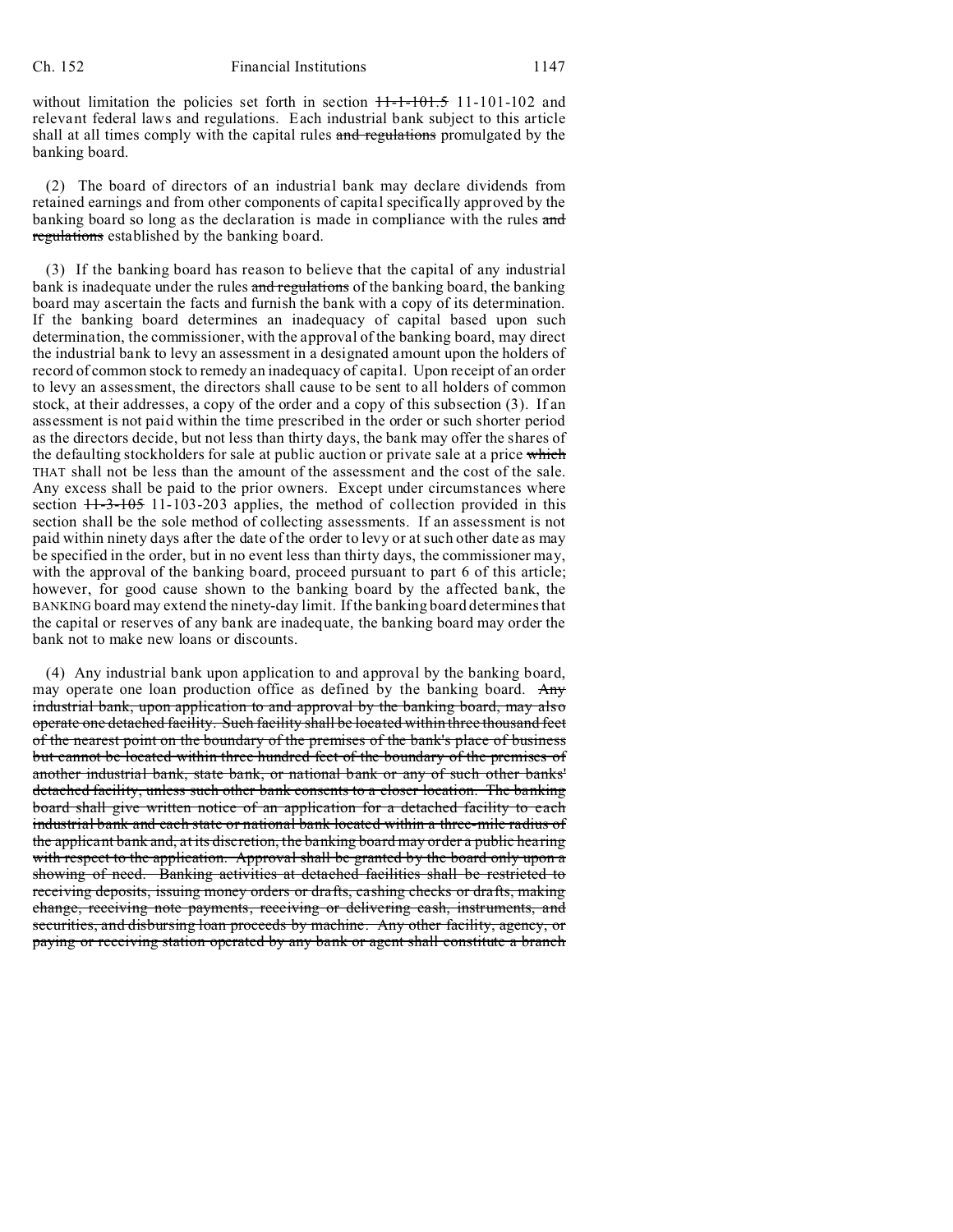within the meaning of this subsection  $(4)$ . Notwithstanding the limitations of this subsection (4), an industrial bank is authorized to engage in such deposit and loan activities as are expressly authorized by this article through a communications facility, as defined in section 11-48-103.

## (5) Repealed.

**11-108-306. [Formerly 11-22-111] Assessments.** (1) The banking board shall annually establish fees and assessments pursuant to section  $+1-2-103$  (11) 11-102-104 (11). Assessments may be made more frequently than annually at the discretion of the banking board.

(2) For the fiscal year beginning July 1, 1992, and for each fiscal year thereafter, the banking board shall establish its annual assessment to be collected at least semiannually in such amounts as are sufficient to generate the moneys appropriated by the general assembly to the division of banking for each such fiscal year.

 $(3)$  In addition to each assessment established pursuant to subsections  $(1)$  and  $(2)$ of this section, for each fiscal year beginning July 1, 1992, and ending June 30, 1994, and for the period ending January 31, 1995, the banking board shall collect a semiannual repayment of the fiscal year 1991-1992 general fund advance to the division of banking in an amount equal to one-sixth of the amount of the banking board's assessment that would have been collected in September 1992.

### PART 4

## RECORDS, REPORTING, AND INFORMATION

**11-108-401. [Formerly 11-22-109] Subject to corporation laws - powers of banking board - examinations by commissioner - reports by industrial banks.** (1) Industrial banks shall be subject to and governed by the laws relating to general business corporations, except where inconsistent with the provisions of this article, but, in addition thereto, the commissioner shall examine the books and records of every industrial bank as often as deemed advisable and to the extent required by the banking board. The cost of the examination shall be borne by the industrial bank at the rate provided for in section  $11-22-111$  11-108-306.

 $(1.1)$  (2) The commissioner shall examine, as often as deemed advisable and to the extent required by the banking board, any electronic data processing centers of an industrial bank or any electronic data processing centers which THAT serve an industrial bank, without regard to the location of the electronic data processing center; shall make and file in his OR HER office a correct report in detail disclosing the results of such examination; and shall mail a copy of such report to the data processing centers examined and the industrial bank which THAT they serve.

 $(1.2)$  (3) (a) The commissioner, if he OR SHE deems it necessary or if required by the banking board, may examine the books and records of the controlling shareholder of an industrial bank and any affiliated entities of the controlling shareholder for the purpose of determining the safety and soundness of the industrial bank. If the controlling shareholder or affiliate's records are located outside this state, the controlling shareholder or affiliate shall either make them available to the commissioner at a convenient location within this state or pay the reasonable and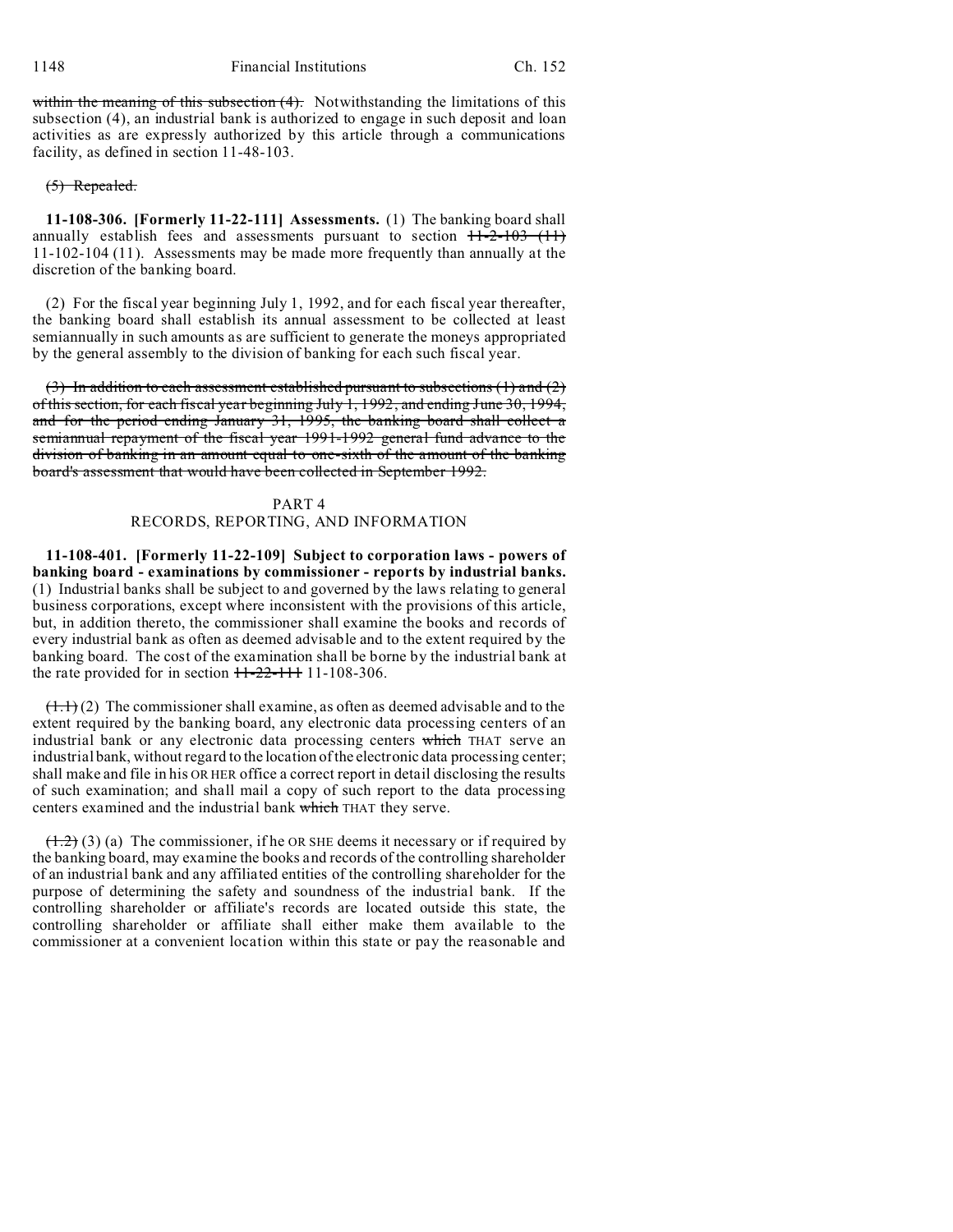#### Ch. 152 Financial Institutions 1149

necessary expenses for the commissioner or his THE COMMISSIONER'S representative to examine them at the place where they are located. The commissioner may designate representatives, including comparable officials of the state in which the records are located, to inspect them on his THE COMMISSIONER'S behalf. If a controlling shareholder or affiliate refuses to permit the commissioner to make an examination, the banking board may fine such controlling shareholder or affiliate an amount not to exceed one hundred dollars for each day any such refusal continues. In lieu of any examination required by this subsection  $(1.2)$  (3), the commissioner may accept an audit for the previous fiscal year prepared by an independent certified public accountant, independent registered accountant, or other independent qualified person. If the commissioner accepts an audit prepared by such independent person, no costs thereof shall be borne by the commissioner and all costs of such audit shall remain the obligation of the controlling shareholder or affiliate.

(b) For purposes of this subsection  $(1.2)$  (3):

(I) "Affiliated entity" or "affiliate" means an entity in control of a controlling shareholder.

(II) "Controlling shareholder" means a shareholder in control of an industrial bank.

(III) "In control of" means that an entity or shareholder meets the same criteria for acquiring control as are set forth in section  $11-2-109(4)$  11-102-303 for acquiring control of a state bank.

### (2) Repealed.

 $(2.1)$  (4) Any person who becomes a director, executive officer, or other person who, directly or indirectly, is responsible for the management, control, or operations of an industrial bank shall within ninety days thereafter file a report with the banking board containing: A statement describing any civil or criminal offenses involving fraud, dishonesty, moral turpitude, bribery, perjury, larceny, theft, robbery, extortion, forgery, counterfeiting, embezzlement, misappropriation of property, or conspiracy to commit any of such offenses, or an offense affecting such person's qualification to serve in such capacity with respect to which such person has been found guilty or liable by any federal or state court or federal or state regulatory agency; such biographical information as the banking board requires; and such other information as the banking board requires pursuant to its rules. and regulations. If any statement contained in such report subsequently becomes inaccurate or misleading in any way, such person shall file an amended report within thirty days after the date on which the statement in the report first becomes inaccurate or misleading. Any person who fails to comply with this subsection  $(2.1)$  (4) shall be required by the banking board to pay a penalty in an amount set by the banking board by rule, and regulation, which shall not exceed twenty-five dollars per day, and such penalties shall be deposited in the general fund. The banking board, for valid reasons and good cause, may waive such penalty.

 $(2.2)$  (5) If any industrial bank changes any executive officer, director, or other person who, directly or indirectly, is responsible for the management, control, or operations of the bank, such changes shall be promptly reported to the banking board, and the bank shall provide such information concerning such person as may be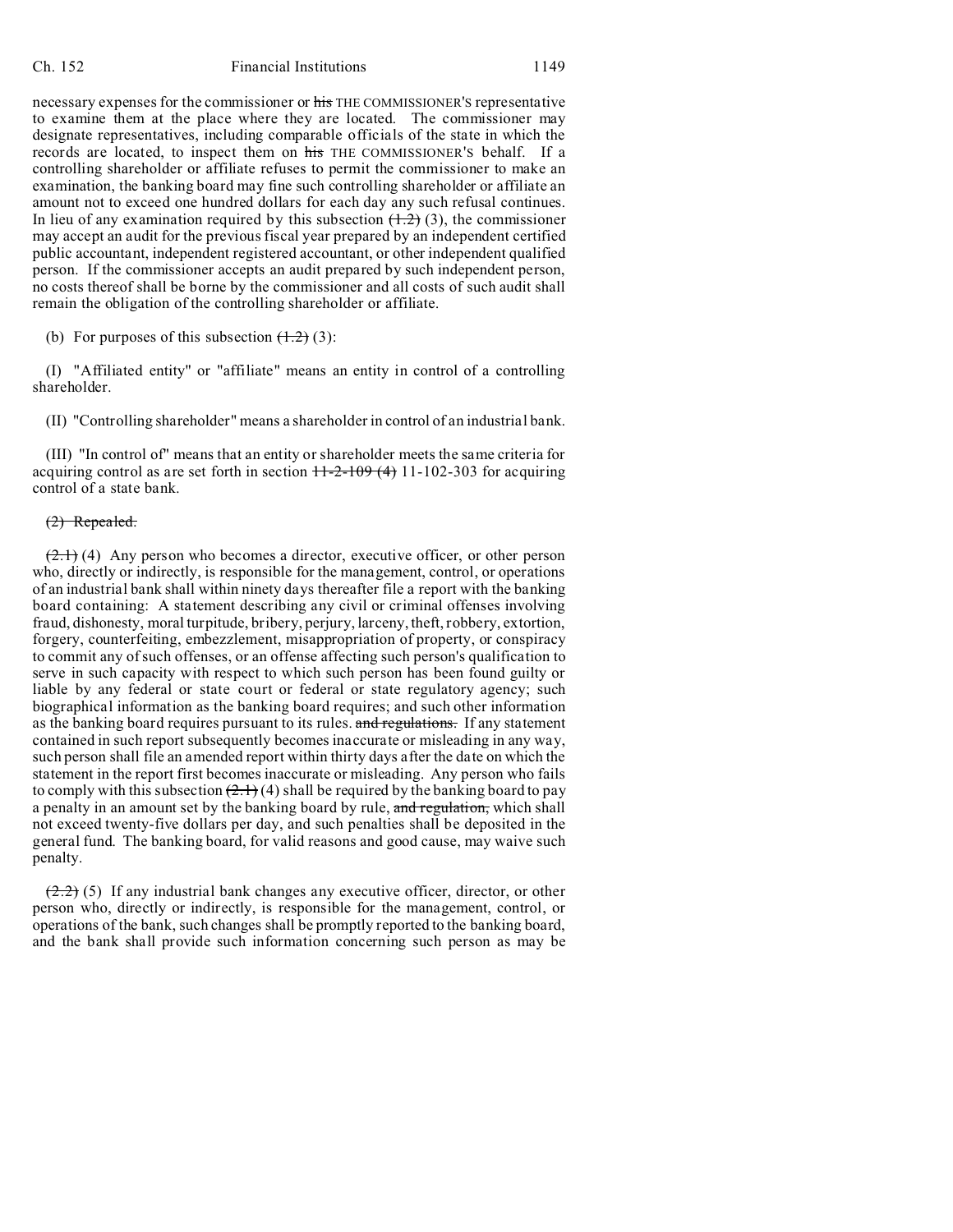requested by the banking board on such forms as the banking board may require, including information about the reasons for termination from any prior employment and whether such person was charged or convicted of any civil or criminal offenses enumerated in subsection  $(2.1)$  (4) of this section. No civil liability shall arise for any industrial bank, its directors, executive officers, employees, or agents, or other persons due to compliance with the requirements of this subsection  $(2.2)$  (5). The purpose of such information is to inform the banking board of the qualifications of such person as they may affect the safety and soundness of the bank. The information shall be treated as confidential under this article. Any industrial bank that fails to comply with this section shall be required by the banking board to pay a penalty in an amount set by the banking board by rule, and regulation, which shall not exceed twenty-five dollars per day, and such penalties shall be deposited in the general fund. The banking board, for valid reasons and good cause, may waive such penalty.

 $(3)$  (6) An industrial bank shall not permit other businesses to be carried on at its place of business except as permitted by this article, unless such businesses were carried on at the place of business of the bank prior to July 1, 1965. A bank shall identify other businesses carried on at its place of business by conspicuous signs placed in or upon the exterior of and adjacent to the principal entrance of its place of business.

 $(4)$  (7) (a) Industrial banks which THAT are subject to reserve provisions of the "Federal Reserve Act", as amended, shall maintain such reserves against deposits as may be required by the "Federal Reserve Act", as amended, but in addition thereto the banking board may by regulation RULE impose reserve requirements which THAT it deems prudent and sound on said industrial banks. The banking board may also impose reserve requirements by regulation RULE on industrial banks not subject to reserve provisions of the "Federal Reserve Act", as amended.

(b) In addition to the reserve against deposit liability, a bank shall maintain a reserve against bad debts as required by law and the banking board.

 $(5)(8)$  In addition to other powers conferred by this article, the banking board has power to:

(a) Regulate the procedure and practice at hearings;

(b) Implement by order and regulation RULE any provision of this article and obtain restraining orders and injunctions to prevent violation of, and enforce compliance with, the provisions of this article and the orders and regulations RULES issued thereunder. In the exercise of such power to make orders and regulations RULES to implement the provisions of this article, the banking board shall act, consistent with the policies expressed in section  $H - 1 - 101.5 11 - 101 - 102$ , in the interests of promoting and maintaining a sound industrial banking system, the security of deposits and depositors, and the protection of other customers.

(c) Restrict the withdrawal of deposits from any industrial bank or the payment of any certificate of deposit, contract, or agreement when the banking board determines that the capital of such industrial bank is inadequate pursuant to the provisions of section  $11-22-115(1)$  (a) 11-108-501 (1) (a);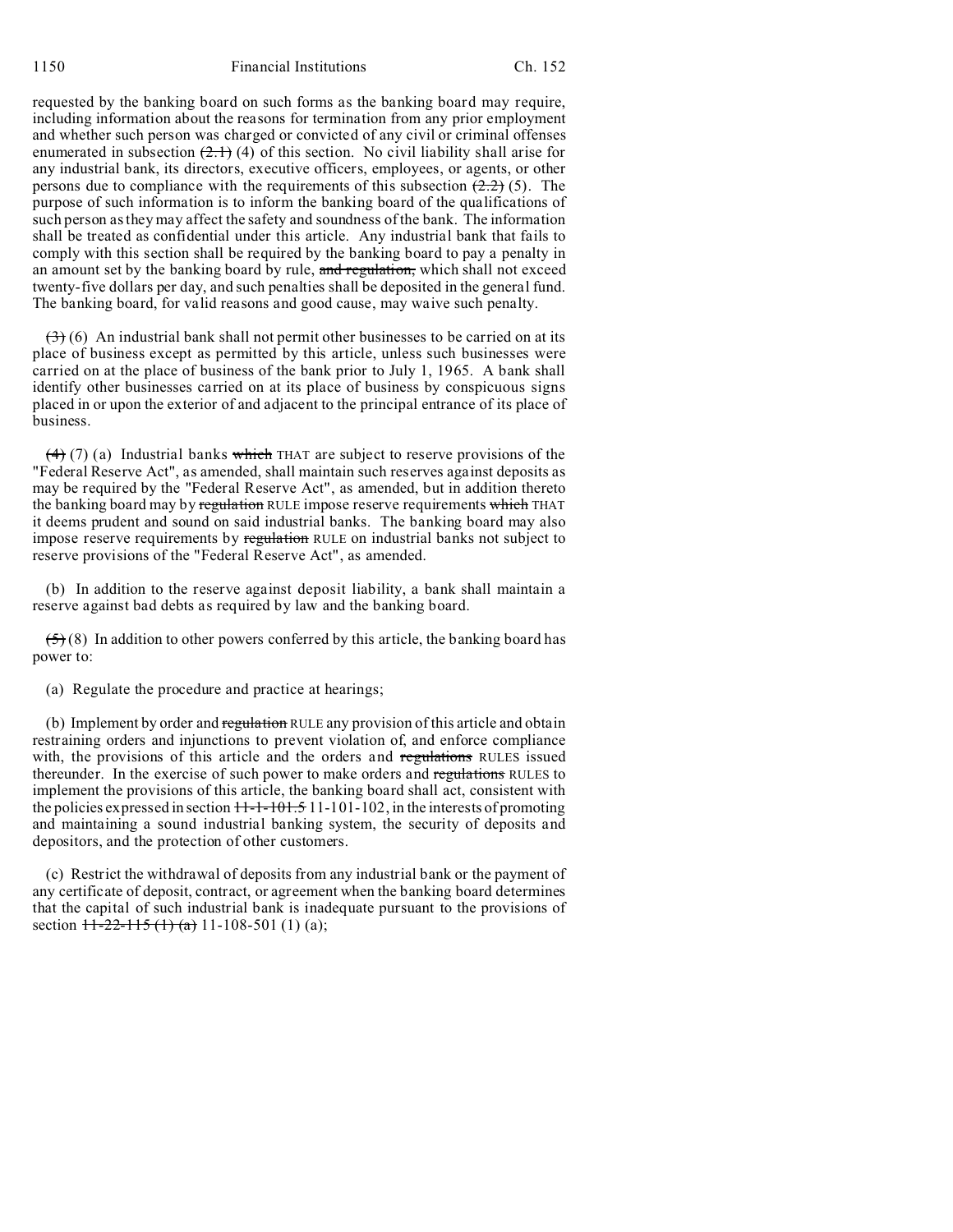(d) Order any person or industrial bank to cease violating a provision of this article, or a lawful regulation RULE issued thereunder, or to cease engaging in unsound business practices. A copy of such order shall be mailed to each director of the industrial bank involved.

(e) Require the board of directors of industrial banks to:

(I) (A) Cause an annual audit of the industrial bank to be completed by an accounting firm composed of certified public accountants or a directors' examination by a public accountant or any other independent person or persons as determined by the banking board at least annually but at intervals of not more than fifteen months as may be required by the banking board or its rules. and regulations. The banking board shall adopt regulations RULES regarding the qualifications of such public accountant and other independent person or persons who shall assume the responsibility for due care in such directors' examinations. The banking board's regulations RULES shall also establish the scope of such director's examinations, which shall include safeguards to insure ENSURE that such examinations adequately describe the financial condition of the financial institution. The banking board may require an audit to be completed by an accounting firm composed of certified public accountants under certain circumstances. A report of the audit or directors' examination and any related management letters and documents shall be completed and submitted to the banking board within the time frames, in the form, and containing such information as the banking board may require in its rules. and regulations. Such report of the audit or directors' examination and any related management letters and documents shall be reviewed by the directors at the next meeting of the board of directors.

(B) If an industrial bank is owned or controlled by a bank holding company, the requirement of sub-subparagraph (A) of this subparagraph (I) may be fulfilled if: As required by the banking board and its rules, and regulations, the controlling bank holding company is audited or examined in a directors' examination annually at intervals of not more than fifteen months and the industrial bank is included in the annual audit or directors' examination of the bank holding company by that firm; a report of the audit or directors' examination for the controlling bank holding company and any related management letters and documents is completed and submitted to the banking board within the time frames, in the form, and containing such information as the banking board may require in its rules; and regulations; and an annual internal examination of the industrial bank is prepared by the internal examination staff of the controlling bank holding company which shall be submitted to the banking board immediately upon its request.

#### (II) Repealed.

(III) (II) Cause the financial statements of the industrial bank to be prepared in accordance with generally accepted accounting principles consistently applied, except as the banking board may otherwise provide in order to establish regulatory and competitive parity and pursuant to the policies expressed in section  $11 - 101.5$ 11-101-102;

(IV) and (V) Repealed.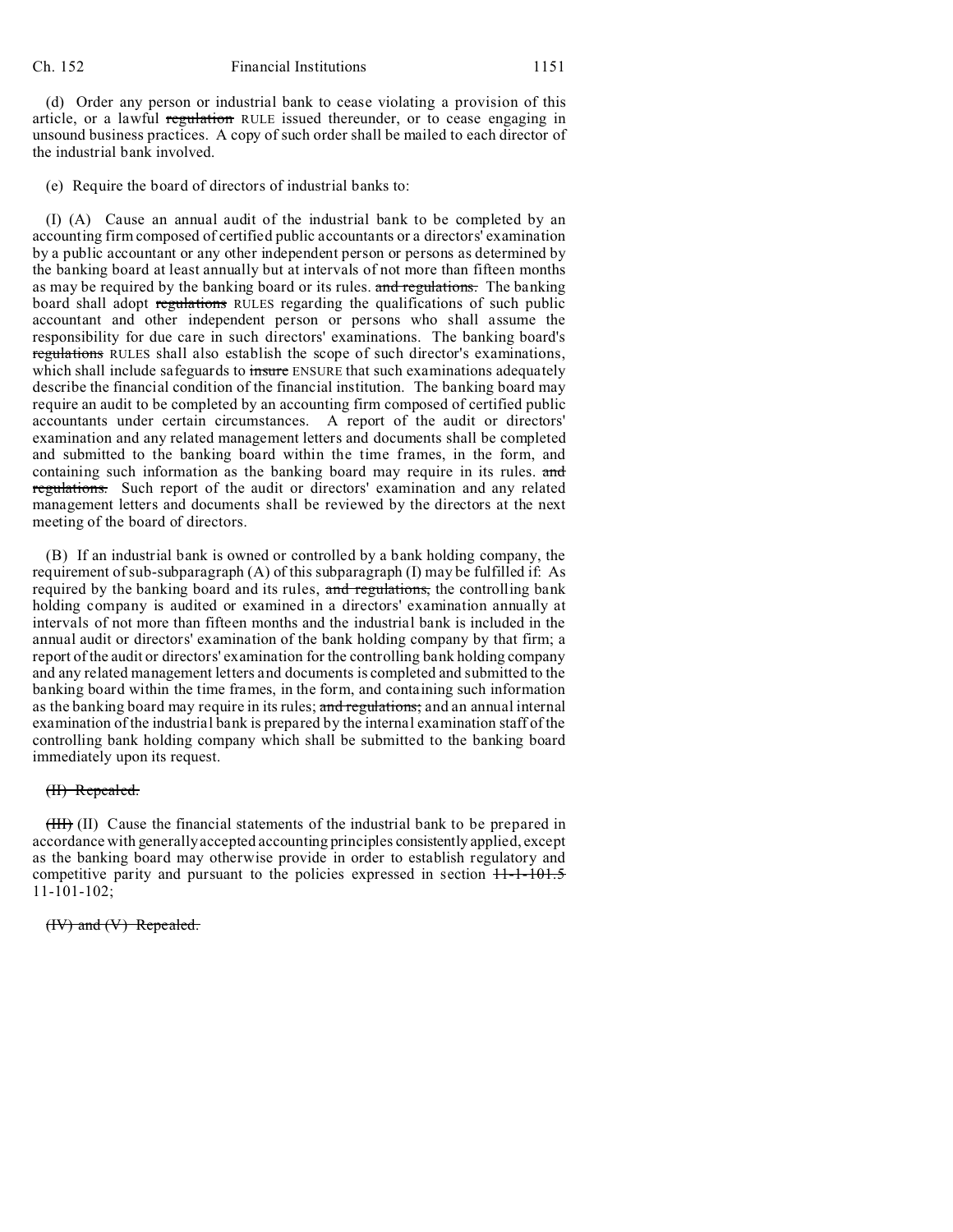(VI) (III) File, record, or otherwise make effective any lien or other interests in property;

(VII) (IV) Obtain a financial statement from a person with present or prospective liability to the industrial bank to the extent that the industrial bank can do so;

(f) (I) After notice and hearing, suspend any officer or director for fraud, embezzlement, or failure to comply with any provision of this article or any valid order or regulation RULE of the banking board.

(II) With respect to any action pursuant to this section, ten days' notice, by certified mail, return receipt requested, and hearing shall be provided to the bank affected in advance of any action taken by the banking board. In cases found by the banking board to involve extraordinary circumstances requiring immediate action, the banking board may take such action, without notice of hearing, but shall promptly afford a subsequent hearing upon application to rescind the action taken.

(g) Order any industrial bank to cease making loans if the banking board determines that the reserves against savings obligations as required in subsection (4) (7) of this section, are deficient, or are not in compliance with this article, or are otherwise inadequate, or order any industrial bank to cease taking savings obligations if the banking board determines that the capital of such bank are inadequate.

 $(6)$  (9) The banking board has the power to subpoena witnesses, compel their attendance, require the production of evidence, administer oaths, and examine any person under oath in connection with any subject relating to a duty imposed upon, or a power vested in, the BANKING board.

### (7) Repealed.

(8) (10) Any industrial bank aggrieved and directly affected by an order or regulation RULE of the banking board issued under this article may seek a review in the district court of Colorado in and for the county in which the industrial bank is located, within thirty days after receipt of written notice of the issuance of said order or regulation RULE. The filing of such a petition for review shall not, of itself, stay enforcement of an order or regulation RULE, but the court, upon a finding that irreparable injury would otherwise result, may order a stay upon such terms as it deems proper. The court may affirm the order of the banking board or may direct said THE BANKING board to take any action deemed proper.

### $(9)$  Repealed.

 $(10)(11)$  (a) A bank shall not, without the written consent of the banking board,

### (I) and (II) Repealed.

(III) purchase real estate or any interest therein or make substantial improvements thereon; except that an industrial bank shall not be prohibited from purchasing or otherwise acquiring real estate or any interest therein pursuant to section  $11-22-119$ 11-108-704.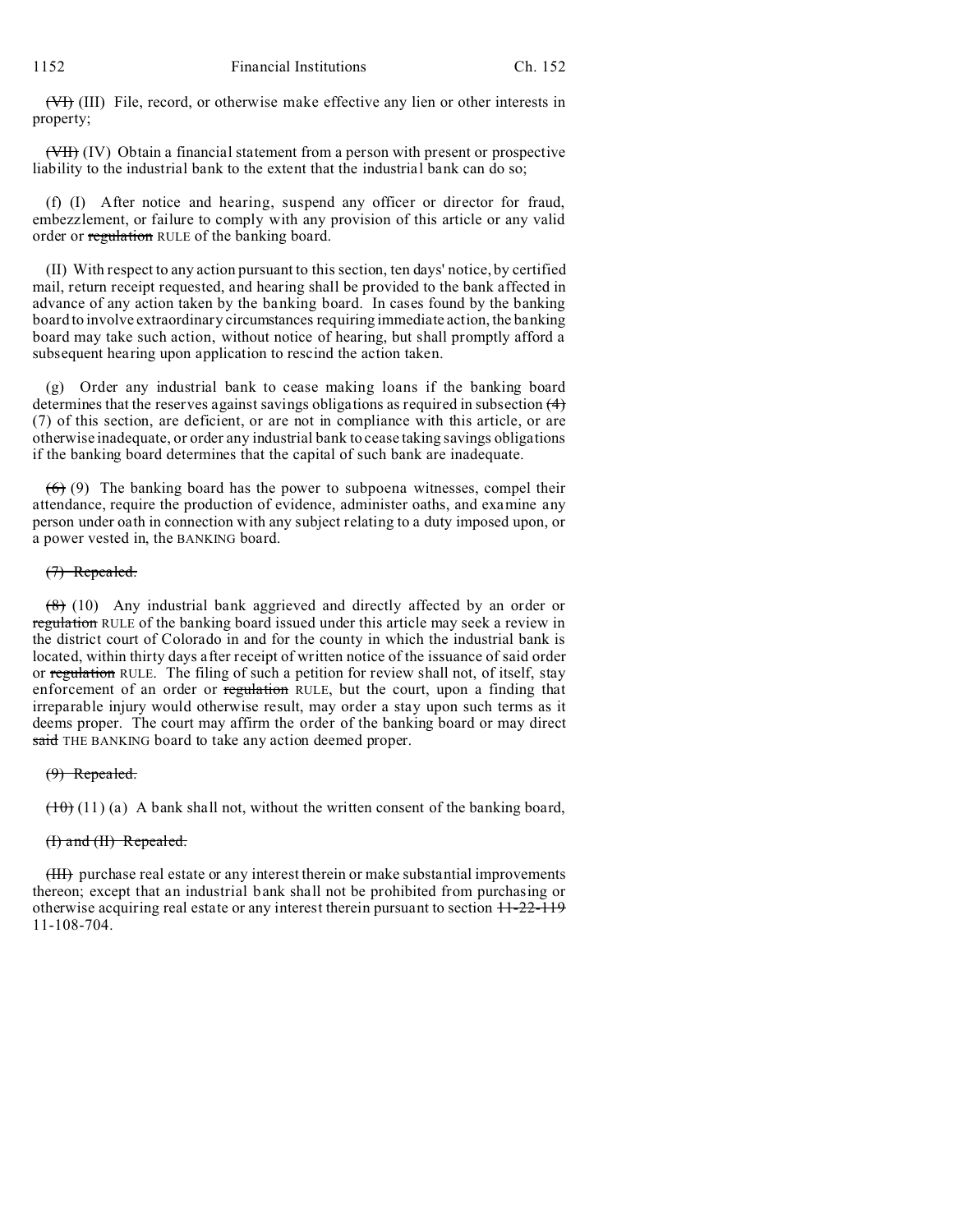(b) Any consent given by the banking board under the provisions of paragraph (a) of this subsection  $(10)$  (11) shall not constitute any determination by the banking board as to the value of any real estate or the improvements thereon.

(11) (12) No industrial bank shall advertise, display, distribute, or broadcast, or cause or permit to be advertised, displayed, distributed, or broadcasted, in any manner whatsoever, false, misleading, or deceptive statements or representations with regard to the charges for, or terms of, loans, or with reference to its savings deposits or certificates of deposit. The banking board has the power to require that all advertisements of any industrial bank be stated fully and clearly and in such manner as the banking board may deem necessary to prevent misunderstanding thereof by prospective borrowers, depositors, or purchasers of certificates of deposit.

 $(12)$  (13) The provisions of article 52 of title 12, C.R.S., known as the "Money" Order Act", shall not be applicable to industrial banks, nor shall industrial banks be required to comply therewith.

 $(13)$  (14) No person who in good faith relies on any order OR rule or regulation of the banking board shall be subjected to any civil or criminal liability for any act or omission to act, notwithstanding a subsequent decision by a court invalidating any such order OR rule. or regulation.

(14) (15) The banking board, the bank commissioner, and all deputies and employees of the division of banking shall not divulge any information acquired by them in the discharge of their duties except insofar as the same may be rendered necessary by law. The banking board, the commissioner, and their designees may exchange such information with the United States comptroller of the currency, the federal deposit insurance corporation, the board of governors of the federal reserve system, the executive director of the department of regulatory agencies, the division of savings and loan, and banking regulatory agencies of other states. In addition, the BANKING board, the commissioner, and their designees may exchange information as to possible violations of the federal "Employee Retirement Income Security Act of 1974", as amended, with the federal department of labor or the executive director of the department of regulatory agencies. The executive director of the department of regulatory agencies and the state commissioner of savings and loan associations and their deputies shall, before entering upon the discharge of their duties specified in this section, in addition to an oath required by the state constitution, take and subscribe an oath to keep secret all information acquired by them in the discharge of such duties, except as may otherwise be required by law. Willful violation of this oath shall be a criminal offense. Notwithstanding any provision of this article to the contrary, the bank commissioner, the deputies, and the members of the banking board may disclose any information in the records of the division of banking or acquired by them within the discharge of their duties which THAT is publicly available from the federal deposit insurance corporation, the United States comptroller of the currency, or the federal reserve system and disclose information which THAT has been specifically authorized by the board of directors of the bank to which such information relates.

 $(15)$  (16) Any person who willfully makes, circulates, or transmits to another any false statement, written or oral, which THAT is directly or by inference derogatory to the financial condition of any industrial bank and which THAT results in an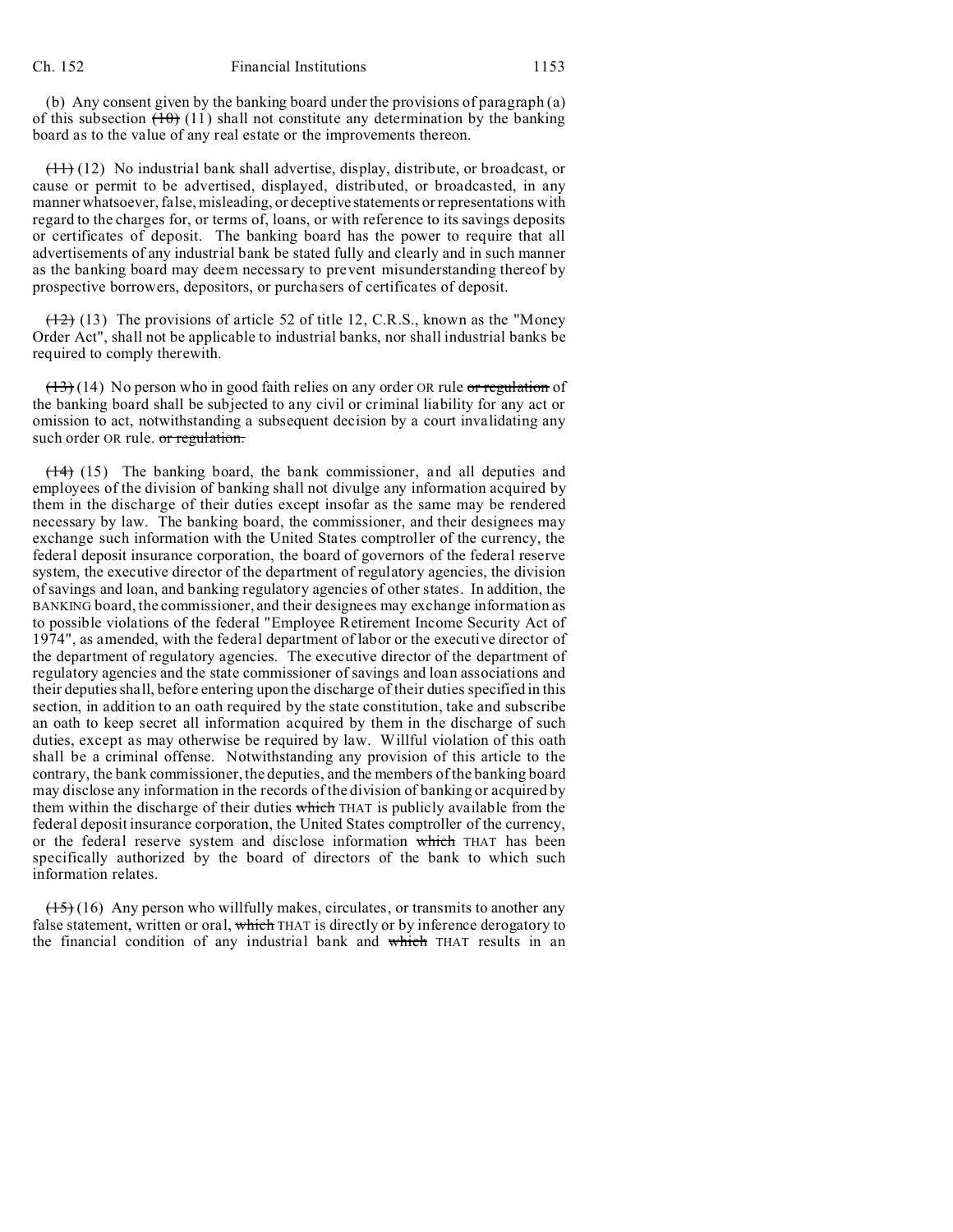extraordinary withdrawal of funds from such bank or which THAT results in impairing public confidence in such bank and any person who shall counsel, aid, procure, or induce another to start, transmit, or circulate any such statement knowing the statement to be false commits a class 2 misdemeanor and shall be punished as provided in section 18-1.3-501, C.R.S.

**11-108-402. [Formerly 11-22-109.5] Requirements for acquiring control of industrial banks - definitions.** (1) As used in this section, unless the context otherwise requires:

 $(b)$  (a) "Controlling person" means a person who is in control of an industrial bank or would be in control of an industrial bank after a proposed acquisition.

 $(a)$  (b) "Person" means an individual, a corporation, a partnership, a trust, or any other legal entity.

(2) A person shall be deemed to have acquired control of an industrial bank if, as a result of acquisition, such person:

(a) Directly or indirectly owns, controls, holds with the power to vote, or holds proxies representing twenty-five percent or more of the outstanding voting stock thereof;

(b) Controls in any manner the election of a majority of the directors thereof; or

(c) Exercises a controlling influence over the management or policies thereof.

(3) (a) Whenever a person proposes to acquire control of any industrial bank, such person shall first make application to the banking board for approval. Without approval from the banking board pursuant to subsection (4) of this section, a person shall be prohibited from making such an acquisition.

(b) An application required by paragraph (a) of this subsection (3) shall contain the following information to the extent that it is known by the person making the application:

(I) The number of shares involved;

(II) The name of each seller or transferor;

(III) The name of each purchaser or transferee;

(IV) The name of each beneficial owner if the share or shares are registered in another name;

(V) The purchase price;

(VI) Detailed information concerning any loans made in connection with the acquisition;

(VII) Such other information concerning the transaction as may be available to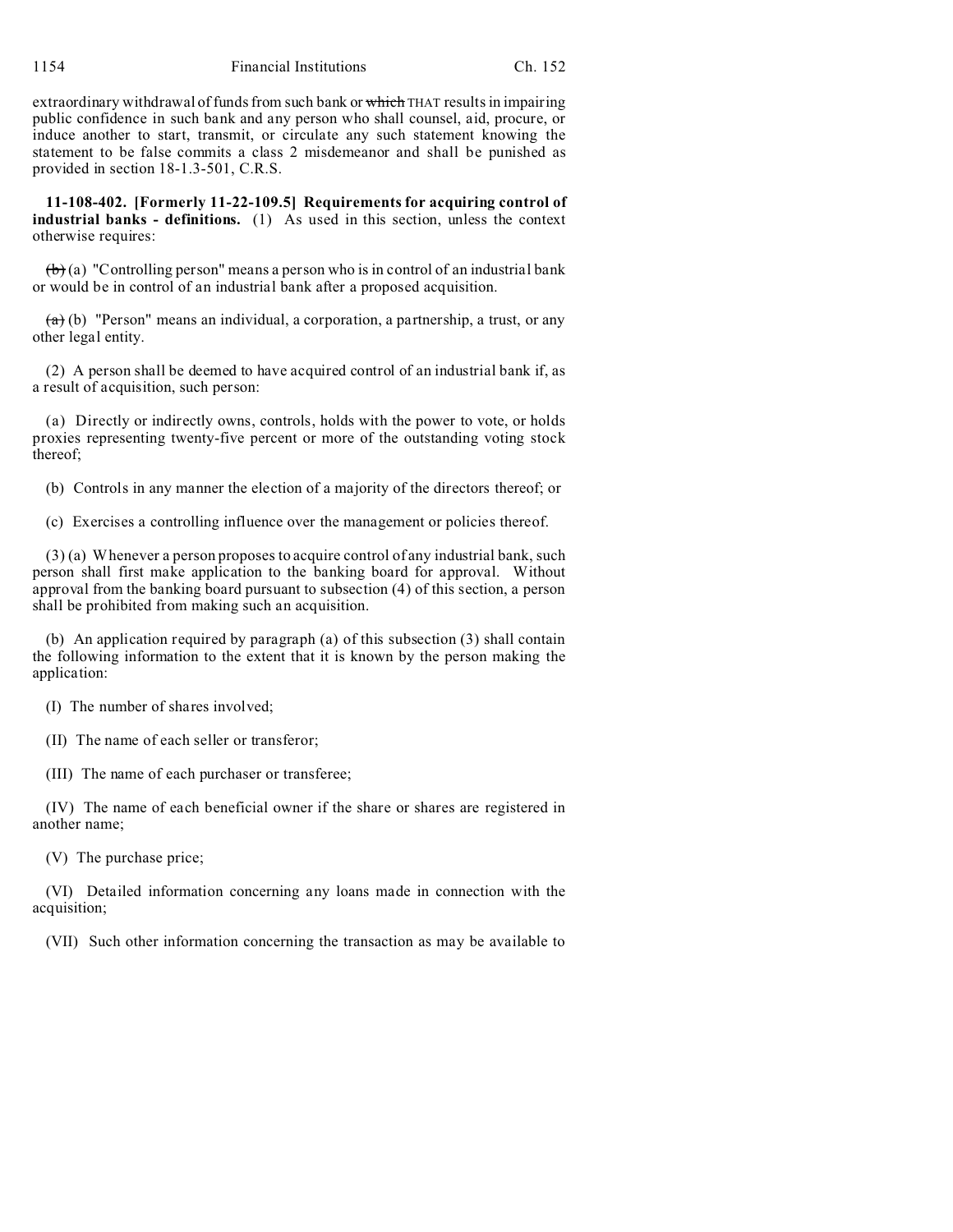inform the commissioner of the effect of the transaction upon the control of the industrial bank involved;

(VIII) Biographical and financial information concerning each purchaser, controlling person, or person in control of a controlling person participating in the proposed acquisition; and

(IX) The name of each controlling person and each person in control of a controlling person participating in the proposed acquisition.

(4) (a) After receipt of an application, the commissioner shall make an investigation, and the banking board shall approve the change of control only after the BANKING board has determined:

(I) That the person proposing to acquire control is qualified by character, experience, and financial responsibility to control the industrial bank in a legal and proper manner;

(II) That the interests of the public generally will not be jeopardized by the proposed acquisition; and

(III) That the person proposing to acquire control has satisfied the requirements of this section and the other provisions of articles  $+$  to  $+$  101 TO 104, PARTS 1 TO 5 OF ARTICLE 105, AND ARTICLES 106 AND 107 of this title and this article.

(b) The general assembly declares that the acquisition of control of or of any ownership interest in industrial banks by persons owned or controlled by a country with which it has been determined to be against the national interest to trade without export controls for national security purposes by the president of the United States or another appropriate agency of the federal government as directed by the president pursuant to the "Export Administration Act of 1979", 50 U.S.C. Appendix sec. 2401 et seq., the "International Emergency Economic Powers Act", 50 U.S.C. sec. 1701 et seq., or any rule, regulation, order, or decision promulgated in connection therewith is against the public interest. If the application or the commissioner's investigation indicates that any person seeking to have control of or any ownership interest in an industrial bank is owned or controlled by such a country, the banking board may not approve any such change of control.

(5) This section shall not apply to the acquisition of:

(a) Voting proxies acquired in the normal course of business as a result of a proxy solicitation in conjunction with a stockholders' meeting;

(b) Stock held in a fiduciary capacity unless the acquiring person has sole discretionary authority to exercise voting rights with respect thereto;

(c) Stock acquired in securing or collecting, in whole or in part, a debt contracted in good faith or stock acquired through testate or intestate succession or bona fide gift, if the acquirer advises the banking board of such acquisition within thirty days after the acquisition and provides any information required or requested by the banking board or commissioner;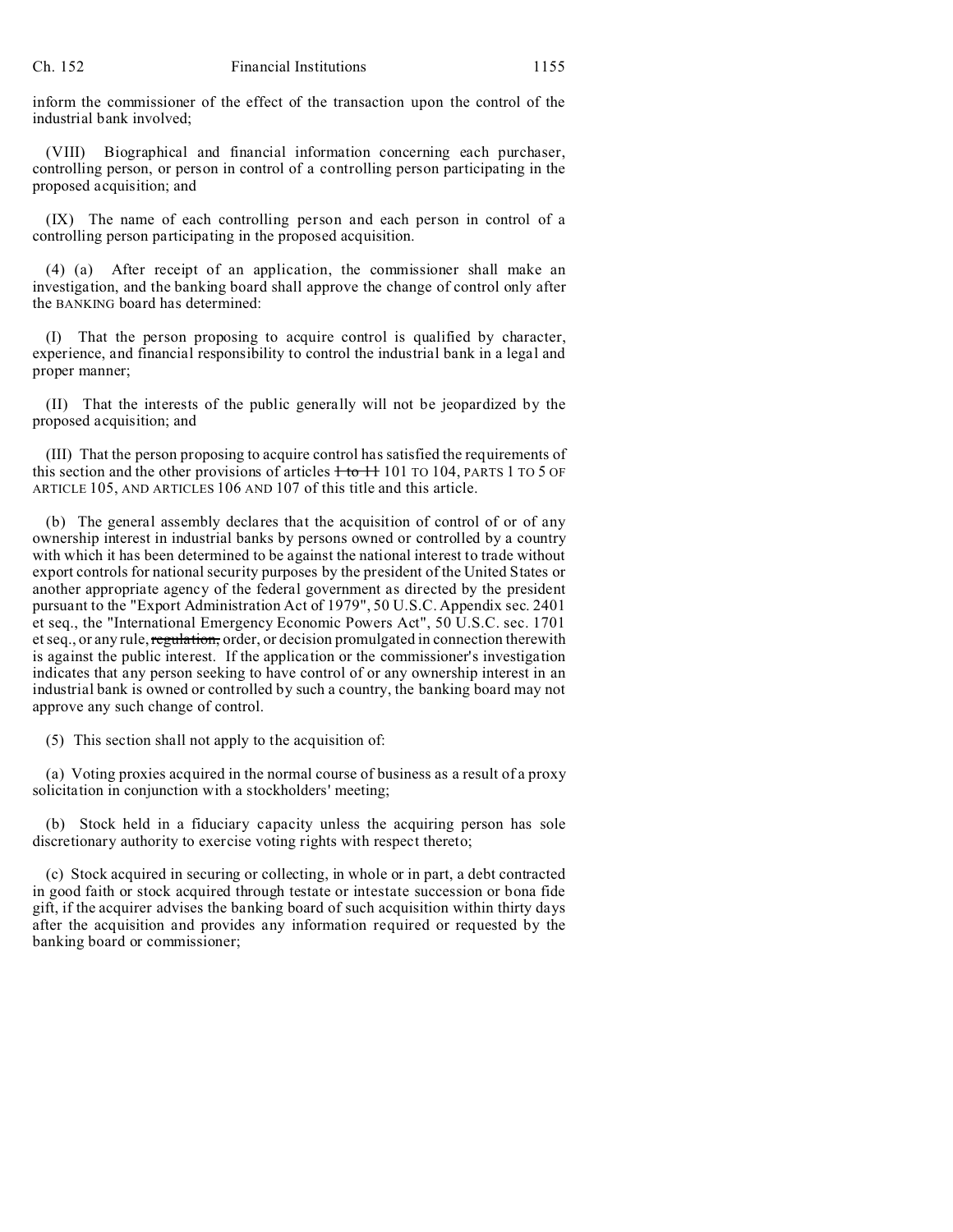(d) Stock acquired by an underwriter in good faith and without any intent to evade the purpose of this section if the shares are held only for such reasonable period of time as will permit the sale thereof; or

(e) Pro rata stock dividends.

(6) If the BANKING board has not acted upon a completed application within sixty days of AFTER receipt thereof, unless extended for an additional thirty days by the banking board, such application shall be considered approved.

(7) Whenever any person proposes to acquire control of any industrial bank and is required by the "Change in Bank Control Act of 1978" (section 7 (j) of the "Federal Deposit Insurance Act", 12 U.S.C. 1817 (j)), as such act may be amended from time to time, to give the appropriate federal banking agency prior written notice of such proposed acquisition, a copy of such notice with supporting information shall be given concurrently to the banking board for information. The banking board may use such information in evaluating applications submitted pursuant to this section and shall submit its recommendations and comments to the appropriate federal regulatory authority in a timely manner.

**11-108-403. [Formerly 11-22-109.6] Industrial banks reports on condition and income to commissioner.** (1) Every industrial bank shall make and file with the commissioner not less than three reports during each calendar year according to the form which THAT may be prescribed by him THE COMMISSIONER, verified by the oath of either the president, the vice-president, the cashier, or the secretary and attested by the signature of three or more of the directors. Each such report shall exhibit in detail, as may be required by the commissioner, the resources and liabilities of the industrial bank at the close of business on the day past to be specified by said commissioner in writing.

(2) Said reports shall be transmitted to the commissioner within thirty days after the request therefor.

(3) The commissioner has power to call for special reports from any particular industrial bank if, in his THE COMMISSIONER'S judgment, the same are necessary to a full and complete knowledge of its condition. No such special report, nor any summary thereof, shall be required to be published. The reports required by, and filed pursuant to, this section shall be in lieu of all others required by law from industrial banks. Every industrial bank which THAT fails to comply with this section shall pay to the commissioner a penalty in an amount set by the banking board pursuant to section  $+1-2-103$  (11) 11-102-104 (11) for each day's delay. The commissioner, for valid reasons and good cause, may waive such penalty.

**11-108-404. [Formerly 11-22-110] Industrial bank converted to state bank.** (1) Any industrial bank organized under the laws of this state may apply to the banking board, in such form and with such exhibits as it shall prescribe, to be converted into a state bank. Proposed amended articles of incorporation shall accompany the application.

(2) Upon receipt of such application and proposed amended articles of incorporation, the banking board shall proceed to process and hear such application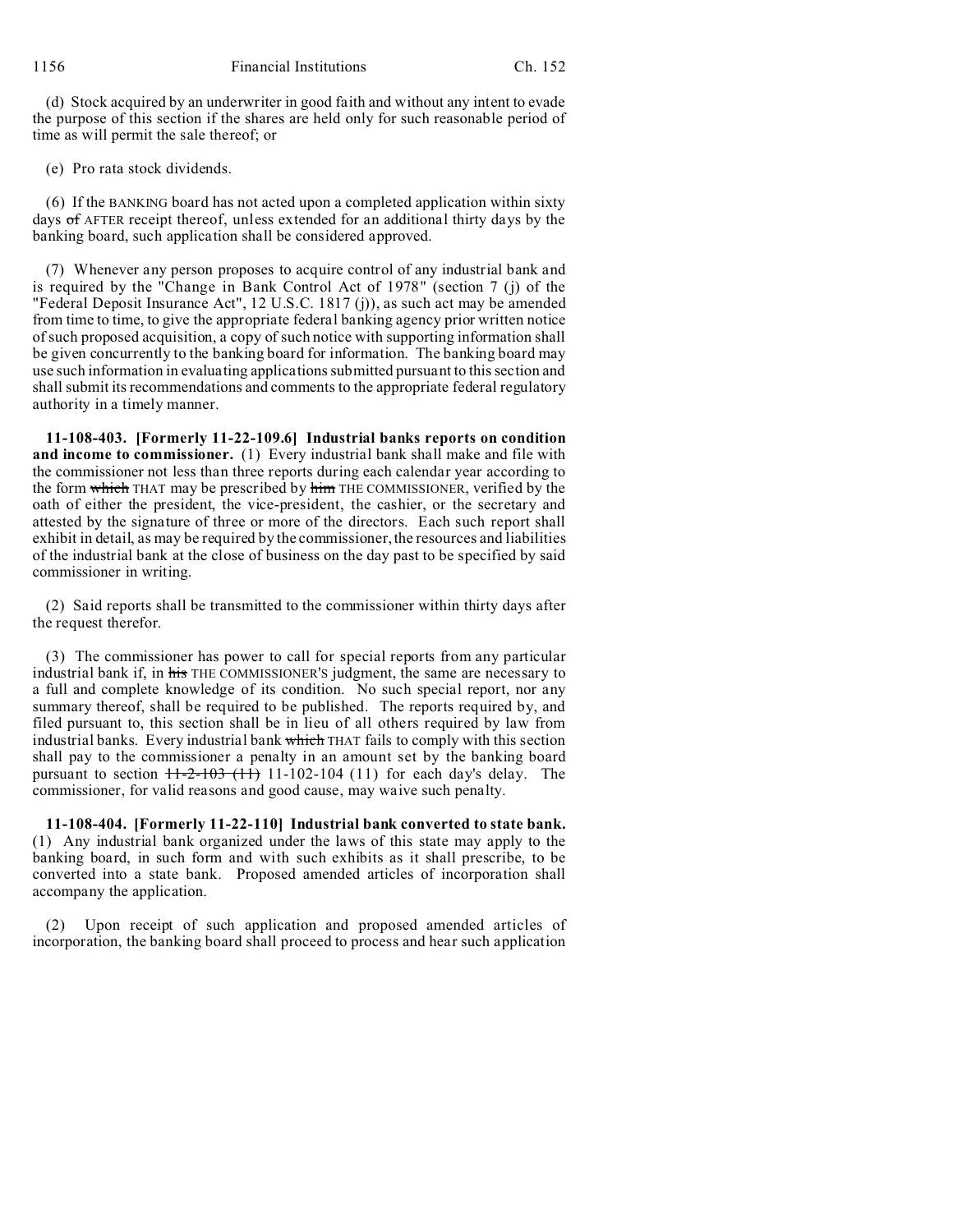and grant or deny a charter in the same manner and upon the same standards as prescribed in section  $11-3-110$  11-103-304, relating to the granting or denying of a charter.

(3) In the event of a denial of an application for conversion, the applicant has the right of review and appeal in the manner and form provided in section  $11-22-102(6)$ 11-108-302 (6).

(4) Upon a charter being granted, the industrial bank shall file amended articles of incorporation and also certified copies of the resolution passed by the board of directors and stockholders representing not less than two-thirds of the capital stock of such bank authorizing such conversion. The resolutions of the stockholders shall declare that the officers have been authorized and required to file amended articles of incorporation and to take all steps necessary or proper to convert the industrial bank into a state bank. Upon the filing of the amended articles of incorporation, the banking board shall issue a charter to the industrial bank authorizing it to commence business in the same form as is issued to a state bank. The officers, after executing the amended articles of incorporation, have the power to execute all other papers and perform all other acts as may be required in connection with the conversion of the industrial bank.

(5) Upon the filing of the amended articles of incorporation, such bank and all of its stockholders, officers, and employees have the same rights, powers, and privileges and shall be subject to the same duties, liabilities, and obligations in all respects as are applicable to state banks originally organized as such under the laws of this state. The shares of stock of any such bank may continue to be for the same amount each as they were before the conversion, and the directors and officers of such bank may continue until others are elected or appointed.

(6) Upon the filing of the amended articles of incorporation, all of the property of the industrial bank, including all of its right, title, and interest therein as to all property of whatever kind, whether real, personal, or mixed, and things in action, and every right, privilege, interest, and asset of any conceivable value then existing, belonging to it or which THAT would inure to it, shall be vested, immediately by act of law and without conveyance or transfer and without any further act or deed, in and be the property of the state bank, which shall have, hold, and enjoy the same in its own right as fully and to the same extent as the same was possessed, held, and enjoyed by the industrial bank. The bank converted under this part  $+4$ , in every respect, shall be subject to the provisions of the law pertaining to state banks and shall be deemed to have a continuation of the entity and of the identity of the industrial bank, and all the rights, obligations, and relations of the industrial bank to or in respect to any person, creditor, or depositor shall remain unimpaired.

(7) If necessary, the banking board, for a period not to exceed one year from AFTER the date of the issuance of the charter to commence business, subject to such condition as it may prescribe, may permit the converted bank to continue and carry, at a value determined by the banking board, such of the assets of the converted bank as do not conform to the legal requirements relative to assets required and held by state banks.

(8) Any industrial bank organized under this article has the power to purchase and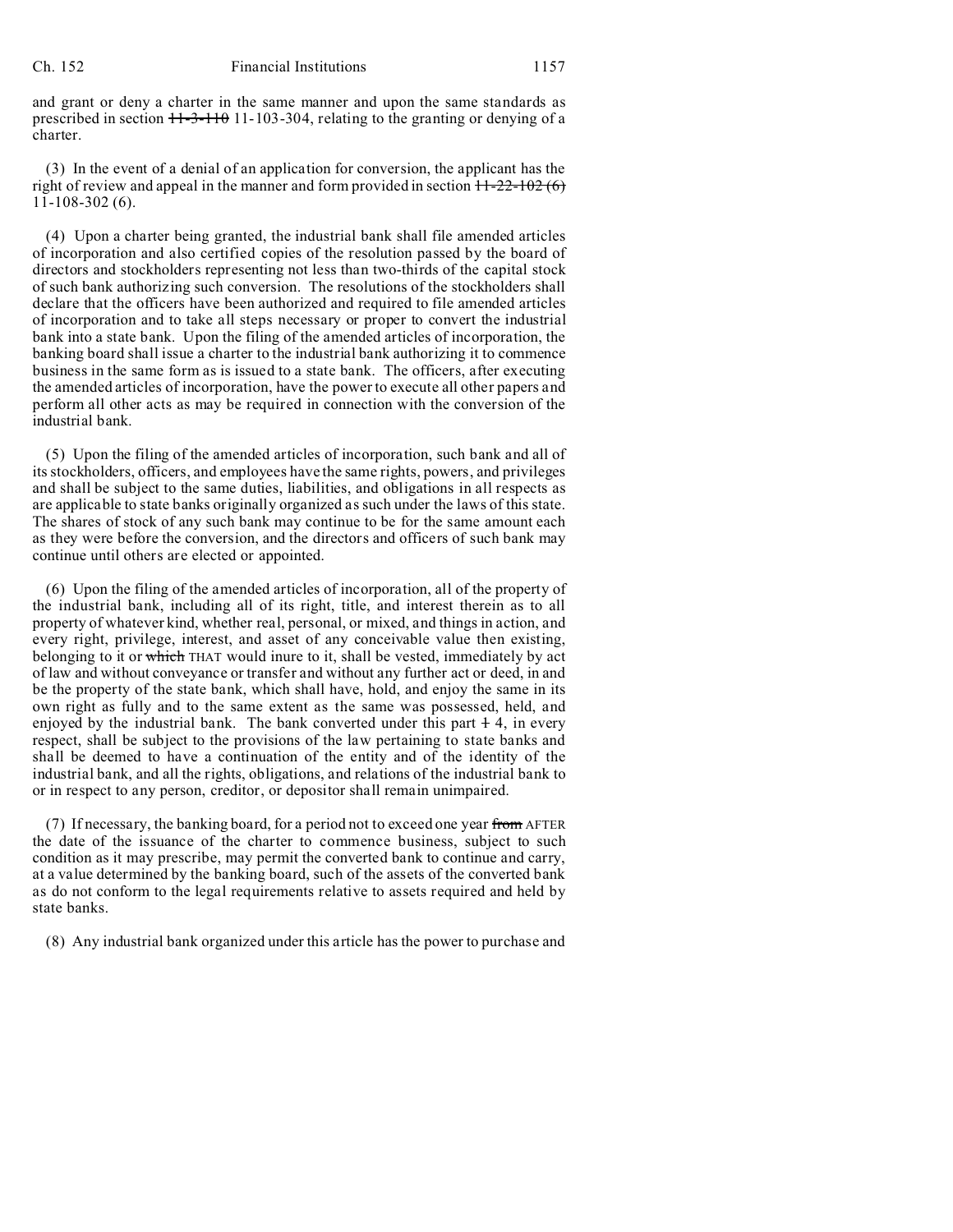1158 Financial Institutions Ch. 152

hold, for the purpose of becoming a member of a federal reserve bank, so much of the capital stock thereof as will qualify it for membership in such bank pursuant to the "Federal Reserve Act", and acts amending such act; to become a member of such federal reserve bank and to have and exercise all powers, not in conflict with the laws of this state, which THAT are conferred upon any such member by the "Federal Reserve Act", and acts amending such act. Such industrial bank and its directors, officers, and stockholders shall continue to be subject to all liabilities and duties imposed upon them by any law of the state and to all provisions of this article.

(9) Any industrial bank organized under this article has power to obtain federal deposit insurance or other deposit insurance and to assume and discharge such obligations to the federal deposit insurance corporation or other insurance corporations as may be necessary or required for the purpose of maintaining deposit insurance in such corporations.

## PART 5

### DIRECTORS, PENALTIES, REMOVAL, SUSPENSION, AND ENFORCEMENT

**11-108-501. [Formerly 11-22-115] Unsound business practices.** (1) For the purposes of this article, an unsound business practice includes, but is not limited to, the following:

(a) The conducting of any business by a bank while the capital of any such bank is inadequate under rules and regulations of the banking board. The capital of a bank shall be deemed inadequate if the capital is less than the requirements set by the banking board pursuant to the provisions of section  $11-22-105$  11-108-305.

(b) The violation by a bank of its articles of incorporation, of any provision of this article or any regulation RULE promulgated pursuant thereto, or of any other law or regulation RULE of this state which THAT may impair the financial soundness of the bank;

(c) The conducting by a bank of its business in an unsafe or unauthorized manner;

(d) The refusal by a bank to submit its books, papers, and affairs for reasonable inspection by any representative of the division of banking;  $or of the$  guaranty corporation;

(e) The refusal by any officer, director, employee, or agent of any bank to be examined under oath regarding the condition of such bank;

(f) The suspension by a bank of the payment of its obligations;

(g) The operation of a bank in a manner which THAT significantly impairs the condition of the bank or otherwise materially affects the interests of its depositors;

(h) The failure to maintain adequate reserves for losses;

(i) The payment of management or other fees to any person, firm, corporation, or other entity for services rendered in an amount not justified by the actual services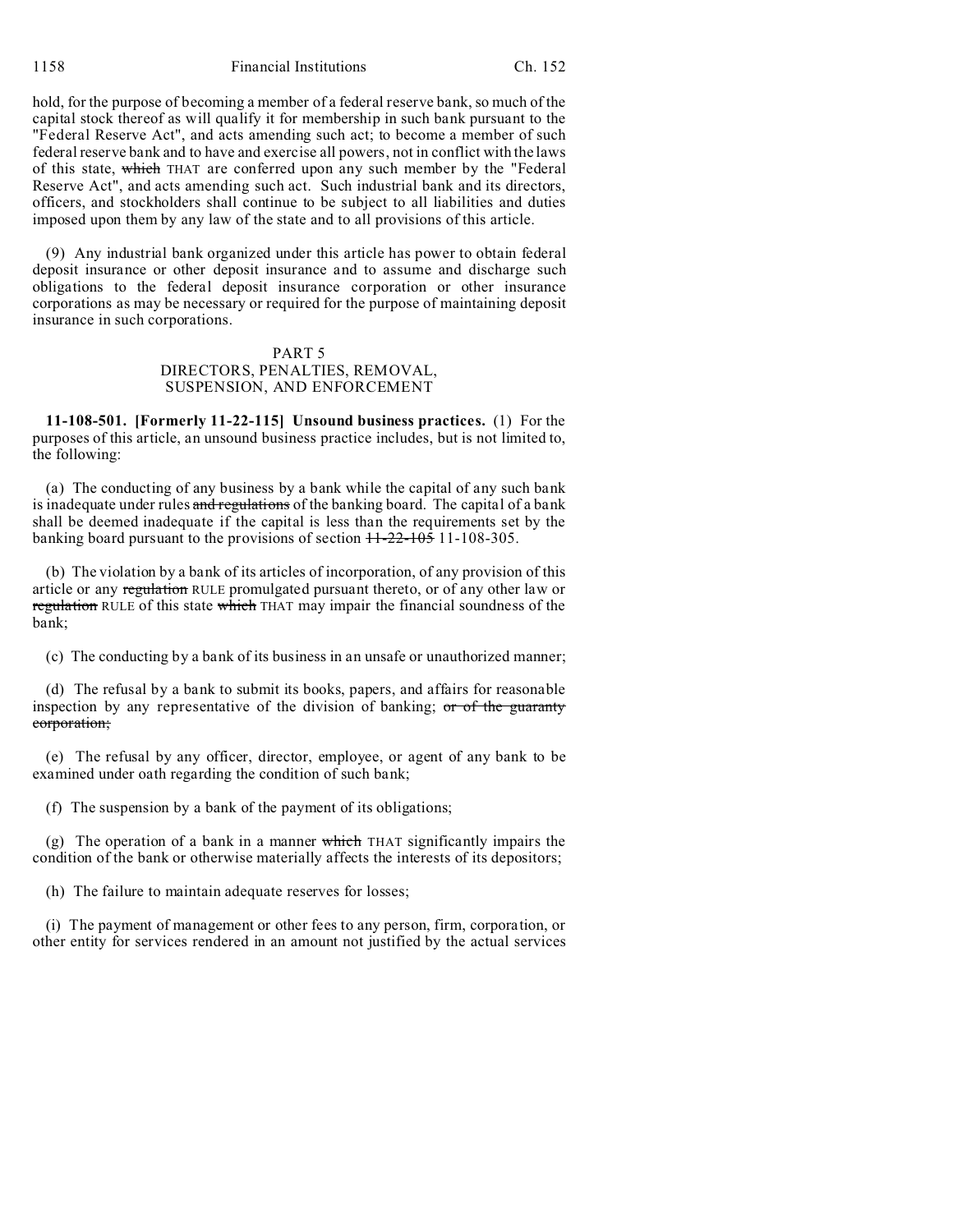rendered;

(j) The payment by a bank of dividends if such payment results in an inadequacy of capital as defined in paragraph (a) of this subsection (1). In making such a determination, the adequacy of loss reserves maintained by the bank shall be taken into consideration.

(k) The repayment of any capital notes, debentures, or evidences of indebtedness which THAT have been included as part of the capital of a bank, without the express prior written consent of the banking board;

(l) The extension of credit to any officer, director, or principal shareholder of a bank, or any related interest of that person, unless the extension of credit:

(I) (A) Is made on substantially the same terms including interest rates, maturity, and collateral as those prevailing at the time for comparable transactions by a bank with other persons; or

(B) Is made pursuant to a benefit or compensation program that is widely available to employees of the bank and does not give preference to any insider; and

(II) Does not involve more than the normal risk of repayment or present other unfavorable features.

### (III) Repealed.

(m) Repealed.

**11-108-502. [Formerly 11-22-115.1] Assessment of civil money penalties by banking board.** (1) (a) (I) After notice and a hearing as provided in article 4 of title 24, C.R.S., and after making a determination that no other appropriate governmental agency has taken similar action against such person for the same act or practice, the banking board may assess against and collect a civil penalty from:

(A) Any person who has violated any final cease and desist order issued by the banking board pursuant to section  $H-22-109$  (5) (d) 11-108-401 (8) (d); and

(B) Any industrial bank which THAT, or any executive officer, director, employee, agent, or other person participating in the conduct of the affairs of such industrial bank who, violates or knowingly permits any person to violate any of the provisions of this article or any rule or regulation promulgated pursuant to this article, or engages or participates in any unsafe or unsound practice in connection with an industrial bank. The civil money penalty shall not exceed one thousand dollars per day for each day such violation continues. This provision shall include, but need not be limited to, the following violations: Making, or causing to be made, delinquent payment of assessments under this section; submitting, or causing to be submitted, delinquent reports, including but not limited to call reports; or knowingly submitting, or causing to be submitted, to the banking board any report or statement which THAT contains materially false or misleading information.

(II) The banking board may, at its option and upon waiver of the right to a public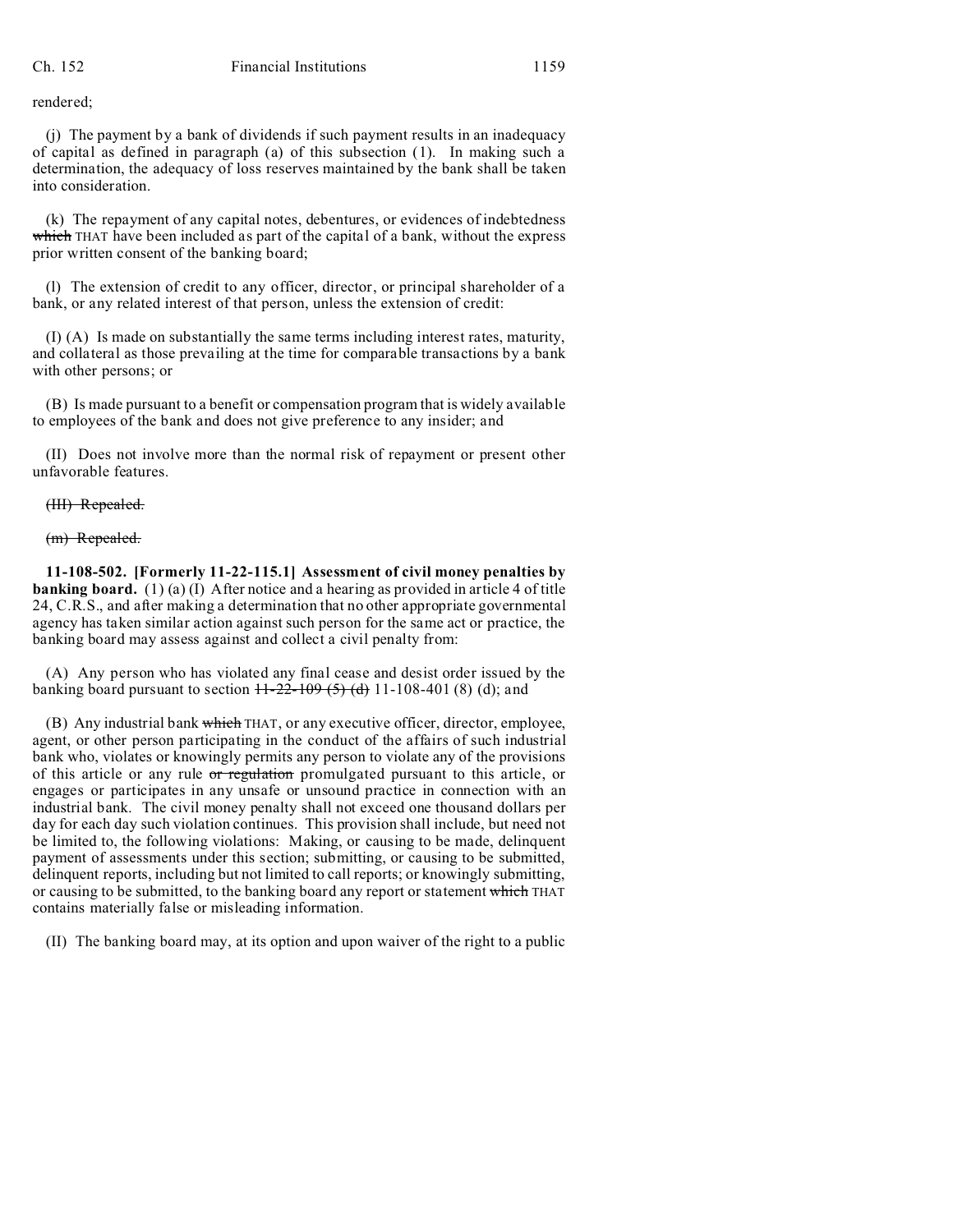1160 Financial Institutions Ch. 152

hearing by a respondent, close to the public any hearing concerning an assessment of a civil money penalty, an order of suspension or removal from office, an order to cease and desist from any unlawful or unsafe and unsound practices, or any other formal enforcement action by the banking board.

(b) For the purposes of this section, a violation shall include but need not be limited to any action, by any person alone or with another person, which causes, brings about, or results in the participation in, counseling of, or aiding or abetting of a violation.

(2) Civil money penalties shall be assessed by written notice of assessment of a civil money penalty served upon the person to be assessed. The notice of assessment of a civil money penalty shall state the amount of the penalty, the period for payment, the legal authority for the assessment, and the matters of fact or law constituting the grounds for assessment. The notice of assessment of a civil money penalty shall constitute a final order for purposes of judicial review pursuant to section 24-4-106, C.R.S.

(3) The banking board shall have authority to determine the amount of any civil money penalty assessed against any executive officer, director, employee, agent, or other person participating in the affairs of an industrial bank, except as expressly limited by this article. In determining the amount of the civil money penalty to be assessed, the banking board shall consider the good faith of the person assessed, the gravity of the violation, any previous violations by the person assessed, the nature and extent of any past violations, and such other matters as the banking board may deem appropriate; except that the civil money penalty shall be not more than one thousand dollars per day for each day the person assessed remains in violation.

(4) Civil money penalties assessed pursuant to this section shall be due and payable and collected within thirty days after the notice of assessment of a civil money penalty is issued by the banking board; except that the banking board may, in its discretion, compromise, modify, or set aside any civil money penalty. Any civil money penalty collected pursuant to this section shall be transmitted to the state treasurer, who shall credit the same to the general fund.

**11-108-503. [Formerly 11-22-115.2] No indemnification or insurance against civil money penalties.** Notwithstanding any other provision of law, no industrial bank shall indemnify or insure any executive officer, director, employee, agent, or person participating in the conduct of affairs of such industrial bank against civil money penalties.

**11-108-504. [Formerly 11-22-115.3] Removal of director, officer, or other person.** (1) The banking board may serve any executive officer, director, employee, agent, or other person participating in the conduct of the affairs of an industrial bank with a written notice of its intention to remove him SUCH PERSON from office whenever the banking board determines:

(a) That any such person has committed any violation of this article, rule, and regulation, or cease and desist order of the banking board, which THAT has become final, or has engaged or participated in any unsafe or unsound practice in connection with an industrial bank, or has committed or engaged in any act, omission, or practice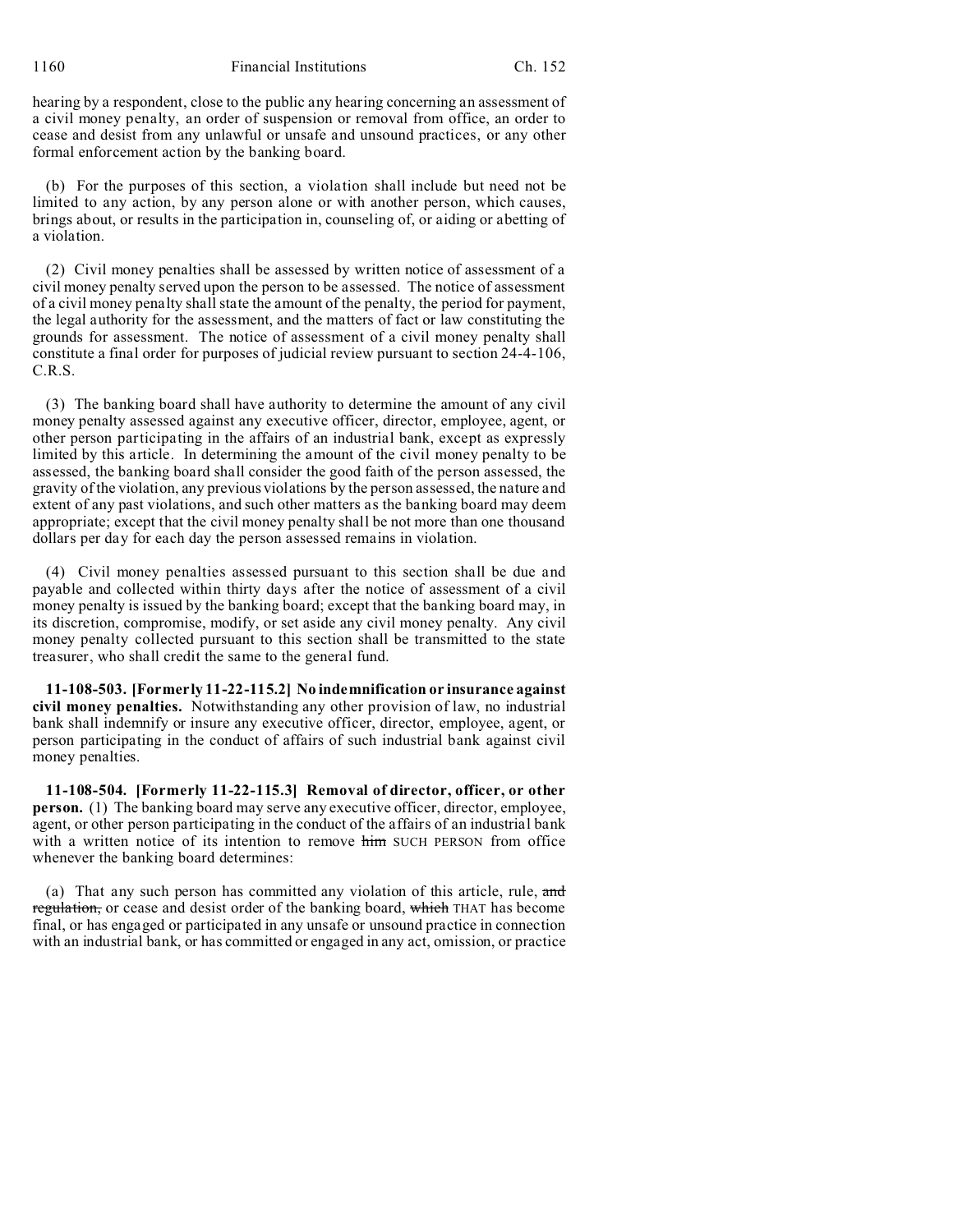#### Ch. 152 Financial Institutions 1161

which THAT constitutes a breach of his SUCH PERSON'S fiduciary duty to the industrial bank; and

(b) (I) That the industrial bank has suffered or probably will suffer substantial financial loss or other damage or that the interests of its depositors could be seriously prejudiced by reason of such violation or practice or breach of fiduciary duty or offense; or

(II) That such person has received financial gain by reason of such violation or practice or breach of fiduciary duty or offense; or

(III) That such violation is one involving personal dishonesty on the part of such person or one which THAT demonstrates a willful or continuing disregard for the safety or soundness of the trust company.

(2) Whenever the banking board determines that an executive officer, director, employee, agent, or other person participating in the conduct of the affairs of an industrial bank, by conduct or practice with respect to another industrial bank or business institution which THAT results in substantial financial loss or other damage, has evidenced either his personal dishonesty or a willful or continuing disregard for its THE BANK'S safety and soundness and, in addition, has evidenced his unfitness to continue his OR HER relationship with the industrial bank, the banking board may serve upon such person a written notice of its intention to remove him OR HER from office or to prohibit his OR HER further participation in any manner in the conduct of the affairs of the industrial bank.

(3) A notice of intention to remove a director, executive officer, or other person from office or to prohibit his SUCH PERSON'S participation in the conduct of the affairs of an industrial bank shall contain a statement of the facts constituting grounds therefor FOR REMOVAL and shall fix a time and place at which a hearing shall be held. thereon. Such hearing shall be fixed for a date not earlier than thirty days nor later than sixty days after the date of service of such notice, unless an earlier or a later date is set by the banking board at the request of such director or executive officer or other person, and for good cause shown. Unless such director, executive officer, or other person appears at the hearing in person or by a duly authorized representative, he SUCH PERSON shall be deemed to have consented to the issuance of an order of removal or prohibition as specified in the notice issued pursuant to subsection (1) or (2) of this section. In the event of such consent or, if, upon the record made at any such hearing, the banking board finds that any of the grounds specified in such notice have been established, the banking board may issue such orders of suspension or removal from office as it may deem appropriate. Any such order shall become effective at the expiration of thirty days after service upon such industrial bank and the director, executive officer, or other person concerned except in the case of an order issued upon consent, which shall become effective at the time specified therein IN THE ORDER. Such order shall remain effective and enforceable except to such extent as it is stayed, modified, terminated, or set aside by action of the banking board or a reviewing court.

**11-108-505. [Formerly 11-22-115.4] Suspension of director, officer, or other person.** (1) The banking board may suspend an executive officer, director, employee, agent, or other person participating in the conduct of the affairs of an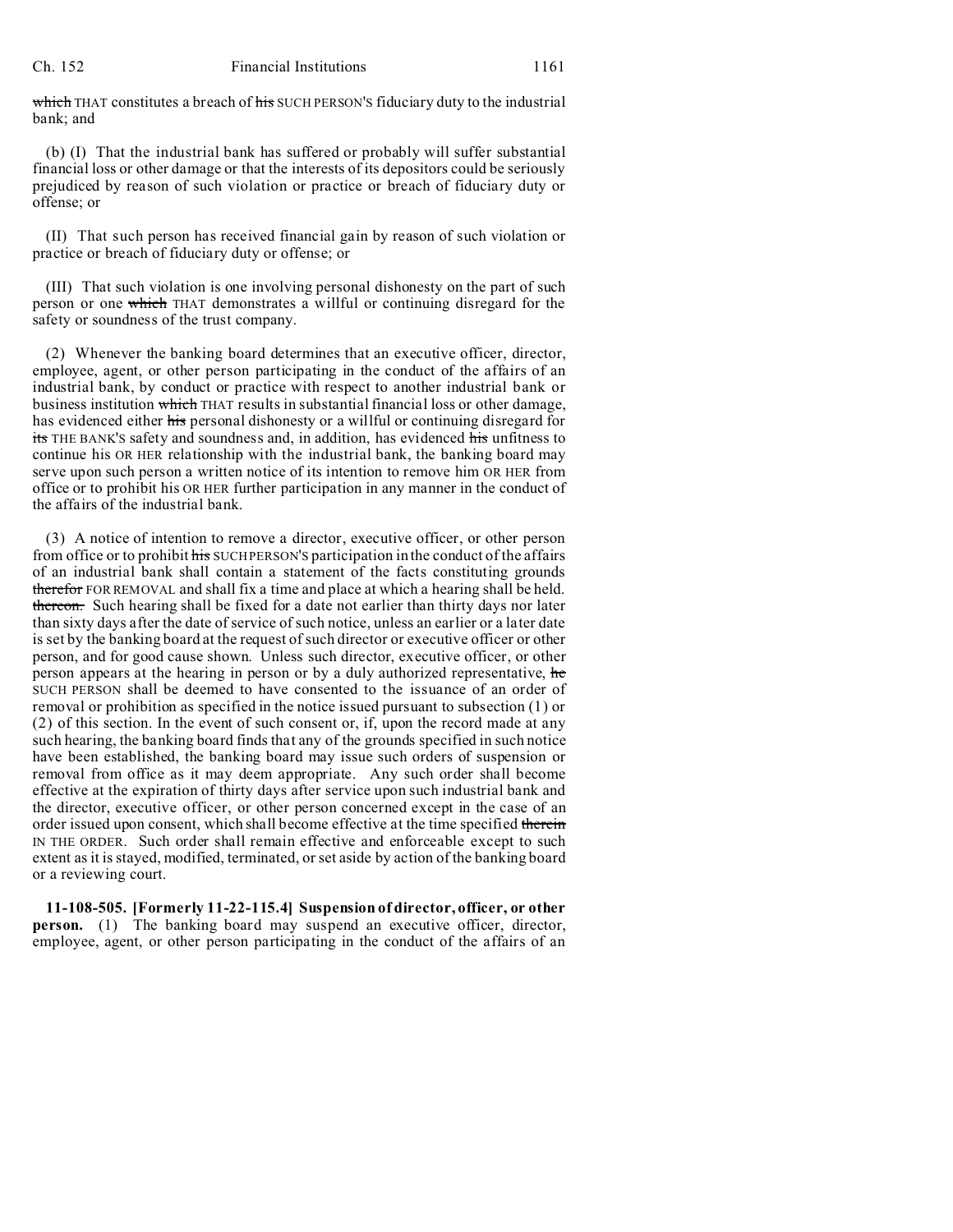1162 Financial Institutions Ch. 152

industrial bank who becomes ineligible to hold his SUCH PERSON'S position, or who after receipt of an order of the banking board to cease and desist violates this article or a lawful rule and regulation or order issued thereunder, or who is dishonest, or who is reckless or grossly incompetent in the conduct of business of an industrial bank, or who may be subject to removal under section  $11-22-115.3$  11-108-504. It shall be a criminal offense for any such person, after receipt of a suspension order, to perform any duty or exercise any power of any industrial bank until the banking board vacates such suspension order. A suspension order shall specify the grounds thereof. A copy of the order shall be sent to the industrial bank concerned and to each member of its board of directors.

(2) With respect to any action pursuant to this section, ten days' notice, by certified mail, return receipt requested, and hearing shall be provided to the industrial bank affected, in advance of any action taken by the banking board. In cases found by the banking board to involve extraordinary circumstances requiring immediate action, the banking board may take such action, without notice or hearing, but shall promptly afford a subsequent hearing, upon application to rescind the action taken.

**11-108-506. [Formerly 11-22-115.5] Informal enforcement authority.** The banking board, or the commissioner if so authorized by the banking board, shall have authority to initiate informal actions to enforce the provisions of this article. In this regard the banking board or the commissioner may, in its or his THE COMMISSIONER'S discretion, enter into written agreements such as a memorandum of understanding with, or an informal commitment letter from, or a strongly worded letter of reprimand to any industrial bank or any executive officer, director, employee, agent, or other person participating in the conduct of the affairs of the industrial bank.

**11-108-507. [Formerly 11-22-116] Director and officer insurance and fidelity bonds - legislative declaration.** (1) If any director or officer of a bank knowingly engages in any unsafe or unsound business practice or knowingly violates, in conducting the business of the bank, a law or rule or regulation or any condition imposed in writing by the banking board or commissioner, every director or officer participating in or knowingly assenting to such violation shall be held liable in his SUCH PERSON'S individual capacity for all damages which THAT the bank, its shareholders, the guaranty corporation, or any other person shall have sustained in consequence of such violation.

(2) If the banking board deems any officer of any bank to be dishonest, to be engaging in an unsafe or unsound business practice, or to be incompetent, it shall report in writing the facts regarding such officer to the board of directors or owners of said bank, and, if the directors or owners of said bank fail or refuse to take action on such report within ten days, the commissioner, if he OR SHE deems it advisable, may send a copy of such report to the surety on the bonds of said officer.

(3) For the purposes of this section, "officer" means any person or entity that has the power to direct or cause the direction of the management and policies of the bank, other than in the capacity of a director, through the ownership of voting stock, by contract, or otherwise, and regardless of whether he SUCH PERSON has an official title, whether his SUCH PERSON's title contains a designation of assistant, and whether he SUCH PERSON is serving without salary or other compensation.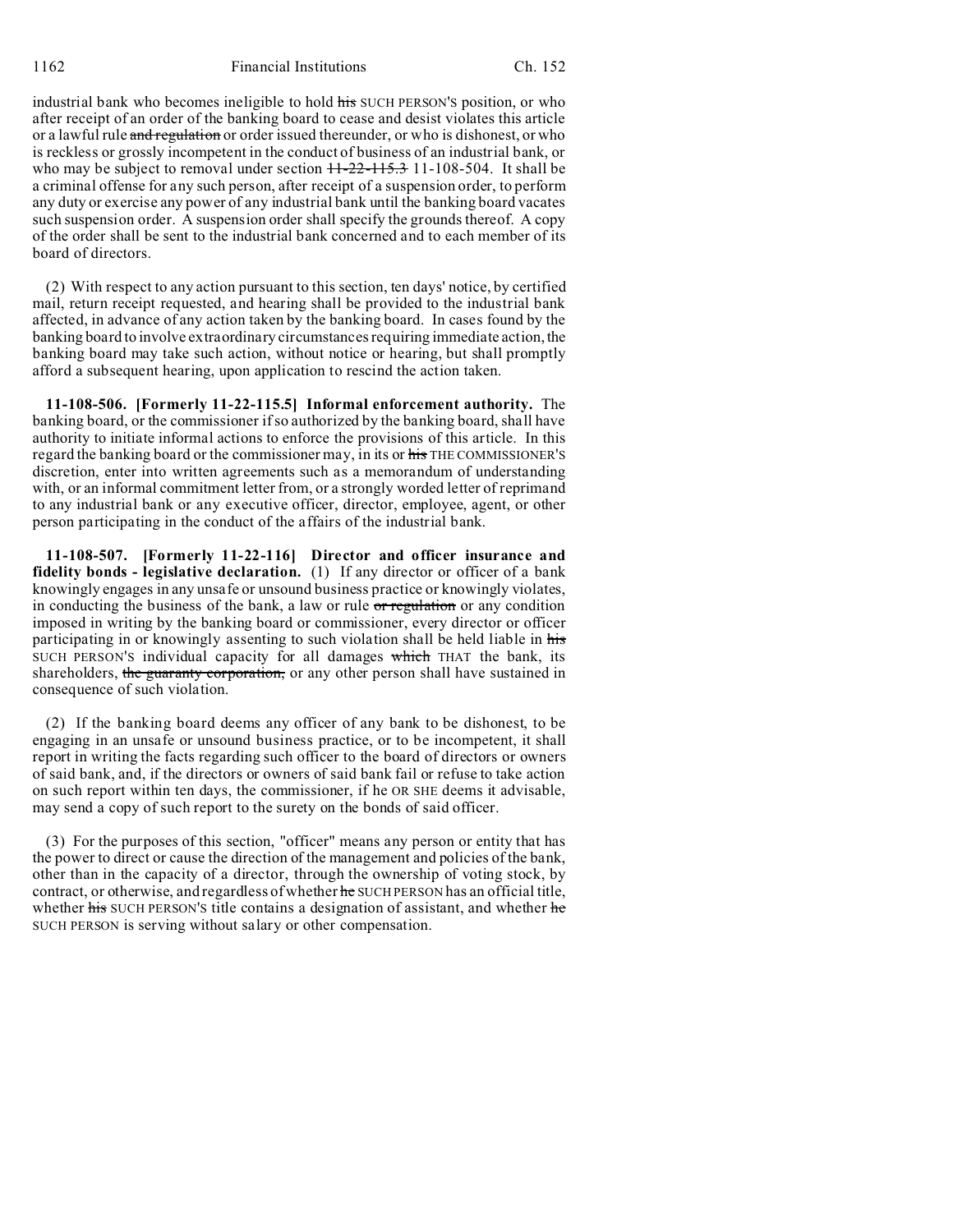(4) In the event of liquidation of a bank, the banking board may prosecute an action under this section to collect damages from such director or officer on behalf of such bank in any court of competent jurisdiction.

(5) (a) The general assembly hereby finds, determines, and declares that the following is enforceable and in conformity with the public policy of this state, as expressed in this article, including the provisions of section  $11-1-101.5$  11-101-102:

(I) Any insurance policy, form, contract, endorsement, or certificate which THAT provides insurance coverage to directors or officers, or both, of an industrial bank but which THAT does not grant coverage or which THAT excludes coverage for claims made by any depository insurance organization or any other state or federal corporation, organization, or entity acting as receiver, conservator, or liquidator of such industrial bank, whether in its own name or in behalf of any other person or entity; or

(II) Any fidelity bond, financial institution bond, or depository institution bond that provides for termination of such bond upon the taking over of the industrial bank by a receiver or other liquidator or by state or federal officials.

(b) No provision of part 6 of this article shall be construed to contravene or modify the expressed public policy set forth in this subsection (5).

## PART 6 LIQUIDATION AND DISSOLUTION

**11-108-601. [Formerly 11-22-601] Voluntary liquidation and dissolution.** (1) With the approval of the banking board, a bank may liquidate and dissolve. The banking board shall grant such approval if it appears that the proposal to liquidate and dissolve has been approved by a vote of two-thirds of the outstanding voting stock of the bank at a meeting called for that purpose and that the capital of the bank is adequate and such bank has sufficient liquid assets to pay off depositors and creditors immediately.

(2) (a) Upon approval by the banking board, the bank shall forthwith cease to do business, shall have only the powers necessary to effect an orderly liquidation, and shall proceed to pay its depositors and creditors and to wind up its affairs.

(b) Within thirty days  $\sigma f$  AFTER the approval, a notice of liquidation shall be sent by mail to each depositor and creditor at the address of such person as shown in the records of the bank. The notice shall be posted conspicuously on the premises of the bank and shall be published in such a manner as the banking board may require. With each notice, the bank shall send a statement of the amount shown in the records of the bank to be the claim of the depositor or creditor. The notice shall require that claims of depositors and creditors, if the amount claimed differs from the amount stated in the notice to be due, be filed with the bank before a specified date not earlier than sixty days thereafter, in accordance with the procedure prescribed in the notice.

(c) The approval of an application for liquidation shall not impair any right of a depositor or creditor to payment in full, and all lawful claims of creditors and depositors shall promptly be paid.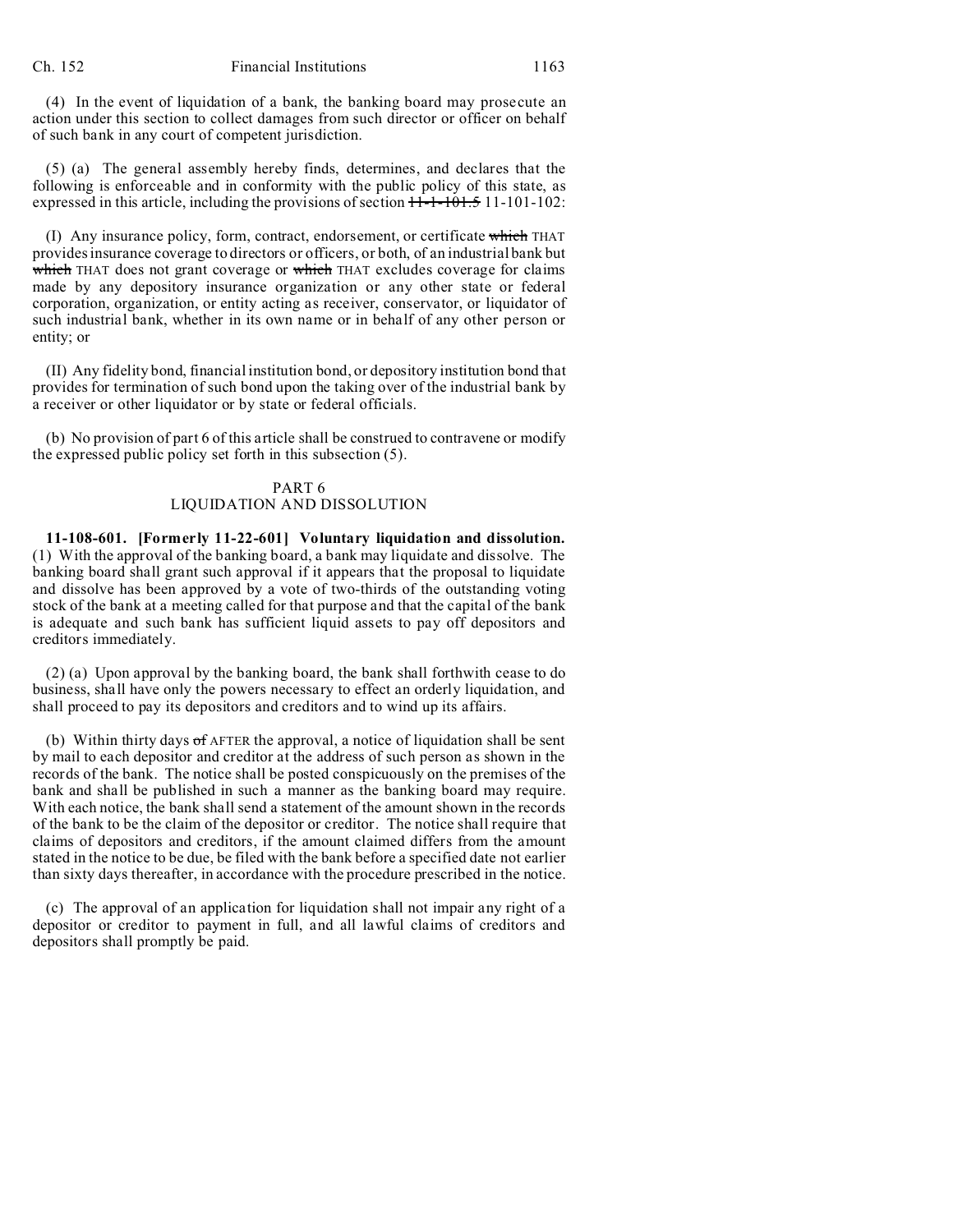1164 Financial Institutions Ch. 152

(d) Any assets remaining after the discharge of all obligations shall be distributed to the stockholders in accordance with their respective interests. No such distribution shall be made before all claims of depositors and creditors have been paid or any funds payable to a depositor or creditor and unclaimed have been transmitted to the banking board or before, in the case of any disputed claim, the bank has transmitted to the banking board a sum adequate to meet any liability that may be judicially determined.

(3) Any unclaimed distribution to a stockholder or depositor shall be held until ninety days after the final distribution and then transmitted to the banking board. Such unclaimed funds shall be held by the banking board for six years and, unless sooner claimed by the person entitled thereto, shall be transferred to the treasury of the county in which the bank is located. The county treasurer and his THE TREASURER'S successors shall hold such money in trust for a period of six years, unless the same MONEY shall be sooner paid out to the beneficial owner thereof. Any money remaining in said THE fund six years after the same MONEY is paid into the treasury of the county, for the recovery of which no action is pending, shall be transferred to the general fund of the county, and all rights of the beneficial owners therein to recover the same shall be forever barred.

(4) If the banking board finds that the assets will be insufficient for the full discharge of all obligations or that completion of the liquidation has been unduly delayed, it may take possession and complete the liquidation in the manner provided in this article for involuntary liquidations.

(5) The banking board may require reports of the progress of liquidation. If the banking board is satisfied that the liquidation has been properly completed, it shall cancel the charter and enter an order of dissolution.

**11-108-602. [Formerly 11-22-602] Involuntary liquidation by banking board - reorganization.** (1) Except as otherwise provided in this article, only the banking board may take possession of a bank if it finds, after a hearing before the banking board, that: The bank's capital is inadequate; the bank is committing or has committed an unsound business practice as defined in section  $11-22-115$  11-108-501; the bank is unable to continue normal operations; or the control of the bank has been assumed by any person or persons convicted of fraud or a felony involving moral turpitude or financial dealings in this state or any other jurisdiction or by any partnership, association, or corporation controlled, directly or indirectly, by any person so convicted, unless the banking board determines that such person has been duly rehabilitated or otherwise that the bank will be honestly and efficiently managed.

(2) (a) The banking board shall take possession of a bank by posting upon the premises a notice reciting that it is assuming possession pursuant to this article and the time, not earlier than the posting of the notice, when such possession shall be deemed to commence. A copy of the notice shall be filed in the district court of the county in which the bank is located. The banking board shall notify the federal reserve bank of the district of its taking possession of any bank which THAT is a member of the federal reserve system and shall notify the federal deposit insurance corporation of its taking possession of any bank which THAT is a member of the federal deposit insurance corporation.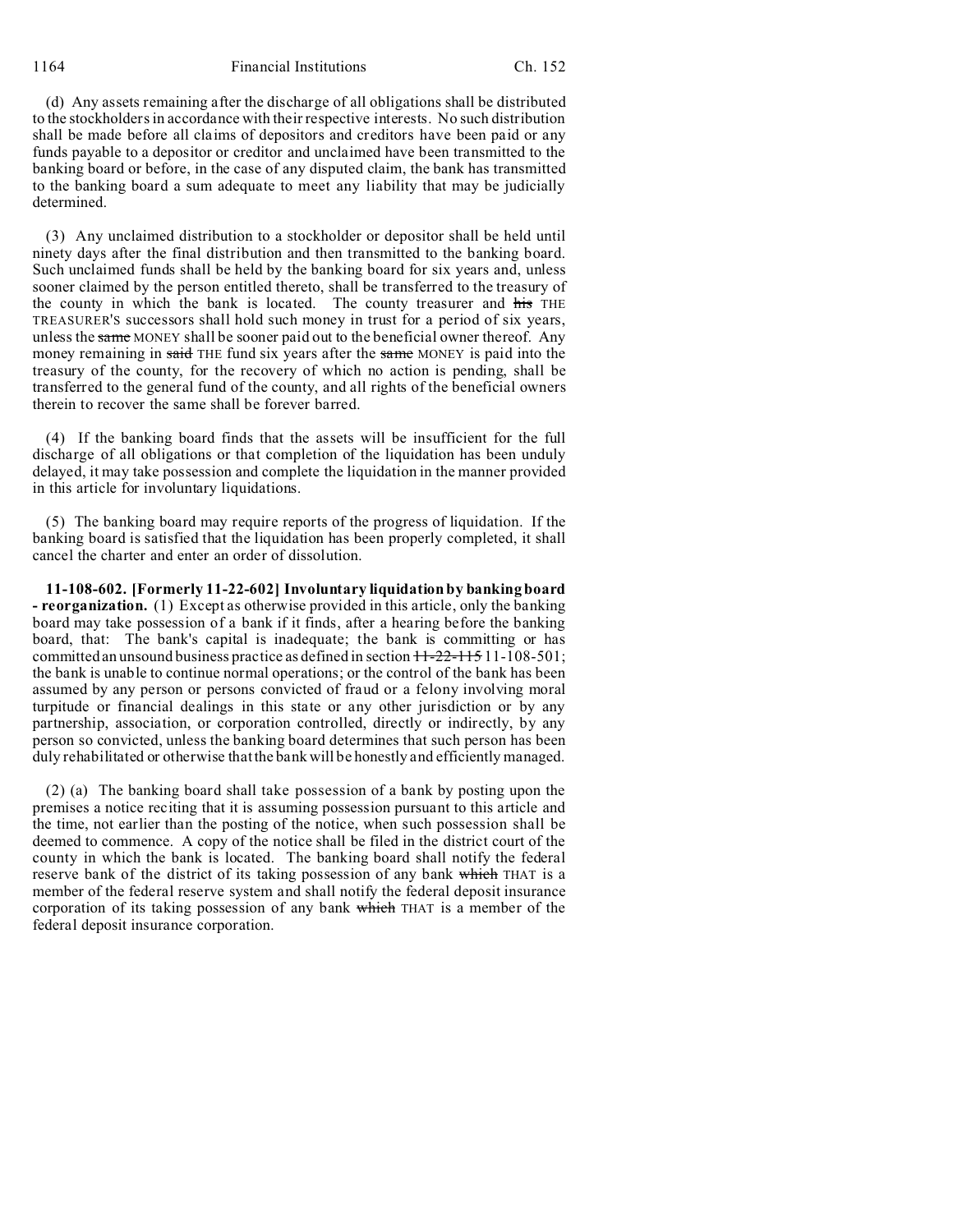#### Ch. 152 Financial Institutions 1165

(b) When the banking board has taken possession of a bank, it shall be vested with the full and exclusive power of control, including the power to stop or to limit the payment of its obligations, to employ any necessary assistants, including legal counsel after possession of the bank has been taken, to execute any instrument in the name of the bank, to commence, defend, and conduct in its name any action or proceeding to which it may be a party, to appoint a bank receiver pursuant to section 11-22-613 11-108-612, to terminate its possession by restoring the bank to its board of directors and stockholders upon conditions prescribed by the banking board, and to reopen a closed bank or liquidate the bank in accordance with this article. As soon as practicable after taking possession, the banking board shall make an inventory of the assets and file a copy thereof with the court in which the notice of possession was filed.

(c) For six months after the posting of the notice of possession and while the banking board's possession continues, there shall be a postponement of the date upon which any period of limitation fixed by statute or agreement would otherwise expire on a claim or right of action of the bank, or upon which a review must be taken, or a pleading or other document must be filed by the bank in any pending action or proceeding.

(d) If, in the opinion of the banking board, an emergency exists which THAT may result in serious losses to the depositors, it may take possession of an industrial bank without a prior hearing. Within ten days after the BANKING board has taken possession, any interested person may file an application with the banking board for an order vacating such possession. The banking board shall grant the application if it finds its action was unauthorized.

(3) (a) For the purposes of the article, a bank shall be deemed to be closed when the banking board has closed the bank for business for the purpose of liquidation. Unless the banking board tenders to the federal deposit insurance corporation the appointment as liquidator under section  $11-22-606$  11-108-606 and except as otherwise provided in paragraphs (b) and (c) of this subsection (3), the banking board shall mail notice of its intent to liquidate the bank to the directors, stockholders, and depositors at their addresses as shown on the records of the bank, and the banking board shall proceed to liquidate the bank. With each notice to the depositors, the banking board shall send a statement of the amount shown in the records of the bank to be the claim for each depositor. If the amount of a depositor's claim differs from the amount stated in the notice to be due, the depositor's claim must be filed with the banking board before a specified date, not earlier than sixty days thereafter, in accordance with the procedure prescribed in the notice. The banking board may appoint a liquidator to conduct the liquidation of the affairs of any bank. The liquidator shall perform all of the duties required of the banking board under this article and shall make such periodic reports as the banking board shall require. If the bank is a member of the guaranty corporation, the banking board may offer the position of liquidator first to the guaranty corporation, which may decline in its discretion. The liquidator may employ such other assistants and legal counsel at such reasonable compensation as the liquidator shall determine to be necessary. All expenses incident to the liquidation shall be paid out of the assets of the bank. If a liquidator is appointed, and is other than the guaranty corporation, the federal deposit insurance corporation or an employee of the division of banking, the liquidator and any assistants shall provide a bond executed by a surety company authorized to do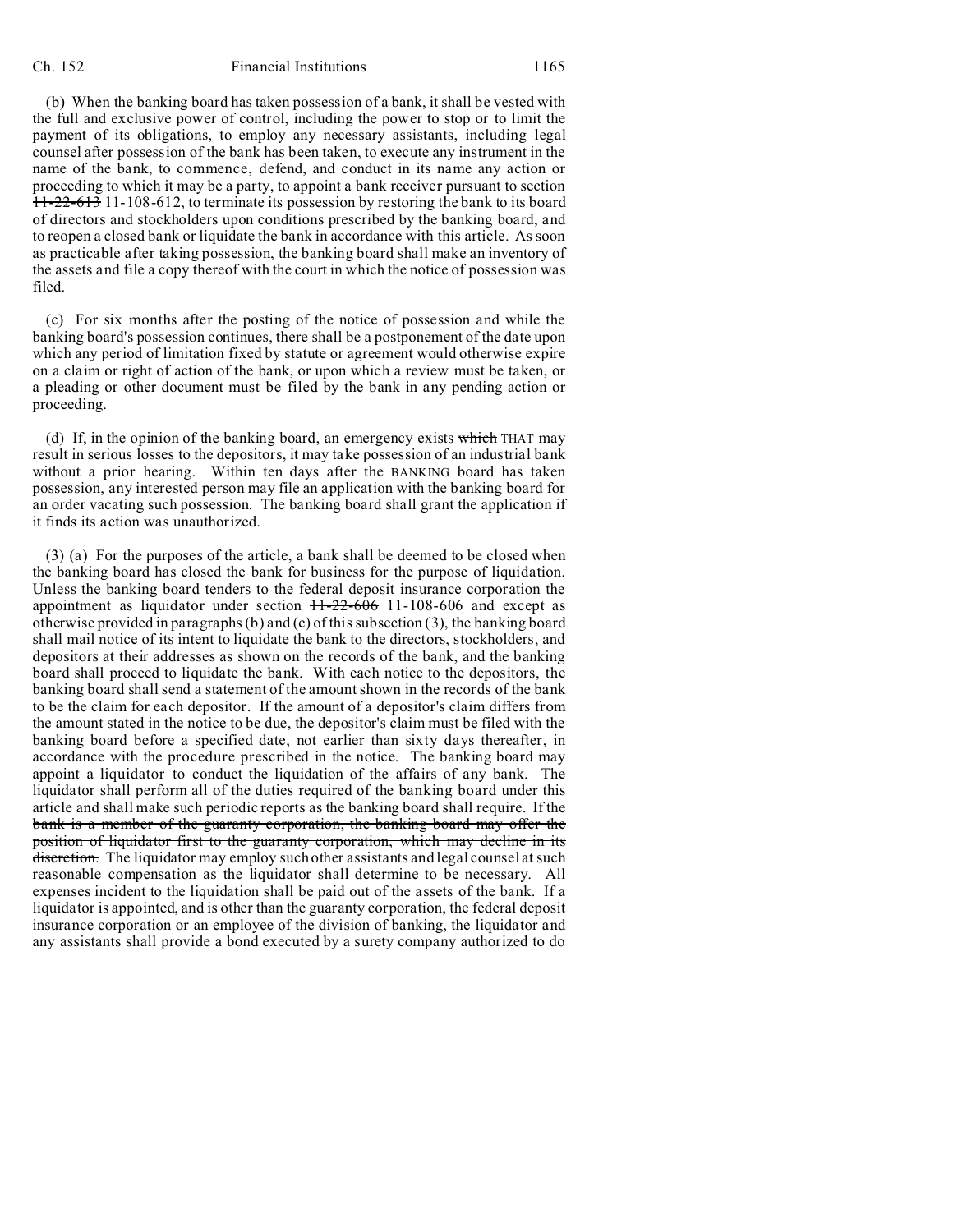1166 Financial Institutions Ch. 152

business in this state, running to the people of the state of Colorado, which meets with the approval of the banking board, for the faithful discharge of their duties in connection with such liquidation and the accounting for all moneys coming into their hands. The cost of such bond shall be paid from the assets of the bank. Suit may be maintained on such bond by any person injured by a breach of the conditions thereof.

(b) Any notice sent to a depositor pursuant to paragraph (a) of this subsection (3) may contain any additional information or forms as deemed appropriate by the banking board. or the guaranty corporation. The banking board shall not be required to send a notice to a depositor pursuant to paragraph (a) of this subsection (3) if no address is shown in the records of the bank.

(c) If the amount shown in the records of the bank to be the claim of a depositor is less than ten dollars, no notices shall be required under this part 6. The banking board or the guaranty corporation may satisfy such claim by mailing the full amount of the claim to the address shown in the records of the bank. If no such address is shown in the records of the bank, the unclaimed funds or property shall be held for disposition pursuant to section  $11-22-604$  (10); except that any unclaimed funds representing funds of the guaranty corporation shall be held for disposition pursuant to section  $11-22-501$  (1) (b) 11-108-604.

(4) No judgment, lien, or attachment shall be executed upon any asset of the bank while it is in the possession of the banking board. Upon the election of the banking board, in connection with a liquidation:

(a) Any nonconsensual lien or attachment, other than an attorney's or mechanic's lien, obtained upon any asset of the bank during the banking board's possession, or within four months prior to commencement thereof, shall be vacated and voided, except liens created by the banking board while in possession and further excepting liens or security interests obtained by the federal reserve banks;

(b) Any transfer of an asset of the bank made after or in contemplation of its capital inadequacy, with intent to effect or which THAT results in a preference, shall be voided.

(5) With the approval of the court in which notice of possession has been filed, the banking board may borrow money in the name of the bank and may pledge its assets as security for the loan.

(6) All necessary and reasonable expenses of the banking board's possession of a bank and of its liquidation shall be paid from the assets thereof.

**11-108-603. [Formerly 11-22-603] Injunctions - appeals.** (1) Whenever the banking board has taken possession of a bank and the bank deems itself aggrieved thereby, such bank, within ten days after such taking, may apply to the court in which notice of possession has been filed to enjoin further proceedings. After citing the banking board to show cause why further proceedings should not be enjoined and after a hearing, the court may dismiss the application of the bank or may enjoin the banking board from further liquidation proceedings and direct the banking board to surrender possession of the bank.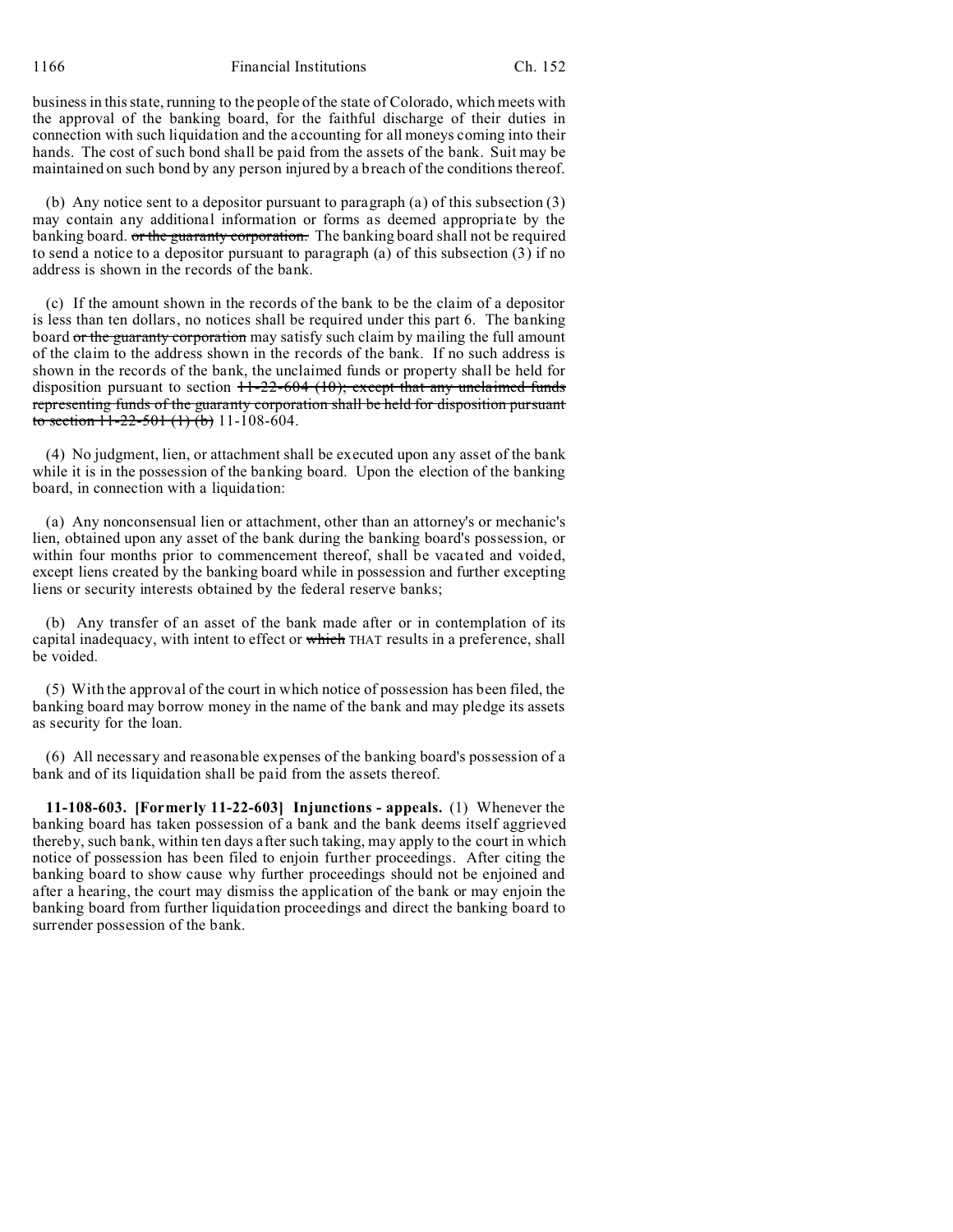(2) An appeal may be taken by the banking board or by the bank from the judgment of the court in the manner provided by law for appeals from judgments of the district court. An appeal from the judgment does not operate as a stay of judgment. If the appeal is taken by the banking board, no bond need be given, but if the appeal is taken by the bank, a bond shall be given as required by the Colorado rules of civil procedure.

**11-108-604. [Formerly 11-22-604] Liquidation by banking board procedure.** (1) In liquidating a bank, the banking board may exercise any power thereof and shall have the duty to collect all assets, debts, and claims belonging to the bank. Unless the banking board obtains the approval of the court in which notice of possession has been filed by petition setting forth the material facts and upon such notice to the officers, directors, or stockholders in such form as the court may require, the banking board shall not:

(a) Sell any asset of the bank having a value in excess of one thousand dollars;

(b) Compromise or release any claim if the amount to be compromised or released exceeds one thousand dollars;

(c) Make any payment on any claim, other than a claim upon an obligation incurred by the banking board, before preparing and filing a schedule of its determinations in accordance with this article.

(2) Within six months  $\sigma$ f AFTER the commencement of liquidation, the banking board may, by its election, terminate any executory contract for services or advertising to which the bank is a party or any obligation of the bank as a lessee. A lessor who receives at least sixty days' notice of the banking board's election to terminate the lease shall have no claim for rent, other than rent accrued to the date of termination, nor for damages for such termination.

(3) The right of any agency of the United States insuring savings obligations to be subrogated to the rights of depositors upon payment of their claims shall not be less extensive than the law of the United States requires as a condition of the authority to issue such insurance or make such payments to depositors of national banks.

(4) Except as otherwise provided in subsection  $(4.5)$  (5) of this section, as soon after the commencement of liquidation as is practicable, the banking board shall send notice of the liquidation to each known creditor and bailor of property held by the bank at the address shown in the records of the bank. The notice shall also be published once a week for three successive weeks in a newspaper of general circulation in the city or county in which the bank is located. With each notice, the banking board shall send a statement of the amount shown in the records of the bank to be the claim of the creditor or bailor. The notice shall demand that property held by the bank as bailee be withdrawn by the person entitled thereto and that the claim of creditor, if the amount claimed differs from the amount stated in the notice to be due, be filed with the banking board before a specified date, not earlier than sixty days thereafter, in accordance with the procedure prescribed in the notice. The notice may contain any additional information or forms deemed appropriate by the banking board. or the guaranty corporation. The banking board shall not be required to send a notice pursuant to this subsection (4) to a creditor or bailor if no address is shown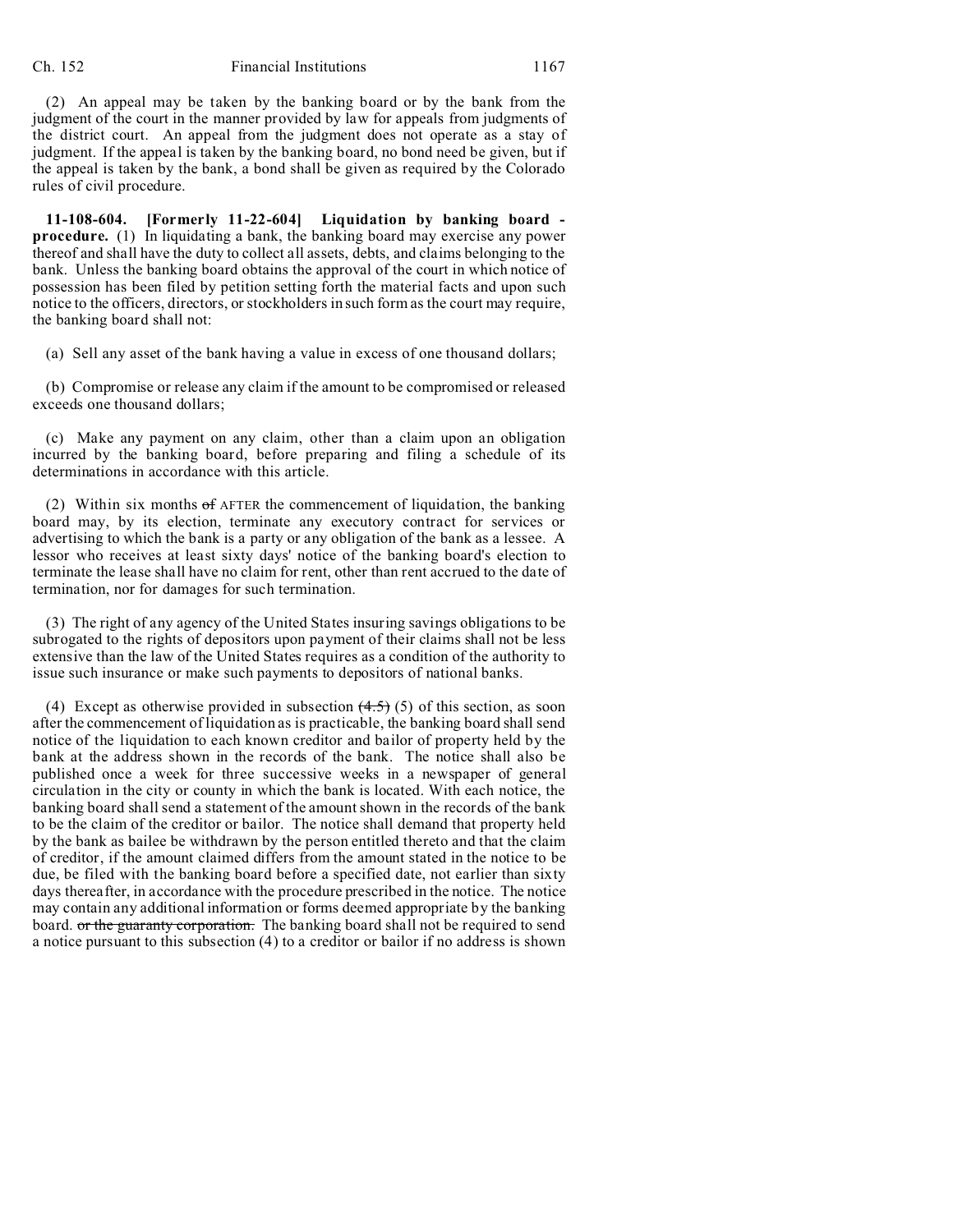in the records of the bank.

 $(4.5)$  (5) If the amount shown in the records of the bank to be the claim of a creditor or bailor of property held by the bank is less than ten dollars, no notice shall be required under this part 6. The banking board or the guaranty corporation may satisfy such claim by mailing the full amount of the claim to the address shown in the records of the bank. If no address is shown in the records of the bank, the unclaimed funds or property shall be held for disposition pursuant to subsection  $(10)(11)$  of this section.

 $(5)$  (6) Any unclaimed property held by the bank as bailee and certified inventories thereof shall be held by the banking board for six years unless sooner claimed by the person entitled thereto. After six years the banking board may sell or otherwise appropriately dispose of the property. The proceeds of a sale shall be transferred and disposed of in accordance with the provisions of subsection  $(10)(11)$  of this section.

 $(6)$  (7) Within six months after the last day specified in the notice for the filing of claims, or within such longer period as may be allowed by the court in which notice of possession has been filed, the banking board shall:

(a) Reject any claim if the banking board determines the invalidity thereof;

(b) Determine the amount, if any, owing to each known creditor or depositor and the priority class of his SUCH claim under this article;

(c) Prepare a schedule of the banking board's determinations for filing in the court in which notice of possession was filed;

(d) Notify each person whose claim has not been allowed in full and publish once a week for three successive weeks, in a newspaper of general circulation in the city or county in which the bank is located, a notice of the time when and the place where the schedule of determinations will be available for inspection and the date, not sooner than thirty days thereafter, when the banking board will file its schedule in court. If there is no newspaper of general circulation in such city or county, then publication shall be in the newspaper of general circulation published nearest thereto.

 $(7)$  (8) Within twenty days after the filing of the banking board's schedule, the guaranty corporation or any creditor, depositor, or stockholder may file an objection to any determination made which THAT adversely affects or may adversely affect such objector. Any objections so filed shall be heard and determined by the court upon such notice to the banking board and interested claimants as the court may prescribe. If the objection is sustained, the court shall direct an appropriate modification of the schedule. After filing its schedule, the banking board may, from time to time, make partial distribution to the holders of claims which THAT are undisputed or have been allowed by the court if a proper reserve is established for the payment of disputed claims. As soon as is practicable after the determination of all objections, the banking board shall make final distribution.

 $(8)$  (9) (a) The following claims shall have priority in the order specified: Obligations incurred by the banking board; wages and salaries of officers and employees earned during the three-month period preceding the banking board's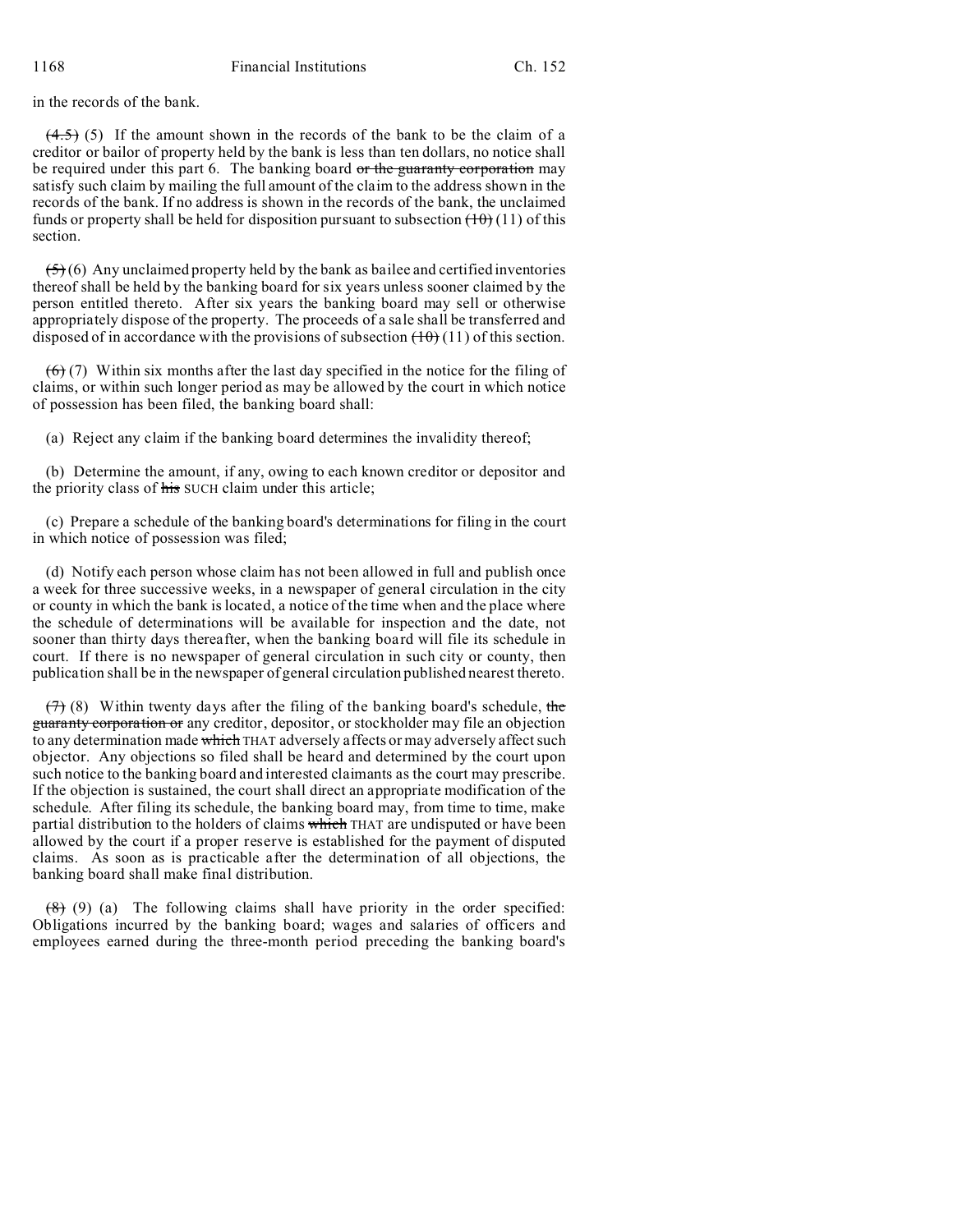possession in an amount not exceeding five thousand dollars for any one person; fees and assessments due to the banking board; claims of the federal reserve as a secured creditor to the extent of the value of its collateral; amounts which THAT the federal deposit insurance corporation shall be entitled to receive on account of its subrogation to the claims of depositors; amounts which the guaranty corporation shall be entitled to receive on account of its subrogation to the claims of depositors; (except that, such amounts shall be paid only when the liquidated assets of the bank exceed the total amount of claims with higher priority as defined in this subsection (8) and the total amount of savings obligations guaranteed under section 11-22-305); all other claims for savings obligations; claims of secured creditors to the extent of the value of their collateral; and all other claims.

(b) After the payment of all other claims, with interest at the legal rate, the banking board shall pay claims otherwise proper which THAT were not filed within the time prescribed. If the sum available for any class is insufficient to provide payment in full, such sum shall be distributed to the claimants in the class pro rata.

 $(9)$  (10) Any assets remaining after all claims have been paid shall be distributed to the stockholders in accordance with their respective interests.

 $(10)(11)$  Unclaimed funds remaining after final distribution has been made by the banking board shall be retained for six years by the banking board unless sooner claimed by the owner. At the expiration of such period, the remaining sum shall be transferred to the treasury of the county in which the bank is located. The county treasurer and his THE TREASURER'S successors shall hold such money in trust for a period of six years, unless the same MONEY is sooner paid out to the beneficial owner or owners thereof or a suit is instituted to recover such money or a portion thereof. Any money remaining in said THE fund six years after the same MONEY is paid into the treasury of the county, for the recovery of which no action is pending, shall be transferred to the general fund of the county, and all rights of the former beneficial owners therein to recover the same shall be forever barred.

 $(11)$  (12) When the final distribution of the proceeds of liquidation have been made in accordance with this article, the banking board shall file an account with the court in which notice of possession was filed. Upon approval thereof, the banking board shall be relieved of liability in connection with the liquidation and shall cancel the charter.

**11-108-605. [Formerly 11-22-605] Sale of bank stock.** After failure of the stockholders of a bank whose capital is inadequate to cure such inadequacy pursuant to section  $11-22-105$  11-108-305, the banking board, at its discretion and at any time before or after taking possession of the bank, may offer the stock of the bank for sale at public auction or at private sale at a price not less than the amount required to cure the capital inadequacy and to cover the cost of sale. Any excess over this minimum amount plus the expenses of the banking board shall be paid to the prior owners.

**11-108-606. [Formerly 11-22-606] Federal deposit insurance corporation as liquidator.** (1) The federal deposit insurance corporation, created by section 12B of the "Federal Reserve Act", as amended, or its successor is authorized to act without bond as liquidator of any bank, the deposits of which are to any extent insured by said corporation or its successor and which bank shall have been closed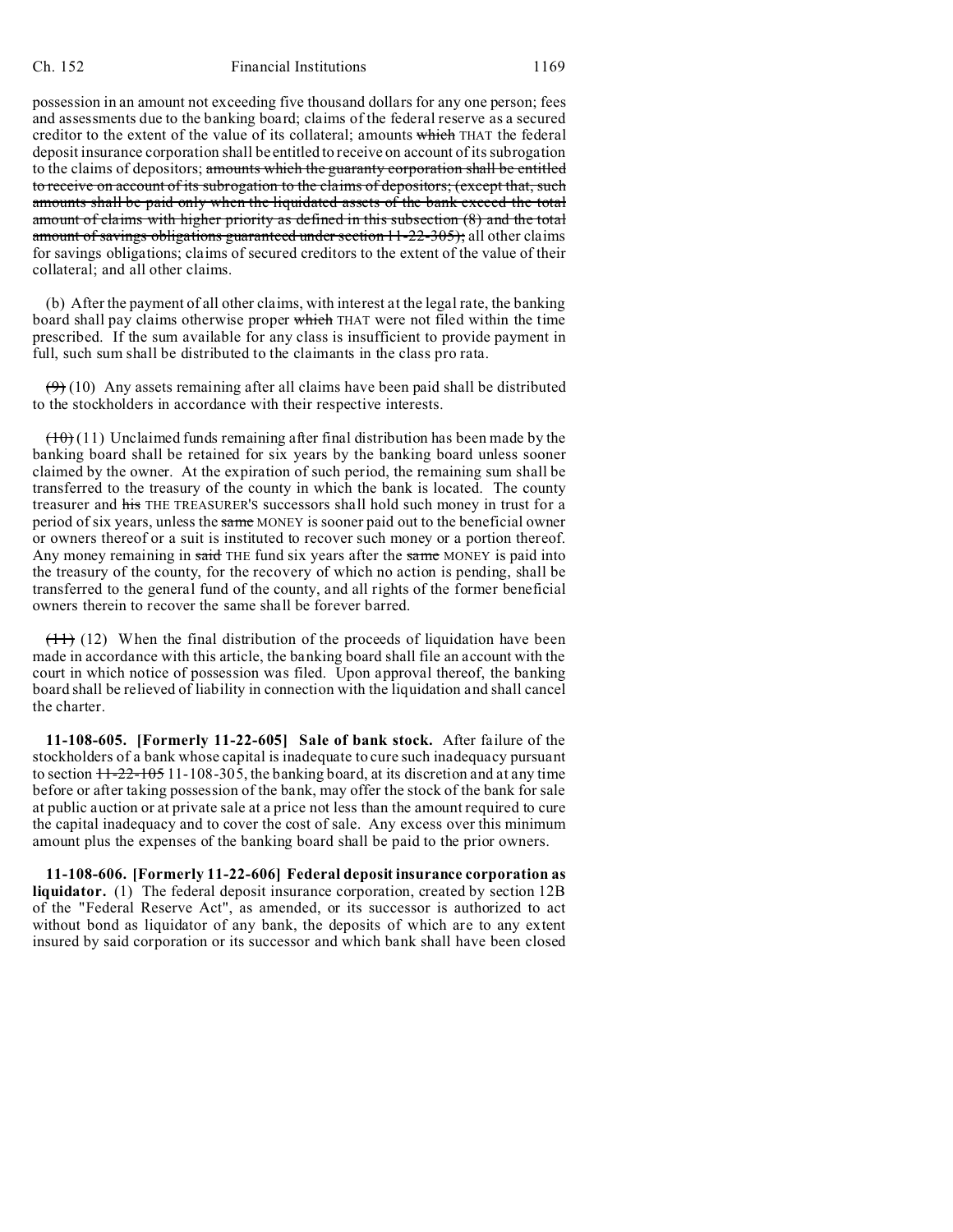on account of inability to meet the demands of its depositors or for any other lawful cause.

(2) In the event of such closing, the banking board may tender to said corporation or its successor the appointment as liquidator of such bank.

(3) Upon being notified in writing of the acceptance of such an appointment, the commissioner shall forthwith file in the office of the clerk and recorder in the county in which the bank is situated a certificate evidencing the appointment of the federal deposit insurance corporation or its successor. Upon the filing of such certificate, the possession of all the assets, business, and property of such bank of every kind and nature, wheresoever situated, shall be deemed transferred from such bank and the banking board to the federal deposit insurance corporation or its successor. Without the execution of any instruments of conveyance, assignment, transfer, or endorsement, the title to all such assets and property shall be vested in the federal deposit insurance corporation or its successor, and the banking board and the commissioner shall be forever thereafter relieved from all responsibility and liability in respect to the liquidation of such bank.

(4) If the federal deposit insurance corporation or its successor accepts said appointment, it has all the powers and privileges provided by the laws of this state with respect to the liquidation of a bank, its depositors, and other creditors.

**11-108-607. [Formerly 11-22-607] Assets sold or pledged as security.** (1) With respect to any bank closed on account of inability to meet the demands of its depositors or by action of the banking board or by action of its directors or in the event of its capital inadequacy or suspension, the liquidator of such bank may borrow from the federal deposit insurance corporation and furnish any part or all of the assets of said institution to said corporation as security for a loan from same, but, if said corporation is acting as liquidator, the order of a court of record of competent jurisdiction shall be first obtained approving such loan. Upon the order of a court of record of competent jurisdiction, all or any part of the assets of such bank may be sold to the federal deposit insurance corporation by the banking board or by the liquidator with the permission of the banking board.

(2) The provisions of this section shall not be construed to limit the power of any bank, the banking board, or the liquidators to pledge or sell assets in accordance with any existing law.

**11-108-608. [Formerly 11-22-608] Enforcement of directors' liability.** Among its other powers, the federal deposit insurance corporation or its successor, in the performance of its powers and duties as such liquidator, has the right and power, upon the order of a court of record of competent jurisdiction, to enforce the individual liability of the directors of any such bank.

**11-108-609. [Formerly 11-22-609] Application of deposits.** (1) Deposits of all persons indebted to a bank in the possession of the banking board, whether such indebtedness is due or to become due, shall be applied by the banking board on account of such indebtedness; except that no stockholder shall set off against his OR HER stockholder's liability any claim he OR SHE may have as a depositor in or creditor of any bank in the possession of the banking board.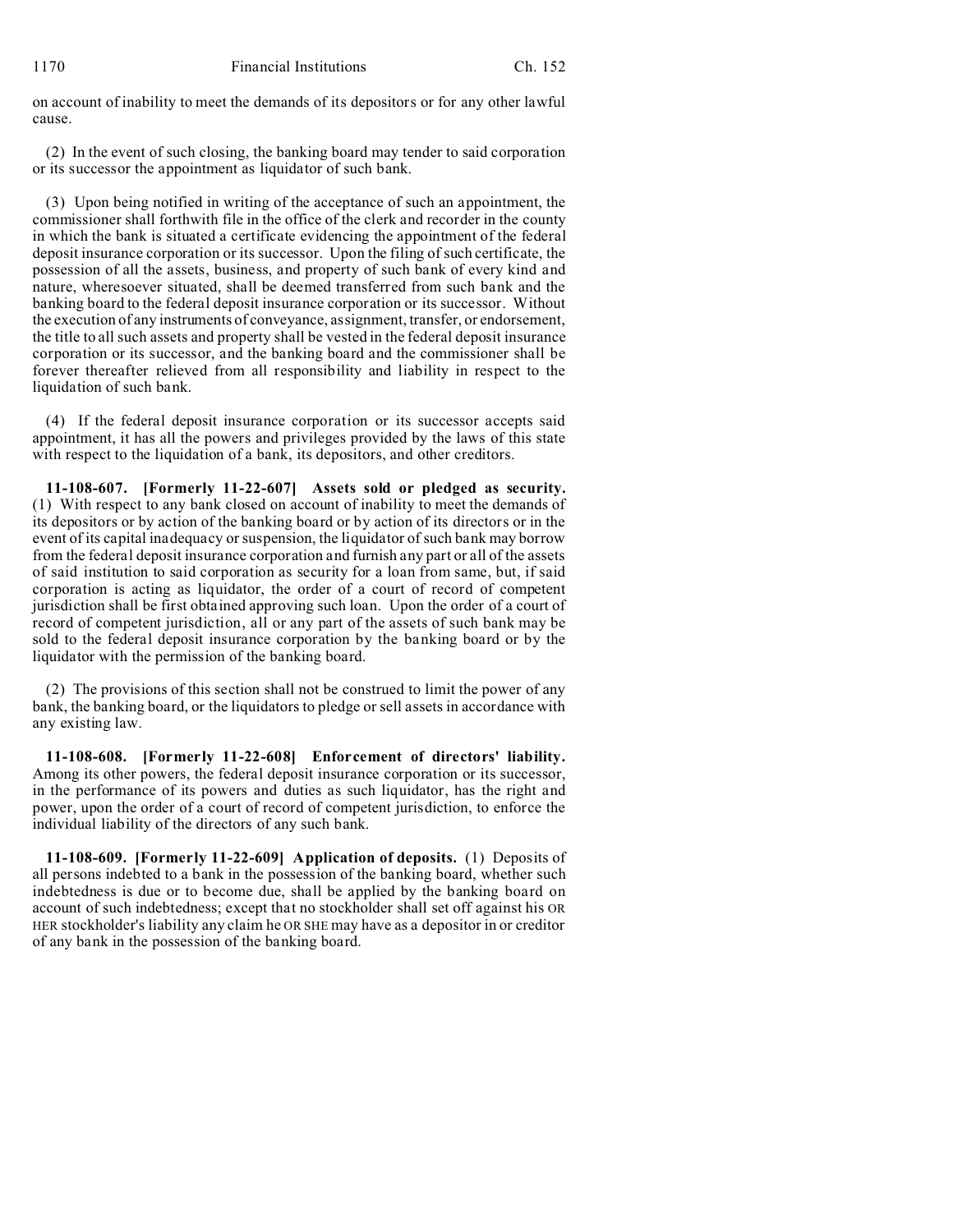(2) The guaranty corporation, The banking board and any bank which THAT may assume the liability for savings obligations of a bank in the possession of the banking board need not honor and shall not be liable for any agreement between the bank in the possession of the banking board and any other party relating to any savings obligation which agreement is not disclosed on the records of the bank. Neither the guaranty corporation nor any assuming bank nor any bank to which a savings obligation is transferred shall be required to recognize as the owner of any portion of a savings obligation any claimant whose name or interest is not disclosed on the records of the bank of which the banking board has taken possession.

**11-108-610. [Formerly 11-22-610] Emergency grant of new charter.** (1) In addition to powers regarding liquidation, the banking board, in the interest of protecting the public and the depositors of a bank, may issue a new bank charter to qualified individuals for the same location as the bank in its possession, contingent upon the new bank assuming full liability for such savings obligations of the bank in its possession as may be transferred to such new bank. Under such conditions, a new charter may be issued summarily without the publication of notice, without the holding of a public hearing, and without complying with any of the other provisions and procedures specified in this article.

(2) The banking board may sell the right to assume the outstanding savings obligations of a bank in its possession along with such other assets and under such terms and conditions as it deems advisable. In such event the guaranty corporation, to the extent it has not already done so and with the approval of the banking board, may agree to fund to the assuming bank an amount not to exceed the total savings obligations which are guaranteed in the bank in possession of the banking board as determined by section 11-22-305. Thereafter, the guaranty corporation may make claim against the proceeds of the liquidation. pursuant to section 11-22-501 (4). The guaranty corporation may require the depositor to accept a new account at the newly chartered bank within a reasonable time period in view of the claim procedure and may impose such other reasonable requirements as it deems necessary to protect its interests.

**11-108-611. [Formerly 11-22-611] Emergency grant of branch facility.** (1) (a) In addition to powers regarding liquidation, the banking board may issue a grant of authority to a financial institution, as defined in section  $H-25-102$  (3) 11-101-401 (36), which has its principal place of business in this state, to operate a branch at the same location as a closed industrial bank.

(b) Under such conditions, the authority to operate the branch facility may be issued summarily without the publication of notice, without the holding of a public hearing, and without complying with any of the other provisions and procedures specified in this article.

### (2) (Deleted by amendment, L. 92, p. 946, § 2, effective May 29, 1992.)

# (3) (a) (Deleted by amendment, L. 92, p. 946, § 2, effective May 29, 1992.)

 $(b)$  (2) Notwithstanding any other provision of this section, a branch facility operated pursuant to this section on or before August 1, 1991, may continue to operate in perpetuity as a branch without being subject to any percentage limitation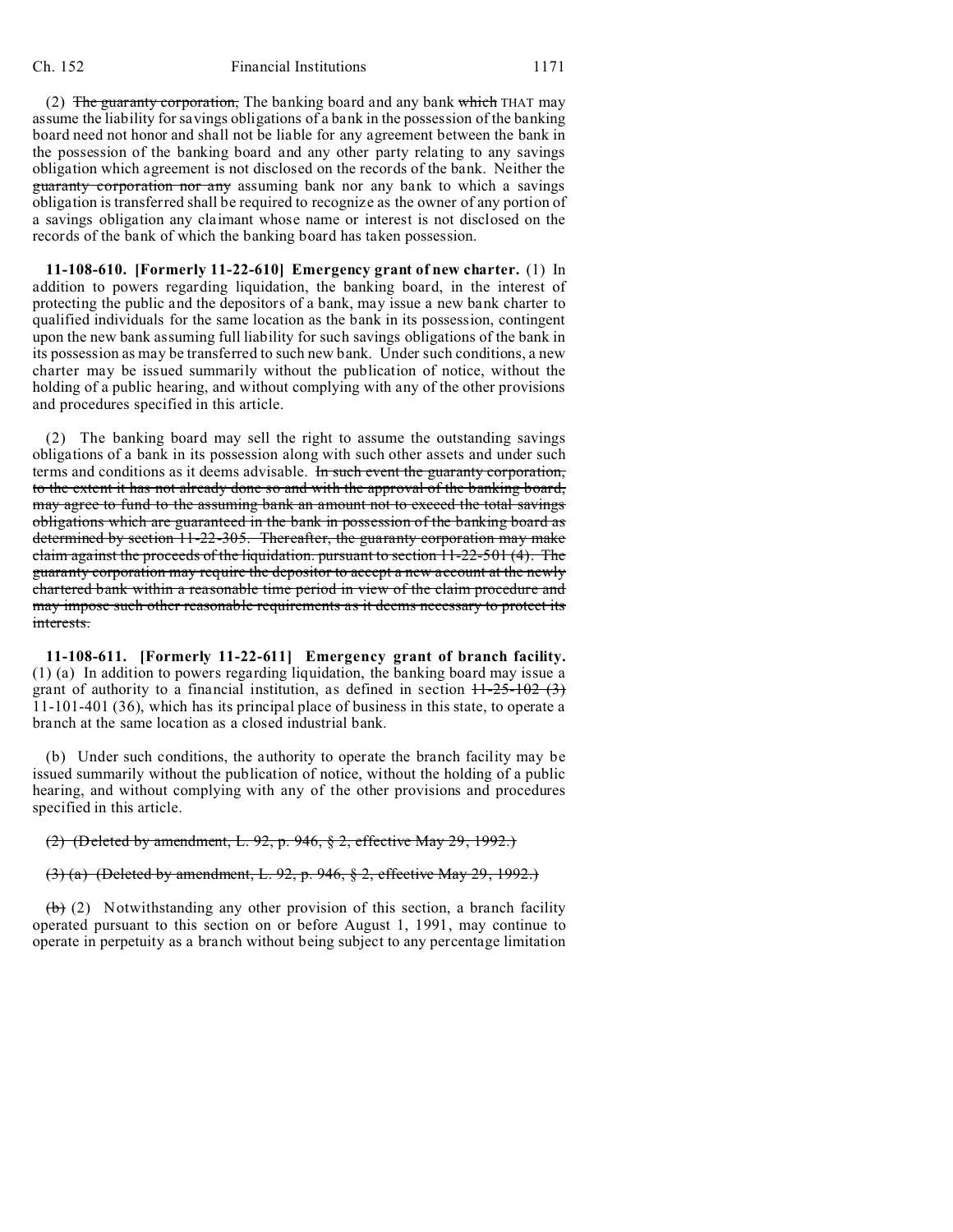on branches as set forth in section  $H-25-103$  11-105-602.

## PART 7 BANKING PRACTICES

**11-108-701. [Formerly 11-22-112] Saturday closing - notice - effect.** Any industrial bank, by brief notation on its front door, may fully dispense with or restrict to such extent as it may determine the hours within which it will be open for business on all or less than all Saturdays. The fact that a bank remains open for business on all or less than all Saturdays shall not make that day, or any part thereof, a banking day for purposes of section 4-4-104 (a) (3), C.R.S., of the "Uniform Commercial Code". Any plan so adopted by any such organization may be changed by it from time to time in its discretion. Every Saturday on which any such industrial bank, in observance of such notation, is not open for business shall be with respect to the particular organization the equivalent of a legal holiday as specified in section 24-11-101, C.R.S. Any act authorized, required, or permitted to be performed at, by, or with respect to such organization on a Saturday which is for it a holiday may be performed on the next succeeding business day, notwithstanding the provisions of any other law of this state to the contrary, and no liability or loss of right of any kind shall result from such delay. The provisions of this section shall not operate to invalidate or prohibit the doing on any Saturday of any such act by any person or organization referred to in this section.

**11-108-702. [Formerly 11-22-113] Limitations on secured borrowing.** (1) Unless authorized by the banking board, no bank shall borrow money upon a secured basis by a pledge or assignment of its notes, mortgages, contracts, or other assets unless it shall retain notes, mortgages, contracts, or other assets which THAT are not pledged or assigned in an aggregate amount, without taking into account unearned charges, of not less than the total amount of its savings deposits, certificates of deposit, contracts, or agreements permitted by section  $\frac{11-22-107}{11}$  (c) 11-108-202 (1) (c). In the event that any industrial bank should create or incur any such secured indebtedness within the limitations as provided by this section, every financial statement or report of such industrial bank published, issued, or distributed shall indicate clearly therein the extent to which its assets are encumbered.

(2) If liquidation of a bank occurs, any secured indebtedness shall be paid from assets remaining after depositors, other prior claims, and the expenses of liquidation have been paid.

(3) The limitations of this section on secured indebtedness shall not apply to a bank borrowing money upon a secured basis from a federal reserve bank.

(4) For the purposes of this section, "borrowing money upon a secured basis" shall include, but not be limited to, the sale, pledge, or assignment of its notes, mortgages, contracts, or other assets whereby the bank remains or may become liable or partially liable for any indebtedness evidenced by such notes, mortgages, contracts, or other assets.

**11-108-703. [Formerly 11-22-701] Federal deposit insurance corporation membership required.** (1) On and after July 1, 1989, No industrial bank may accept or hold savings obligations unless its savings obligations are insured by the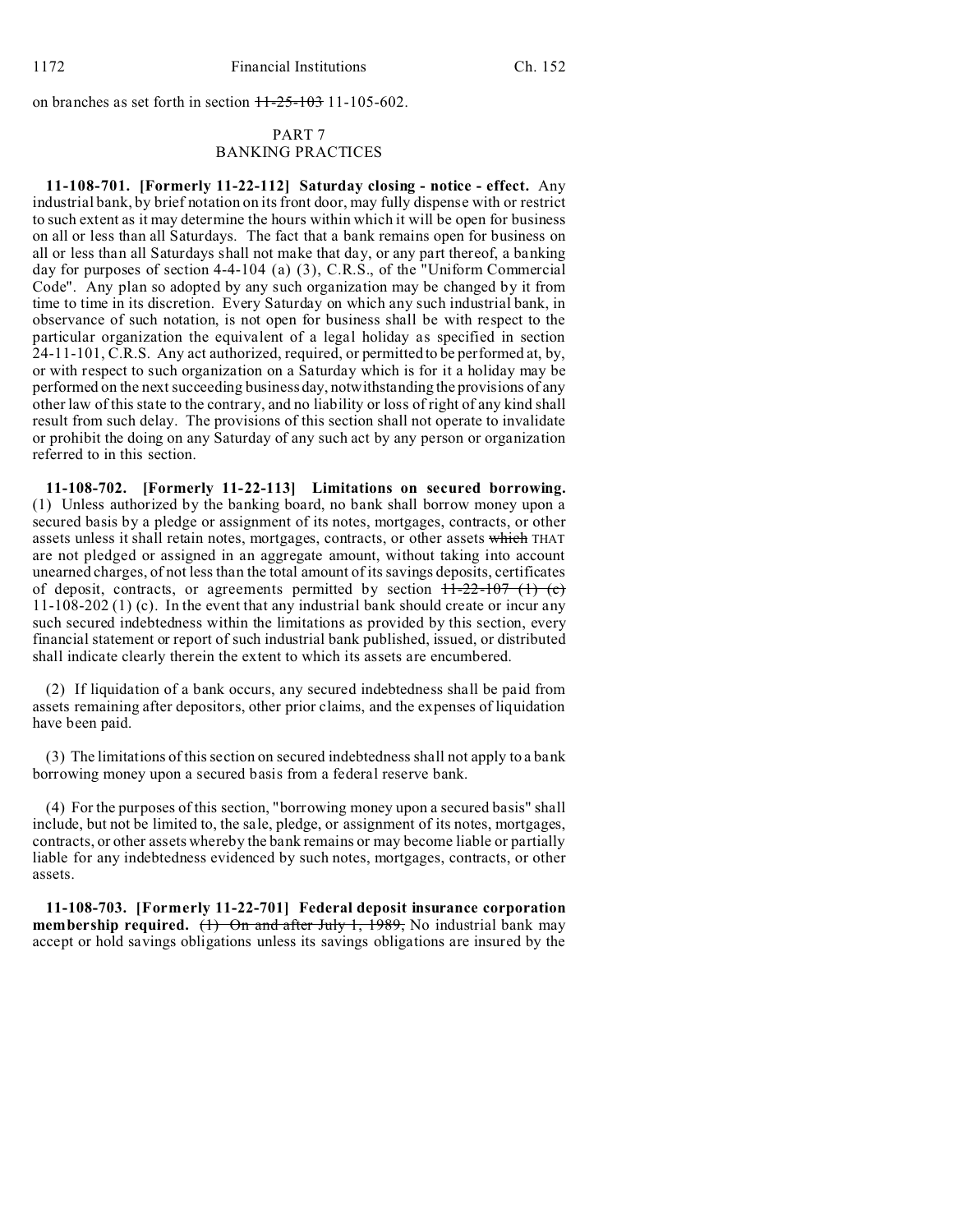federal deposit insurance corporation.

(2) Members shall apply to the federal deposit insurance corporation or the federal reserve system for membership not later than September 1, 1987. If any member does not apply for membership in the federal deposit insurance corporation or the federal reserve system by September 1, 1987, it shall not accept any savings obligations with a maturity date after July 1, 1989.

 $(3)$  Upon written application to the banking board submitted on or before May 1, 1989, showing good cause, the banking board may grant to any member an extension of time, not to exceed twelve months, to obtain membership in the federal deposit insurance corporation or the federal reserve system. A copy of such application shall be provided to the guaranty corporation by the member at the time of filing such application with the banking board.

(4) Each member shall immediately give notice to the banking board and the guaranty corporation when it has applied for membership in the federal deposit insurance corporation or the federal reserve system and, thereafter, shall give bimonthly reports on the status of its membership application to the banking board and the guaranty corporation until final disposition of the application is made.

(5) Any member that is not a member of the federal deposit insurance corporation or the federal reserve system on July 1, 1989, shall, except when an extension is granted by the banking board, immediately return all savings obligations to its depositors without an early withdrawal penalty.

**11-108-704. [Formerly 11-22-119] Acquisition of property to satisfy indebtedness.** (1) An industrial bank may take property of any kind to satisfy, in whole or in part, or to protect indebtedness previously created in good faith by it, and such property shall be held subject to the following limitations:

(a) Real estate may be used in the banking business, subject to the conditions prescribed by this article for property purchased for such use, or may be leased. Real estate may be put in such condition as will reasonably facilitate its sale. Unless used in the banking business, it shall be sold within five years or such longer period as the banking board may allow.

(b) Other property, the acquisition of which is not otherwise authorized by this article, shall be sold within six months or such longer period as the banking board may allow.

(c) The property shall be entered on the books at not more than cost or fair market value, whichever is less. Except as otherwise provided, each bank maintaining property acquired to satisfy indebtedness will obtain an initial written appraisal and subsequent appraisals as to fair market value by a qualified independent appraiser or such other person as the banking board may approve. Such subsequent appraisals shall be obtained pursuant to rules and regulations of the state banking board; except that, for purposes of this paragraph (c), an appraisal, as defined in section 12-61-702 (1), C.R.S., by an appraiser certified, licensed, or registered pursuant to section 12-61-708, C.R.S., shall not be required on properties initially valued pursuant to this paragraph (c) at one hundred thousand dollars or less. If such appraiser or other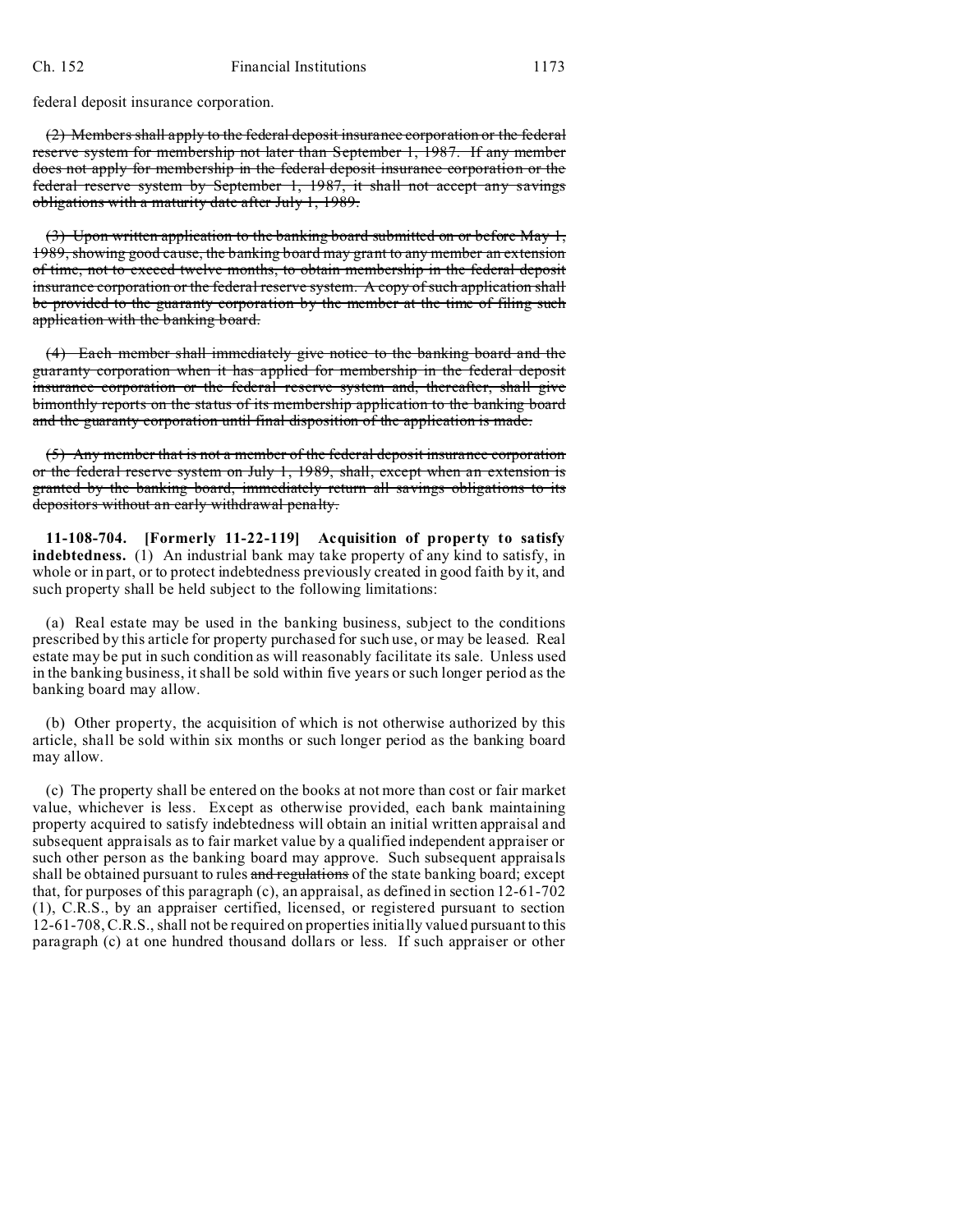person approved by the banking board certifies in writing such appraiser's or other person's opinion that the fair market value has not declined, this opinion may be substituted for a subsequent appraisal.

## PART 8

### CRIMINAL OFFENSES AND VIOLATIONS

**11-108-801. [Formerly 11-22-114] Criminal offenses.** (1) It shall be a criminal offense for any officer, director, employee, or agent of any industrial bank to:

(a) Receive, take, or authorize the receipt or taking of any savings obligation with knowledge that such industrial bank is insolvent or after receipt of any notice or order issued by the banking board directing said industrial bank to cease taking savings obligations;

(b) Issue or cause to be issued, or to authorize or direct the issuance of, any certificate of deposit, contract, or agreement under any descriptive name, under the provisions of section  $\frac{11-22-107(1)(c)}{11-108-202(1)(c)}$ , with knowledge that such industrial bank is insolvent or after receipt of any order or notice from the banking board, ordering said industrial bank to cease issuing any such certificate of deposit, contract, or agreement;

(c) Make or issue, or authorize or direct the making or issuing of, any certificate of deposit, contract, or agreement authorized by section  $H-22-107$  (1) (c) 11-108-202 (1) (c) at any place whatsoever other than its banking premises;

(d) With intent to deceive, withhold, or secrete information, fail to record any transaction made by said industrial bank upon the books and records of said industrial banks by the close of the third business day, exclusive of Sundays and holidays, from the consummation or completion of any such transaction;

(e) Make investments of industrial bank funds other than those permitted by this article;

(f) With intent to deceive, make any false or misleading statement or entry in any book, account, report, or statement of the industrial bank, or fail to make an entry in any book, account, report, or statement of the industrial bank affecting its operations, assets, or liabilities;

(g) Cause, authorize, or permit any industrial bank to sell, assign, or transfer any of its assets with knowledge that such industrial bank is insolvent, or in contemplation of insolvency, with the intent of preferring any creditor or to prevent the application of such assets to the payment of its debts;

(h) Receive or accept, or authorize the receipt or acceptance by and on behalf of said industrial bank, of any false, bogus, or fictitious notes or other evidence of indebtedness, knowing the same to be false, bogus, or fictitious.

(2) Any person responsible for any act or omission expressly declared in subsection (1) of this section to be a criminal offense commits a class 1 misdemeanor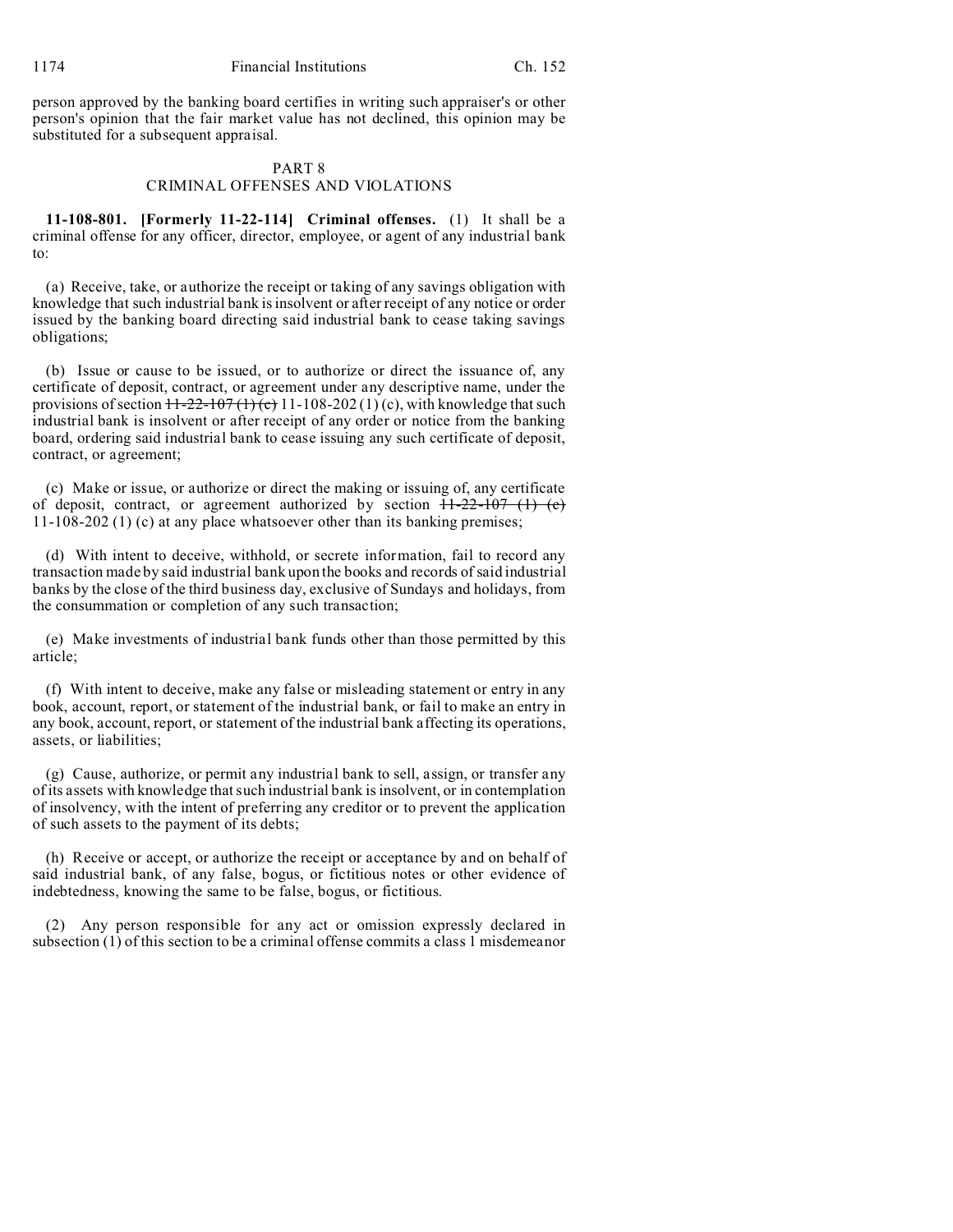and shall be punished as provided in section 18-1.3-501, C.R.S.

(3) It is a criminal offense for any officer, director, shareholder, or employee of a bank to directly or indirectly embezzle, abstract, or misapply, or cause to be embezzled, abstracted, or misapplied, any of the funds, securities, or other property of, or under the control of, such bank with the intent to deceive, injure, or defraud any person. If the amount of funds, securities, or other property embezzled, abstracted, or misapplied is less than five thousand dollars in total, a person commits a class 1 misdemeanor and shall be punished as provided in section 18-1.3-501, C.R.S. If the amount of funds, securities, or other property embezzled, abstracted, or misapplied is five thousand dollars or more in total, a person commits a class 6 felony and shall be punished as provided in section 18-1.3-401, C.R.S. Any person found guilty of a criminal offense under this subsection (3) shall be required to make restitution or repayment of any funds, securities, or other property embezzled, abstracted, or misapplied.

**11-108-802. [Formerly 11-22-117] Certain violations.** Any person willfully or knowingly violating any of the provisions of this article for which no other punishment is provided commits a class 1 misdemeanor and shall be punished as provided in section 18-1.3-501, C.R.S.

**11-108-803. [Formerly 11-22-118] Prosecutions.** Whenever the banking board determines that a violation of the provisions of this article constitutes a criminal offense, it shall notify the district attorney for the district in which the bank involved in the violation is located. The district attorney shall prosecute the party or parties alleged to have committed the violation within sixty days following the date the banking board notifies him THE DISTRICT ATTORNEY of such violation. Upon failure or refusal of the district attorney to prosecute under this section, it shall be the duty of the attorney general to prosecute such violation.

### **ARTICLE 109 Trust Companies**

## PART 1 GENERAL PROVISIONS

**11-109-101. [Formerly 11-23-102] Definitions.** As used in this article, unless the context otherwise requires:

(1) "Act as a fiduciary" or "acting as a fiduciary" means to:

(a) Accept or execute trusts, including to:

(I) Act as trustee under a written agreement;

(II) Receive money or other property in the capacity as trustee for investment in real or personal property;

(III) Act as trustee and perform the fiduciary duties committed or transferred to the trustee by order of a court of competent jurisdiction;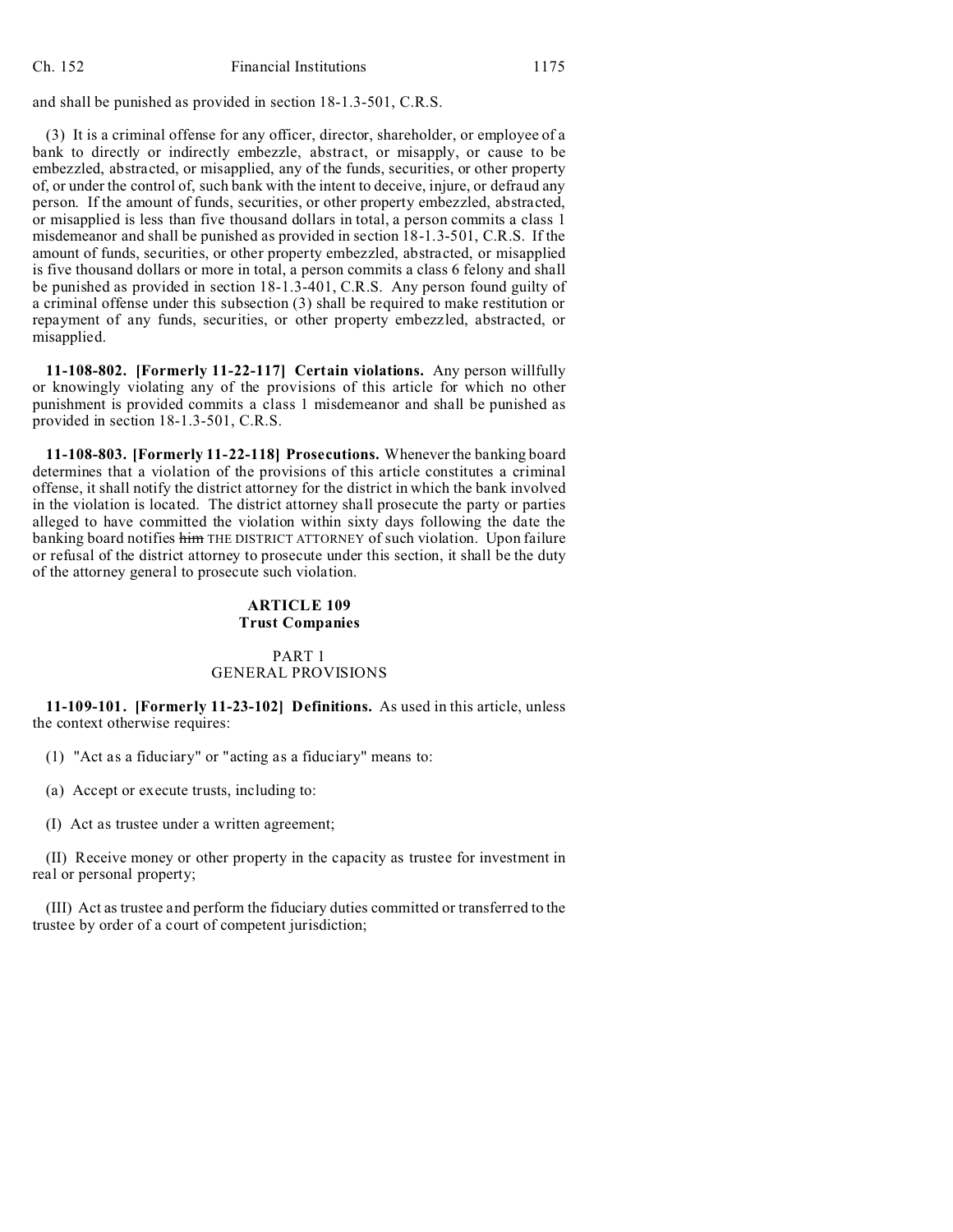(IV) Act as personal representative or trustee of the estate of a deceased person; or

(V) Act as trustee for a minor or incapacitated person;

(b) Administer real or tangible personal property in any other fiduciary capacity; or

(c) Act pursuant to an order of a court of competent jurisdiction as personal representative, executor, or administrator of the estate of a deceased person or as a guardian or conservator for a minor or incapacitated person.

(2) "Banking board" means the banking board created in section  $11-2-102$  SHALL HAVE THE SAME MEANING AS DEFINED IN SECTION 11-101-401 (7).

(3) "Commissioner" means the state bank commissioner.

(4) "Order" means all or any part of the final disposition, whether affirmative, negative, injunctive, or declaratory in form, by the banking board of any matter other than the making of rules of general application.

"Person" means an individual, corporation, partnership, joint venture, unincorporated association, or any other legal or commercial entity.

(6) "Representative trust office" means an office at which a trust company has been authorized by the commissioner to engage in a trust business other than acting as a fiduciary.

(7) "Savings deposit" means a deposit or account with respect to which the depositor is not required by the deposit contract, but may at any time be required by the trust company, to give written notice of an intended withdrawal not less than seven days before withdrawal is made, and that is not payable on a specified date or at the expiration of a specified time after the date of deposit, and funds deposited to the credit of, or in which any beneficial interest is held by, a corporation, association, partnership, or other organization operated for profit do not exceed one hundred fifty thousand dollars per depositor at the trust company.

(8) "Time deposit" means a deposit that the depositor does not have a right to withdraw for a period of seven days or more from the date of deposit. A "time deposit" may be represented by a transferable or nontransferable, or a negotiable or nonnegotiable, certificate, instrument, passbook, statement, or otherwise.

(9) "Transaction account" means a deposit or account that the depositor or account holder may withdraw by check or by similar means for payment to third parties.

(10) "Trust business" means the holding out by a person to the public by advertising, solicitation, or other means that the person is available to perform any service authorized pursuant to section  $11-23-103$  11-109-201, including acting as a fiduciary.

(11) "Trust company" means a corporation organized pursuant to and subject to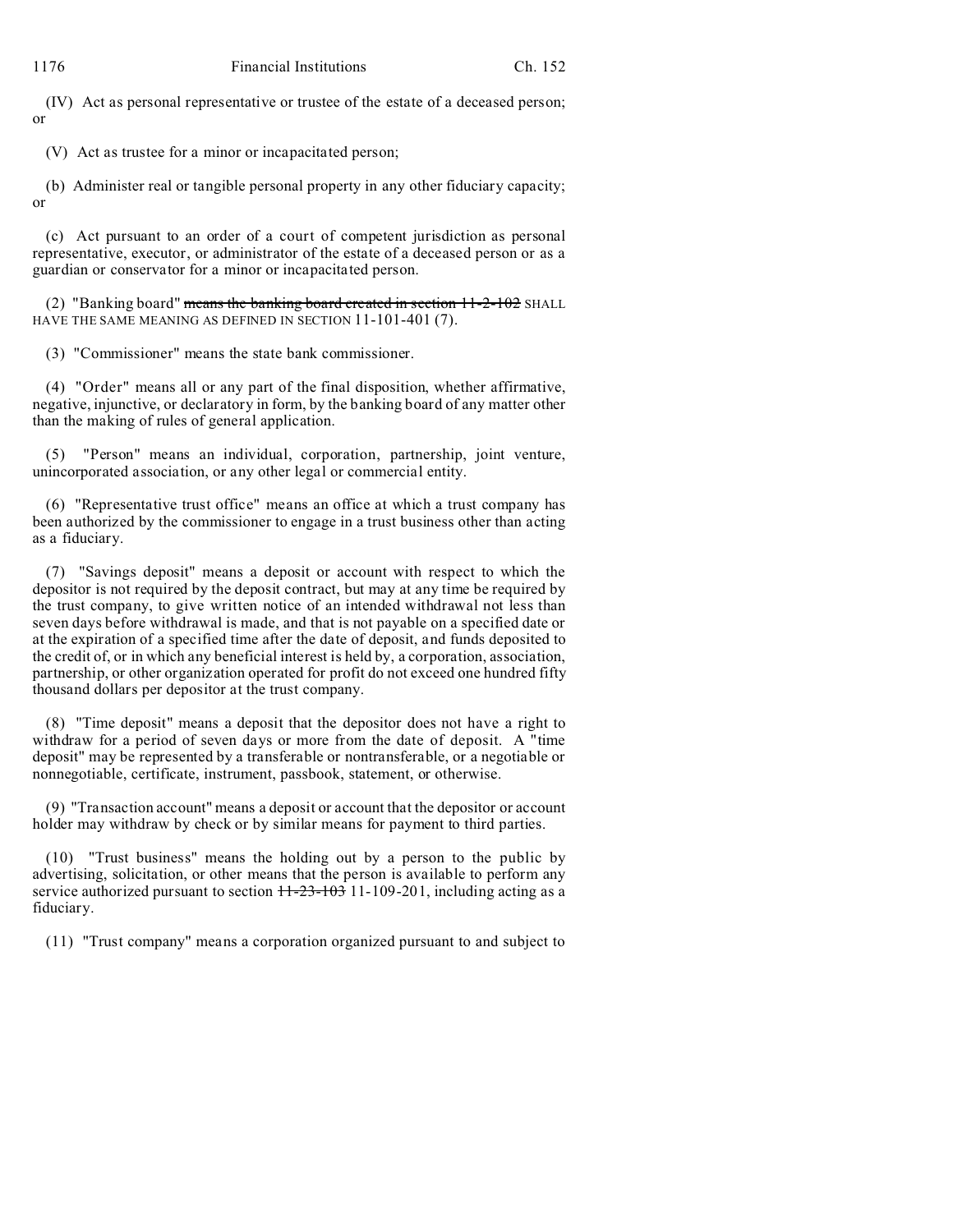regulation by the provisions of this article.

(12) "Trust institution" means a trust company, a federal or state chartered bank with trust powers, or a trust company chartered under the laws of another state.

(13) "Trust office" means an office, other than the principal office, at which a trust company is authorized by the banking board to engage in the trust business and to act as a fiduciary.

**11-109-102. [Formerly 11-23-102.3] Use of words "trust" or "trust company".** (1) It is unlawful for any person, firm, association, or corporation to use or advertise the words "trust" or "trust company" in the conduct of its business in such a manner as is likely to cause the public to be confused, deceived, or mistaken that such person, firm, association, or corporation has been authorized to transact business as a regulated financial institution unless such person, firm, association, or corporation is organized under the "Colorado Banking Code", of 1957", articles 1 to 11 and 22 and 23 101 TO 109 AND ARTICLE 10.5 of this title, the "Colorado Trust Company Act", article 23 of this title, article 70 of this title, or the national banking laws and is authorized to use the words "trust" or "trust company" as part of its name.

(2) The provisions of subsection (1) of this section shall not apply to state banks with trust powers, national banking associations located in Colorado that have trust powers, and trust companies incorporated in Colorado.

**11-109-103. [Formerly 11-23-102.5] Applicability of powers of banking board and bank commissioner to trust companies.** The powers, duties, and functions of the banking board and the commissioner contained in article  $\geq 102$  of this title and the declaration of policy contained in section  $11-1-101.5$  11-101-102 shall apply to the provisions of this article.

**11-109-104. [Formerly 11-23-117] Powers - banking board - commissioner.** (1) In addition to the other powers conferred on the banking board by this article, the banking board shall have the power to:

(a) Implement by order and regulation RULE any provision of this article and to obtain restraining orders and injunctions to prevent violation of and to enforce compliance with the provisions of this article and the orders and regulations RULES issued thereunder. In the exercise of the power to make orders and issue regulations RULES, the banking board shall act in the interests of maintaining sound trust companies and the security of fiduciary funds.

(b) Regulate the procedure and the practice at hearings;

#### (c) Repealed.

 $\left(\frac{d}{d}\right)$  (c) Order any person or a trust company to cease violating any provision of this article or any regulation RULE and to mail a copy of the order to the person or trust company and to each director of the trust company;

(e) (d) Suspend, after notice and hearing, any officer or director for fraud, theft, or failure to comply with the provisions of this article or with any valid order or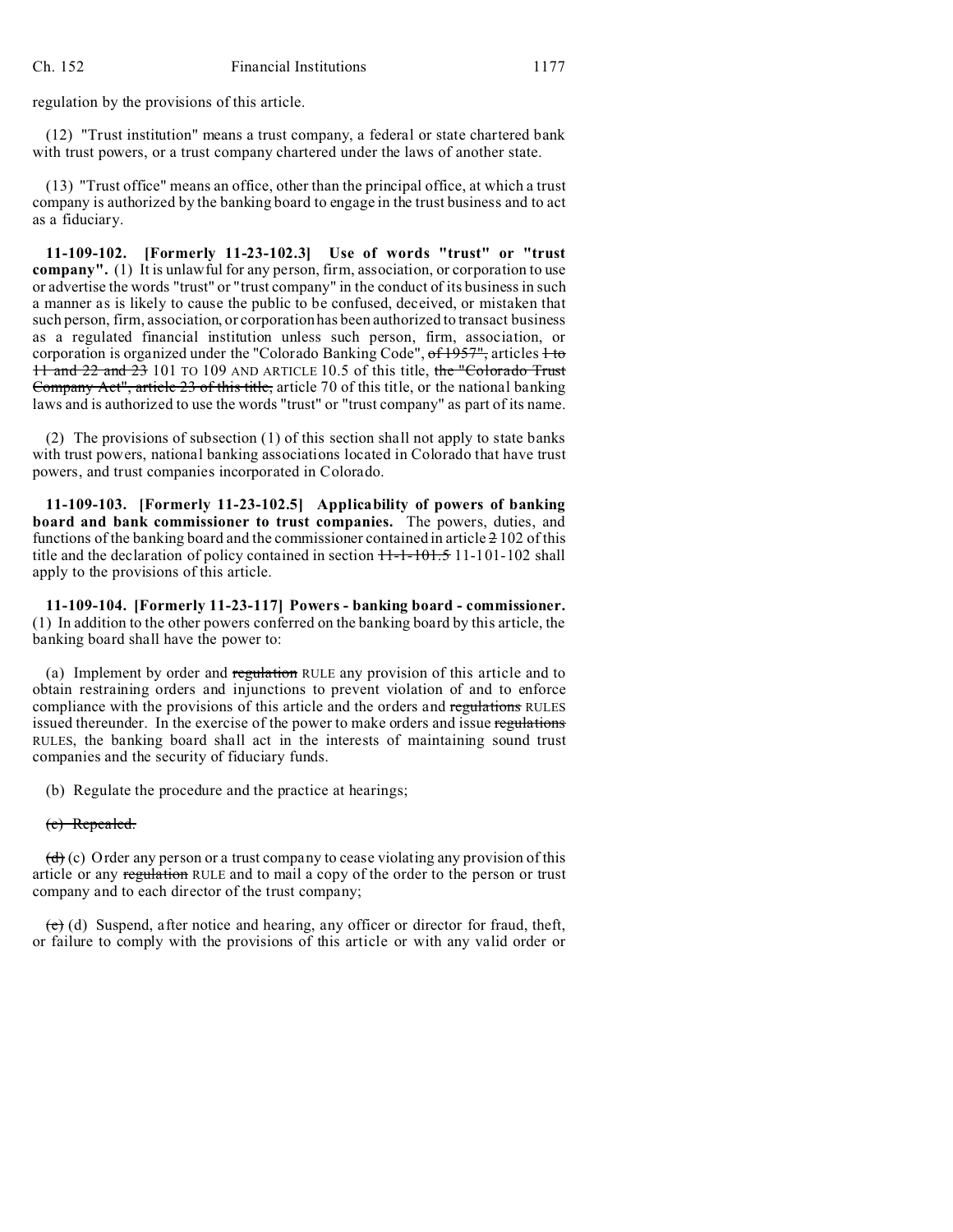regulation RULE;

 $(f)$  (e) Subpoena witnesses, require the production of evidence, administer oaths, and examine any person under oath in connection with any matter relating to the powers and duties of the banking board;

 $(g)$  (f) Require that each trust company maintain such insurance and bonds as necessary and appropriate;

 $(h)$  (g) Approve amendments to a trust company's articles of incorporation;

 $\overrightarrow{(ii)}$  (h) Approve or disapprove a change of location;

 $(f)$  (i) Approve or disapprove any merger or other corporate reorganization;

(k) Repealed.

 $(H)$  (j) Require a trust company holding fiduciary funds pursuant to section 11-23-113 11-109-906 to collateralize such funds as are in excess of federally insured amounts in accordance with the rules and regulations adopted by the banking board;

 $(m)(k)$  Require that a trust company that is accepting deposits pursuant to section  $11-23-103$  (1) (d) 11-109-201 (1) (d) limit the aggregate amount of such deposits.

 $(1.1)$  (2) If the banking board has reason to believe that the capital of any trust company is inadequate under the rules of the banking board, the banking board may ascertain the facts and furnish the trust company with a copy of its determination. If the banking board finds an inadequacy of capital based upon such determination, the commissioner, with the approval of the banking board, may direct the trust company to levy an assessment in a designated amount upon the holders of record of common stock to remedy the inadequacy of capital. Upon receipt of an order to levy an assessment, the directors shall cause to be sent to all holders of common stock, at their addresses, a copy of the order and a copy of this subsection  $(1,1)$  (2). If an assessment is not paid within the time prescribed in the order or such shorter period as the directors decide, but not less than thirty days, the trust company may, within sixty days thereafter as the banking board may prescribe in its order, offer the shares of the defaulting stockholders for sale at public auction or private sale at a price that shall not be less than the amount of the assessment and the cost of the sale. Any excess shall be paid to the prior owners. The method of collection provided in this subsection  $(1,1)$  (2) shall be the sole method of collecting assessments. If an assessment is not paid within ninety days after the date of the order to levy or at such other date as may be specified in the order, but in no event less than thirty days, the commissioner may, with the approval of the banking board, proceed pursuant to section  $11-23-122$  11-109-702. However, for good cause shown to the banking board by the affected trust company, the BANKING board may extend the ninety-day limit.

 $(1.2)$  (3) The term "shareholder" shall apply not only to such persons as appear on the books of the trust company as shareholders, but also to every owner of stock, legal or equitable, although the stock may stand on such books in the name of another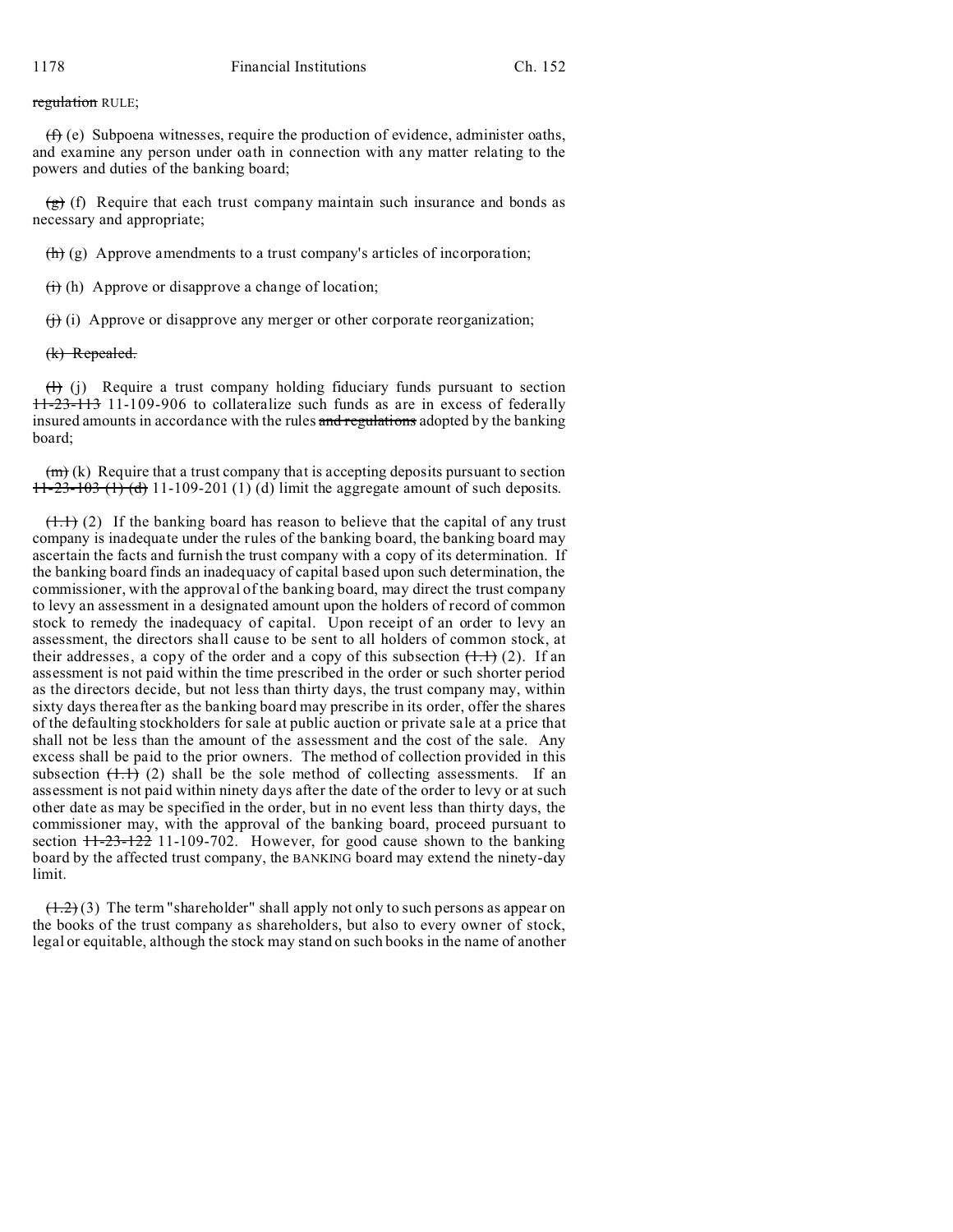person, but not to a person that holds the stock as collateral security for the payment of a debt.

 $(1.3)$  (4) Any trust company shareholder that has transferred such shareholder's shares, caused such transfer to appear on the books of the trust company within sixty days before the capital inadequacy of such trust company, or that has made such transfer with knowledge of such impending capital inadequacy shall be liable to the same extent that the transferee or subsequent transferee fails to meet such liability. This section shall not be construed to affect in any way any recourse that such shareholder might otherwise have against those in whose names such shares appear upon the books of the trust company at the time of such capital inadequacy.

 $(1.4)$  (5) No stockholder of a trust company shall set off against the stockholder's liability any claim such stockholder may have as a depositor in or creditor of any insolvent trust company.

 $(2)$  (6) The commissioner shall examine the books and records of every trust company as often as deemed advisable and to the extent required by the banking board; shall make and file a correct report in detail disclosing the results of such examination; and shall mail a copy of such report to the trust company examined.

 $(3)$  (7) The commissioner shall examine, as often as deemed advisable and to the extent required by the banking board, any electronic data processing centers of a trust company or any electronic data processing centers which THAT serve a trust company, without regard to the location of the electronic data processing center; shall make and file in his THE COMMISSIONER'S office a correct report in detail disclosing the results of such examination; and shall mail a copy of such report to the data processing centers examined and the trust company which THAT they serve.

 $(4)$  (8) (a) The commissioner, if he OR SHE deems it necessary or if required by the banking board, may examine the books and records of the controlling shareholder of a trust company and any affiliated entities of the controlling shareholder for the purpose of determining the safety and soundness of the trust company. If the controlling shareholder or affiliate's records are located outside this state, the controlling shareholder or affiliate shall either make them available to the commissioner at a convenient location within this state or pay the reasonable and necessary expenses for the commissioner or his THE COMMISSIONER'S representative to examine them at the place where they are located. The commissioner may designate representatives, including comparable officials of the state in which the records are located, to inspect them on his THE COMMISSIONER'S behalf. If a controlling shareholder or affiliate refuses to permit the commissioner to make an examination, the banking board may fine such controlling shareholder or affiliate an amount not to exceed one thousand dollars for each day any such refusal continues. In lieu of any examination required by this subsection  $(4)$  (8), the commissioner may accept an audit for the previous fiscal year prepared by an independent certified public accountant, independent registered accountant, or other independent qualified person. If the commissioner accepts an audit prepared by such independent person, no costs thereof shall be borne by the commissioner and all costs of such audit shall remain the obligation of the controlling shareholder or affiliate.

(b) For purposes of this subsection  $(4)$  (8):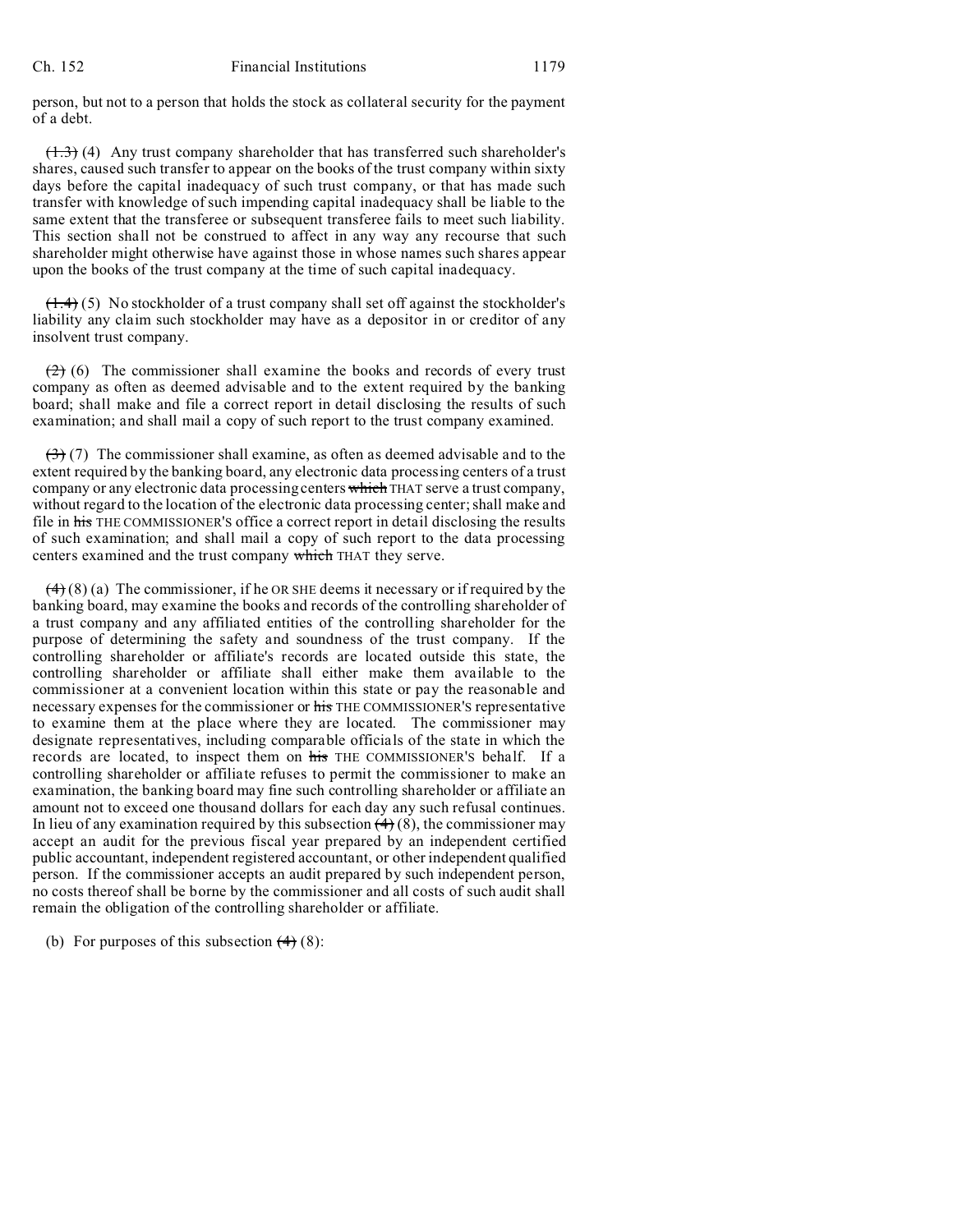(I) "Affiliated entity" or "affiliate" means an entity in control of a controlling shareholder.

(II) "Controlling shareholder" means a shareholder in control of a trust company.

(III) "In control of" means that an entity or shareholder meets the same criteria for acquiring control as is set forth in section  $H-2-109(4)$  11-102-303 for acquiring control of a state bank.

**11-109-105. [Formerly 11-23-125] No private right of action.** Except as expressly provided in this article, no person, other than the banking board, shall have the right to bring or maintain any private action, at law or in equity, for a violation of or to enforce this article.

## PART 2 POWERS

**11-109-201. [Formerly 11-23-103] Powers of trust companies.** (1) A trust company shall be incorporated under and subject to the general corporation laws of this state not inconsistent with this article. The business activities of a trust company in this state shall be limited to the exercise of the power to:

(a) Act or be appointed by a court to act in like manner as an individual, an executor, a personal representative, a trustee, an administrator, a guardian, a conservator, an assignee, a custodian, a receiver, or a depository or in any other fiduciary capacity for any purposes permitted by law;

(b) Act as a transfer agent, a registrar, an escrow agent, or an attorney-in-fact and to receive, manage, and apply sinking funds;

(c) Maintain and rent safe deposit and safekeeping facilities;

(d) Receive and maintain savings deposits, time deposits, and certificates of deposit, and to pay interest thereon at the rates permitted state banks under section  $11-6-102(3)$  11-105-102 (3), subject to the restrictions of section  $11-23-103.5$ 11-109-204;

(e) Exercise the same investment powers as an individual fiduciary under like circumstances;

(f) Accept and execute any fiduciary business permitted by the laws of this state or any other state and the United States and to establish common trust funds as provided by article 24 of this title;

(g) Take oaths and execute affidavits by the oath or affidavit of the president, vice-presidents, secretary, assistant secretary, manager, trust officer, or assistant trust officer;

(h) Act as an investment adviser under any applicable law;

(i) Do and perform any other acts necessary or proper to exercise the powers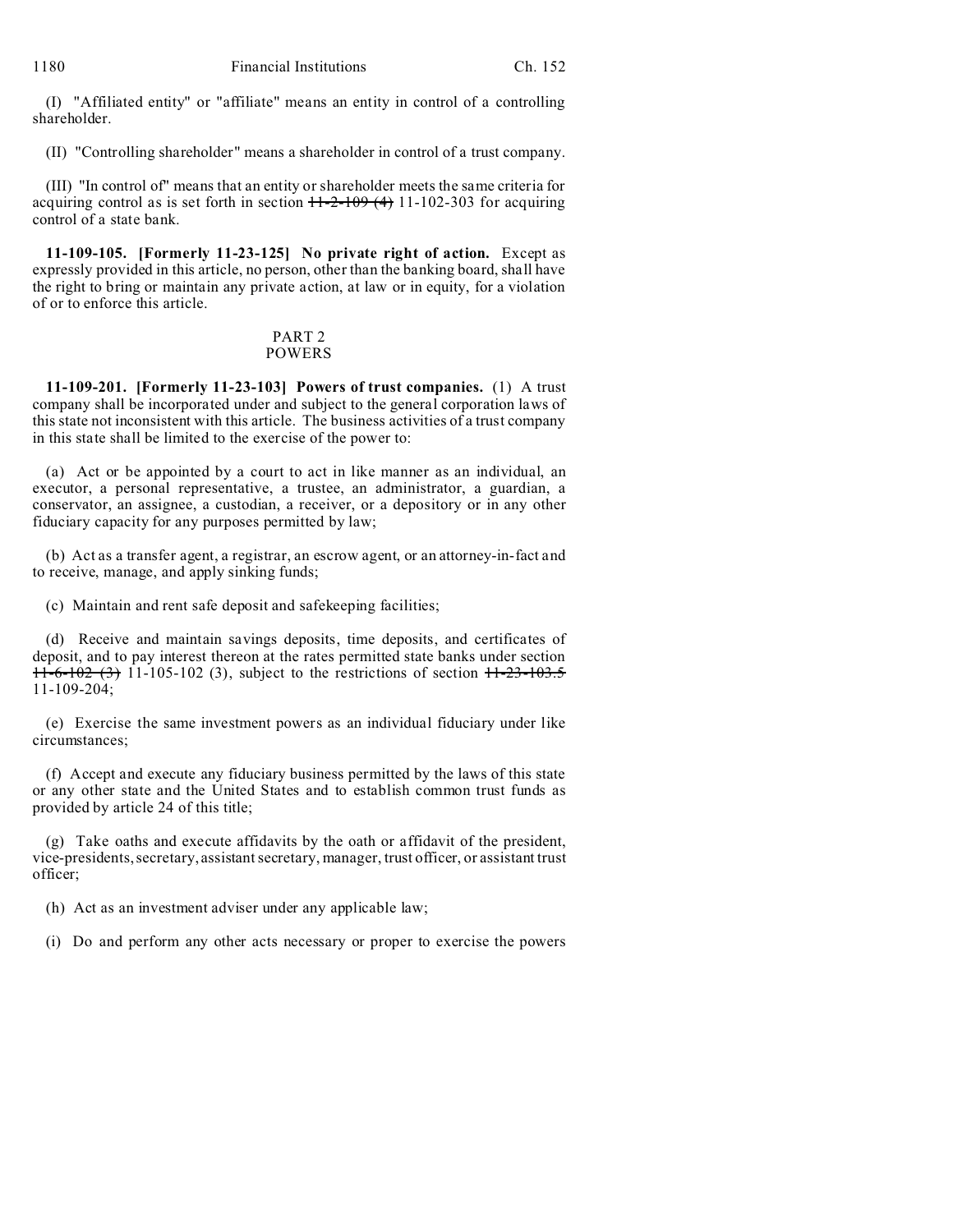enumerated in this section.

(2) Except for those powers specifically authorized in subsection (1) of this section and section  $11-23-114$  11-109-907, a trust company shall not have the power to conduct a banking business, receive and maintain transaction deposit accounts, nor use the word "bank" in its name.

(3) As authorized pursuant to section 10-2-601 (2), C.R.S., a trust company may, pursuant to federal law or under such rules as may be adopted by the BANKING board or the commissioner of insurance pursuant to section 10-2-601, C.R.S., act as the agent for any insurance company authorized to do business in this state by soliciting and selling insurance and collecting premiums on policies issued by such company. For such services, a trust company may receive such fees or commissions as may be agreed between the trust company and the insurance company.

**11-109-202. [Formerly 11-23-103.2] Offices of trust companies.** (1) (a) Each trust company shall have and continuously maintain a principal office in this state.

(b) Each executive officer at the principal office is an agent of the trust company for service of process.

(c) A trust company may change its principal office to any location within this state by filing a written notice with the banking board. The written notice shall contain:

(I) The name of the trust company;

(II) The street address of its principal office before the change;

(III) The street address to which the principal office is to be changed; and

(IV) A copy of the resolution authorizing the change adopted by the board of directors of the trust company.

(d) The change of principal office shall take effect on the thirty-first day after the date the banking board receives the notice pursuant to paragraph (c) of this subsection (1), unless:

(I) The banking board establishes an earlier or later date; or

(II) Prior to such day the banking board notifies the trust company that the trust company shall establish, to the satisfaction of the banking board, that the relocation is consistent with the original determination made under section  $11-23-109$ 11-109-306 for the establishment of a trust company at that location, in which event the change of principal office shall take effect when approved by the commissioner.

(2) A trust company may act as a fiduciary and engage in a trust business at each trust office as permitted by this article.

(3) A trust company may not act as a fiduciary but may otherwise engage in a trust business at a representative trust office as permitted by this article.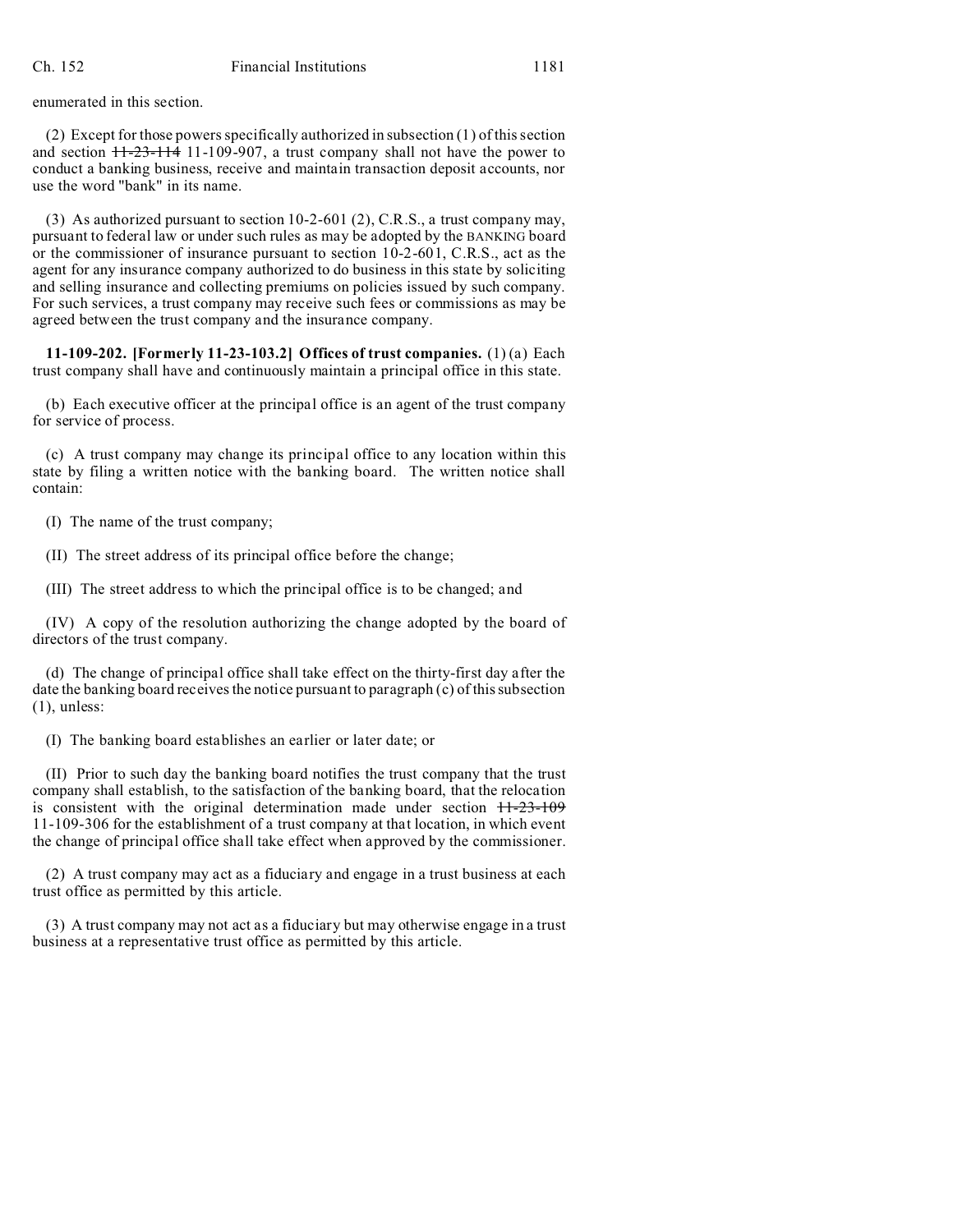(4) (a) A trust company may establish or acquire and maintain trust offices or representative trust offices anywhere in this state.

(b) (I) A trust company desiring to establish or acquire and maintain an additional office shall file a written notice with the banking board. The written notice shall contain the following:

(A) The name of the trust company;

(B) The location of the proposed additional office; and

(C) Information indicating whether the additional office will be a trust office or a representative trust office.

(II) The trust company shall also furnish a copy of the resolution authorizing the additional office adopted by the board of directors of the trust company and shall pay the filing fee, if any, prescribed by the banking board.

(c) The trust company may commence business at the additional office on the thirty-first day after the date the banking board receives the notice, unless the banking board specifies an earlier or later date.

(d) The thirty-day period of review may be extended by the banking board on a determination that the written notice raises issues that require additional information or additional time for analysis. If the period of review is extended, the trust company may establish the additional office only on prior written approval by the banking board.

(e) The banking board may deny approval of the additional office if the banking board finds that the trust company lacks sufficient financial resources to undertake the proposed expansion without adversely affecting its safety or soundness or that establishment of the proposed office would be contrary to the public interest.

(5) A trust company chartered by a state other than Colorado may establish and maintain a trust office or representative trust office anywhere in this state if the establishment and operation of such office is authorized expressly by rules promulgated by the banking board for that purpose. The out-of-state trust company must provide to the commissioner notice of its intent to open an office at least sixty days before opening such office for business.

**11-109-203. [Formerly 11-23-103.3] Activities not requiring a charter.** (1) Notwithstanding any other provision of this article to the contrary, a company does not engage in the trust business, or in any other business in a manner requiring a charter, under this article or in an unauthorized trust activity by:

(a) Acting in the scope of authority as an agent of a trust institution;

(b) Rendering a service customarily performed by an attorney or law firm in a manner approved and authorized by the Colorado supreme court;

(c) Acting as trustee under a deed of trust delivered only as security for the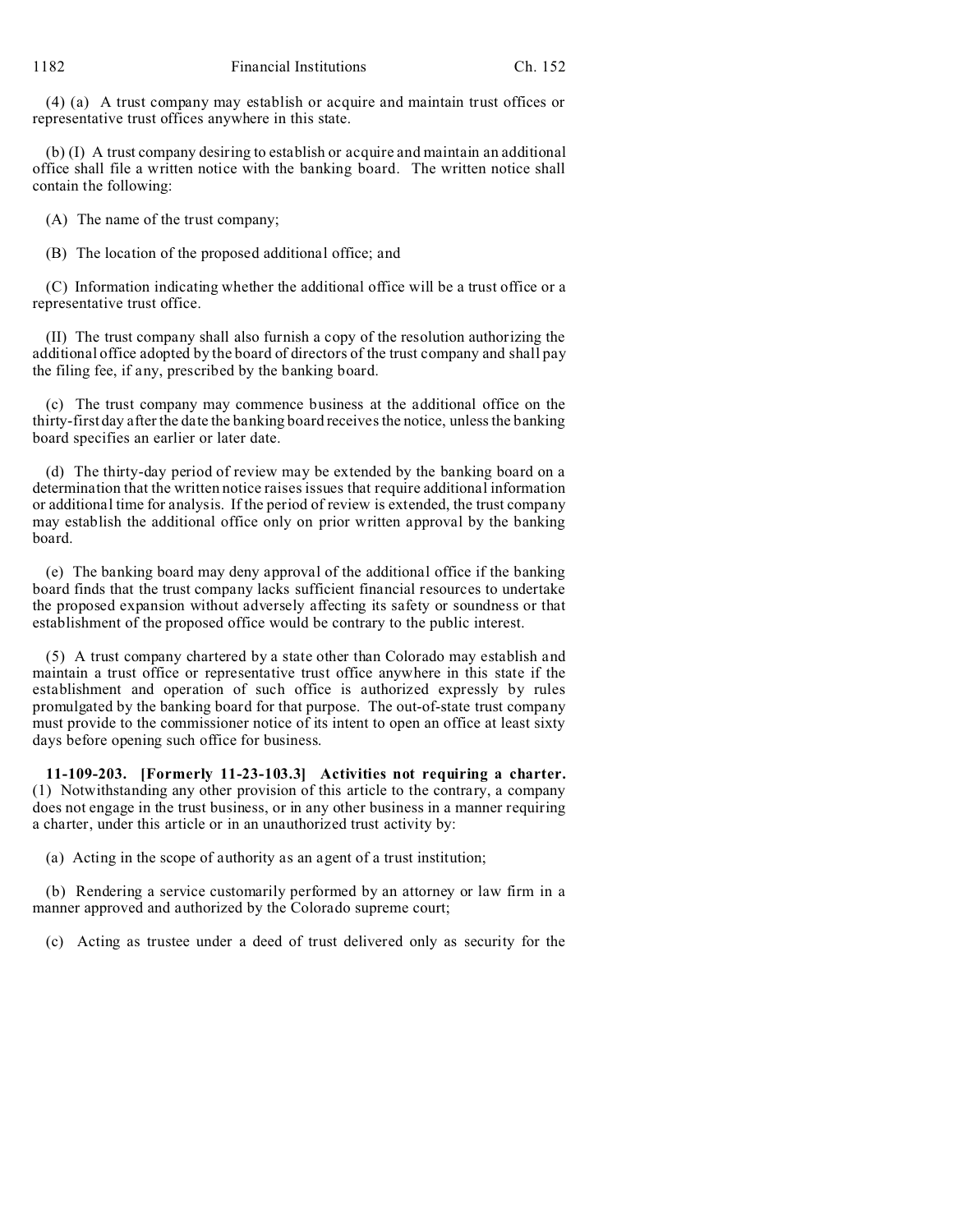payment of money or for the performance of another act;

(d) Receiving and distributing rents and proceeds of sale as a licensed real estate broker on behalf of a principal in a manner authorized by the real estate commission pursuant to article 61 of title 12, C.R.S.;

(e) Engaging in a securities transaction or providing an investment advisory service as a licensed and registered broker-dealer, investment advisor, or registered representative of an investment advisor, if the activity is regulated by the securities commissioner or the federal securities and exchange commission;

(f) Engaging in the sale and administration of an insurance product as an insurance company or agent licensed by the division of insurance to the extent that the activity is regulated by the division of insurance;

(g) Acting as trustee for a public, private, or independent institution of higher education or a university system, including an institution of higher education's or university system's affiliated foundations or corporations, with respect to endowment funds or other funds owned, controlled, provided to, or otherwise made available to such institution or system with respect to its educational or research purposes;

(h) Rendering services customarily performed by a certified public accountant in a manner authorized by article 2 of title 12, C.R.S.;

(i) If the company is a trust institution and is not otherwise prohibited from engaging in a trust business in this state:

(I) Marketing or soliciting in this state through the mails, telephone, any electronic means, or in person with respect to acting or proposing to act as a fiduciary outside of this state;

(II) Delivering money or other intangible assets and receiving the money or other intangible assets from a client or other person in this state; or

(III) Accepting or executing outside of this state a trust of any client or otherwise acting as a fiduciary outside of this state for any client.

**11-109-204. [Formerly 11-23-103.5] Federal deposit insurance required.** (1) No trust company may accept or hold savings deposits, time deposits, or certificates of deposit pursuant to section  $11-23-103$  (1) (d) 11-109-201(1) (d) unless such deposits are insured by the federal deposit insurance corporation or its successor.

(2) Each trust company shall immediately give notice to the banking board when it has applied to the federal deposit insurance corporation or its successor for deposit insurance and, thereafter, shall give bi-monthly reports on the status of its application for deposit insurance to the banking board until final disposition of the application is made.

**11-109-205. [Formerly 11-23-103.7] Transactions with affiliates.** (1) Unless otherwise prohibited by law, a trust company and its affiliates may engage in any of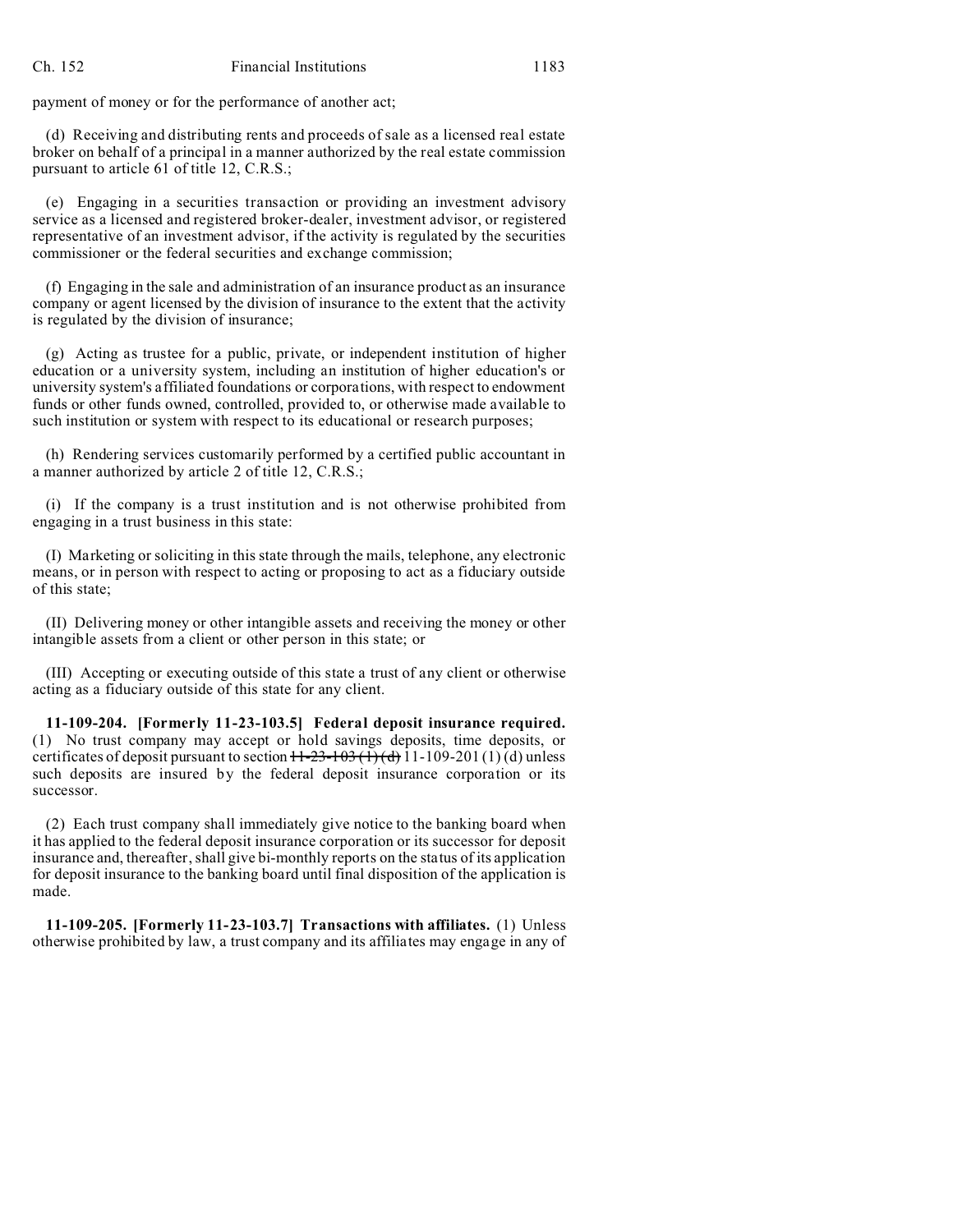the transactions described in subsection (2) of this section if such transactions are either:

(a) On terms and under circumstances, including credit standards, that are substantially the same, or at least as favorable to such trust company or its subsidiary, as those prevailing at the time for comparable transactions with or involving nonaffiliated companies; or

(b) In the absence of comparable transactions, on terms and under circumstances, including credit standards, that in good faith would be offered to, or would apply to, nonaffiliated companies.

(2) **Transactions covered.** Subsection (1) of this section shall apply to the following:

(a) A purchase of, or an investment in, securities issued by the affiliate;

(b) A purchase of assets, including assets subject to an agreement to repurchase, from the affiliate;

(c) The acceptance of securities issued by the affiliate as collateral security for a loan or extension of credit to any person or company;

(d) The sale of securities or other assets to an affiliate, including assets subject to an agreement to repurchase;

(e) The payment of money or the furnishing of services to an affiliate under contract, lease, or otherwise;

(f) Any transaction in which an affiliate acts as an agent or broker or receives a fee for its services for the trust company or for any other person; and

(g) Any transaction or series of transactions with a third party including those in which an affiliate has a financial interest in the third party or is a participant in such transaction or series of transactions.

(3) (a) A company or shareholder shall be deemed to have control over another company if such company or shareholder:

(I) Directly or indirectly, or acting through one or more other persons, owns, controls, or has power to vote twenty-five percent or more of any class of voting securities of the other company; or

(II) Controls in any manner the election of a majority of the directors or trustees of the other company.

(b) Notwithstanding any other provision of this section, no company shall be deemed to own or control another company by virtue of its ownership or control of shares in a fiduciary capacity or if the company owning or controlling such shares is a business trust.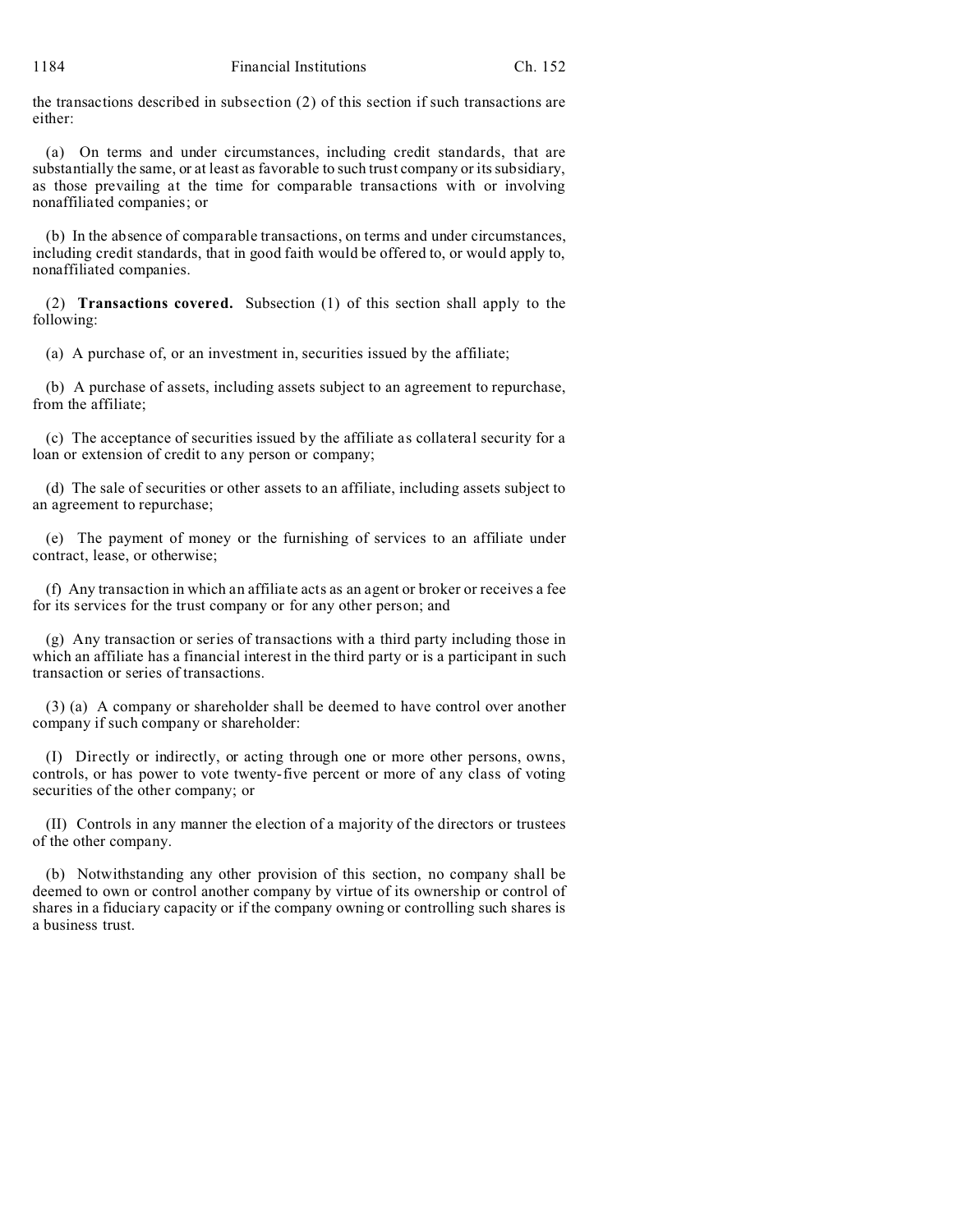(4) The banking board may promulgate rules to exempt transactions or relationships from the requirements of this section if the banking board finds such exemptions are in the public interest and consistent with the purposes of this section.

(5) As used in this section, unless the context otherwise requires:

(a) (I) "Affiliate" with respect to a trust company means:

(A) Any company that controls the trust company and any other company that is controlled by the company that controls the trust company;

(B) Any company that is controlled, directly or indirectly, by a trust or otherwise, by or for the benefit of shareholders who beneficially or otherwise control, directly or indirectly, by trust or otherwise, the trust company or any company that controls the trust company;

(C) Any company in which a majority of its directors or trustees constitute a majority of the persons holding any such office with the trust company or any company that controls the trust company;

(D) Any company, including a real estate investment trust, that is sponsored and advised on a contractual basis by the trust company or any subsidiary or affiliate of the trust company; and

(E) Any investment company with respect to which a trust company or any affiliate thereof is an investment advisor as defined in 15 U.S.C. sec. 80a-2 (a) (20).

(II) "Affiliate" with respect to a trust company does not include:

(A) Any company that is a subsidiary of a trust company; and

(B) Any company engaged solely in holding the premises of the trust company.

(b) "Company" means a corporation, partnership, business trust, association, or similar organization and, unless specifically excluded, the term "company" includes a "trust company" and a "bank".

(c) "Securities" shall have the same meaning as set forth in section 11-51-201 (17).

#### PART 3 CHARTERS

**11-109-301. [Formerly 11-23-104] Incorporators.** Five or more individual incorporators desiring to organize a trust company shall file with the banking board an application for charter on the form prescribed by the banking board, together with all other documents required by section  $H=23-108$  11-109-305, all of which instruments shall be duly signed by each of the incorporators and sworn to before an officer authorized by the laws of this state to administer oaths.

**11-109-302. [Formerly 11-23-105] Application fee.** Each application for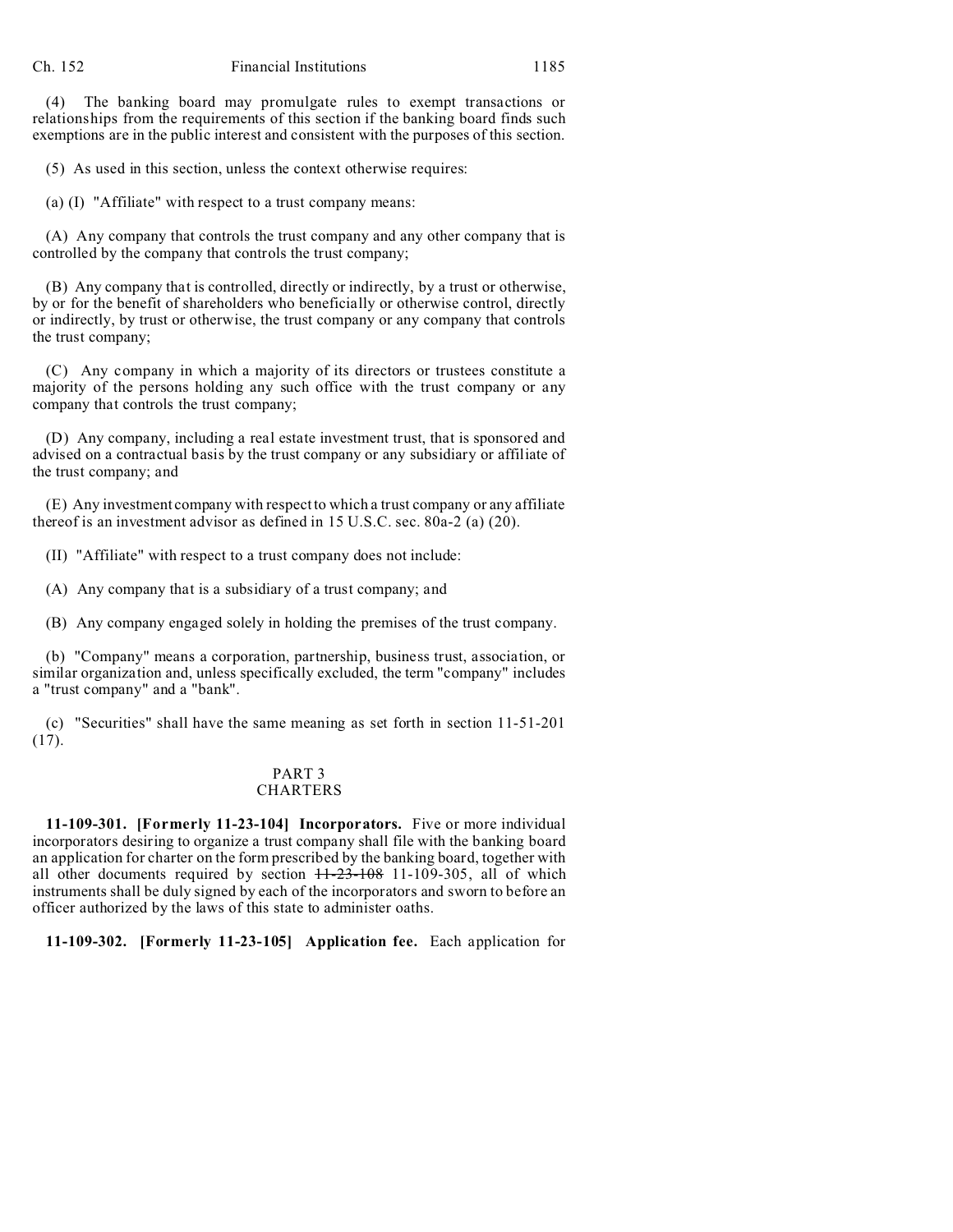charter shall be accompanied by an application fee established by the banking board pursuant to section  $11-2-103(11)$  11-102-104 (11). The fee may be refunded to the incorporators if the application is withdrawn prior to the date set for public hearing.

**11-109-303. [Formerly 11-23-105.5] Assessments.** (1) The banking board shall annually establish fees and assessments pursuant to section  $11-2-103$  (11) 11-102-104 (11). Assessments may be made more frequently than annually at the discretion of the banking board.

(2) For the fiscal year beginning July 1, 1992, and for each fiscal year thereafter, the banking board shall establish its annual assessment to be collected at least semiannually in such amounts as are sufficient to generate the moneys appropriated by the general assembly to the division of banking for each such fiscal year.

(3) In addition to each assessment established pursuant to subsections  $(1)$  and  $(2)$ of this section, for each fiscal year beginning July 1, 1992, and ending June 30, 1994, and for the period ending January 31, 1995, the banking board shall collect a semiannual repayment of the fiscal year 1991-1992 general fund advance to the division of banking in an amount equal to one-sixth of the amount of the banking board's assessment that would have been collected in September 1992.

**11-109-304. [Formerly 11-23-106] Capital.** (1) The banking board shall establish by rules and regulations the capital standards and guidelines, the methods for measuring capital, and the definitions of "capital", "capital adequacy", "capital inadequacy", and other related terms for trust companies subject to this article, which may differ for specific purposes. In promulgating such rules, and regulations, the banking board shall consider all relevant factors, including without limitation the policies set forth in section  $11-1-101.5$  11-101-102 and relevant federal laws and regulations.

(2) Each trust company subject to this article shall at all times comply with the capital rules and regulations promulgated by the banking board.

**11-109-305. [Formerly 11-23-108] Application for charter.** (1) After the capital stock has been fully subscribed, the incorporators shall make application to the banking board for a charter. The incorporators shall submit to the banking board the following:

(a) The proposed articles of incorporation in such form as the banking board, pursuant to rules, and regulations, shall prescribe and as shall be acceptable to the secretary of state for purposes of filing;

(b) An application for a charter in such form and containing such information as the banking board may require.

(2) If the proposed articles of incorporation or application do not comply with the requirements of this article, and with the requirements of the banking board issued pursuant thereto, the banking board shall, within thirty days after the receipt thereof, return both of the said documents to the incorporators, calling attention to the defects therein.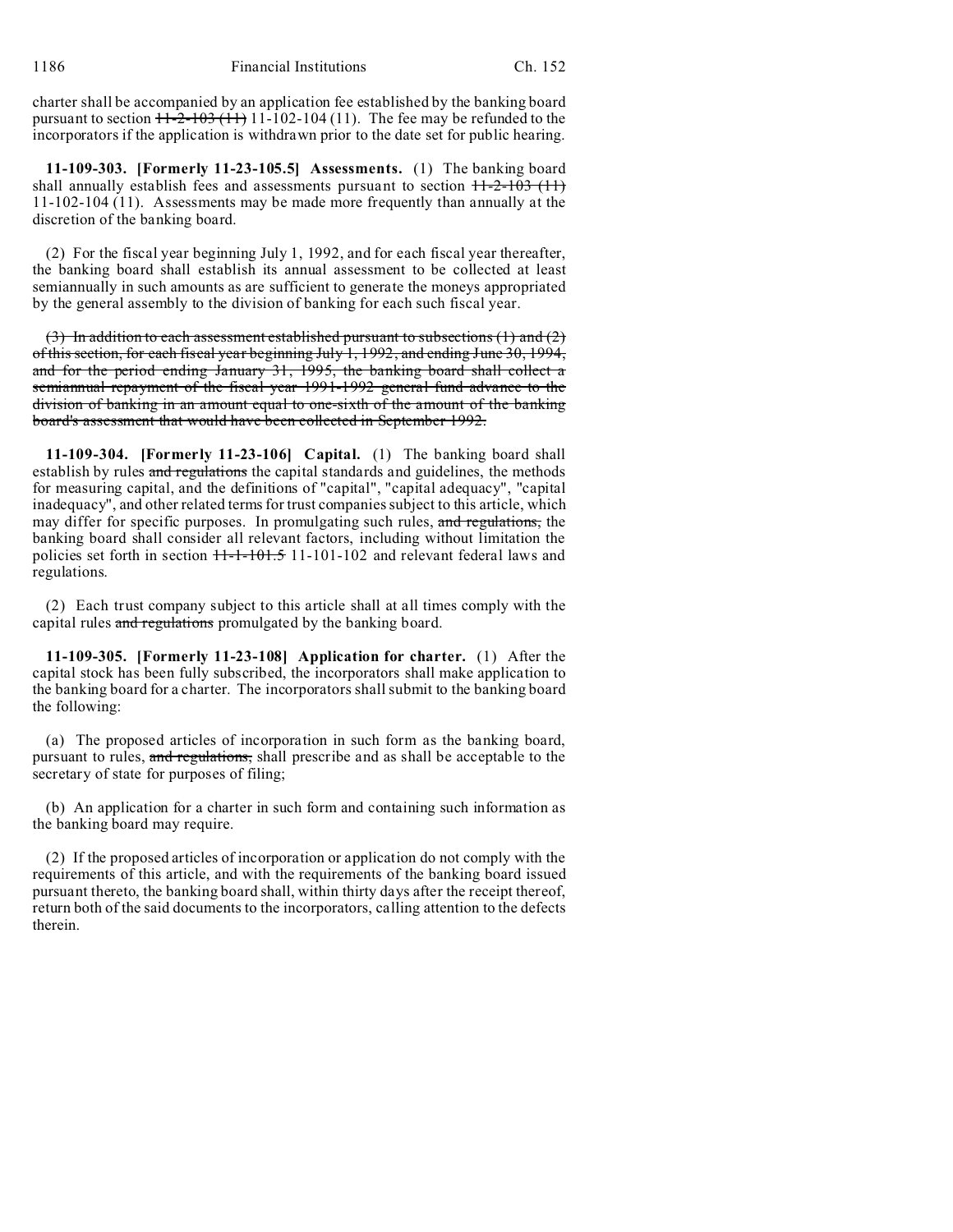**11-109-306. [Formerly 11-23-109] Procedure for granting or denying charter.** (1) Within sixty days following the filing of the completed application for charter, the commissioner shall make or cause to be made a careful investigation to determine that the following requirements have been met:

(a) That the applicant has proceeded in a lawful manner;

(b) That the name is not deceptively similar to that of another trust company or otherwise misleading;

(c) That the persons who will serve as directors or officers, insofar as such persons are known, are qualified by character and experience and that the qualifications and financial status of the incorporators, directors, officers, and persons in control of the trust company, as defined in section  $11-23-115$  11-109-401, are consistent with their responsibilities and duties;

(d) That the proposed capital satisfies the standards and guidelines in the rules and regulations promulgated by the banking board;

(e) That the proposed or amended articles of incorporation and bylaws are appropriate or may be amended to be appropriate.

(2) Within ninety days  $\sigma$ f AFTER the filing of the application, the banking board shall conduct a public hearing to consider the application. At least thirty days prior to such hearing, the banking board shall give written notice thereof to all persons doing a trust business in the community in which the proposed trust company is to be located and to such other persons as it may designate. At such hearing, the applicants shall have the burden of proving that:

(a) The public convenience and advantage will be promoted by the establishment of the proposed trust company;

(b) Conditions in the locality in which the proposed trust company will transact business afford reasonable promise of successful operation;

(c) The trust company is being formed for no other purpose than the legitimate objects contemplated by this article;

(d) The applicants have complied with all of the applicable provisions of this article;

(e) The books and records of the proposed trust company will be maintained in Colorado and a substantial portion of the proposed trust company's operations will be conducted in Colorado.

 $(2.5)$  (3) Notwithstanding any other provision of this section, if the banking board has given notice pursuant to subsection (2) of this section of a hearing on any application for charter filed pursuant to this section and the banking board has received no written protests against such charter application within ten days of BEFORE the hearing, the banking board may grant such charter without a hearing as otherwise required in this section if the applicants for such charter are known to the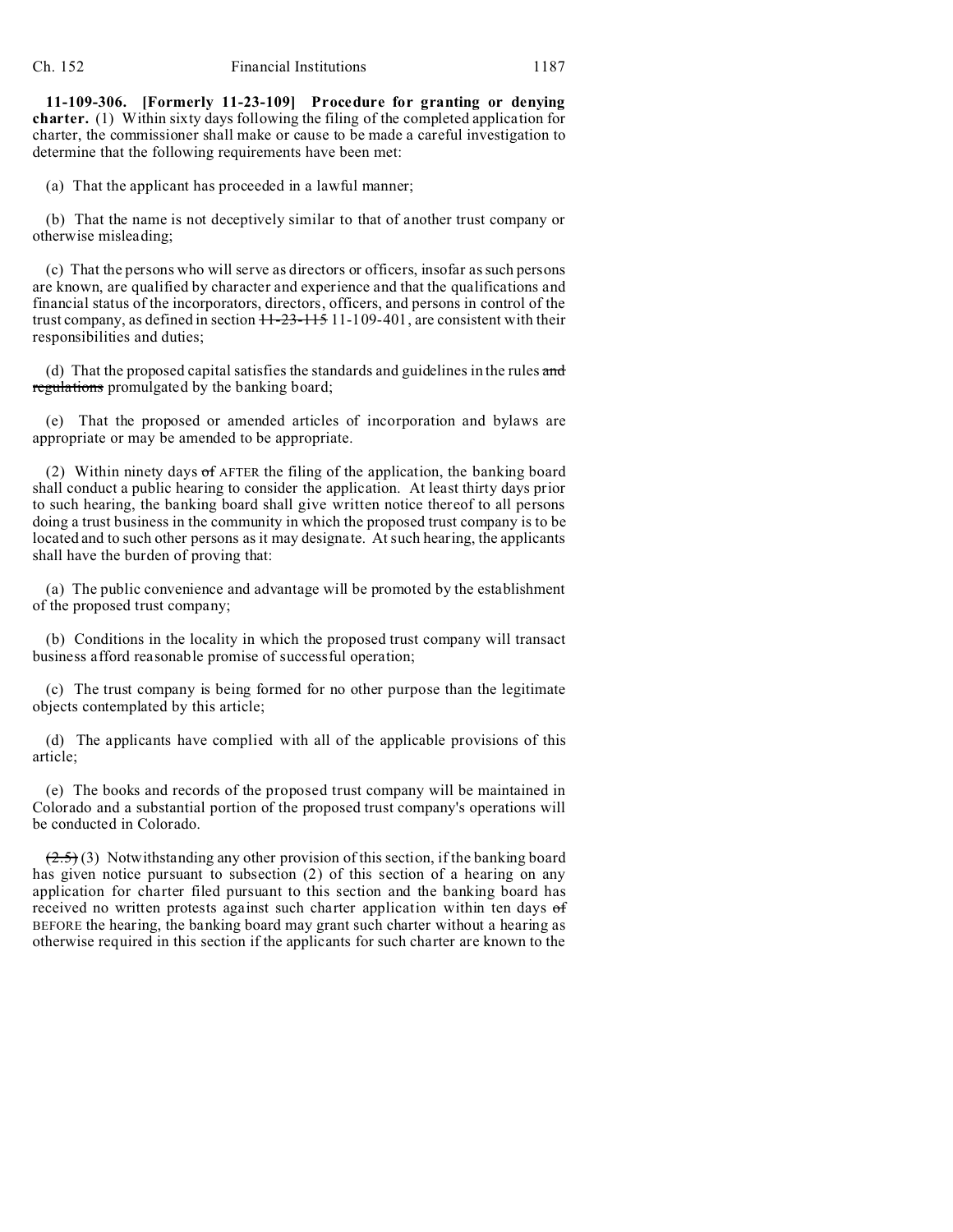banking board.

 $(3)$  (4) Within thirty days after the date of the conclusion of the hearing, the banking board shall grant a charter to the applicants if the banking board determines that the requirements of subsections (1) and (2) of this section have been met.

 $(4)$  (5) If the proposed trust company fails to open for business within six months after the date of granting the charter, the privilege of transacting business shall terminate. The banking board, for good cause and upon written application filed prior to the expiration of such six-month period, may extend the time within which the trust company may open for business.

 $(5)$  (6) Unless otherwise provided by law to the contrary, articles of incorporation, amended articles of incorporation, or amendments to articles of incorporation shall be delivered to the secretary of state for filing in accordance with the general corporate laws of this state.

### PART 4 RECORDS, REPORTING, AND INFORMATION

**11-109-401. [Formerly 11-23-115] Acquisition of majority control over an existing trust company - definitions.** (1) As used in this section, unless the context other requires:

(a) "Controlling person" means a person who is in control of a trust company or would be in control of a trust company after the proposed acquisition.

(b) "Person" means an individual, a corporation, a partnership, a trust, or any other legal entity.

 $\left(\frac{c}{c}\right)$  (b) A person shall be deemed to have acquired control of a trust company if as a result of acquisition such person:

(I) Directly or indirectly owns, controls, holds with the power to vote, or holds proxies representing twenty-five percent or more of the outstanding voting stock thereof;

(II) Controls in any manner the election of a majority of the directors thereof; or

(III) Exercises a controlling influence over the management or policies thereof.

(2) (a) Whenever a person proposes to acquire control of any trust company, such person shall first make application to the banking board for approval. Without approval from the banking board pursuant to subsection (3) of this section, a person shall be prohibited from making such an acquisition.

(b) An application required by paragraph (a) of this subsection (2) shall contain the following information to the extent that it is known by the person making the application:

(I) The number of shares involved;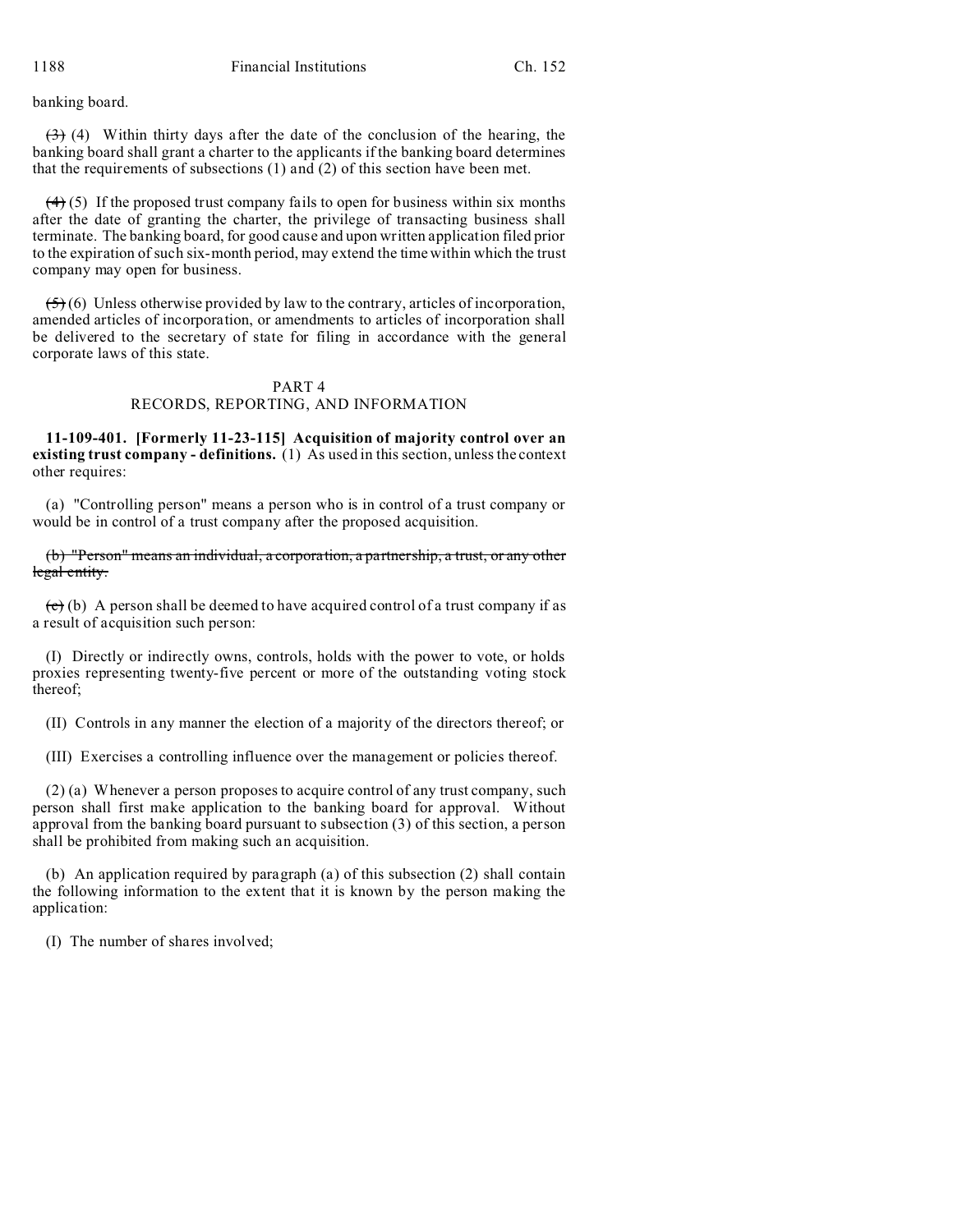(II) The name of each seller or transferor;

(III) The name of each purchaser or transferee;

(IV) The name of each beneficial owner if the share or shares are registered in another name;

(V) The purchase price;

(VI) Detailed information concerning any loans made in connection with the acquisition;

(VII) Such other information concerning the transaction as may be required by the banking board regarding the effect of the transaction upon the control of the trust company involved;

(VIII) Biographical and financial information concerning each purchaser, controlling person, or person in control of a controlling person participating in the proposed acquisition; and

(IX) The name of each controlling person and each person in control of a controlling person participating in the proposed acquisition.

(3) (a) After receipt of an application, the banking board shall make an investigation, and the banking board shall approve the change of control only after the BANKING board has determined:

(I) That the person proposing to acquire control is qualified by character, experience, and financial responsibility to control the trust company in a legal and proper manner;

(II) That the interests of the public generally will not be jeopardized by the proposed acquisition; and

(III) That the person proposing to acquire control has satisfied the requirements of this section and the other provisions of this article.

(b) The general assembly declares that the acquisition of control of or of any ownership interest in trust companies by persons owned or controlled by a country with which it has been determined to be against the national interest to trade without export controls for national security purposes by the president of the United States or another appropriate agency of the federal government as directed by the president pursuant to the "Export Administration Act of 1979", 50 U.S.C. Appendix sec. 2401 et seq., as amended, the "International Emergency Economic Powers Act", 50 U.S.C. sec. 1701 et seq., as amended, or any rule, regulation, order, or decision promulgated in connection therewith, is against the public interest. If the application or the banking board's investigation indicates that any person seeking to have control of or any ownership interest in a trust company is owned or controlled by such a country, the banking board may not approve any such change of control.

(4) This section shall not apply to the acquisition of: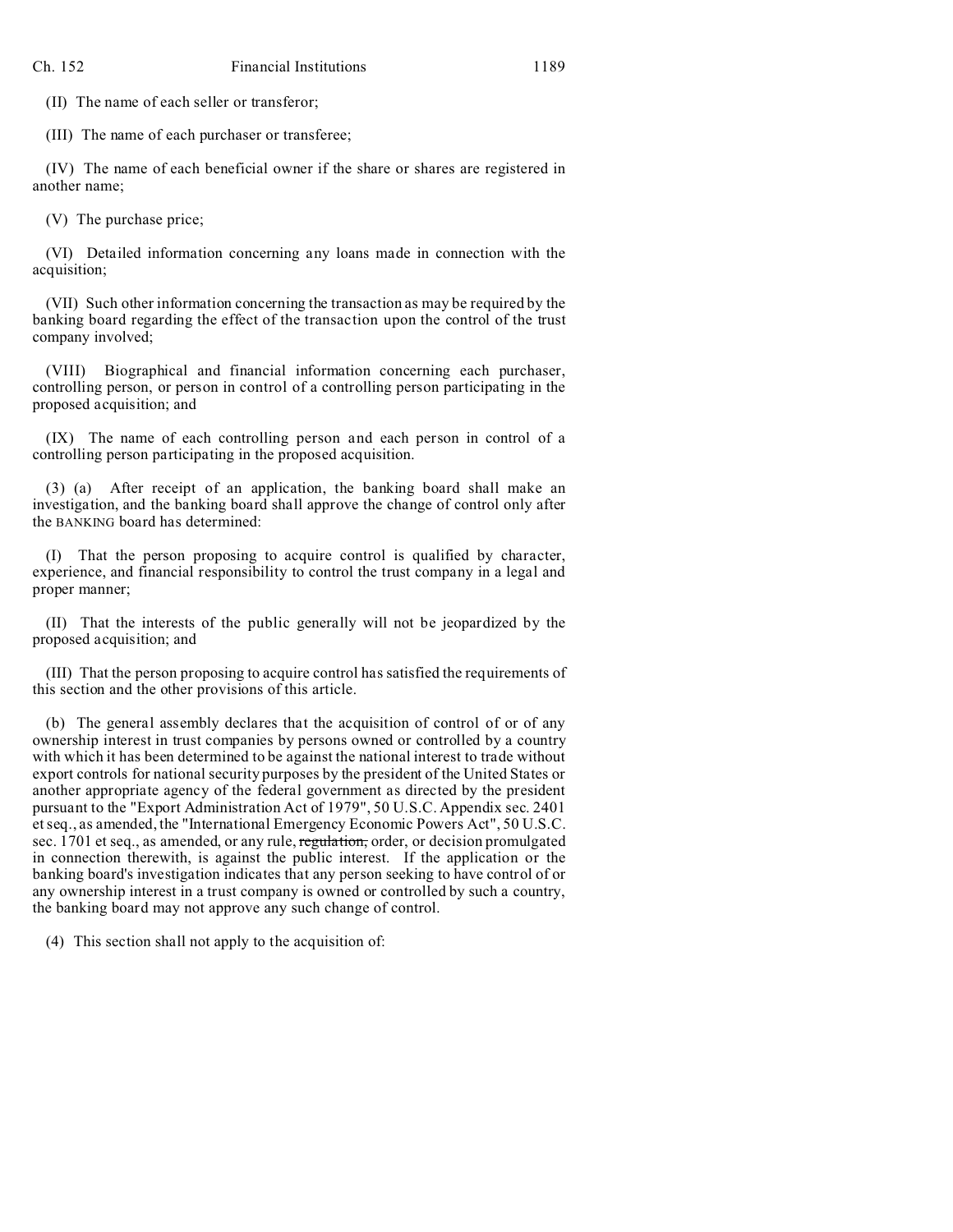(a) Voting proxies acquired in the normal course of business as a result of a proxy solicitation in conjunction with a stockholders' meeting;

(b) Stock held in a fiduciary capacity unless the acquiring person has sole discretionary authority to exercise voting rights with respect thereto;

(c) Stock acquired in securing or collecting, in whole or in part, a debt contracted in good faith or stock acquired through testate or intestate succession or bona fide gift, if the acquirer advises the banking board of such acquisition within thirty days after the acquisition and provides any information required or requested by the banking board or commissioner;

(d) Stock acquired by an underwriter in good faith and without any intent to evade the purpose of this section if the shares are held only for such reasonable period of time as will permit the sale thereof; or

(e) Pro rata stock dividends.

(5) If the banking board has not acted upon a completed application within sixty days of AFTER receipt thereof, the time may be extended for an additional thirty days by the banking board.

(6) Whenever any person proposes to acquire control of any trust company and is required by the "Change in Bank Control Act of 1978" (section 7 (j) of the "Federal Deposit Insurance Act", 12 U.S.C. 1817 (j)), as amended, to give the appropriate federal banking agency prior written notice of such proposed acquisition, a copy of such notice with supporting information shall be given concurrently to the banking board for information. The banking board may use such information in evaluating applications submitted pursuant to this section and shall submit its recommendation and comments to the appropriate federal regulatory authority in a timely manner.

**11-109-402. [Formerly 11-23-118] Reports to the banking board and to the commissioner.** (1) The board of directors shall cause the financial statements of the trust company to be prepared in accordance with generally accepted accounting principles consistently applied, except as the banking board may otherwise provide in order to establish regulatory and competitive parity and pursuant to the policies expressed in section  $11-1-101.5$  11-101-102.

(2) The board of directors shall cause an annual audit of the trust company to be completed by an accounting firm composed of certified public accountants or a directors' examination by a public accountant or any other independent person or persons as determined by the banking board at least annually but at intervals of not more than fifteen months as may be required by the banking board or its rules. and regulations. The banking board shall adopt regulations RULES regarding the qualifications of such public accountant and other independent person or persons who shall assume the responsibility for due care in such directors' examinations. The banking board's regulations RULES shall also establish the scope of such directors' examinations, which shall include safeguards to insure that such examinations adequately describe the financial condition of the financial institution. The banking board may require an audit to be completed by an accounting firm composed of certified public accountants under certain circumstances. A report of the audit or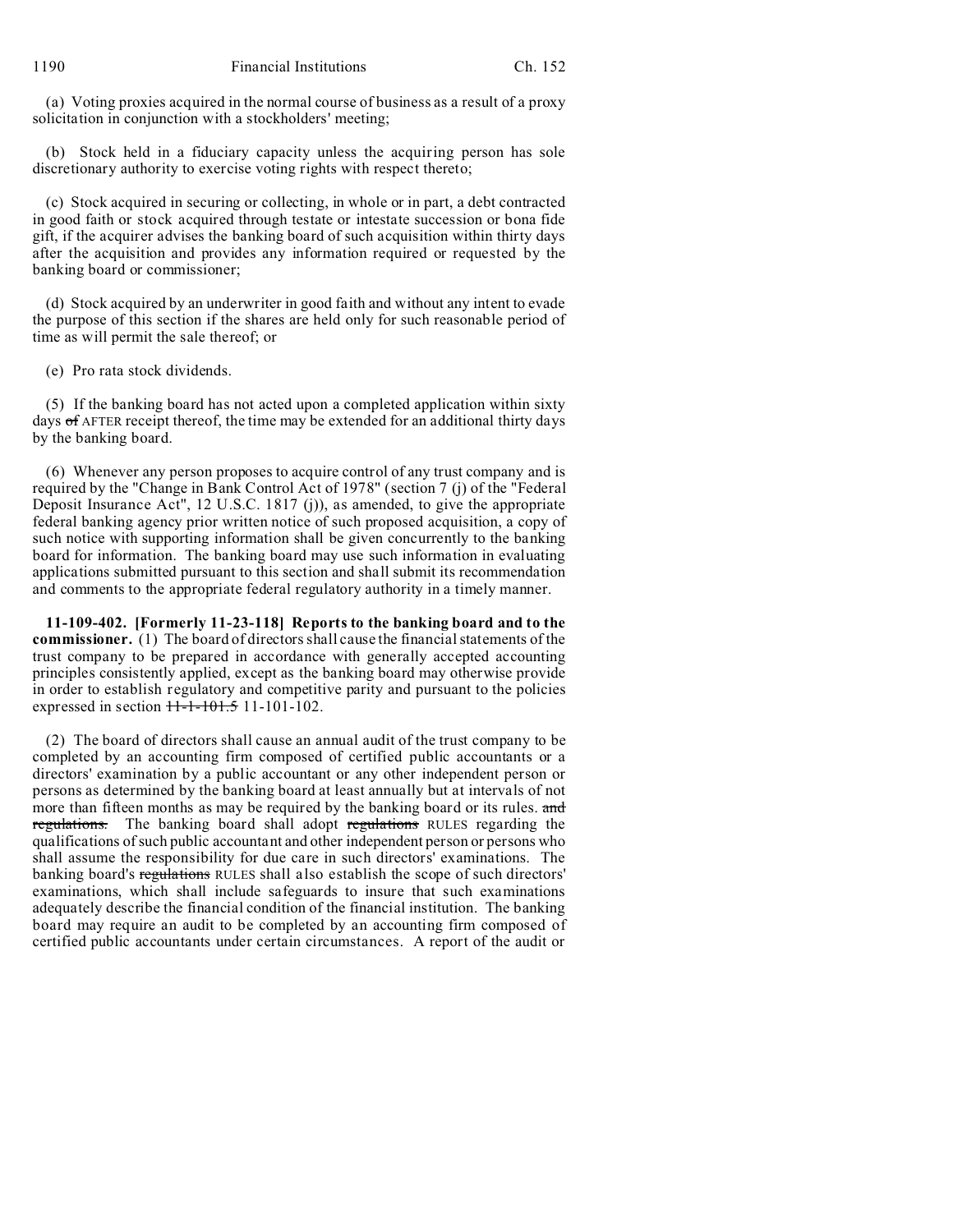#### Ch. 152 Financial Institutions 1191

directors' examination and any related management letters and documents shall be completed and submitted to the banking board within the time frames, in the form, and containing such information as the banking board may require in its rules. and regulations. Such report of the audit or directors' examination and any related management letters and documents shall be reviewed by the directors at the next meeting of the board of directors.

(3) If a trust company is owned or controlled by a bank holding company, the requirement of subsection (2) of this section may be fulfilled if:

(a) As required by the banking board and its rules, and regulations, the controlling bank holding company is audited or examined in a directors' examination annually at intervals of not more than fifteen months and the trust company is included in the annual audit or directors' examination of the bank holding company by that firm;

(b) A report of the audit or directors' examination for the controlling bank holding company, and any related management letters and documents, is completed and submitted to the banking board within the time frames, in the form, and containing such information as the banking board may require in its rules; and regulations; and

(c) An annual internal examination of the trust company is prepared by the internal examination staff of the controlling bank holding company, which shall be submitted to the banking board immediately upon its request.

 $(3.5)$  (4) (a) Every trust company shall make and file with the commissioner not less than three reports during each calendar year according to the form which THAT may be prescribed by him, verified by the oath of either the president, the vice-president, the cashier, or the secretary and attested by the signature of three or more of the directors. Each such report shall exhibit in detail, as may be required by the commissioner, the resources and liabilities of the trust company at the close of business on the day past to be DATE specified by said THE commissioner. in writing.

(b) Said SUCH reports shall be transmitted to the commissioner within thirty days after the request therefor.

(c) The commissioner has power to call for special reports from any particular trust company bank if, in his THE COMMISSIONER'S judgment, the same SUCH REPORTS are necessary to a full and complete knowledge of its condition. No such special report, nor any summary thereof, shall be required to be published. The reports required by, and filed pursuant to, this section shall be in lieu of all others required by law from trust companies. Every trust company which THAT fails to comply with this section shall pay to the commissioner a penalty in an amount set by the banking board pursuant to section  $11-2-103$   $(11)$  11-102-104 for each day's delay. The commissioner, for valid reasons and good cause, may waive such penalty.

 $(4)$  (5) Any person who becomes a director, executive officer, or other person who, directly or indirectly, is responsible for the management, control, or operations of a trust company shall within ninety days thereafter file a report with the banking board containing: A statement describing any civil or criminal offenses affecting such person's qualification to serve in such capacity with respect to which such person has been found guilty or liable by any federal or state court or federal or state regulatory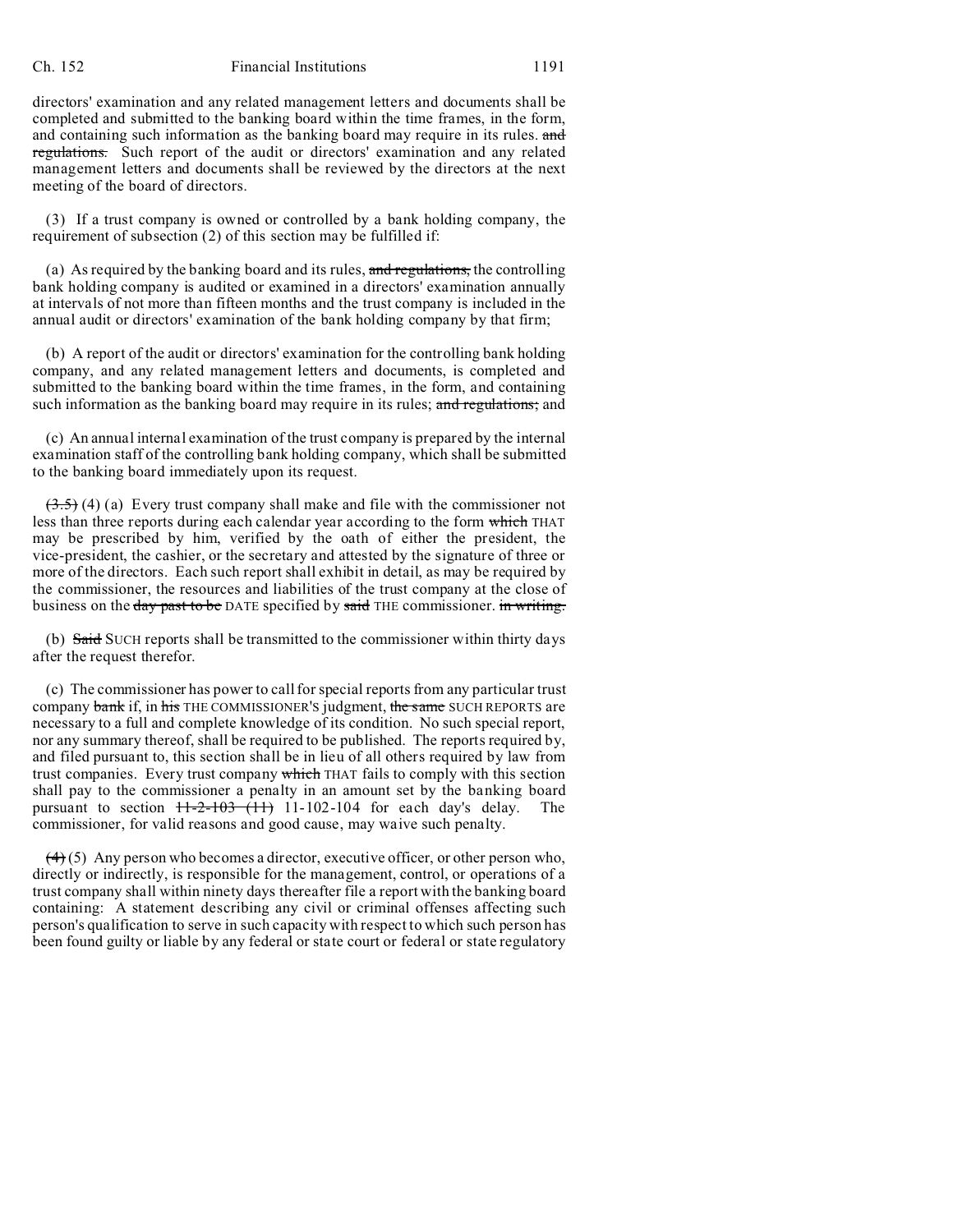agency; such biographical information as the banking board shall require; and such other information as the banking board shall require pursuant to its rules. and regulations. If any statement contained in such report subsequently becomes inaccurate or misleading in any way, such person shall file an amended report within thirty days after the date on which the statement in the report first becomes inaccurate or misleading. Any person who fails to comply with this subsection  $(4)$  (5) shall be required by the banking board to pay a penalty in an amount set by the banking board by rule, and regulation, which shall not exceed twenty-five dollars per day, and such penalties shall be deposited in the general fund. The banking board, for valid reasons and good cause, may waive such penalty.

 $(5)$  (6) If any trust company changes any executive officer, director, or other person who, directly or indirectly, is responsible for the management, control, or operations of the trust company, such changes shall be promptly reported to the banking board, and the trust company shall provide such information concerning such person as may be requested by the banking board on such forms as the banking board may require, including information about the reasons for termination from any prior employment and whether such person was charged or convicted of any civil or criminal offenses enumerated in subsection  $(4)$  (5) of this section. No civil liability shall arise for any trust company, its directors, executive officers, employees, or agents, or any other persons due to compliance with the requirements of this subsection  $(5)$  (6). The purpose of such information is to inform the banking board of the qualifications of such person as they may affect the safety and soundness of the trust company. The information shall be treated as confidential under this article. Any trust company that fails to comply with this subsection  $(5)(6)$  shall be required by the banking board to pay a penalty in an amount set by the banking board by rule, and regulation, which shall not exceed twenty-five dollars per day, and such penalties shall be deposited in the general fund. The banking board, for valid reasons and good cause, may waive such penalty.

### PART 5 DIRECTORS

**11-109-501. [Formerly 11-23-116] Directors' meetings - duties.** (1) The board of directors of a trust company shall meet at least quarterly. A special meeting of the board of directors may be called by the banking board. The board of directors shall maintain minutes of each meeting including the record of attendance. A director who fails to attend three consecutive meetings of the board of directors shall cease to be a director unless his SUCH absence is satisfactorily explained to the banking board.

(2) The board of directors shall establish the policies and procedures necessary for the proper exercise of fiduciary powers by the trust company. In discharging this responsibility, the board of directors may assign, by action duly entered in the minutes, the administration of the trust company's powers as the board OF DIRECTORS may consider proper to assign to any director, officer, employee, or committee as it may designate.

(3) The board of directors of a trust company may declare dividends from retained earnings and from other components of capital specifically approved by the banking board so long as the declaration is made in compliance with the rules and regulations established by the banking board.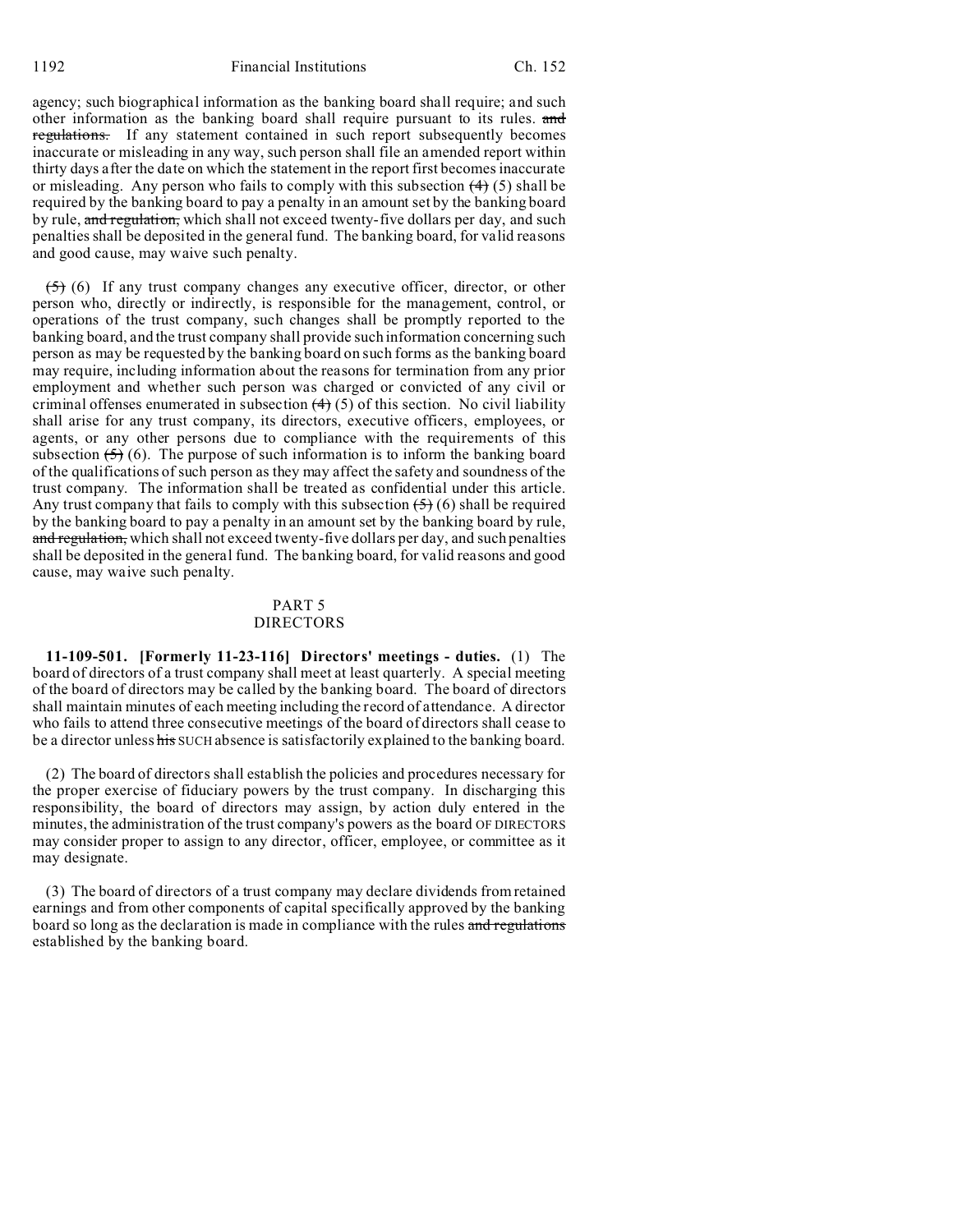**11-109-502. [Formerly 11-23-117.5] Director and officer insurance and fidelity bonds - legislative declaration.** (1) The general assembly hereby finds, determines, and declares that the following is enforceable and in conformity with the public policy of this state, as expressed in this article, including the provisions of section  $11-1-101.5$  11-101-102:

(a) Any insurance policy, form, contract, endorsement, or certificate in effect or issued on or after April 30, 1993, which THAT provides insurance coverage to directors or officers, or both, of a trust company but which THAT does not grant coverage or which THAT excludes coverage for claims made by any depository insurance organization or other state or federal corporation, organization, entity, or agency acting as receiver, conservator, or liquidator of such trust company, whether in its own name or in behalf of any other person or entity; or

(b) Any fidelity bond, financial institution bond, or depository institution bond in effect or issued on or after April 30, 1993, that provides for termination of such bond upon the taking over of any trust company by a receiver or other liquidator or by state or federal officials.

(2) No provision of this article shall be construed to contravene or modify the expressed public policy set forth in this section.

## PART 6 OFFENSES, PENALTIES, REMOVAL, SUSPENSION, AND ENFORCEMENT

**11-109-601. [Formerly 11-23-119] Penalty for noncompliance with the law.** It is unlawful for any person to carry on or conduct in this state a trust company business, or to advertise or hold himself OR HERSELF out as being engaged in or doing a trust company business, or to use the word "trust" or words "trust company" in connection with its A business unless it SUCH PERSON has complied with the provisions of this article or other laws of this state specifically authorizing a fiduciary or trust business. Any person violating this section shall be guilty of a misdemeanor and, upon conviction thereof, shall be punished by a fine of not more than one thousand dollars, or by imprisonment in the county jail for not more than one year, or by both such fine and imprisonment.

**11-109-602. [Formerly 11-23-119.1] Assessment of civil money penalties by banking board.** (1)(a)(I) After notice and a hearing as provided in article 4 of title 24, C.R.S., and after making a determination that no other appropriate governmental agency has taken similar action against such person for the same act or practice, the banking board may assess against and collect a civil penalty from:

(A) Any person who has violated any final cease and desist order issued by the banking board pursuant to section  $\frac{11-23-117(1)(d)}{11-109-104(1)}$  (c); and

(B) Any trust company which THAT, or any executive officer, director, employee, agent, or other person participating in the conduct of the affairs of such trust company who, violates or knowingly permits any person to violate any of the provisions of this article or any rule or regulation promulgated pursuant to this article, or engages or participates in any unsafe or unsound practice in connection with a trust company.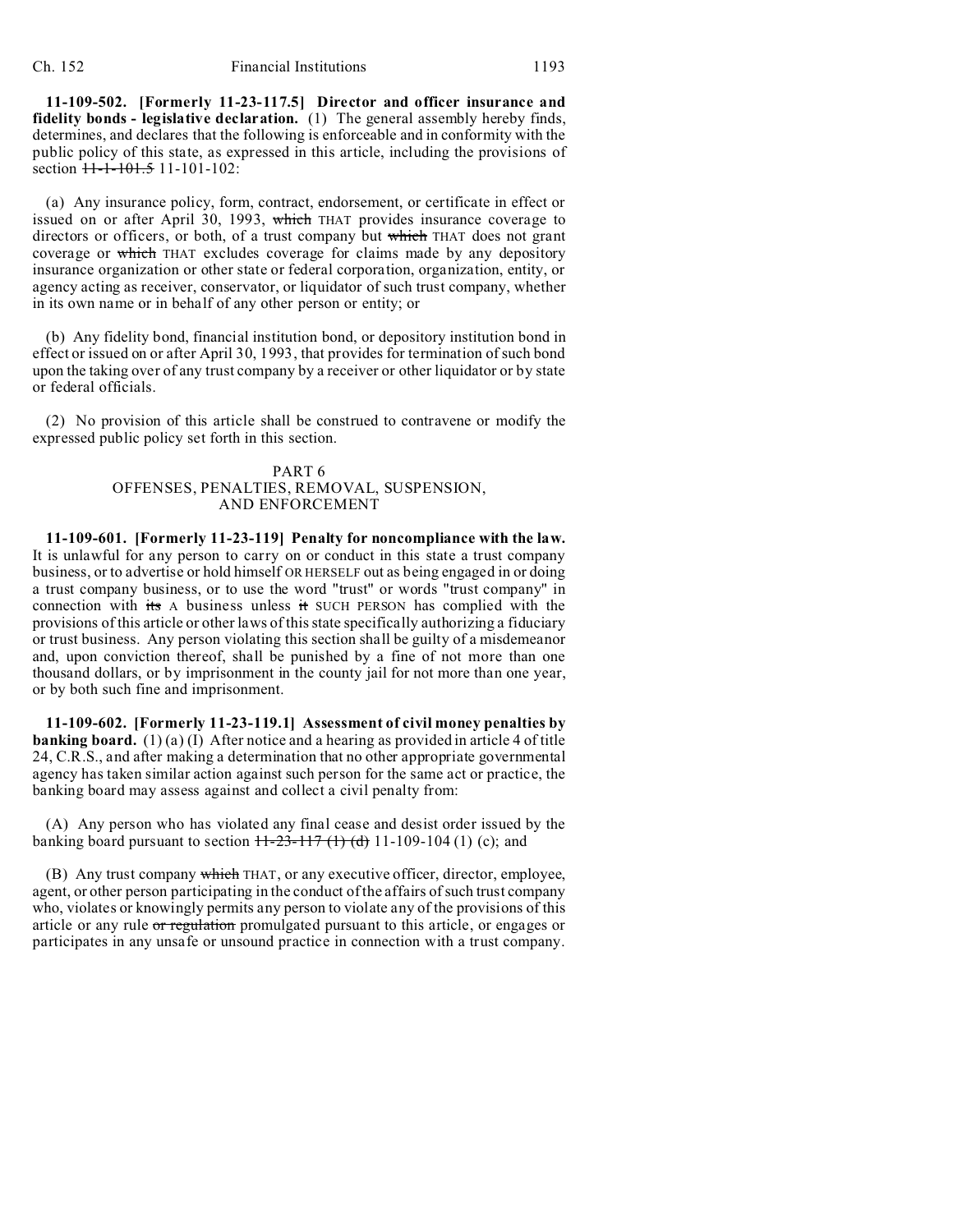1194 Financial Institutions Ch. 152

The civil money penalty shall not exceed one thousand dollars per day for each day such violation continues. This provision shall include, but not be limited to, the following violations: Making, or causing to be made, delinquent payment of assessments under this section; submitting, or causing to be submitted, delinquent reports, including but not limited to call reports; or knowingly submitting, or causing to be submitted, to the banking board any report or statement which THAT contains materially false or misleading information.

(II) The banking board may, at its option and upon waiver of the right to a public hearing by a respondent, close to the public any hearing concerning an assessment of a civil money penalty, an order of suspension or removal from office, an order to cease and desist from any unlawful or unsafe and unsound practices, or any other formal enforcement action by the banking board.

(b) For the purposes of this section, a violation shall include, but is not limited to, any action, by any person alone or with another person, which THAT causes, brings about, or results in the participation in, counseling of, or aiding or abetting of a violation.

(2) Civil money penalties shall be assessed by written notice of assessment of a civil money penalty served upon the person to be assessed. The notice of assessment of a civil money penalty shall state the amount of the penalty, the period for payment, the legal authority for the assessment, and the matters of fact or law constituting the grounds for assessment. The notice of assessment of a civil money penalty shall constitute a final order for purposes of judicial review pursuant to section 24-4-106, C.R.S.

(3) The banking board shall have authority to determine the amount of any civil money penalty assessed against any executive officer, director, employee, agent, or other person participating in the affairs of a trust company, except as expressly limited by this article. In determining the amount of the civil money penalty to be assessed, the banking board shall consider the good faith of the person assessed, the gravity of the violation, any previous violations by the person assessed, the nature and extent of any past violations, and such other matters as the banking board may deem appropriate; except that the civil money penalty shall be not more than one thousand dollars per day for each day the person assessed remains in violation.

(4) Civil money penalties assessed pursuant to this section shall be due and payable and collected within thirty days after the notice of assessment of a civil money penalty is issued by the banking board; except that the banking board may, in its discretion, compromise, modify, or set aside any civil money penalty. Any civil money penalty collected pursuant to this section shall be transmitted to the state treasurer, who shall credit the same to the general fund.

**11-109-603. [Formerly 11-23-119.2] No indemnification or insurance against civil money penalties.** Notwithstanding any other provision of law, no trust company shall indemnify or insure any executive officer, director, employee, agent, or person participating in the conduct of affairs of such trust company against civil money penalties.

**11-109-604. [Formerly 11-23-119.3] Removal of director, officer, or other**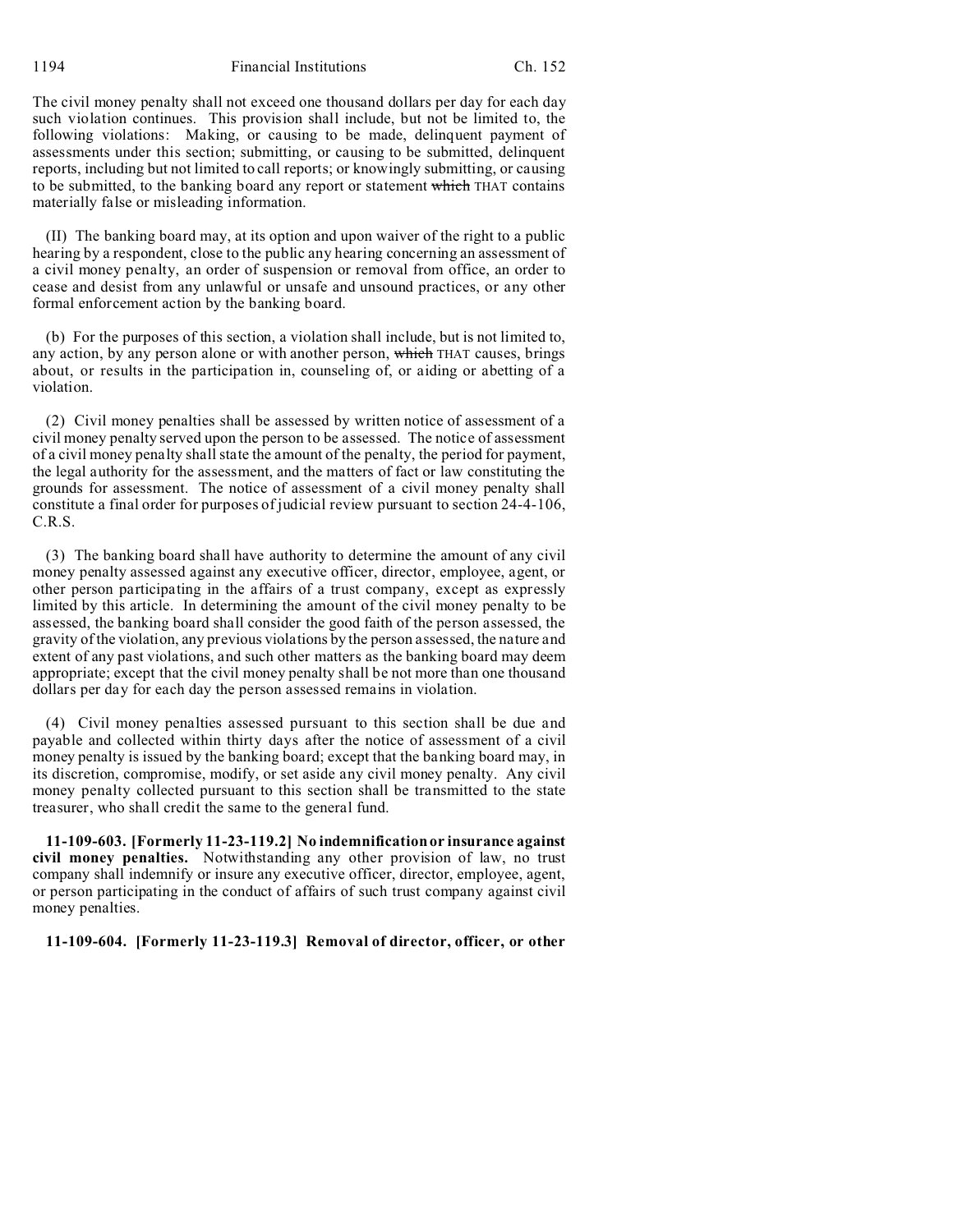**person.** (1) The banking board may serve any executive officer, director, employee, agent, or other person participating in the conduct of the affairs of a trust company with a written notice of its intention to remove him OR HER from office whenever the banking board determines:

(a) That any such person has committed any violation of this article, A rule and regulation OF THE BANKING BOARD, or A cease and desist order of the banking board which THAT has become final;  $\sigma r$  has engaged or participated in any unsafe or unsound practice in connection with a trust company; or has committed or engaged in any act, omission, or practice which THAT constitutes a breach of his fiduciary duty to the trust company; and

(b) (I) That the trust company has suffered or probably will suffer substantial financial loss or other damage or that the interests of its customers could be seriously prejudiced by reason of such violation or practice or breach of fiduciary duty or offense; or

(II) That such person has received financial gain by reason of such violation,  $\sigma$ practice, or breach of fiduciary duty, or offense; or

(III) That such violation is one involving personal dishonesty on the part of such person or one which THAT demonstrates a willful or continuing disregard for the safety or soundness of the trust company.

(2) Whenever the banking board determines that an executive officer, director, employee, agent, or other person participating in the conduct of the affairs of a trust company, by conduct or practice with respect to another trust company or business institution which THAT results in substantial financial loss or other damage, has evidenced either his personal dishonesty or a willful or continuing disregard for its THE TRUST COMPANY'S safety and soundness, and, in addition, has evidenced his unfitness to continue his OR HER relationship with the trust company, the banking board may serve upon such person a written notice of its intention to remove him OR HER from office or to prohibit his SUCH PERSON'S further participation in any manner in the conduct of the affairs of the trust company.

(3) A notice of intention to remove a director, executive officer, or other person from office or to prohibit his SUCH PERSON'S participation in the conduct of the affairs of a trust company shall contain a statement of the facts constituting grounds therefor FOR REMOVAL and shall fix a time and place at which a hearing shall be held thereon. Such hearing shall be fixed for a date not earlier than thirty days nor later than sixty days after the date of service of such notice, unless an earlier or a later date is set by the banking board at the request of such director or executive officer or other person, and for good cause shown. Unless such director, executive officer, or other person appears at the hearing in person or by a duly authorized representative, he OR SHE shall be deemed to have consented to the issuance of an order of removal or prohibition as specified in the notice issued pursuant to subsection  $(1)$  or  $(2)$  of this section. In the event of such consent or, if, upon the record made at any such hearing, the banking board finds that any of the grounds specified in such notice have been established, the banking board may issue such orders of suspension or removal from office as it may deem appropriate. Any such order shall become effective at the expiration of thirty days after service upon such trust company and the director,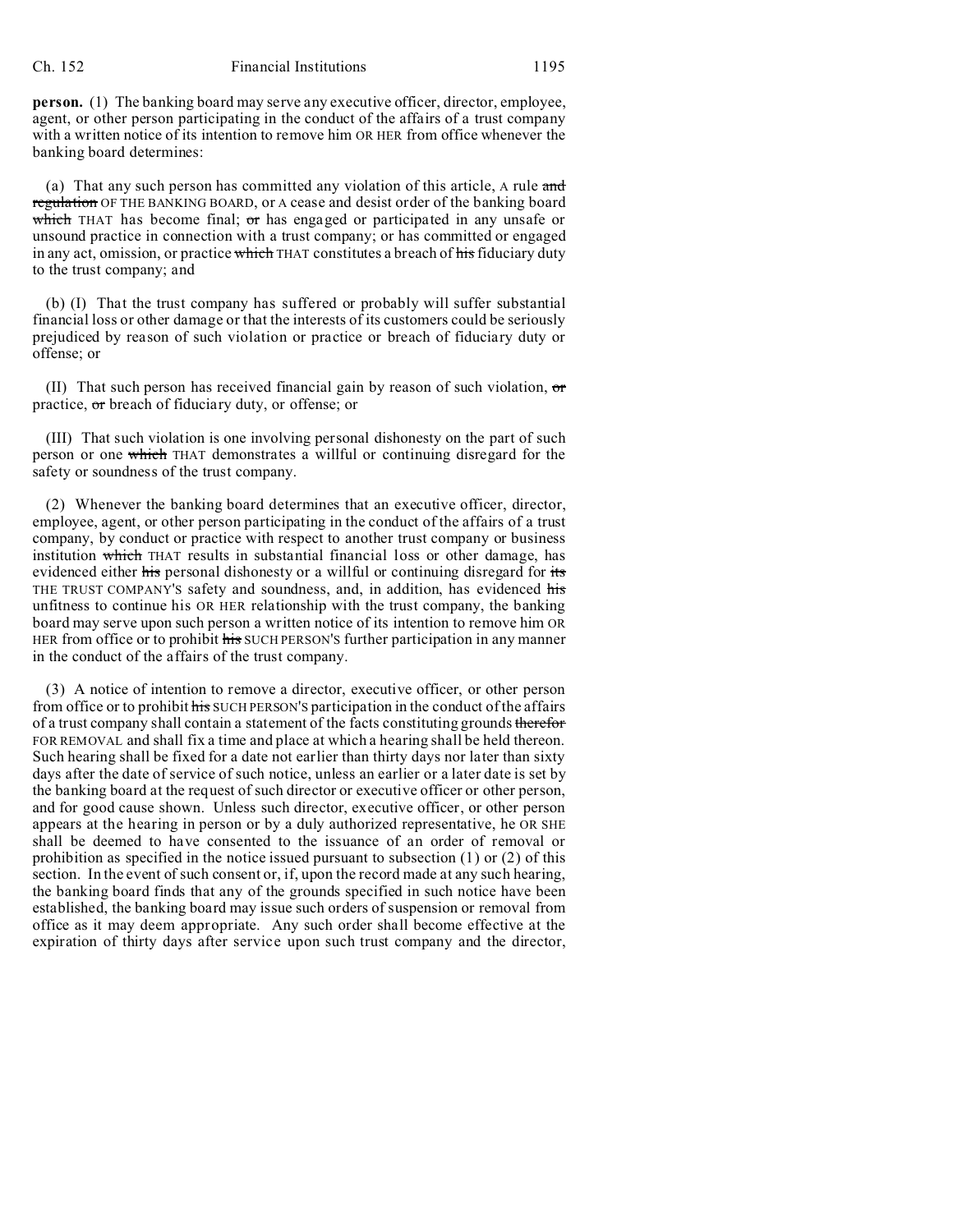executive officer, or other person concerned except in the case of an order issued upon consent, which shall become effective at the time specified therein. Such order shall remain effective and enforceable except to such extent as it is stayed, modified, terminated, or set aside by action of the banking board or a reviewing court.

**11-109-605. [Formerly 11-23-119.4] Suspension of director, officer, or other person.** (1) The banking board may suspend an executive officer, director, employee, agent, or other person participating in the conduct of the affairs of a trust company who becomes ineligible to hold his OR HER position, or who after receipt of an order of the banking board to cease and desist violates this article or a lawful rule and regulation or order issued thereunder, or who is dishonest, or who is reckless or grossly incompetent in the conduct of trust business, or who may be subject to removal under section  $11-23-119.3$  11-109-604. It shall be a criminal offense for any such person, after receipt of a suspension order, to perform any duty or exercise any power of any trust company until the banking board vacates such suspension order. A suspension order shall specify the grounds thereof. A copy of the order shall be sent to the trust company concerned and to each member of its board of directors.

(2) With respect to any action pursuant to this section, Ten days' notice, by certified mail, return receipt requested, and hearing shall be provided to the ANY trust company affected BY AN ACTION OF THE BANKING BOARD in advance of any action taken by the banking board PURSUANT TO THIS SECTION. In cases found by the banking board to involve extraordinary circumstances requiring immediate action, the banking board may take such action, without notice or hearing, but shall promptly afford a subsequent hearing, upon application to rescind the action taken.

**11-109-606. [Formerly 11-23-119.5] Informal enforcement authority.** The banking board, or the commissioner if so authorized by the banking board, shall have authority to initiate informal actions to enforce the provisions of this article. In this regard the banking board or the commissioner may, in its or his THE COMMISSIONER'S discretion, enter into written agreements such as a memorandum of understanding with, or an informal commitment letter from, or a strongly worded letter of reprimand to any trust company or any executive officer, director, employee, agent, or other person participating in the conduct of the affairs of the trust company.

**11-109-607. [Formerly 11-23-119.6] Receipt of deposits while insolvent.** It is a criminal offense if a trust company receives any deposit while insolvent, or an officer, director, or employee knows or, in the proper performance of his OR HER duty should know, of such insolvency and receives or authorizes the receipt of such deposit, and if such trust company or person has knowingly concealed or misstated material facts regarding the insolvency of the trust company from or to the banking board, commissioner, or division of banking.

### PART 7

# LIQUIDATION, DISSOLUTION, AND EMERGENCY CHARTERS

**11-109-701. [Formerly 11-23-121] Discontinuance of trust business voluntary liquidation and dissolution.** (1) A trust company may discontinue its trust business upon furnishing to the banking board satisfactory evidence of its release and discharge from all obligations and trusts which THAT it has undertaken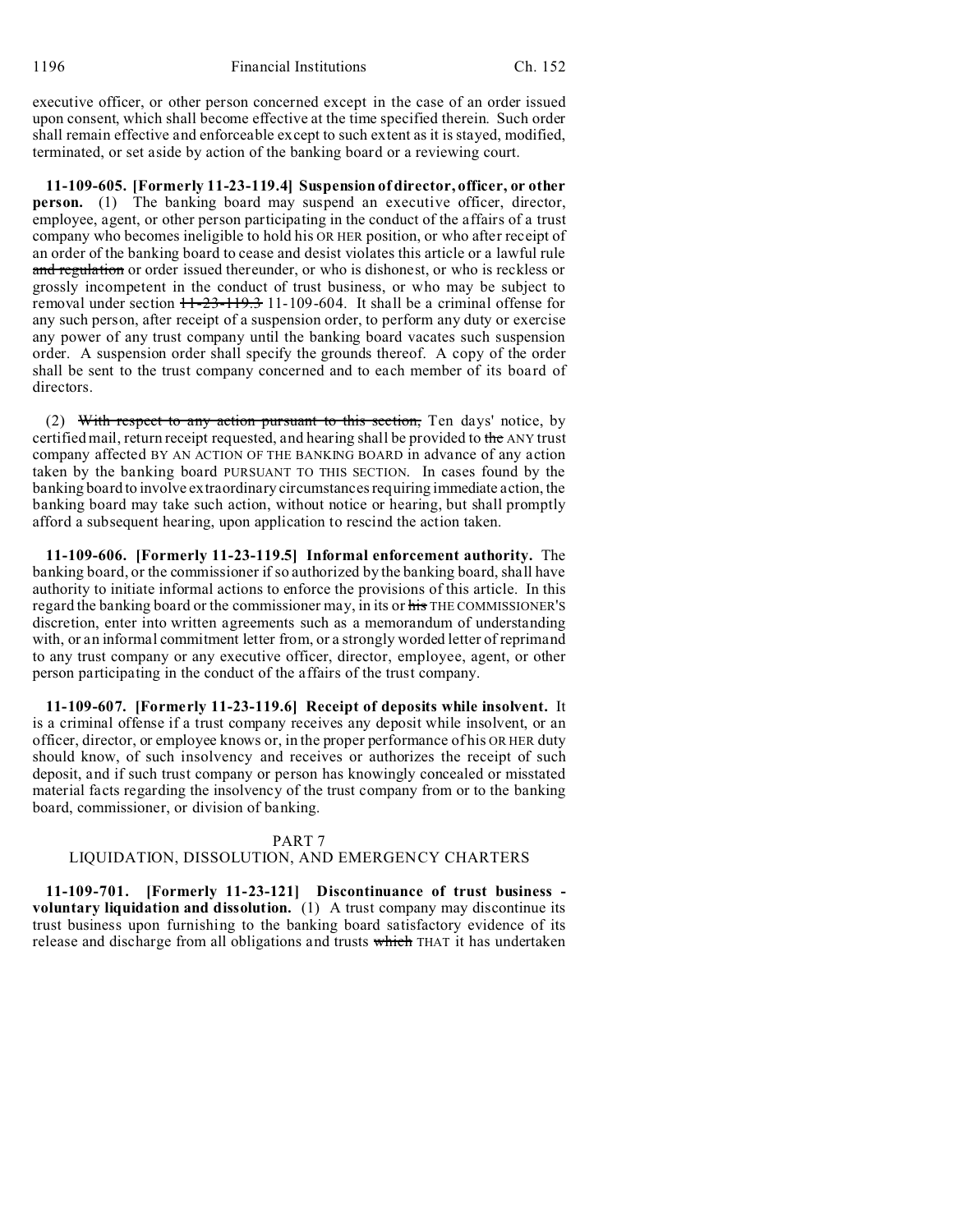or which THAT have been imposed by law. Thereupon, the banking board shall cancel the charter, and such trust company shall not be permitted to use the word "trust" in its name or in connection with its business.

(2) (a) With the approval of the banking board, a trust company may liquidate and dissolve. The banking board shall grant such approval if it appears that the proposal to liquidate and dissolve has been approved by a vote of two-thirds of the outstanding voting stock of the trust company at a meeting called for that purpose and that the trust company is solvent and has sufficient liquid assets to pay off depositors and creditors immediately.

(b) (I) Upon approval by the banking board, the trust company shall forthwith cease to do business, shall have only the powers necessary to effect an orderly liquidation, and shall proceed to pay its depositors and creditors and to wind up its affairs.

(II) Within thirty days  $\sigma$ f AFTER the approval, a notice of liquidation shall be sent by mail to each depositor and creditor, at the address of such person as shown in the records of the trust company. The notice shall be posted conspicuously on the premises of the trust company and shall be published in such a manner as the banking board may require. With each notice, the trust company shall send a statement of the amount shown in the records of the trust company to be the claim of the depositor or creditor. The notice shall require that claims of depositors and creditors, if the amount claimed differs from the amount stated in the notice to be due, be filed with the trust company before a specified date not earlier than sixty days thereafter, in accordance with the procedure prescribed in the notice.

(III) The approval of an application for liquidation shall not impair any right of a depositor or creditor to payment in full, and all lawful claims of creditors and depositors shall promptly be paid.

(IV) Any assets remaining after the discharge of all obligations shall be distributed to the stockholders in accordance with their respective interests. No such distribution shall be made before all claims of depositors and creditors have been paid or any funds payable to a depositor or creditor and unclaimed have been transmitted to the banking board, or, in the case of any disputed claim, the trust company has transmitted to the banking board a sum adequate to meet any liability that may be judicially determined.

(c) Any unclaimed distribution to a stockholder or depositor shall be held until ninety days after the final distribution and then transmitted to the banking board. Such unclaimed funds shall be held by the banking board for six years and, unless sooner claimed by the person entitled thereto, shall be transferred to the treasury of the county in which the trust company is located. The county treasurer and his successors shall hold such money in trust for a period of six years, unless the same shall be MONEY IS sooner paid out to the beneficial owner. thereof. Any money remaining in said THE fund six years after the same SUCH MONEY is paid into the treasury of the county, for the recovery of which no action is pending, shall be transferred to the general fund of the county, and all rights of the beneficial owners therein to recover the same SUCH MONEY shall be forever barred.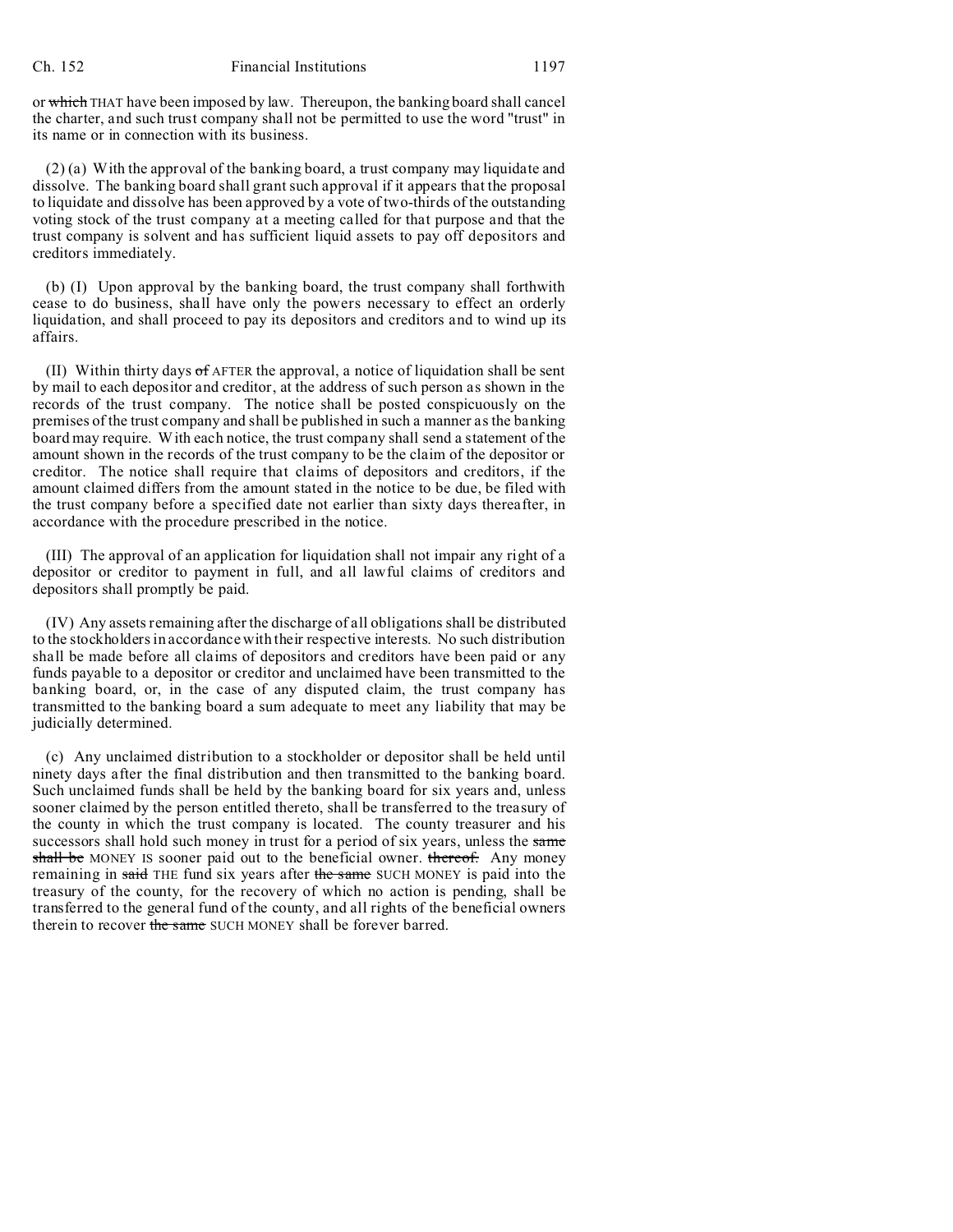1198 Financial Institutions Ch. 152

(d) If the banking board finds that the assets will be insufficient for the full discharge of all obligations or that completion of the liquidation has been unduly delayed, the banking board may take possession and complete the liquidation in the manner provided in this article for involuntary liquidations.

(e) The banking board may require reports of the progress of liquidation. If the banking board is satisfied that the liquidation has been properly completed, it shall cancel the charter and enter an order of dissolution.

**11-109-702. [Formerly 11-23-122] Involuntary liquidation.** (1) Except as otherwise provided in this article, only the banking board may take possession of a trust company if, after a hearing before the banking board, it finds: The trust company's capital is inadequate; the trust company's business is being conducted in an unlawful or unsound manner; the trust company is unable to continue normal operations; or the control of the trust company has been assumed by any person or persons convicted of fraud or a felony involving moral turpitude or financial dealings in this state or any other jurisdiction, or by any partnership, association, or corporation controlled, directly or indirectly, by any person so convicted, unless the banking board determines that such person has been duly rehabilitated or otherwise that the trust company will be honestly and efficiently managed.

(2) (a) The banking board shall take possession of a trust company by posting upon the premises a notice reciting that it is assuming possession pursuant to this article and the time, not earlier than the posting of the notice, when its possession shall be deemed to commence. A copy of the notice shall be filed in the district court of the county in which the trust company is located. The commissioner shall notify the guaranty corporation or the federal deposit insurance corporation of taking possession of any trust company which THAT is a member of such corporation.

(b) When the banking board has taken possession of a trust company, the commissioner shall be vested with the full and exclusive power of control, including the power to stop or to limit the payment of its obligations; to employ any necessary assistants, including legal counsel after possession of the trust company has been taken; to execute any instrument in the name of the trust company; to commence, defend, and conduct in its name any action or proceeding to which it may be a party; to terminate his OR HER possession by restoring the trust company to its board of directors and stockholders upon conditions prescribed by the banking board; and to reopen a closed trust company or liquidate the trust company in accordance with this article. As soon as practicable after the banking board takes possession, the commissioner shall make an inventory of the assets and file a copy thereof with the court in which the notice of possession was filed.

(c) For six months after the posting of the notice of possession and while the banking board's possession continues, there shall be a postponement of the date upon which any period of limitation fixed by statute or agreement would otherwise expire on a claim or right of action of the trust company, or upon which a review must be taken or a pleading or other document must be filed by the trust company in any pending action or proceeding.

(d) If, in the opinion of the banking board, an emergency exists which THAT may result in serious losses to the customers, it may take possession of a trust company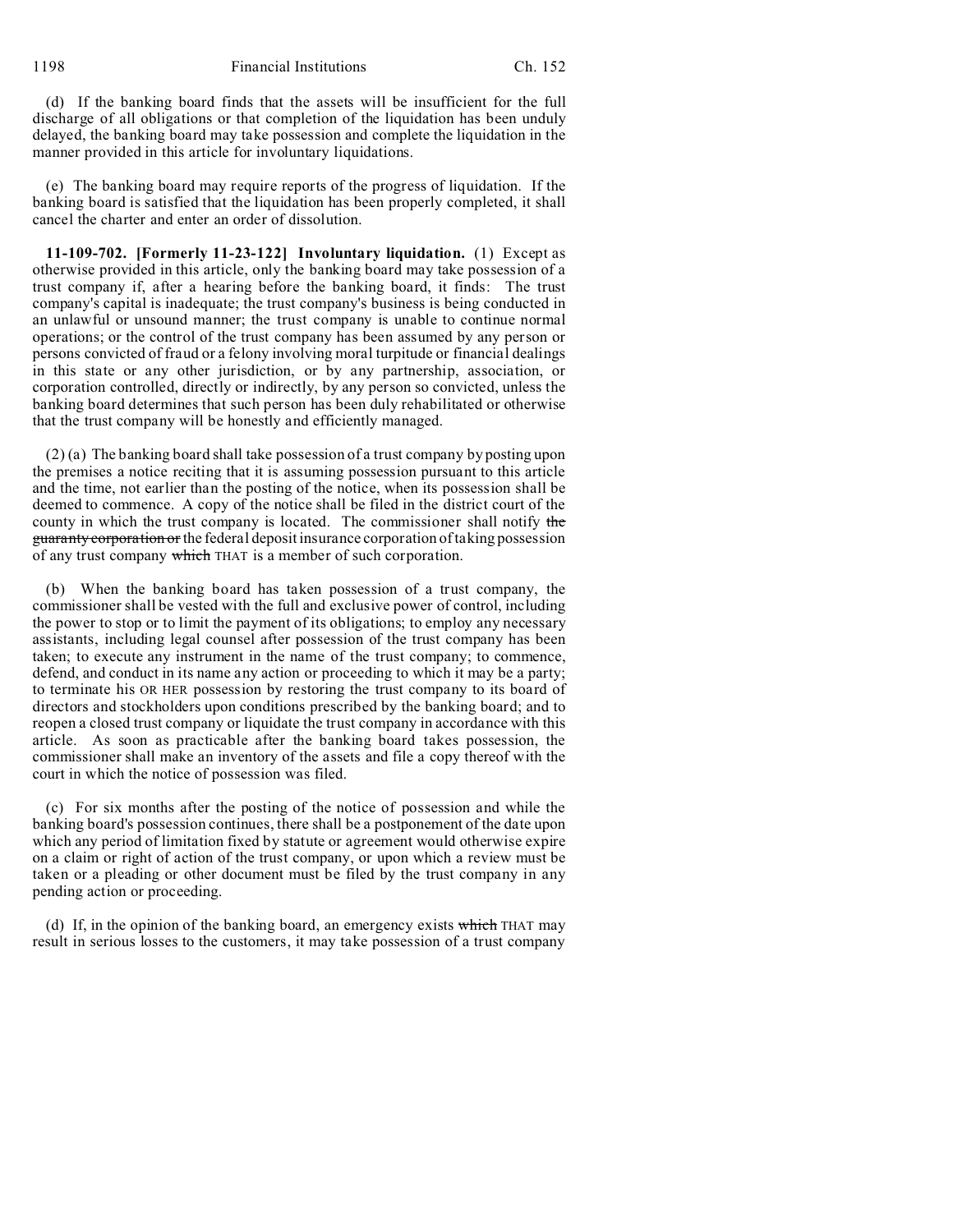without a prior hearing. Within ten days after the BANKING board has taken possession, any interested person may file an application with the banking board for an order vacating such possession. The banking board shall grant the application if it finds its action was unauthorized.

(3) For the purposes of this article, a trust company shall be deemed to be closed when the banking board has closed the trust company for business for the purpose of liquidation. The banking board shall mail notice of its intent to liquidate the trust company to the directors, stockholders, and depositors at their addresses as shown on the records of the trust company, and the commissioner shall proceed to liquidate the trust company. The banking board may appoint a liquidator to conduct the liquidation of the affairs of any trust company. The liquidator shall perform all of the duties required of the commissioner under this article and shall make such periodic reports as the banking board shall require. If the trust company is a member of the guaranty corporation or the federal deposit insurance corporation, the banking board may offer the position of liquidator to the guaranty corporation or the federal deposit insurance corporation, which may decline in their discretion. The liquidator may employ such other assistants and legal counsel at such reasonable compensation as the liquidator shall determine to be necessary. All expenses incident to the liquidation shall be paid out of the assets of the trust company. If a liquidator is appointed and is other than the guaranty corporation, The liquidator and any assistants shall provide a bond executed by a surety company authorized to do business in this state, running to the people of the state of Colorado, which THAT meets with the approval of the banking board, for the faithful discharge of their duties in connection with such liquidation and the accounting for all moneys coming into their hands. The cost of such bond shall be paid from the assets of the trust company. Suit may be maintained on such bond by any person injured by a breach of the conditions thereof.

(4) No judgment, lien, or attachment shall be executed upon any asset of the trust company while it is in the possession of the banking board. Upon the election of the commissioner, in connection with a liquidation:

(a) Any nonconsensual lien or attachment, other than an attorney's or mechanic's lien, obtained upon any asset of the trust company during the banking board's possession, or within four months prior to commencement thereof, shall be vacated and voided, except liens created by the banking board while in possession;

(b) Any transfer of an asset of the trust company made after or in contemplation of its insolvency, with intent to effect or which THAT results in a preference, shall be voided.

(5) With the approval of the court in which notice of possession has been filed, the commissioner may borrow money in the name of the trust company and may pledge its assets as security for the loan.

(6) All necessary and reasonable expenses of the banking board's possession of a trust company and of its liquidation shall be paid from the assets thereof.

**11-109-703. [Formerly 11-23-122.1] Emergency grant of new charter.** In addition to powers regarding liquidation, the banking board may, in the interest of protecting the public and the depositors of a closed trust company with its principal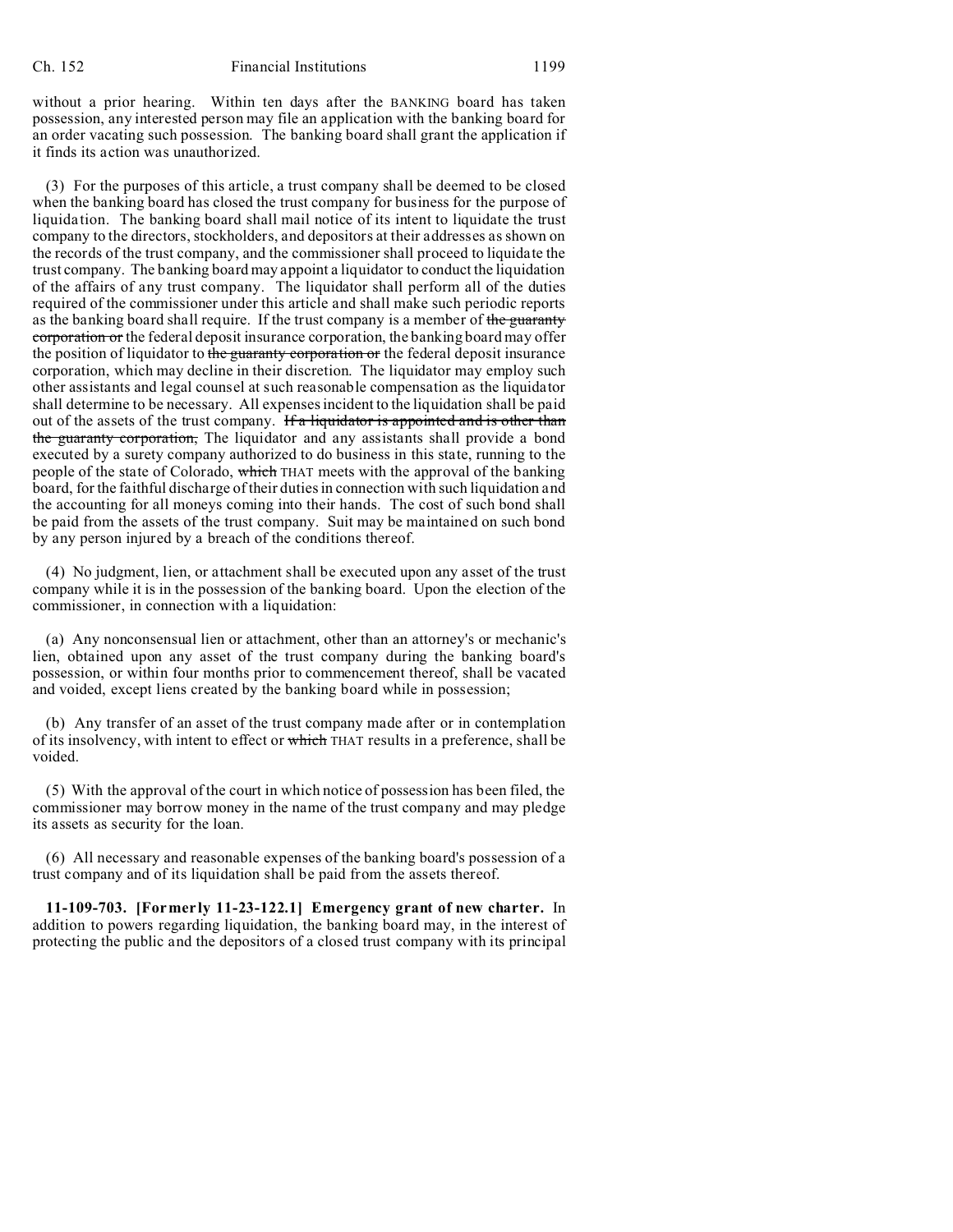office in this state, issue a new trust company charter to qualified individuals for the same location as the closed trust company, contingent upon the new trust company assuming full liability for such deposits of the closed trust company as may be transferred to it. Under such conditions, a new charter may be issued summarily without the publication of notice, without the holding of a public hearing, and without complying with any of the other provisions and procedures specified in this article.

**11-109-704. [Formerly 11-23-124] Liquidation by commissioner procedure.** (1) In liquidating a trust company, the commissioner may exercise any power thereof OF THE TRUST COMPANY and shall have the duty to collect all assets, debts, and claims belonging to the trust company. Unless the commissioner obtains the approval of the court in which notice of possession has been filed by petition setting forth the material facts and upon such notice to the officers, directors, or stockholders in such form as the court may require, the commissioner shall not:

(a) Sell any asset of the trust company having a value in excess of five hundred dollars;

(b) Compromise or release any claim if the amount of the claim exceeds five hundred dollars, exclusive of interest;

(c) Make any payment on any claim, other than a claim upon an obligation incurred by the commissioner, before preparing and filing a schedule of his OR HER determinations in accordance with this article.

(2) Within six months  $\sigma f$  AFTER the commencement of liquidation, the commissioner may, by his election, terminate any executory contract for services or advertising to which the trust company is a party or any obligation of the trust company as a lessee. A lessor who receives at least sixty days' notice of the commissioner's election to terminate the lease shall have no claim for rent, other than rent accrued to the date of termination, nor for damages for such termination.

(3) The right of any agency of the United States insuring savings obligations to be subrogated to the rights of depositors upon payment of their claims shall not be less extensive than the law of the United States requires as a condition of the authority to issue such insurance or make such payments to depositors of trust companies.

(4) As soon after the commencement of liquidation as is practicable, the commissioner shall send notice of the liquidation to each known depositor, creditor, and bailor of property held by the trust company at the address shown in the records of the trust company. The notice shall also be published once a week for three successive weeks, in a newspaper of general circulation in the city or county in which the trust company is located. With each notice, the commissioner shall send a statement of the amount shown in the records of the trust company to be the claim of the depositor, creditor, or bailor. The notice shall demand that property held by the trust company as bailee be withdrawn by the person entitled thereto and the claim of a depositor or creditor, if the amount claimed differs from the amount stated in the notice to be due, be filed with the commissioner before a specified date, not earlier than sixty days thereafter, in accordance with the procedure prescribed in the notice.

(5) Any unclaimed property, including the contents of safe deposit boxes, held by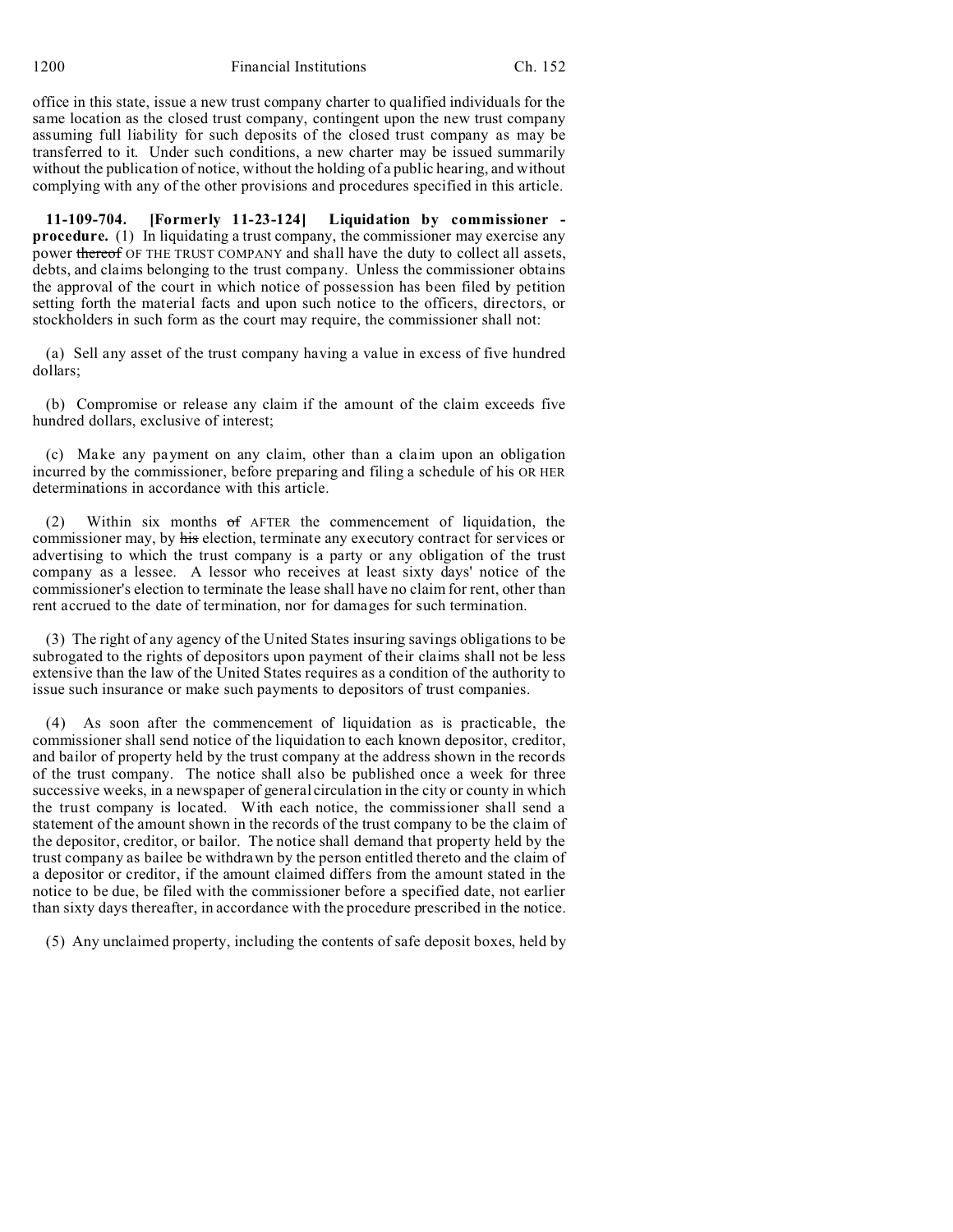the trust company as bailee and certified inventories thereof shall be held by the commissioner for six years unless sooner claimed by the person entitled thereto TO SUCH PROPERTY. After six years the commissioner may sell or otherwise appropriately dispose of the property. The proceeds of a sale shall be transferred and disposed of in accordance with the provisions of subsection (10) of this section.

(6) Within six months after the last day specified in the notice for the filing of claims, or within such longer period as may be allowed by the court in which notice of possession has been filed, the commissioner shall:

(a) Reject any claim if he THE COMMISSIONER determines the invalidity thereof;

(b) Determine the amount, if any, owing to each known creditor or depositor and the priority class of his SUCH claim under this article;

(c) Prepare a schedule of his THE COMMISSIONER'S determinations for filing in the court in which notice of possession was filed;

(d) Notify each person whose claim has not been allowed in full and publish once a week for three successive weeks, in a newspaper of general circulation in the city or county in which the trust company is located, a notice of the time when and the place where the schedule of determinations will be available for inspection and the date, not sooner than thirty days thereafter, when the commissioner will file his THE schedule in court. If there is no newspaper of general circulation in such city or county, then publication shall be in the newspaper of general circulation published nearest thereto.

(7) Within twenty days after the filing of the commissioner's schedule, the guaranty corporation, the federal deposit insurance corporation or any creditor, depositor, or stockholder may file an objection to any determination made which THAT adversely affects or may adversely affect such objector. Any objections so filed shall be heard and determined by the court upon such notice to the commissioner and interested claimants as the court may prescribe. If the objection is sustained, the court shall direct an appropriate modification of the schedule. After filing his THE schedule, the commissioner may, from time to time, make partial distribution to the holders of claims which THAT are undisputed or have been allowed by the court if a proper reserve is established for the payment of disputed claims. As soon as is practicable after the determination of all objections, the commissioner shall make final distribution.

(8) (a) The following claims shall have priority in the order specified: Obligations incurred by the commissioner; wages and salaries of officers and employees earned during the three-month period preceding the commissioner's possession in an amount not exceeding five thousand dollars for any one person; fees and assessments due to the commissioner; amounts which the guaranty corporation or THAT the federal deposit insurance corporation shall be ARE entitled to receive on account of their subrogation to the claims of depositors; all other claims for savings obligations; claims of secured creditors to the extent of the value of their collateral; and all other claims.

(b) After the payment of all other claims, the commissioner shall pay claims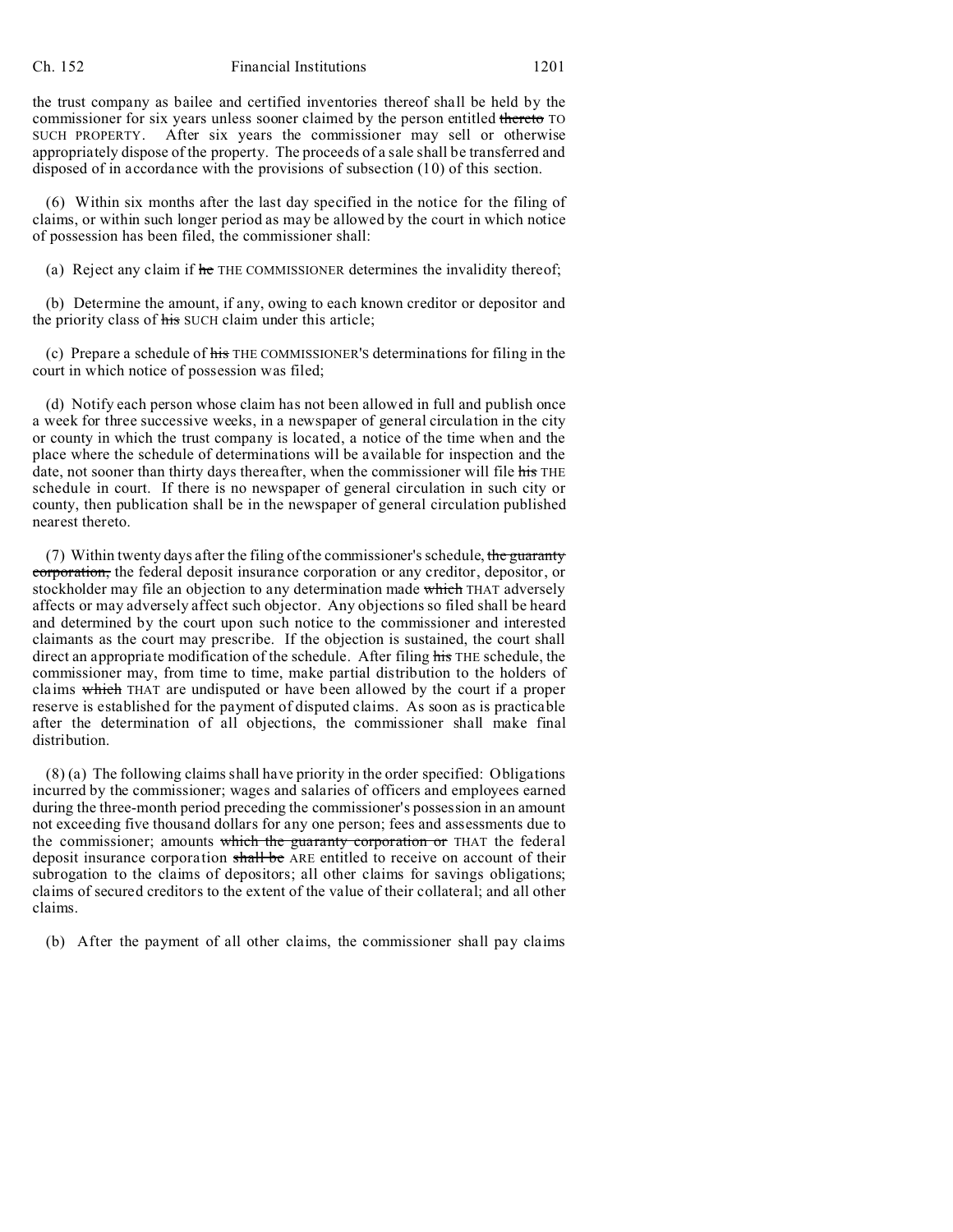1202 Financial Institutions Ch. 152

otherwise proper which THAT were not filed within the time prescribed. If the sum available for any class is insufficient to provide payment in full, such sum shall be distributed to the claimants in the class pro rata.

(9) Any assets remaining after all claims have been paid shall be distributed to the stockholders in accordance with their respective interests.

(10) Unclaimed funds remaining after final distribution has been made by the commissioner shall be retained for six years by the commissioner unless sooner claimed by the owner. At the expiration of such period, the remaining sum shall be transferred to the treasury of the county in which the trust company is located. The county treasurer and his OR HER successors shall hold such money in trust for a period of six years, unless the same MONEY is sooner paid out to the beneficial owner or owners thereof or a suit is instituted to recover such money or a portion thereof. Any money remaining in said THE fund six years after the same SUCH MONEY is paid into the treasury of the county, for the recovery of which no action is pending, shall be transferred to the general fund of the county, and all rights of the former beneficial owners therein OF SUCH MONEY to recover the same MONEY shall be forever barred.

(11) When the final distribution of the proceeds of liquidation have been made in accordance with this article, the commissioner shall file an account with the court in which notice of possession was filed. Upon approval thereof, the commissioner shall be relieved of liability in connection with the liquidation and shall cancel the charter.

### PART 8 APPEALS

**11-109-801. [Formerly 11-23-120] Appeals procedure.** Any trust company aggrieved and directly affected by an order or regulation RULE of the banking board, issued under this article, may seek a review in the district court of this state in and for the county in which the trust company is located, within thirty days after receipt of written notice of the issuance of said SUCH order or regulation RULE. The filing of such a petition for review shall not, of itself, stay enforcement of an order or regulation RULE, but the court, upon a finding that irreparable injury would otherwise result, may order a stay upon such terms as it deems proper. The court may affirm the order of the banking board or may direct said banking board to take any action deemed proper. No person shall be subjected to any civil or criminal liability for any act or omission made in good faith reliance upon a then existing order or regulation RULE of the banking board, notwithstanding a subsequent decision by a court invalidating the order or regulation RULE.

**11-109-802. [Formerly 11-23-123] Injunctions - appeals.** (1) Whenever the banking board has taken possession of a trust company and the trust company deems itself aggrieved thereby, such trust company, within ten days after such taking, may apply to the court in which notice of possession has been filed to enjoin further proceedings. After citing the banking board to show cause why further proceedings should not be enjoined and after a hearing, the court may dismiss the application of the trust company or may enjoin the banking board from further liquidation proceedings and direct the banking board to surrender possession of the trust company.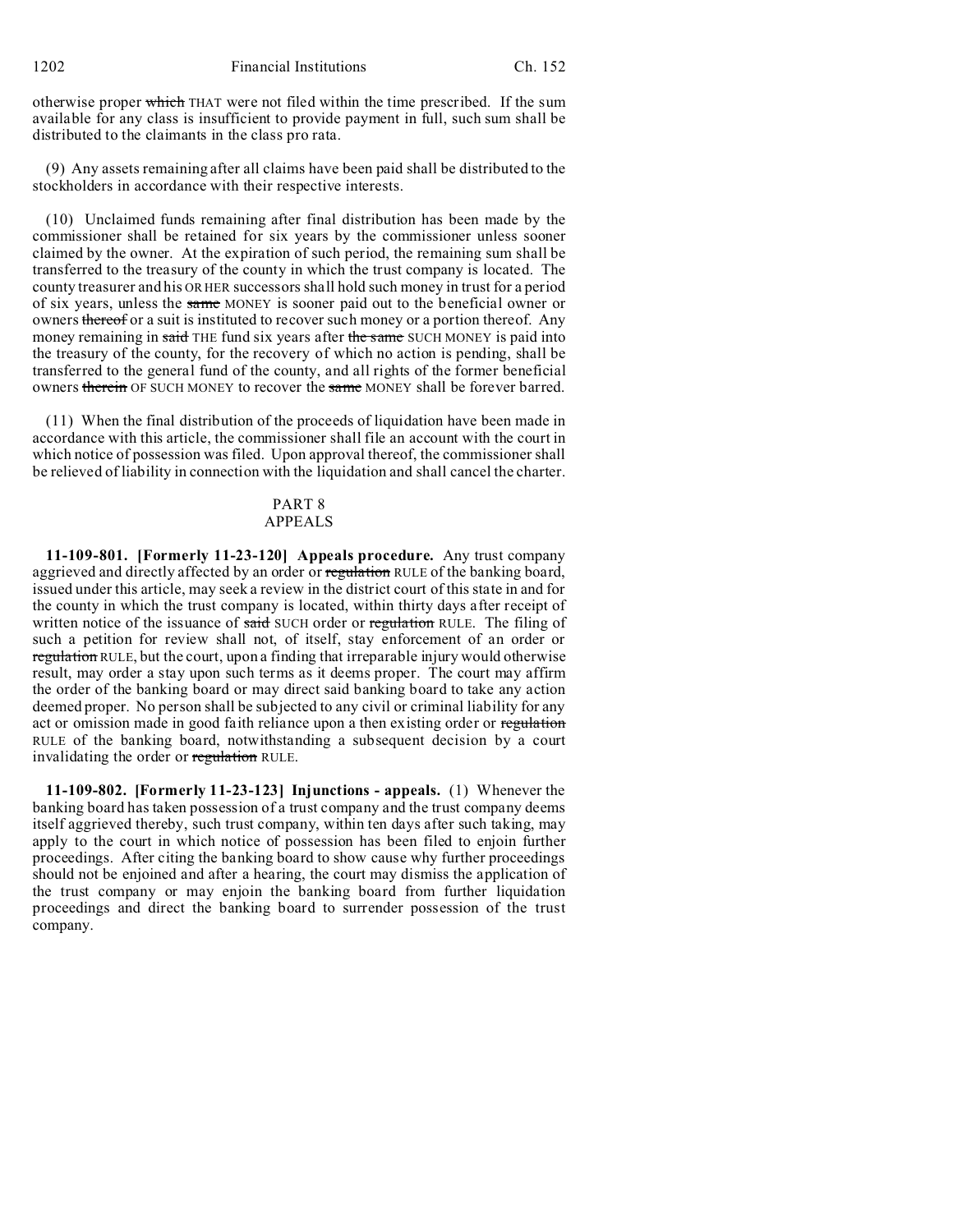(2) An appeal may be taken by the banking board or by the trust company from the judgment of the court in the manner provided by law for appeals from judgments of the district court. An appeal from the judgment does not operate as a stay of judgment. If the appeal is taken by the banking board, no bond need be given, but if the appeal is taken by the trust company, a bond shall be given as required by the Colorado rules of civil procedure.

## PART 9 TRUST PRACTICES

**11-109-901. [Formerly 11-23-109.5] Reserves against deposits.** Trust companies which THAT are subject to reserve provisions of the "Federal Reserve Act" shall maintain such reserves against deposits as may be required by the "Federal Reserve Act", but, in addition thereto, the banking board may by regulation RULE impose reserve requirements which THAT it deems prudent and sound on trust companies, including trust companies not subject to reserve provisions of the "Federal Reserve Act". In promulgating these rules, and regulations, the banking board shall consider all relevant factors, including without limitation, the factors set forth in section  $11-1-101.5$  11-101-102.

**11-109-902. [Formerly 11-23-110] Investments.** (1) In addition to other investments expressly authorized by this article or the rules and regulations promulgated by the banking board, a trust company may purchase:

(a) Obligations which THAT satisfy the requirements of this article or the rules and regulations promulgated by the banking board for loans for state banks;

(b) Obligations of, or fully guaranteed by, the United States, a state of the United States, or the Dominion of Canada;

(c) Obligations of the international bank for reconstruction and redevelopment;

(d) Farm loan bonds issued by any federal land bank organized pursuant to an act of congress approved July 17, 1916, entitled: "An Act to provide capital for agricultural development, to create standard forms of investment based upon farm mortgages, to furnish a market for United States bonds, to create government depositories and financial agents for the United States, and for other purposes." and known as the "Federal Farm Loan Act", and acts amendatory thereto. Such farm loan bonds shall be accepted as security for all public deposits and in all cases where bonds are required by law to be deposited with any department or public official of this state, but this section shall not be so construed as to prohibit such moneys or deposits from being invested in such other securities provided for by law.

(e) General obligations of a territory of the United States, a province of the Dominion of Canada, or a political subdivision or instrumentality of a state or territory of the United States;

(f) Obligations of a corporation chartered by the United States or a state thereof doing business in the United States; OR an authority organized under state law, an interstate compact, or by substantially identical legislation adopted by two or more states if any of the foregoing under this paragraph (f) are approved by the banking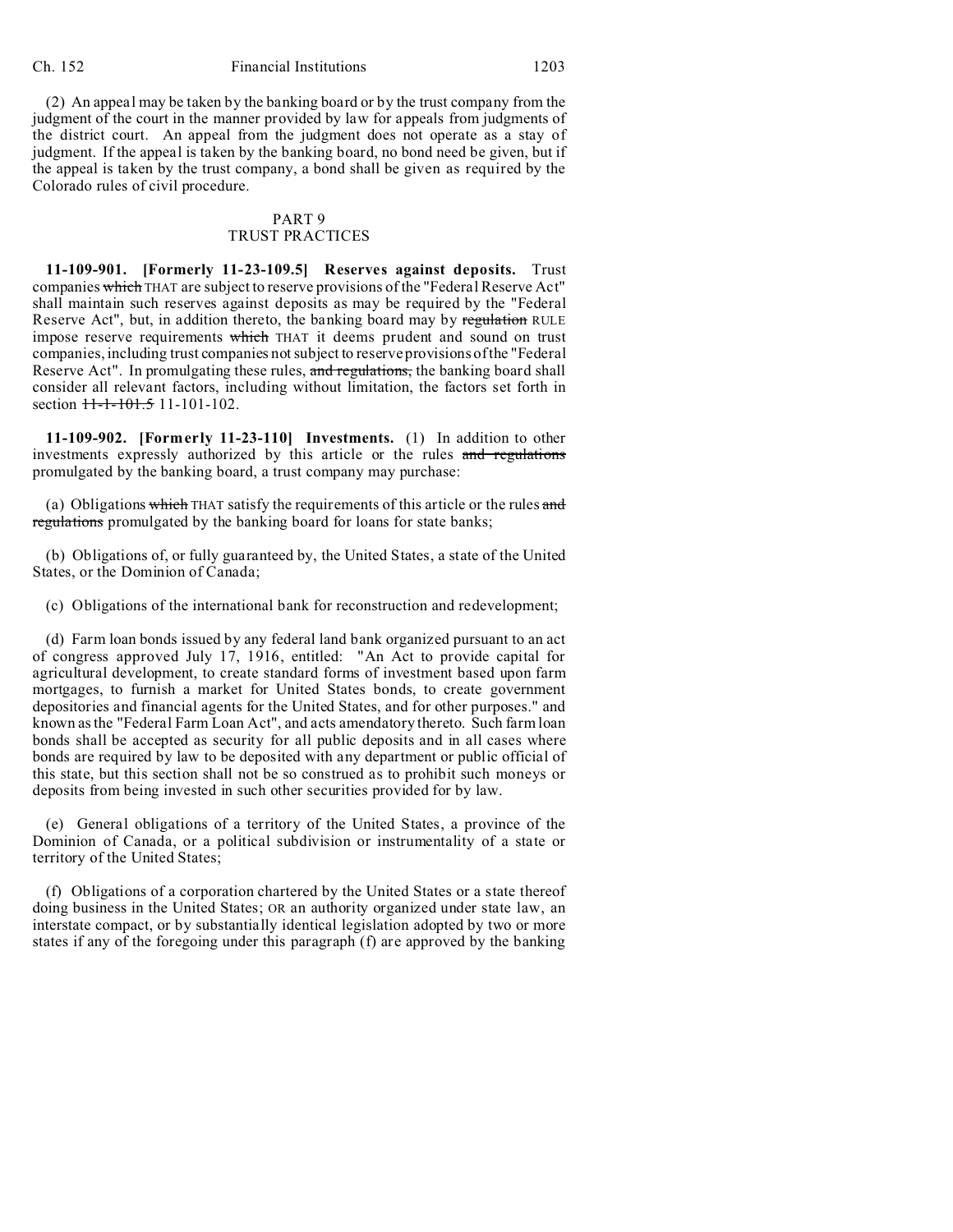board for investment;

(g) Revenue obligations issued to provide, enlarge, or improve electric power, gas, water and sewer facilities by any city or town having a population of not less than two thousand people at the time of the investment, located in any state in the United States or territories thereof;

(h) Such other obligations as the general assembly has designated or may from time to time designate as legal investments for public funds;

(i) The capital stock of other corporations, including the stock of a corporation regulated under the federal "Investment Company Act of 1940", as amended, 15 U.S.C. section 80a-1 et seq., and the land or lands and building or buildings in which the business of the trust company is carried on, including its trust company offices, other property in the same building to rent as a source of income, and fixtures, and furniture, safe deposit vaults and boxes, and other personal property such as may be appropriate to carry on its business.

(2) A trust company may, to the extent that banks subject to the laws of the federal government are permitted so to do and to the extent permitted by the rules and regulations of the banking board, purchase shares of stock in small business investment companies organized under Public Law No. 85-699, 85th Congress, known as the "Small Business Investment Act of 1958", and as amended, but in no event shall any trust company hold shares in small business investment companies in an amount aggregating more than three percent of the trust company's capital and surplus.

(3) No limitation or prohibition otherwise imposed by any provision of state law relating to trust companies shall prevent a trust company from investing not more than ten percent of the trust company's capital as defined in the rules and regulations promulgated by the banking board in a bank service corporation as defined in 12 U.S.C. 1861 to 1865, inclusive, and as amended, subject to the rights, powers, and limitations contained therein, and such investment by trust companies is expressly authorized to the extent permitted by the rules and regulations of the banking board.

 $(3.5)$  (4) A trust company may acquire or retain an equity investment in a subsidiary of which the trust company is the majority owner, so long as the subsidiary is engaged in activities that are allowed pursuant to this article.

 $(4)$  (5) Notwithstanding any restrictions upon investments in obligations, powers, or activities contained in this article, a trust company may invest in any obligation, exercise such powers, and engage in such activities which THAT such trust company could legally acquire, exercise, and engage in were it operating as a national bank at the time such investment was made, such powers were exercised, or such activities were engaged in, to the extent permitted by the rules and regulations promulgated by the banking board.

 $(5)$  (6) A trust company may invest an amount not exceeding ten percent of its capital as defined in the rules and regulations promulgated by the banking board in the stock of any bank or bank holding company which THAT provides services solely to depository institutions and their shareholders, directors, officers, and employees,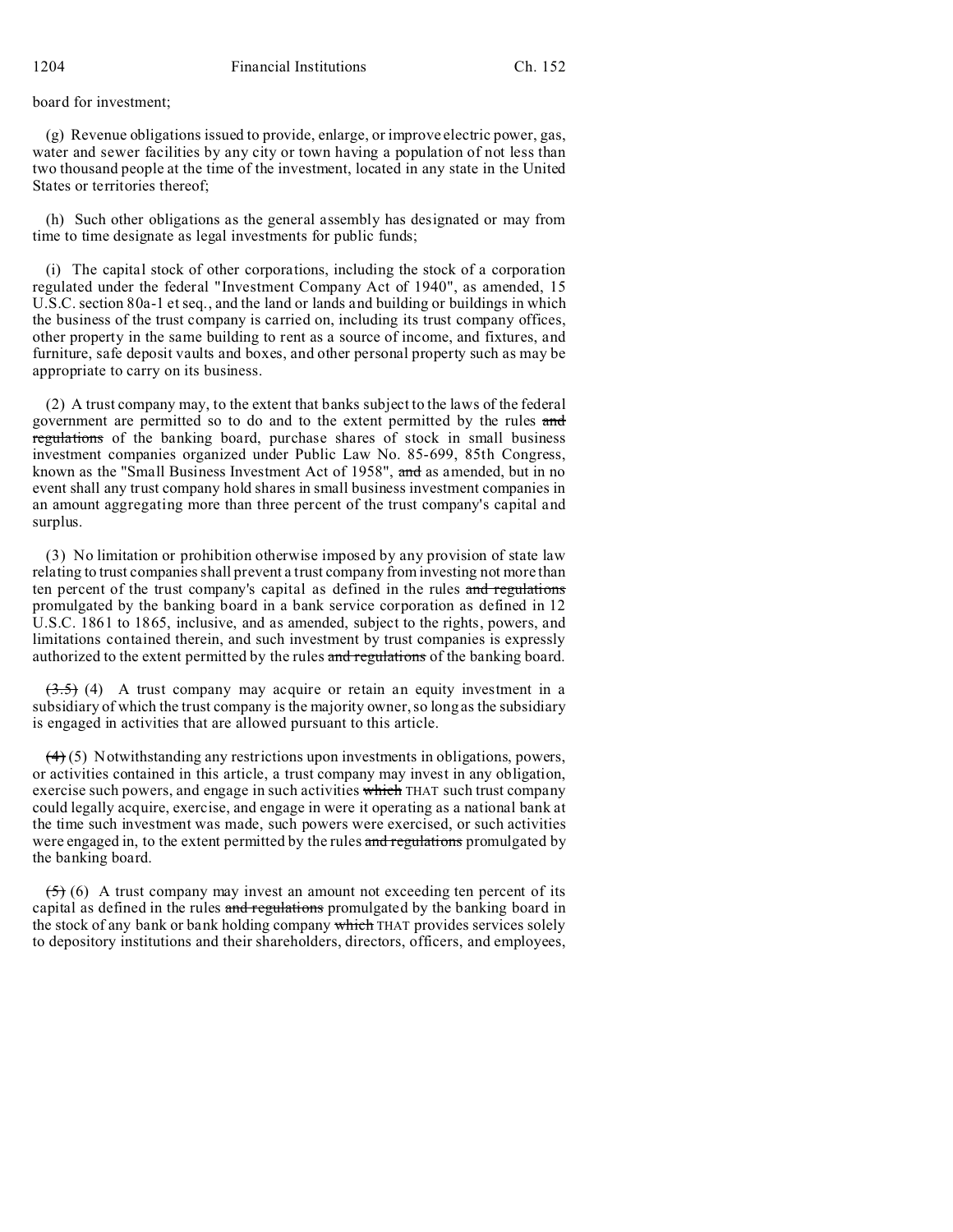#### Ch. 152 Financial Institutions 1205

wherein the ownership of stock of the bank or bank holding company, except for any stock required by law to be owned by directors of the bank or bank holding company, is restricted to banks, trust companies, or bank holding companies. The amount of stock owned by a trust company in any such bank or bank holding company shall not be in excess of five percent of the voting shares of such bank or bank holding company.

 $(6)$  (7) (a) A trust company may directly engage in activities which THAT are primarily investments in real estate or may acquire and hold the voting stock of one or more corporations the activities of which are primarily investments in real estate. Such activities may include subdividing and developing real property and building residential housing or commercial improvements on such property and may also include owning, renting, leasing, managing, operating for income, or selling such property. Such property shall be entered on the books at not more than cost or fair market value, whichever is less. The total of all investments made by a trust company pursuant to the authority of this subsection  $(6)$  (7) shall not exceed ten percent of its capital.

(b) Upon finding that such restrictions are necessary according to the criteria set forth in section  $11 - 101 - 101 - 102$ , the banking board may adopt rules and regulations which THAT restrict the total investments of a trust company under this subsection  $(6)(7)$  to a percentage less than ten percent of the trust company's capital. Nothing in this subsection  $(6)$  (7) shall authorize a trust company to contravene a lawful order of the banking board or commissioner with respect to investments by the trust company in real estate or corporations engaging in real estate activities. A trust company which THAT intends to initiate a program of investments under the authority of this subsection  $(6)$  (7) shall give sixty days' advance notice to the division of banking of such intent; except that such notice may be waived in the banking board's discretion where such notice is impracticable or unnecessary. The trust company shall also notify the division within ten days after the commencement of the investment program. If similar notices are required by the trust company's federal supervisory agency, the same form of notice may be used for purposes of notice under this subsection  $(6)$  (7).

**11-109-903. [Formerly 11-23-110.5] Substitution of trust companies.** Trust companies created under this article may participate in the transfer of trust assets in the case of a substitution of one fiduciary for another under the provisions of sections 11-10-105, 11-10-106, and 11-10-107 11-101-401, 11-106-105, AND 11-106-106.

**11-109-904. [Formerly 11-23-111] Laws governing individuals apply.** A trust company in the exercise of its fiduciary powers shall be subject to the same duties, liabilities, and penalties as an individual fiduciary acting in like capacity.

**11-109-905. [Formerly 11-23-112] Separation of fiduciary funds.** A trust company shall keep fiduciary funds and investments separate and apart from its own assets. and All investments made as a fiduciary shall be so designated so that fiduciary funds may be clearly identified.

**11-109-906. [Formerly 11-23-113] Funds awaiting investment or distribution.** Funds held by a trust company in a fiduciary capacity which THAT are awaiting investment or distribution shall not be held uninvested or undistributed any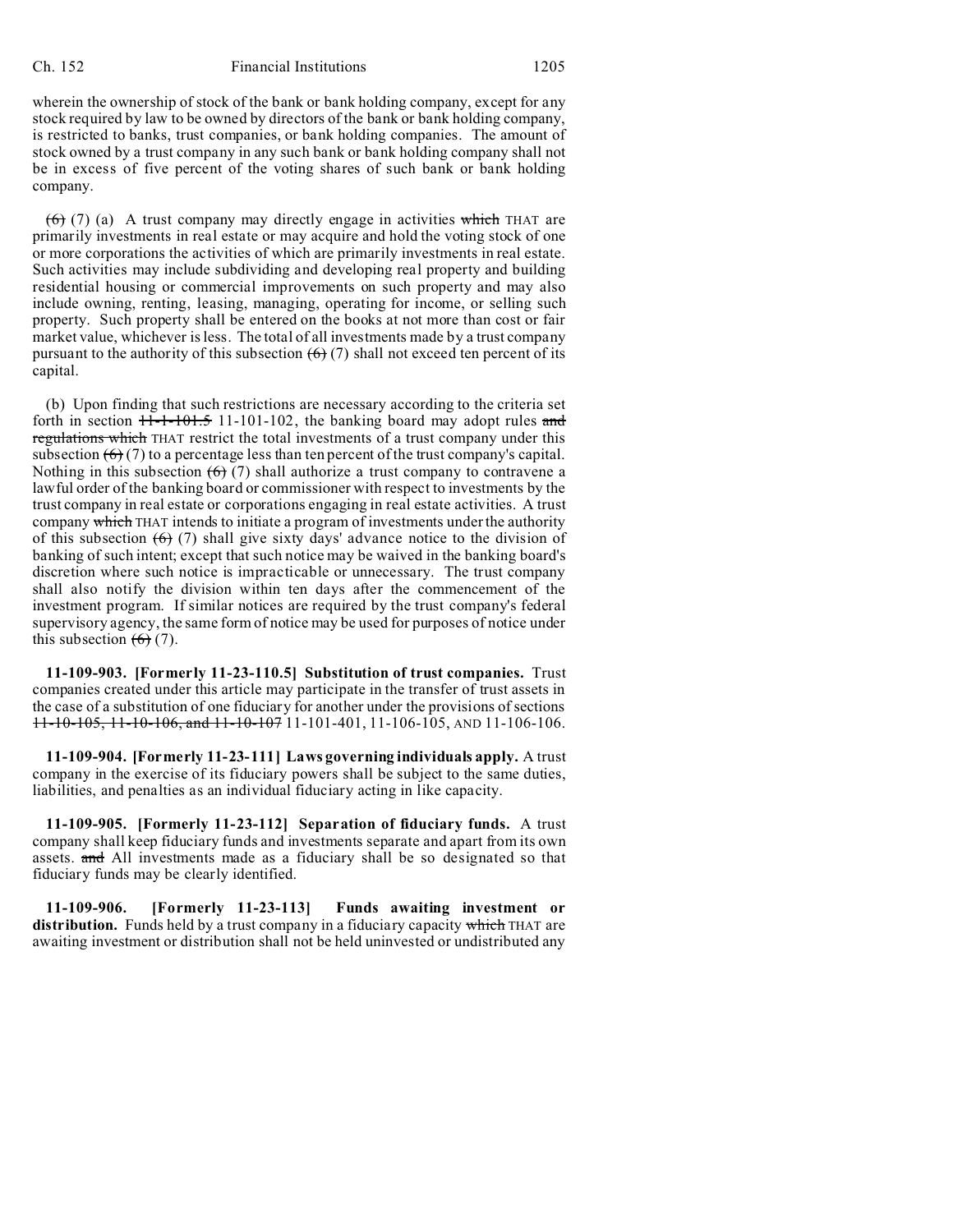longer than is reasonable for the proper management of the account. Funds held in trust by a trust company awaiting investment or distribution may, unless prohibited by the instrument creating the trust, be deposited in an account with the trust company as provided in section  $\overline{11-23-103(1)}$  (d) 11-109-201 (1) (d).

**11-109-907. [Formerly 11-23-114] Extensions of credit.** (1) A trust company shall not make any loans or extensions of credit except as provided in subsection (2) of this section.

(2) A trust company may:

(a) Make a loan or extend credit to its officers, directors, and employees if such loan or credit is adequately secured and does not involve more than the normal risk of default or present other unfavorable features. Any loan or extension of credit in excess of twenty-five thousand dollars shall be subject to prior approval by the banking board.

(b) Establish with one or more broker-dealers margin accounts in its name as fiduciary or custodian for the benefit of the owners or beneficiaries of such accounts.

**SECTION 4.** 10-2-601 (2) (d), Colorado Revised Statutes, is amended to read:

**10-2-601. Financial institutions may sell insurance - where - regulation.** (2) No financial institution or employee thereof shall be licensed or admitted, directly or indirectly, to sell insurance in this state; except that:

(d) Any financial institution, or any subsidiary, affiliate, or employee thereof, may be permitted to own an insurance company authorized to sell, and that insurance company's employees may be licensed to sell, insurance to guarantee the payment of any amounts due in connection with any securities or obligations described in section 11-57-101, C.R.S.; except that no financial institution, or any subsidiary or affiliate subject to the supervision of the banking board created in section  $11-2-102$ 11-102-103, C.R.S., shall own such an insurance company without the consent of the banking board, and no financial institution subject to the supervision of the financial services board created in section 11-44-101.6, C.R.S., shall own such an insurance company without the consent of the financial services board, and no financial institution shall invest more than ten percent of its capital and surplus in such an insurance company.

**SECTION 5.** 11-10.5-103 (3), Colorado Revised Statutes, is amended to read:

**11-10.5-103. Definitions.** As used in this article, unless the context otherwise requires:

(3) "Banking board" means the banking board established by section  $H-2-102$ 11-102-103.

**SECTION 6.** 11-10.5-110 (2), Colorado Revised Statutes, is amended to read:

**11-10.5-110. Procedures when event of default occurs.** (2) In the event that a federal deposit insurance agency is appointed and acts as liquidator or receiver of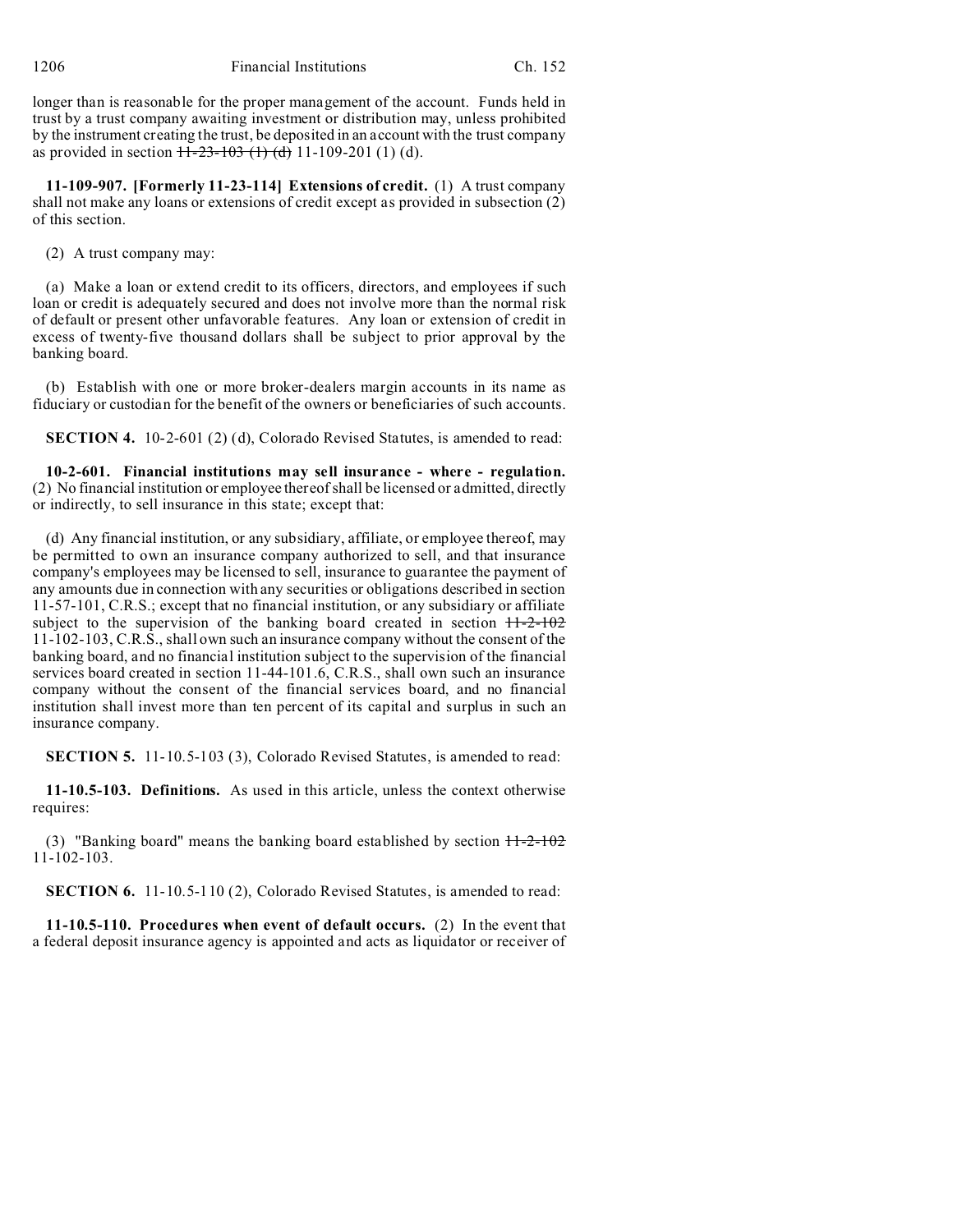any eligible public depository under state or federal law, those duties under this article that are specified to be performed by the banking board in the event of default may be delegated to and performed by the said federal deposit insurance agency. Any liquidation occurring under the provisions of this section shall conform to the procedures established in section  $11-5-104$  11-103-804.

**SECTION 7.** 11-30-104 (1) (m), Colorado Revised Statutes, is amended to read:

**11-30-104. Powers.** (1) A credit union has the following powers to:

(m) Make loans to, or permit the assumption of loans by, officers or employees of the division who are members of the credit union, notwithstanding the provisions of section  $11-2-115$  11-102-501;

**SECTION 8.** 11-37.5-103 (2), (5), and (6), Colorado Revised Statutes, are amended to read:

**11-37.5-103. Definitions.** As used in this article, unless the context otherwise requires:

(2) "Board" means the banking board created in section  $H-2-102$  11-102-103.

(5) "Charter" means a certificate, issued substantially in accordance with sections 11-3-109 and 11-3-110 11-103-303 AND 11-103-304, authorizing an institution to conduct business in Colorado as a foreign capital depository.

(6) "Commissioner" means the state bank commissioner appointed and serving pursuant to section  $+1-2-10+(2)$  11-102-101 (2).

**SECTION 9.** 11-37.5-109 (1) (b), Colorado Revised Statutes, is amended to read:

**11-37.5-109. Charter eligibility and application requirements.** (1) In order to lawfully conduct business in Colorado as a foreign capital depository, a person intending to own or operate a depository shall:

(b) Make and file articles of incorporation containing information of all types specified in section  $11-3-109$  (1) (a) 11-103-303 (1) (a), except for those types of information specifically excluded by the board by rule;

**SECTION 10.** 11-37.5-122 (2) and (5), Colorado Revised Statutes, are amended to read:

**11-37.5-122. Dissolution - closing.** (2) The department may close a depository and take possession of the books, records, and assets of the depository and hold them until the depository is authorized by the board to resume business or until it is liquidated in accordance with article 5 103 of this title.

(5) Voluntary dissolution of a depository shall comply with the provisions of section  $11-5-101$  11-103-801.

**SECTION 11.** The introductory portion to 11-37.5-124 (2) (b), Colorado Revised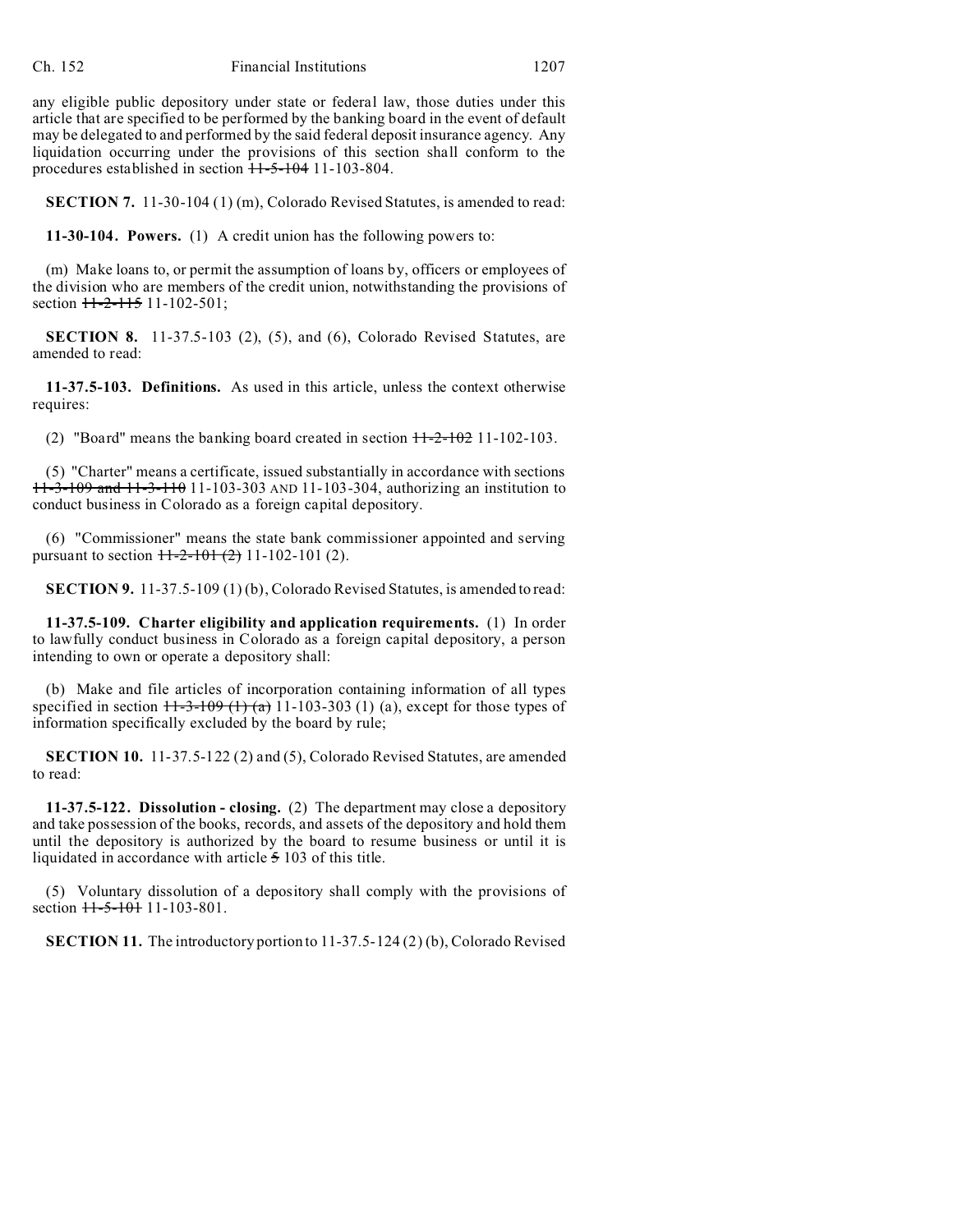Statutes, is amended to read:

**11-37.5-124. Depository services - restrictions and prohibitions.** (2) A depository shall not:

(b) Engage in lending or any other services requiring advance application to and approval by the board under section  $11-6-101$  11-105-101, except:

**SECTION 12.** 11-41-120, Colorado Revised Statutes, is amended to read:

**11-41-120. Branches.** Subject to the provisions of article 25 105 of this title, no association shall open, maintain, or conduct a branch without first applying for and obtaining from the commissioner a license for such branch. The application for such license shall be in such form as the commissioner requires and shall include an itemized statement of the estimated receipts and expenditures of such association in connection with such branch for the first year, or such longer period as the commissioner in his OR HER discretion requires, and a showing that the public convenience and advantage will be promoted by the operation of a branch. Such application shall be accompanied by a fee in the amount established by the commissioner. If satisfied that the operation of a branch is in the interest of the association and that the public convenience and advantage will be promoted by the operation, the commissioner shall issue its license; otherwise such license shall be refused.

**SECTION 13.** 11-48-101, Colorado Revised Statutes, is amended to read:

**11-48-101. Applicability.** This article shall be applicable to any savings and loan association organized under the provisions of article 41 of this title or under federal law and having its principal office in this state, any credit union organized under the provisions of article 30 of this title or federal law and having its principal office in this state, and any industrial bank incorporated under the provisions of article 22 108 of this title and having its principal office in this state. As used in this article, "financial institution" means any such savings and loan association, credit union, or industrial bank.

**SECTION 14.** 12-52-103 (1) and (1.5), Colorado Revised Statutes, are amended to read:

**12-52-103. Definitions.** As used in this article, unless the context otherwise requires:

(1) "Banking board" means the banking board created in section  $11-2-102$  $11-102-103$ , C.R.S.

(1.5) "Commissioner" means the state bank commissioner appointed and serving pursuant to section  $\frac{11-2-101(2)}{2}$  11-102-101 (2), C.R.S.

**SECTION 15.** 12-52-103.5, Colorado Revised Statutes, is amended to read:

**12-52-103.5. Applicability of powers of banking board and bank commissioner to money orders.** The powers, duties, and functions of the banking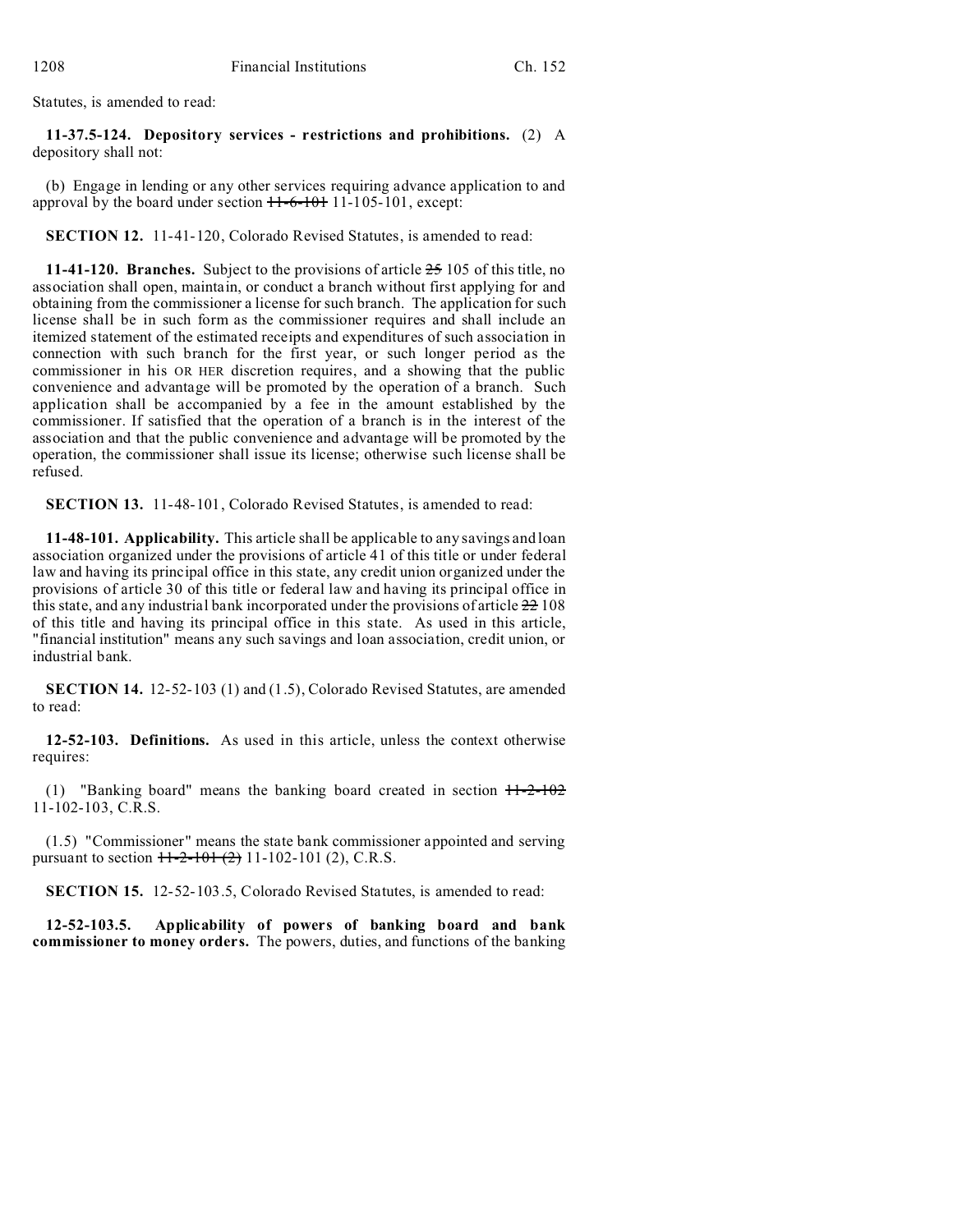board and the commissioner contained in article 2 102 of title 11, C.R.S., and the declaration of policy contained in section  $H-I-101.511-101-102$ , C.R.S., shall apply to the provisions of this article.

**SECTION 16.** 12-52-109 (1), Colorado Revised Statutes, is amended to read:

**12-52-109. Issuance of license - renewal - fee.** (1) Before any license is issued, and annually thereafter on or before January 1 of each succeeding year, the applicant or licensee shall pay to the banking board a license fee in an amount set by the banking board pursuant to section  $11-2-103(11)$  11-102-104 (11), C.R.S. For each license originally issued between July 1 and December 31 of any year, the applicant shall pay one-half the annual fee required in this section. Each license shall expire on January 1 unless the annual fee for the year has been paid prior to such date.

**SECTION 17.** 12-52-110 (1) (a) and (2) (c), Colorado Revised Statutes, are amended to read:

**12-52-110. Examination - fee - financial statements and reports to commissioner.** (1) (a) The commissioner shall examine the books and records of every licensee as often as deemed advisable and to the extent required by the banking board; shall make and file in the office of the commissioner a correct report in detail disclosing the results of such examination; and shall mail a copy of such report to the licensee examined. If the licensee's records are located outside this state, the licensee shall, at the option of such licensee, either make them available to the commissioner at a convenient location within this state or pay the reasonable and necessary expenses for the commissioner or the commissioner's representative to examine them at the place where they are maintained. The commissioner may designate representatives, including comparable officials of the state in which the records are located, to inspect them on behalf of the commissioner. For such examination, the commissioner shall charge a fee in an amount set by the banking board pursuant to section  $H-2-103$  ( $H$ ) 11-102-104 (11), C.R.S. If any licensee refuses to permit the commissioner to make an examination, such licensee shall be subject to such penalty as the commissioner may assess, not in excess of one hundred dollars for each day any such refusal shall continue.

(2) (c) If any licensee fails to submit any statement or report to the commissioner as required by this subsection (2), such licensee shall pay to the commissioner a penalty assessment in an amount not to exceed twenty-five dollars for each additional day of delinquency as set by the banking board pursuant to section  $H-2-103$  (11) 11-102-104 (11), C.R.S.; except that, if in the opinion of the banking board the delay is excusable for good cause shown, no assessment shall be paid.

**SECTION 18.** 13-4-102 (2) (b), Colorado Revised Statutes, is amended to read:

**13-4-102. Jurisdiction.** (2) The court of appeals shall have initial jurisdiction to:

(b) Review orders of the banking board granting or denying charters for new state banks, as provided in article 2 102 of title 11, C.R.S.;

**SECTION 19.** 16-5-401 (4.5) (r), (4.5) (s), (4.5) (t), and (4.5) (u), Colorado Revised Statutes, are amended to read: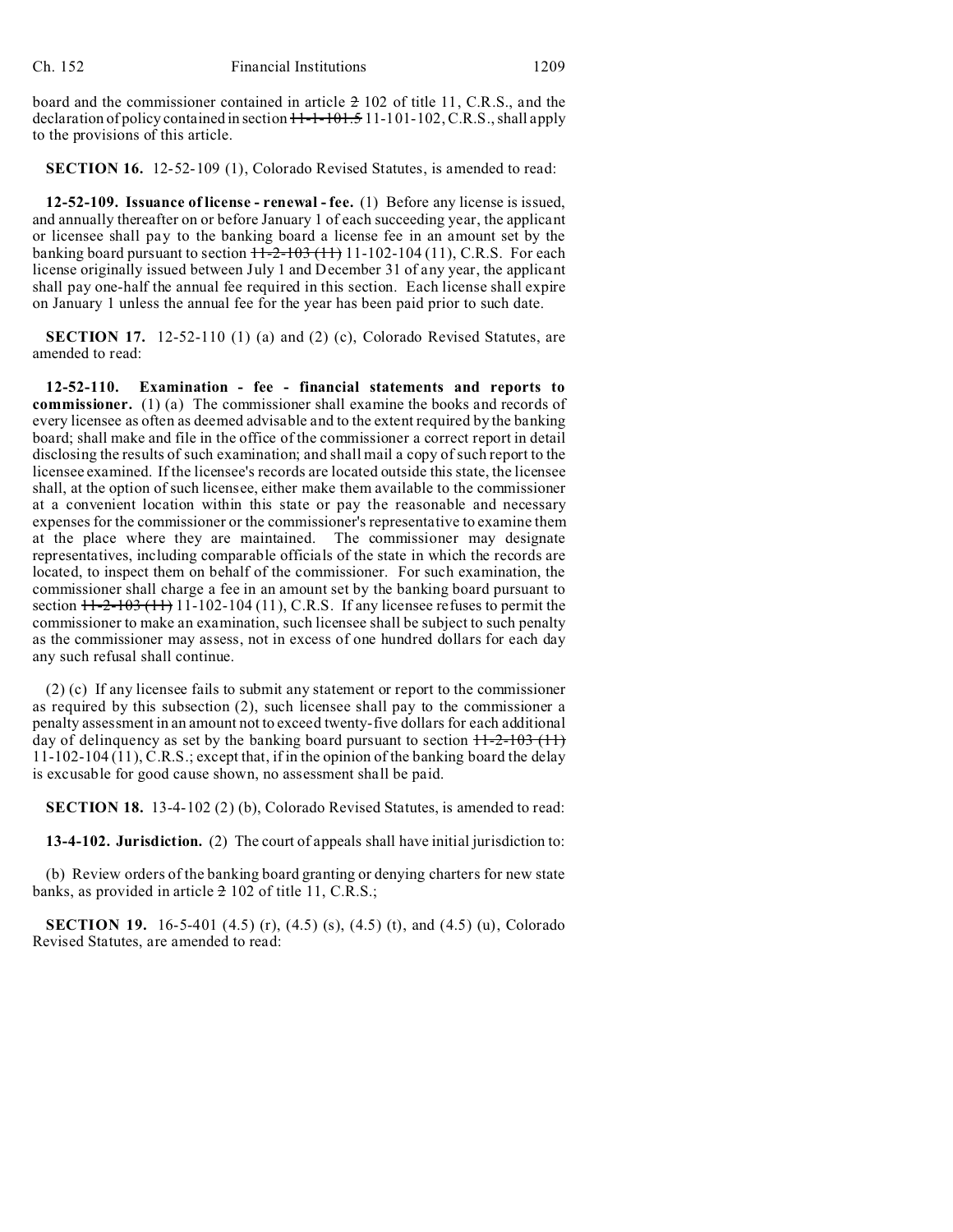**16-5-401. Limitation for commencing criminal proceedings and juvenile delinquency proceedings.** (4.5) The period within which a prosecution must be commenced shall begin to run upon discovery of the criminal act or the delinquent act for:

(r) Unlawful concealment of transactions, pursuant to section 11-11-105 11-107-105, C.R.S.;

(s) Embezzlement or misapplication of funds, pursuant to section  $H-11-107$ 11-107-107, C.R.S.;

(t) Unlawful acts or omissions relating to financial institutions, pursuant to section 11-11-108 11-107-108, C.R.S.;

(u) Criminal offenses relating to industrial banks, pursuant to section  $11-22-114$  $\left(\frac{3}{2}\right)$  11-108-801 (3), C.R.S.; and

**SECTION 20.** 24-1-122 (2) (d), Colorado Revised Statutes, is amended to read:

**24-1-122. Department of regulatory agencies - creation.** (2) The department of regulatory agencies shall consist of the following divisions:

(d) Division of banking, the head of which shall be the state bank commissioner. The banking board, created by article  $\geq 102$  of title 11, C.R.S., and its powers, duties, and functions are transferred by a **type 1** transfer to the department of regulatory agencies and allocated to the division of banking. The office of state bank commissioner, created by article 20 of title 11, C.R.S., is transferred by a **type 2** transfer to the department of regulatory agencies and allocated to the division of banking.

**SECTION 21.** 24-34-104 (34) (b), Colorado Revised Statutes, is amended to read:

**24-34-104. General assembly review of regulatory agencies and functions for termination, continuation, or reestablishment.** (34) The following agencies, functions, or both, shall terminate on July 1, 2004:

(b) The division of banking, created by article  $\geq 102$  of title 11, C.R.S.;

**SECTION 22.** 24-52-103 (1), Colorado Revised Statutes, is amended to read:

**24-52-103. Deferred compensation - investment.** (1) Notwithstanding any other provision of law, the administrator may invest, or permit plan participants to invest, the moneys held pursuant to a plan established or administered pursuant to this article in any legitimate investment, including but not limited to investment programs of any bank, as defined in section  $11 - 102 + 211 - 101 - 401$  (5), C.R.S., or savings and loan association, as defined in section 11-40-103, C.R.S., life insurance contracts, deferred annuities, equity products, government bonds, real estate investment trusts, or other investment products. The administrator shall not invest, or NOR permit plan participants to invest, such moneys in any investment plan unless the plan is offered by a person authorized to do business in this state or by a person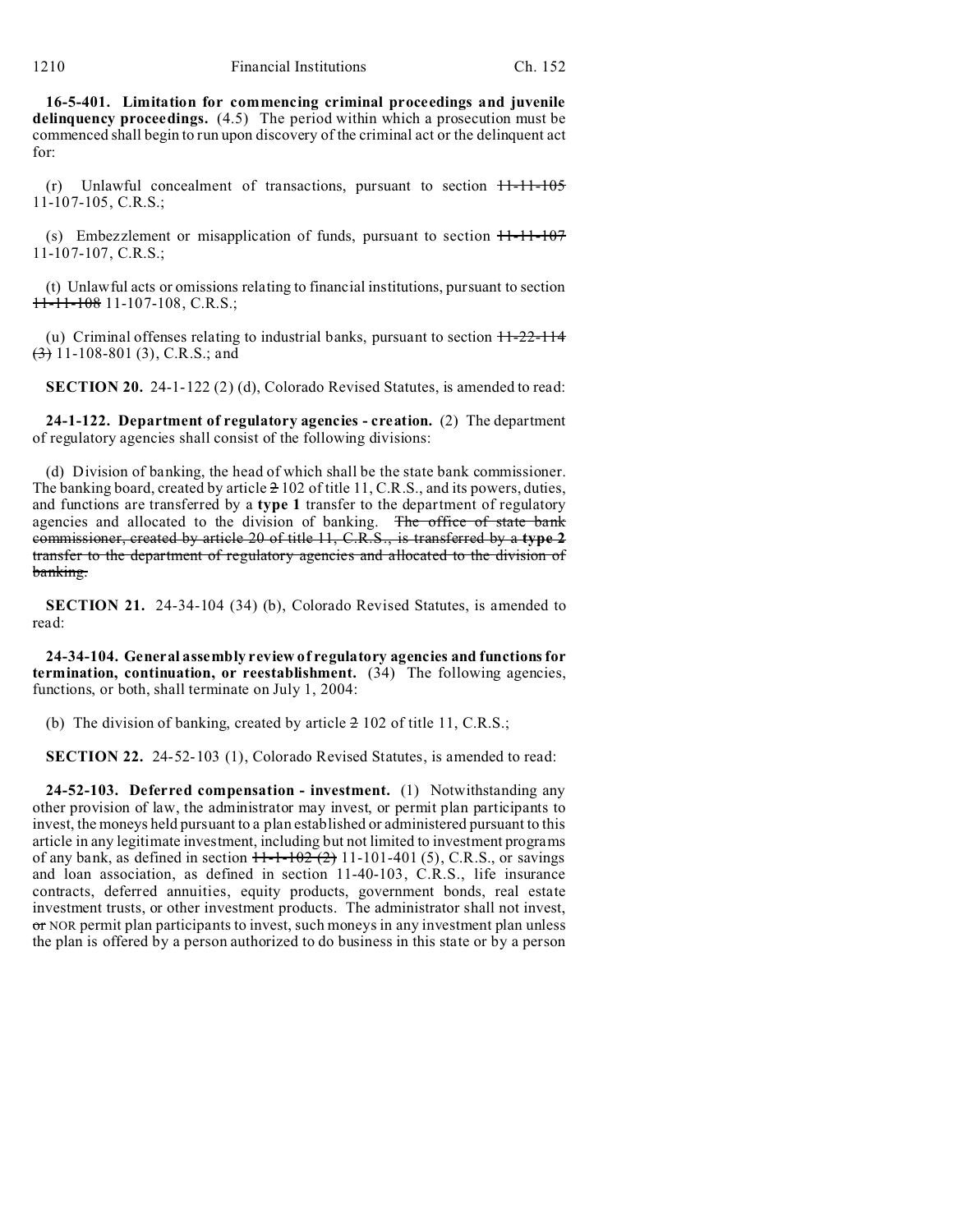who irrevocably agrees to be subject to the jurisdiction of the state and federal courts in Colorado with respect to the investment plan and irrevocably appoints the Colorado secretary of state as its agent for service of process, and unless the plan is subject to applicable state and federal regulations.

**SECTION 23.** 24-72-204 (3.5) (c) (VII), Colorado Revised Statutes, is amended to read:

**24-72-204. Allowance or denial of inspection - grounds - procedure - appeal.** (3.5) (c) The custodian of any records described in paragraph (a) of this subsection (3.5) which concern an individual who has made a request of confidentiality pursuant to this subsection (3.5) and paid any required processing fee shall deny the right of inspection of the individual's address contained in such records on the ground that disclosure would be contrary to the public interest; except that such custodian shall allow the inspection of such records by such individual, by any person authorized in writing by such individual, and by any individual employed by one of the following entities who makes a request to the custodian to inspect such records and who provides evidence satisfactory to the custodian that the inspection is reasonably related to the authorized purpose of the employing entity:

(VII) A bank as defined in section  $H - 1 - 102$  (2) 11-101-401 (5), C.R.S., an industrial bank as defined in section  $11-22-101$  (1) 11-108-101 (1), C.R.S., a trust company as defined in section  $11-23-102$  (11) 11-109-101 (11), C.R.S., a credit union as defined in section 11-30-101 (1), C.R.S., a domestic savings and loan association as defined in section 11-40-102 (5), C.R.S., a foreign savings and loan association as defined in section 11-40-102 (8), C.R.S., or a broker-dealer as defined in section 11-51-201 (2), C.R.S.;

**SECTION 24.** 26-3.1-205 (4), Colorado Revised Statutes, is amended to read:

**26-3.1-205. Investigations of financial exploitation.** (4) Notwithstanding any provision of section 24-72-204, C.R.S., or section  $H=6-113$  11-105-110, C.R.S., or any other applicable law, concerning the confidentiality of financial records, to the contrary, agencies investigating the financial exploitation of an at-risk adult shall be permitted to inspect all records of the at-risk adult on whose behalf the investigation is being conducted, including the at-risk adult's financial records, upon written consent of the at-risk adult.

**SECTION 25.** 38-38-101 (1.5) (a) and (1.5) (b), Colorado Revised Statutes, are amended to read:

**38-38-101. Owner of evidence of debt may elect to foreclose - notice - record of sale - withdrawal.** (1.5) The following entities may elect to file with the public trustee a copy of the original evidence of debt in lieu of the original and the certification required by paragraph (b) of subsection (1) of this section:

(a) A bank, as defined in section  $11-1-102(2)$  11-101-401 (5), C.R.S.;

(b) An industrial bank, as defined in section  $\frac{1+22-101}{1}$  (1), 11-108-101 (1), C.R.S.;